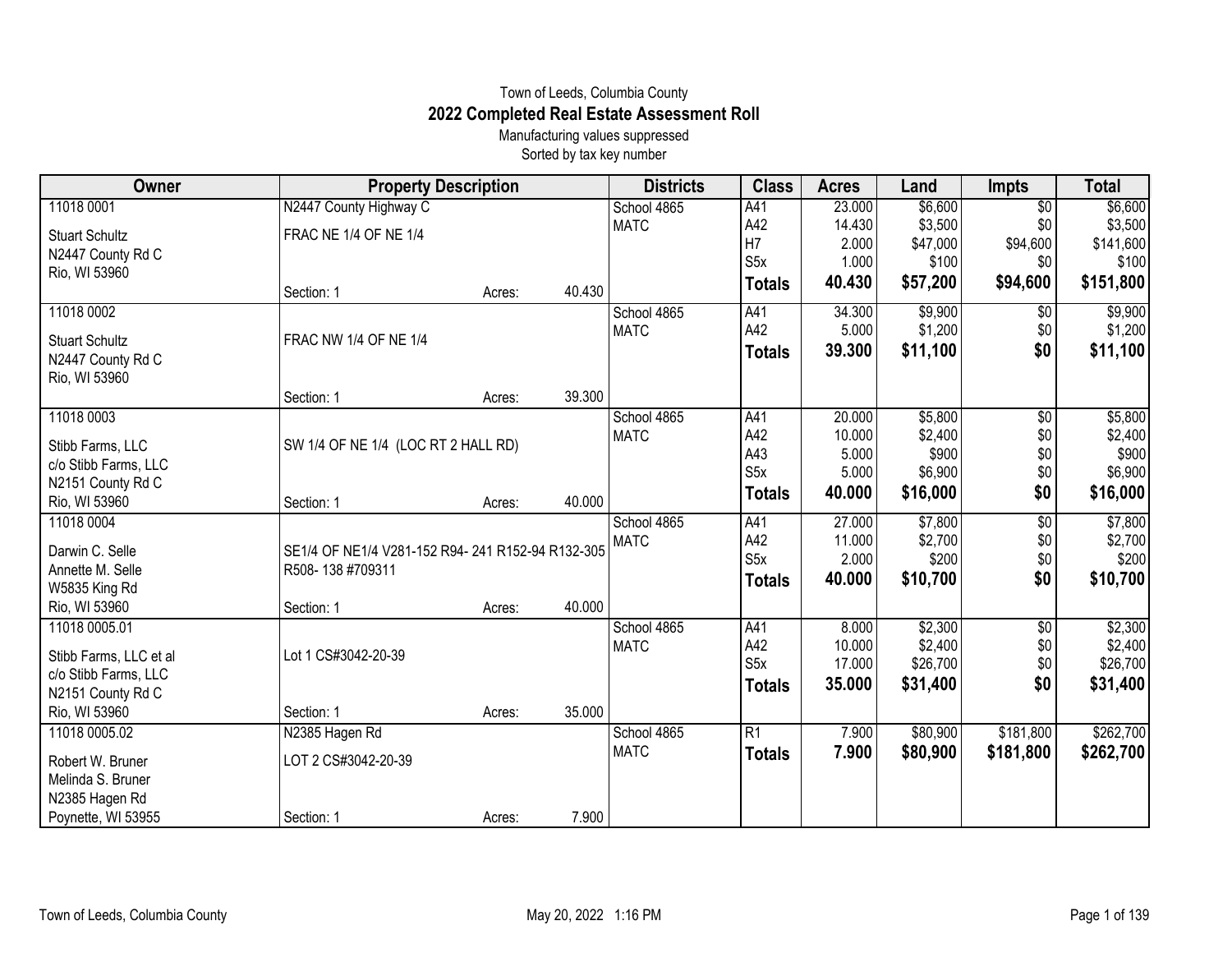| Owner                  | <b>Property Description</b>                              |        | <b>Districts</b> | <b>Class</b>     | <b>Acres</b>    | Land                 | <b>Impts</b>    | <b>Total</b>         |
|------------------------|----------------------------------------------------------|--------|------------------|------------------|-----------------|----------------------|-----------------|----------------------|
| 11018 0006             |                                                          |        | School 4865      | A41              | 1.520           | \$400                | $\overline{50}$ | \$400                |
| John T. Roach          | PRT OF LOT 1 CS#1335 V6 P97 REST LOCATED IN              |        | <b>MATC</b>      | A42              | 10.000          | \$2,400              | \$0             | \$2,400              |
| N2434 Hagan Rd         | LOWVILLE, SEC 36                                         |        |                  | A43              | 3.000           | \$500                | \$0             | \$500                |
| Poynette, WI 53955     |                                                          |        |                  | <b>Totals</b>    | 14.520          | \$3,300              | \$0             | \$3,300              |
|                        | Section: 1<br>Acres:                                     | 14.520 |                  |                  |                 |                      |                 |                      |
| 11018 0006.A           | N2483 Hagan Rd                                           |        | School 4865      | $\overline{R1}$  | 4.000           | \$71,500             | \$105,400       | \$176,900            |
| Jeffrey A. Birkett     | Part of the NW1/4 of NW1/4; com NW cor Sec 1-10-10, tl   |        | <b>MATC</b>      | <b>Totals</b>    | 4.000           | \$71,500             | \$105,400       | \$176,900            |
| N2483 Hagen Rd         | E 19 1/2 rods to POB; th W to NW cor said Sec 1; th S 2! |        |                  |                  |                 |                      |                 |                      |
| Poynette, WI 53955     | 1/4 rods; th E 31 1/2 rods toHwy; th NWLY along sd Hwy   |        |                  |                  |                 |                      |                 |                      |
|                        | Section: 1<br>Acres:                                     | 4.000  |                  |                  |                 |                      |                 |                      |
| 11018 0007             | N2385 Hagan Rd                                           |        | School 4865      | A41              | 5.000           | \$1,400              | $\overline{50}$ | \$1,400              |
| Stibb Farms, LLC       | NW NW & SW NW WEST OF HAGAN RD see exception             |        | <b>MATC</b>      | A42              | 6.000           | \$1,500              | \$0             | \$1,500              |
| c/o Stibb Farms, LLC   |                                                          |        |                  | A43              | 2.560           | \$500                | \$0             | \$500                |
| N2151 County Rd C      |                                                          |        |                  | S5x              | 1.000           | \$100                | \$0             | \$100                |
| Rio, WI 53960          | Section: 1<br>Acres:                                     | 14.560 |                  | <b>Totals</b>    | 14.560          | \$3,500              | \$0             | \$3,500              |
| 11018 0008             |                                                          |        | School 4865      | A41              | 8.000           | \$2,300              | $\overline{50}$ | \$2,300              |
| Stibb Farms, LLC       | NW NW & SWNW E OF HAGAN RD EXC PRT CS#1335               |        | <b>MATC</b>      | A42              | 17.000          | \$4,200              | \$0             | \$4,200              |
| c/o Stibb Farms, LLC   | EXC 330-679 EAST OF HAGAN RD                             |        |                  | A43              | 6.500           | \$1,200              | \$0             | \$1,200              |
| N2151 County Rd C      |                                                          |        |                  | S5m              | 5.000           | \$9,300              | \$0             | \$9,300              |
| Rio, WI 53960          | Section: 1<br>Acres:                                     | 38.500 |                  | S5x              | 2.000           | \$200                | \$0             | \$200                |
|                        |                                                          |        |                  | <b>Totals</b>    | 38.500          | \$17,200             | \$0             | \$17,200             |
| 11018 0009             |                                                          |        | School 4865      | A41              | 4.000           | \$1,200              | $\overline{50}$ | \$1,200              |
| Stibb Farms, LLC       | SE 1/4 OF NW 1/4 EXC CS #1684 - See Exceptions           |        | <b>MATC</b>      | A42              | 10.000          | \$2,400              | \$0             | \$2,400              |
| c/o Stibb Farms, LLC   |                                                          |        |                  | S5m<br>S5x       | 6.000<br>10.430 | \$11,100<br>\$17,000 | \$0<br>\$0      | \$11,100<br>\$17,000 |
| N2151 County Rd C      |                                                          |        |                  |                  | 30.430          | \$31,700             | \$0             |                      |
| Rio, WI 53960          | Section: 1<br>Acres:                                     | 30.430 |                  | <b>Totals</b>    |                 |                      |                 | \$31,700             |
| 11018 0009.A           | W5140 Hall Rd                                            |        | School 4865      | $\overline{R1}$  | 4.270           | \$72,900             | \$232,500       | \$305,400            |
| Dylan Manthei          | Lot 1, CSM 1684-8-98                                     |        | <b>MATC</b>      | <b>Totals</b>    | 4.270           | \$72,900             | \$232,500       | \$305,400            |
| <b>Courtney Schmid</b> |                                                          |        |                  |                  |                 |                      |                 |                      |
| W5140 Hall Rd          |                                                          |        |                  |                  |                 |                      |                 |                      |
| Poynette, WI 53955     | Section: 1<br>Acres:                                     | 4.270  |                  |                  |                 |                      |                 |                      |
| 11018 0009.B           |                                                          |        | School 4865      | A41              | 2.300           | \$700                | \$0             | \$700                |
| Dylan Manthei          | PRT OF SE1/4 NW1/4                                       |        | <b>MATC</b>      | S <sub>5</sub> x | 3.000           | \$5,100              | \$0             | \$5,100              |
| Courtney Schmid        |                                                          |        |                  | <b>Totals</b>    | 5.300           | \$5,800              | \$0             | \$5,800              |
| W5140 Hall Rd          |                                                          |        |                  |                  |                 |                      |                 |                      |
| Poynette, WI 53955     | Section: 1<br>Acres:                                     | 5.300  |                  |                  |                 |                      |                 |                      |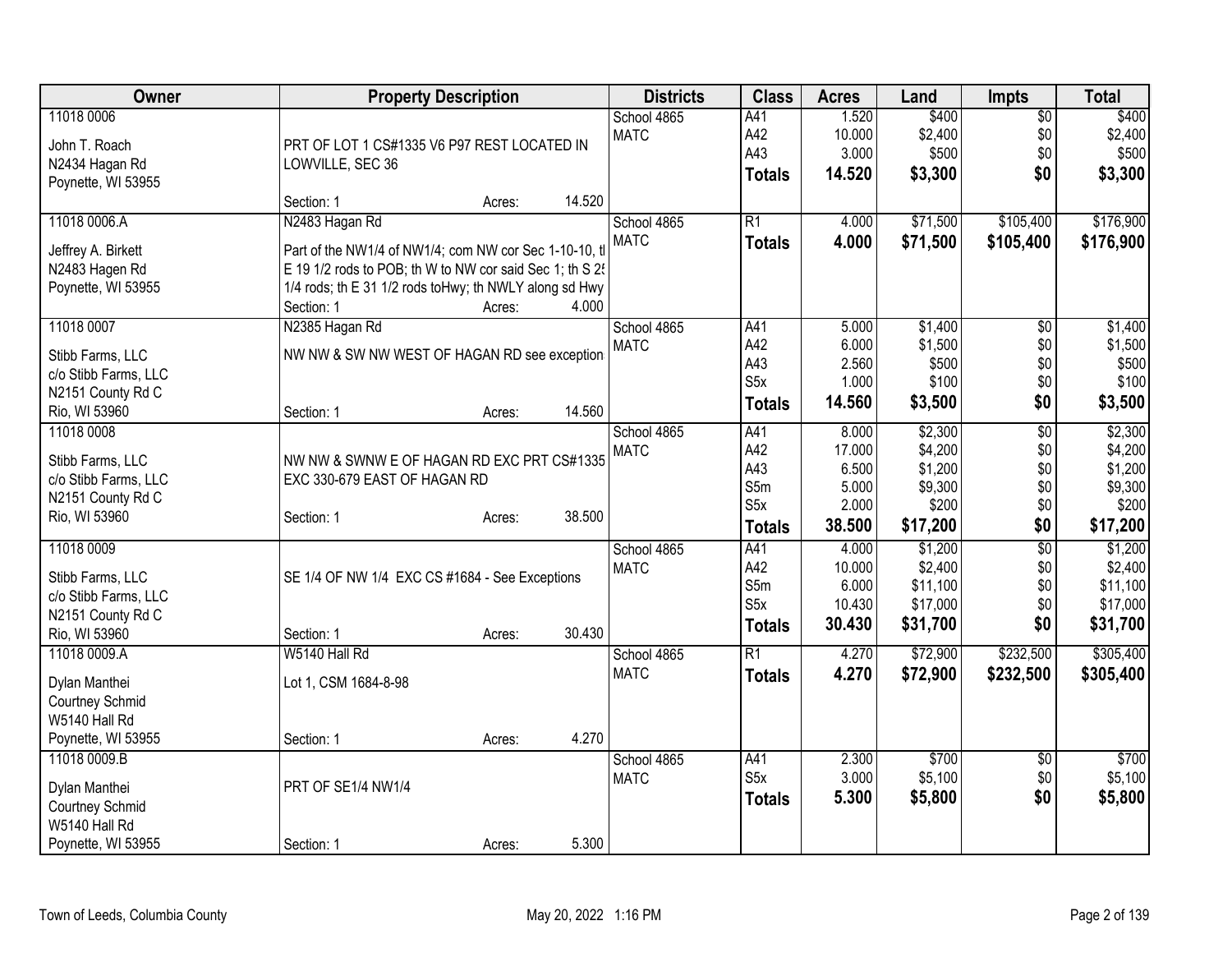| Owner                | <b>Property Description</b>                     |        |        | <b>Districts</b> | <b>Class</b>            | <b>Acres</b> | Land     | <b>Impts</b>    | <b>Total</b> |
|----------------------|-------------------------------------------------|--------|--------|------------------|-------------------------|--------------|----------|-----------------|--------------|
| 11018 0010           |                                                 |        |        | School 4865      | A41                     | 27.000       | \$7,800  | $\overline{50}$ | \$7,800      |
| Stibb Farms, LLC     | NE 1/4 OF SW 1/4 LESS 1 A ON W SIDE - Henry &   |        |        | <b>MATC</b>      | A42                     | 8.000        | \$2,000  | \$0             | \$2,000      |
| c/o Stibb Farms, LLC | Mavis Stibb have Life Estate                    |        |        |                  | A43                     | 3.000        | \$500    | \$0             | \$500        |
| N2151 County Rd C    |                                                 |        |        |                  | S <sub>5</sub> x        | 1.000        | \$100    | \$0             | \$100        |
| Rio, WI 53960        | Section: 1                                      | Acres: | 39.000 |                  | <b>Totals</b>           | 39.000       | \$10,400 | \$0             | \$10,400     |
| 11018 0010.A         |                                                 |        |        | School 4536      | $\overline{\text{S5x}}$ | 1.000        | \$100    | $\overline{50}$ | \$100        |
| Curtis K. Stibb      | 1 A W SIDE NE 1/4 OF SW 1/4                     |        |        | <b>MATC</b>      | <b>Totals</b>           | 1.000        | \$100    | \$0             | \$100        |
| Stefanie B. Stibb    |                                                 |        |        |                  |                         |              |          |                 |              |
| W5201 Hall Rd        |                                                 |        |        |                  |                         |              |          |                 |              |
| Poynette, WI 53955   | Section: 1                                      | Acres: | 1.000  |                  |                         |              |          |                 |              |
| 11018 0011           |                                                 |        |        | School 4536      | A41                     | 16.000       | \$4,600  | $\overline{50}$ | \$4,600      |
|                      |                                                 |        |        | <b>MATC</b>      | A42                     | 6.080        | \$1,500  | \$0             | \$1,500      |
| Stibb Farms, LLC     | NW 1/4 OF SW 1/4 EXC LOT 1 V.1 OF CERT SURVEY   |        |        |                  | S <sub>5</sub> x        | 2.000        | \$3,400  | \$0             | \$3,400      |
| c/o Stibb Farms, LLC | P.101 (PCL #36.1) EXC C.S. #577 EXC C.S. #794 - |        |        |                  | <b>Totals</b>           | 24.080       | \$9,500  | \$0             | \$9,500      |
| N2151 County Rd C    | See Exceptions                                  |        |        |                  |                         |              |          |                 |              |
| Rio, WI 53960        | Section: 1                                      | Acres: | 24.080 |                  |                         |              |          |                 |              |
| 11018 0011.A         | W5281 Hall Rd                                   |        |        | School 4536      | $\overline{R1}$         | 1.040        | \$50,000 | \$152,900       | \$202,900    |
| Frank K. Barnard     | Lot 1, CSM 577-3-52                             |        |        | <b>MATC</b>      | <b>Totals</b>           | 1.040        | \$50,000 | \$152,900       | \$202,900    |
| Judith A. Barnard    |                                                 |        |        |                  |                         |              |          |                 |              |
| W5281 Hall Rd        |                                                 |        |        |                  |                         |              |          |                 |              |
| Poynette, WI 53955   | Section: 1                                      | Acres: | 1.040  |                  |                         |              |          |                 |              |
| 11018 0011.C         | W5257 Hall Rd                                   |        |        | School 4536      | $\overline{R1}$         | 1.380        | \$54,100 | \$108,500       | \$162,600    |
| David C. Homman      | Lot 1, CSM 794-4-14                             |        |        | <b>MATC</b>      | <b>Totals</b>           | 1.380        | \$54,100 | \$108,500       | \$162,600    |
| W5257 Hall Rd        |                                                 |        |        |                  |                         |              |          |                 |              |
| Poynette, WI 53955   |                                                 |        |        |                  |                         |              |          |                 |              |
|                      | Section: 1                                      | Acres: | 1.380  |                  |                         |              |          |                 |              |
| 11018 0012           | W5201 Hall Rd                                   |        |        | School 4536      | A41                     | 19.000       | \$5,500  | $\overline{50}$ | \$5,500      |
| Curtis K. Stibb      | SW 1/4 OF SW 1/4                                |        |        | <b>MATC</b>      | A42                     | 21.000       | \$5,100  | \$0             | \$5,100      |
| Stefanie B. Stibb    |                                                 |        |        |                  | <b>Totals</b>           | 40.000       | \$10,600 | \$0             | \$10,600     |
| W5201 Hall Rd        |                                                 |        |        |                  |                         |              |          |                 |              |
| Poynette, WI 53955   | Section: 1                                      | Acres: | 40.000 |                  |                         |              |          |                 |              |
| 11018 0013           | W5201 Degraf Dr                                 |        |        | School 4536      | A41                     | 19.000       | \$5,500  | $\overline{50}$ | \$5,500      |
|                      |                                                 |        |        | <b>MATC</b>      | A42                     | 15.000       | \$3,700  | \$0             | \$3,700      |
| Curtis K. Stibb      | SE 1/4 OF SW 1/4                                |        |        |                  | A43                     | 3.000        | \$500    | \$0             | \$500        |
| Stefanie B. Stibb    |                                                 |        |        |                  | H7                      | 2.000        | \$47,000 | \$134,300       | \$181,300    |
| W5201 Hall Rd        |                                                 |        |        |                  | S <sub>5</sub> x        | 1.000        | \$1,800  | \$0             | \$1,800      |
| Poynette, WI 53955   | Section: 1                                      | Acres: | 40.000 |                  | <b>Totals</b>           | 40.000       | \$58,500 | \$134,300       | \$192,800    |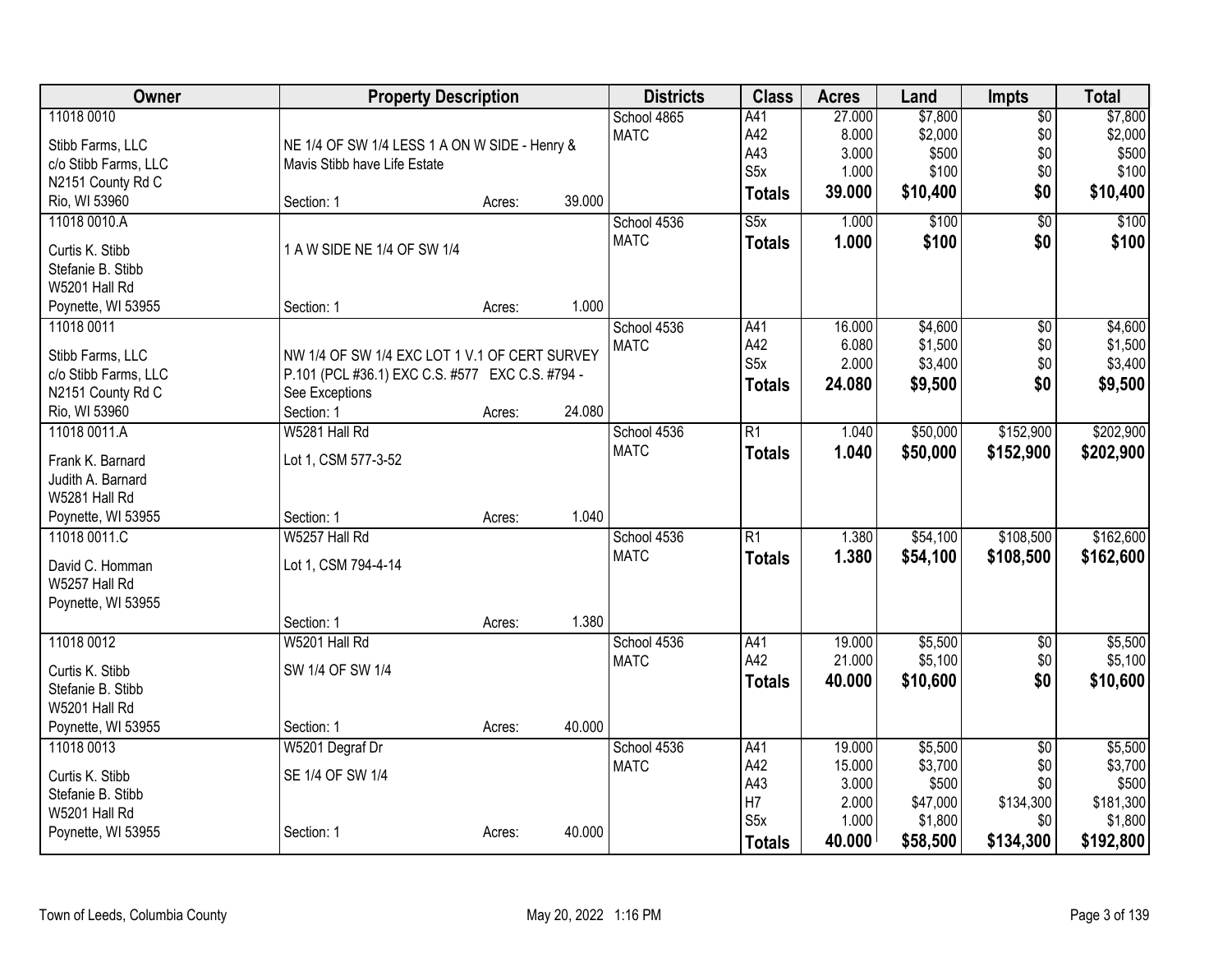| Owner                                    |                                                            | <b>Property Description</b> |        |             | <b>Class</b>                      | <b>Acres</b>   | Land              | <b>Impts</b>     | <b>Total</b>       |
|------------------------------------------|------------------------------------------------------------|-----------------------------|--------|-------------|-----------------------------------|----------------|-------------------|------------------|--------------------|
| 11018 0014                               | N2225 County Highway C 1/1                                 |                             |        | School 1316 | A41                               | 20.000         | \$5,800           | $\overline{50}$  | \$5,800            |
| Louis W. Voegeli                         | NE 1/4 OF SE 1/4 EXC 2.14 A IN NE COR R283-220             |                             |        | <b>MATC</b> | A42                               | 16.000         | \$3,900           | \$0              | \$3,900            |
| Debbie L. Voegeli                        |                                                            |                             |        |             | S5x                               | 1.860          | \$200             | \$0              | \$200              |
| W5816 State Rd 60                        |                                                            |                             |        |             | <b>Totals</b>                     | 37.860         | \$9,900           | \$0              | \$9,900            |
| Arlington, WI 53911                      | Section: 1                                                 | Acres:                      | 37.860 |             |                                   |                |                   |                  |                    |
| 11018 0014.A                             | N2225 County Highway C                                     |                             |        | School 1316 | $\overline{R1}$                   | 2.140          | \$62,200          | \$95,600         | \$157,800          |
| <b>Scott Quist</b>                       | PRT NE 1/4*SE 1/4; COMM @ NE COR; SO-20W 585.9'            |                             |        | <b>MATC</b> | <b>Totals</b>                     | 2.140          | \$62,200          | \$95,600         | \$157,800          |
| N2225 County Rd C                        | POB; SO-20W 271.6'; S89-33W 343.25'; NO-20E 271.6';        |                             |        |             |                                   |                |                   |                  |                    |
| Rio, WI 53960                            | N89-33E 343.25' TO POB.                                    |                             |        |             |                                   |                |                   |                  |                    |
|                                          | Section: 1                                                 | Acres:                      | 2.140  |             |                                   |                |                   |                  |                    |
| 11018 0015                               |                                                            |                             |        | School 4865 | A41                               | 31.000         | \$8,900           | $\overline{50}$  | \$8,900            |
|                                          |                                                            |                             |        | <b>MATC</b> | A42                               | 8.000          | \$2,000           | \$0              | \$2,000            |
| Stibb Farms, LLC                         | NW1/4 OF SE1/4 - Henry & Mavis Stibb have Life Estate      |                             |        |             | S <sub>5</sub> x                  | 1.000          | \$100             | \$0              | \$100              |
| c/o Stibb Farms, LLC                     |                                                            |                             |        |             | <b>Totals</b>                     | 40.000         | \$11,000          | \$0              | \$11,000           |
| N2151 County Rd C<br>Rio, WI 53960       | Section: 1                                                 | Acres:                      | 40.000 |             |                                   |                |                   |                  |                    |
| 11018 0016                               |                                                            |                             |        | School 1316 | A41                               | 28.000         | \$8,100           | \$0              | \$8,100            |
|                                          |                                                            |                             |        | <b>MATC</b> | A42                               | 4.000          | \$1,000           | \$0              | \$1,000            |
| Stibb Farms, LLC                         | SW 1/4 OF SE 1/4                                           |                             |        |             | A43                               | 8.000          | \$1,400           | \$0              | \$1,400            |
| c/o Stibb Farms, LLC                     |                                                            |                             |        |             | <b>Totals</b>                     | 40.000         | \$10,500          | \$0              | \$10,500           |
| N2151 County Rd C                        |                                                            |                             |        |             |                                   |                |                   |                  |                    |
| Rio, WI 53960                            | Section: 1                                                 | Acres:                      | 40.000 |             |                                   |                |                   |                  |                    |
| 11018 0017                               | N2151 County Highway C                                     |                             |        | School 1316 | A41                               | 28.500         | \$8,200           | $\overline{50}$  | \$8,200            |
| Stibb Farms, LLC                         | SE 1/4 OF SE 1/4                                           |                             |        | <b>MATC</b> | A43                               | 7.500          | \$1,300           | \$0              | \$1,300            |
| c/o Stibb Farms, LLC                     |                                                            |                             |        |             | H <sub>7</sub><br>S <sub>5x</sub> | 3.000<br>1.000 | \$52,000<br>\$100 | \$196,900<br>\$0 | \$248,900<br>\$100 |
| N2151 County Rd C                        |                                                            |                             |        |             |                                   |                |                   |                  |                    |
| Rio, WI 53960                            | Section: 1                                                 | Acres:                      | 40.000 |             | <b>Totals</b>                     | 40.000         | \$61,600          | \$196,900        | \$258,500          |
| 11018 0018                               |                                                            |                             |        | School 4865 | A41                               | 14.970         | \$4,300           | $\overline{50}$  | \$4,300            |
| Stibb Farms, LLC                         | FRAC NE 1/4 OF NE 1/4                                      |                             |        | <b>MATC</b> | A42                               | 12.000         | \$2,900           | \$0              | \$2,900            |
| c/o Stibb Farms, LLC                     |                                                            |                             |        |             | A43                               | 9.000          | \$1,600           | \$0              | \$1,600            |
| N2151 County Rd C                        |                                                            |                             |        |             | <b>Totals</b>                     | 35.970         | \$8,800           | \$0              | \$8,800            |
| Rio, WI 53960                            | Section: 2                                                 | Acres:                      | 35.970 |             |                                   |                |                   |                  |                    |
| 11018 0019                               |                                                            |                             |        | School 4536 | A41                               | 34.000         | \$9,800           | $\overline{60}$  | \$9,800            |
|                                          |                                                            |                             |        | <b>MATC</b> | A43                               | 2.320          | \$400             | \$0              | \$400              |
| Franz Family Farms, Inc<br>W5354 Hall Rd | FRAC NW 1/4 OF NE 1/4 V.270-P.463; V.271-P.141<br>R171-114 |                             |        |             | <b>Totals</b>                     | 36.320         | \$10,200          | \$0              | \$10,200           |
| Poynette, WI 53955                       |                                                            |                             |        |             |                                   |                |                   |                  |                    |
|                                          | Section: 2                                                 | Acres:                      | 36.320 |             |                                   |                |                   |                  |                    |
|                                          |                                                            |                             |        |             |                                   |                |                   |                  |                    |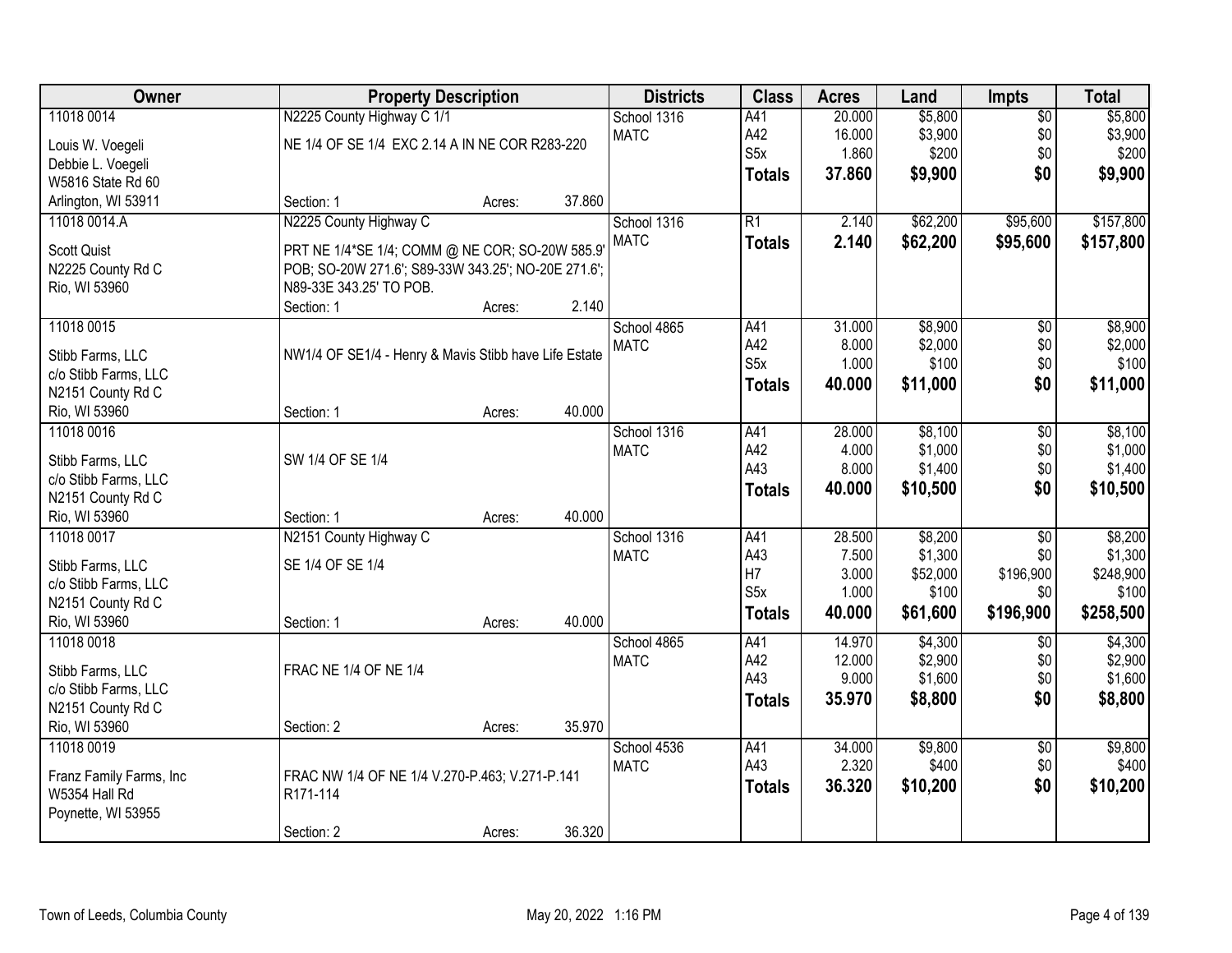| <b>Owner</b>                                                                                                  | <b>Property Description</b>                                               |        |        | <b>Districts</b>           | <b>Class</b>                                         | <b>Acres</b>                                 | Land                                                 | <b>Impts</b>                                            | <b>Total</b>                                           |
|---------------------------------------------------------------------------------------------------------------|---------------------------------------------------------------------------|--------|--------|----------------------------|------------------------------------------------------|----------------------------------------------|------------------------------------------------------|---------------------------------------------------------|--------------------------------------------------------|
| 11018 0020<br>Franz Family Farms, Inc<br>W5354 Hall Rd                                                        | SW 1/4 OF NE 1/4 R171-114                                                 |        |        | School 4536<br><b>MATC</b> | A41<br>S <sub>5</sub> x<br><b>Totals</b>             | 39.000<br>1.000<br>40.000                    | \$11,300<br>\$100<br>\$11,400                        | $\sqrt{$0}$<br>\$0<br>\$0                               | \$11,300<br>\$100<br>\$11,400                          |
| Poynette, WI 53955                                                                                            | Section: 2                                                                | Acres: | 40.000 |                            |                                                      |                                              |                                                      |                                                         |                                                        |
| 11018 0021<br>Franz Family Farms, Inc<br>W5354 Hall Rd<br>Poynette, WI 53955                                  | W5354 Hall Rd<br>SE 1/4 OF NE 1/4 EXC C.S. #391<br>Section: 2             | Acres: | 35.000 | School 4865<br><b>MATC</b> | A41<br>R <sub>1</sub><br>S5m<br>S5x<br><b>Totals</b> | 16.500<br>1.000<br>17.000<br>0.500<br>35.000 | \$4,800<br>\$49,500<br>\$31,500<br>\$100<br>\$85,900 | $\overline{50}$<br>\$220,800<br>\$0<br>\$0<br>\$220,800 | \$4,800<br>\$270,300<br>\$31,500<br>\$100<br>\$306,700 |
| 11018 0021.A<br>William T. Jones<br>W5324 Hall Rd<br>Poynette, WI 53955                                       | W5324 Hall Rd<br>Lot 1, CSM 391-2-166<br>Section: 2                       | Acres: | 5.000  | School 4865<br><b>MATC</b> | $\overline{R1}$<br><b>Totals</b>                     | 5.000<br>5.000                               | \$76,500<br>\$76,500                                 | \$106,400<br>\$106,400                                  | \$182,900<br>\$182,900                                 |
| 11018 0022<br>Michael & Vicki Sharpee Family Trust<br>U/A Dated 9/21/201<br>N949 County Rd N<br>Rio, WI 53960 | FRAC NE 1/4 OF NW 1/4 (PER '81 TR-NO DEED) EXC<br>CS#1624<br>Section: 2   | Acres: | 14.410 | School 4536<br><b>MATC</b> | A41<br>A42<br><b>Totals</b>                          | 8.000<br>6.410<br>14.410                     | \$2,300<br>\$1,600<br>\$3,900                        | \$0<br>\$0<br>\$0                                       | \$2,300<br>\$1,600<br>\$3,900                          |
| 11018 0022.A<br>James R. Klingbeil<br>Roberta M. Taylor Klingbeil<br>PO Box 249<br>Poynette, WI 53955-0249    | Lot 3, CSM 1624-8-38<br>Section: 2                                        | Acres: | 27.500 | School 4536<br><b>MATC</b> | A41<br>S5m<br>S <sub>5</sub> x<br><b>Totals</b>      | 4.500<br>12.000<br>11.000<br>27.500          | \$1,300<br>\$22,200<br>\$18,700<br>\$42,200          | \$0<br>\$0<br>\$0<br>\$0                                | \$1,300<br>\$22,200<br>\$18,700<br>\$42,200            |
| 11018 0023<br>Michael & Vicki Sharpee Family Trust<br>U/A Dated 9/21/201<br>N949 County Rd N<br>Rio, WI 53960 | FRAC NW 1/4 OF NW 1/4 E OF HWY (PER '81 TR-NO<br>DEED)<br>Section: 2      | Acres: | 15.000 | School 4536<br><b>MATC</b> | A41<br>A42<br>S5x<br><b>Totals</b>                   | 10.000<br>4.000<br>1.000<br>15.000           | \$2,900<br>\$1,000<br>\$100<br>\$4,000               | $\overline{50}$<br>\$0<br>\$0<br>\$0                    | \$2,900<br>\$1,000<br>\$100<br>\$4,000                 |
| 11018 0024<br>Nelson Grain Farms, LLC<br>5756 Harvey Rd<br>Poynette, WI 53955                                 | FRAC NW 1/4 OF NW 1/4, W OF HWY R50-312<br>R355-262 #580543<br>Section: 2 | Acres: | 22.020 | School 4536<br><b>MATC</b> | A41<br>A43<br>S5x<br><b>Totals</b>                   | 20.000<br>1.020<br>1.000<br>22.020           | \$5,800<br>\$200<br>\$100<br>\$6,100                 | $\overline{50}$<br>\$0<br>\$0<br>\$0                    | \$5,800<br>\$200<br>\$100<br>\$6,100                   |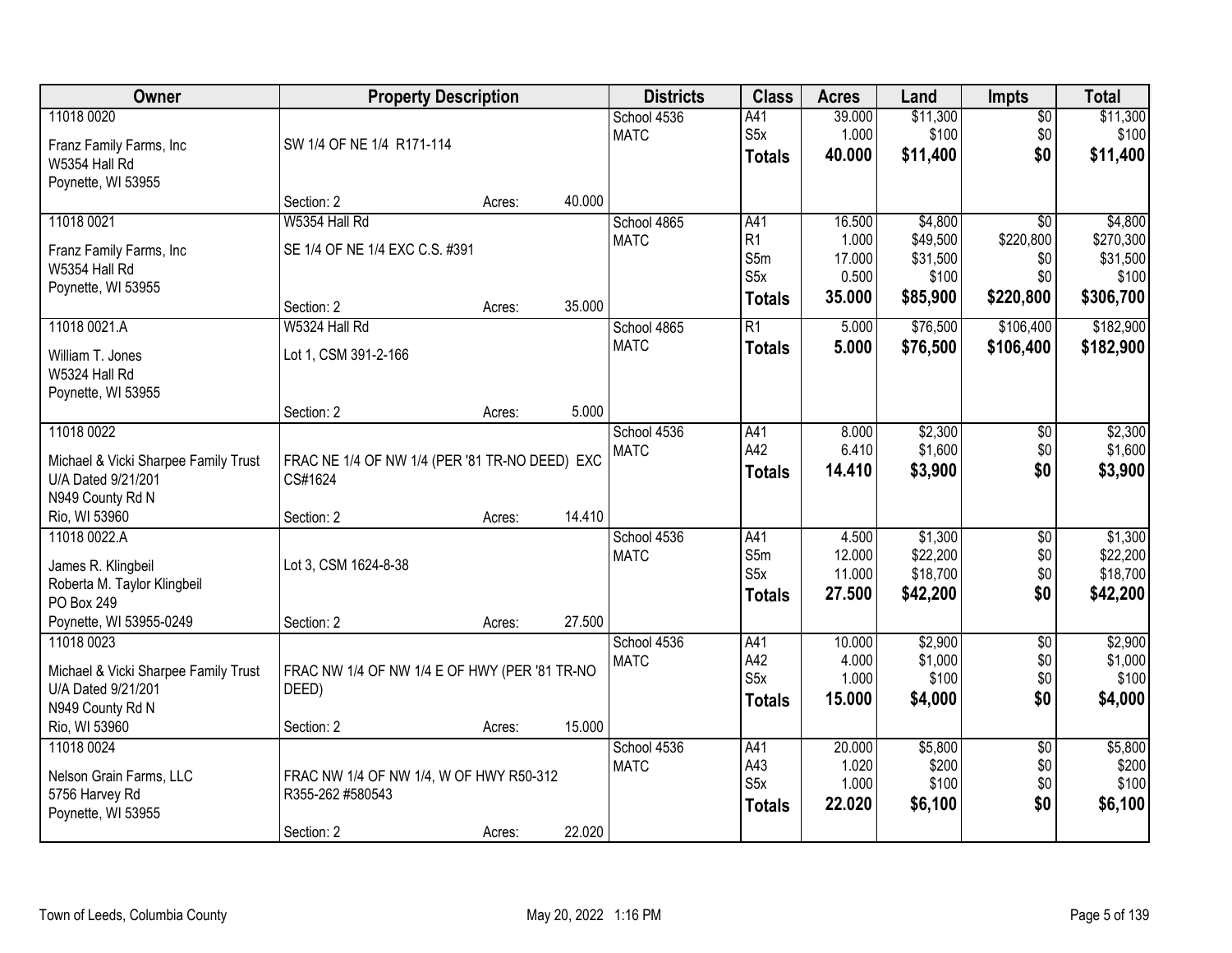| Owner                                                                                          | <b>Property Description</b>                                                                                       |        |        | <b>Districts</b>           | <b>Class</b>                                    | <b>Acres</b>                        | Land                                       | <b>Impts</b>                                | <b>Total</b>                               |
|------------------------------------------------------------------------------------------------|-------------------------------------------------------------------------------------------------------------------|--------|--------|----------------------------|-------------------------------------------------|-------------------------------------|--------------------------------------------|---------------------------------------------|--------------------------------------------|
| 11018 0025<br>Nelson Grain Farms, LLC<br>5756 Harvey Rd<br>Poynette, WI 53955                  | SW 1/4 OF NW 1/4, W OF HWY ALSO NW1/4 OF SW1/4<br>W & N OF INTERSECTION OF 2 HIGHWAYS<br>CS#2979 R355-262 #580543 |        | EXC    | School 4536<br><b>MATC</b> | A41<br>S <sub>5</sub> x<br><b>Totals</b>        | 27.000<br>1.370<br>28.370           | \$7,800<br>\$200<br>\$8,000                | $\sqrt{$0}$<br>\$0<br>\$0                   | \$7,800<br>\$200<br>\$8,000                |
|                                                                                                | Section: 2                                                                                                        | Acres: | 28.370 |                            |                                                 |                                     |                                            |                                             |                                            |
| 11018 0025.01                                                                                  | W5660 Hall Rd                                                                                                     |        |        | School 4536<br><b>MATC</b> | $\overline{R1}$                                 | 3.690                               | \$70,000                                   | \$125,100                                   | \$195,100                                  |
| Lloyd C. Hahn                                                                                  | LT 1 CS#2979-19-89                                                                                                |        |        |                            | <b>Totals</b>                                   | 3.690                               | \$70,000                                   | \$125,100                                   | \$195,100                                  |
| Evadne Hahn                                                                                    |                                                                                                                   |        |        |                            |                                                 |                                     |                                            |                                             |                                            |
| W5660 Hall Rd                                                                                  | Section: 2                                                                                                        |        | 3.690  |                            |                                                 |                                     |                                            |                                             |                                            |
| Poynette, WI 53955<br>11018 0026                                                               |                                                                                                                   | Acres: |        | School 4536                | A41                                             | 9.000                               | \$2,600                                    | $\sqrt[6]{3}$                               | \$2,600                                    |
| Michael & Vicki Sharpee Family Trust<br>U/A Dated 9/21/201                                     | SW 1/4 OF NW 1/4, E OF HWY (PER '81 TR-NO DEED)                                                                   |        |        | <b>MATC</b>                | S <sub>5</sub> x<br><b>Totals</b>               | 1.000<br>10.000                     | \$100<br>\$2,700                           | \$0<br>\$0                                  | \$100<br>\$2,700                           |
| N949 County Rd N<br>Rio, WI 53960                                                              | Section: 2                                                                                                        | Acres: | 10.000 |                            |                                                 |                                     |                                            |                                             |                                            |
| 11018 0027                                                                                     |                                                                                                                   |        |        | School 4536                | A41                                             | 25.000                              | \$7,200                                    | \$0                                         | \$7,200                                    |
| Michael & Vicki Sharpee Family Trust<br>U/A Dated 9/21/201<br>N949 County Rd N                 | SE 1/4 OF NW 1/4, EXC E 9 A R385-679 EXC CS#1624                                                                  |        |        | <b>MATC</b>                | S <sub>5</sub> x<br><b>Totals</b>               | 0.650<br>25.650                     | \$100<br>\$7,300                           | \$0<br>\$0                                  | \$100<br>\$7,300                           |
| Rio, WI 53960                                                                                  | Section: 2                                                                                                        | Acres: | 25.650 |                            |                                                 |                                     |                                            |                                             |                                            |
| 11018 0028<br>James R. Klingbeil<br>Roberta M. Taylor Klingbeil<br>PO Box 249                  | Lot 2, CSM 1624-8-38                                                                                              |        |        | School 4536<br><b>MATC</b> | A41<br><b>Totals</b>                            | 8.290<br>8.290                      | \$2,400<br>\$2,400                         | \$0<br>\$0                                  | \$2,400<br>\$2,400                         |
| Poynette, WI 53955-0249                                                                        | Section: 2                                                                                                        | Acres: | 8.290  |                            |                                                 |                                     |                                            |                                             |                                            |
| 11018 0029<br>James R. Klingbeil<br>Roberta M. Taylor Klingbeil                                | W5522 Hall Rd<br>Lot 1, CSM 1624-8-38                                                                             |        |        | School 4536<br><b>MATC</b> | $\overline{R1}$<br><b>Totals</b>                | 0.810<br>0.810                      | \$46,100<br>\$46,100                       | \$140,900<br>\$140,900                      | \$187,000<br>\$187,000                     |
| PO Box 249                                                                                     |                                                                                                                   |        |        |                            |                                                 |                                     |                                            |                                             |                                            |
| Poynette, WI 53955-0249<br>11018 0030.01                                                       | Section: 2<br>W5483 Hall Rd                                                                                       | Acres: | 0.810  | School 4536                | A41                                             | 31.000                              | \$8,900                                    |                                             | \$8,900                                    |
| Stanley W & Patricia A Hazard<br>Revocable Living Trust<br>W5483 Hall Rd<br>Poynette, WI 53955 | E1/2 of SW1/4 S of hwy, Sec 2<br>Section: 2                                                                       | Acres: | 79.500 | <b>MATC</b>                | A42<br>S5m<br>S <sub>5</sub> x<br><b>Totals</b> | 31.500<br>15.000<br>2.000<br>79.500 | \$7,700<br>\$27,800<br>\$1,800<br>\$46,200 | $\overline{60}$<br>\$0<br>\$0<br>\$0<br>\$0 | \$7,700<br>\$27,800<br>\$1,800<br>\$46,200 |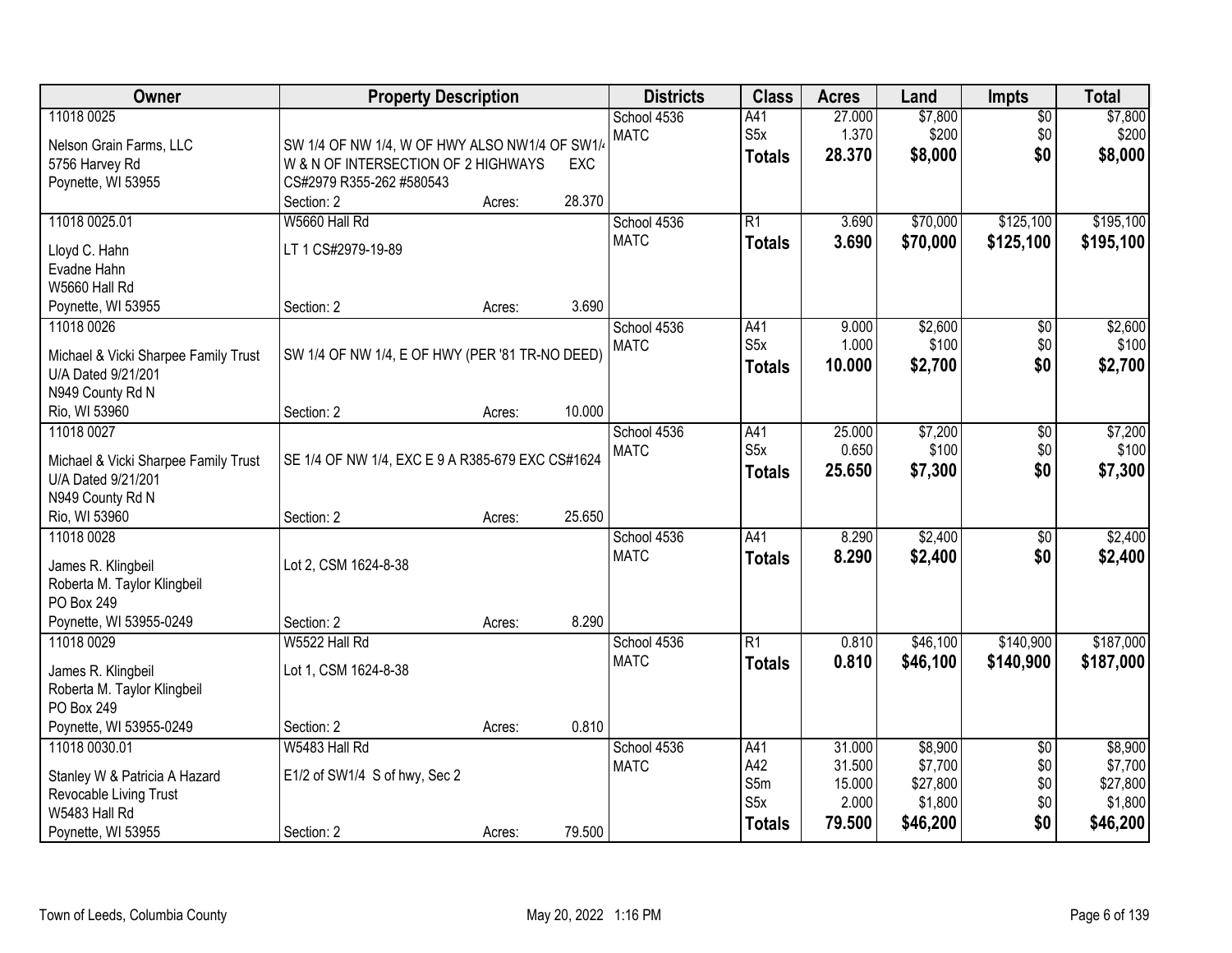| Owner                                                      | <b>Property Description</b>                                                                |        |        | <b>Districts</b>           | <b>Class</b>         | <b>Acres</b>   | Land           | <b>Impts</b>           | <b>Total</b>   |
|------------------------------------------------------------|--------------------------------------------------------------------------------------------|--------|--------|----------------------------|----------------------|----------------|----------------|------------------------|----------------|
| 11018 0031<br>Michael & Vicki Sharpee Family Trust         | NE 1/4 OF SW 1/4, N OF HWY                                                                 |        |        | School 4536<br><b>MATC</b> | S5x<br><b>Totals</b> | 0.500<br>0.500 | \$100<br>\$100 | $\overline{50}$<br>\$0 | \$100<br>\$100 |
| U/A Dated 9/21/201                                         |                                                                                            |        |        |                            |                      |                |                |                        |                |
| N949 County Rd N                                           |                                                                                            |        | 0.500  |                            |                      |                |                |                        |                |
| Rio, WI 53960<br>11018 0032                                | Section: 2<br>W5491 Hall Rd                                                                | Acres: |        | School 4536                | A41                  | 36.000         | \$10,400       | $\overline{50}$        | \$10,400       |
|                                                            |                                                                                            |        |        | <b>MATC</b>                | S5x                  | 2.000          | \$200          | \$0                    | \$200          |
| Michael & Vicki Sharpee Family Trust                       | NW 1/4 OF SW 1/4, S OF E & W HWY (PER '81 TR-NO                                            |        |        |                            | <b>Totals</b>        | 38.000         | \$10,600       | \$0                    | \$10,600       |
| U/A Dated 9/21/201<br>N949 County Rd N                     | DEED)                                                                                      |        |        |                            |                      |                |                |                        |                |
| Rio, WI 53960                                              | Section: 2                                                                                 | Acres: | 38.000 |                            |                      |                |                |                        |                |
| 11018 0034                                                 | N2187 Kroncke Rd                                                                           |        |        | School 4536                | A41                  | 2.110          | \$600          | $\overline{50}$        | \$600          |
|                                                            |                                                                                            |        |        | <b>MATC</b>                | H7                   | 1.000          | \$8,500        | \$10,600               | \$19,100       |
| Michael & Vicki Sharpee Family Trust<br>U/A Dated 9/21/201 | SW 1/4 OF SW 1/4, east of Kroncke Rd EXC CS#1632<br>EXC CS#1735 EXC CS #1786 (SURVEY 3014) |        |        |                            | <b>Totals</b>        | 3.110          | \$9,100        | \$10,600               | \$19,700       |
| N949 County Rd N                                           |                                                                                            |        |        |                            |                      |                |                |                        |                |
| Rio, WI 53960                                              | Section: 2                                                                                 | Acres: | 3.110  |                            |                      |                |                |                        |                |
| 11018 0034.A                                               | N2187 Kroncke Rd                                                                           |        |        | School 4536                | R1                   | 3.110          | \$67,100       | \$129,500              | \$196,600      |
| Kris J. Freimuth                                           | Lot 1, CSM 1632-8-46                                                                       |        |        | <b>MATC</b>                | <b>Totals</b>        | 3.110          | \$67,100       | \$129,500              | \$196,600      |
| Dena M. Freimuth                                           |                                                                                            |        |        |                            |                      |                |                |                        |                |
| N2187 Kroncke Rd                                           |                                                                                            |        |        |                            |                      |                |                |                        |                |
| Poynette, WI 53955                                         | Section: 2                                                                                 | Acres: | 3.110  |                            |                      |                |                |                        |                |
| 11018 0034.B                                               |                                                                                            |        |        | School 4536                | A42                  | 3.000          | \$700          | $\overline{50}$        | \$700          |
| Michael & Vicki Sharpee Family Trust                       | PRT OF SW1/4 OF SW1/4 W OF KRONKE RD & S OF                                                |        |        | <b>MATC</b>                | S5x                  | 0.780          | \$100          | \$0                    | \$100          |
| U/A Dated 9/21/201                                         | CS#1632                                                                                    |        |        |                            | <b>Totals</b>        | 3.780          | \$800          | \$0                    | \$800          |
| N949 County Rd N                                           |                                                                                            |        |        |                            |                      |                |                |                        |                |
| Rio, WI 53960                                              | Section: 2                                                                                 | Acres: | 3.780  |                            |                      |                |                |                        |                |
| 11018 0034.C                                               | N2140 Kroncke Rd                                                                           |        |        | School 4536                | $\overline{R1}$      | 5.000          | \$76,500       | \$274,400              | \$350,900      |
| James E. Tollaksen                                         | Lot 2, CSM 1786-9-80                                                                       |        |        | <b>MATC</b>                | <b>Totals</b>        | 5.000          | \$76,500       | \$274,400              | \$350,900      |
| N2140 Kroncke Rd                                           |                                                                                            |        |        |                            |                      |                |                |                        |                |
| Poynette, WI 53955                                         |                                                                                            |        |        |                            |                      |                |                |                        |                |
|                                                            | Section: 2                                                                                 | Acres: | 5.000  |                            |                      |                |                |                        |                |
| 11018 0034.D                                               |                                                                                            |        |        | School 4536                | S5x                  | 30.000         | \$48,000       | $\overline{50}$        | \$48,000       |
| James E. Tollaksen                                         | Lot 3, CSM 1786-9-80                                                                       |        |        | <b>MATC</b>                | <b>Totals</b>        | 30.000         | \$48,000       | \$0                    | \$48,000       |
| N2140 Kroncke Rd                                           |                                                                                            |        |        |                            |                      |                |                |                        |                |
| Poynette, WI 53955                                         |                                                                                            |        |        |                            |                      |                |                |                        |                |
|                                                            | Section: 11                                                                                | Acres: | 30.000 |                            |                      |                |                |                        |                |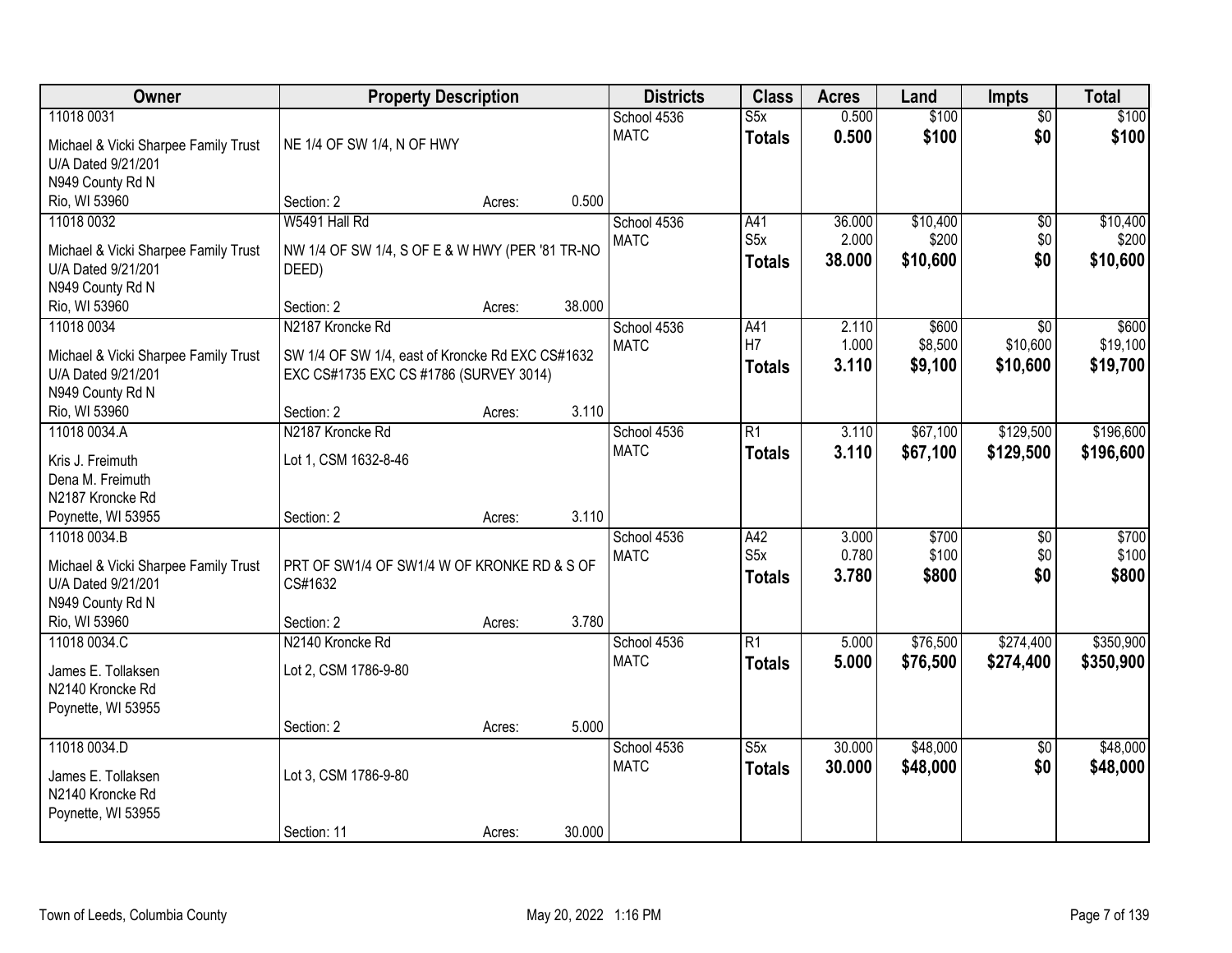| Owner                          | <b>Property Description</b> |        |        | <b>Districts</b> | <b>Class</b>     | <b>Acres</b> | Land     | <b>Impts</b>    | <b>Total</b> |
|--------------------------------|-----------------------------|--------|--------|------------------|------------------|--------------|----------|-----------------|--------------|
| 11018 0036.1                   | W5297 Hall Rd               |        |        | School 4536      | R1               | 1.500        | \$55,500 | \$137,100       | \$192,600    |
| Frank K. Barnard               | Lot 1, CSM 101-1-101        |        |        | <b>MATC</b>      | <b>Totals</b>    | 1.500        | \$55,500 | \$137,100       | \$192,600    |
| Judith A. Barnard              |                             |        |        |                  |                  |              |          |                 |              |
| W5281 Hall Rd                  |                             |        |        |                  |                  |              |          |                 |              |
| Poynette, WI 53955             | Section: 1                  | Acres: | 1.500  |                  |                  |              |          |                 |              |
| 11018 0036.2                   | W5303 Hall Rd               |        |        | School 4536      | R1               | 1.500        | \$55,500 | \$135,900       | \$191,400    |
| Frank K. Barnard               | Lot 2, CSM 101-1-101        |        |        | <b>MATC</b>      | <b>Totals</b>    | 1.500        | \$55,500 | \$135,900       | \$191,400    |
| Judith A. Barnard              |                             |        |        |                  |                  |              |          |                 |              |
| W5281 Hall Rd                  |                             |        |        |                  |                  |              |          |                 |              |
| Poynette, WI 53955             | Section: 2                  | Acres: | 1.500  |                  |                  |              |          |                 |              |
| 11018 0036.3                   | W5323 Hall Rd               |        |        | School 4536      | R1               | 1.500        | \$55,500 | \$137,900       | \$193,400    |
|                                |                             |        |        | <b>MATC</b>      | <b>Totals</b>    | 1.500        | \$55,500 | \$137,900       | \$193,400    |
| Anthony Paull<br>W5323 Hall Rd | Lot 3, CSM 101-1-101        |        |        |                  |                  |              |          |                 |              |
| Poynette, WI 53955             |                             |        |        |                  |                  |              |          |                 |              |
|                                | Section: 2                  | Acres: | 1.500  |                  |                  |              |          |                 |              |
| 11018 0037.01                  |                             |        |        | School 4536      | A41              | 49.300       | \$14,200 | \$0             | \$14,200     |
|                                |                             |        |        | <b>MATC</b>      | A42              | 20.700       | \$5,100  | \$0             | \$5,100      |
| Stanley W & Patricia A Hazard  | W1/2 of SE1/4 Sec 2         |        |        |                  | A43              | 4.000        | \$700    | \$0             | \$700        |
| Revocable Living Trust         |                             |        |        |                  | H7               | 2.000        | \$47,000 | \$146,700       | \$193,700    |
| W5483 Hall Rd                  |                             |        |        |                  | S <sub>5</sub> x | 3.000        | \$3,500  | \$0             | \$3,500      |
| Poynette, WI 53955             | Section: 2                  | Acres: | 79.000 |                  | <b>Totals</b>    | 79.000       | \$70,500 | \$146,700       | \$217,200    |
| 11018 0039.01                  |                             |        |        | School 4536      | A41              | 23.000       | \$6,600  | $\overline{50}$ | \$6,600      |
| Franz Family Farms, Inc        | LT 1 CS#3803-26-41          |        |        | <b>MATC</b>      | A42              | 7.000        | \$1,700  | \$0             | \$1,700      |
| W5354 Hall Rd                  |                             |        |        |                  | A43              | 0.700        | \$100    | \$0             | \$100        |
| Poynette, WI 53955             |                             |        |        |                  | S <sub>5</sub> x | 2.555        | \$3,500  | \$0             | \$3,500      |
|                                | Section: 2                  | Acres: | 33.255 |                  | Totals           | 33.255       | \$11,900 | \$0             | \$11,900     |
| 11018 0039.02                  |                             |        |        | School 4536      | A41              | 3.500        | \$1,000  | $\overline{50}$ | \$1,000      |
| Frank K. Barnard               | LT 2 CS#3803-26-41          |        |        | <b>MATC</b>      | <b>Totals</b>    | 3.500        | \$1,000  | \$0             | \$1,000      |
| Judith A. Barnard              |                             |        |        |                  |                  |              |          |                 |              |
| W5281 Hall Rd                  |                             |        |        |                  |                  |              |          |                 |              |
| Poynette, WI 53955             | Section: 2                  | Acres: | 3.500  |                  |                  |              |          |                 |              |
| 11018 0039.03                  | W5351 Hall Rd               |        |        | School 4536      | A41              | 27.000       | \$7,800  | $\overline{50}$ | \$7,800      |
|                                |                             |        |        | <b>MATC</b>      | A42              | 4.000        | \$1,000  | \$0             | \$1,000      |
| Lapacek Living Trust           | Lot 3 CS#3803-26-41         |        |        |                  | R1               | 1.103        | \$50,700 | \$242,200       | \$292,900    |
| W5351 Hall Rd                  |                             |        |        |                  | S5m              | 1.000        | \$1,900  | \$0             | \$1,900      |
| Poynette, WI 53955             | Section: 2                  |        | 38.103 |                  | S <sub>5</sub> x | 5.000        | \$8,500  | \$0             | \$8,500      |
|                                |                             | Acres: |        |                  | <b>Totals</b>    | 38.103       | \$69,900 | \$242,200       | \$312,100    |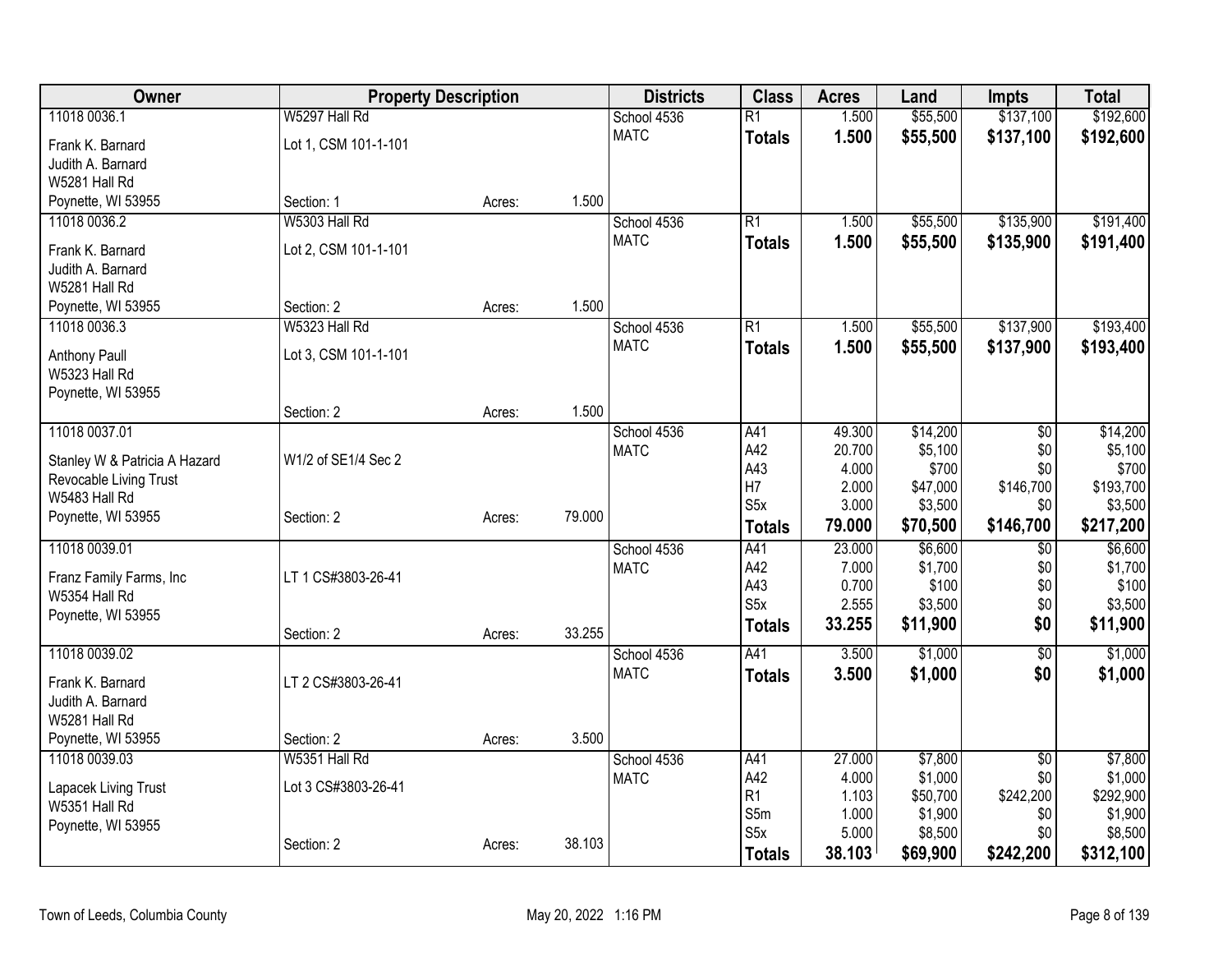| Owner                                      |                                                    | <b>Property Description</b> |                   | <b>Districts</b> | <b>Class</b>     | <b>Acres</b> | Land      | <b>Impts</b>    | <b>Total</b> |
|--------------------------------------------|----------------------------------------------------|-----------------------------|-------------------|------------------|------------------|--------------|-----------|-----------------|--------------|
| 11018 0039.04                              |                                                    |                             |                   | School 4536      | A42              | 3.000        | \$700     | $\overline{50}$ | \$700        |
| Franz Family Farms, Inc.                   | SE1/4 OF SE1/4 EXC CS#3803-26-41 SESE R564-115     |                             |                   | <b>MATC</b>      | A43              | 9.000        | \$1,600   | \$0             | \$1,600      |
| W5354 Hall Rd                              |                                                    |                             |                   |                  | S <sub>5</sub> x | 3.736        | \$6,400   | \$0             | \$6,400      |
| Poynette, WI 53955                         |                                                    |                             |                   |                  | <b>Totals</b>    | 15.736       | \$8,700   | \$0             | \$8,700      |
|                                            | Section: 2                                         | Acres:                      | 15.736            |                  |                  |              |           |                 |              |
| 11018 0040                                 |                                                    |                             |                   | School 4536      | A41              | 31.000       | \$8,900   | $\overline{50}$ | \$8,900      |
| Nelson Grain Farms, LLC                    | FRAC NE 1/4 OF NE 1/4 R50- 312 R355-262 #580543    |                             |                   | <b>MATC</b>      | A42              | 6.160        | \$1,500   | \$0             | \$1,500      |
| 5756 Harvey Rd                             |                                                    |                             |                   |                  | <b>Totals</b>    | 37.160       | \$10,400  | \$0             | \$10,400     |
| Poynette, WI 53955                         |                                                    |                             |                   |                  |                  |              |           |                 |              |
|                                            | Section: 3                                         | Acres:                      | 37.160            |                  |                  |              |           |                 |              |
| 11018 0041                                 |                                                    |                             |                   | School 4536      | A41              | 20.000       | \$5,800   | $\overline{50}$ | \$5,800      |
| Norman I. Hermanson                        | FRAC NW 1/4 OF NE 1/4 - Leola Hermanson reserves a |                             |                   | <b>MATC</b>      | A43              | 6.000        | \$1,100   | \$0             | \$1,100      |
| W5856 Hall Rd                              | Life Estate                                        |                             |                   |                  | S5m              | 11.340       | \$21,000  | \$0             | \$21,000     |
| Poynette, WI 53955                         |                                                    |                             |                   |                  | <b>Totals</b>    | 37.340       | \$27,900  | \$0             | \$27,900     |
|                                            | Section: 3                                         | Acres:                      | 37.340            |                  |                  |              |           |                 |              |
| 11018 0042                                 | W5856 Hall Rd                                      |                             |                   | School 4536      | A41              | 20.000       | \$5,800   | \$0             | \$5,800      |
|                                            |                                                    |                             |                   | <b>MATC</b>      | R1               | 2.000        | \$61,500  | \$150,600       | \$212,100    |
| Norman I. Hermanson                        | SW 1/4 OF NE 1/4 - Leola Hermanson reserves a Life |                             |                   |                  | S5m              | 17.000       | \$31,500  | \$0             | \$31,500     |
| W5856 Hall Rd                              | Estate                                             |                             |                   |                  | S <sub>5</sub> x | 1.000        | \$1,700   | \$0             | \$1,700      |
| Poynette, WI 53955                         | Section: 3                                         | Acres:                      | 40.000            |                  | <b>Totals</b>    | 40.000       | \$100,500 | \$150,600       | \$251,100    |
| 11018 0043                                 |                                                    |                             |                   | School 4536      | A41              | 30.000       | \$8,700   | $\overline{30}$ | \$8,700      |
|                                            |                                                    |                             |                   | <b>MATC</b>      | A42              | 9.500        | \$2,300   | \$0             | \$2,300      |
| Nelson Grain Farms, LLC                    | SE 1/4 OF NE 1/4 ALSO ABT .50 IN NE 1/4 SE 1/4     |                             |                   |                  | S <sub>5</sub> x | 1.000        | \$100     | \$0             | \$100        |
| 5756 Harvey Rd                             | LYING NE OF HWY R249-578&659 R50-3                 |                             | $12 \overline{ }$ |                  | <b>Totals</b>    | 40.500       | \$11,100  | \$0             | \$11,100     |
| Poynette, WI 53955                         | #580543<br>Section: 3                              | Acres:                      | 40.500            |                  |                  |              |           |                 |              |
| 11018 0044.A                               |                                                    |                             |                   | School 4536      | A41              | 71.000       | \$20,500  | $\overline{60}$ | \$20,500     |
|                                            |                                                    |                             |                   | <b>MATC</b>      | S <sub>5</sub> x | 1.880        | \$200     | \$0             | \$200        |
| Nelson Grain Farms, LLC                    | Lot 2, CSM 1046-5-38                               |                             |                   |                  | <b>Totals</b>    | 72.880       | \$20,700  | \$0             | \$20,700     |
| 5756 Harvey Rd                             |                                                    |                             |                   |                  |                  |              |           |                 |              |
| Poynette, WI 53955                         |                                                    |                             |                   |                  |                  |              |           |                 |              |
|                                            | Section: 3                                         | Acres:                      | 72.880            |                  |                  |              |           |                 |              |
| 11018 0046                                 |                                                    |                             |                   | School 4536      | A41              | 48.000       | \$13,900  | $\overline{30}$ | \$13,900     |
| <b>Hellenbrand Irrevocable Trust Dated</b> | THE N 60.A OF THAT PRT W 1/2 NW 1/4 LYING W OF     |                             |                   | <b>MATC</b>      | A42              | 9.000        | \$2,200   | \$0             | \$2,200      |
| 5/31/2016                                  | C/L TN RD                                          |                             |                   |                  | A43              | 1.000        | \$200     | \$0             | \$200        |
| W6146 Hall Rd                              |                                                    |                             |                   |                  | S <sub>5</sub> x | 2.000        | \$200     | \$0             | \$200        |
| Poynette, WI 53955                         | Section: 3                                         | Acres:                      | 60.000            |                  | <b>Totals</b>    | 60.000       | \$16,500  | \$0             | \$16,500     |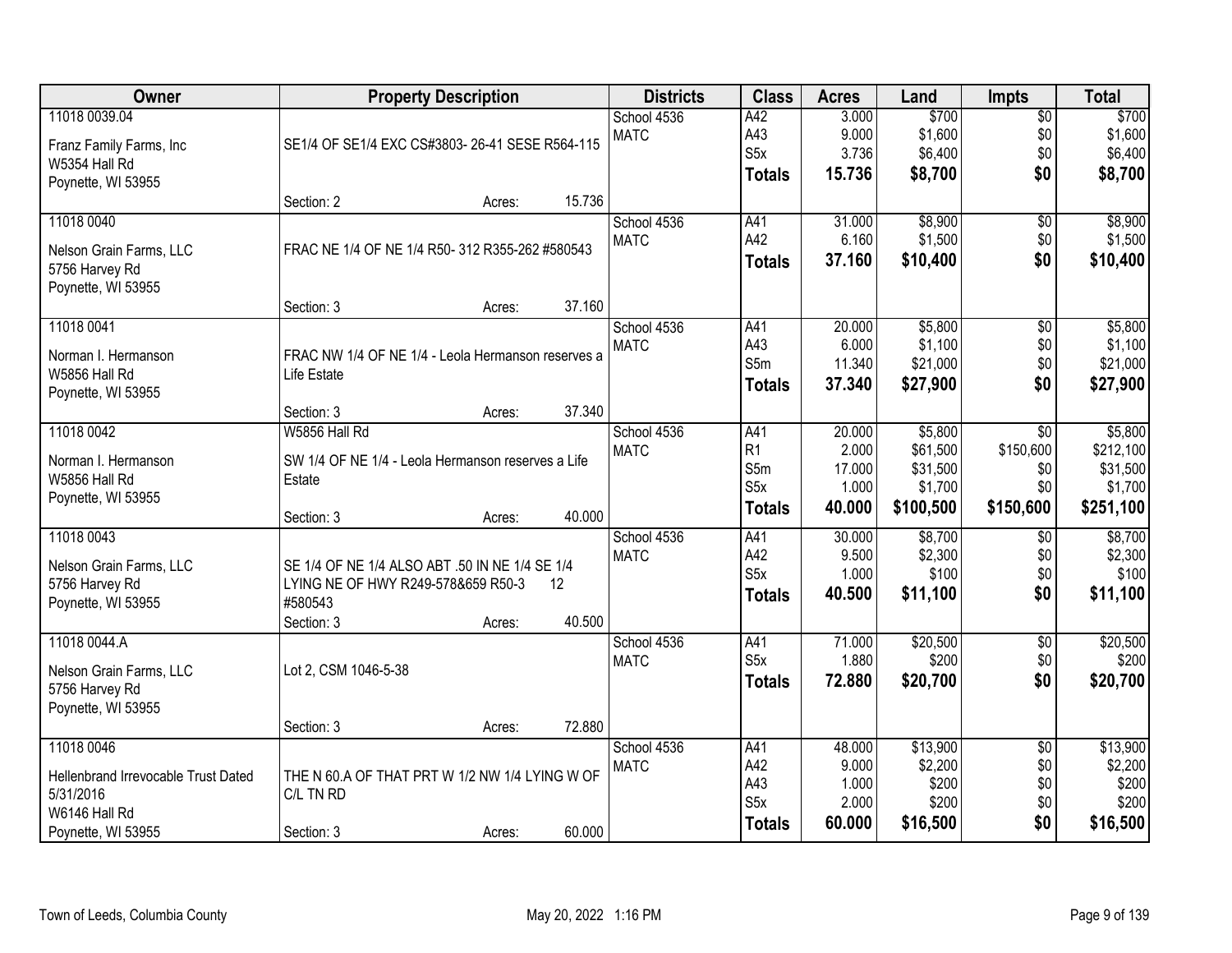| Owner                                                                                     | <b>Property Description</b>                       |        |        | <b>Districts</b> | <b>Class</b>     | <b>Acres</b> | Land     | <b>Impts</b>    | <b>Total</b> |
|-------------------------------------------------------------------------------------------|---------------------------------------------------|--------|--------|------------------|------------------|--------------|----------|-----------------|--------------|
| 11018 0047                                                                                | W6026 Hall Rd                                     |        |        | School 4536      | A41              | 10.700       | \$3,100  | $\overline{30}$ | \$3,100      |
| Lori A. Krey                                                                              | SW 1/4 of NW 1/4, Beg W 1/4 cor POB, N89-48-25    |        |        | <b>MATC</b>      | R1               | 5.000        | \$80,300 | \$162,800       | \$243,100    |
| Kenneth G. Krey                                                                           | E1335.51", N2-39-41 E571.8', S89-48-25 W1329.66', |        |        |                  | S <sub>5</sub> x | 1.000        | \$1,700  | \$0             | \$1,700      |
| W6026 Hall Rd                                                                             | S3-2-44 W572' to POB                              |        |        |                  | <b>Totals</b>    | 16.700       | \$85,100 | \$162,800       | \$247,900    |
| Poynette, WI 53955                                                                        | Section: 3                                        | Acres: | 16.700 |                  |                  |              |          |                 |              |
| 11018 0048.A                                                                              | W5938 Hall Rd                                     |        |        | School 4536      | A41              | 2.500        | \$700    | \$0             | \$700        |
| Lydia Schuchardt                                                                          | Lot 1, CSM 1046-5-38                              |        |        | <b>MATC</b>      | R <sub>1</sub>   | 3.000        | \$66,500 | \$178,000       | \$244,500    |
| Samuel Georgeson                                                                          |                                                   |        |        |                  | S <sub>5x</sub>  | 0.500        | \$100    | \$0             | \$100        |
| W5938 Hall Rd                                                                             |                                                   |        |        |                  | <b>Totals</b>    | 6.000        | \$67,300 | \$178,000       | \$245,300    |
| Poynette, WI 53955                                                                        | Section: 3                                        | Acres: | 6.000  |                  |                  |              |          |                 |              |
| 11018 0049                                                                                |                                                   |        |        | School 4536      | $\overline{X1}$  | 20.000       | \$0      | \$0             | \$0          |
|                                                                                           |                                                   |        |        | <b>MATC</b>      | <b>Totals</b>    | 20.000       | \$0      | \$0             | \$0          |
| United States of America Fish & Wildlife   NE 1/4 OF SW 1/4 R85-379 EXC R311-285 R249-482 |                                                   |        |        |                  |                  |              |          |                 |              |
| Service                                                                                   |                                                   |        |        |                  |                  |              |          |                 |              |
| c/o United States of America<br>5600 American Blvd West Suite                             | Section: 3                                        | Acres: | 20.000 |                  |                  |              |          |                 |              |
| Bloomington, MN 55437-1458                                                                |                                                   |        |        |                  |                  |              |          |                 |              |
| 11018 0049.A                                                                              |                                                   |        |        | School 4536      | X1               | 20.000       | \$0      | \$0             | \$0          |
|                                                                                           |                                                   |        |        | <b>MATC</b>      | <b>Totals</b>    | 20.000       | \$0      | \$0             | \$0          |
| United States of America Fish & Wildlife   E 1/2 OF NE 1/4 OF SW 1/4 R311-285             |                                                   |        |        |                  |                  |              |          |                 |              |
| Service                                                                                   |                                                   |        |        |                  |                  |              |          |                 |              |
| c/o United States of America                                                              |                                                   |        |        |                  |                  |              |          |                 |              |
| 5600 American Blvd West Suite                                                             | Section: 3                                        | Acres: | 20.000 |                  |                  |              |          |                 |              |
| Bloomington, MN 55437-1458<br>11018 0050                                                  | W6055 Hall Rd                                     |        |        | School 4536      | X1               | 40.000       | \$0      | \$0             | \$0          |
|                                                                                           |                                                   |        |        | <b>MATC</b>      |                  | 40.000       | \$0      | \$0             | \$0          |
| United States of America Fish & Wildlife                                                  | NW 1/4 OF SW 1/4 R85-379 R249-482                 |        |        |                  | <b>Totals</b>    |              |          |                 |              |
| Service                                                                                   |                                                   |        |        |                  |                  |              |          |                 |              |
| c/o United States of America                                                              |                                                   |        |        |                  |                  |              |          |                 |              |
| 5600 American Blvd West Suite                                                             | Section: 3                                        | Acres: | 40.000 |                  |                  |              |          |                 |              |
| Bloomington, MN 55437-1458                                                                |                                                   |        |        |                  |                  |              |          |                 |              |
| 11018 0051                                                                                |                                                   |        |        | School 4536      | X1               | 40.000       | \$0      | \$0             | \$0          |
| United States of America Fish & Wildlife   SW 1/4 OF SW 1/4 R85-379 R249-482              |                                                   |        |        | <b>MATC</b>      | <b>Totals</b>    | 40.000       | \$0      | \$0             | \$0          |
| Service                                                                                   |                                                   |        |        |                  |                  |              |          |                 |              |
| c/o United States of America                                                              |                                                   |        |        |                  |                  |              |          |                 |              |
| 5600 American Blvd West Suite                                                             | Section: 3                                        | Acres: | 40.000 |                  |                  |              |          |                 |              |
| Bloomington, MN 55437-1458                                                                |                                                   |        |        |                  |                  |              |          |                 |              |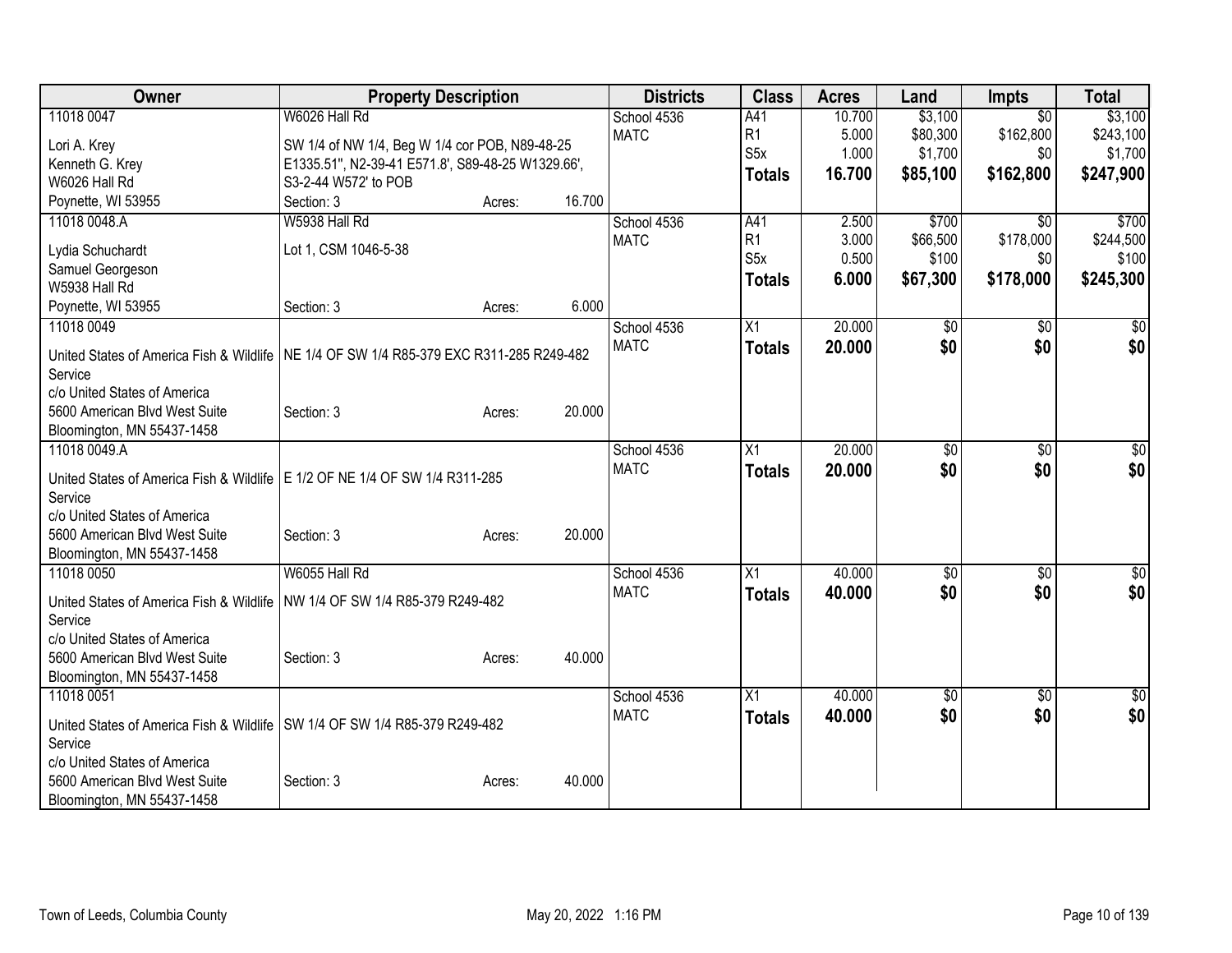| Owner                                                                                                                                                | <b>Property Description</b>                                                                                        |        |        | <b>Districts</b>           | <b>Class</b>                                    | <b>Acres</b>                                 | Land                                                | <b>Impts</b>                                            | <b>Total</b>                                          |
|------------------------------------------------------------------------------------------------------------------------------------------------------|--------------------------------------------------------------------------------------------------------------------|--------|--------|----------------------------|-------------------------------------------------|----------------------------------------------|-----------------------------------------------------|---------------------------------------------------------|-------------------------------------------------------|
| 11018 0052<br>United States of America Fish & Wildlife   SE 1/4 OF SW 1/4 V256-476 R8 5-379 EXC C.S. #623<br>Service<br>c/o United States of America | R85-379 R249-482                                                                                                   |        |        | School 4536<br><b>MATC</b> | Χ1<br><b>Totals</b>                             | 35.000<br>35.000                             | $\overline{50}$<br>\$0                              | $\overline{50}$<br>\$0                                  | $\overline{50}$<br>\$0                                |
| 5600 American Blvd West Suite<br>Bloomington, MN 55437-1458                                                                                          | Section: 3                                                                                                         | Acres: | 35.000 |                            |                                                 |                                              |                                                     |                                                         |                                                       |
| 11018 0052.A<br>Bailey A. Quam<br>David J. Schultz<br>N2197 Mielke Rd                                                                                | N2197 Meilke Rd<br>Lot 1, CSM 623-3-98                                                                             |        |        | School 4536<br><b>MATC</b> | R1<br><b>Totals</b>                             | 5.000<br>5.000                               | \$76,500<br>\$76,500                                | \$215,100<br>\$215,100                                  | \$291,600<br>\$291,600                                |
| Poynette, WI 53955                                                                                                                                   | Section: 3                                                                                                         | Acres: | 5.000  |                            |                                                 |                                              |                                                     |                                                         |                                                       |
| 11018 0053.01<br>Lori A. Nelson et al<br>c/o Scott R. Nelson                                                                                         | W5705 Hall Rd<br>LT 1 CS#4370-30-125                                                                               |        |        | School 4536<br><b>MATC</b> | R1<br><b>Totals</b>                             | 2.470<br>2.470                               | \$47,900<br>\$47,900                                | \$131,600<br>\$131,600                                  | \$179,500<br>\$179,500                                |
| W5705 Hall Rd<br>Poynette, WI 53955                                                                                                                  | Section: 3                                                                                                         | Acres: | 2.470  |                            |                                                 |                                              |                                                     |                                                         |                                                       |
| 11018 0053.2<br>Nelson Grain Farms, LLC<br>5756 Harvey Rd<br>Poynette, WI 53955                                                                      | PRT ON NE1/4 OF SE1/4 V252-362 EXC NE OF HWY<br>R249-578 R271-25 R553-960 EXC CS#4370<br>$-30 - 125$<br>Section: 3 | Acres: | 37.030 | School 4536<br><b>MATC</b> | A41<br>S5m<br>S <sub>5</sub> x<br><b>Totals</b> | 34.200<br>1.830<br>1.000<br>37.030           | \$9,900<br>\$3,400<br>\$100<br>\$13,400             | \$0<br>\$0<br>\$0<br>\$0                                | \$9,900<br>\$3,400<br>\$100<br>\$13,400               |
| 11018 0054<br>Nelson Grain Farms, LLC<br>5756 Harvey Rd<br>Poynette, WI 53955                                                                        | W5811 Hall Rd<br>NW 1/4 OF SE 1/4 REC IN V.252-P.362; R271-25<br>R553-960<br>Section: 3                            | Acres: | 40.000 | School 4536<br><b>MATC</b> | A41<br>A42<br>H7<br>S5x<br><b>Totals</b>        | 24.000<br>13.000<br>2.000<br>1.000<br>40.000 | \$6,900<br>\$3,200<br>\$47,000<br>\$100<br>\$57,200 | $\overline{30}$<br>\$0<br>\$130,200<br>\$0<br>\$130,200 | \$6,900<br>\$3,200<br>\$177,200<br>\$100<br>\$187,400 |
| 11018 0055<br>Michael & Vicki Sharpee Family Trust<br>U/A Dated 9/21/201<br>N949 County Rd N<br>Rio, WI 53960                                        | SW 1/4 OF SE 1/4 (PER '81 TR-NO DEED)<br>Section: 3                                                                | Acres: | 40.000 | School 4536<br><b>MATC</b> | A41<br>A42<br>A43<br>S5x<br><b>Totals</b>       | 18.000<br>18.000<br>3.000<br>1.000<br>40.000 | \$5,200<br>\$4,400<br>\$500<br>\$100<br>\$10,200    | $\overline{50}$<br>\$0<br>\$0<br>\$0<br>\$0             | \$5,200<br>\$4,400<br>\$500<br>\$100<br>\$10,200      |
| 11018 0056<br>Michael & Vicki Sharpee Family Trust<br>U/A Dated 9/21/201<br>N949 County Rd N<br>Rio, WI 53960                                        | SE 1/4 OF SE 1/4 (PER '81 TR-NO DEED)<br>Section: 3                                                                | Acres: | 40.000 | School 4536<br><b>MATC</b> | A41<br>A42<br>S5m<br><b>Totals</b>              | 26.000<br>7.000<br>7.000<br>40.000           | \$7,500<br>\$1,700<br>\$13,000<br>\$22,200          | $\overline{50}$<br>\$0<br>\$0<br>\$0                    | \$7,500<br>\$1,700<br>\$13,000<br>\$22,200            |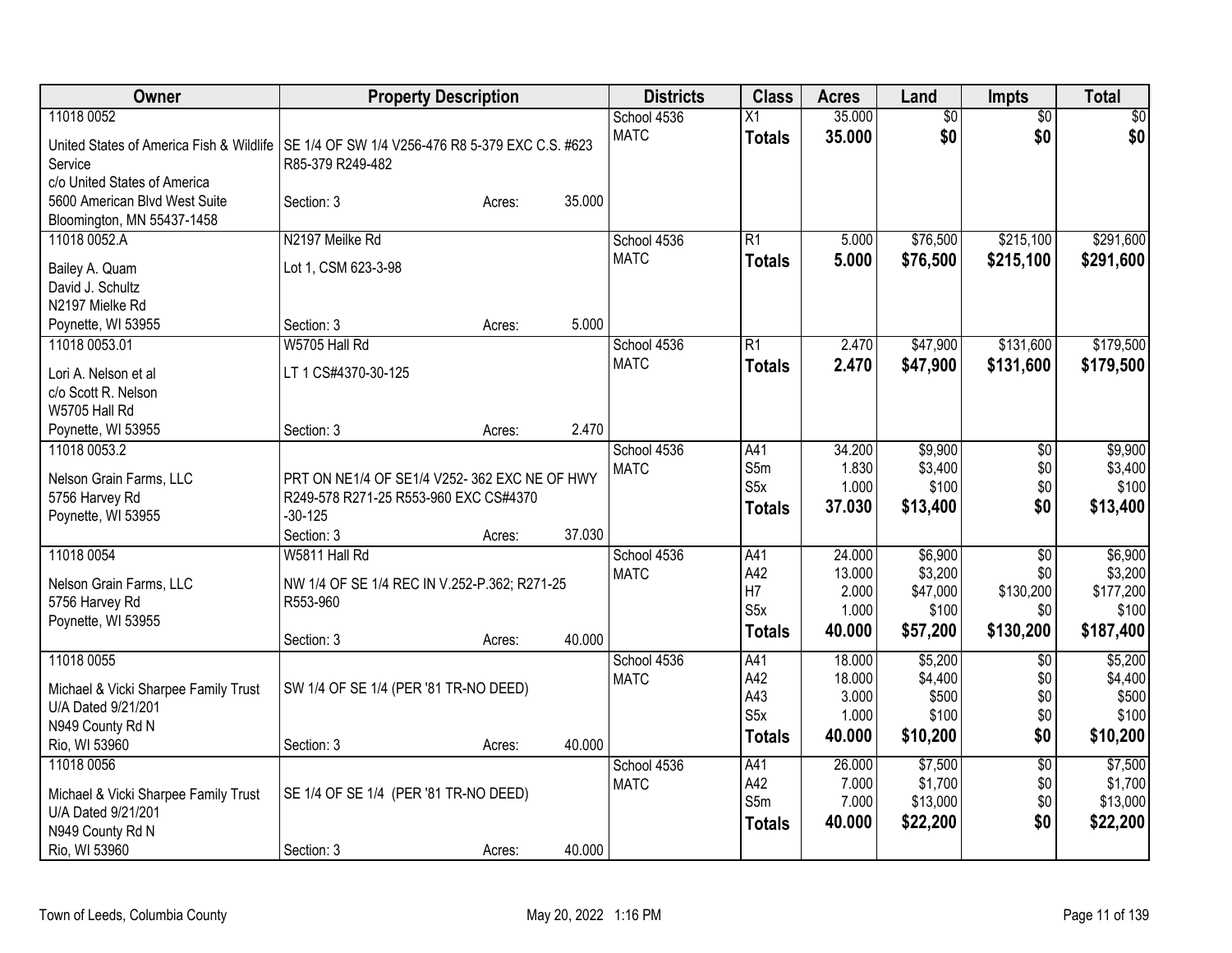| Owner                                | <b>Property Description</b>                           |        |        | <b>Districts</b> | <b>Class</b>     | <b>Acres</b>    | Land             | <b>Impts</b>    | <b>Total</b>     |
|--------------------------------------|-------------------------------------------------------|--------|--------|------------------|------------------|-----------------|------------------|-----------------|------------------|
| 11018 0057                           |                                                       |        |        | School 4536      | A41              | 28.000          | \$8,100          | $\overline{50}$ | \$8,100          |
| Hellenbrand Irrevocable Trust Dated  | FRAC NE 1/4 OF NE1/4                                  |        |        | <b>MATC</b>      | A42              | 8.470           | \$2,100          | \$0             | \$2,100          |
| 5/31/2016                            |                                                       |        |        |                  | S <sub>5</sub> x | 1.000           | \$100            | \$0             | \$100            |
| W6146 Hall Rd                        |                                                       |        |        |                  | <b>Totals</b>    | 37.470          | \$10,300         | \$0             | \$10,300         |
| Poynette, WI 53955                   | Section: 4                                            | Acres: | 37.470 |                  |                  |                 |                  |                 |                  |
| 11018 0058.01                        | W6267 Stewart Rd                                      |        |        | School 4536      | $\overline{H7}$  | 4.000           | \$57,000         | \$122,100       | \$179,100        |
|                                      | Part of Lot 1, CSM 4646-32-131 --- LT 1 CS#3234-21-99 |        |        | <b>MATC</b>      | S5x              | 1.000           | \$1,600          | \$0             | \$1,600          |
| Daniel C. Nelson<br>W6267 Stewart Rd |                                                       |        |        |                  | <b>Totals</b>    | 5.000           | \$58,600         | \$122,100       | \$180,700        |
| Poynette, WI 53955                   |                                                       |        |        |                  |                  |                 |                  |                 |                  |
|                                      | Section: 4                                            | Acres: | 5.000  |                  |                  |                 |                  |                 |                  |
| 11018 0058.02                        |                                                       |        |        | School 4536      | S5x              | 0.290           | \$500            | \$0             | \$500            |
|                                      |                                                       |        |        | <b>MATC</b>      | <b>Totals</b>    | 0.290           | \$500            | \$0             | \$500            |
| Daniel C. Nelson                     | Part of Lot 1, CSM 4646-32-131; desc as follows: Comm |        |        |                  |                  |                 |                  |                 |                  |
| W6267 Stewart Rd                     | E Cor Lot 1, CSM 4646; N64-14-22W 279.83';            |        |        |                  |                  |                 |                  |                 |                  |
| Poynette, WI 53955                   | S17-08-36E 125.85'; S89-36-21E to POB                 |        |        |                  |                  |                 |                  |                 |                  |
|                                      | Section: 4                                            | Acres: | 0.290  |                  |                  |                 |                  |                 |                  |
| 11018 0058.04                        |                                                       |        |        | School 4536      | A41<br>A42       | 48.050          | \$13,900         | \$0<br>\$0      | \$13,900         |
| Hellenbrand Irrevocable Trust Dated  | Lot 1, CSM 4647-32-132                                |        |        | <b>MATC</b>      | A43              | 15.523<br>3.510 | \$3,800<br>\$600 | \$0             | \$3,800<br>\$600 |
| 5/31/2016                            |                                                       |        |        |                  | S <sub>5</sub> x | 1.500           | \$200            | \$0             | \$200            |
| W6146 Hall Rd                        |                                                       |        |        |                  | <b>Totals</b>    | 68.583          | \$18,500         | \$0             | \$18,500         |
| Poynette, WI 53955                   | Section: 4                                            | Acres: | 68.583 |                  |                  |                 |                  |                 |                  |
| 11018 0058.OL1                       | W6263 Nelson Dr                                       |        |        | School 4536      | $\overline{H7}$  | 2.000           | \$9,200          | $\overline{50}$ | \$9,200          |
| David a & Helen R Nelson Rev Liv Tr  | Outlot 1, CSM 4646-32-131                             |        |        | <b>MATC</b>      | S5x              | 0.066           | \$100            | \$0             | \$100            |
| Agreement Dtd 12/9/                  |                                                       |        |        |                  | <b>Totals</b>    | 2.066           | \$9,300          | \$0             | \$9,300          |
| W5742 Lakeview Dr E                  |                                                       |        |        |                  |                  |                 |                  |                 |                  |
| Montello, WI 53949                   | Section: 4                                            | Acres: | 2.066  |                  |                  |                 |                  |                 |                  |
| 11018 0059                           |                                                       |        |        | School 4536      | A41              | 21.000          | \$6,100          | $\overline{50}$ | \$6,100          |
| Hellenbrand Irrevocable Trust Dated  | SW 1/4 OF NE 1/4 EXC CS#2273                          |        |        | <b>MATC</b>      | A42              | 5.000           | \$1,200          | \$0             | \$1,200          |
| 5/31/2016                            |                                                       |        |        |                  | A43              | 9.000           | \$1,600          | \$0             | \$1,600          |
| W6146 Hall Rd                        |                                                       |        |        |                  | S <sub>5x</sub>  | 0.600           | \$100            | \$0             | \$100            |
| Poynette, WI 53955                   | Section: 4                                            | Acres: | 35.600 |                  | <b>Totals</b>    | 35.600          | \$9,000          | \$0             | \$9,000          |
| 11018 0059.01                        | W6306 Hall Rd                                         |        |        | School 4536      | A41              | 4.000           | \$1,200          | $\overline{50}$ | \$1,200          |
|                                      |                                                       |        |        | <b>MATC</b>      | R1               | 6.000           | \$78,000         | \$140,300       | \$218,300        |
| Douglas Statz                        | Lot 1, CSM 2273-14-64                                 |        |        |                  | <b>Totals</b>    | 10.000          | \$79,200         | \$140,300       | \$219,500        |
| Marianne T. Flynn                    |                                                       |        |        |                  |                  |                 |                  |                 |                  |
| W6306 Hall Rd                        |                                                       |        | 10.000 |                  |                  |                 |                  |                 |                  |
| Poynette, WI 53955                   | Section: 4                                            | Acres: |        |                  |                  |                 |                  |                 |                  |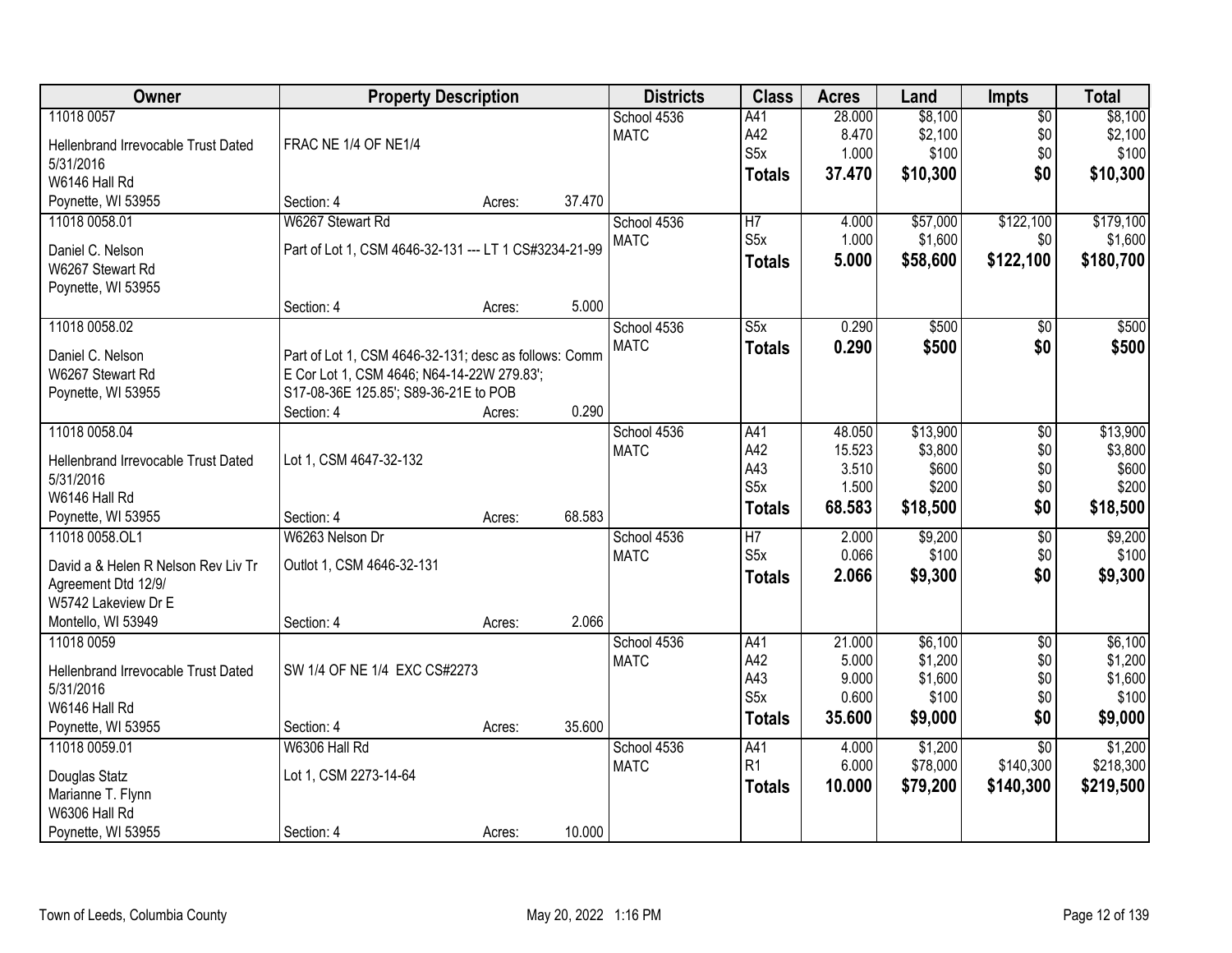| Owner                               | <b>Property Description</b>                           |        |                  | <b>Districts</b>           | <b>Class</b>            | <b>Acres</b> | Land             | <b>Impts</b>           | <b>Total</b>     |
|-------------------------------------|-------------------------------------------------------|--------|------------------|----------------------------|-------------------------|--------------|------------------|------------------------|------------------|
| 11018 0060                          | W6146 Hall Rd                                         |        |                  | School 4536                | A41                     | 20.000       | \$5,800          | $\overline{50}$        | \$5,800          |
| Hellenbrand Irrevocable Trust Dated | SE 1/4 OF NE 1/4                                      |        |                  | <b>MATC</b>                | A42                     | 6.000        | \$1,500          | \$0                    | \$1,500          |
| 5/31/2016                           |                                                       |        |                  |                            | A43                     | 10.000       | \$1,800          | \$0                    | \$1,800          |
| W6146 Hall Rd                       |                                                       |        |                  |                            | H7                      | 3.000        | \$52,000         | \$207,200              | \$259,200        |
| Poynette, WI 53955                  | Section: 4                                            | Acres: | 40.000           |                            | S <sub>5</sub> x        | 1.000        | \$100            | \$0                    | \$100            |
|                                     |                                                       |        |                  |                            | <b>Totals</b>           | 40.000       | \$61,200         | \$207,200              | \$268,400        |
| 11018 0062                          | W6494 Stewart Rd                                      |        |                  | School 4536                | A41                     | 18.000       | \$5,200          | $\overline{50}$        | \$5,200          |
| Richard H. Potthast                 | LT 1 CS#3834                                          |        |                  | <b>MATC</b>                | A42                     | 9.000        | \$2,200          | \$0                    | \$2,200          |
| Cynthia Potthast                    |                                                       |        |                  |                            | A43                     | 8.000        | \$1,400          | \$0                    | \$1,400          |
| W6494 Stewart Rd                    |                                                       |        |                  |                            | R <sub>1</sub>          | 1.980        | \$61,300         | \$177,400              | \$238,700        |
| Poynette, WI 53955                  | Section: 4                                            | Acres: | 37.980           |                            | S <sub>5</sub> x        | 1.000        | \$100            | \$0                    | \$100            |
|                                     |                                                       |        |                  |                            | <b>Totals</b>           | 37.980       | \$70,200         | \$177,400              | \$247,600        |
| 11018 0063                          | W6490 Hall Rd                                         |        |                  | School 4536                | A41                     | 31.400       | \$9,100          | $\overline{50}$        | \$9,100          |
| Duane M. Ledin                      | SW1/4 OF NW1/4 EXC R7-631 R130-615 #641035            |        |                  | <b>MATC</b>                | A42                     | 6.250        | \$1,500          | \$0                    | \$1,500          |
| Wilma J. Ledin                      |                                                       |        |                  |                            | H7                      | 1.000        | \$6,800          | \$4,400                | \$11,200         |
| W6474 Hall Rd                       |                                                       |        |                  |                            | S <sub>5</sub> x        | 1.000        | \$100            | \$0                    | \$100            |
| Poynette, WI 53955                  | Section: 4                                            | Acres: | 39.650           |                            | <b>Totals</b>           | 39.650       | \$17,500         | \$4,400                | \$21,900         |
| 11018 0063.A                        | W6474 Hall Rd                                         |        |                  | School 4536                | $\overline{R1}$         | 0.350        | \$36,400         | \$104,500              | \$140,900        |
|                                     |                                                       |        |                  | <b>MATC</b>                | <b>Totals</b>           | 0.350        | \$36,400         | \$104,500              | \$140,900        |
| Duane M. Ledin                      | PCL IN SW 1/4 NW 1/4 BEG @ W 1/4 COR TH E 304.2       |        |                  |                            |                         |              |                  |                        |                  |
| Wilma J. Ledin<br>W6474 Hall Rd     | FT POBTH N 158 FT; E100 FT S<br>TO POB. #641036       |        | 158 FT; W 100 FT |                            |                         |              |                  |                        |                  |
|                                     |                                                       |        | 0.350            |                            |                         |              |                  |                        |                  |
| Poynette, WI 53955<br>11018 0064    | Section: 4                                            | Acres: |                  |                            |                         | 33.700       |                  |                        |                  |
|                                     |                                                       |        |                  | School 4536<br><b>MATC</b> | A41<br>S <sub>5</sub> x | 0.700        | \$9,700<br>\$100 | $\overline{50}$<br>\$0 | \$9,700<br>\$100 |
| Hellenbrand Irrevocable Trust Dated | SE 1/4 OF NW 1/4 EXC CS#2273                          |        |                  |                            |                         |              |                  | \$0                    |                  |
| 5/31/2016                           |                                                       |        |                  |                            | <b>Totals</b>           | 34.400       | \$9,800          |                        | \$9,800          |
| W6146 Hall Rd                       |                                                       |        |                  |                            |                         |              |                  |                        |                  |
| Poynette, WI 53955                  | Section: 4                                            | Acres: | 34.400           |                            |                         |              |                  |                        |                  |
| 11018 0065                          |                                                       |        |                  | School 4536                | A41                     | 16.000       | \$4,600          | $\overline{50}$        | \$4,600          |
| Attoe Joint Revocable Trust Dated   | E 1/2 OF NE 1/4 OF SW 1/4                             |        |                  | <b>MATC</b>                | A42                     | 3.500        | \$900            | \$0                    | \$900            |
| 2/22/2021                           |                                                       |        |                  |                            | S <sub>5x</sub>         | 0.500        | \$100            | \$0                    | \$100            |
| W6790 Attoe Rd                      |                                                       |        |                  |                            | <b>Totals</b>           | 20.000       | \$5,600          | \$0                    | \$5,600          |
| Poynette, WI 53955                  | Section: 4                                            | Acres: | 20.000           |                            |                         |              |                  |                        |                  |
| 11018 0066                          | W6401 Hall Rd                                         |        |                  | School 4536                | A41                     | 7.000        | \$2,000          | $\overline{50}$        | \$2,000          |
|                                     |                                                       |        |                  | <b>MATC</b>                | R1                      | 5.000        | \$76,500         | \$168,500              | \$245,000        |
| Russell Speigle                     | Prt N1/2 of SW1/4, Com W1/4 cor, N89E 1128.70' to POI |        |                  |                            | S5m                     | 3.000        | \$5,600          | \$0                    | \$5,600          |
| Anne Speigle                        | N89E 294', S0W 494.60', N89E 552.50', S 597.77', S88W |        |                  |                            | <b>Totals</b>           | 15.000       | \$84,100         | \$168,500              | \$252,600        |
| W6401 Hall Rd                       | 843.73', N0W 1102.60' to POB                          |        |                  |                            |                         |              |                  |                        |                  |
| Poynette, WI 53955                  | Section: 4                                            | Acres: | 15.000           |                            |                         |              |                  |                        |                  |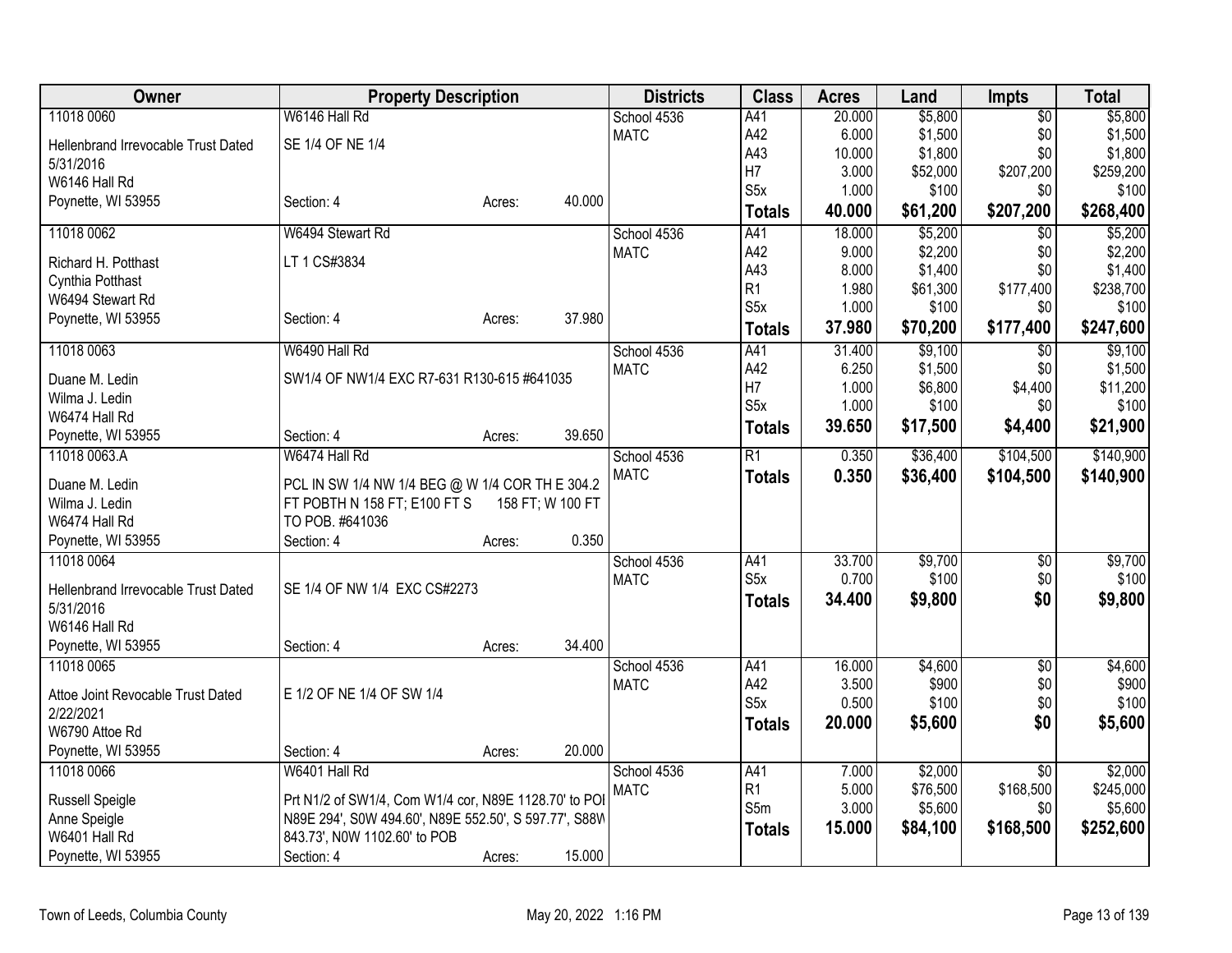| Owner                                                                                         | <b>Property Description</b>                         |        |        | <b>Districts</b> | <b>Class</b>     | <b>Acres</b> | Land            | <b>Impts</b>    | <b>Total</b>  |
|-----------------------------------------------------------------------------------------------|-----------------------------------------------------|--------|--------|------------------|------------------|--------------|-----------------|-----------------|---------------|
| 11018 0066.1                                                                                  | Hall Rd                                             |        |        | School 4536      | A41              | 32.790       | \$9,500         | $\overline{50}$ | \$9,500       |
| Attoe Joint Revocable Trust Dated                                                             | PRT OF W 3/4 OF N 1/2 OF SW 1/4; EXC BEG @ E LN     |        |        | <b>MATC</b>      | A42              | 6.000        | \$1,500         | \$0             | \$1,500       |
| 2/22/2021                                                                                     | W 3/4 SW 1/4 TH S 1092.32 FT; S89 41' W843.73 FT;   |        |        |                  | S <sub>5</sub> x | 0.800        | \$100           | \$0             | \$100         |
| W6790 Attoe Dr                                                                                | N00 02' W 1102.6 FT; N89 23' 20" E 844.2 FT TO BEG. |        |        |                  | <b>Totals</b>    | 39.590       | \$11,100        | \$0             | \$11,100      |
| Poynette, WI 53955                                                                            | Section: 4                                          | Acres: | 39.590 |                  |                  |              |                 |                 |               |
| 11018 0067                                                                                    | W6387 Hall Rd                                       |        |        | School 4536      | $\overline{R1}$  | 6.260        | \$78,400        | \$108,700       | \$187,100     |
|                                                                                               |                                                     |        |        | <b>MATC</b>      | <b>Totals</b>    | 6.260        | \$78,400        | \$108,700       | \$187,100     |
| James P. Gaspero                                                                              | PRT NE 1/4 SW 1/4 COM W 1/4 COR N89 E1422.70'       |        |        |                  |                  |              |                 |                 |               |
| Lydia Gaspero<br>2609 Fairfield Pl                                                            | POB; N89E550.20' S494.55' S89 W552.50'              |        |        |                  |                  |              |                 |                 |               |
|                                                                                               | N0-16E494.60' POB<br>Section: 4                     |        | 6.260  |                  |                  |              |                 |                 |               |
| Madison, WI 53704<br>11018 0068                                                               | Thiele Rd                                           | Acres: |        | School 4536      | A41              | 20.000       | \$5,800         |                 | \$5,800       |
|                                                                                               |                                                     |        |        | <b>MATC</b>      |                  |              |                 | \$0             |               |
| Attoe Joint Revocable Trust Dated                                                             | W 1/2 OF SE 1/4 OF SW 1/4                           |        |        |                  | <b>Totals</b>    | 20.000       | \$5,800         | \$0             | \$5,800       |
| 2/22/2021                                                                                     |                                                     |        |        |                  |                  |              |                 |                 |               |
| W6790 Attoe Dr                                                                                |                                                     |        |        |                  |                  |              |                 |                 |               |
| Poynette, WI 53955                                                                            | Section: 4                                          | Acres: | 20.000 |                  |                  |              |                 |                 |               |
| 11018 0069                                                                                    | Thiele Rd                                           |        |        | School 4536      | A41              | 29.000       | \$8,400         | \$0             | \$8,400       |
| Attoe Joint Revocable Trust Dated                                                             | SW 1/4 OF SW 1/4                                    |        |        | <b>MATC</b>      | A42              | 11.000       | \$2,700         | \$0             | \$2,700       |
| 2/22/2021                                                                                     |                                                     |        |        |                  | <b>Totals</b>    | 40.000       | \$11,100        | \$0             | \$11,100      |
| W6790 Attoe Dr                                                                                |                                                     |        |        |                  |                  |              |                 |                 |               |
| Poynette, WI 53955                                                                            | Section: 4                                          | Acres: | 40.000 |                  |                  |              |                 |                 |               |
| 11018 0070                                                                                    |                                                     |        |        | School 4536      | A41              | 20.000       | \$5,800         | $\overline{50}$ | \$5,800       |
|                                                                                               |                                                     |        |        | <b>MATC</b>      | <b>Totals</b>    | 20.000       | \$5,800         | \$0             | \$5,800       |
| Attoe Joint Revocable Trust Dated                                                             | E 1/2 OF SE 1/4 OF SW 1/4                           |        |        |                  |                  |              |                 |                 |               |
| 2/22/2021                                                                                     |                                                     |        |        |                  |                  |              |                 |                 |               |
| W6790 Attoe Rd                                                                                |                                                     |        |        |                  |                  |              |                 |                 |               |
| Poynette, WI 53955                                                                            | Section: 4                                          | Acres: | 20.000 |                  |                  |              |                 |                 |               |
| 11018 0071                                                                                    | W6151 Hall Rd                                       |        |        | School 4536      | A41              | 16.000       | \$4,600         | $\overline{50}$ | \$4,600       |
| Nathan T. Paiser                                                                              | NE 1/4 OF SE 1/4 EXC R144-44                        |        |        | <b>MATC</b>      | R <sub>1</sub>   | 3.000        | \$66,500        | \$131,500       | \$198,000     |
| Kristen A. Paiser                                                                             |                                                     |        |        |                  | S <sub>5</sub> x | 0.500        | \$900           | \$0             | \$900         |
| W6151 Hall Rd                                                                                 |                                                     |        |        |                  | <b>Totals</b>    | 19.500       | \$72,000        | \$131,500       | \$203,500     |
| Poynette, WI 53955                                                                            | Section: 4                                          | Acres: | 19.500 |                  |                  |              |                 |                 |               |
| 11018 0071.A                                                                                  |                                                     |        |        | School 4536      | $\overline{X1}$  | 20.500       | $\overline{50}$ | $\overline{50}$ | $\frac{1}{2}$ |
|                                                                                               |                                                     |        |        | <b>MATC</b>      | <b>Totals</b>    | 20.500       | \$0             | \$0             | \$0           |
| United States of America Fish & Wildlife   S 1/2 OF NE 1/4 SE 1/4 AND E 33' OF N 1/2 OF NE SE |                                                     |        |        |                  |                  |              |                 |                 |               |
| Service                                                                                       |                                                     |        |        |                  |                  |              |                 |                 |               |
| c/o United States of America                                                                  |                                                     |        |        |                  |                  |              |                 |                 |               |
| 5600 American Blvd West Suite                                                                 | Section: 4                                          | Acres: | 20.500 |                  |                  |              |                 |                 |               |
| Bloomington, MN 55437-1458                                                                    |                                                     |        |        |                  |                  |              |                 |                 |               |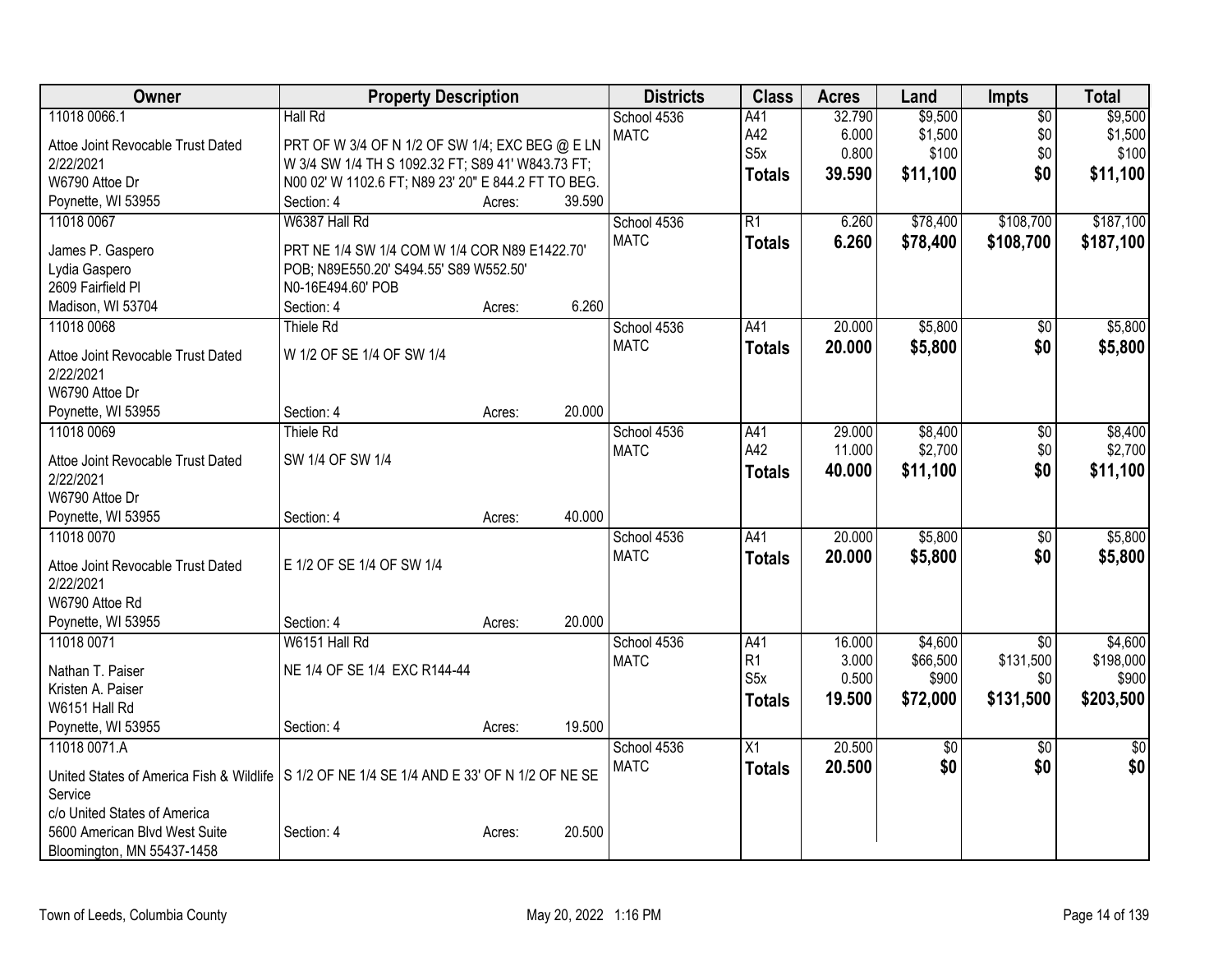| Owner                                                                              | <b>Property Description</b>                    |        |        | <b>Districts</b> | <b>Class</b>     | <b>Acres</b> | Land     | <b>Impts</b>    | <b>Total</b> |
|------------------------------------------------------------------------------------|------------------------------------------------|--------|--------|------------------|------------------|--------------|----------|-----------------|--------------|
| 11018 0072                                                                         |                                                |        |        | School 4536      | A41              | 18.620       | \$5,400  | $\overline{50}$ | \$5,400      |
| Attoe Joint Revocable Trust Dated                                                  | NW 1/4 OF SE 1/4 See Exceptions                |        |        | <b>MATC</b>      | A42              | 4.000        | \$1,000  | \$0             | \$1,000      |
| 2/22/2021                                                                          |                                                |        |        |                  | <b>Totals</b>    | 22.620       | \$6,400  | \$0             | \$6,400      |
| W6790 Attoe Rd                                                                     |                                                |        |        |                  |                  |              |          |                 |              |
| Poynette, WI 53955                                                                 | Section: 4                                     | Acres: | 22.620 |                  |                  |              |          |                 |              |
| 11018 0072.01                                                                      | W6203 Hall Rd                                  |        |        | School 4536      | A41              | 28.010       | \$8,100  | \$0             | \$8,100      |
|                                                                                    |                                                |        |        | <b>MATC</b>      | R1               | 5.000        | \$76,500 | \$214,500       | \$291,000    |
| Joseph L. Hanousek                                                                 | PRT OF W1/2 OF SE1/4 SEC 4 ALSO NW1/4 OF NE1/4 |        |        |                  | S <sub>5</sub> x | 2.000        | \$3,400  | \$0             | \$3,400      |
| Kathleen S. Hanousek<br>W6203 Hall Rd                                              | OF SEC 9                                       |        |        |                  | <b>Totals</b>    | 35.010       | \$88,000 | \$214,500       | \$302,500    |
| Poynette, WI 53955                                                                 | Section: 9                                     | Acres: | 35.010 |                  |                  |              |          |                 |              |
| 11018 0072.A                                                                       | W6241 Hall Rd                                  |        |        | School 4536      | R1               | 6.870        | \$79,300 | \$130,700       | \$210,000    |
|                                                                                    |                                                |        |        | <b>MATC</b>      | <b>Totals</b>    | 6.870        | \$79,300 | \$130,700       | \$210,000    |
| Gary W. Mcpherson                                                                  | Lot 1, CSM 1330-6-92                           |        |        |                  |                  |              |          |                 |              |
| Donna J. Mcpherson                                                                 |                                                |        |        |                  |                  |              |          |                 |              |
| W6241 Hall Rd                                                                      |                                                |        |        |                  |                  |              |          |                 |              |
| Poynette, WI 53955                                                                 | Section: 4                                     | Acres: | 6.870  |                  |                  |              |          |                 |              |
| 11018 0073                                                                         |                                                |        |        | School 4536      | A41              | 24.900       | \$7,200  | \$0             | \$7,200      |
| Attoe Joint Revocable Trust Dated                                                  | SW 1/4 OF SE 1/4 See Exceptions                |        |        | <b>MATC</b>      | A42              | 1.000        | \$200    | \$0             | \$200        |
| 2/22/2021                                                                          |                                                |        |        |                  | <b>Totals</b>    | 25.900       | \$7,400  | \$0             | \$7,400      |
| W6790 Attoe Rd                                                                     |                                                |        |        |                  |                  |              |          |                 |              |
| Poynette, WI 53955                                                                 | Section: 4                                     | Acres: | 25.900 |                  |                  |              |          |                 |              |
| 11018 0074                                                                         |                                                |        |        | School 4536      | X1               | 40.000       | \$0      | \$0             | \$0          |
|                                                                                    |                                                |        |        | <b>MATC</b>      | <b>Totals</b>    | 40.000       | \$0      | \$0             | \$0          |
| United States of America Fish & Wildlife   SE 1/4 OF SE 1/4 R.21-P.606; R.78 P.595 |                                                |        |        |                  |                  |              |          |                 |              |
| Service<br>c/o United States of America                                            |                                                |        |        |                  |                  |              |          |                 |              |
| 5600 American Blvd West Suite                                                      | Section: 4                                     |        | 40.000 |                  |                  |              |          |                 |              |
| Bloomington, MN 55437-1458                                                         |                                                | Acres: |        |                  |                  |              |          |                 |              |
| 11018 0075                                                                         |                                                |        |        | School 4536      | A41              | 16.000       | \$4,600  | $\sqrt{6}$      | \$4,600      |
|                                                                                    |                                                |        |        | <b>MATC</b>      | A42              | 16.000       | \$3,900  | \$0             | \$3,900      |
| Kathryn Meister                                                                    | FRAC NE 1/4 OF NE 1/4                          |        |        |                  | A43              | 5.000        | \$900    | \$0             | \$900        |
| PO Box 84                                                                          |                                                |        |        |                  | S <sub>5</sub> x | 1.000        | \$100    | \$0             | \$100        |
| Poynette, WI 53955                                                                 |                                                |        |        |                  | <b>Totals</b>    | 38.000       | \$9,500  | \$0             | \$9,500      |
|                                                                                    | Section: 5                                     | Acres: | 38.000 |                  |                  |              |          |                 |              |
| 11018 0076                                                                         |                                                |        |        | School 4536      | A41              | 27.000       | \$7,800  | $\overline{50}$ | \$7,800      |
| Kathryn Meister                                                                    | FRAC NW 1/4 OF NE 1/4                          |        |        | <b>MATC</b>      | A42              | 9.820        | \$2,400  | \$0             | \$2,400      |
| PO Box 84                                                                          |                                                |        |        |                  | S <sub>5</sub> x | 1.000        | \$100    | \$0             | \$100        |
| Poynette, WI 53955                                                                 |                                                |        |        |                  | <b>Totals</b>    | 37.820       | \$10,300 | \$0             | \$10,300     |
|                                                                                    | Section: 5                                     | Acres: | 37.820 |                  |                  |              |          |                 |              |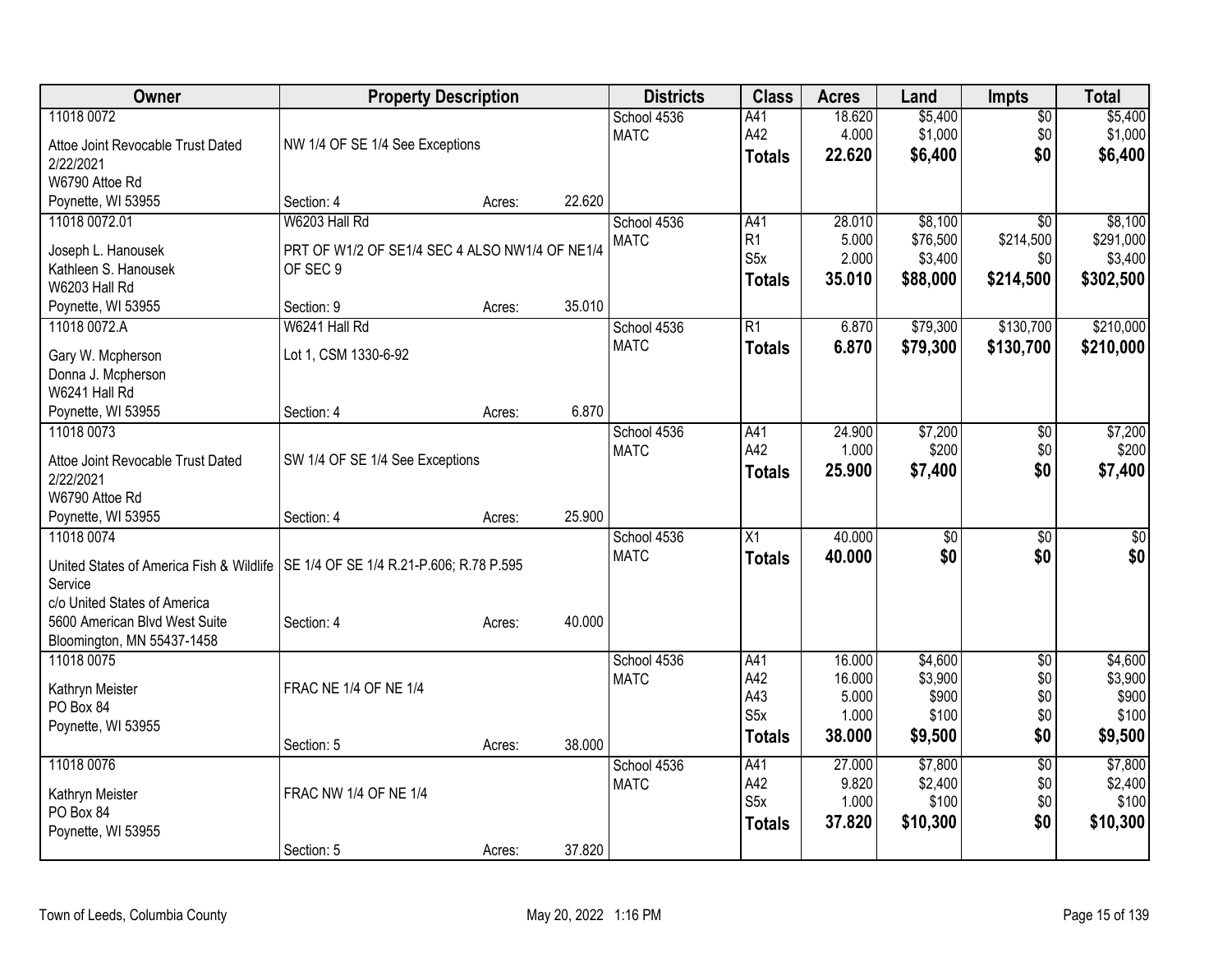| Owner                                                    | <b>Property Description</b>                      |        |        | <b>Districts</b> | <b>Class</b>     | <b>Acres</b> | Land     | <b>Impts</b>    | <b>Total</b> |
|----------------------------------------------------------|--------------------------------------------------|--------|--------|------------------|------------------|--------------|----------|-----------------|--------------|
| 11018 0077                                               |                                                  |        |        | School 4536      | A41              | 26.000       | \$7,500  | $\overline{50}$ | \$7,500      |
| Kathryn Meister                                          | SW 1/4 OF NE 1/4                                 |        |        | <b>MATC</b>      | A42              | 11.000       | \$2,700  | \$0             | \$2,700      |
| PO Box 84                                                |                                                  |        |        |                  | A43              | 2.000        | \$400    | \$0             | \$400        |
| Poynette, WI 53955                                       |                                                  |        |        |                  | S <sub>5</sub> x | 1.000        | \$100    | \$0             | \$100        |
|                                                          | Section: 5                                       | Acres: | 40.000 |                  | <b>Totals</b>    | 40.000       | \$10,700 | \$0             | \$10,700     |
| 11018 0078                                               | N2348 State Highway 22                           |        |        | School 4536      | A41              | 31.000       | \$8,900  | $\overline{50}$ | \$8,900      |
| Kathryn Meister                                          | SE 1/4 OF NE 1/4                                 |        |        | <b>MATC</b>      | A42              | 5.250        | \$1,300  | \$0             | \$1,300      |
| PO Box 84                                                |                                                  |        |        |                  | H7               | 2.000        | \$47,000 | \$104,800       | \$151,800    |
| Poynette, WI 53955                                       |                                                  |        |        |                  | S <sub>5</sub> x | 1.750        | \$200    | \$0             | \$200        |
|                                                          | Section: 5                                       | Acres: | 40.000 |                  | <b>Totals</b>    | 40.000       | \$57,400 | \$104,800       | \$162,200    |
| 11018 0079                                               |                                                  |        |        | School 4536      | A41              | 15.320       | \$4,400  | \$0             | \$4,400      |
| Kathryn Meister                                          | E 1/2 OF FRAC NE 1/4 OF NW 1/4                   |        |        | <b>MATC</b>      | A42              | 3.000        | \$700    | \$0             | \$700        |
| PO Box 84                                                |                                                  |        |        |                  | S5x              | 0.500        | \$100    | \$0             | \$100        |
| Poynette, WI 53955                                       |                                                  |        |        |                  | <b>Totals</b>    | 18.820       | \$5,200  | \$0             | \$5,200      |
|                                                          | Section: 5                                       | Acres: | 18.820 |                  |                  |              |          |                 |              |
| 11018 0080                                               | W6790 Attoe Rd                                   |        |        | School 4536      | A41              | 15.820       | \$4,600  | \$0             | \$4,600      |
|                                                          | W 1/2 OF FRAC NE 1/4 OF NW 1/4.                  |        |        | <b>MATC</b>      | H7               | 3.000        | \$52,000 | \$238,700       | \$290,700    |
| Attoe Living Trust Dated 7/17/2013<br>N3025 Mackenzie Dr |                                                  |        |        |                  | <b>Totals</b>    | 18.820       | \$56,600 | \$238,700       | \$295,300    |
| Poynette, WI 53955                                       |                                                  |        |        |                  |                  |              |          |                 |              |
|                                                          | Section: 5                                       | Acres: | 18.820 |                  |                  |              |          |                 |              |
| 11018 0081                                               |                                                  |        |        | School 4536      | A41              | 3.000        | \$900    | \$0             | \$900        |
| Attoe Living Trust Dated 7/17/2013                       | FRAC NW 1/4 OF NW 1/4 EASE R497-256              |        |        | <b>MATC</b>      | A42              | 13.000       | \$3,200  | \$0             | \$3,200      |
| N3025 Mackenzie Dr                                       |                                                  |        |        |                  | A43              | 15.000       | \$2,700  | \$0             | \$2,700      |
| Poynette, WI 53955                                       |                                                  |        |        |                  | S5m              | 6.460        | \$12,000 | \$0             | \$12,000     |
|                                                          | Section: 5                                       | Acres: | 37.460 |                  | <b>Totals</b>    | 37.460       | \$18,800 | \$0             | \$18,800     |
| 11018 0082.01                                            | W6796 Attoe Rd                                   |        |        | School 4536      | H7               | 2.500        | \$49,500 | \$250,100       | \$299,600    |
| Attoe Joint Revocable Trust Dated                        | Lot 1, CSM 5728-40-104                           |        |        | <b>MATC</b>      | <b>Totals</b>    | 2.500        | \$49,500 | \$250,100       | \$299,600    |
| 2/22/2021                                                |                                                  |        |        |                  |                  |              |          |                 |              |
| W6790 Attoe Rd                                           |                                                  |        |        |                  |                  |              |          |                 |              |
| Poynette, WI 53955                                       | Section: 5                                       | Acres: | 2.500  |                  |                  |              |          |                 |              |
| 11018 0082.02                                            |                                                  |        |        | School 4536      | A41              | 3.000        | \$900    | $\overline{50}$ | \$900        |
| Attoe Living Trust Dated 7/17/2013                       | SW 1/4 OF NW 1/4, EXC S 12A See Exceptions - See |        |        | <b>MATC</b>      | A42              | 15.000       | \$3,700  | \$0             | \$3,700      |
| N3025 Mackenzie Dr                                       | Exceptions                                       |        |        |                  | A43              | 2.300        | \$400    | \$0             | \$400        |
| Poynette, WI 53955                                       |                                                  |        |        |                  | S5m              | 6.000        | \$11,100 | \$0             | \$11,100     |
|                                                          | Section: 5                                       | Acres: | 26.300 |                  | <b>Totals</b>    | 26.300       | \$16,100 | \$0             | \$16,100     |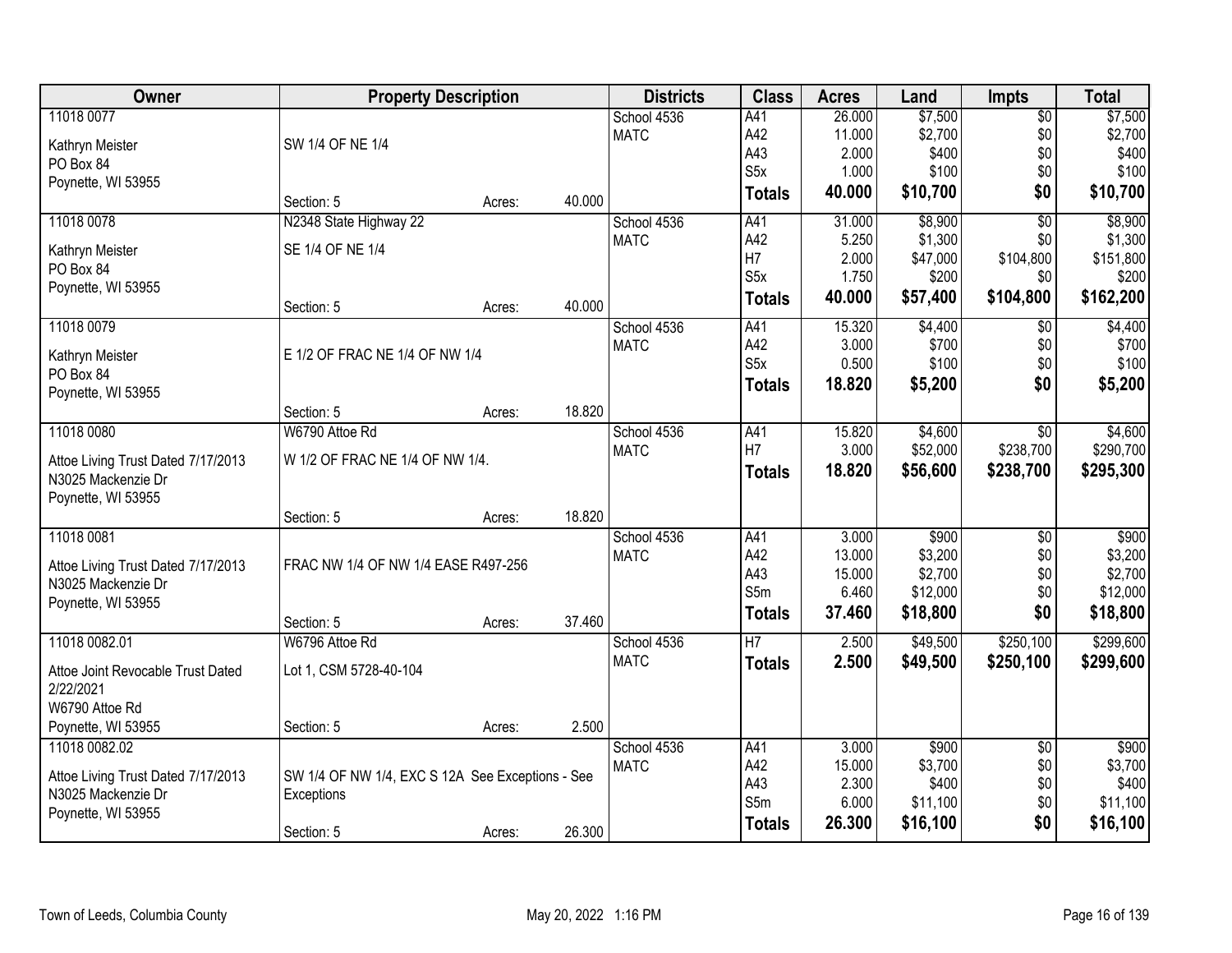| Owner                              | <b>Property Description</b>                     |        |        | <b>Districts</b> | <b>Class</b>     | <b>Acres</b>   | Land             | <b>Impts</b>    | <b>Total</b>     |
|------------------------------------|-------------------------------------------------|--------|--------|------------------|------------------|----------------|------------------|-----------------|------------------|
| 11018 0083                         |                                                 |        |        | School 4536      | F6               | 12.000         | \$44,400         | \$0             | \$44,400         |
| Kathryn Meister                    | S 12 A OF SW 1/4 OF NW 1/4                      |        |        | <b>MATC</b>      | <b>Totals</b>    | 12.000         | \$44,400         | \$0             | \$44,400         |
| PO Box 84                          |                                                 |        |        |                  |                  |                |                  |                 |                  |
| Poynette, WI 53955                 |                                                 |        |        |                  |                  |                |                  |                 |                  |
|                                    | Section: 5                                      | Acres: | 12.000 |                  |                  |                |                  |                 |                  |
| 11018 0084.01                      |                                                 |        |        | School 4536      | A41              | 15.500         | \$4,500          | $\overline{50}$ | \$4,500          |
| Attoe Living Trust Dated 7/17/2013 | W 1/2 OF SE 1/4 OF NW 1/4 - See Exceptions      |        |        | <b>MATC</b>      | A42              | 3.000          | \$700            | \$0             | \$700            |
| N3025 Mackenzie Dr                 |                                                 |        |        |                  | A43              | 0.700          | \$100            | \$0             | \$100            |
| Poynette, WI 53955                 |                                                 |        |        |                  | <b>Totals</b>    | 19.200         | \$5,300          | \$0             | \$5,300          |
|                                    | Section: 5                                      | Acres: | 19.200 |                  |                  |                |                  |                 |                  |
| 11018 0085                         |                                                 |        |        | School 4536      | A41              | 6.000          | \$1,700          | \$0             | \$1,700          |
| Kathryn Meister                    | E 1/2 OF SE 1/4 OF NW 1/4                       |        |        | <b>MATC</b>      | A42              | 6.500          | \$1,600          | \$0             | \$1,600          |
| PO Box 84                          |                                                 |        |        |                  | A43<br>S5x       | 7.000<br>0.500 | \$1,200<br>\$100 | \$0<br>\$0      | \$1,200<br>\$100 |
| Poynette, WI 53955                 |                                                 |        |        |                  | <b>Totals</b>    | 20.000         | \$4,600          | \$0             | \$4,600          |
|                                    | Section: 5                                      | Acres: | 20.000 |                  |                  |                |                  |                 |                  |
| 11018 0086                         |                                                 |        |        | School 4536      | A42              | 13.000         | \$3,200          | $\overline{50}$ | \$3,200          |
| Nelson Grain Farms, LLC            | NE 1/4 OF SW 1/4. ALSO 2.23 A IN NE COR OF NW Q |        |        | <b>MATC</b>      | A43              | 11.000         | \$1,900          | \$0             | \$1,900          |
| 5756 Harvey Rd                     |                                                 |        |        |                  | S5m              | 18.230         | \$33,800         | \$0             | \$33,800         |
| Poynette, WI 53955                 |                                                 |        |        |                  | <b>Totals</b>    | 42.230         | \$38,900         | \$0             | \$38,900         |
|                                    | Section: 5                                      | Acres: | 42.230 |                  |                  |                |                  |                 |                  |
| 11018 0087                         |                                                 |        |        | School 4536      | A41              | 20.000         | \$5,800          | $\overline{50}$ | \$5,800          |
| Attoe Living Trust Dated 7/17/2013 | NW 1/4 OF SW 1/4 EXC 2.23 A IN NE COR - see     |        |        | <b>MATC</b>      | A42              | 17.770         | \$4,300          | \$0             | \$4,300          |
| N3025 Mackenzie Dr                 | exceptions                                      |        |        |                  | <b>Totals</b>    | 37.770         | \$10,100         | \$0             | \$10,100         |
| Poynette, WI 53955                 |                                                 |        |        |                  |                  |                |                  |                 |                  |
|                                    | Section: 5                                      | Acres: | 37.770 |                  |                  |                |                  |                 |                  |
| 11018 0088                         |                                                 |        |        | School 4536      | A41              | 30.000         | \$8,700          | $\overline{50}$ | \$8,700          |
| Attoe Living Trust Dated 7/17/2013 | SW 1/4 OF SW 1/4                                |        |        | <b>MATC</b>      | A42<br>A43       | 7.000<br>2.000 | \$1,700<br>\$400 | \$0             | \$1,700<br>\$400 |
| N3025 Mackenzie Dr                 |                                                 |        |        |                  | S <sub>5</sub> x | 1.000          | \$100            | \$0<br>\$0      | \$100            |
| Poynette, WI 53955                 |                                                 |        |        |                  | <b>Totals</b>    | 40.000         | \$10,900         | \$0             | \$10,900         |
|                                    | Section: 5                                      | Acres: | 40.000 |                  |                  |                |                  |                 |                  |
| 11018 0089.01                      | W6784 Thiele Rd                                 |        |        | School 4536      | $\overline{R1}$  | 2.356          | \$63,300         | \$192,800       | \$256,100        |
| William A. Simpson                 | Lot 1, CSM 4960-35-24                           |        |        | <b>MATC</b>      | <b>Totals</b>    | 2.356          | \$63,300         | \$192,800       | \$256,100        |
| W6784 Thiele Rd                    |                                                 |        |        |                  |                  |                |                  |                 |                  |
| Arlington, WI 53911                |                                                 |        |        |                  |                  |                |                  |                 |                  |
|                                    | Section: 5                                      | Acres: | 2.356  |                  |                  |                |                  |                 |                  |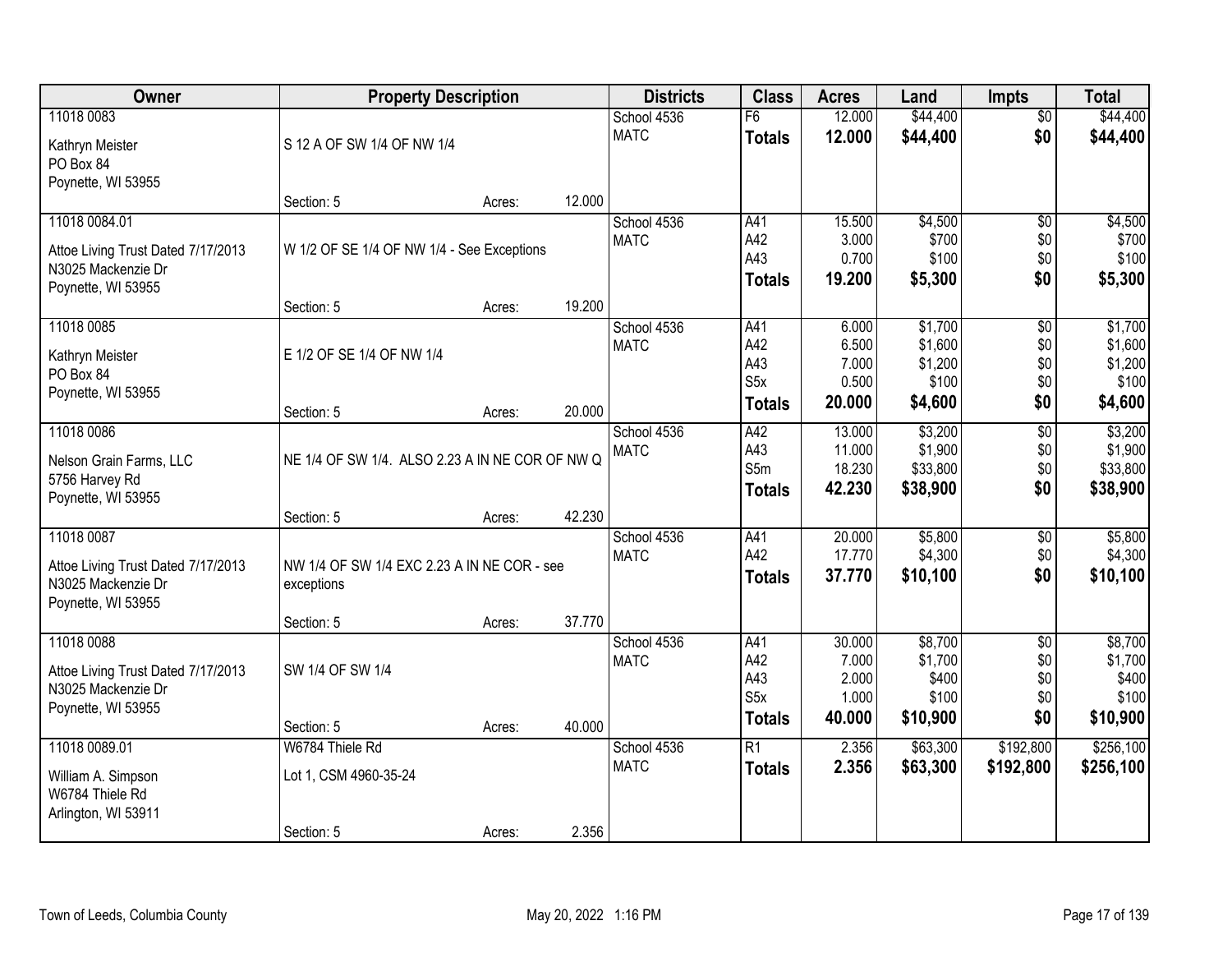| <b>Owner</b>                      | <b>Property Description</b>                         |        |        | <b>Districts</b>           | <b>Class</b>     | <b>Acres</b> | Land     | Impts           | <b>Total</b> |
|-----------------------------------|-----------------------------------------------------|--------|--------|----------------------------|------------------|--------------|----------|-----------------|--------------|
| 11018 0089.02                     |                                                     |        |        | School 4536                | A41              | 30.644       | \$8,800  | $\overline{50}$ | \$8,800      |
| Nelson Grain Farms, LLC           | SE 1/4 OF SW 1/4 - See Exceptions                   |        |        | <b>MATC</b>                | A42              | 6.200        | \$1,500  | \$0             | \$1,500      |
| 5756 Harvey Rd                    |                                                     |        |        |                            | S <sub>5</sub> x | 0.800        | \$100    | \$0             | \$100        |
| Poynette, WI 53955                |                                                     |        |        |                            | <b>Totals</b>    | 37.644       | \$10,400 | \$0             | \$10,400     |
|                                   | Section: 5                                          | Acres: | 37.644 |                            |                  |              |          |                 |              |
| 11018 0090                        | State Highway 22                                    |        |        | School 4536                | A41              | 29,000       | \$8,400  | $\overline{50}$ | \$8,400      |
| Attoe Joint Revocable Trust Dated | NE 1/4 OF SE 1/4, E OF HWY                          |        |        | <b>MATC</b>                | S5x              | 1.000        | \$100    | \$0             | \$100        |
| 2/22/2021                         |                                                     |        |        |                            | <b>Totals</b>    | 30.000       | \$8,500  | \$0             | \$8,500      |
| W6790 Attoe Dr                    |                                                     |        |        |                            |                  |              |          |                 |              |
| Poynette, WI 53955                | Section: 5                                          | Acres: | 30.000 |                            |                  |              |          |                 |              |
| 11018 0091.01                     | N2225 State Highway 22                              |        |        | School 4536                | A41              | 1.010        | \$300    | $\overline{50}$ | \$300        |
|                                   |                                                     |        |        | <b>MATC</b>                | H7               | 1.000        | \$37,400 | \$61,900        | \$99,300     |
| Andrew J. Kemper                  | Lot 1, CSM 4812-34-11                               |        |        |                            | <b>Totals</b>    | 2.010        | \$37,700 | \$61,900        | \$99,600     |
| N2225 State Rd 22                 |                                                     |        |        |                            |                  |              |          |                 |              |
| Poynette, WI 53955                |                                                     |        |        |                            |                  |              |          |                 |              |
| 11018 0091.02                     | Section: 5                                          | Acres: | 2.010  |                            | $\overline{H}$   |              |          |                 |              |
|                                   | N2207 State Highway 22                              |        |        | School 4536<br><b>MATC</b> |                  | 2.000        | \$47,000 | \$135,000       | \$182,000    |
| Douglas D. Kuhn                   | Lot 2, CSM 4812-34-11                               |        |        |                            | <b>Totals</b>    | 2.000        | \$47,000 | \$135,000       | \$182,000    |
| Dawn M. Kuhn                      |                                                     |        |        |                            |                  |              |          |                 |              |
| N2207 State Rd 22                 |                                                     |        |        |                            |                  |              |          |                 |              |
| Poynette, WI 53955                | Section: 5                                          | Acres: | 2.000  |                            |                  |              |          |                 |              |
| 11018 0091.03                     | N2301 State Highway 22                              |        |        | School 4536                | A41              | 5.149        | \$1,500  | $\overline{50}$ | \$1,500      |
| Nelson Grain Farms, LLC           | NE 1/4 OF SE 1/4, W OF HWY; N & W of CSM 4812 -     |        |        | <b>MATC</b>                | S5x              | 1.000        | \$100    | \$0             | \$100        |
| 5756 Harvey Rd                    | See Exceptions                                      |        |        |                            | <b>Totals</b>    | 6.149        | \$1,600  | \$0             | \$1,600      |
| Poynette, WI 53955                |                                                     |        |        |                            |                  |              |          |                 |              |
|                                   | Section: 5                                          | Acres: | 6.149  |                            |                  |              |          |                 |              |
| 11018 0091.04                     |                                                     |        |        | School 4536                | A41              | 0.081        | \$100    | $\overline{50}$ | \$100        |
| Nelson Grain Farms, LLC           | NE 1/4 OF SE 1/4, W OF HWY; S & E of Lot 2, CSM 481 |        |        | <b>MATC</b>                | <b>Totals</b>    | 0.081        | \$100    | \$0             | \$100        |
| 5756 Harvey Rd                    | (parcel approx 57.31' X 61.5') - See Exceptions     |        |        |                            |                  |              |          |                 |              |
| Poynette, WI 53955                |                                                     |        |        |                            |                  |              |          |                 |              |
|                                   | Section: 5                                          | Acres: | 0.081  |                            |                  |              |          |                 |              |
| 11018 0091.05                     |                                                     |        |        | School 4536                | A41              | 32.000       | \$9,200  | $\overline{50}$ | \$9,200      |
| Nelson Grain Farms, LLC           | NW 1/4 OF SE 1/4 - See Exceptions                   |        |        | <b>MATC</b>                | A42              | 3.000        | \$700    | \$0             | \$700        |
| 5756 Harvey Rd                    |                                                     |        |        |                            | A43              | 4.960        | \$900    | \$0             | \$900        |
| Poynette, WI 53955                |                                                     |        |        |                            | <b>Totals</b>    | 39.960       | \$10,800 | \$0             | \$10,800     |
|                                   | Section: 5                                          | Acres: | 39.960 |                            |                  |              |          |                 |              |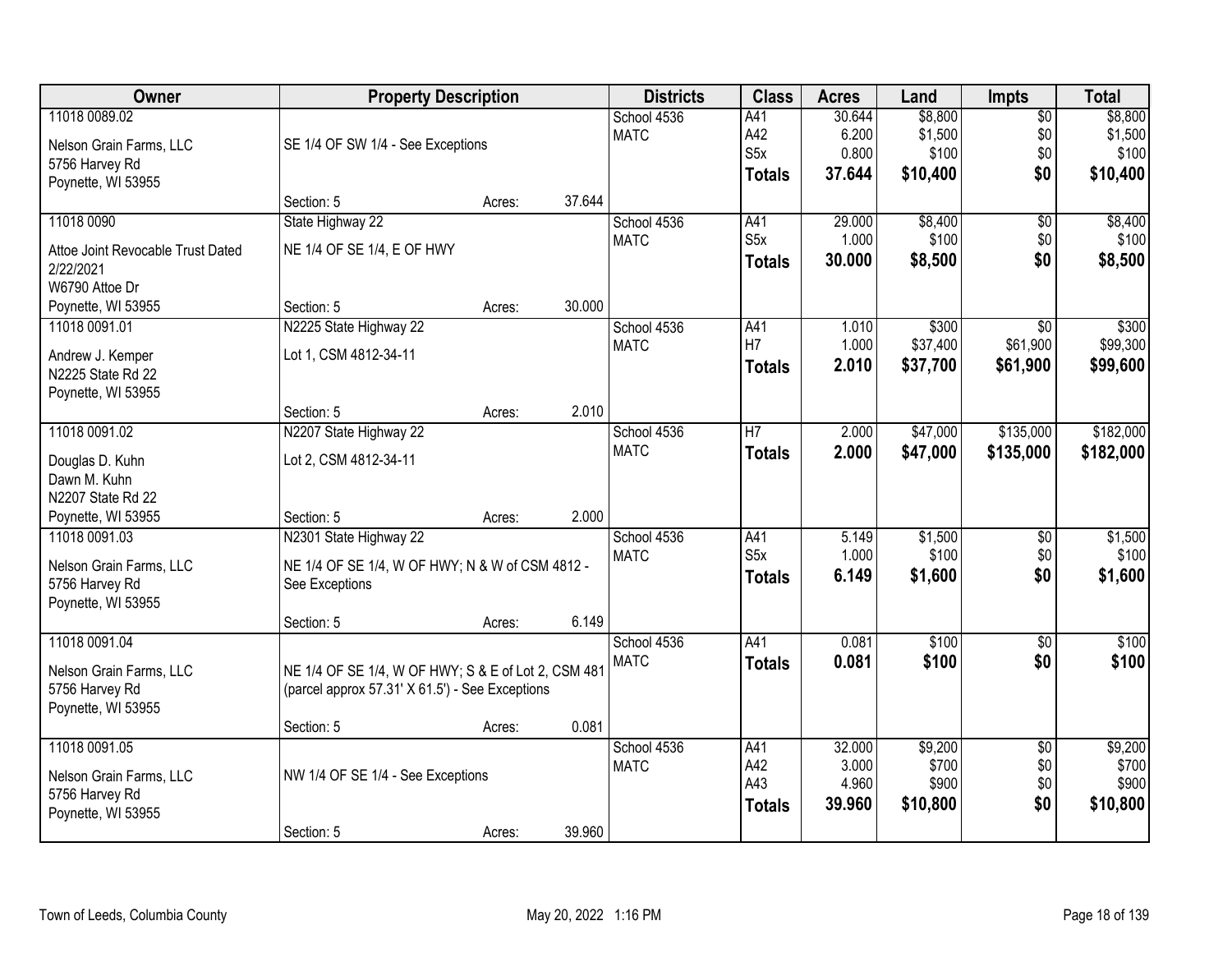| Owner                               | <b>Property Description</b>                                                       |        |        | <b>Districts</b> | <b>Class</b>     | <b>Acres</b> | Land        | <b>Impts</b>    | <b>Total</b>    |
|-------------------------------------|-----------------------------------------------------------------------------------|--------|--------|------------------|------------------|--------------|-------------|-----------------|-----------------|
| 11018 0091.06                       | N2203 State Highway 22                                                            |        |        | School 4536      | A41              | 39.000       | \$11,300    | $\overline{50}$ | \$11,300        |
| Nelson Grain Farms, LLC             | SW 1/4 OF SE 1/4 - See Exceptions                                                 |        |        | <b>MATC</b>      | S <sub>5</sub> x | 0.980        | \$100       | \$0             | \$100           |
| 5756 Harvey Rd                      |                                                                                   |        |        |                  | <b>Totals</b>    | 39.980       | \$11,400    | \$0             | \$11,400        |
| Poynette, WI 53955                  |                                                                                   |        |        |                  |                  |              |             |                 |                 |
|                                     | Section: 5                                                                        | Acres: | 39.980 |                  |                  |              |             |                 |                 |
| 11018 0091.07                       |                                                                                   |        |        | School 4536      | A41              | 9.000        | \$2,600     | $\overline{50}$ | \$2,600         |
| Nelson Grain Farms, LLC             | SE 1/4 OF SE 1/4, W OF HWY - See Exceptions                                       |        |        | <b>MATC</b>      | S5x              | 0.820        | \$100       | \$0             | \$100           |
| 5756 Harvey Rd                      |                                                                                   |        |        |                  | <b>Totals</b>    | 9.820        | \$2,700     | \$0             | \$2,700         |
| Poynette, WI 53955                  |                                                                                   |        |        |                  |                  |              |             |                 |                 |
|                                     | Section: 5                                                                        | Acres: | 9.820  |                  |                  |              |             |                 |                 |
| 11018 0095                          | N2128 State Highway 22                                                            |        |        | School 4536      | A41              | 19.000       | \$5,500     | \$0             | \$5,500         |
| Attoe Joint Revocable Trust Dated   | SE 1/4 OF SE 1/4 E OF HWY                                                         |        |        | <b>MATC</b>      | A42              | 7.000        | \$1,700     | \$0             | \$1,700         |
| 2/22/2021                           |                                                                                   |        |        |                  | H7               | 3.000        | \$52,000    | \$100,100       | \$152,100       |
| W6790 Attoe Dr                      |                                                                                   |        |        |                  | S5x              | 1.000        | \$100       | \$0             | \$100           |
| Poynette, WI 53955                  | Section: 5                                                                        | Acres: | 30.000 |                  | <b>Totals</b>    | 30.000       | \$59,300    | \$100,100       | \$159,400       |
| 11018 0096.A                        | N2476 Krier Dr                                                                    |        |        | School 4536      | M <sub>6</sub>   | 32.000       | (\$118,400) | $\sqrt[6]{3}$   | $\overline{50}$ |
|                                     |                                                                                   |        |        | <b>MATC</b>      | S <sub>5</sub> x | 32.620       | \$55,500    | \$0             | \$55,500        |
| Steven W. Schultz<br>Pok Y. Schultz | THE N 1/2 OF NE 1/4 EXC 3.A RESERVED BY<br>MATTHIAS FOR THEIR LIFETIME. SD 3.A TO |        |        |                  | <b>Totals</b>    | 64.620       | \$55,500    | \$0             | \$55,500        |
| W10598 Wildwood Way                 | <b>INCLUDE BLDGS &amp; HSE WITHIN EXISTING</b>                                    |        |        |                  |                  |              |             |                 |                 |
| Poynette, WI 53955                  | Section: 6                                                                        | Acres: | 64.620 |                  |                  |              |             |                 |                 |
| 11018 0098                          |                                                                                   |        |        | School 4536      | A42              | 22.000       | \$5,400     | $\overline{50}$ | \$5,400         |
|                                     |                                                                                   |        |        | <b>MATC</b>      | A43              | 6.000        | \$1,100     | \$0             | \$1,100         |
| Attoe Living Trust Dated 7/17/2013  | SW 1/4 OF NE 1/4                                                                  |        |        |                  | S5m              | 3.850        | \$7,100     | \$0             | \$7,100         |
| N3025 Mackenzie Dr                  |                                                                                   |        |        |                  | S <sub>5x</sub>  | 1.000        | \$100       | \$0             | \$100           |
| Poynette, WI 53955                  |                                                                                   |        |        |                  | <b>Totals</b>    | 32.850       | \$13,700    | \$0             | \$13,700        |
| 11018 0099                          | Section: 6                                                                        | Acres: | 32.850 | School 4536      | A42              | 10.000       | \$2,400     | $\overline{50}$ | \$2,400         |
|                                     |                                                                                   |        |        | <b>MATC</b>      | A43              | 10.000       | \$1,800     | \$0             | \$1,800         |
| Attoe Living Trust Dated 7/17/2013  | SE 1/4 OF NE 1/4; EXC 3 A IN SW CORNER EXC                                        |        |        |                  | S5m              | 4.810        | \$8,900     | \$0             | \$8,900         |
| N3025 Mackenzie Dr                  | CS#1317 V6 P79 See Exceptions                                                     |        |        |                  | <b>Totals</b>    | 24.810       | \$13,100    | \$0             | \$13,100        |
| Poynette, WI 53955                  |                                                                                   |        |        |                  |                  |              |             |                 |                 |
|                                     | Section: 6                                                                        | Acres: | 24.810 |                  |                  |              |             |                 |                 |
| 11018 0099.A                        | N2310 Krier Dr                                                                    |        |        | School 4536      | $\overline{R1}$  | 3.000        | \$66,500    | \$240,600       | \$307,100       |
| William E. Klahn                    | Lot 1, CSM 1194-5S-186                                                            |        |        | <b>MATC</b>      | <b>Totals</b>    | 3.000        | \$66,500    | \$240,600       | \$307,100       |
| Danita M. Klahn                     |                                                                                   |        |        |                  |                  |              |             |                 |                 |
| N2310 Krier Dr                      |                                                                                   |        |        |                  |                  |              |             |                 |                 |
| Arlington, WI 53911                 | Section: 6                                                                        | Acres: | 3.000  |                  |                  |              |             |                 |                 |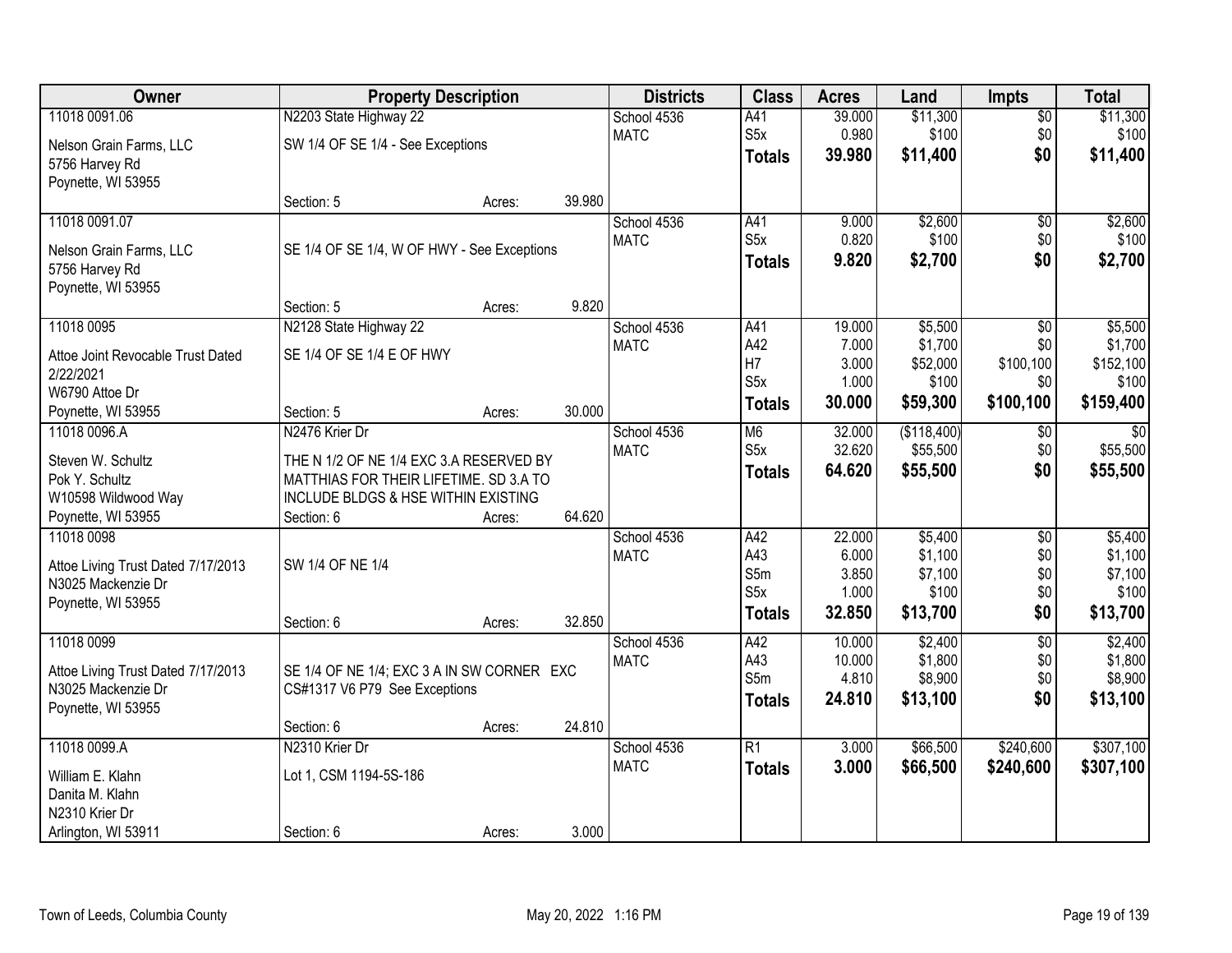| Owner                                |                                                       | <b>Property Description</b> |        | <b>Districts</b> | <b>Class</b>            | <b>Acres</b> | Land      | <b>Impts</b>    | <b>Total</b> |
|--------------------------------------|-------------------------------------------------------|-----------------------------|--------|------------------|-------------------------|--------------|-----------|-----------------|--------------|
| 11018 0099.B                         |                                                       |                             |        | School 4536      | $\overline{\text{S5x}}$ | 5.040        | \$8,000   | $\overline{50}$ | \$8,000      |
| William E. Klahn                     | Lot 1, CSM 1317-6-79                                  |                             |        | <b>MATC</b>      | <b>Totals</b>           | 5.040        | \$8,000   | \$0             | \$8,000      |
| Danita M. Klahn                      |                                                       |                             |        |                  |                         |              |           |                 |              |
| N2310 Krier Dr                       |                                                       |                             |        |                  |                         |              |           |                 |              |
| Arlington, WI 53911                  | Section: 6                                            | Acres:                      | 5.040  |                  |                         |              |           |                 |              |
| 11018 0100                           |                                                       |                             |        | School 4536      | A42                     | 12.000       | \$2,900   | $\overline{50}$ | \$2,900      |
|                                      |                                                       |                             |        | <b>MATC</b>      | A43                     | 7.940        | \$1,400   | \$0             | \$1,400      |
| Virgil & Marietta Ripp Rev Tr Uad    | N 1/2 OF FRAC NW 1/4; Exc CSM 5629                    |                             |        |                  | S5m                     | 52.000       | \$96,200  | \$0             | \$96,200     |
| 3/19/2013 et al.                     |                                                       |                             |        |                  | <b>Totals</b>           | 71.940       | \$100,500 | \$0             | \$100,500    |
| 6890 State Rd 113                    |                                                       |                             |        |                  |                         |              |           |                 |              |
| Dane, WI 53529                       | Section: 6                                            | Acres:                      | 71.940 |                  |                         |              |           |                 |              |
| 11018 0100.01                        |                                                       |                             |        | School 4536      | S5x                     | 0.900        | \$1,400   | \$0             | \$1,400      |
| Travis J. Anderson                   | that part of Lot 1, CSM 5629-40-4 lying in T of Leeds |                             |        | <b>MATC</b>      | <b>Totals</b>           | 0.900        | \$1,400   | \$0             | \$1,400      |
| Consuelo M. Anderson                 |                                                       |                             |        |                  |                         |              |           |                 |              |
| N2532 Goose Pond Rd                  |                                                       |                             |        |                  |                         |              |           |                 |              |
| Poynette, WI 53955                   | Section: 6                                            | Acres:                      | 0.900  |                  |                         |              |           |                 |              |
| 11018 0101                           |                                                       |                             |        | School 4536      | F6                      | 5.000        | \$18,500  | \$0             | \$18,500     |
|                                      |                                                       |                             |        | <b>MATC</b>      | <b>Totals</b>           | 5.000        | \$18,500  | \$0             | \$18,500     |
| Herbert R. Schultz                   | W 1/2 OF NW 1/4 OF SW 1/4 OF NW 1/49                  |                             |        |                  |                         |              |           |                 |              |
| Frieda G. Schultz<br>516 Bayfield Ct |                                                       |                             |        |                  |                         |              |           |                 |              |
| Deforest, WI 53532                   | Section: 6                                            | Acres:                      | 5.000  |                  |                         |              |           |                 |              |
| 11018 0102                           |                                                       |                             |        | School 4536      | F6                      | 10.000       | \$37,000  | $\overline{50}$ | \$37,000     |
|                                      |                                                       |                             |        | <b>MATC</b>      |                         | 10,000       |           |                 |              |
| Herbert R. Schultz                   | SW 1/4 OF SW 1/4 OF NW 1/4.                           |                             |        |                  | <b>Totals</b>           |              | \$37,000  | \$0             | \$37,000     |
| Frieda G. Schultz                    |                                                       |                             |        |                  |                         |              |           |                 |              |
| 516 Bayfield Ct                      |                                                       |                             |        |                  |                         |              |           |                 |              |
| Deforest, WI 53532                   | Section: 6                                            | Acres:                      | 10.000 |                  |                         |              |           |                 |              |
| 11018 0103                           |                                                       |                             |        | School 4536      | A41                     | 22.000       | \$6,400   | $\overline{50}$ | \$6,400      |
| Virgil & Marietta Ripp Rev Tr Uad    | S1/2 of Frac NW1/4, Exc W1/2 NWSWNW, ALSO Exc         |                             |        | <b>MATC</b>      | A42                     | 17.000       | \$4,200   | \$0             | \$4,200      |
| 3/19/2013 et al                      | SWSWNW                                                |                             |        |                  | A43                     | 2.000        | \$400     | \$0             | \$400        |
| 6890 State Rd 113                    |                                                       |                             |        |                  | S5m                     | 17.860       | \$33,100  | \$0             | \$33,100     |
| Dane, WI 53529                       | Section: 6                                            | Acres:                      | 58.860 |                  | <b>Totals</b>           | 58.860       | \$44,100  | \$0             | \$44,100     |
| 11018 0104                           | N2236 Goose Pond Rd                                   |                             |        | School 4536      | A41                     | 30.000       | \$8,700   | $\overline{30}$ | \$8,700      |
|                                      |                                                       |                             |        | <b>MATC</b>      | A42                     | 6.350        | \$1,600   | \$0             | \$1,600      |
| Alan J. Kaltenberg                   | NE1/4 SW1/4 see exceptions                            |                             |        |                  | H <sub>7</sub>          | 2.000        | \$47,000  | \$174,900       | \$221,900    |
| N2236 Goose Pond Rd                  |                                                       |                             |        |                  | S <sub>5</sub> x        | 1.000        | \$100     | \$0             | \$100        |
| Arlington, WI 53911                  |                                                       |                             |        |                  | <b>Totals</b>           | 39.350       | \$57,400  | \$174,900       | \$232,300    |
|                                      | Section: 6                                            | Acres:                      | 39.350 |                  |                         |              |           |                 |              |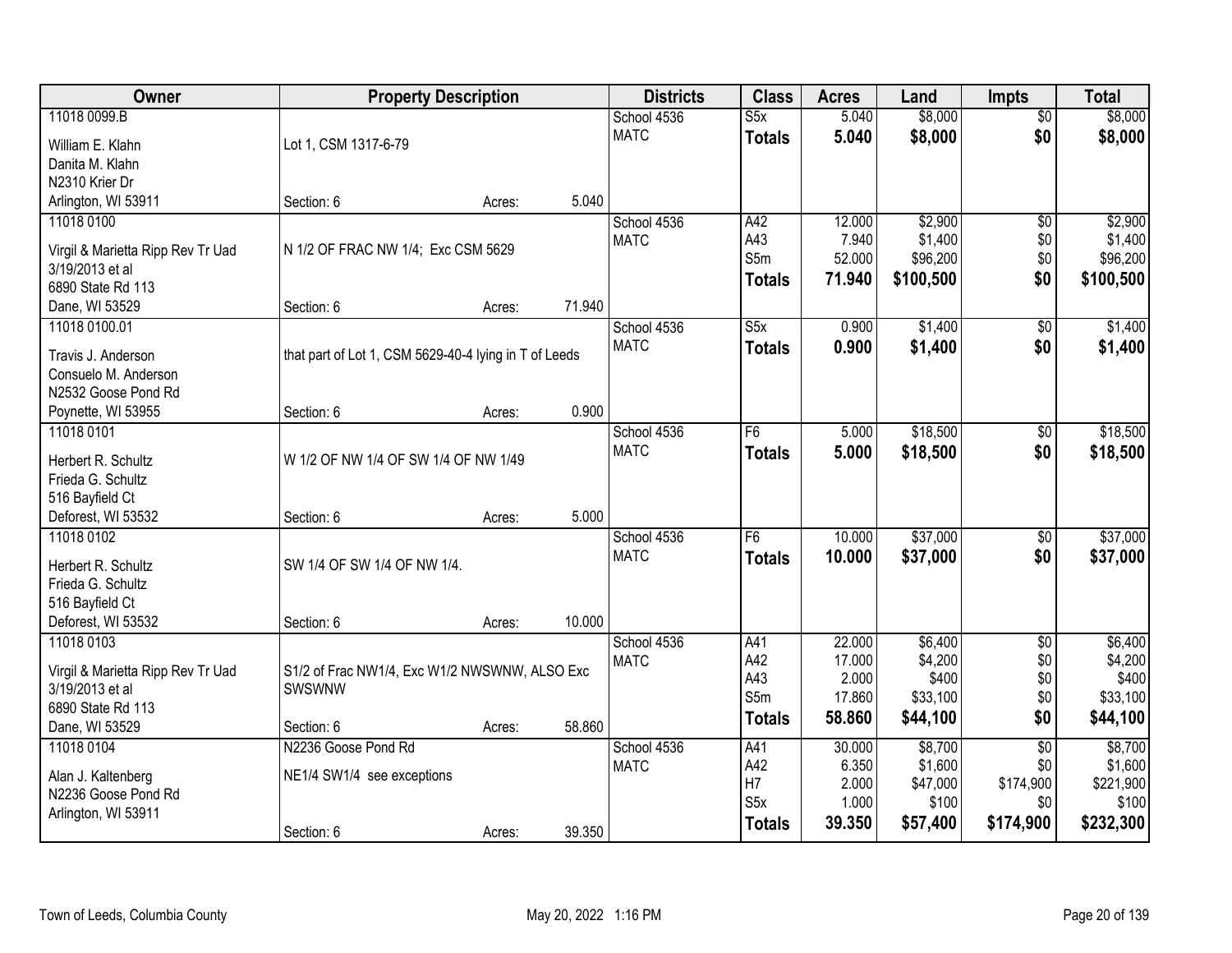| Owner                                     |                                                   | <b>Property Description</b> |        | <b>Districts</b> | <b>Class</b>     | <b>Acres</b> | Land     | <b>Impts</b>    | <b>Total</b> |
|-------------------------------------------|---------------------------------------------------|-----------------------------|--------|------------------|------------------|--------------|----------|-----------------|--------------|
| 11018 0105                                |                                                   |                             |        | School 4536      | A41              | 47.000       | \$13,600 | $\overline{50}$ | \$13,600     |
| Alan J. Kaltenberg                        | FRAC W1/2 SW1/4 see exceptions                    |                             |        | <b>MATC</b>      | S <sub>5</sub> x | 1.640        | \$200    | \$0             | \$200        |
| N2236 Goose Pond Rd                       |                                                   |                             |        |                  | <b>Totals</b>    | 48.640       | \$13,800 | \$0             | \$13,800     |
| Arlington, WI 53911                       |                                                   |                             |        |                  |                  |              |          |                 |              |
|                                           | Section: 6                                        | Acres:                      | 48.640 |                  |                  |              |          |                 |              |
| 11018 0106                                |                                                   |                             |        | School 4536      | A41              | 20.000       | \$5,800  | $\overline{50}$ | \$5,800      |
| Alan J. Kaltenberg                        | SE1/4 SW1/4.                                      |                             |        | <b>MATC</b>      | A42              | 17.000       | \$4,200  | \$0             | \$4,200      |
| N2236 Goose Pond Rd                       |                                                   |                             |        |                  | A43              | 2.000        | \$400    | \$0             | \$400        |
| Arlington, WI 53911                       |                                                   |                             |        |                  | S <sub>5</sub> x | 1.000        | \$100    | \$0             | \$100        |
|                                           | Section: 6                                        | Acres:                      | 40.000 |                  | <b>Totals</b>    | 40.000       | \$10,500 | \$0             | \$10,500     |
| 11018 0107                                |                                                   |                             |        | School 4536      | A41              | 30.000       | \$8,700  | \$0             | \$8,700      |
| Attoe Living Trust Dated 7/17/2013        | NE 1/4 OF SE 1/4 see exceptions; ALSO EXC LANDS V |                             |        | <b>MATC</b>      | A42              | 2.000        | \$500    | \$0             | \$500        |
| N3025 Mackenzie Dr                        | OF CEN KRIER RD                                   |                             |        |                  | S <sub>5</sub> x | 1.000        | \$100    | \$0             | \$100        |
| Poynette, WI 53955                        |                                                   |                             |        |                  | <b>Totals</b>    | 33.000       | \$9,300  | \$0             | \$9,300      |
|                                           | Section: 6                                        | Acres:                      | 33.000 |                  |                  |              |          |                 |              |
| 11018 0107.A                              | N2298 Krier Dr                                    |                             |        | School 4536      | R1               | 1.000        | \$54,500 | \$93,100        | \$147,600    |
| Shannon L. Hornback                       | PRT NE 1/4 SE 1/4 COM E 1/4 COR S.6 W913.51' POB  |                             |        | <b>MATC</b>      | <b>Totals</b>    | 1.000        | \$54,500 | \$93,100        | \$147,600    |
| N2298 Krier Rd                            | S1 W 208.71' W183.96' W24.75' N1 E208.71' E24.75' |                             |        |                  |                  |              |          |                 |              |
| Arlington, WI 53911                       | E183.96' POB                                      |                             |        |                  |                  |              |          |                 |              |
|                                           | Section: 6                                        | Acres:                      | 1.000  |                  |                  |              |          |                 |              |
| 11018 0107.B                              |                                                   |                             |        | School 4536      | A41              | 2.000        | \$600    | $\overline{50}$ | \$600        |
|                                           | NE1/4 SE1/4 lying westerly of c/l of hwy          |                             |        | <b>MATC</b>      | A42              | 3.000        | \$700    | \$0             | \$700        |
| Alan J. Kaltenberg<br>N2236 Goose Pond Rd |                                                   |                             |        |                  | S <sub>5</sub> x | 1.000        | \$100    | \$0             | \$100        |
| Arlington, WI 53911                       |                                                   |                             |        |                  | <b>Totals</b>    | 6.000        | \$1,400  | \$0             | \$1,400      |
|                                           | Section: 6                                        | Acres:                      | 6.000  |                  |                  |              |          |                 |              |
| 11018 0108                                |                                                   |                             |        | School 4536      | A41              | 13.000       | \$3,800  | $\overline{$0}$ | \$3,800      |
| Alan J. Kaltenberg                        | NW1/4 SE1/4.                                      |                             |        | <b>MATC</b>      | A42              | 27.000       | \$6,600  | \$0             | \$6,600      |
| N2236 Goose Pond Rd                       |                                                   |                             |        |                  | <b>Totals</b>    | 40.000       | \$10,400 | \$0             | \$10,400     |
| Arlington, WI 53911                       |                                                   |                             |        |                  |                  |              |          |                 |              |
|                                           | Section: 6                                        | Acres:                      | 40.000 |                  |                  |              |          |                 |              |
| 11018 0109                                |                                                   |                             |        | School 4536      | A41              | 29.000       | \$8,400  | $\overline{50}$ | \$8,400      |
| Alan J. Kaltenberg                        | SW1/4 SE1/4.                                      |                             |        | <b>MATC</b>      | A42              | 7.000        | \$1,700  | \$0             | \$1,700      |
| N2236 Goose Pond Rd                       |                                                   |                             |        |                  | A43              | 3.000        | \$500    | \$0             | \$500        |
| Arlington, WI 53911                       |                                                   |                             |        |                  | S <sub>5</sub> x | 1.000        | \$100    | \$0             | \$100        |
|                                           | Section: 6                                        | Acres:                      | 40.000 |                  | <b>Totals</b>    | 40.000       | \$10,700 | \$0             | \$10,700     |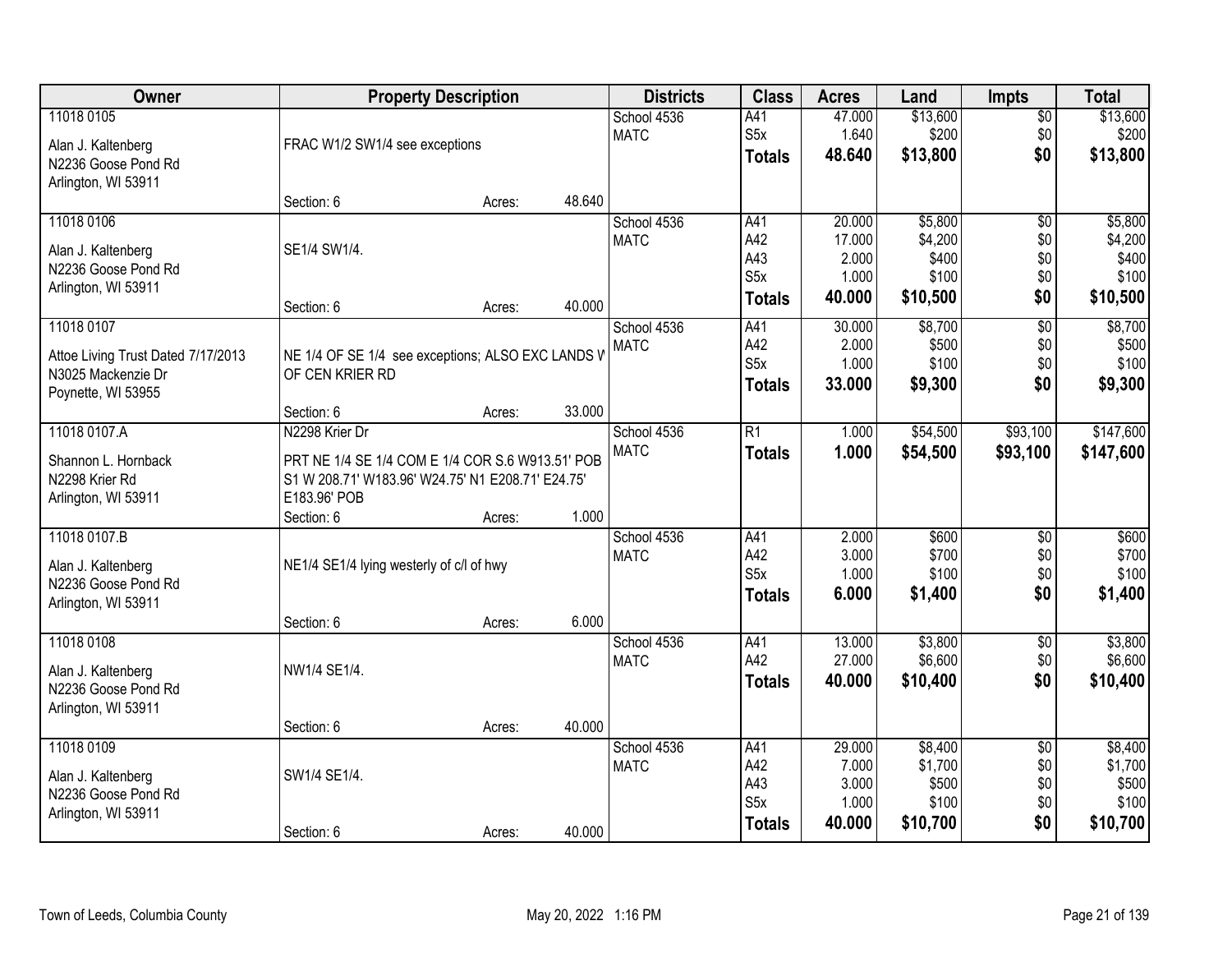| Owner                                     | <b>Property Description</b>     |        |        | <b>Districts</b> | <b>Class</b>     | <b>Acres</b> | Land            | <b>Impts</b>    | <b>Total</b> |
|-------------------------------------------|---------------------------------|--------|--------|------------------|------------------|--------------|-----------------|-----------------|--------------|
| 11018 0110                                | W6914 Thiele Rd                 |        |        | School 4536      | A41              | 19.700       | \$5,700         | $\overline{50}$ | \$5,700      |
| Harlan E. Kutz                            | SE 1/4 of SE 1/4 E of hwy       |        |        | <b>MATC</b>      | A42              | 5.500        | \$1,300         | \$0             | \$1,300      |
| c/o Harlan E. Kutz                        |                                 |        |        |                  | H7               | 2.000        | \$47,000        | \$206,100       | \$253,100    |
| W6914 Thiele Rd                           |                                 |        |        |                  | S <sub>5</sub> x | 6.800        | \$10,000        | \$0             | \$10,000     |
| Arlington, WI 53911                       | Section: 6                      | Acres: | 34.000 |                  | <b>Totals</b>    | 34.000       | \$64,000        | \$206,100       | \$270,100    |
| 11018 0111                                |                                 |        |        | School 4536      | A41              | 4.000        | \$1,200         | $\overline{50}$ | \$1,200      |
|                                           | SE1/4 SE1/4 W OF HWY.           |        |        | <b>MATC</b>      | A43              | 1.000        | \$200           | \$0             | \$200        |
| Alan J. Kaltenberg<br>N2236 Goose Pond Rd |                                 |        |        |                  | S5x              | 1.000        | \$100           | \$0             | \$100        |
| Arlington, WI 53911                       |                                 |        |        |                  | <b>Totals</b>    | 6.000        | \$1,500         | \$0             | \$1,500      |
|                                           | Section: 6                      | Acres: | 6.000  |                  |                  |              |                 |                 |              |
| 11018 0111.A                              | N2236 Kaltenberg Dr             |        |        | School 4536      | X5               | 1.910        | $\overline{60}$ | $\overline{50}$ | \$0          |
|                                           |                                 |        |        | <b>MATC</b>      | <b>Totals</b>    | 1.910        | \$0             | \$0             | \$0          |
| Town of Leeds                             | NE SW .65A W 1/2 SW 1.26A (HWY) |        |        |                  |                  |              |                 |                 |              |
| N1947 State Rd 22                         |                                 |        |        |                  |                  |              |                 |                 |              |
| Arlington, WI 53911                       |                                 |        |        |                  |                  |              |                 |                 |              |
|                                           | Section: 6                      | Acres: | 1.910  |                  |                  |              |                 |                 |              |
| 11018 0112                                | W6917 Thiele Rd                 |        |        | School 4536      | A41              | 24.000       | \$6,900         | \$0             | \$6,900      |
| Harlan E. Kutz                            | NE 1/4 OF NE 1/4                |        |        | <b>MATC</b>      | A42              | 1.000        | \$200           | \$0             | \$200        |
| c/o Harlan E. Kutz                        |                                 |        |        |                  | A43              | 12.000       | \$2,100         | \$0             | \$2,100      |
| W6914 Thiele Rd                           |                                 |        |        |                  | H7               | 2.000        | \$47,000        | \$14,400        | \$61,400     |
| Arlington, WI 53911                       | Section: 7                      | Acres: | 40.000 |                  | S5x              | 1.000        | \$100           | \$0             | \$100        |
|                                           |                                 |        |        |                  | <b>Totals</b>    | 40.000       | \$56,300        | \$14,400        | \$70,700     |
| 11018 0113.01                             | W7119 Thiele Rd                 |        |        | School 4536      | $\overline{R1}$  | 4.000        | \$53,600        | \$102,200       | \$155,800    |
| Matthew J. Ripp                           | LT 1 CS#3798-26-36              |        |        | <b>MATC</b>      | <b>Totals</b>    | 4.000        | \$53,600        | \$102,200       | \$155,800    |
| W7119 Thiele Rd                           |                                 |        |        |                  |                  |              |                 |                 |              |
| Arlington, WI 53911                       |                                 |        |        |                  |                  |              |                 |                 |              |
|                                           | Section: 7                      | Acres: | 4.000  |                  |                  |              |                 |                 |              |
| 11018 0113.03                             |                                 |        |        | School 4536      | A41              | 62.500       | \$18,000        | \$0             | \$18,000     |
| Roger S. Manthe                           | Lot 1, CSM 5042-35-106          |        |        | <b>MATC</b>      | A42              | 12.290       | \$3,000         | \$0             | \$3,000      |
| 4349 County Rd Dm                         |                                 |        |        |                  | S5x              | 0.500        | \$100           | \$0             | \$100        |
| Deforest, WI 53532                        |                                 |        |        |                  | <b>Totals</b>    | 75.290       | \$21,100        | \$0             | \$21,100     |
|                                           | Section: 7                      | Acres: | 75.290 |                  |                  |              |                 |                 |              |
| 11018 0115                                |                                 |        |        | School 4536      | A41              | 31.000       | \$8,900         | $\overline{50}$ | \$8,900      |
| Roger S. Manthe                           | SE 1/4 OF NE 1/4                |        |        | <b>MATC</b>      | A42              | 3.000        | \$700           | \$0             | \$700        |
| 4349 County Rd Dm                         |                                 |        |        |                  | A43              | 6.000        | \$1,100         | \$0             | \$1,100      |
| Deforest, WI 53532                        |                                 |        |        |                  | <b>Totals</b>    | 40.000       | \$10,700        | \$0             | \$10,700     |
|                                           | Section: 7                      | Acres: | 40.000 |                  |                  |              |                 |                 |              |
|                                           |                                 |        |        |                  |                  |              |                 |                 |              |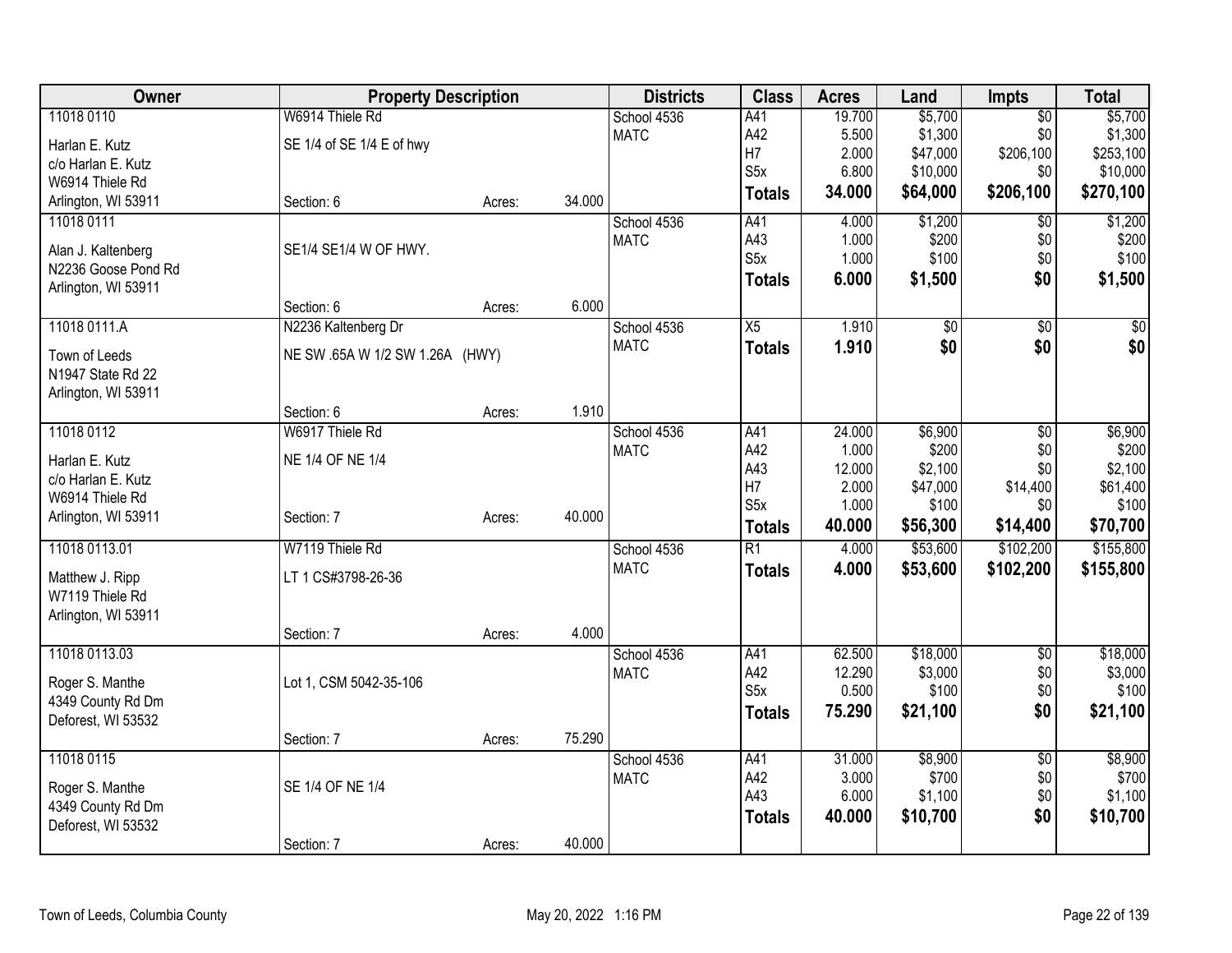| Owner                            | <b>Property Description</b>   |        |        | <b>Districts</b> | <b>Class</b>            | <b>Acres</b>    | Land             | <b>Impts</b>    | <b>Total</b>     |
|----------------------------------|-------------------------------|--------|--------|------------------|-------------------------|-----------------|------------------|-----------------|------------------|
| 11018 0116.01                    |                               |        |        | School 4536      | A41                     | 23.000          | \$6,600          | \$0             | \$6,600          |
| Alan J. Kaltenberg               | LT 1CS#3686-25-54             |        |        | <b>MATC</b>      | A42                     | 12.010          | \$2,900          | \$0             | \$2,900          |
| N2236 Goose Pond Rd              |                               |        |        |                  | <b>Totals</b>           | 35.010          | \$9,500          | \$0             | \$9,500          |
| Arlington, WI 53911              |                               |        |        |                  |                         |                 |                  |                 |                  |
|                                  | Section: 7                    | Acres: | 35.010 |                  |                         |                 |                  |                 |                  |
| 11018 0116.02                    |                               |        |        | School 4536      | A41                     | 16.000          | \$4,600          | $\overline{50}$ | \$4,600          |
| Alan J. Kaltenberg               | LT 2 CS#3686-25-54            |        |        | <b>MATC</b>      | A42                     | 9.510           | \$2,300          | \$0             | \$2,300          |
| N2236 Goose Pond Rd              |                               |        |        |                  | A43<br>S <sub>5</sub> x | 9.000<br>0.500  | \$1,600<br>\$100 | \$0<br>\$0      | \$1,600<br>\$100 |
| Arlington, WI 53911              |                               |        |        |                  |                         | 35.010          | \$8,600          | \$0             | \$8,600          |
|                                  | Section: 7                    | Acres: | 35.010 |                  | Totals                  |                 |                  |                 |                  |
| 11018 0116.A                     | W7211 Thiele Rd               |        |        | School 4536      | R1                      | 5.020           | \$76,500         | \$195,700       | \$272,200        |
| Steven A. Woolever               | Lot 1, CSM 1183-5S-175        |        |        | <b>MATC</b>      | <b>Totals</b>           | 5.020           | \$76,500         | \$195,700       | \$272,200        |
| Nicole M. Nellen                 |                               |        |        |                  |                         |                 |                  |                 |                  |
| W7215 Theile Rd                  |                               |        |        |                  |                         |                 |                  |                 |                  |
| Arlington, WI 53911              | Section: 7                    | Acres: | 5.020  |                  |                         |                 |                  |                 |                  |
| 11018 0117                       |                               |        |        | School 4536      | A41                     | 48.000          | \$13,900         | $\overline{50}$ | \$13,900         |
| Mielke Trust Dated 9/19/1997     | FRAC W 1/2 OF NW 1/4          |        |        | <b>MATC</b>      | S <sub>5x</sub>         | 1.518           | \$200            | \$0             | \$200            |
| 713 Mcclellan Dr                 |                               |        |        |                  | <b>Totals</b>           | 49.518          | \$14,100         | \$0             | \$14,100         |
| Madison, WI 53718                |                               |        |        |                  |                         |                 |                  |                 |                  |
|                                  | Section: 7                    | Acres: | 49.518 |                  |                         |                 |                  |                 |                  |
| 11018 0119                       |                               |        |        | School 4536      | A41                     | 37.000          | \$10,700         | $\overline{50}$ | \$10,700         |
| Roger S. Manthe                  | NE 1/4 OF SW 1/4              |        |        | <b>MATC</b>      | A42<br>S <sub>5</sub> x | 2.000           | \$500<br>\$100   | \$0             | \$500<br>\$100   |
| 4349 County Rd Dm                |                               |        |        |                  | <b>Totals</b>           | 1.000<br>40.000 | \$11,300         | \$0<br>\$0      | \$11,300         |
| Deforest, WI 53532               |                               |        |        |                  |                         |                 |                  |                 |                  |
|                                  | Section: 7                    | Acres: | 40.000 |                  |                         |                 |                  |                 |                  |
| 11018 0120                       |                               |        |        | School 4536      | A41                     | 25.870          | \$7,500          | $\overline{50}$ | \$7,500          |
| Roger S. Manthe                  | FRAC W 1/2 OF SW 1/4 N OF HWY |        |        | <b>MATC</b>      | S <sub>5x</sub>         | 1.000           | \$100            | \$0             | \$100            |
| 4349 County Rd Dm                |                               |        |        |                  | <b>Totals</b>           | 26.870          | \$7,600          | \$0             | \$7,600          |
| Deforest, WI 53532               |                               |        |        |                  |                         |                 |                  |                 |                  |
|                                  | Section: 7                    | Acres: | 26.870 |                  |                         |                 |                  |                 |                  |
| 11018 0121                       |                               |        |        | School 4536      | A41<br>S <sub>5x</sub>  | 26.000          | \$7,500          | $\overline{50}$ | \$7,500          |
| Reible Irrevocable Trust         | Frac W 1/2 of SW1/4           |        |        | <b>MATC</b>      |                         | 1.000           | \$100            | \$0             | \$100            |
| c/o Reible Irrevocable Trust Dtd |                               |        |        |                  | <b>Totals</b>           | 27.000          | \$7,600          | \$0             | \$7,600          |
| 5-21-2014                        |                               |        |        |                  |                         |                 |                  |                 |                  |
| W7096 Hwy 51 and 60              | Section: 7                    | Acres: | 27.000 |                  |                         |                 |                  |                 |                  |
| Arlington, WI 53911              |                               |        |        |                  |                         |                 |                  |                 |                  |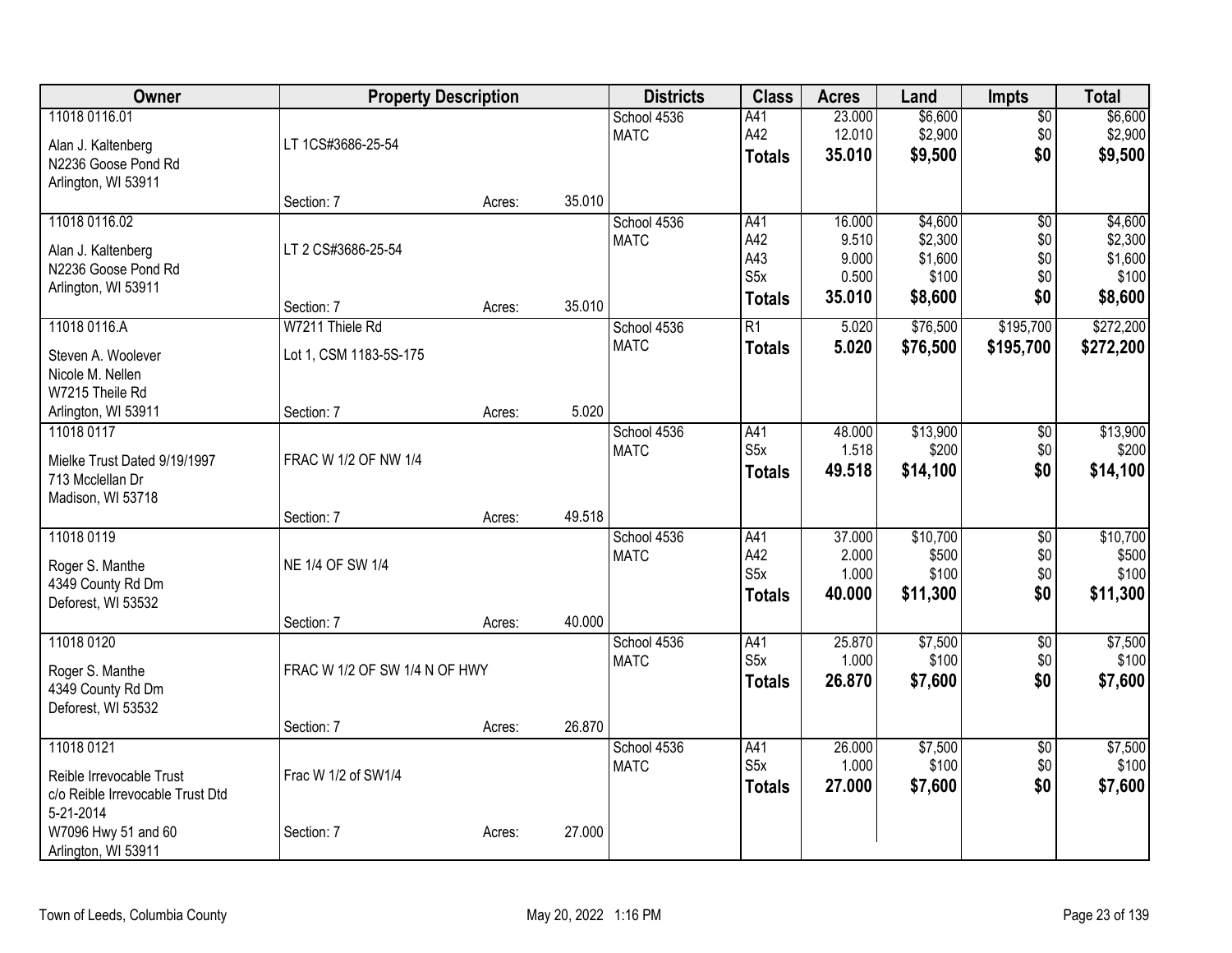| Owner                                  | <b>Property Description</b>                         |        |        | <b>Districts</b> | <b>Class</b>     | <b>Acres</b> | Land     | <b>Impts</b>    | <b>Total</b> |
|----------------------------------------|-----------------------------------------------------|--------|--------|------------------|------------------|--------------|----------|-----------------|--------------|
| 11018 0122                             |                                                     |        |        | School 4536      | A41              | 39.000       | \$11,300 | $\overline{50}$ | \$11,300     |
| Reible Irrevocable Trust               | SE 1/4 of SW 1/4                                    |        |        | <b>MATC</b>      | S <sub>5</sub> x | 1.000        | \$100    | \$0             | \$100        |
| c/o Reible Irrevocable Trust Dtd       |                                                     |        |        |                  | <b>Totals</b>    | 40.000       | \$11,400 | \$0             | \$11,400     |
| 5-21-2014                              |                                                     |        |        |                  |                  |              |          |                 |              |
| W7096 Hwy 51 and 60                    | Section: 7                                          | Acres: | 40.000 |                  |                  |              |          |                 |              |
| Arlington, WI 53911                    |                                                     |        |        |                  |                  |              |          |                 |              |
| 11018 0123.01                          | W6946 Maas Rd                                       |        |        | School 4536      | A43              | 1.000        | \$200    | $\overline{50}$ | \$200        |
| Roger S. Manthe                        | Lot 1, CSM 6345-46-94                               |        |        | <b>MATC</b>      | H7               | 0.460        | \$15,000 | \$102,000       | \$117,000    |
| 4349 County Rd Dm                      |                                                     |        |        |                  | <b>Totals</b>    | 1.460        | \$15,200 | \$102,000       | \$117,200    |
| Deforest, WI 53532                     |                                                     |        |        |                  |                  |              |          |                 |              |
|                                        | Section: 7                                          | Acres: | 1.460  |                  |                  |              |          |                 |              |
| 11018 0123.02                          | W6928 Maas Rd                                       |        |        | School 4536      | A41              | 1.000        | \$300    | $\overline{50}$ | \$300        |
| Nathaniel Tischer                      | Lot 2, CSM 6345-46-94                               |        |        | <b>MATC</b>      | H7               | 1.000        | \$22,500 | \$105,000       | \$127,500    |
| 4349 County Rd Dm                      |                                                     |        |        |                  | <b>Totals</b>    | 2.000        | \$22,800 | \$105,000       | \$127,800    |
| Deforest, WI 53532                     |                                                     |        |        |                  |                  |              |          |                 |              |
|                                        | Section: 7                                          | Acres: | 2.000  |                  |                  |              |          |                 |              |
| 11018 0124.01                          |                                                     |        |        | School 4536      | A41              | 66.740       | \$19,300 | $\overline{50}$ | \$19,300     |
| Roger S. Manthe                        | Prt NESE & NWSE Sec 7, Beg E1/4 cor Sec 7,          |        |        | <b>MATC</b>      | A42              | 5.000        | \$1,200  | \$0             | \$1,200      |
| 4349 County Rd Dm                      | S01-30-22W 1004.98', S88-40-13W 172.50', S01-00-43E |        |        |                  | A43              | 1.000        | \$200    | \$0             | \$200        |
| Deforest, WI 53532                     | 130.86', S85-03-07W 188.88', N89-04-45W 180.88',    |        |        |                  | H <sub>7</sub>   | 1.540        | \$45,000 | \$31,800        | \$76,800     |
|                                        | Section: 7                                          | Acres: | 76.280 |                  | S <sub>5</sub> x | 2.000        | \$100    | \$0             | \$100        |
|                                        |                                                     |        |        |                  | <b>Totals</b>    | 76.280       | \$65,800 | \$31,800        | \$97,600     |
| 11018 0125.01                          | W7009 Mass Rd                                       |        |        | School 4536      | R1               | 2.500        | \$48,000 | \$176,100       | \$224,100    |
| Nicholas R. Endres                     | LT 1 CS#4030-28-23                                  |        |        | <b>MATC</b>      | <b>Totals</b>    | 2.500        | \$48,000 | \$176,100       | \$224,100    |
| Brenda S. Endres                       |                                                     |        |        |                  |                  |              |          |                 |              |
| W7009 Maas Rd                          |                                                     |        |        |                  |                  |              |          |                 |              |
| Arlington, WI 53911                    | Section: 7                                          | Acres: | 2.500  |                  |                  |              |          |                 |              |
| 11018 0125.02                          | W7009 Maas Rd                                       |        |        | School 4536      | A41              | 36.750       | \$10,600 | $\overline{50}$ | \$10,600     |
| Reible Irrevocable Trust Dtd 5-21-2014 | SW1/4 of SE1/4; exc CS#4030-28-23                   |        |        | <b>MATC</b>      | S <sub>5x</sub>  | 0.750        | \$100    | \$0             | \$100        |
| W7096 Hwy 51 and 60                    |                                                     |        |        |                  | <b>Totals</b>    | 37.500       | \$10,700 | \$0             | \$10,700     |
| Arlington, WI 53911                    |                                                     |        |        |                  |                  |              |          |                 |              |
|                                        | Section: 7                                          | Acres: | 37.500 |                  |                  |              |          |                 |              |
| 11018 0126                             |                                                     |        |        | School 4536      | A41              | 32.000       | \$9,200  | $\overline{50}$ | \$9,200      |
| Merwyn W. Bauer                        | SE 1/4 OF SE 1/4 R382-787 V.281-P.641 R.92 P.27     |        |        | <b>MATC</b>      | A43              | 7.000        | \$1,200  | \$0             | \$1,200      |
| Joyce A. Bauer                         | R203-79 R381-73 R456-842                            |        |        |                  | S <sub>5</sub> x | 1.000        | \$100    | \$0             | \$100        |
| PO Box 319                             |                                                     |        |        |                  | <b>Totals</b>    | 40,000       | \$10,500 | \$0             | \$10,500     |
| Arlington, WI 53911                    | Section: 7                                          | Acres: | 40.000 |                  |                  |              |          |                 |              |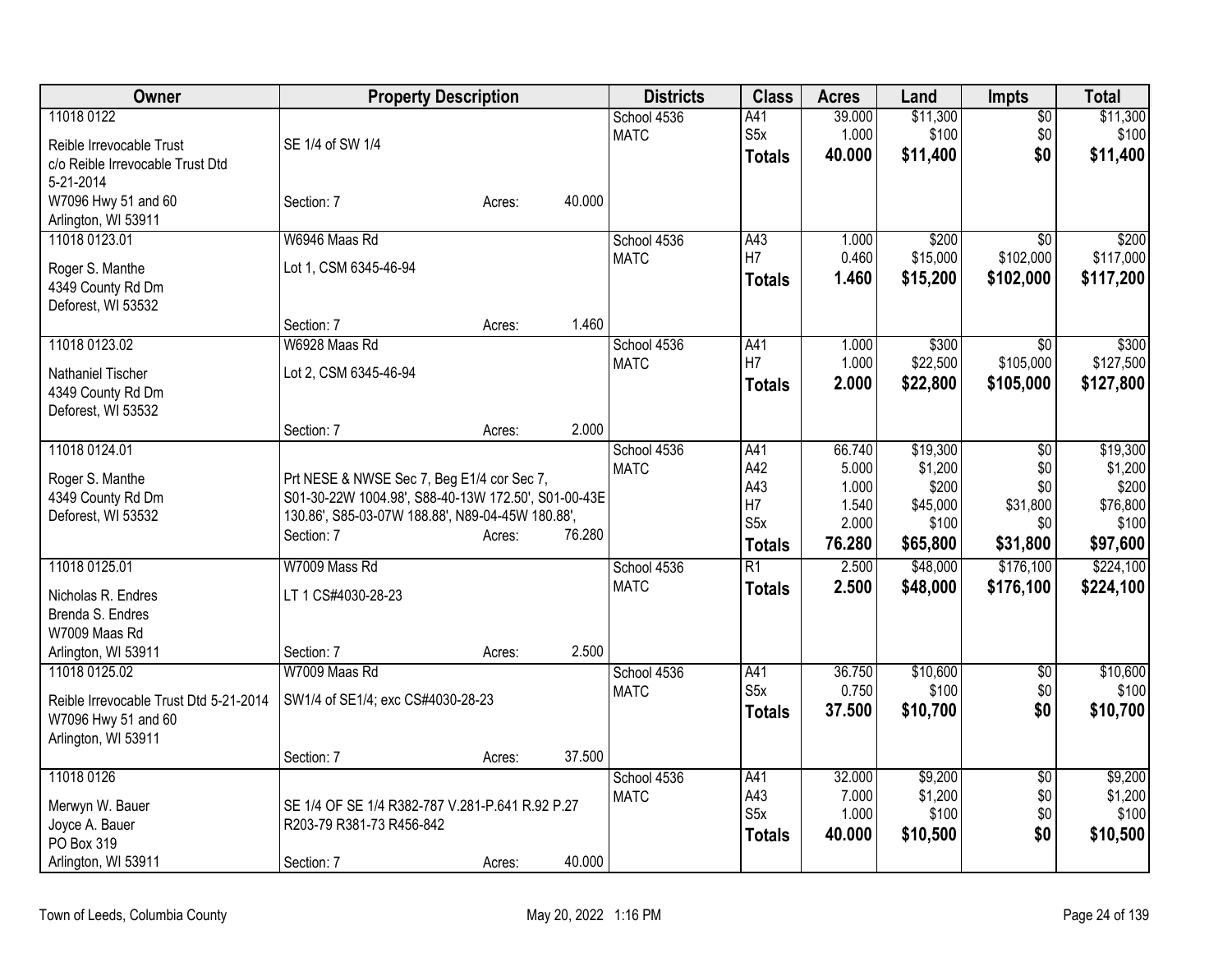| Owner                                                           | <b>Property Description</b>                       |        |        | <b>Districts</b>           | <b>Class</b>     | <b>Acres</b> | Land     | <b>Impts</b>    | <b>Total</b> |
|-----------------------------------------------------------------|---------------------------------------------------|--------|--------|----------------------------|------------------|--------------|----------|-----------------|--------------|
| 11018 0127                                                      |                                                   |        |        | School 4536                | A41              | 5.000        | \$1,400  | $\overline{50}$ | \$1,400      |
| Witt Living Trust Dated 7/14/2021                               | PART OF NE 1/4 OF NE 1/4, COMM AT SE CORNER       |        |        | <b>MATC</b>                | A42              | 4.500        | \$1,100  | \$0             | \$1,100      |
| N1947 State Rd 22                                               | SD 1/4 1/4TH N 841 1/2'; TH W 511-1/2'; TH S TO S |        |        |                            | <b>Totals</b>    | 9.500        | \$2,500  | \$0             | \$2,500      |
| Arlington, WI 53911                                             | LINE SD 1/4 1/4; TH E TO POB                      |        |        |                            |                  |              |          |                 |              |
|                                                                 | Section: 8                                        | Acres: | 9.500  |                            |                  |              |          |                 |              |
| 11018 0128                                                      | N2096 State Highway 22                            |        |        | School 4536                | A41              | 5.000        | \$1,400  | $\overline{50}$ | \$1,400      |
|                                                                 | N 478 1/2' E of hwy of NE of NE EX CS#2398-15-94  |        |        | <b>MATC</b>                | A42              | 1.890        | \$500    | \$0             | \$500        |
| Larry J & Rita K Wells Living Trust Dated<br>4/20/2021          |                                                   |        |        |                            | H7               | 1.000        | \$34,000 | \$166,000       | \$200,000    |
| N2072 State Rd 22                                               |                                                   |        |        |                            | S <sub>5</sub> x | 0.500        | \$100    | \$0             | \$100        |
| Arlington, WI 53911                                             | Section: 8                                        | Acres: | 8.390  |                            | <b>Totals</b>    | 8.390        | \$36,000 | \$166,000       | \$202,000    |
| 11018 0128.01                                                   | N2072 State Highway 22                            |        |        | School 4536                | $\overline{R1}$  | 0.610        | \$42,300 | \$260,500       | \$302,800    |
|                                                                 |                                                   |        |        | <b>MATC</b>                | <b>Totals</b>    | 0.610        | \$42,300 | \$260,500       | \$302,800    |
| Larry J & Rita K Wells Living Trust Dater   LOT 1 CS#2398-15-94 |                                                   |        |        |                            |                  |              |          |                 |              |
| 4/20/2021                                                       |                                                   |        |        |                            |                  |              |          |                 |              |
| N2072 State Rd 22                                               |                                                   |        | 0.610  |                            |                  |              |          |                 |              |
| Arlington, WI 53911                                             | Section: 8                                        | Acres: |        |                            |                  |              |          |                 |              |
| 11018 0129.01                                                   | N2023 State Highway 22                            |        |        | School 4536<br><b>MATC</b> | R1               | 1.770        | \$58,700 | \$238,500       | \$297,200    |
| Donald Retterath                                                | LOT 1 CS#2411-15-107                              |        |        |                            | <b>Totals</b>    | 1.770        | \$58,700 | \$238,500       | \$297,200    |
| c/o Donald Retterath Jr                                         |                                                   |        |        |                            |                  |              |          |                 |              |
| N2023 State Rd 22                                               |                                                   |        |        |                            |                  |              |          |                 |              |
| Arlington, WI 53911                                             | Section: 8                                        | Acres: | 1.770  |                            |                  |              |          |                 |              |
| 11018 0129.02                                                   |                                                   |        |        | School 4536                | A41              | 4.000        | \$1,200  | \$0             | \$1,200      |
| Timothy J. Yelk                                                 | LT 2 CS#4368-30-123                               |        |        | <b>MATC</b>                | R <sub>1</sub>   | 0.500        | \$12,400 | \$20,200        | \$32,600     |
| Jayne E. Yelk                                                   |                                                   |        |        |                            | <b>Totals</b>    | 4.500        | \$13,600 | \$20,200        | \$33,800     |
| N2028 State Rd 22                                               |                                                   |        |        |                            |                  |              |          |                 |              |
| Arlington, WI 53911                                             | Section: 8                                        | Acres: | 4.500  |                            |                  |              |          |                 |              |
| 11018 0129.03                                                   | N2028 State Highway 22                            |        |        | School 4536                | $\overline{R1}$  | 2.500        | \$64,000 | \$248,000       | \$312,000    |
| Timothy J. Yelk                                                 | LT 1 CS#4368-30-123                               |        |        | <b>MATC</b>                | <b>Totals</b>    | 2.500        | \$64,000 | \$248,000       | \$312,000    |
| Jayne E. Yelk                                                   |                                                   |        |        |                            |                  |              |          |                 |              |
| N2028 State Rd 22                                               |                                                   |        |        |                            |                  |              |          |                 |              |
| Arlington, WI 53911                                             | Section: 8                                        | Acres: | 2.500  |                            |                  |              |          |                 |              |
| 11018 0129.4                                                    | N2060 Sth 22                                      |        |        | School 4536                | A41              | 8.500        | \$2,500  | $\overline{50}$ | \$2,500      |
|                                                                 |                                                   |        |        | <b>MATC</b>                | A42              | 2.000        | \$500    | \$0             | \$500        |
| Beverly a Baerwolf Revocable Trust                              | NE1/4 OF NE1/4 W OF HWY ALSO COMM AT A PT IN      |        |        |                            | H7               | 0.300        | \$10,200 | \$0             | \$10,200     |
| N2771 N Lake Point Dr                                           | CEN OF HWY 478.5' FROM N LN OF SD SEC, TH E       |        |        |                            | S5x              | 1.500        | \$200    | \$0             | \$200        |
| Lodi, WI 53555                                                  | 402'; TH S TO S LN; TH W TO HWY; TH N ALG HWY TC  |        |        |                            | <b>Totals</b>    | 12.300       | \$13,400 | \$0             | \$13,400     |
|                                                                 | Section: 8                                        | Acres: | 12.300 |                            |                  |              |          |                 |              |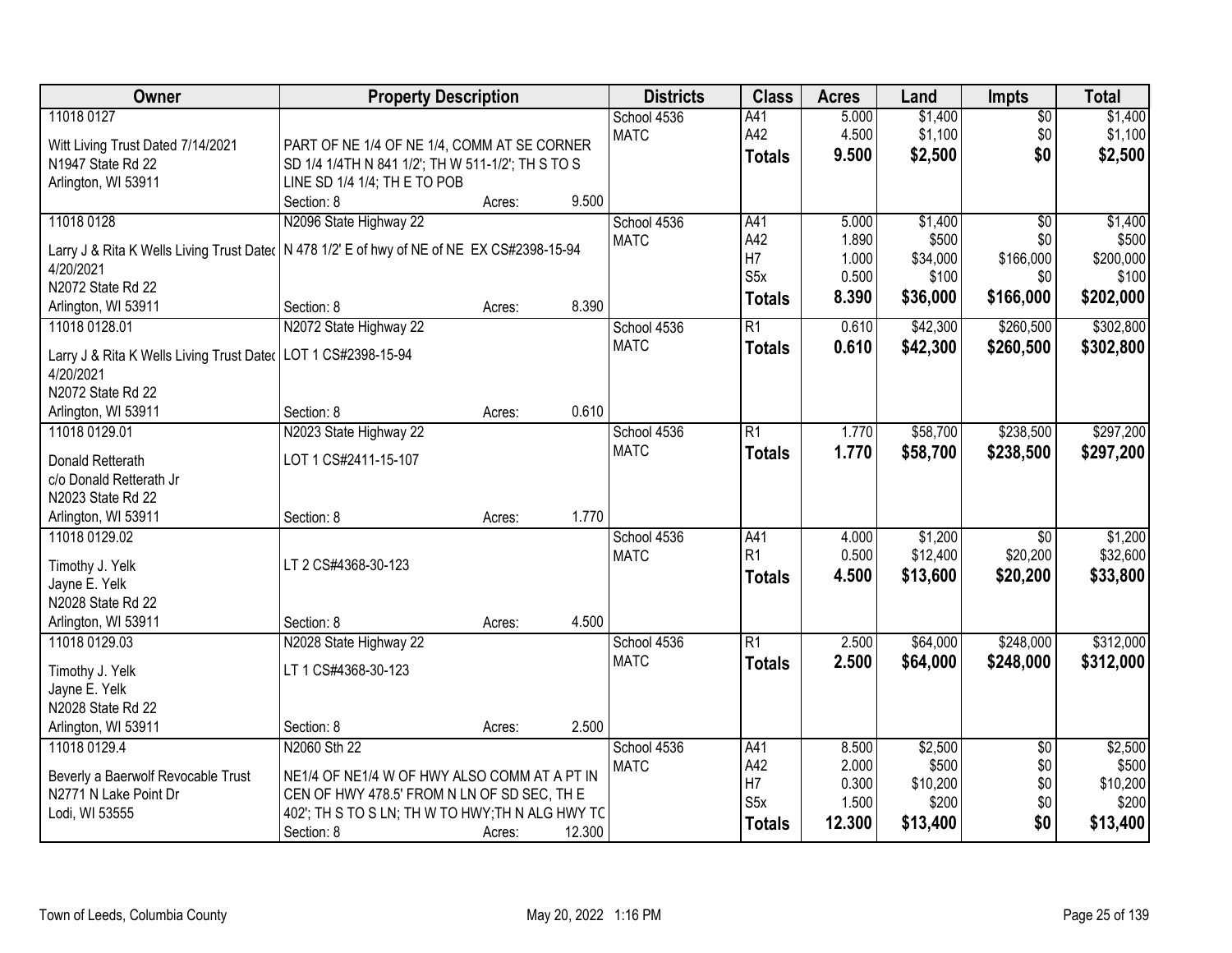| Owner                              | <b>Property Description</b>                             |        |        | <b>Districts</b> | <b>Class</b>            | <b>Acres</b>   | Land                | <b>Impts</b>     | <b>Total</b>         |
|------------------------------------|---------------------------------------------------------|--------|--------|------------------|-------------------------|----------------|---------------------|------------------|----------------------|
| 11018 0129.A                       | N2060 State Highway 22                                  |        |        | School 4536      | $\overline{R1}$         | 0.430          | \$38,300            | \$142,000        | \$180,300            |
| Steven C. Norton                   | Lot 1, CSM 872-4-92                                     |        |        | <b>MATC</b>      | <b>Totals</b>           | 0.430          | \$38,300            | \$142,000        | \$180,300            |
| N2060 Hwy 22                       |                                                         |        |        |                  |                         |                |                     |                  |                      |
| Arlington, WI 53911                |                                                         |        |        |                  |                         |                |                     |                  |                      |
|                                    | Section: 8                                              | Acres: | 0.430  |                  |                         |                |                     |                  |                      |
| 11018 0130                         |                                                         |        |        | School 4536      | A41                     | 34.000         | \$9,800             | \$0              | \$9,800              |
| Beverly a Baerwolf Revocable Trust | NW 1/4 OF NE 1/4                                        |        |        | <b>MATC</b>      | A42                     | 5.000          | \$1,200             | \$0              | \$1,200              |
| N2771 N Lake Point Dr              |                                                         |        |        |                  | S <sub>5</sub> x        | 1.000          | \$100               | \$0              | \$100                |
| Lodi, WI 53555                     |                                                         |        |        |                  | <b>Totals</b>           | 40.000         | \$11,100            | \$0              | \$11,100             |
|                                    | Section: 8                                              | Acres: | 40.000 |                  |                         |                |                     |                  |                      |
| 11018 0131                         |                                                         |        |        | School 4536      | A41                     | 35.000         | \$10,100            | $\overline{60}$  | \$10,100             |
| Regina K. Maass-Kane               | SW 1/4 OF NE 1/4                                        |        |        | <b>MATC</b>      | A42                     | 2.000          | \$500               | \$0              | \$500                |
| 4534 Oak Springs Cir               |                                                         |        |        |                  | A43                     | 3.000          | \$500               | \$0              | \$500                |
| Deforest, WI 53532                 |                                                         |        |        |                  | <b>Totals</b>           | 40.000         | \$11,100            | \$0              | \$11,100             |
|                                    | Section: 8                                              | Acres: | 40.000 |                  |                         |                |                     |                  |                      |
| 11018 0132                         |                                                         |        |        | School 4536      | A41                     | 5.500          | \$1,600             | \$0              | \$1,600              |
| Regina K. Maass-Kane               | SE 1/4 of NE 1/4, W of Hwy (OLD 22)                     |        |        | <b>MATC</b>      | S5m                     | 10.000         | \$18,500            | \$0              | \$18,500             |
| 4534 Oak Springs Cir               |                                                         |        |        |                  | <b>Totals</b>           | 15.500         | \$20,100            | \$0              | \$20,100             |
| Deforest, WI 53532                 |                                                         |        |        |                  |                         |                |                     |                  |                      |
|                                    | Section: 8                                              | Acres: | 15.500 |                  |                         |                |                     |                  |                      |
| 11018 0132.A                       | N1934 State Highway 22                                  |        |        | School 4536      | A41                     | 17.000         | \$4,900             | $\overline{30}$  | \$4,900              |
| Maass Joint Revocable Trust Dated  | Prt SE 1/4 NE 1/4 & NE 1/4 SE 1/4 Being land lying btwn |        |        | <b>MATC</b>      | R <sub>1</sub>          | 3.000          | \$66,500            | \$162,900        | \$229,400            |
| 1/21/2019                          | c/l old Hwy 22 & c/l new STH 22 & N of Maas Rd          |        |        |                  | S5m<br>S <sub>5</sub> x | 1.000<br>2.000 | \$1,900<br>\$200    | \$0<br>\$0       | \$1,900<br>\$200     |
| N1934 State Rd 22                  |                                                         |        |        |                  | <b>Totals</b>           | 23.000         | \$73,500            | \$162,900        | \$236,400            |
| Arlington, WI 53911                | Section: 8                                              | Acres: | 23.000 |                  |                         |                |                     |                  |                      |
| 11018 0133                         | N1947 State Highway 22                                  |        |        | School 4536      | A41                     | 10.000         | \$2,900             | \$0              | \$2,900              |
| Witt Living Trust Dated 7/14/2021  | SE 1/4 OF NE 1/4, E OF HWY (STH 22 & Maas Rd (Old       |        |        | <b>MATC</b>      | A42<br>H7               | 4.500<br>2.000 | \$1,100<br>\$47,000 | \$0<br>\$128,900 | \$1,100<br>\$175,900 |
| N1947 State Rd 22                  | Hwy 22))                                                |        |        |                  | S <sub>5x</sub>         | 1.000          | \$100               | \$0              | \$100                |
| Arlington, WI 53911                |                                                         |        |        |                  | <b>Totals</b>           | 17.500         | \$51,100            | \$128,900        | \$180,000            |
|                                    | Section: 8                                              | Acres: | 17.500 |                  |                         |                |                     |                  |                      |
| 11018 0134                         |                                                         |        |        | School 4536      | A41                     | 31.000         | \$8,900             | $\overline{50}$  | \$8,900              |
| Beverly a Baerwolf Revocable Trust | NE 1/4 OF NW 1/4                                        |        |        | <b>MATC</b>      | A42<br>A43              | 2.000<br>6.000 | \$500<br>\$1,100    | \$0<br>\$0       | \$500<br>\$1,100     |
| N2771 N Lake Point Dr              |                                                         |        |        |                  | S <sub>5</sub> x        | 1.000          | \$100               | \$0              | \$100                |
| Lodi, WI 53555                     |                                                         |        |        |                  | <b>Totals</b>           | 40.000         | \$10,600            | \$0              | \$10,600             |
|                                    | Section: 8                                              | Acres: | 40.000 |                  |                         |                |                     |                  |                      |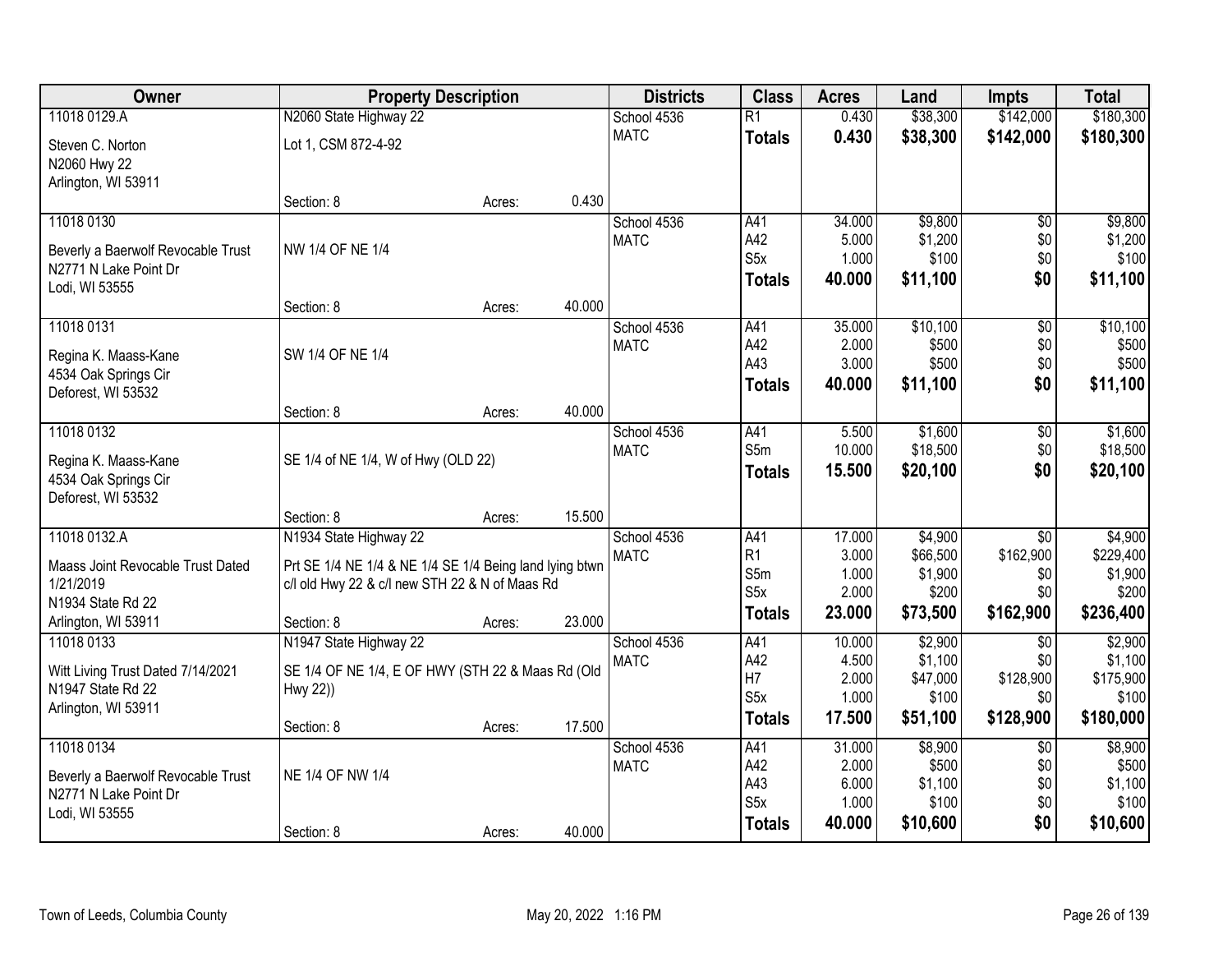| Owner                                            | <b>Property Description</b>                       |                   |        | <b>Districts</b>           | <b>Class</b>     | <b>Acres</b>     | Land               | <b>Impts</b>       | <b>Total</b>       |
|--------------------------------------------------|---------------------------------------------------|-------------------|--------|----------------------------|------------------|------------------|--------------------|--------------------|--------------------|
| 11018 0135<br>Beverly a Baerwolf Revocable Trust | NW 1/4 OF NW 1/4                                  |                   |        | School 4536<br><b>MATC</b> | A41<br>A43       | 26.000<br>14.000 | \$7,500<br>\$2,500 | $\sqrt{$0}$<br>\$0 | \$7,500<br>\$2,500 |
| N2771 N Lake Point Dr<br>Lodi, WI 53555          |                                                   |                   |        |                            | <b>Totals</b>    | 40.000           | \$10,000           | \$0                | \$10,000           |
|                                                  | Section: 8                                        | Acres:            | 40.000 |                            |                  |                  |                    |                    |                    |
| 11018 0136                                       |                                                   |                   |        | School 4536                | A41              | 38.500           | \$11,100           | $\overline{50}$    | \$11,100           |
| Beverly a Baerwolf Revocable Trust               | SW 1/4 OF NW 1/4                                  |                   |        | <b>MATC</b>                | A43              | 1.500            | \$300              | \$0                | \$300              |
| N2771 N Lake Point Dr                            |                                                   |                   |        |                            | <b>Totals</b>    | 40.000           | \$11,400           | \$0                | \$11,400           |
| Lodi, WI 53555                                   |                                                   |                   |        |                            |                  |                  |                    |                    |                    |
|                                                  | Section: 8                                        | Acres:            | 40.000 |                            |                  |                  |                    |                    |                    |
| 11018 0137                                       |                                                   |                   |        | School 4536                | A41              | 37.500           | \$10,800           | \$0                | \$10,800           |
| Beverly a Baerwolf Revocable Trust               | SE 1/4 OF NW 1/4                                  |                   |        | <b>MATC</b>                | A43              | 2.500            | \$400              | \$0                | \$400              |
| N2771 N Lake Point Dr                            |                                                   |                   |        |                            | <b>Totals</b>    | 40.000           | \$11,200           | \$0                | \$11,200           |
| Lodi, WI 53555                                   |                                                   |                   |        |                            |                  |                  |                    |                    |                    |
|                                                  | Section: 8                                        | Acres:            | 40.000 |                            |                  |                  |                    |                    |                    |
| 11018 0138                                       | W6710 Maas Rd                                     |                   |        | School 4536                | R1               | 4.077            | \$71,900           | \$104,000          | \$175,900          |
| Brian K. Wolff                                   | Lot 1, CSM 2015-12-2                              |                   |        | <b>MATC</b>                | <b>Totals</b>    | 4.077            | \$71,900           | \$104,000          | \$175,900          |
| W6710 Maas Rd                                    |                                                   |                   |        |                            |                  |                  |                    |                    |                    |
| Arlington, WI 53911                              |                                                   |                   |        |                            |                  |                  |                    |                    |                    |
|                                                  | Section: 8                                        | Acres:            | 4.077  |                            |                  |                  |                    |                    |                    |
| 11018 0138.1                                     |                                                   |                   |        | School 4536                | A41              | 34.000           | \$9,800            | \$0                | \$9,800            |
| S&L Acres II, LLC                                | PRT OF NE1/4 SW1/4, Exc Lot 1 CS#2015             |                   |        | <b>MATC</b>                | A43              | 1.000            | \$200              | \$0                | \$200              |
| c/o S&L Acres II, LLC                            |                                                   |                   |        |                            | S <sub>5</sub> x | 0.910            | \$100              | \$0                | \$100              |
| W5705 Hall Rd                                    |                                                   |                   |        |                            | <b>Totals</b>    | 35.910           | \$10,100           | \$0                | \$10,100           |
| Poynette, WI 53955                               | Section: 8                                        | Acres:            | 35.910 |                            |                  |                  |                    |                    |                    |
| 11018 0139                                       | W6928 Maas Rd                                     |                   |        | School 4536                | A41              | 34.000           | \$9,800            | $\sqrt{6}$         | \$9,800            |
| S&L Acres II, LLC                                | NW 1/4 OF SW 1/4                                  |                   |        | <b>MATC</b>                | A43              | 5.000            | \$900              | \$0                | \$900              |
| c/o S&L Acres II, LLC                            |                                                   |                   |        |                            | S5x              | 1.000            | \$100              | \$0                | \$100              |
| W5705 Hall Rd                                    |                                                   |                   |        |                            | <b>Totals</b>    | 40.000           | \$10,800           | \$0                | \$10,800           |
| Poynette, WI 53955                               | Section: 8                                        | Acres:            | 40.000 |                            |                  |                  |                    |                    |                    |
| 11018 0140                                       |                                                   |                   |        | School 4536                | A41              | 39.000           | \$11,300           | $\sqrt{$0}$        | \$11,300           |
| Merwyn W. Bauer                                  | SW 1/4 OF SW 1/4 REC IN V.255-P.524; V.270-P.323; |                   |        | <b>MATC</b>                | S5x              | 1.000            | \$100              | \$0                | \$100              |
| Joyce A. Bauer                                   | R275-186 R383-155 R402-625                        | R434-291 R456-842 |        |                            | <b>Totals</b>    | 40.000           | \$11,400           | \$0                | \$11,400           |
| PO Box 319                                       | R470-795 #580618 740759                           |                   |        |                            |                  |                  |                    |                    |                    |
| Arlington, WI 53911                              | Section: 8                                        | Acres:            | 40.000 |                            |                  |                  |                    |                    |                    |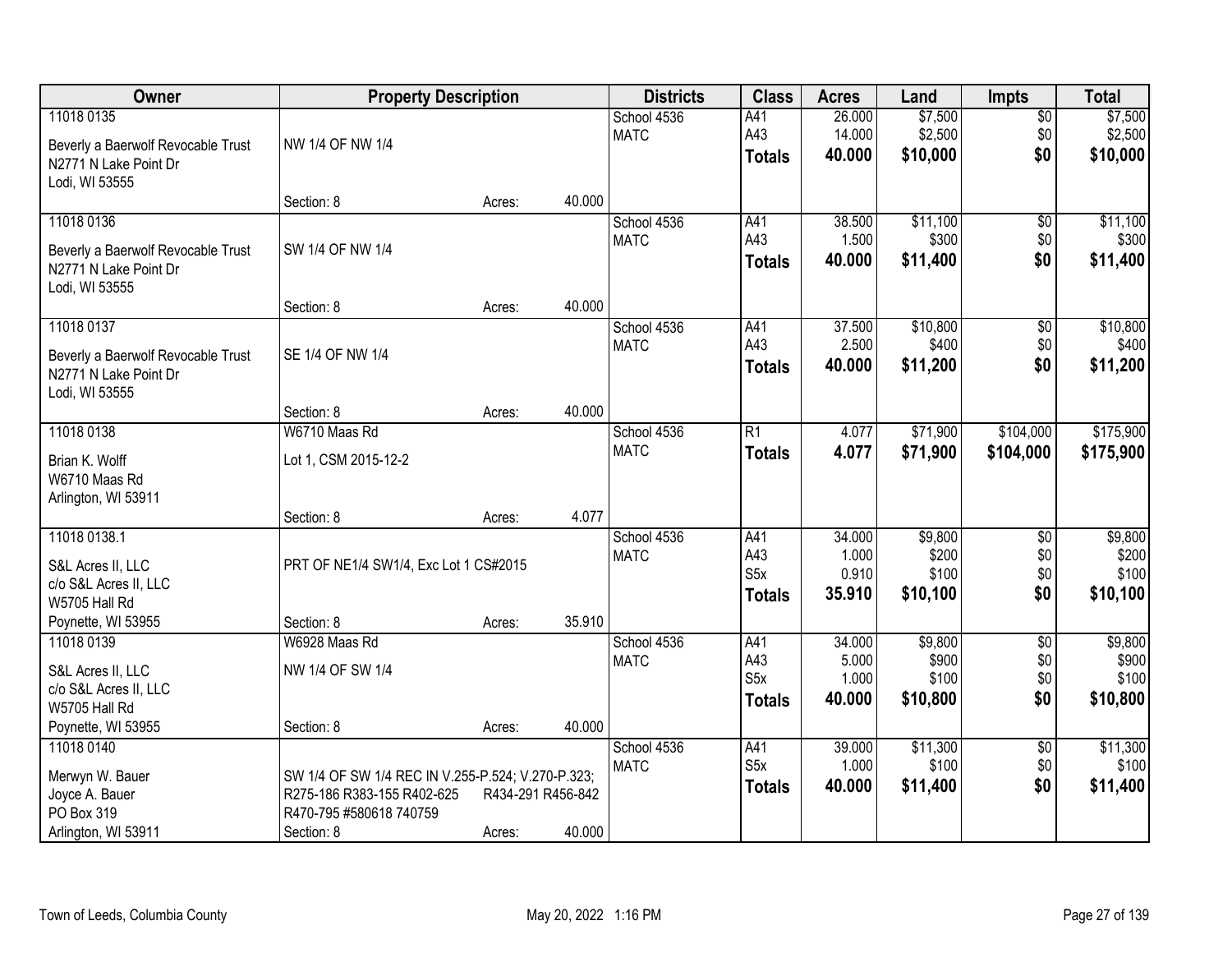| Owner                                                                              | <b>Property Description</b>                |        |        | <b>Districts</b> | <b>Class</b>     | <b>Acres</b> | Land            | <b>Impts</b>    | <b>Total</b>    |
|------------------------------------------------------------------------------------|--------------------------------------------|--------|--------|------------------|------------------|--------------|-----------------|-----------------|-----------------|
| 11018 0141                                                                         |                                            |        |        | School 4536      | A41              | 33.000       | \$9,500         | $\overline{50}$ | \$9,500         |
| Roger S. Manthe                                                                    | SE 1/4 OF SW 1/4                           |        |        | <b>MATC</b>      | A43              | 6.000        | \$1,100         | \$0             | \$1,100         |
| 4349 County Rd Dm                                                                  |                                            |        |        |                  | S <sub>5</sub> x | 1.000        | \$100           | \$0             | \$100           |
| Deforest, WI 53532                                                                 |                                            |        |        |                  | <b>Totals</b>    | 40.000       | \$10,700        | \$0             | \$10,700        |
|                                                                                    | Section: 8                                 | Acres: | 40.000 |                  |                  |              |                 |                 |                 |
| 11018 0142                                                                         |                                            |        |        | School 4536      | A41              | 1.000        | \$300           | \$0             | \$300           |
| Witt Living Trust Dated 7/14/2021                                                  | NE 1/4 OF SE 1/4, E OF HWY                 |        |        | <b>MATC</b>      | A42              | 1.000        | \$200           | \$0             | \$200           |
| N1947 State Rd 22                                                                  |                                            |        |        |                  | S <sub>5</sub> x | 1.000        | \$100           | \$0             | \$100           |
| Arlington, WI 53911                                                                |                                            |        |        |                  | <b>Totals</b>    | 3.000        | \$600           | \$0             | \$600           |
|                                                                                    | Section: 8                                 | Acres: | 3.000  |                  |                  |              |                 |                 |                 |
| 11018 0143                                                                         |                                            |        |        | School 4536      | A41              | 15.000       | \$4,300         | $\overline{50}$ | \$4,300         |
|                                                                                    |                                            |        |        | <b>MATC</b>      | A42              | 2.000        | \$500           | \$0             | \$500           |
| Maass Joint Revocable Trust U/A/D                                                  | NE 1/4 of SE 1/4, W of Hwy (OLD 22)        |        |        |                  | A43              | 2.000        | \$400           | \$0             | \$400           |
| 1/21/2019                                                                          |                                            |        |        |                  | S <sub>5</sub> x | 2.000        | \$200           | \$0             | \$200           |
| N1934 State Rd 22                                                                  |                                            |        | 21.000 |                  | <b>Totals</b>    | 21.000       | \$5,400         | \$0             | \$5,400         |
| Arlington, WI 53911                                                                | Section: 8                                 | Acres: |        |                  |                  | 35.000       | \$10,100        |                 | \$10,100        |
| 11018 0144                                                                         |                                            |        |        | School 4536      | A41<br>A43       | 4.000        |                 | $\overline{50}$ | \$700           |
| Maass Joint Revocable Trust U/A/D                                                  | NW 1/4 OF SE 1/4                           |        |        | <b>MATC</b>      | S <sub>5</sub> x | 1.000        | \$700<br>\$100  | \$0<br>\$0      | \$100           |
| 1/21/2019                                                                          |                                            |        |        |                  |                  | 40.000       | \$10,900        | \$0             | \$10,900        |
| N1934 State Rd 22                                                                  |                                            |        |        |                  | <b>Totals</b>    |              |                 |                 |                 |
| Arlington, WI 53911                                                                | Section: 8                                 | Acres: | 40.000 |                  |                  |              |                 |                 |                 |
| 11018 0145                                                                         |                                            |        |        | School 4536      | A41              | 39.338       | \$11,400        | \$0             | \$11,400        |
| S&L Acres II, LLC                                                                  | SW 1/4 OF SE 1/4                           |        |        | <b>MATC</b>      | S <sub>5</sub> x | 1.000        | \$100           | \$0             | \$100           |
| c/o S&L Acres II, LLC                                                              |                                            |        |        |                  | <b>Totals</b>    | 40.338       | \$11,500        | \$0             | \$11,500        |
| W5705 Hall Rd                                                                      |                                            |        |        |                  |                  |              |                 |                 |                 |
| Poynette, WI 53955                                                                 | Section: 8                                 | Acres: | 40.338 |                  |                  |              |                 |                 |                 |
| 11018 0146                                                                         | N1770 Sth 22                               |        |        | School 4536      | A41              | 35.000       | \$10,100        | $\overline{50}$ | \$10,100        |
| Harlan R. Stiemke                                                                  | SE 1/4 OF SE 1/4 EXC V278-134 EXC R226-559 |        |        | <b>MATC</b>      | A42              | 1.090        | \$300           | \$0             | \$300           |
| Beth E. Stiemke                                                                    |                                            |        |        |                  | H7               | 1.000        | \$34,000        | \$14,800        | \$48,800        |
| W6035 County Rd K                                                                  |                                            |        |        |                  | S <sub>5</sub> x | 2.000        | \$200           | \$0             | \$200           |
| Arlington, WI 53911                                                                | Section: 8                                 | Acres: | 39.090 |                  | <b>Totals</b>    | 39.090       | \$44,600        | \$14,800        | \$59,400        |
| 11018 0147                                                                         |                                            |        |        | School 4536      | X1               | 40.000       | $\overline{60}$ | $\overline{60}$ | $\overline{50}$ |
|                                                                                    |                                            |        |        | <b>MATC</b>      | <b>Totals</b>    | 40.000       | \$0             | \$0             | \$0             |
| United States of America Fish & Wildlife   NE 1/4 OF NE 1/4 R.21-P.606; R.78 P.595 |                                            |        |        |                  |                  |              |                 |                 |                 |
| Service                                                                            |                                            |        |        |                  |                  |              |                 |                 |                 |
| c/o United States of America                                                       |                                            |        |        |                  |                  |              |                 |                 |                 |
| 5600 American Blvd West Suite                                                      | Section: 9                                 | Acres: | 40.000 |                  |                  |              |                 |                 |                 |
| Bloomington, MN 55437-1458                                                         |                                            |        |        |                  |                  |              |                 |                 |                 |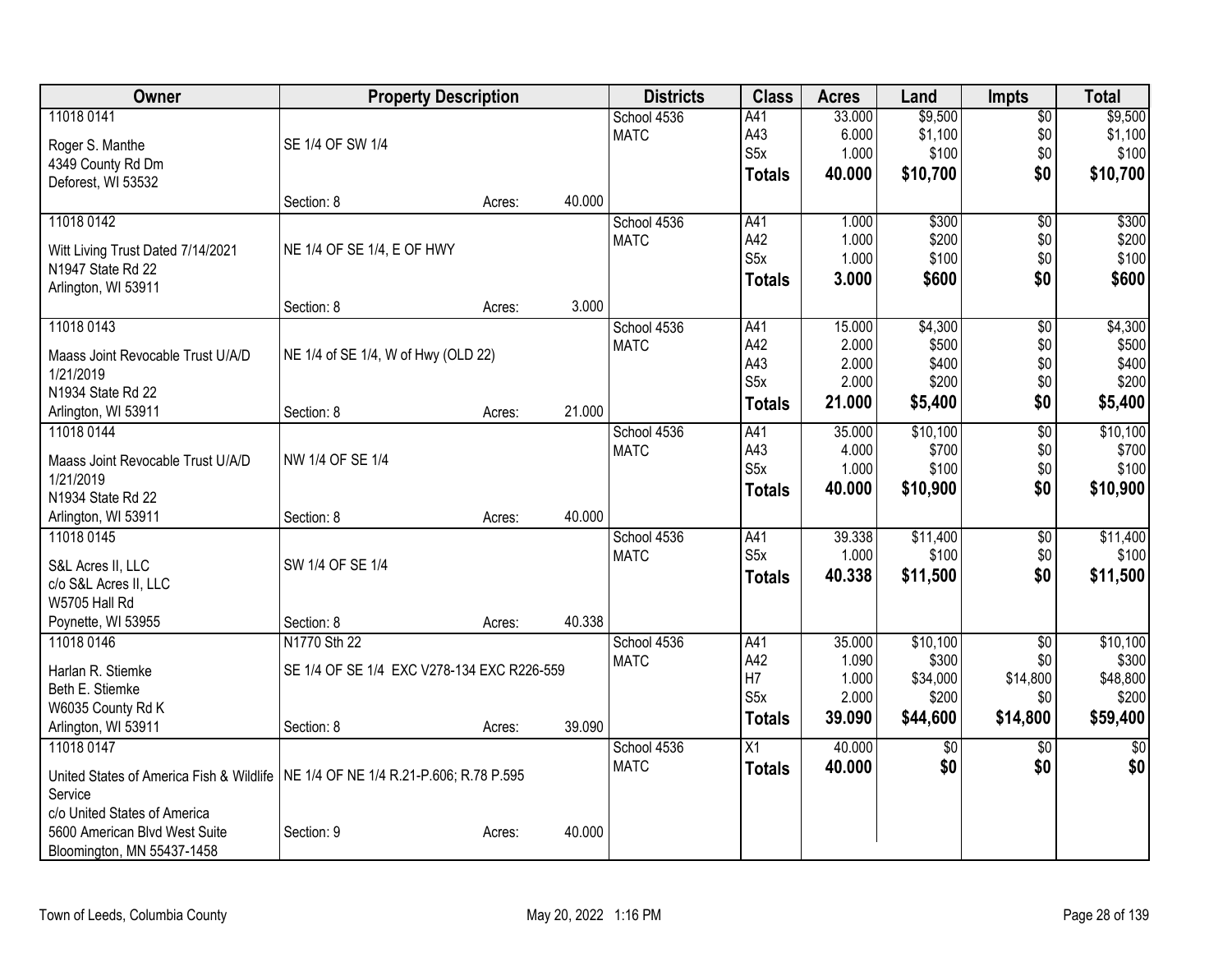| Owner                                                                    | <b>Property Description</b>     |        |        | <b>Districts</b>           | <b>Class</b>  | <b>Acres</b> | Land            | <b>Impts</b>         | <b>Total</b> |
|--------------------------------------------------------------------------|---------------------------------|--------|--------|----------------------------|---------------|--------------|-----------------|----------------------|--------------|
| 11018 0148                                                               |                                 |        |        | School 4536                | A41           | 17.573       | \$5,100         | $\overline{50}$      | \$5,100      |
| Attoe Joint Revocable Trust Dated                                        | NW 1/4 OF NE 1/4 See Exception  |        |        | <b>MATC</b>                | A42           | 12.000       | \$2,900         | \$0                  | \$2,900      |
| 2/22/2021                                                                |                                 |        |        |                            | <b>Totals</b> | 29.573       | \$8,000         | \$0                  | \$8,000      |
| W6790 Attoe Rd                                                           |                                 |        |        |                            |               |              |                 |                      |              |
| Poynette, WI 53955                                                       | Section: 9                      | Acres: | 29.573 |                            |               |              |                 |                      |              |
| 11018 0149                                                               |                                 |        |        | School 4536                | A41           | 6.000        | \$1,700         | $\sqrt[6]{}$         | \$1,700      |
| Attoe Joint Revocable Trust Dated                                        | N 15 ac of SW 1/4 OF NE 1/4     |        |        | <b>MATC</b>                | A42           | 9.000        | \$2,200         | \$0                  | \$2,200      |
| 2/22/2021                                                                |                                 |        |        |                            | <b>Totals</b> | 15.000       | \$3,900         | \$0                  | \$3,900      |
| W6790 Attoe Rd                                                           |                                 |        |        |                            |               |              |                 |                      |              |
| Poynette, WI 53955                                                       | Section: 9                      | Acres: | 15.000 |                            |               |              |                 |                      |              |
| 11018 0149.A                                                             |                                 |        |        | School 4536                | X1            | 25.000       | $\overline{60}$ | \$0                  | $\sqrt{50}$  |
|                                                                          |                                 |        |        | <b>MATC</b>                | <b>Totals</b> | 25.000       | \$0             | \$0                  | \$0          |
| United States of America Fish & Wildlife                                 | SW 1/4 NE 1/4 EXC N 15A.        |        |        |                            |               |              |                 |                      |              |
| Service<br>c/o United States of America                                  |                                 |        |        |                            |               |              |                 |                      |              |
| 5600 American Blvd West Suite                                            | Section: 9                      | Acres: | 25.000 |                            |               |              |                 |                      |              |
| Bloomington, MN 55437-1458                                               |                                 |        |        |                            |               |              |                 |                      |              |
| 11018 0150                                                               |                                 |        |        | School 4536                | X1            | 40.000       | \$0             | \$0                  | $\sqrt{50}$  |
|                                                                          |                                 |        |        | <b>MATC</b>                | <b>Totals</b> | 40.000       | \$0             | \$0                  | \$0          |
| United States Of America Us Fish &                                       | SE 1/4 OF NE 1/4                |        |        |                            |               |              |                 |                      |              |
| <b>Wildlife Ser</b>                                                      |                                 |        |        |                            |               |              |                 |                      |              |
| 5600 American Blvd West Suite                                            |                                 |        | 40.000 |                            |               |              |                 |                      |              |
| Bloomington, MN 55437<br>11018 0151                                      | Section: 9                      | Acres: |        |                            |               | 23.000       | \$6,600         |                      | \$6,600      |
|                                                                          |                                 |        |        | School 4536<br><b>MATC</b> | A41<br>A42    | 17.000       | \$4,200         | $\sqrt[6]{3}$<br>\$0 | \$4,200      |
| Larry J & Rita K Wells Living Trust Dater   NE 1/4 OF NW 1/4             |                                 |        |        |                            |               | 40.000       | \$10,800        | \$0                  | \$10,800     |
| 4/20/2021                                                                |                                 |        |        |                            | <b>Totals</b> |              |                 |                      |              |
| N2072 State Rd 22                                                        |                                 |        |        |                            |               |              |                 |                      |              |
| Arlington, WI 53911                                                      | Section: 9                      | Acres: | 40.000 |                            |               |              |                 |                      |              |
| 11018 0152                                                               |                                 |        |        | School 4536                | A41           | 5.500        | \$1,600         | $\sqrt{6}$           | \$1,600      |
| Larry J & Rita K Wells Living Trust Dater   N 478 1/2' of NW1/4 of NW1/4 |                                 |        |        | <b>MATC</b>                | A42           | 9.000        | \$2,200         | \$0                  | \$2,200      |
| 4/20/2021                                                                |                                 |        |        |                            | <b>Totals</b> | 14.500       | \$3,800         | \$0                  | \$3,800      |
| N2072 State Rd 22                                                        |                                 |        |        |                            |               |              |                 |                      |              |
| Arlington, WI 53911                                                      | Section: 9                      | Acres: | 14.500 |                            |               |              |                 |                      |              |
| 11018 0153                                                               |                                 |        |        | School 4536                | A41           | 19.000       | \$5,500         | $\overline{50}$      | \$5,500      |
| Witt Living Trust Dated 7/14/2021                                        | S 25 1/2 A. OF NW 1/4 OF NW 1/4 |        |        | <b>MATC</b>                | A42           | 6.500        | \$1,600         | \$0                  | \$1,600      |
| N1947 State Rd 22                                                        |                                 |        |        |                            | <b>Totals</b> | 25.500       | \$7,100         | \$0                  | \$7,100      |
| Arlington, WI 53911                                                      |                                 |        |        |                            |               |              |                 |                      |              |
|                                                                          | Section: 9                      | Acres: | 25.500 |                            |               |              |                 |                      |              |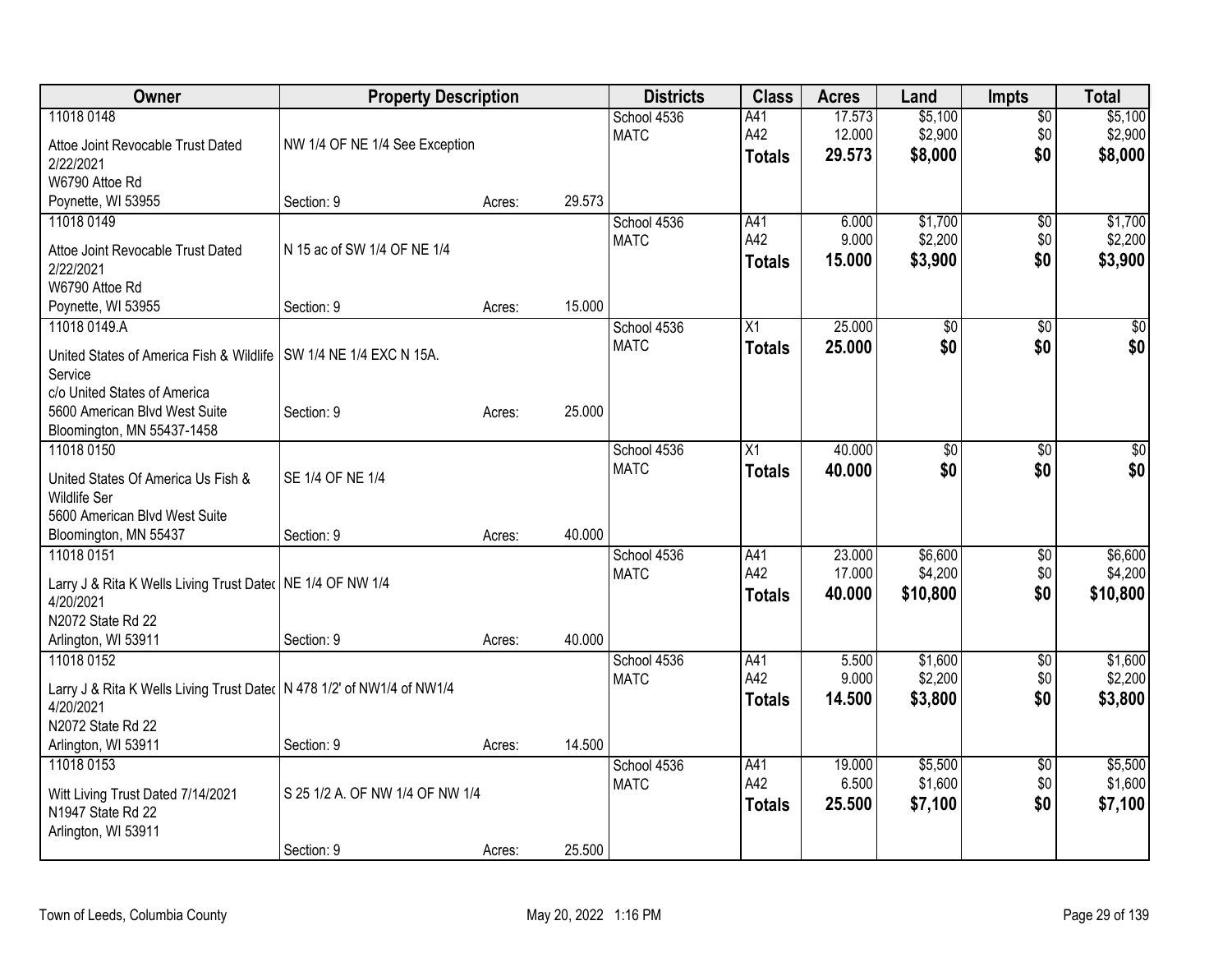| Owner                                                        | <b>Property Description</b>                       |        |        | <b>Districts</b> | <b>Class</b>     | <b>Acres</b> | Land     | <b>Impts</b>    | <b>Total</b> |
|--------------------------------------------------------------|---------------------------------------------------|--------|--------|------------------|------------------|--------------|----------|-----------------|--------------|
| 11018 0154                                                   |                                                   |        |        | School 4536      | A41              | 37.000       | \$10,700 | \$0             | \$10,700     |
| Witt Living Trust Dated 7/14/2021                            | SW 1/4 OF NW 1/4                                  |        |        | <b>MATC</b>      | A42              | 3.000        | \$700    | \$0             | \$700        |
| N1947 State Rd 22                                            |                                                   |        |        |                  | <b>Totals</b>    | 40.000       | \$11,400 | \$0             | \$11,400     |
| Arlington, WI 53911                                          |                                                   |        |        |                  |                  |              |          |                 |              |
|                                                              | Section: 9                                        | Acres: | 40.000 |                  |                  |              |          |                 |              |
| 11018 0155                                                   |                                                   |        |        | School 4536      | A41              | 12.000       | \$3,500  | \$0             | \$3,500      |
| Larry J & Rita K Wells Living Trust Dater   SE 1/4 OF NW 1/4 |                                                   |        |        | <b>MATC</b>      | A42              | 8.000        | \$2,000  | \$0             | \$2,000      |
| 4/20/2021                                                    |                                                   |        |        |                  | S <sub>5</sub> x | 20.000       | \$34,000 | \$0             | \$34,000     |
| N2072 State Rd 22                                            |                                                   |        |        |                  | <b>Totals</b>    | 40.000       | \$39,500 | \$0             | \$39,500     |
| Arlington, WI 53911                                          | Section: 9                                        | Acres: | 40.000 |                  |                  |              |          |                 |              |
| 11018 0156                                                   |                                                   |        |        | School 4536      | A41              | 6.000        | \$1,700  | $\overline{50}$ | \$1,700      |
|                                                              |                                                   |        |        | <b>MATC</b>      | A42              | 13.000       | \$3,200  | \$0             | \$3,200      |
| Witt Living Trust Dated 7/14/2021                            | NE 1/4 OF SW 1/4                                  |        |        |                  | A43              | 6.000        | \$1,100  | \$0             | \$1,100      |
| N1947 State Rd 22                                            |                                                   |        |        |                  | S5m              | 14.000       | \$25,900 | \$0             | \$25,900     |
| Arlington, WI 53911                                          |                                                   |        |        |                  | S <sub>5</sub> x | 1.000        | \$100    | \$0             | \$100        |
|                                                              | Section: 9                                        | Acres: | 40.000 |                  | <b>Totals</b>    | 40.000       | \$32,000 | \$0             | \$32,000     |
| 11018 0157                                                   |                                                   |        |        | School 4536      | A41              | 21.000       | \$6,100  | $\overline{50}$ | \$6,100      |
|                                                              | NW 1/4 OF SW 1/4                                  |        |        | <b>MATC</b>      | A42              | 18.500       | \$4,500  | \$0             | \$4,500      |
| Witt Living Trust Dated 7/14/2021                            |                                                   |        |        |                  | S <sub>5x</sub>  | 0.500        | \$100    | \$0             | \$100        |
| N1947 State Rd 22                                            |                                                   |        |        |                  | <b>Totals</b>    | 40.000       | \$10,700 | \$0             | \$10,700     |
| Arlington, WI 53911                                          | Section: 9                                        | Acres: | 40.000 |                  |                  |              |          |                 |              |
| 11018 0158                                                   | N1770 State Highway 22                            |        |        | School 4536      | A41              | 31.180       | \$9,000  | $\overline{50}$ | \$9,000      |
|                                                              |                                                   |        |        | <b>MATC</b>      | A42              | 3.500        | \$900    | \$0             | \$900        |
| Harlan R. Stiemke                                            | SW 1/4 OF SW 1/4, EXC S 227 FT OF W 577 1/2 FT    |        |        |                  | H7               | 1.000        | \$13,600 | \$3,100         | \$16,700     |
| Beth E. Stiemke                                              | EXC V278-134 EXC R226-559                         |        |        |                  | S <sub>5x</sub>  | 1.000        | \$100    | \$0             | \$100        |
| W6035 County Rd K                                            |                                                   |        |        |                  | <b>Totals</b>    | 36.680       | \$23,600 | \$3,100         | \$26,700     |
| Arlington, WI 53911                                          | Section: 9                                        | Acres: | 36.680 |                  |                  |              |          |                 |              |
| 11018 0158.A                                                 | W6502 Priem Rd                                    |        |        | School 4536      | $\overline{C2}$  | 0.580        | \$40,200 | \$19,700        | \$59,900     |
| L P. Ferrellgas                                              | PART OF SE 1/4 SE 1/4 & SW 1/4 SW 1/4 COMM AT SE  |        |        | <b>MATC</b>      | <b>Totals</b>    | 0.580        | \$40,200 | \$19,700        | \$59,900     |
| c/o Ferrellgas L P                                           | COR SEC 8; TH N 227' POB; CONT N 20.35';          |        |        |                  |                  |              |          |                 |              |
| One Liberty Plaza                                            | N88-39E72' 54.15'; N 156.97'; W 54.15'; CONT W    |        |        |                  |                  |              |          |                 |              |
| Liberty, MO 64068                                            | Section: 9                                        | Acres: | 0.580  |                  |                  |              |          |                 |              |
| 11018 0158.B                                                 | W6502 Priem Rd                                    |        |        | School 4536      | C2               | 0.650        | \$1,000  | \$0             | \$1,000      |
|                                                              |                                                   |        |        | <b>MATC</b>      | <b>Totals</b>    | 0.650        | \$1,000  | \$0             | \$1,000      |
| L P. Ferrellgas                                              | PRT SE 1/4 SE 1/4 S.8 & SW 1/4 SW 1/4 S.9 COMM SE |        |        |                  |                  |              |          |                 |              |
| c/o Ferrellgas L P                                           | COR S.8; N14-57-52W 420.43' POB; N12-30-00W 200'  |        |        |                  |                  |              |          |                 |              |
| One Liberty Plaza                                            | N89-30-57E 165.34'; S0-24-00E 195.62'; S89-30-57W |        |        |                  |                  |              |          |                 |              |
| Liberty, MO 64068                                            | Section: 9                                        | Acres: | 0.650  |                  |                  |              |          |                 |              |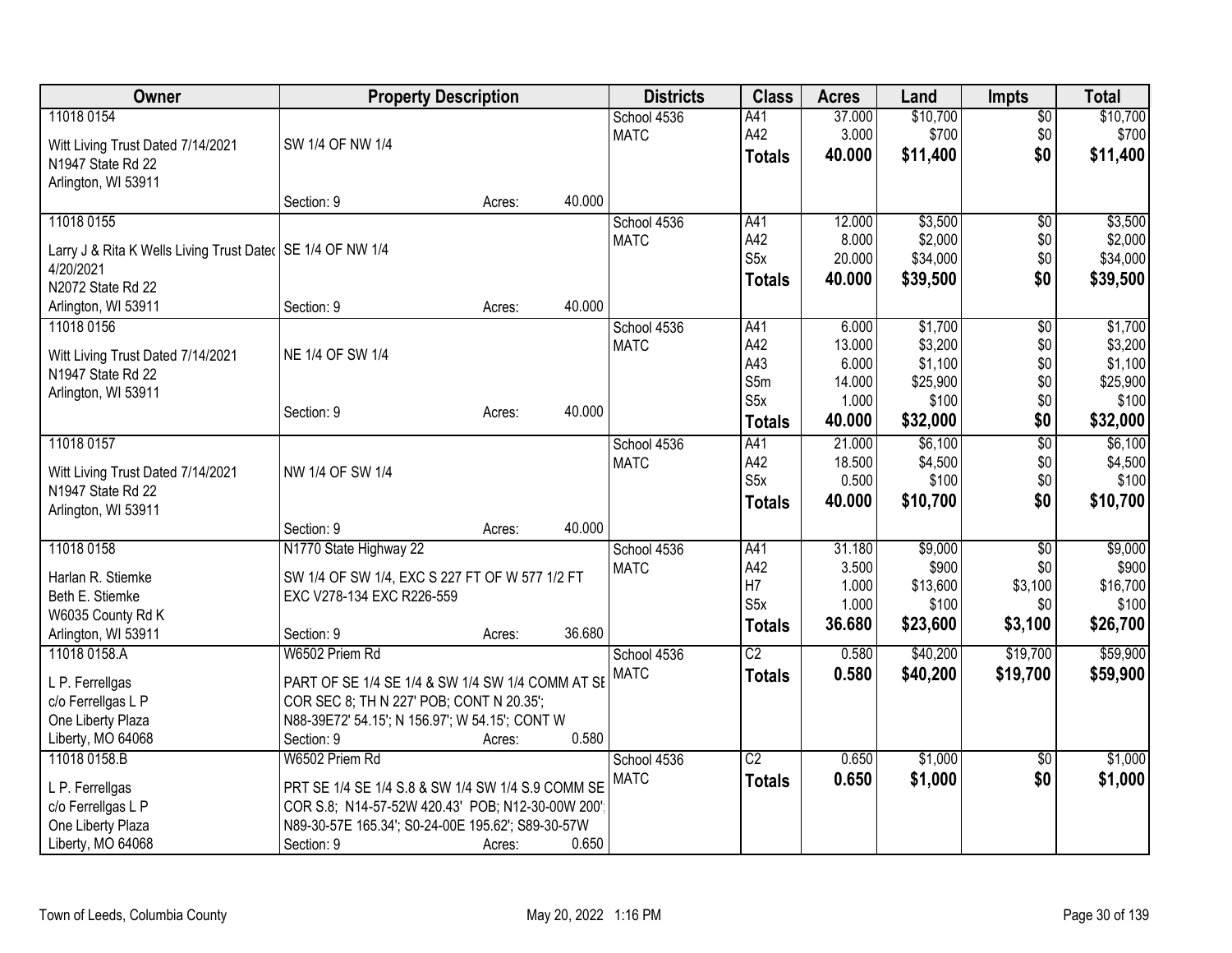| Owner                                                | <b>Property Description</b>                                                                           |        | <b>Districts</b> | <b>Class</b>  | <b>Acres</b> | Land            | <b>Impts</b>    | <b>Total</b> |
|------------------------------------------------------|-------------------------------------------------------------------------------------------------------|--------|------------------|---------------|--------------|-----------------|-----------------|--------------|
| 11018 0159                                           | W6490 Priem Rd                                                                                        |        | School 4536      | R1            | 3.000        | \$66,500        | \$108,400       | \$174,900    |
| Joseph H. Meronk                                     | S 227 FT OF W 577 1/2 FT OF SW 1/4 OF SW 1/4                                                          |        | <b>MATC</b>      | <b>Totals</b> | 3.000        | \$66,500        | \$108,400       | \$174,900    |
| Amy Simmons                                          |                                                                                                       |        |                  |               |              |                 |                 |              |
| W6490 Priem Rd                                       |                                                                                                       |        |                  |               |              |                 |                 |              |
| Arlington, WI 53911                                  | Section: 9<br>Acres:                                                                                  | 3.000  |                  |               |              |                 |                 |              |
| 11018 0160.02                                        |                                                                                                       |        | School 4536      | A41           | 7.000        | \$2,000         | \$0             | \$2,000      |
|                                                      |                                                                                                       |        | <b>MATC</b>      | A42           | 17.000       | \$4,200         | \$0             | \$4,200      |
| James E. Foley                                       | SE 1/4 OF SW 1/4 EXC C.S. #720 AND: The WLY<br>8.25' of vacated Lynch Road described as follows: Comr |        |                  | A43           | 5.000        | \$900           | \$0             | \$900        |
| Linda J. Foley<br>W6238 Priem Rd                     | at the S Q cor of Sec 9; N01-16-57E 23.45' to POB;                                                    |        |                  | S5m           | 8.000        | \$14,800        | \$0             | \$14,800     |
| Arlington, WI 53911                                  | Section: 9<br>Acres:                                                                                  | 38.000 |                  | S5x           | 1.000        | \$100           | \$0             | \$100        |
|                                                      |                                                                                                       |        |                  | <b>Totals</b> | 38.000       | \$22,000        | \$0             | \$22,000     |
| 11018 0160.A                                         | W6238 Priem Rd                                                                                        |        | School 4536      | R1            | 2.000        | \$61,500        | \$204,600       | \$266,100    |
| James E. Foley                                       | Lot 1, CSM 720-3-195                                                                                  |        | <b>MATC</b>      | <b>Totals</b> | 2.000        | \$61,500        | \$204,600       | \$266,100    |
| Linda J. Foley                                       |                                                                                                       |        |                  |               |              |                 |                 |              |
| W6238 Priem Rd                                       |                                                                                                       |        |                  |               |              |                 |                 |              |
| Arlington, WI 53911                                  | Section: 9<br>Acres:                                                                                  | 2.000  |                  |               |              |                 |                 |              |
| 11018 0161                                           |                                                                                                       |        | School 4536      | X1            | 12.580       | $\sqrt{6}$      | \$0             | \$0          |
|                                                      | United States of America Fish & Wildlife   E 1/2 OF NE 1/4 OF SE 1/4; EXC N 6 A. R234-583             |        | <b>MATC</b>      | <b>Totals</b> | 12.580       | \$0             | \$0             | \$0          |
| Service                                              |                                                                                                       |        |                  |               |              |                 |                 |              |
| c/o United States of America                         |                                                                                                       |        |                  |               |              |                 |                 |              |
| 5600 American Blvd West Suite                        | Section: 9<br>Acres:                                                                                  | 12.580 |                  |               |              |                 |                 |              |
| Bloomington, MN 55437-1458                           |                                                                                                       |        |                  |               |              |                 |                 |              |
| 11018 0161.A                                         |                                                                                                       |        | School 4536      | X1            | 6.650        | $\overline{50}$ | $\overline{50}$ | \$0          |
|                                                      |                                                                                                       |        | <b>MATC</b>      | <b>Totals</b> | 6.650        | \$0             | \$0             | \$0          |
| United States Of America Us Fish &                   | NORTH 6AC OF E1/2 NE1/4 SE1/4, ALSO .65AC IN                                                          |        |                  |               |              |                 |                 |              |
| <b>Wildlife Ser</b><br>5600 American Blvd West Suite | NW1/4 SW1/4 SEC.10 LYING N&W OF RD IN R465-179                                                        |        |                  |               |              |                 |                 |              |
| Bloomington, MN 55437                                | Section: 10                                                                                           | 6.650  |                  |               |              |                 |                 |              |
| 11018 0162                                           | Acres:<br>W6152 Priem Rd                                                                              |        | School 1316      | X1            | 41.130       | $\overline{60}$ | $\overline{50}$ | \$0          |
|                                                      |                                                                                                       |        | <b>MATC</b>      |               | 41.130       | \$0             | \$0             | \$0          |
| United States of America Fish & Wildlife             | Lot 3, CSM 2659-17-112                                                                                |        |                  | <b>Totals</b> |              |                 |                 |              |
| Service                                              |                                                                                                       |        |                  |               |              |                 |                 |              |
| c/o United States of America                         |                                                                                                       |        |                  |               |              |                 |                 |              |
| 5600 American Blvd West Suite                        | Section: 9<br>Acres:                                                                                  | 41.130 |                  |               |              |                 |                 |              |
| Bloomington, MN 55437-1458                           |                                                                                                       |        |                  |               |              |                 |                 |              |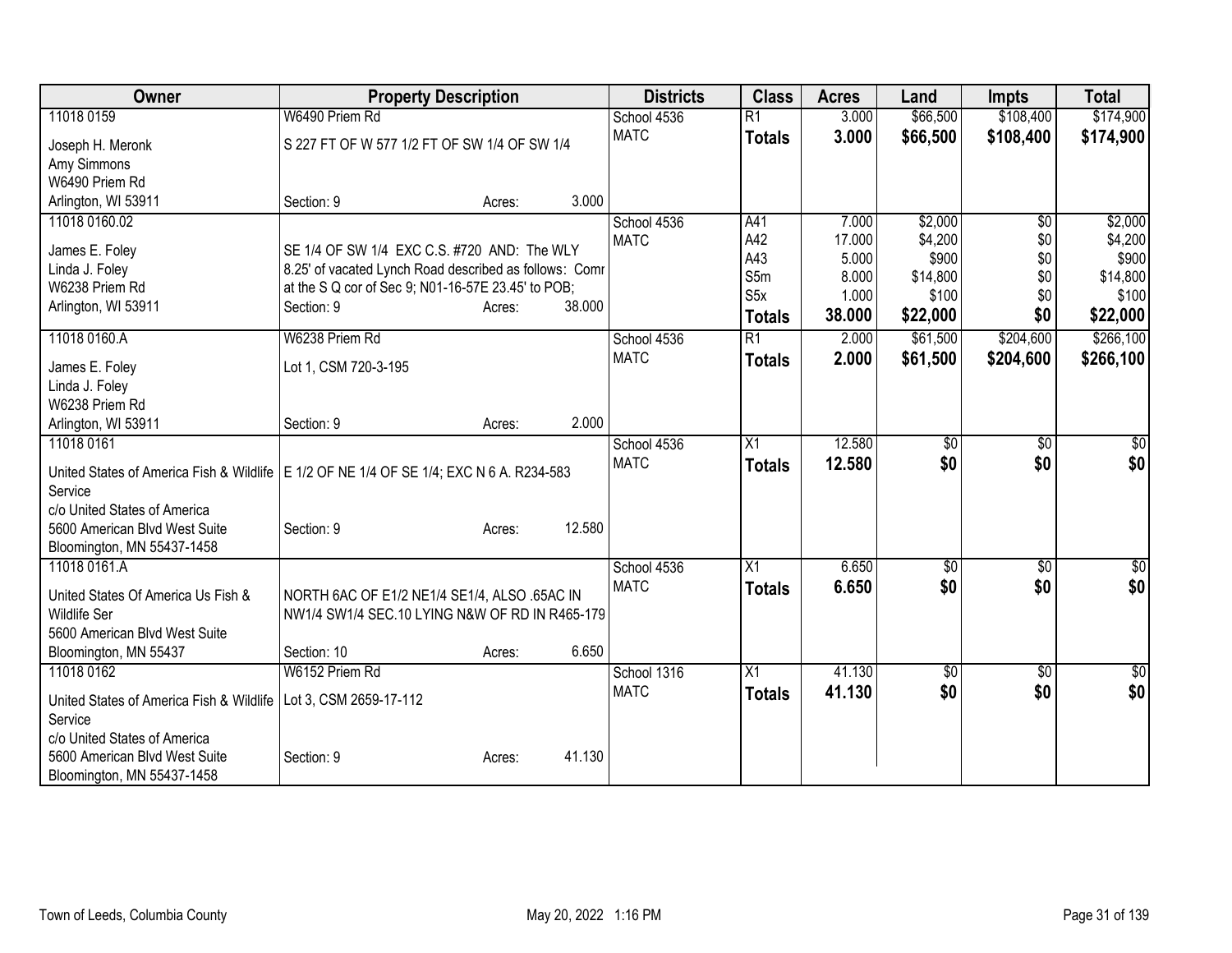| Owner                                                                                                                                                               | <b>Property Description</b>                                                                                                                                             |        |        | <b>Districts</b>           | <b>Class</b>                     | <b>Acres</b>     | Land                   | <b>Impts</b>           | <b>Total</b>           |
|---------------------------------------------------------------------------------------------------------------------------------------------------------------------|-------------------------------------------------------------------------------------------------------------------------------------------------------------------------|--------|--------|----------------------------|----------------------------------|------------------|------------------------|------------------------|------------------------|
| 11018 0163<br>United States of America Fish & Wildlife<br>Service<br>c/o United States of America                                                                   | NW 1/4 OF SE 1/4. REC IN V.245-P.529. R.7-P.353;<br>R.41 - P.48;                                                                                                        |        |        | School 1316<br><b>MATC</b> | Χ1<br><b>Totals</b>              | 40.000<br>40.000 | $\overline{60}$<br>\$0 | $\overline{30}$<br>\$0 | \$0<br>\$0             |
| 5600 American Blvd West Suite<br>Bloomington, MN 55437-1458                                                                                                         | Section: 9                                                                                                                                                              | Acres: | 40.000 |                            |                                  |                  |                        |                        |                        |
| 11018 0164.02<br>United States of America Fish & Wildlife<br>Service<br>c/o United States of America<br>5600 American Blvd West Suite<br>Bloomington, MN 55437-1458 | Lot 2, CSM 2659-17-112 (Includes: ELY 41.25' of<br>vacated Lynch Road described as follows: Comm at the<br>Q cor of Sec 9; N01-16-57E 23.45' to POB; cont<br>Section: 9 | Acres: | 35.000 | School 1316<br><b>MATC</b> | $\overline{X1}$<br><b>Totals</b> | 35.000<br>35.000 | $\overline{50}$<br>\$0 | $\overline{30}$<br>\$0 | \$0<br>\$0             |
| 11018 0165<br>Mark A. Cunningham<br>Peggy S. Cunningham<br>W6216 Priem Rd                                                                                           | W6216 Priem Rd<br>Lot 1, CSM 2659-17-112                                                                                                                                |        |        | School 1316<br><b>MATC</b> | $\overline{R1}$<br><b>Totals</b> | 5.930<br>5.930   | \$77,900<br>\$77,900   | \$202,100<br>\$202,100 | \$280,000<br>\$280,000 |
| Arlington, WI 53911<br>11018 0166.01                                                                                                                                | Section: 9<br>N1789 Harvey Rd                                                                                                                                           | Acres: | 5.930  | School 4536                | $\overline{R1}$                  | 5.440            | \$77,200               | \$180,100              | \$257,300              |
| Ryan Read<br>Abbey Read<br>N7189 Harvey Rd                                                                                                                          | LT 1 CS#2553-17-6                                                                                                                                                       |        |        | <b>MATC</b>                | <b>Totals</b>                    | 5.440            | \$77,200               | \$180,100              | \$257,300              |
| Arlington, WI 53911                                                                                                                                                 | Section: 9                                                                                                                                                              | Acres: | 5.440  |                            |                                  |                  |                        |                        |                        |
| 11018 0166.02<br>Matt Acker<br>N1787 Harvey Rd<br>Arlington, WI 53911                                                                                               | N1787 Harvey Rd<br>LT 2 CS#2553-17-6                                                                                                                                    |        |        | School 4536<br><b>MATC</b> | $\overline{R1}$<br><b>Totals</b> | 1.060<br>1.060   | \$40,200<br>\$40,200   | \$111,900<br>\$111,900 | \$152,100<br>\$152,100 |
|                                                                                                                                                                     | Section: 9                                                                                                                                                              | Acres: | 1.060  |                            |                                  |                  |                        |                        |                        |
| 11018 0166.A<br>United States of America Fish & Wildlife   PARCEL AS DESCRIBED IN R352-297<br>Service<br>c/o United States of America                               |                                                                                                                                                                         |        |        | School 4536<br><b>MATC</b> | $\overline{X1}$<br><b>Totals</b> | 16.310<br>16.310 | $\overline{50}$<br>\$0 | $\overline{50}$<br>\$0 | $\overline{50}$<br>\$0 |
| 5600 American Blvd West Suite<br>Bloomington, MN 55437-1458                                                                                                         | Section: 9                                                                                                                                                              | Acres: | 16.310 |                            |                                  |                  |                        |                        |                        |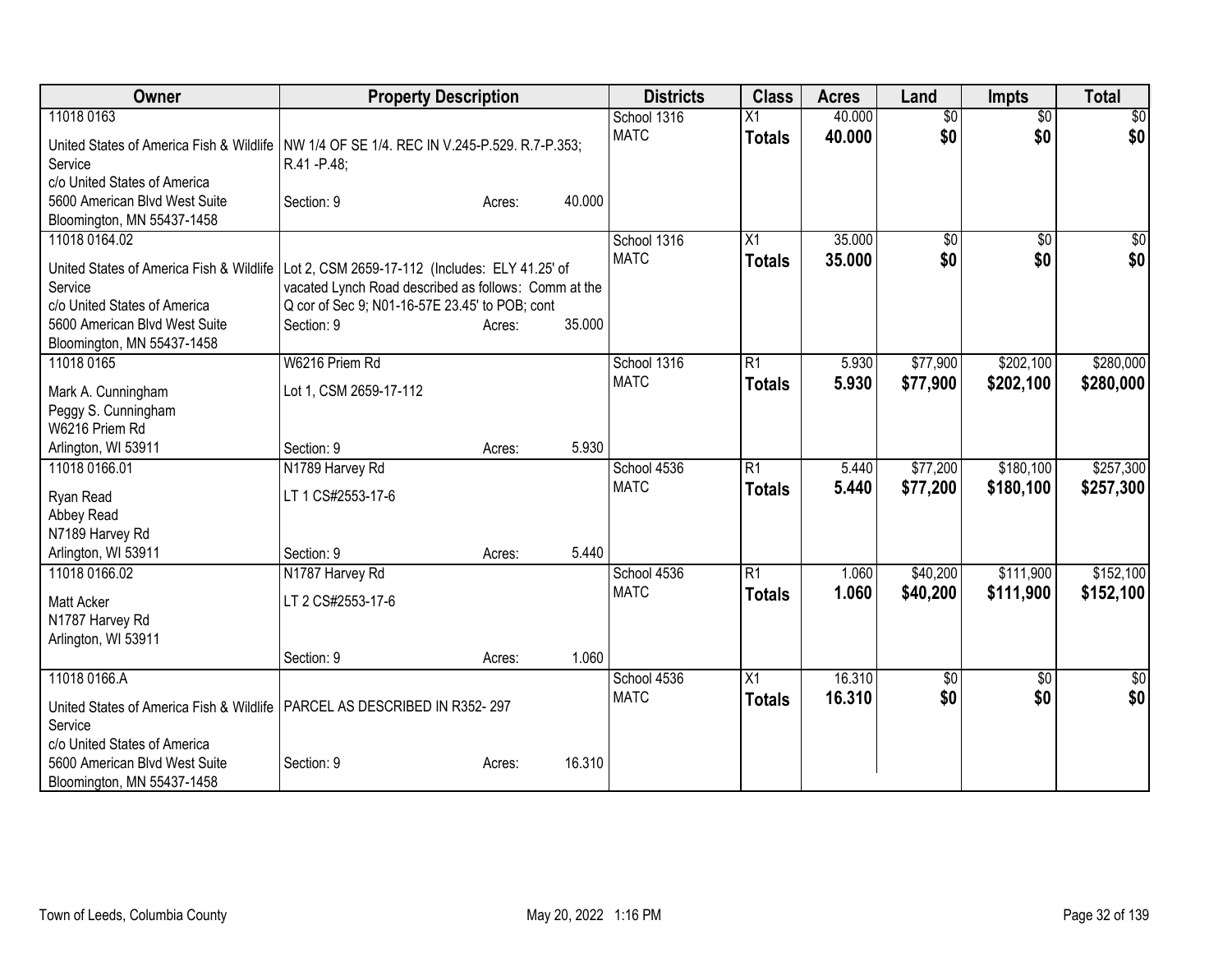| Owner                   |                                                | <b>Property Description</b> |        | <b>Districts</b> | <b>Class</b>     | <b>Acres</b> | Land     | <b>Impts</b>    | <b>Total</b> |
|-------------------------|------------------------------------------------|-----------------------------|--------|------------------|------------------|--------------|----------|-----------------|--------------|
| 11018 0167.1            | N2095 Kroncke Rd                               |                             |        | School 4536      | $\overline{R1}$  | 1.120        | \$50,900 | \$133,000       | \$183,900    |
| Chance P. Wright        | Lot 1, CSM 548-3-23                            |                             |        | <b>MATC</b>      | <b>Totals</b>    | 1.120        | \$50,900 | \$133,000       | \$183,900    |
| N2095 Kroncke Rd        |                                                |                             |        |                  |                  |              |          |                 |              |
| Poynette, WI 53955      |                                                |                             |        |                  |                  |              |          |                 |              |
|                         | Section: 10                                    | Acres:                      | 1.120  |                  |                  |              |          |                 |              |
| 11018 0167.2            | N2089 Kroncke Rd                               |                             |        | School 4536      | $\overline{R1}$  | 1.300        | \$53,100 | \$125,900       | \$179,000    |
| Carl G. Skalitzky       | Lot 2, CSM 548-3-23                            |                             |        | <b>MATC</b>      | <b>Totals</b>    | 1.300        | \$53,100 | \$125,900       | \$179,000    |
| Andrea J. Wampole       |                                                |                             |        |                  |                  |              |          |                 |              |
| N2089 Kroncke Rd        |                                                |                             |        |                  |                  |              |          |                 |              |
| Poynette, WI 53955      | Section: 10                                    | Acres:                      | 1.300  |                  |                  |              |          |                 |              |
| 11018 0167.3            | N2077 Kroncke Rd                               |                             |        | School 4536      | $\overline{R1}$  | 1.720        | \$58,100 | \$106,300       | \$164,400    |
| Sue Lainberger          | Lot 1, CSM 947-4-167                           |                             |        | <b>MATC</b>      | <b>Totals</b>    | 1.720        | \$58,100 | \$106,300       | \$164,400    |
| Susan M. Lainberger     |                                                |                             |        |                  |                  |              |          |                 |              |
| N2077 Kroncke Rd        |                                                |                             |        |                  |                  |              |          |                 |              |
| Poynette, WI 53955      | Section: 10                                    | Acres:                      | 1.720  |                  |                  |              |          |                 |              |
| 11018 0168.04           | N2003 Kroncke Rd                               |                             |        | School 4536      | $\overline{R1}$  | 2.500        | \$64,000 | \$408,800       | \$472,800    |
| Daniel J. Waldner       | LT 1 CS#4164-29-43                             |                             |        | <b>MATC</b>      | <b>Totals</b>    | 2.500        | \$64,000 | \$408,800       | \$472,800    |
| PO Box 1103             |                                                |                             |        |                  |                  |              |          |                 |              |
| Sun Prairie, WI 53590   |                                                |                             |        |                  |                  |              |          |                 |              |
|                         | Section: 10                                    | Acres:                      | 2.500  |                  |                  |              |          |                 |              |
| 11018 0168.05           |                                                |                             |        | School 4536      | A41              | 14.300       | \$4,100  | $\overline{30}$ | \$4,100      |
| Daniel J. Waldner       | LT 2 CS#4164-29-43                             |                             |        | <b>MATC</b>      | A42              | 12.200       | \$3,000  | \$0             | \$3,000      |
| PO Box 1103             |                                                |                             |        |                  | A43              | 10.000       | \$1,800  | \$0             | \$1,800      |
| Sun Prairie, WI 53590   |                                                |                             |        |                  | S <sub>5</sub> x | 1.000        | \$100    | \$0             | \$100        |
|                         | Section: 10                                    | Acres:                      | 37.500 |                  | <b>Totals</b>    | 37.500       | \$9,000  | \$0             | \$9,000      |
| 11018 0168.2            |                                                |                             |        | School 4536      | A41              | 3.000        | \$900    | $\overline{60}$ | \$900        |
| Nelson Grain Farms, LLC | NE1/4 OF NE1/4 EXC #700108 R25-346 R553-961    |                             |        | <b>MATC</b>      | A42              | 31.780       | \$7,800  | \$0             | \$7,800      |
| 5756 Harvey Rd          |                                                |                             |        |                  | S <sub>5</sub> x | 1.000        | \$100    | \$0             | \$100        |
| Poynette, WI 53955      |                                                |                             |        |                  | <b>Totals</b>    | 35.780       | \$8,800  | \$0             | \$8,800      |
|                         | Section: 10                                    | Acres:                      | 35.780 |                  |                  |              |          |                 |              |
| 11018 0168.3            |                                                |                             |        | School 4536      | A43              | 1.030        | \$200    | $\overline{50}$ | \$200        |
| Nelson Grain Farms, LLC | NE1/4 OF NE1/4 EXC #700108 V257-314 EXC CS#548 |                             |        | <b>MATC</b>      | <b>Totals</b>    | 1.030        | \$200    | \$0             | \$200        |
| 5756 Harvey Rd          | EXC CS#947 R25-346 R553-961                    |                             |        |                  |                  |              |          |                 |              |
| Poynette, WI 53955      |                                                |                             |        |                  |                  |              |          |                 |              |
|                         | Section: 10                                    | Acres:                      | 1.030  |                  |                  |              |          |                 |              |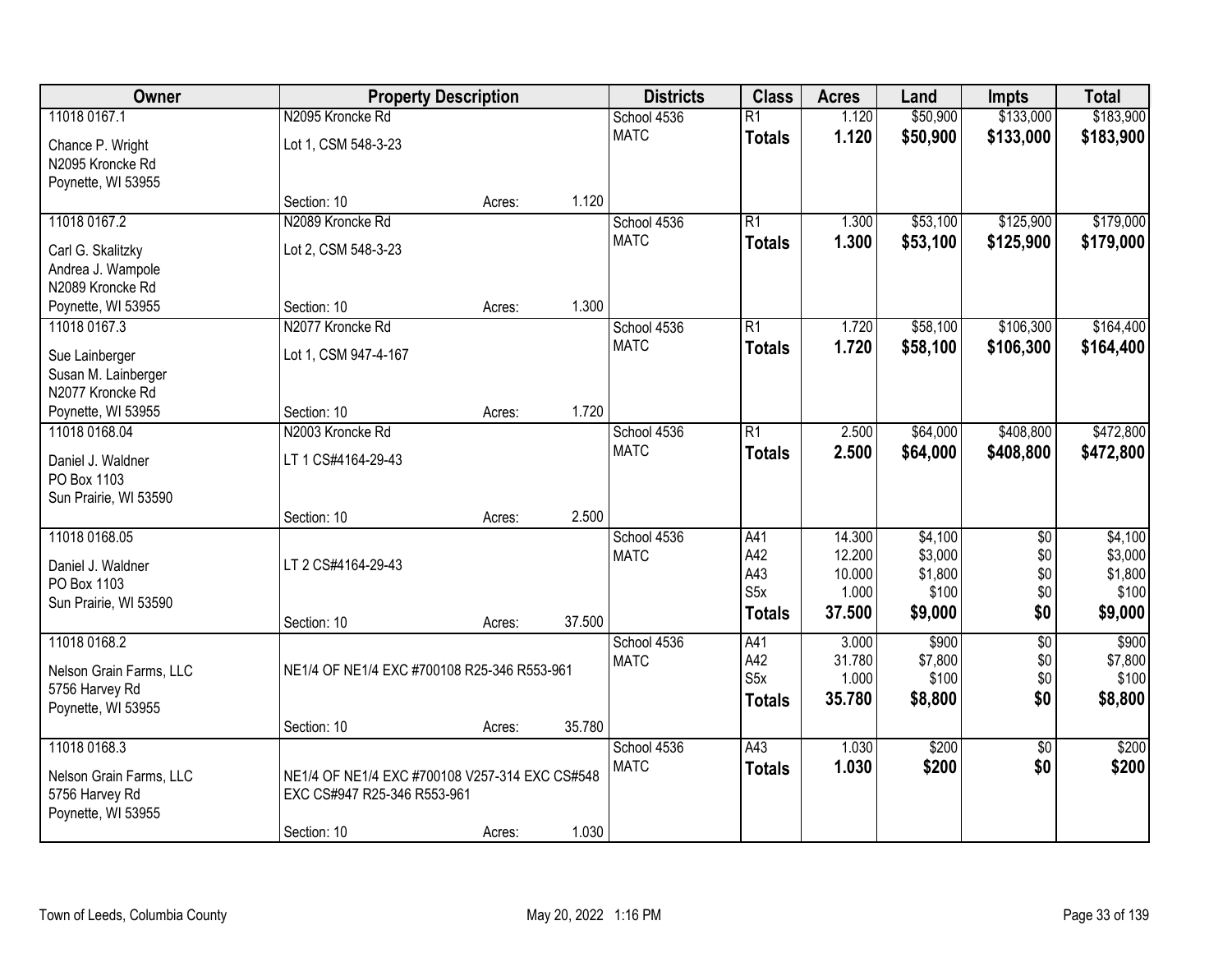| Owner                                                                                    | <b>Property Description</b>                                                         |        |        | <b>Districts</b> | <b>Class</b>     | <b>Acres</b> | Land            | Impts           | <b>Total</b> |
|------------------------------------------------------------------------------------------|-------------------------------------------------------------------------------------|--------|--------|------------------|------------------|--------------|-----------------|-----------------|--------------|
| 11018 0169                                                                               |                                                                                     |        |        | School 4536      | A41              | 2.000        | \$600           | $\sqrt{$0}$     | \$600        |
| Nelson Grain Farms, LLC                                                                  | SW 1/4 OF NE 1/4                                                                    |        |        | <b>MATC</b>      | A42              | 36.000       | \$8,800         | \$0             | \$8,800      |
| 5756 Harvey Rd                                                                           |                                                                                     |        |        |                  | S5x              | 2.000        | \$200           | \$0             | \$200        |
| Poynette, WI 53955                                                                       |                                                                                     |        |        |                  | <b>Totals</b>    | 40.000       | \$9,600         | \$0             | \$9,600      |
|                                                                                          | Section: 10                                                                         | Acres: | 40.000 |                  |                  |              |                 |                 |              |
| 11018 0170.01                                                                            | W5756 Harvey Rd                                                                     |        |        | School 4536      | R1               | 2.000        | \$61,500        | \$202,400       | \$263,900    |
| Wayne A & Norma G Nelson Joint Rev                                                       | Lot 1, CSM 5444-38-111                                                              |        |        | <b>MATC</b>      | S5m              | 2.180        | \$4,700         | \$0             | \$4,700      |
| Trust Dtd 12/15/2017                                                                     |                                                                                     |        |        |                  | <b>Totals</b>    | 4.180        | \$66,200        | \$202,400       | \$268,600    |
| W5756 Harvey Rd                                                                          |                                                                                     |        |        |                  |                  |              |                 |                 |              |
| Poynette, WI 53955                                                                       | Section: 10                                                                         | Acres: | 4.180  |                  |                  |              |                 |                 |              |
| 11018 0170.02                                                                            |                                                                                     |        |        | School 4536      | A42              | 15.730       | \$3,800         | $\overline{50}$ | \$3,800      |
|                                                                                          |                                                                                     |        |        | <b>MATC</b>      | S <sub>5</sub> x | 0.500        | \$100           | \$0             | \$100        |
| Nelson Grain Farms, LLC                                                                  | W 1/2 of SE1/4 of NE1/4 - See Exceptions                                            |        |        |                  | <b>Totals</b>    | 16.230       | \$3,900         | \$0             | \$3,900      |
| 5756 Harvey Rd                                                                           |                                                                                     |        |        |                  |                  |              |                 |                 |              |
| Poynette, WI 53955                                                                       | Section: 10                                                                         | Acres: | 16.230 |                  |                  |              |                 |                 |              |
| 11018 0171                                                                               | N1959 Kroncke Rd                                                                    |        |        | School 4536      | A41              | 12.500       | \$3,600         | $\sqrt[6]{3}$   | \$3,600      |
|                                                                                          |                                                                                     |        |        | <b>MATC</b>      | A42              | 2.500        | \$600           | \$0             | \$600        |
| Frank J. Lapacek                                                                         | E 1/2 OF SE 1/4 OF NE 1/4                                                           |        |        |                  | H7               | 2.000        | \$47,000        | \$220,400       | \$267,400    |
| Kimberly A. Lapacek                                                                      |                                                                                     |        |        |                  | S5m              | 2.000        | \$3,700         | \$0             | \$3,700      |
| N1959 Kroncke Rd                                                                         |                                                                                     |        |        |                  | S <sub>5x</sub>  | 1.000        | \$100           | \$0             | \$100        |
| Poynette, WI 53955                                                                       | Section: 10                                                                         | Acres: | 20.000 |                  | <b>Totals</b>    | 20.000       | \$55,000        | \$220,400       | \$275,400    |
| 11018 0172                                                                               | N2009 Meilke Rd                                                                     |        |        | School 4536      | X1               | 40.000       | $\overline{50}$ | \$0             | \$0          |
|                                                                                          | NE 1/4 OF NW 1/4 R.5-P.122; R.75 P.511 R135-563                                     |        |        | <b>MATC</b>      | <b>Totals</b>    | 40.000       | \$0             | \$0             | \$0          |
| United States of America Fish & Wildlife<br>Service                                      | R236-696 R215-103 R329-178                                                          |        |        |                  |                  |              |                 |                 |              |
| c/o United States of America                                                             |                                                                                     |        |        |                  |                  |              |                 |                 |              |
| 5600 American Blvd West Suite                                                            | Section: 10                                                                         | Acres: | 40.000 |                  |                  |              |                 |                 |              |
| Bloomington, MN 55437-1458                                                               |                                                                                     |        |        |                  |                  |              |                 |                 |              |
| 11018 0173                                                                               |                                                                                     |        |        | School 4536      | $\overline{X1}$  | 70.000       | $\overline{50}$ | $\overline{50}$ | \$0          |
|                                                                                          |                                                                                     |        |        | <b>MATC</b>      | <b>Totals</b>    | 70.000       | \$0             | \$0             | \$0          |
| United States Of America Us Fish &                                                       | PCL IN W 1/2 OF NW 1/4 COMM AT C SEC 10; TH W                                       |        |        |                  |                  |              |                 |                 |              |
| Wildlife Ser<br>5600 American Blvd West Suite                                            | 2017.8' TO POB; TH W 648' TO SW COR; TH N 2684'<br>TO NW COR; THE 1327.6' TO NE COR |        |        |                  |                  |              |                 |                 |              |
| Bloomington, MN 55437                                                                    | Section: 10                                                                         |        | 70.000 |                  |                  |              |                 |                 |              |
| 11018 0174                                                                               |                                                                                     | Acres: |        | School 4536      | X1               | 10.000       | $\overline{50}$ | $\overline{30}$ | $\sqrt{50}$  |
|                                                                                          |                                                                                     |        |        | <b>MATC</b>      | <b>Totals</b>    | 10.000       | \$0             | \$0             | \$0          |
| United States of America Fish & Wildlife   PCL IN W 1/2 OF NW 1/4 EXC AS REC IN V275-283 |                                                                                     |        |        |                  |                  |              |                 |                 |              |
| Service                                                                                  |                                                                                     |        |        |                  |                  |              |                 |                 |              |
| c/o United States of America                                                             |                                                                                     |        |        |                  |                  |              |                 |                 |              |
| 5600 American Blvd West Suite                                                            | Section: 10                                                                         | Acres: | 10.000 |                  |                  |              |                 |                 |              |
| Bloomington, MN 55437-1458                                                               |                                                                                     |        |        |                  |                  |              |                 |                 |              |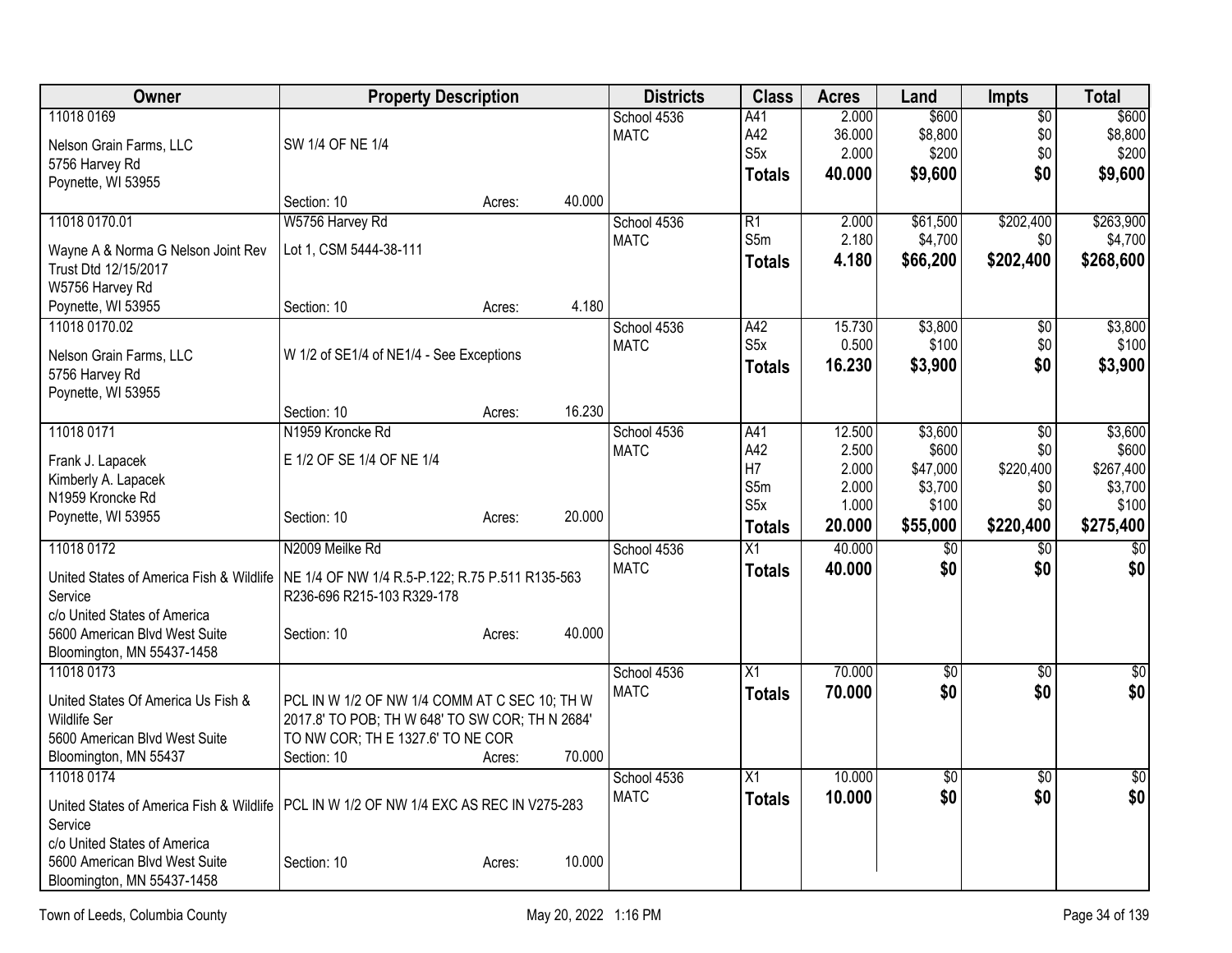| Owner                                                                    | <b>Property Description</b>                                |        |        | <b>Districts</b> | <b>Class</b>           | <b>Acres</b> | Land            | <b>Impts</b>    | <b>Total</b> |
|--------------------------------------------------------------------------|------------------------------------------------------------|--------|--------|------------------|------------------------|--------------|-----------------|-----------------|--------------|
| 11018 0175                                                               |                                                            |        |        | School 4536      | Х1                     | 30.000       | $\overline{60}$ | $\overline{50}$ | $\sqrt{50}$  |
| United States of America Fish & Wildlife   SE 1/4 OF NW 1/4 EXC R333-626 |                                                            |        |        | <b>MATC</b>      | <b>Totals</b>          | 30.000       | \$0             | \$0             | \$0          |
| Service                                                                  |                                                            |        |        |                  |                        |              |                 |                 |              |
| c/o United States of America                                             |                                                            |        |        |                  |                        |              |                 |                 |              |
| 5600 American Blvd West Suite                                            | Section: 10                                                | Acres: | 30.000 |                  |                        |              |                 |                 |              |
| Bloomington, MN 55437-1458                                               |                                                            |        |        |                  |                        |              |                 |                 |              |
| 11018 0175.A                                                             | N1949 Meilke Rd                                            |        |        | School 4536      | A42                    | 3.500        | \$900           | $\overline{30}$ | \$900        |
| Rudy J. Bott                                                             | N 914.20' of the S 1297.62' of the E 476.48' of the SE 1/4 |        |        | <b>MATC</b>      | H7                     | 1.000        | \$34,000        | \$54,300        | \$88,300     |
| Kristi E. Bott                                                           | of NW1/4                                                   |        |        |                  | S5m                    | 5.500        | \$10,200        | \$0             | \$10,200     |
| N1949 Mielke Rd                                                          |                                                            |        |        |                  | <b>Totals</b>          | 10.000       | \$45,100        | \$54,300        | \$99,400     |
| Poynette, WI 53955                                                       | Section: 10                                                | Acres: | 10.000 |                  |                        |              |                 |                 |              |
| 11018 0176                                                               |                                                            |        |        | School 4536      | X1                     | 40.000       | \$0             | $\overline{50}$ | \$0          |
|                                                                          |                                                            |        |        | <b>MATC</b>      | <b>Totals</b>          | 40.000       | \$0             | \$0             | \$0          |
| United States of America Fish & Wildlife   NE 1/4 OF SW 1/4              |                                                            |        |        |                  |                        |              |                 |                 |              |
| Service                                                                  |                                                            |        |        |                  |                        |              |                 |                 |              |
| c/o United States of America                                             |                                                            |        |        |                  |                        |              |                 |                 |              |
| 5600 American Blvd West Suite                                            | Section: 10                                                | Acres: | 40.000 |                  |                        |              |                 |                 |              |
| Bloomington, MN 55437-1458                                               |                                                            |        |        |                  |                        |              |                 |                 |              |
| 11018 0177                                                               | N1798 Harvey Rd                                            |        |        | School 4536      | $\overline{\text{X2}}$ | 60.357       | $\overline{50}$ | $\overline{50}$ | $\sqrt{50}$  |
| Madison Audubon Society, Inc                                             | NW1/4 SW1/4, EX .65AC IN R465-179.                         |        |        | <b>MATC</b>      | <b>Totals</b>          | 60.357       | \$0             | \$0             | \$0          |
| 1400 E Washington Ave Ste 170                                            |                                                            |        |        |                  |                        |              |                 |                 |              |
| Madison, WI 53703                                                        |                                                            |        |        |                  |                        |              |                 |                 |              |
|                                                                          | Section: 10                                                | Acres: | 60.357 |                  |                        |              |                 |                 |              |
| 11018 0178                                                               |                                                            |        |        | School 4536      | A42                    | 11.600       | \$2,800         | \$0             | \$2,800      |
| Jason Kelley et al                                                       | SW 1/4 OF SW 1/4 see exceptions                            |        |        | <b>MATC</b>      | A43                    | 3.500        | \$600           | \$0             | \$600        |
| 7662 County Rd I                                                         |                                                            |        |        |                  | S <sub>5</sub> x       | 1.000        | \$100           | \$0             | \$100        |
| Arlington, WI 53911                                                      |                                                            |        |        |                  | <b>Totals</b>          | 16.100       | \$3,500         | \$0             | \$3,500      |
|                                                                          | Section: 10                                                | Acres: | 16.100 |                  |                        |              |                 |                 |              |
| 11018 0178.1                                                             | N1736 Harvey Rd                                            |        |        | School 4536      | $\overline{R1}$        | 2.840        | \$65,700        | \$151,000       | \$216,700    |
| Donald V. Ringelstetter                                                  | PRT SW 1/4 OF SW 1/4 BEG SW COR S.10 N385.8'               |        |        | <b>MATC</b>      | <b>Totals</b>          | 2.840        | \$65,700        | \$151,000       | \$216,700    |
| N1736 Harvey Rd                                                          | POB N167' E 181' S167' W181' POB ALSO N 35X181             |        |        |                  |                        |              |                 |                 |              |
| Arlington, WI 53911                                                      | 12/513 ALSO #582289                                        |        |        |                  |                        |              |                 |                 |              |
|                                                                          | Section: 10                                                | Acres: | 2.840  |                  |                        |              |                 |                 |              |
| 11018 0179                                                               | W6096 Priem Rd                                             |        |        | School 4536      | A41                    | 18.000       | \$5,200         | $\overline{50}$ | \$5,200      |
|                                                                          |                                                            |        |        | <b>MATC</b>      | A42                    | 15.000       | \$3,700         | \$0             | \$3,700      |
| Jason Kelley et al                                                       | SE 1/4 OF SW 1/4                                           |        |        |                  | A43                    | 3.000        | \$500           | \$0             | \$500        |
| 7662 County Rd I                                                         |                                                            |        |        |                  | H <sub>7</sub>         | 3.000        | \$48,400        | \$290,100       | \$338,500    |
| Arlington, WI 53911                                                      |                                                            |        |        |                  | S <sub>5</sub> x       | 1.000        | \$1,700         | \$0             | \$1,700      |
|                                                                          | Section: 10                                                | Acres: | 40.000 |                  | <b>Totals</b>          | 40.000       | \$59,500        | \$290,100       | \$349,600    |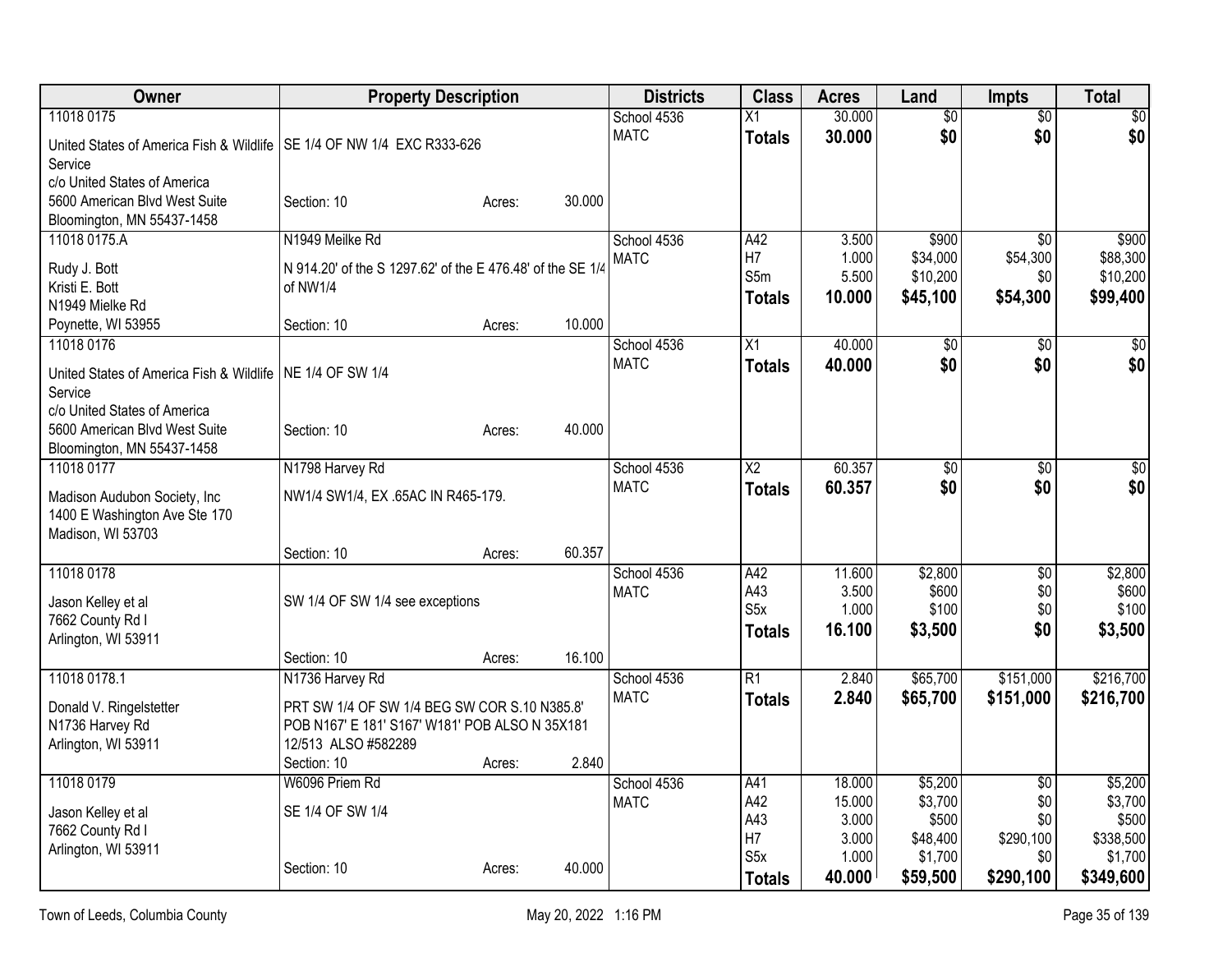| Owner                                                       | <b>Property Description</b> |        |        | <b>Districts</b>           | <b>Class</b>    | <b>Acres</b> | Land            | <b>Impts</b>    | <b>Total</b> |
|-------------------------------------------------------------|-----------------------------|--------|--------|----------------------------|-----------------|--------------|-----------------|-----------------|--------------|
| 11018 0180.01                                               | W5721 Harvey Rd             |        |        | School 4536                | $\overline{R1}$ | 5.014        | \$52,000        | \$153,300       | \$205,300    |
| Jeffrey S. Morrissette                                      | LT 1 CS#2602-17-55          |        |        | <b>MATC</b>                | <b>Totals</b>   | 5.014        | \$52,000        | \$153,300       | \$205,300    |
| W5721 Harvey Rd                                             |                             |        |        |                            |                 |              |                 |                 |              |
| Poynette, WI 53955                                          |                             |        |        |                            |                 |              |                 |                 |              |
|                                                             | Section: 10                 | Acres: | 5.014  |                            |                 |              |                 |                 |              |
| 11018 0180.02                                               |                             |        |        | School 4536                | X1              | 22.900       | \$0             | $\sqrt{6}$      | \$0          |
| United States of America                                    | Lot 1, CSM 5303-37-75       |        |        | <b>MATC</b>                | <b>Totals</b>   | 22.900       | \$0             | \$0             | \$0          |
| 1783 Buerkle Cir                                            |                             |        |        |                            |                 |              |                 |                 |              |
| St Paul, MN 55437                                           |                             |        |        |                            |                 |              |                 |                 |              |
|                                                             | Section: 10                 | Acres: | 22.900 |                            |                 |              |                 |                 |              |
| 11018 0180.03                                               |                             |        |        | School 4536                | F <sub>6</sub>  | 10.500       | \$38,900        | \$0             | \$38,900     |
| Erickson Irrevocable Trust Dated                            | Lot 2, CSM 5303-37-75       |        |        | <b>MATC</b>                | <b>Totals</b>   | 10.500       | \$38,900        | \$0             | \$38,900     |
| 8/12/2019                                                   |                             |        |        |                            |                 |              |                 |                 |              |
| N1809 Kroncke Rd                                            |                             |        |        |                            |                 |              |                 |                 |              |
| Poynette, WI 53955                                          | Section: 10                 | Acres: | 10.500 |                            |                 |              |                 |                 |              |
| 11018 0180.04                                               | N1809 Kroncke Rd            |        |        | School 4536                | $\overline{R1}$ | 2.500        | \$64,000        | \$252,500       | \$316,500    |
| Erickson Irrevocable Trust Dated                            | Lot 3, CSM 5303-37-75       |        |        | <b>MATC</b>                | <b>Totals</b>   | 2.500        | \$64,000        | \$252,500       | \$316,500    |
| 8/12/2019                                                   |                             |        |        |                            |                 |              |                 |                 |              |
| N1809 Kroncke Rd                                            |                             |        |        |                            |                 |              |                 |                 |              |
| Poynette, WI 53955                                          | Section: 10                 | Acres: | 2.500  |                            |                 |              |                 |                 |              |
| 11018 0181                                                  |                             |        |        | School 4536<br><b>MATC</b> | $\overline{X1}$ | 40.000       | $\overline{50}$ | $\overline{50}$ | $\sqrt{50}$  |
| United States of America Fish & Wildlife                    | NW 1/4 OF SE 1/4            |        |        |                            | <b>Totals</b>   | 40.000       | \$0             | \$0             | \$0          |
| Service                                                     |                             |        |        |                            |                 |              |                 |                 |              |
| c/o United States of America                                |                             |        |        |                            |                 |              |                 |                 |              |
| 5600 American Blvd West Suite<br>Bloomington, MN 55437-1458 | Section: 10                 | Acres: | 40.000 |                            |                 |              |                 |                 |              |
| 11018 0182                                                  |                             |        |        | School 4536                | A41             | 10.000       | \$2,900         | $\overline{60}$ | \$2,900      |
|                                                             |                             |        |        | <b>MATC</b>                | A42             | 24.000       | \$5,900         | \$0             | \$5,900      |
| Louis W. Voegeli                                            | SW 1/4 OF SE 1/4            |        |        |                            | A43             | 6.000        | \$1,100         | \$0             | \$1,100      |
| Debbie L. Voegeli<br>W5816 State Rd 60                      |                             |        |        |                            | <b>Totals</b>   | 40.000       | \$9,900         | \$0             | \$9,900      |
| Arlington, WI 53911                                         | Section: 10                 | Acres: | 40.000 |                            |                 |              |                 |                 |              |
| 11018 0183.01                                               | N1747 Kroncke Rd            |        |        | School 4536                | $\overline{R1}$ | 2.500        | \$64,000        | \$142,100       | \$206,100    |
|                                                             |                             |        |        | <b>MATC</b>                | <b>Totals</b>   | 2.500        | \$64,000        | \$142,100       | \$206,100    |
| Matthew R. Kaltenberg<br>Leah L. Frank                      | Lot 1, CSM 4872-34-71       |        |        |                            |                 |              |                 |                 |              |
| N1747 Kroncke Rd                                            |                             |        |        |                            |                 |              |                 |                 |              |
| Poynette, WI 53955                                          | Section: 10                 | Acres: | 2.500  |                            |                 |              |                 |                 |              |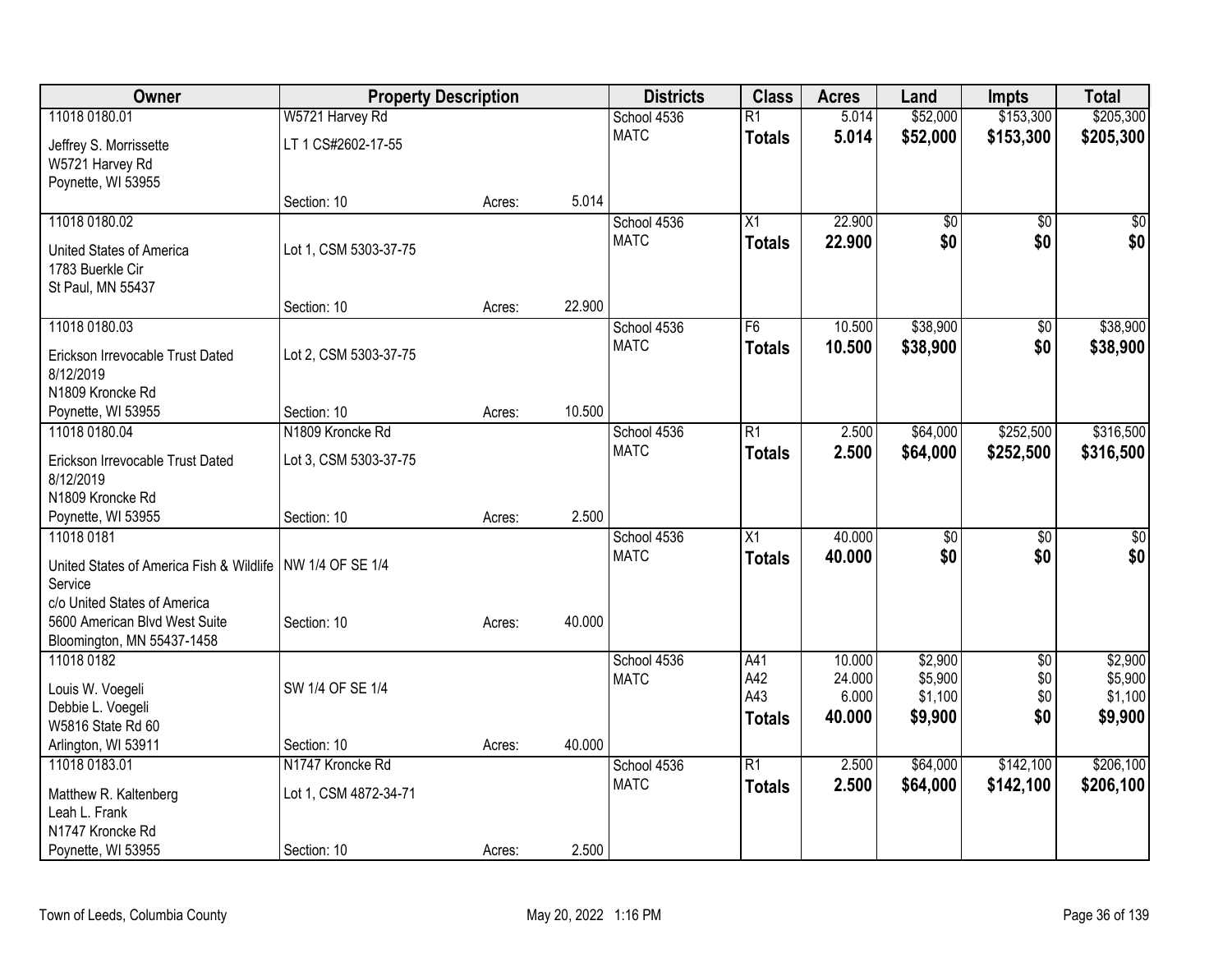| Owner                   | <b>Property Description</b>                        |        |        | <b>Districts</b> | <b>Class</b>     | <b>Acres</b> | Land     | <b>Impts</b>           | <b>Total</b> |
|-------------------------|----------------------------------------------------|--------|--------|------------------|------------------|--------------|----------|------------------------|--------------|
| 11018 0183.02           |                                                    |        |        | School 4536      | A41              | 19.400       | \$5,600  | $\overline{$0}$        | \$5,600      |
| Ronald H. Ziegler       | SE 1/4 OF SE 1/4 - See Exceptions                  |        |        | <b>MATC</b>      | A42              | 7.000        | \$1,700  | \$0                    | \$1,700      |
| N368 Hwy 51             |                                                    |        |        |                  | A43              | 11.000       | \$1,900  | \$0                    | \$1,900      |
| Deforest, WI 53532      |                                                    |        |        |                  | S <sub>5</sub> x | 1.000        | \$100    | \$0                    | \$100        |
|                         | Section: 10                                        | Acres: | 38.400 |                  | <b>Totals</b>    | 38.400       | \$9,300  | \$0                    | \$9,300      |
| 11018 0184              |                                                    |        |        | School 4536      | A41              | 10.000       | \$2,900  | $\overline{50}$        | \$2,900      |
| Nelson Grain Farms, LLC | NE 1/4 OF NE 1/4                                   |        |        | <b>MATC</b>      | A42              | 18.000       | \$4,400  | \$0                    | \$4,400      |
| 5756 Harvey Rd          |                                                    |        |        |                  | A43              | 12.000       | \$2,100  | \$0                    | \$2,100      |
| Poynette, WI 53955      |                                                    |        |        |                  | <b>Totals</b>    | 40.000       | \$9,400  | \$0                    | \$9,400      |
|                         | Section: 11                                        | Acres: | 40.000 |                  |                  |              |          |                        |              |
| 11018 0185              |                                                    |        |        | School 4536      | A41              | 6.000        | \$1,700  | $\overline{60}$        | \$1,700      |
| Nelson Grain Farms, LLC | NW 1/4 OF NE 1/4 R553-959                          |        |        | <b>MATC</b>      | A42              | 13.000       | \$3,200  | \$0                    | \$3,200      |
| 5756 Harvey Rd          |                                                    |        |        |                  | A43              | 18.000       | \$3,200  | \$0                    | \$3,200      |
| Poynette, WI 53955      |                                                    |        |        |                  | S <sub>5x</sub>  | 3.000        | \$5,100  | \$0                    | \$5,100      |
|                         | Section: 11                                        | Acres: | 40.000 |                  | <b>Totals</b>    | 40.000       | \$13,200 | \$0                    | \$13,200     |
| 11018 0186              |                                                    |        |        | School 4536      | A41              | 32.000       | \$9,200  | $\overline{50}$        | \$9,200      |
| Nelson Grain Farms, LLC | SW 1/4 OF NE 1/4 EXC R58-606 R553-959              |        |        | <b>MATC</b>      | A42              | 3.570        | \$900    | \$0                    | \$900        |
| 5756 Harvey Rd          |                                                    |        |        |                  | A43              | 1.000        | \$200    | \$0                    | \$200        |
| Poynette, WI 53955      |                                                    |        |        |                  | S <sub>5</sub> x | 1.000        | \$100    | \$0                    | \$100        |
|                         | Section: 11                                        | Acres: | 37.570 |                  | <b>Totals</b>    | 37.570       | \$10,400 | \$0                    | \$10,400     |
| 11018 0186.A            | W5440 Halverson Dr                                 |        |        | School 4536      | $\overline{R1}$  | 2.430        | \$63,700 | \$239,100              | \$302,800    |
| Nj Rentals, LLC         | PCL IN SW 1/4 NE 1/4; BEG ON E LN SD SEC @ INT E   |        |        | <b>MATC</b>      | <b>Totals</b>    | 2.430        | \$63,700 | \$239,100              | \$302,800    |
| c/o Nj Rentals, LLC     | LN & 1/4 LN SEC; S85 50W1 656.02'; N0-00 872.08' @ |        |        |                  |                  |              |          |                        |              |
| W11078 W Harmony Dr     | SE COR PCL POB; N3 03W 273.44'; S81-41W 399.50';   |        |        |                  |                  |              |          |                        |              |
| Lodi, WI 53555          | Section: 11                                        | Acres: | 2.430  |                  |                  |              |          |                        |              |
| 11018 0187.01           | W5352 Harvey Rd                                    |        |        | School 4536      | $\overline{H}$   | 2.718        | \$50,600 | \$96,200               | \$146,800    |
|                         |                                                    |        |        | <b>MATC</b>      | <b>Totals</b>    | 2.718        | \$50,600 | \$96,200               | \$146,800    |
| Nikala L. Nelson        | Lot 1, CSM 5240-37-12                              |        |        |                  |                  |              |          |                        |              |
| W5352 Harvey Rd         |                                                    |        |        |                  |                  |              |          |                        |              |
| Poynette, WI 53955      |                                                    |        | 2.718  |                  |                  |              |          |                        |              |
| 11018 0187.02           | Section: 11                                        | Acres: |        | School 4536      | A41              | 31.000       | \$8,900  |                        | \$8,900      |
|                         |                                                    |        |        | <b>MATC</b>      | A42              | 4.782        | \$1,200  | $\overline{50}$<br>\$0 | \$1,200      |
| Nelson Grain Farms, LLC | SE 1/4 OF NE 1/4 - See Exceptions                  |        |        |                  | A43              | 0.500        | \$100    | \$0                    | \$100        |
| 5756 Harvey Rd          |                                                    |        |        |                  | S <sub>5</sub> x | 1.000        | \$100    | \$0                    | \$100        |
| Poynette, WI 53955      |                                                    |        |        |                  | <b>Totals</b>    | 37.282       | \$10,300 | \$0                    | \$10,300     |
|                         | Section: 11                                        | Acres: | 37.282 |                  |                  |              |          |                        |              |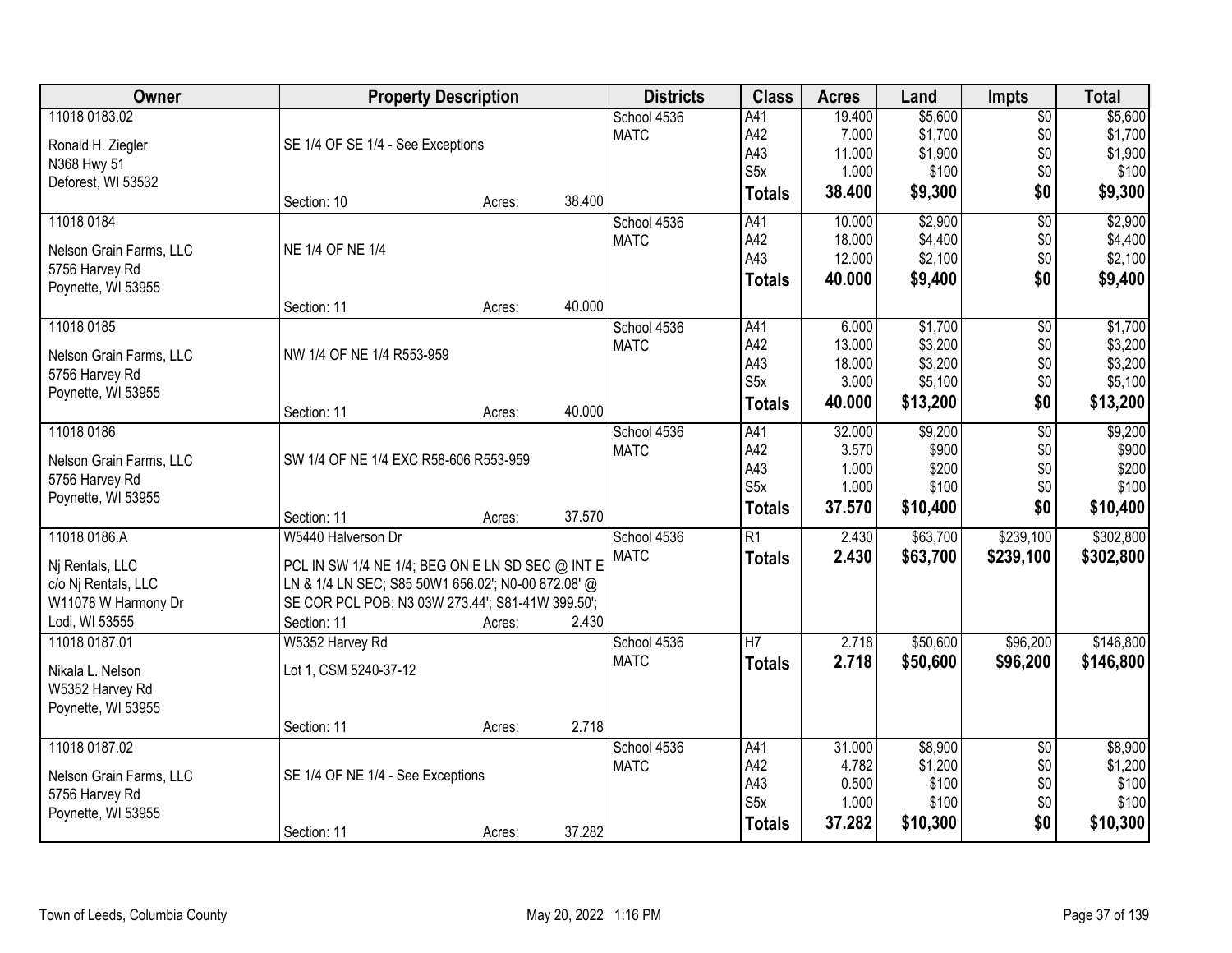| Owner                               |                      | <b>Property Description</b> |        | <b>Districts</b> | <b>Class</b>     | <b>Acres</b> | Land      | <b>Impts</b>    | <b>Total</b> |
|-------------------------------------|----------------------|-----------------------------|--------|------------------|------------------|--------------|-----------|-----------------|--------------|
| 11018 0188                          |                      |                             |        | School 4536      | A41              | 27.000       | \$7,800   | $\overline{50}$ | \$7,800      |
| Harris Living Trust Dated 3/25/2010 | NE 1/4 OF NW 1/4     |                             |        | <b>MATC</b>      | A42              | 7.000        | \$1,700   | \$0             | \$1,700      |
| W5564 Harvey Rd                     |                      |                             |        |                  | A43              | 4.000        | \$700     | \$0             | \$700        |
| Poynette, WI 53955                  |                      |                             |        |                  | S <sub>5</sub> x | 2.000        | \$3,600   | \$0             | \$3,600      |
|                                     | Section: 11          | Acres:                      | 40.000 |                  | <b>Totals</b>    | 40.000       | \$13,800  | \$0             | \$13,800     |
| 11018 0189                          | N2100 Kroncke Rd     |                             |        | School 4536      | R1               | 5.000        | \$76,500  | \$257,500       | \$334,000    |
| Kimberly A. Peterson et al          | Lot 1, CSM 1786-9-80 |                             |        | <b>MATC</b>      | S <sub>5</sub> x | 30.000       | \$48,100  | \$0             | \$48,100     |
| c/o Robert L. Peterson Jr           |                      |                             |        |                  | <b>Totals</b>    | 35.000       | \$124,600 | \$257,500       | \$382,100    |
| N2100 Kroncke Rd                    |                      |                             |        |                  |                  |              |           |                 |              |
| Poynette, WI 53955                  | Section: 11          | Acres:                      | 35.000 |                  |                  |              |           |                 |              |
| 11018 0190                          |                      |                             |        | School 4536      | A41              | 29.000       | \$8,400   | \$0             | \$8,400      |
|                                     |                      |                             |        | <b>MATC</b>      | A42              | 5.000        | \$1,200   | \$0             | \$1,200      |
| Harris Living Trust Dated 3/25/2010 | SW 1/4 OF NW 1/4     |                             |        |                  | S5m              | 4.000        | \$7,400   | \$0             | \$7,400      |
| W5564 Harvey Rd                     |                      |                             |        |                  | S <sub>5</sub> x | 2.000        | \$200     | \$0             | \$200        |
| Poynette, WI 53955                  |                      |                             |        |                  | <b>Totals</b>    | 40.000       | \$17,200  | \$0             | \$17,200     |
|                                     | Section: 11          | Acres:                      | 40.000 |                  |                  |              |           |                 |              |
| 11018 0191                          | W5564 Harvey Rd      |                             |        | School 4536      | A41              | 33.000       | \$9,500   | $\overline{50}$ | \$9,500      |
| Harris Living Trust Dated 3/25/2010 | SE 1/4 OF NW 1/4     |                             |        | <b>MATC</b>      | A42              | 2.000        | \$500     | \$0             | \$500        |
| W5564 Harvey Rd                     |                      |                             |        |                  | H <sub>7</sub>   | 2.000        | \$47,000  | \$158,600       | \$205,600    |
| Poynette, WI 53955                  |                      |                             |        |                  | S5m              | 2.000        | \$3,700   | \$0             | \$3,700      |
|                                     | Section: 11          | Acres:                      | 40.000 |                  | S <sub>5</sub> x | 1.000        | \$100     | \$0             | \$100        |
|                                     |                      |                             |        |                  | <b>Totals</b>    | 40.000       | \$60,800  | \$158,600       | \$219,400    |
| 11018 0192                          |                      |                             |        | School 4536      | A41              | 26.000       | \$7,500   | $\overline{50}$ | \$7,500      |
| Daniel B. Kessenich et al           | NE 1/4 OF SW 1/4     |                             |        | <b>MATC</b>      | A42              | 13.000       | \$3,200   | \$0             | \$3,200      |
| c/o Daniel B. Kessenich             |                      |                             |        |                  | S <sub>5</sub> x | 1.000        | \$100     | \$0             | \$100        |
| W6008 County Rd K                   |                      |                             |        |                  | <b>Totals</b>    | 40.000       | \$10,800  | \$0             | \$10,800     |
| Arlington, WI 53911                 | Section: 11          | Acres:                      | 40.000 |                  |                  |              |           |                 |              |
| 11018 0193                          | N1884 Kroncke Rd     |                             |        | School 4536      | A41              | 32.000       | \$9,200   | $\overline{50}$ | \$9,200      |
|                                     |                      |                             |        | <b>MATC</b>      | A42              | 4.000        | \$1,000   | \$0             | \$1,000      |
| Daniel B. Kessenich et al           | NW 1/4 OF SW 1/4     |                             |        |                  | S <sub>5</sub> x | 4.000        | \$3,600   | \$0             | \$3,600      |
| c/o Daniel B. Kessenich             |                      |                             |        |                  | <b>Totals</b>    | 40.000       | \$13,800  | \$0             | \$13,800     |
| W6008 County Rd K                   |                      |                             |        |                  |                  |              |           |                 |              |
| Arlington, WI 53911                 | Section: 11          | Acres:                      | 40.000 |                  |                  |              |           |                 |              |
| 11018 0194                          |                      |                             |        | School 1316      | A41              | 16.000       | \$4,600   | $\overline{50}$ | \$4,600      |
| Carl J. Hoel II                     | SW 1/4 OF SW 1/4     |                             |        | <b>MATC</b>      | A42              | 15.000       | \$3,700   | \$0             | \$3,700      |
| Joann H. Hoel                       |                      |                             |        |                  | A43              | 3.000        | \$500     | \$0             | \$500        |
| N1618 Kroncke Rd                    |                      |                             |        |                  | S5m              | 5.000        | \$9,300   | \$0             | \$9,300      |
| Poynette, WI 53955                  | Section: 11          | Acres:                      | 40.000 |                  | S <sub>5</sub> x | 1.000        | \$100     | \$0             | \$100        |
|                                     |                      |                             |        |                  | <b>Totals</b>    | 40.000       | \$18,200  | \$0             | \$18,200     |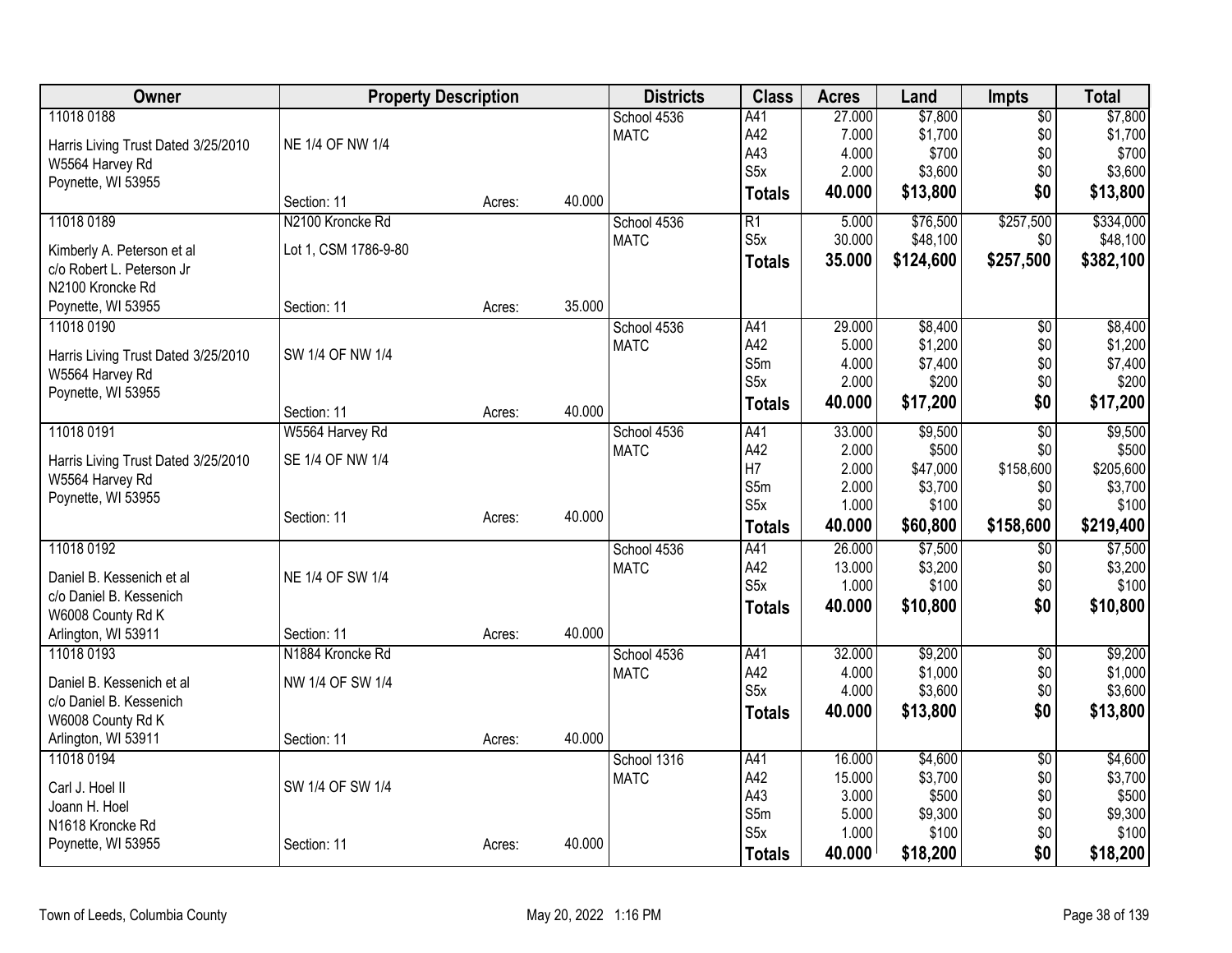| Owner                         | <b>Property Description</b>       |        |        | <b>Districts</b> | <b>Class</b>     | <b>Acres</b>   | Land                | <b>Impts</b>    | <b>Total</b> |
|-------------------------------|-----------------------------------|--------|--------|------------------|------------------|----------------|---------------------|-----------------|--------------|
| 11018 0195                    |                                   |        |        | School 1316      | A41              | 21.000         | \$6,100             | $\overline{50}$ | \$6,100      |
| Carl J. Hoel II               | SE 1/4 OF SW 1/4                  |        |        | <b>MATC</b>      | A42              | 14.000         | \$3,400             | \$0             | \$3,400      |
| Joann H. Hoel                 |                                   |        |        |                  | S5m              | 4.000          | \$7,400             | \$0             | \$7,400      |
| N1618 Kroncke Rd              |                                   |        |        |                  | S5x              | 1.000          | \$1,700             | \$0             | \$1,700      |
| Poynette, WI 53955            | Section: 11                       | Acres: | 40.000 |                  | <b>Totals</b>    | 40.000         | \$18,600            | \$0             | \$18,600     |
| 11018 0197                    | W5407 Harvey Rd                   |        |        | School 1316      | A41              | 21.000         | \$6,100             | $\overline{50}$ | \$6,100      |
|                               | NW 1/4 OF SE 1/4 R187-64 R188-176 |        |        | <b>MATC</b>      | A42              | 15.000         | \$3,700             | \$0             | \$3,700      |
| Jack E. Seger                 |                                   |        |        |                  | R <sub>1</sub>   | 2.000          | \$61,500            | \$121,100       | \$182,600    |
| John E. Seger<br>W8965 Hwy 18 |                                   |        |        |                  | S5m              | 1.000          | \$1,900             | \$0             | \$1,900      |
| Cambridge, WI 53523           | Section: 11                       | Acres: | 40.000 |                  | S5x              | 1.000          | \$100               | \$0             | \$100        |
|                               |                                   |        |        |                  | <b>Totals</b>    | 40.000         | \$73,300            | \$121,100       | \$194,400    |
| 11018 0198                    |                                   |        |        | School 1316      | A41              | 12.000         | \$3,500             | $\overline{$0}$ | \$3,500      |
| Jack E. Seger                 | SW 1/4 OF SE 1/4 R187-64 R188-176 |        |        | <b>MATC</b>      | A42              | 18.000         | \$4,400             | \$0             | \$4,400      |
| John E. Seger                 |                                   |        |        |                  | S <sub>5</sub> x | 10.000         | \$17,000            | \$0             | \$17,000     |
| W8965 Hwy 18                  |                                   |        |        |                  | <b>Totals</b>    | 40.000         | \$24,900            | \$0             | \$24,900     |
| Cambridge, WI 53523           | Section: 11                       | Acres: | 40.000 |                  |                  |                |                     |                 |              |
| 11018 0199.01                 |                                   |        |        | School 1316      | A41              | 33.000         | \$9,500             | $\overline{60}$ | \$9,500      |
|                               |                                   |        |        | <b>MATC</b>      | S <sub>5</sub> x | 2.000          | \$200               | \$0             | \$200        |
| Marcia A. Bliefnick           | LT 1 CS#3674-25-42                |        |        |                  | <b>Totals</b>    | 35.000         | \$9,700             | \$0             | \$9,700      |
| N1787 Bradley Rd              |                                   |        |        |                  |                  |                |                     |                 |              |
| Poynette, WI 53955            |                                   |        |        |                  |                  |                |                     |                 |              |
|                               | Section: 11                       | Acres: | 35.000 |                  |                  |                |                     |                 |              |
| 11018 0199.02                 | N1787 Bradley Rd                  |        |        | School 1316      | A41<br>H7        | 9.470<br>2.000 | \$2,700<br>\$47,000 | $\overline{50}$ | \$2,700      |
| Marcia A. Bliefnick           | LT 2 CS#3674-25-42                |        |        | <b>MATC</b>      |                  |                |                     | \$135,100       | \$182,100    |
| N1787 Bradley Rd              |                                   |        |        |                  | <b>Totals</b>    | 11.470         | \$49,700            | \$135,100       | \$184,800    |
| Poynette, WI 53955            |                                   |        |        |                  |                  |                |                     |                 |              |
|                               | Section: 11                       | Acres: | 11.470 |                  |                  |                |                     |                 |              |
| 11018 0199.03                 |                                   |        |        | School 1316      | A41              | 7.000          | \$2,000             | \$0             | \$2,000      |
| Marcia A. Bliefnick           | LT 3 CS#3674-25-42                |        |        | <b>MATC</b>      | S5m              | 28.000         | \$51,800            | \$0             | \$51,800     |
| N1787 Bradley Rd              |                                   |        |        |                  | <b>Totals</b>    | 35.000         | \$53,800            | \$0             | \$53,800     |
| Poynette, WI 53955            |                                   |        |        |                  |                  |                |                     |                 |              |
|                               | Section: 11                       | Acres: | 35.000 |                  |                  |                |                     |                 |              |
| 11018 0199.04                 | N1705 Bradley Rd                  |        |        | School 1316      | $\overline{R1}$  | 2.000          | \$61,500            | \$97,800        | \$159,300    |
| Marcia A. Bliefnick           | LT 4 CSM 3674-25-42               |        |        | <b>MATC</b>      | <b>Totals</b>    | 2.000          | \$61,500            | \$97,800        | \$159,300    |
| N1787 Bradley Rd              |                                   |        |        |                  |                  |                |                     |                 |              |
| Poynette, WI 53955            |                                   |        |        |                  |                  |                |                     |                 |              |
|                               | Section: 11                       | Acres: | 2.000  |                  |                  |                |                     |                 |              |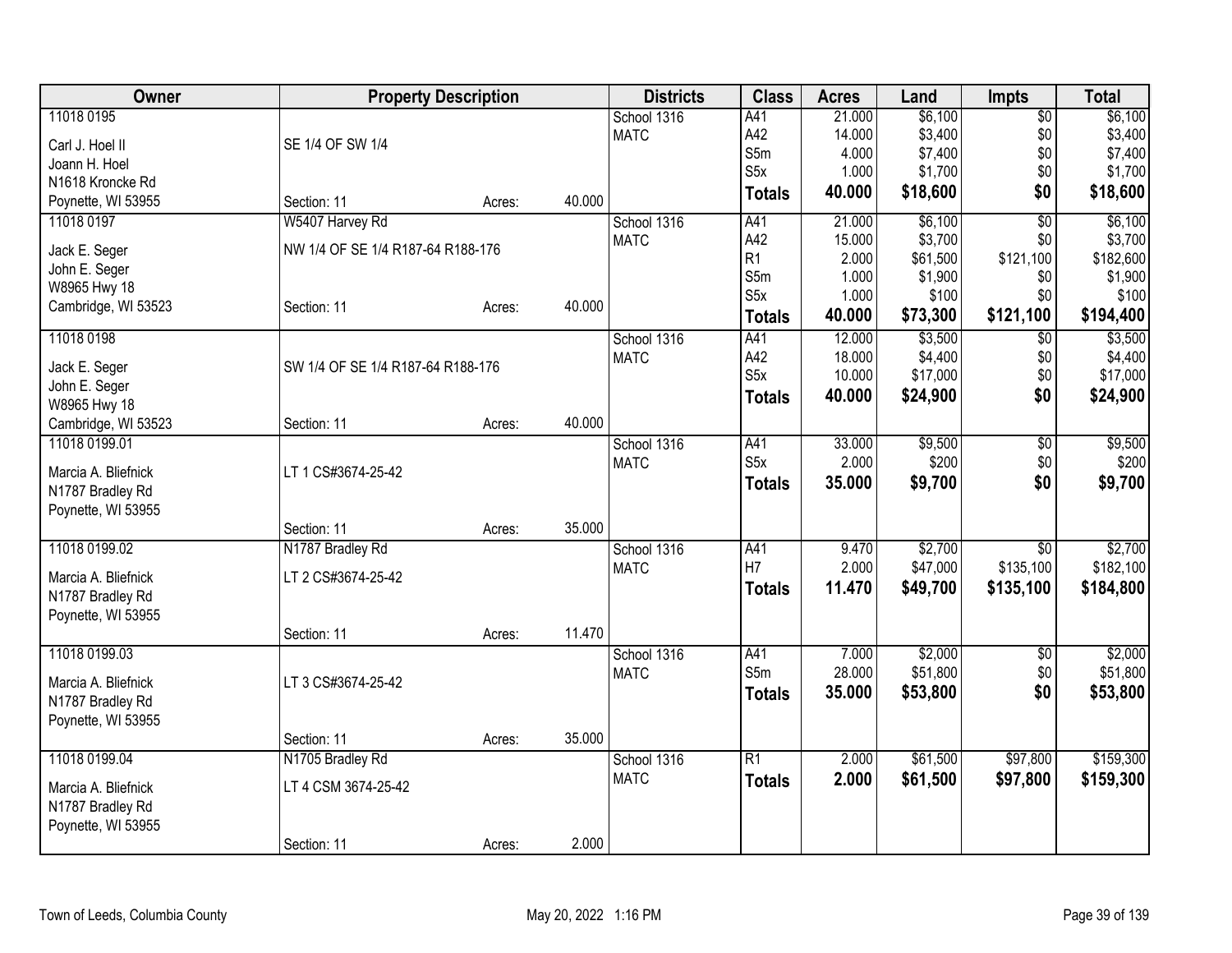| <b>Owner</b>                                          | <b>Property Description</b>                                              |        |        | <b>Districts</b> | <b>Class</b>            | <b>Acres</b> | Land     | <b>Impts</b>    | <b>Total</b> |
|-------------------------------------------------------|--------------------------------------------------------------------------|--------|--------|------------------|-------------------------|--------------|----------|-----------------|--------------|
| 11018 0200                                            | W5004 Hanson Rd                                                          |        |        | School 1316      | A41                     | 38.000       | \$11,000 | $\overline{50}$ | \$11,000     |
| Charles D. Selle                                      | NE 1/4 OF NE 1/4, EXC S 33'                                              |        |        | <b>MATC</b>      | S5x                     | 1.000        | \$100    | \$0             | \$100        |
| Phyllis A. Selle                                      |                                                                          |        |        |                  | <b>Totals</b>           | 39.000       | \$11,100 | \$0             | \$11,100     |
| N1955 County Rd C                                     |                                                                          |        |        |                  |                         |              |          |                 |              |
| Rio, WI 53960                                         | Section: 12                                                              | Acres: | 39.000 |                  |                         |              |          |                 |              |
| 11018 0201                                            | Hanson Dr                                                                |        |        | School 1316      | $\overline{\text{S5x}}$ | 1.000        | \$100    | $\overline{50}$ | \$100        |
|                                                       | S 33 FT OF NE 1/4 OF NE 1/4                                              |        |        | <b>MATC</b>      | <b>Totals</b>           | 1.000        | \$100    | \$0             | \$100        |
| Weisensel Living Trust Dated 3/20/15<br>W4264 Hall Rd |                                                                          |        |        |                  |                         |              |          |                 |              |
| Rio, WI 53960                                         |                                                                          |        |        |                  |                         |              |          |                 |              |
|                                                       | Section: 12                                                              | Acres: | 1.000  |                  |                         |              |          |                 |              |
| 11018 0202                                            |                                                                          |        |        | School 1316      | A41                     | 1.000        | \$300    | \$0             | \$300        |
|                                                       |                                                                          |        |        | <b>MATC</b>      | <b>Totals</b>           | 1.000        | \$300    | \$0             | \$300        |
| Charles D. Selle                                      | A strip of land describes as follows: Comm at the NE cor                 |        |        |                  |                         |              |          |                 |              |
| Phyllis A. Selle                                      | the NW Q of the NE Q of Sec 12; W alg sec In 2 rods; $S_1$               |        |        |                  |                         |              |          |                 |              |
| N1955 County Rd C<br>Rio, WI 53960                    | to the QQ In 78 rods; E 2 rods; directly N 78 rods to POB<br>Section: 12 | Acres: | 1.000  |                  |                         |              |          |                 |              |
| 11018 0203                                            | W2003 Hanson Rd                                                          |        |        | School 1316      | A41                     | 36.000       | \$10,400 | \$0             | \$10,400     |
|                                                       |                                                                          |        |        | <b>MATC</b>      | A42                     | 1.000        | \$200    | \$0             | \$200        |
| Weisensel Living Trust Dated 3/20/15                  | NW 1/4 OF NE 1/4, EXC E 33 FT of the N 78 rods                           |        |        |                  | H7                      | 2.000        | \$47,000 | \$86,400        | \$133,400    |
| W4264 Hall Rd                                         |                                                                          |        |        |                  | <b>Totals</b>           | 39.000       | \$57,600 | \$86,400        | \$144,000    |
| Rio, WI 53960                                         |                                                                          |        |        |                  |                         |              |          |                 |              |
|                                                       | Section: 12                                                              | Acres: | 39.000 |                  |                         |              |          |                 |              |
| 11018 0204                                            |                                                                          |        |        | School 1316      | A41                     | 34.500       | \$10,000 | \$0             | \$10,000     |
| Abs Global, Inc                                       | SW 1/4 OF NE 1/4                                                         |        |        | <b>MATC</b>      | A42                     | 5.500        | \$1,300  | \$0             | \$1,300      |
| 1525 River Rd                                         |                                                                          |        |        |                  | <b>Totals</b>           | 40.000       | \$11,300 | \$0             | \$11,300     |
| Deforest, WI 53532                                    |                                                                          |        |        |                  |                         |              |          |                 |              |
|                                                       | Section: 12                                                              | Acres: | 40.000 |                  |                         |              |          |                 |              |
| 11018 0205                                            | N1955 County Highway C                                                   |        |        | School 1316      | A41                     | 30.000       | \$8,700  | $\overline{50}$ | \$8,700      |
| Charles D. Selle                                      | SE 1/4 OF NE 1/4                                                         |        |        | <b>MATC</b>      | A42                     | 7.500        | \$1,800  | \$0             | \$1,800      |
| Phyllis A. Selle                                      |                                                                          |        |        |                  | H7                      | 2.000        | \$47,000 | \$142,100       | \$189,100    |
| N1955 County Rd C                                     |                                                                          |        |        |                  | S5x                     | 0.500        | \$100    | \$0             | \$100        |
| Rio, WI 53960                                         | Section: 12                                                              | Acres: | 40.000 |                  | <b>Totals</b>           | 40.000       | \$57,600 | \$142,100       | \$199,700    |
| 11018 0206                                            |                                                                          |        |        | School 1316      | A41                     | 30.000       | \$8,700  | \$0             | \$8,700      |
|                                                       | NE 1/4 OF NW 1/4                                                         |        |        | <b>MATC</b>      | A42                     | 10.000       | \$2,400  | \$0             | \$2,400      |
| Weisensel Living Trust Dated 3/20/15<br>W4264 Hall Rd |                                                                          |        |        |                  | <b>Totals</b>           | 40.000       | \$11,100 | \$0             | \$11,100     |
| Rio, WI 53960                                         |                                                                          |        |        |                  |                         |              |          |                 |              |
|                                                       | Section: 12                                                              | Acres: | 40.000 |                  |                         |              |          |                 |              |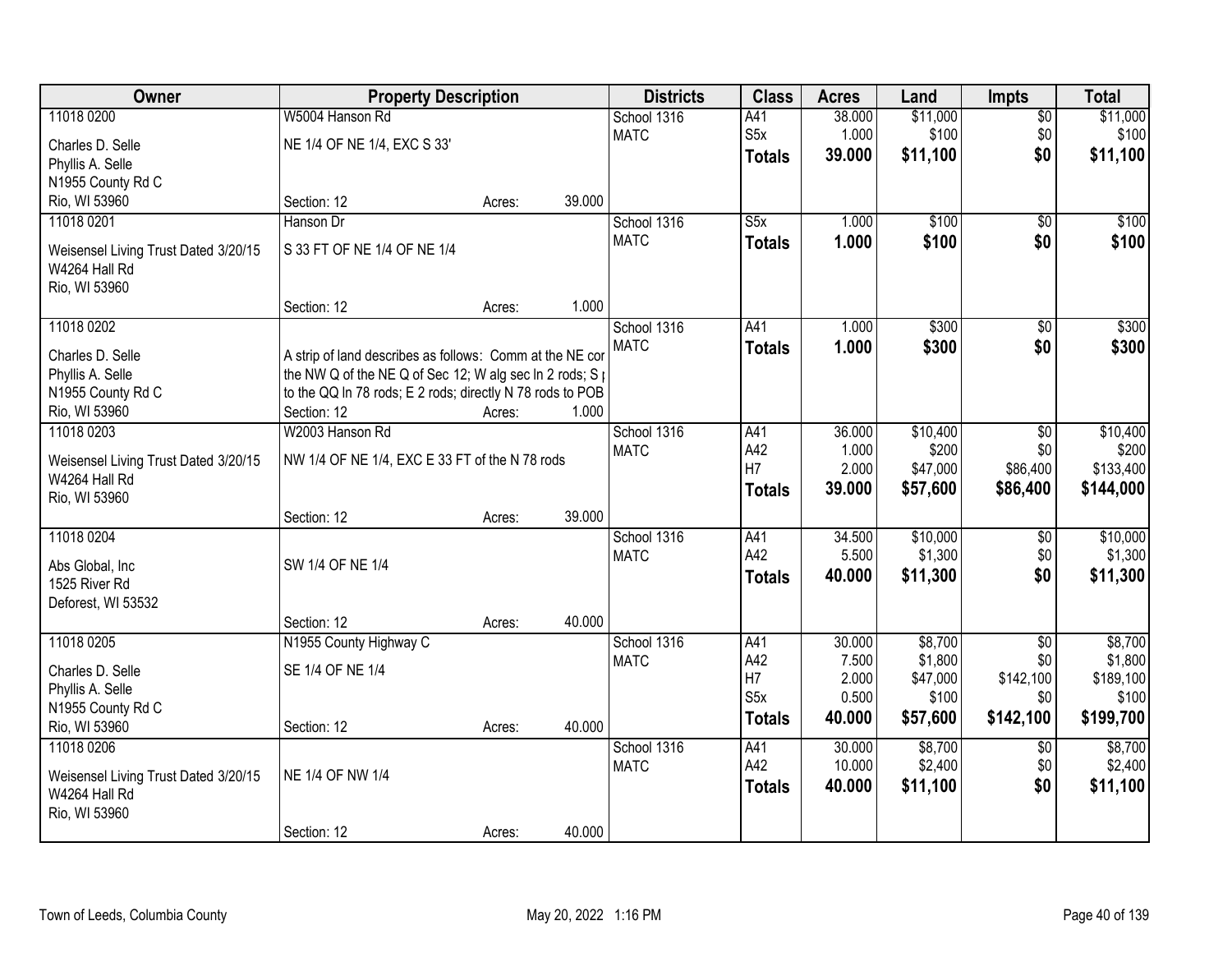| Owner                                   |                                    | <b>Property Description</b> |        | <b>Districts</b> | <b>Class</b>     | <b>Acres</b> | Land     | <b>Impts</b>    | <b>Total</b> |
|-----------------------------------------|------------------------------------|-----------------------------|--------|------------------|------------------|--------------|----------|-----------------|--------------|
| 11018 0207                              |                                    |                             |        | School 4536      | A41              | 12.000       | \$3,500  | \$0             | \$3,500      |
| Nelson Grain Farms, LLC                 | NW 1/4 OF NW 1/4                   |                             |        | <b>MATC</b>      | A42              | 26.000       | \$6,400  | \$0             | \$6,400      |
| 5756 Harvey Rd                          |                                    |                             |        |                  | A43              | 2.000        | \$400    | \$0             | \$400        |
| Poynette, WI 53955                      |                                    |                             |        |                  | <b>Totals</b>    | 40.000       | \$10,300 | \$0             | \$10,300     |
|                                         | Section: 12                        | Acres:                      | 40.000 |                  |                  |              |          |                 |              |
| 11018 0208                              | N1904 Harvey Rd                    |                             |        | School 4536      | A41              | 2.000        | \$600    | $\overline{50}$ | \$600        |
| Nelson Grain Farms, LLC                 | SW 1/4 OF NW 1/4 EXC CS#3333-22-69 |                             |        | <b>MATC</b>      | A42              | 22.000       | \$5,400  | \$0             | \$5,400      |
| 5756 Harvey Rd                          |                                    |                             |        |                  | A43              | 5.320        | \$900    | \$0             | \$900        |
| Poynette, WI 53955                      |                                    |                             |        |                  | <b>Totals</b>    | 29.320       | \$6,900  | \$0             | \$6,900      |
|                                         | Section: 12                        | Acres:                      | 29.320 |                  |                  |              |          |                 |              |
| 11018 0208.01                           | N1904 Bradley Rd                   |                             |        | School 4536      | A41              | 3.700        | \$1,100  | \$0             | \$1,100      |
|                                         |                                    |                             |        | <b>MATC</b>      | A44              | 5.200        | \$400    | \$0             | \$400        |
| Brian L. Beardsley                      | LT 1 CS#3333-22-69                 |                             |        |                  | R1               | 1.980        | \$61,300 | \$184,100       | \$245,400    |
| Arlene K. Beardsley<br>N1904 Bradley Rd |                                    |                             |        |                  | <b>Totals</b>    | 10.880       | \$62,800 | \$184,100       | \$246,900    |
| Poynette, WI 53955                      | Section: 12                        | Acres:                      | 10.880 |                  |                  |              |          |                 |              |
| 11018 0209                              |                                    |                             |        | School 1316      | A41              | 23.000       | \$6,600  | $\sqrt[6]{3}$   | \$6,600      |
|                                         |                                    |                             |        | <b>MATC</b>      | A42              | 16.000       | \$3,900  | \$0             | \$3,900      |
| Abs Global, Inc                         | SE 1/4 OF NW 1/4                   |                             |        |                  | A43              | 1.000        | \$200    | \$0             | \$200        |
| 1525 River Rd                           |                                    |                             |        |                  | <b>Totals</b>    | 40.000       | \$10,700 | \$0             | \$10,700     |
| Deforest, WI 53532                      |                                    |                             |        |                  |                  |              |          |                 |              |
|                                         | Section: 12                        | Acres:                      | 40.000 |                  |                  |              |          |                 |              |
| 11018 0210.01                           |                                    |                             |        | School 1316      | A41              | 20.440       | \$5,900  | $\overline{50}$ | \$5,900      |
| Abs Global, Inc                         | NE 1/4 OF SW 1/4 - See Exceptions  |                             |        | <b>MATC</b>      | A42              | 9.000        | \$2,200  | \$0             | \$2,200      |
| 1525 River Rd                           |                                    |                             |        |                  | <b>Totals</b>    | 29.440       | \$8,100  | \$0             | \$8,100      |
| Deforest, WI 53532                      |                                    |                             |        |                  |                  |              |          |                 |              |
|                                         | Section: 12                        | Acres:                      | 29.440 |                  |                  |              |          |                 |              |
| 11018 0211                              |                                    |                             |        | School 1316      | A41              | 30.000       | \$8,700  | $\overline{50}$ | \$8,700      |
| Abs Global, Inc                         | NW 1/4 OF SW 1/4 EXC R103-611      |                             |        | <b>MATC</b>      | A42              | 8.500        | \$2,100  | \$0             | \$2,100      |
| 1525 River Rd                           |                                    |                             |        |                  | S <sub>5</sub> x | 1.000        | \$100    | \$0             | \$100        |
| Deforest, WI 53532                      |                                    |                             |        |                  | <b>Totals</b>    | 39.500       | \$10,900 | \$0             | \$10,900     |
|                                         | Section: 12                        | Acres:                      | 39.500 |                  |                  |              |          |                 |              |
| 11018 0211.A                            | N1898 Bradley Rd                   |                             |        | School 1316      | $\overline{R1}$  | 0.500        | \$37,100 | \$161,200       | \$198,300    |
| D Craig & Betty L Beardsley Joint Rev   | LT 1 CS#4109-28-103                |                             |        | <b>MATC</b>      | <b>Totals</b>    | 0.500        | \$37,100 | \$161,200       | \$198,300    |
| Trust Dated 11/16                       |                                    |                             |        |                  |                  |              |          |                 |              |
| N1898 Bradley Rd                        |                                    |                             |        |                  |                  |              |          |                 |              |
| Poynette, WI 53955                      | Section: 12                        | Acres:                      | 0.500  |                  |                  |              |          |                 |              |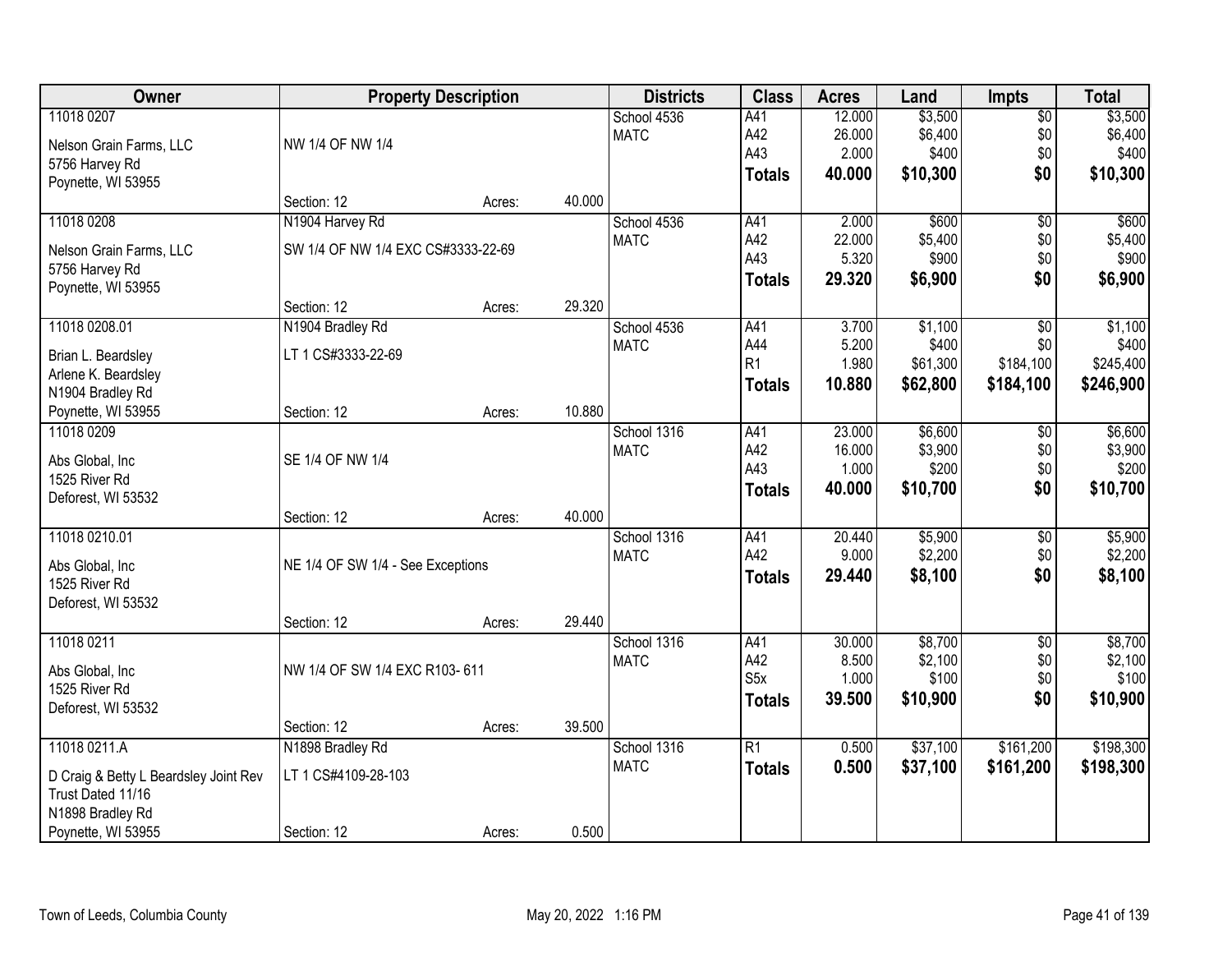| Owner                                | <b>Property Description</b>                               |        |        | <b>Districts</b> | <b>Class</b>     | <b>Acres</b> | Land     | <b>Impts</b>    | <b>Total</b> |
|--------------------------------------|-----------------------------------------------------------|--------|--------|------------------|------------------|--------------|----------|-----------------|--------------|
| 11018 0212                           | <b>W</b> Bradley Rd                                       |        |        | School 1316      | A41              | 26.000       | \$7,500  | $\overline{50}$ | \$7,500      |
| Abs Global, Inc                      | SW 1/4 OF SW 1/4                                          |        |        | <b>MATC</b>      | A42              | 10.000       | \$2,400  | \$0             | \$2,400      |
| 1525 River Rd                        |                                                           |        |        |                  | S <sub>5</sub> x | 4.000        | \$5,200  | \$0             | \$5,200      |
| Deforest, WI 53532                   |                                                           |        |        |                  | <b>Totals</b>    | 40.000       | \$15,100 | \$0             | \$15,100     |
|                                      | Section: 12                                               | Acres: | 40.000 |                  |                  |              |          |                 |              |
| 11018 0213.02                        |                                                           |        |        | School 1316      | A41              | 3.190        | \$900    | $\overline{50}$ | \$900        |
| Abs Global, Inc                      | SE 1/4 OF SW 1/4 EXC 0.53A HWY - See Exceptions           |        |        | <b>MATC</b>      | A42              | 2.470        | \$600    | \$0             | \$600        |
| 1525 River Rd                        |                                                           |        |        |                  | S <sub>5</sub> x | 1.000        | \$1,700  | \$0             | \$1,700      |
| Deforest, WI 53532                   |                                                           |        |        |                  | <b>Totals</b>    | 6.660        | \$3,200  | \$0             | \$3,200      |
|                                      | Section: 12                                               | Acres: | 6.660  |                  |                  |              |          |                 |              |
| 11018 0214.01                        | N1807 County Highway C                                    |        |        | School 1316      | A41              | 2.041        | \$600    | $\overline{50}$ | \$600        |
| Janice M. Bennett                    | LT 1 CS#3766-26-4                                         |        |        | <b>MATC</b>      | H7               | 2.000        | \$47,000 | \$105,900       | \$152,900    |
| N1807 County Rd C                    |                                                           |        |        |                  | Totals           | 4.041        | \$47,600 | \$105,900       | \$153,500    |
| Rio, WI 53960                        |                                                           |        |        |                  |                  |              |          |                 |              |
|                                      | Section: 12                                               | Acres: | 4.041  |                  |                  |              |          |                 |              |
| 11018 0214.02                        |                                                           |        |        | School 1316      | A41              | 35.600       | \$10,300 | \$0             | \$10,300     |
| Paulson Living Trust Dated 6/12/2012 | NE1/4 SE1/4 EXC CS#3766-26-4                              |        |        | <b>MATC</b>      | S <sub>5</sub> x | 0.515        | \$100    | \$0             | \$100        |
| W6216 Manthe Rd                      |                                                           |        |        |                  | <b>Totals</b>    | 36.115       | \$10,400 | \$0             | \$10,400     |
| Deforest, WI 53532                   |                                                           |        |        |                  |                  |              |          |                 |              |
|                                      | Section: 12                                               | Acres: | 36.115 |                  |                  |              |          |                 |              |
| 11018 0215                           |                                                           |        |        | School 1316      | A41              | 23.000       | \$6,600  | \$0             | \$6,600      |
| Paulson Living Trust Dated 6/12/2012 | NW 1/4 OF SE 1/4, EXC W 33 FT                             |        |        | <b>MATC</b>      | A42              | 16.000       | \$3,900  | \$0             | \$3,900      |
| W6216 Manthe Rd                      |                                                           |        |        |                  | <b>Totals</b>    | 39.000       | \$10,500 | \$0             | \$10,500     |
| Deforest, WI 53532                   |                                                           |        |        |                  |                  |              |          |                 |              |
|                                      | Section: 12                                               | Acres: | 39.000 |                  |                  |              |          |                 |              |
| 11018 0216.01                        |                                                           |        |        | School 1316      | A41              | 0.540        | \$200    | $\overline{60}$ | \$200        |
| Abs Global, Inc                      | W 33 FT OF NW 1/4 OF SE 1/4 - See Exceptions              |        |        | <b>MATC</b>      | <b>Totals</b>    | 0.540        | \$200    | \$0             | \$200        |
| 1525 River Rd                        |                                                           |        |        |                  |                  |              |          |                 |              |
| Deforest, WI 53532                   |                                                           |        |        |                  |                  |              |          |                 |              |
|                                      | Section: 12                                               | Acres: | 0.540  |                  |                  |              |          |                 |              |
| 11018 0217.01                        |                                                           |        |        | School 1316      | A41              | 0.010        | \$100    | \$0             | \$100        |
| Paulson Living Trust Dated 6/12/2012 | that part of Lot 1, CSM 6293-46-42 located in the N 16 1/ |        |        | <b>MATC</b>      | <b>Totals</b>    | 0.010        | \$100    | \$0             | \$100        |
| W6216 Manthe Rd                      | of SW1/4 of SE1/4                                         |        |        |                  |                  |              |          |                 |              |
| Deforest, WI 53532                   |                                                           |        |        |                  |                  |              |          |                 |              |
|                                      | Section: 12                                               | Acres: | 0.010  |                  |                  |              |          |                 |              |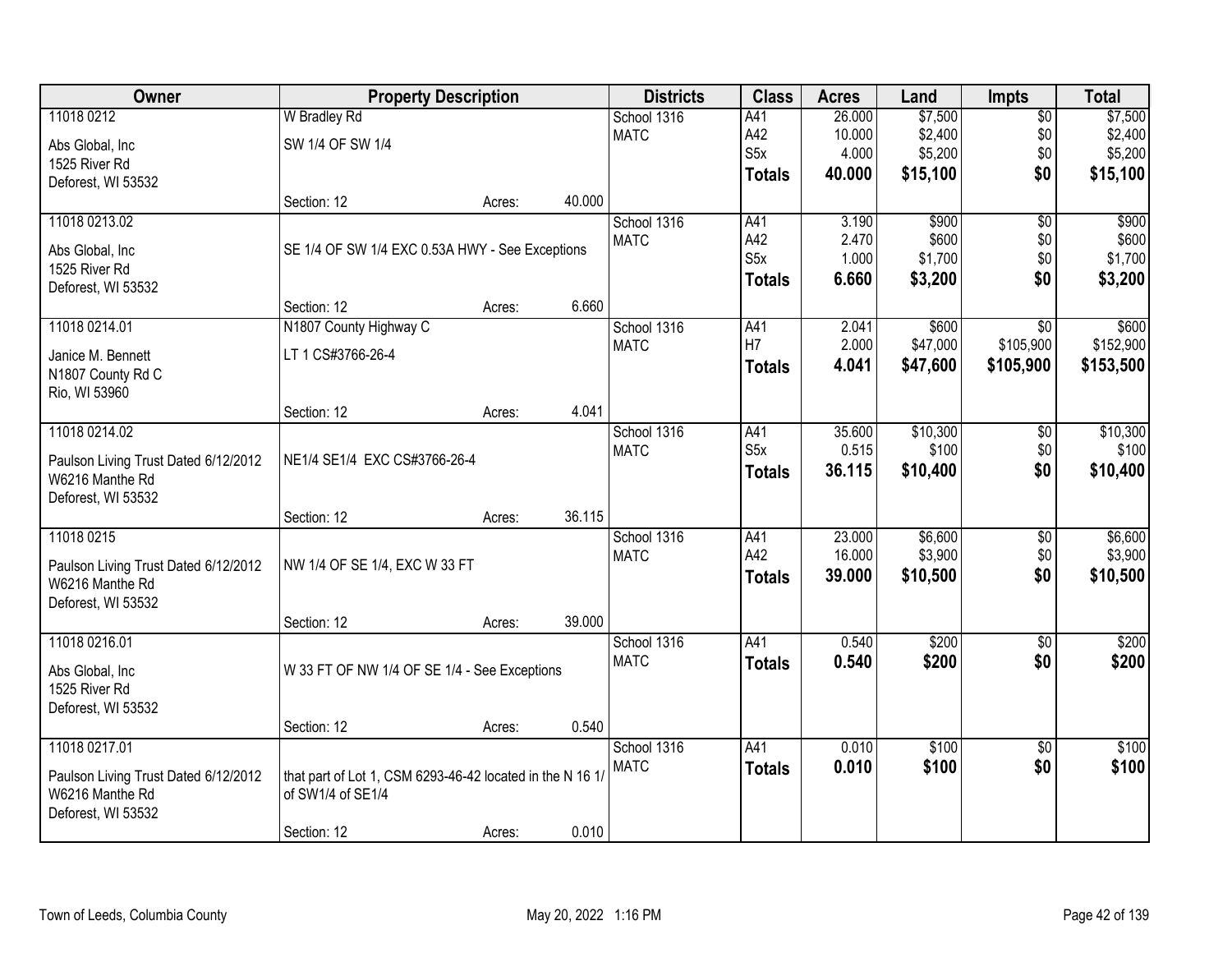| Owner                                                                         | <b>Property Description</b>                               |        |         | <b>Districts</b> | <b>Class</b>     | <b>Acres</b>   | Land      | <b>Impts</b>    | <b>Total</b> |
|-------------------------------------------------------------------------------|-----------------------------------------------------------|--------|---------|------------------|------------------|----------------|-----------|-----------------|--------------|
| 11018 0217.02                                                                 |                                                           |        |         | School 1316      | A41              | 0.490          | \$100     | $\overline{60}$ | \$100        |
| Paulson Living Trust Dated 6/12/2012<br>W6216 Manthe Rd<br>Deforest, WI 53532 | N 16 1/2' of SW1/4 of SE1/4 - See Exceptions              |        |         | <b>MATC</b>      | <b>Totals</b>    | 0.490          | \$100     | \$0             | \$100        |
|                                                                               | Section: 12                                               | Acres: | 0.490   |                  |                  |                |           |                 |              |
| 11018 0218.01                                                                 | W5126 State Highway 60                                    |        |         | School 1316      | A41              | 80.710         | \$23,300  | $\overline{50}$ | \$23,300     |
| Abs Global, Inc                                                               | Prt of Lot 1, CSM 6293-46-42 Exc that part located in the |        |         | <b>MATC</b>      | A42              | 18.000         | \$4,400   | \$0             | \$4,400      |
| 1525 River Rd                                                                 | N 16 1/2' of SW1/4 of SE1/4                               |        |         |                  | C <sub>2</sub>   | 17.000         | \$510,000 | \$3,024,900     | \$3,534,900  |
| Deforest, WI 53532                                                            |                                                           |        |         |                  | S <sub>5</sub> x | 3.270          | \$200     | \$0             | \$200        |
|                                                                               | Section: 13                                               | Acres: | 118.980 |                  | <b>Totals</b>    | 118.980        | \$537,900 | \$3,024,900     | \$3,562,800  |
| 11018 0218.02                                                                 |                                                           |        |         | School 1316      | A41              | 4.120          | \$1,200   | \$0             | \$1,200      |
| Abs Global, Inc                                                               | Lot 2, CSM 6293-46-42                                     |        |         | <b>MATC</b>      | X <sub>5</sub>   | 0.880          | \$0       | \$0             | \$0          |
| 1525 River Rd                                                                 |                                                           |        |         |                  | <b>Totals</b>    | 5.000          | \$1,200   | \$0             | \$1,200      |
| Deforest, WI 53532                                                            |                                                           |        |         |                  |                  |                |           |                 |              |
|                                                                               | Section: 13                                               | Acres: | 5.000   |                  |                  |                |           |                 |              |
| 11018 0220.01                                                                 |                                                           |        |         | School 1316      | A41              | 0.500          | \$100     | $\sqrt[6]{3}$   | \$100        |
| Paulson Living Trust Dated 6/12/2012<br>W6216 Manthe Rd<br>Deforest, WI 53532 | N16.5' OF SE1/4 OF SE1/4                                  |        |         | <b>MATC</b>      | <b>Totals</b>    | 0.500          | \$100     | \$0             | \$100        |
|                                                                               | Section: 12                                               | Acres: | 0.500   |                  |                  |                |           |                 |              |
| 11018 0221                                                                    |                                                           |        |         | School 1316      | A41              | 18.000         | \$5,200   | \$0             | \$5,200      |
| Douglas P. Sharpee                                                            | NE1/4 NE1/4 see exeptions                                 |        |         | <b>MATC</b>      | A42              | 19.000         | \$4,600   | \$0             | \$4,600      |
| Donna J. Sharpee                                                              |                                                           |        |         |                  | S <sub>5</sub> x | 1.130          | \$100     | \$0             | \$100        |
| N1529 County Rd C                                                             |                                                           |        |         |                  | <b>Totals</b>    | 38.130         | \$9,900   | \$0             | \$9,900      |
| Rio, WI 53960                                                                 | Section: 13                                               | Acres: | 38.130  |                  |                  |                |           |                 |              |
| 11018 0222                                                                    |                                                           |        |         | School 1316      | A41              | 30.000         | \$8,700   | $\overline{50}$ | \$8,700      |
| Douglas P. Sharpee                                                            | NW 1/4 OF NE 1/4, see exceptions                          |        |         | <b>MATC</b>      | A42              | 3.000          | \$700     | \$0             | \$700        |
| Donna J. Sharpee                                                              |                                                           |        |         |                  | A43              | 2.710          | \$500     | \$0             | \$500        |
| N1529 County Rd C                                                             |                                                           |        |         |                  | S <sub>5</sub> x | 1.000          | \$100     | \$0             | \$100        |
| Rio, WI 53960                                                                 | Section: 13                                               | Acres: | 36.710  |                  | <b>Totals</b>    | 36.710         | \$10,000  | \$0             | \$10,000     |
| 11018 0223                                                                    |                                                           |        |         | School 1316      | A41              | 4.000          | \$1,200   | $\overline{50}$ | \$1,200      |
| Douglas P. Sharpee                                                            | SW 1/4 OF NE 1/4, EXC CS#1768                             |        |         | <b>MATC</b>      | A42              | 1.000          | \$200     | \$0             | \$200        |
| Donna J. Sharpee                                                              |                                                           |        |         |                  | A43              | 3.470          | \$600     | \$0             | \$600        |
| N1529 County Rd C                                                             |                                                           |        |         |                  | S <sub>5</sub> x | 1.000<br>9.470 | \$1,700   | \$0<br>\$0      | \$1,700      |
| Rio, WI 53960                                                                 | Section: 13                                               | Acres: | 9.470   |                  | <b>Totals</b>    |                | \$3,700   |                 | \$3,700      |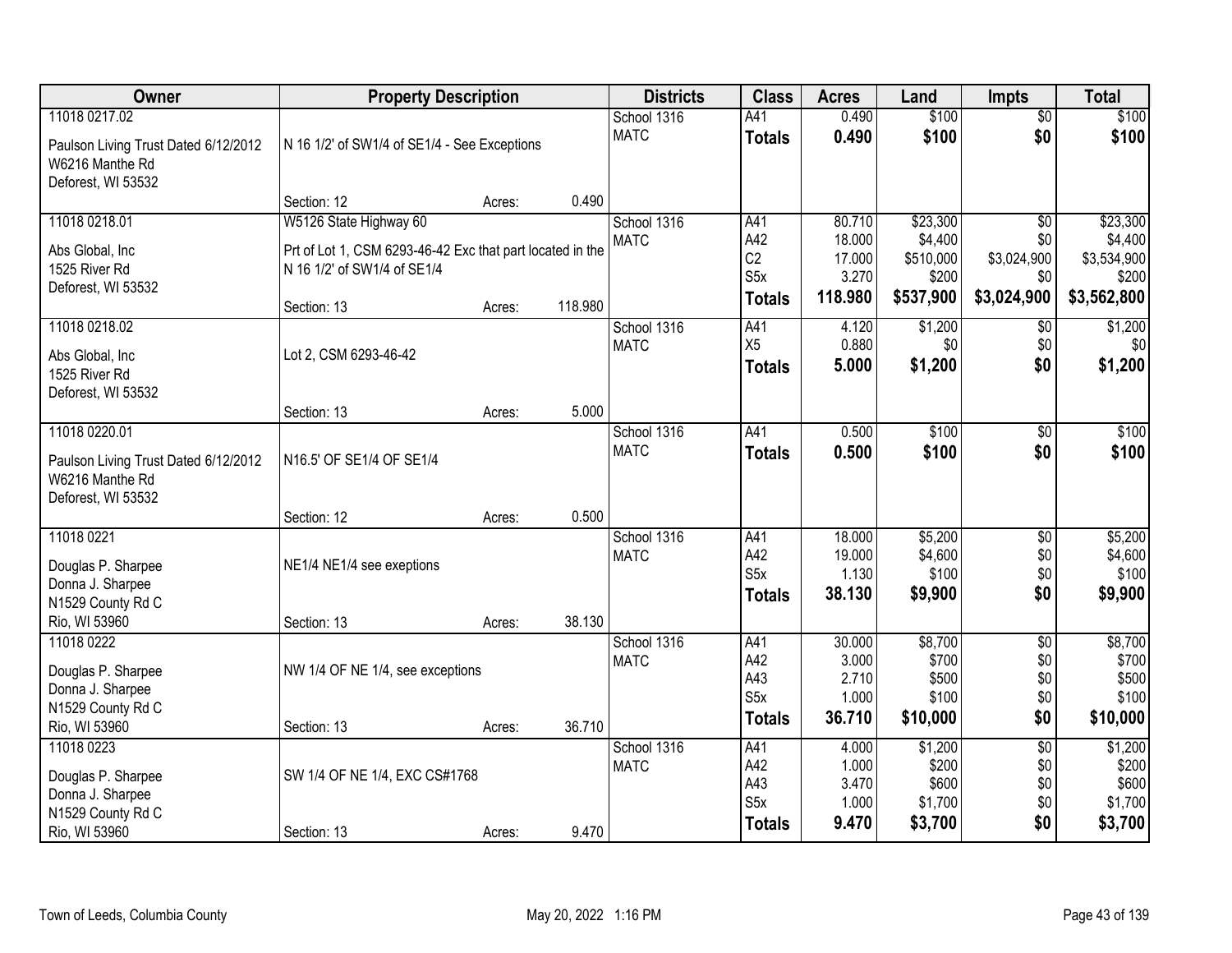| Owner                             | <b>Property Description</b>                           |        |        | <b>Districts</b> | <b>Class</b>     | <b>Acres</b> | Land     | <b>Impts</b>    | <b>Total</b> |
|-----------------------------------|-------------------------------------------------------|--------|--------|------------------|------------------|--------------|----------|-----------------|--------------|
| 11018 0223.A                      | N1529 Melby Dr                                        |        |        | School 1316      | A41              | 4.000        | \$1,200  | $\overline{50}$ | \$1,200      |
| Douglas P & Donna J Sharpee Joint | Lot 1, CSM 1768-9-62                                  |        |        | <b>MATC</b>      | A42              | 1.000        | \$200    | \$0             | \$200        |
| Revocable Trust                   |                                                       |        |        |                  | A43              | 6.530        | \$1,200  | \$0             | \$1,200      |
| N1529 County Rd C                 |                                                       |        |        |                  | H7               | 1.000        | \$34,000 | \$196,100       | \$230,100    |
| Rio, WI 53960                     | Section: 13                                           | Acres: | 30.530 |                  | S5x              | 18.000       | \$30,600 | \$0             | \$30,600     |
|                                   |                                                       |        |        |                  | <b>Totals</b>    | 30.530       | \$67,200 | \$196,100       | \$263,300    |
| 11018 0224                        | W5024 Melby Dr                                        |        |        | School 1316      | A41              | 20.000       | \$5,800  | $\overline{50}$ | \$5,800      |
| Douglas P. Sharpee                | SE 1/4 OF NE 1/4                                      |        |        | <b>MATC</b>      | A42              | 8.000        | \$2,000  | \$0             | \$2,000      |
| Donna J. Sharpee                  |                                                       |        |        |                  | A43              | 10.000       | \$1,800  | \$0             | \$1,800      |
| N1529 County Rd C                 |                                                       |        |        |                  | S <sub>5</sub> x | 2.000        | \$200    | \$0             | \$200        |
| Rio, WI 53960                     | Section: 13                                           | Acres: | 40.000 |                  | <b>Totals</b>    | 40.000       | \$9,800  | \$0             | \$9,800      |
| 11018 0225.02                     |                                                       |        |        | School 1316      | A41              | 8.000        | \$2,300  | $\overline{50}$ | \$2,300      |
|                                   |                                                       |        |        | <b>MATC</b>      | A42              | 10.000       | \$2,400  | \$0             | \$2,400      |
| Abs Global, Inc                   | E1/2 of NW1/4 lying NWly of Hwy 60. EXC .90A HWY -    |        |        |                  | S <sub>5</sub> x | 10.000       | \$13,700 | \$0             | \$13,700     |
| 1525 River Rd                     | See Exceptions                                        |        |        |                  | <b>Totals</b>    | 28.000       | \$18,400 | \$0             | \$18,400     |
| Deforest, WI 53532                | Section: 13                                           | Acres: | 0.000  |                  |                  |              |          |                 |              |
| 11018 0226.02                     | N1630 Bradley Rd                                      |        |        | School 1316      | $\overline{R1}$  | 1.800        | \$59,100 | \$224,800       | \$283,900    |
|                                   |                                                       |        |        | <b>MATC</b>      |                  | 1.800        | \$59,100 | \$224,800       | \$283,900    |
| Nathanial W. Utech                | Lot 1, CSM 6369-47-22                                 |        |        |                  | <b>Totals</b>    |              |          |                 |              |
| Rebecca L. Utech                  |                                                       |        |        |                  |                  |              |          |                 |              |
| N1630 Bradley Rd                  |                                                       |        |        |                  |                  |              |          |                 |              |
| Poynette, WI 53955                | Section: 13                                           | Acres: | 1.800  |                  |                  |              |          |                 |              |
| 11018 0226.03                     | <b>Bradley Rd</b>                                     |        |        | School 1316      | A41              | 27.000       | \$7,800  | $\overline{60}$ | \$7,800      |
| James J. Paske                    | Lot 1 CS#3189-21-54 and NW1/4 of SW1/4 of NW1/4 ext   |        |        | <b>MATC</b>      | A42              | 6.930        | \$1,700  | \$0             | \$1,700      |
| Sandra J. Paske                   | CSM#5697-40-72, more particulary desc as follows: Beg |        |        |                  | R <sub>1</sub>   | 0.200        | \$9,900  | \$0             | \$9,900      |
| N1576 Bradley Rd                  | NW cor Sec 13; N89-33-00E 1335.79' (rec as            |        |        |                  | S <sub>5</sub> x | 10.000       | \$15,400 | \$0             | \$15,400     |
| Poynette, WI 53955-9592           | Section: 13                                           | Acres: | 44.130 |                  | <b>Totals</b>    | 44.130       | \$34,800 | \$0             | \$34,800     |
| 11018 0227.01                     | N1576 Bradley Rd                                      |        |        | School 1316      | A41              | 2.000        | \$600    | $\overline{50}$ | \$600        |
| James J. Paske                    | Lot 1, CSM 5697-40-72                                 |        |        | <b>MATC</b>      | A42              | 1.500        | \$400    | \$0             | \$400        |
| Sandra J. Paske                   |                                                       |        |        |                  | R <sub>1</sub>   | 1.000        | \$49,500 | \$98,000        | \$147,500    |
| N1576 Bradley Rd                  |                                                       |        |        |                  | S <sub>5</sub> x | 0.500        | \$100    | \$0             | \$100        |
| Poynette, WI 53955-9592           | Section: 13                                           | Acres: | 5.000  |                  | <b>Totals</b>    | 5.000        | \$50,600 | \$98,000        | \$148,600    |
| 11018 0228                        |                                                       |        |        | School 1316      | A41              | 13.000       | \$3,800  | \$0             | \$3,800      |
|                                   |                                                       |        |        | <b>MATC</b>      | A42              | 10.680       | \$2,600  | \$0             | \$2,600      |
| Stephen Lenius                    | SW 1/4 of NW 1/4; Exc NW 1/4 thereof; Exc Hwy         |        |        |                  | S <sub>5</sub> x | 4.000        | \$3,600  | \$0             | \$3,600      |
| Susan Lenius                      | V294-489                                              |        |        |                  | <b>Totals</b>    | 27,680       | \$10,000 | \$0             | \$10,000     |
| N2685 State Rd 22                 |                                                       |        |        |                  |                  |              |          |                 |              |
| Poynette, WI 53955                | Section: 13                                           | Acres: | 27.680 |                  |                  |              |          |                 |              |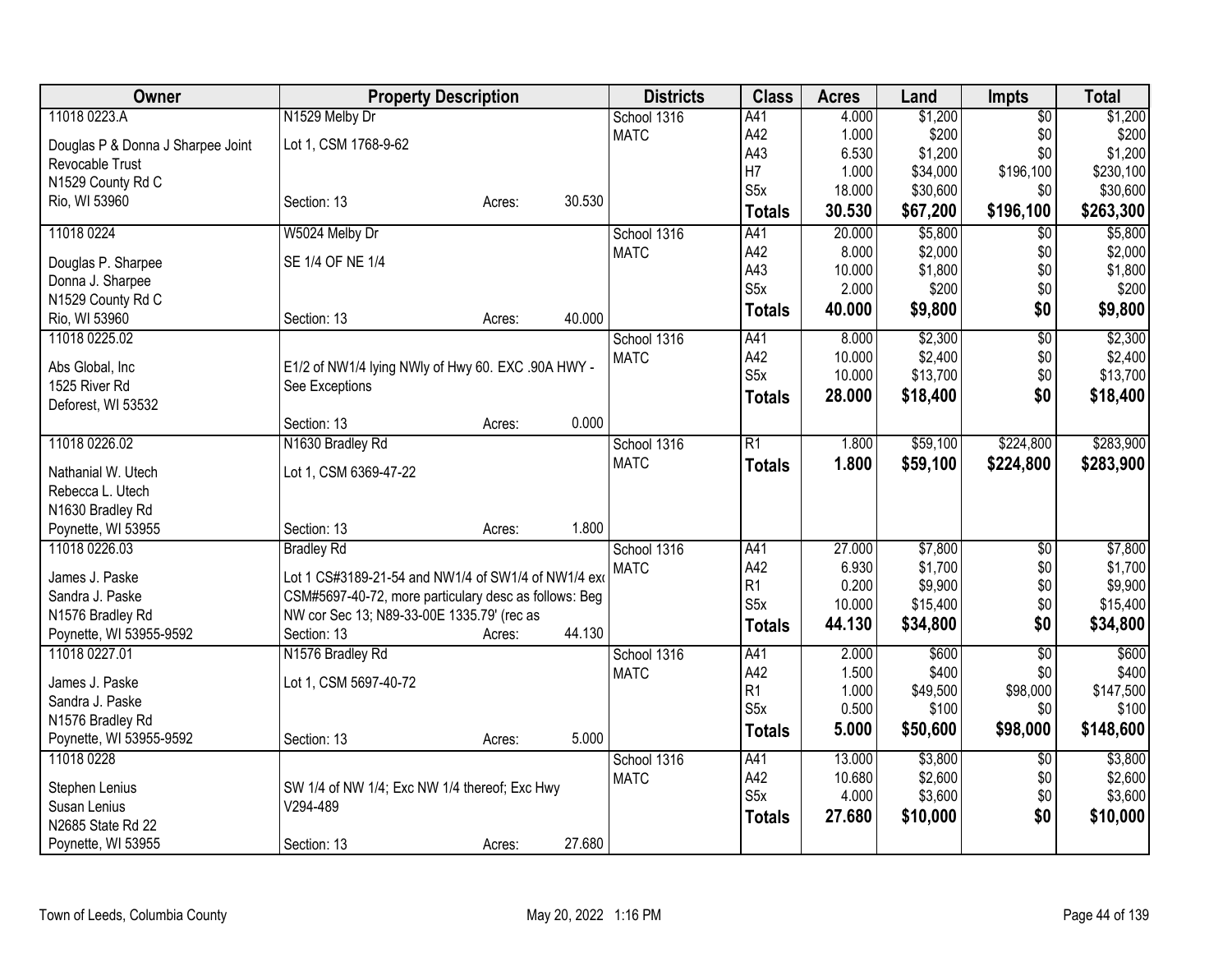| Owner                             | <b>Property Description</b>                         |        |        | <b>Districts</b> | <b>Class</b>            | <b>Acres</b>   | Land               | <b>Impts</b>    | <b>Total</b>       |
|-----------------------------------|-----------------------------------------------------|--------|--------|------------------|-------------------------|----------------|--------------------|-----------------|--------------------|
| 11018 0229                        |                                                     |        |        | School 1316      | A41                     | 6.000          | \$1,700            | $\overline{50}$ | \$1,700            |
| Abs Global, Inc                   | E1/2 of NW1/4 lying SEly of Hwy 60 EXC P121-594 EXC |        |        | <b>MATC</b>      | A42                     | 7.000          | \$1,700            | \$0             | \$1,700            |
| 1525 River Rd                     | R193-527                                            |        |        |                  | S <sub>5</sub> x        | 22.000         | \$35,800           | \$0             | \$35,800           |
| Deforest, WI 53532                |                                                     |        |        |                  | <b>Totals</b>           | 35.000         | \$39,200           | \$0             | \$39,200           |
|                                   | Section: 13                                         | Acres: | 35.000 |                  |                         |                |                    |                 |                    |
| 11018 0229.01                     | W5197 State Highway 60                              |        |        | School 1316      | $\overline{R1}$         | 2.206          | \$62,500           | \$112,400       | \$174,900          |
| Douglas E. Paulson                | LT 1 CS#3074-20-71                                  |        |        | <b>MATC</b>      | <b>Totals</b>           | 2.206          | \$62,500           | \$112,400       | \$174,900          |
| Peggy L. Paulson                  |                                                     |        |        |                  |                         |                |                    |                 |                    |
| W5197 Sth 60                      |                                                     |        |        |                  |                         |                |                    |                 |                    |
| Rio, WI 53960                     | Section: 13                                         | Acres: | 2.206  |                  |                         |                |                    |                 |                    |
| 11018 0230                        |                                                     |        |        | School 1316      | A41                     | 12.000         | \$3,500            | $\overline{50}$ | \$3,500            |
| Robt J Ripp Real Estate Mgmt Corp | NE 1/4 OF SW 1/4 V.270-P.488; V.279-P.559           |        |        | <b>MATC</b>      | A42<br>A43              | 1.000<br>1.000 | \$200<br>\$200     | \$0<br>\$0      | \$200<br>\$200     |
| 913 Lexington Way                 | R.50-P.533;<br>R96-421                              |        |        |                  | S <sub>5</sub> x        | 26.000         | \$44,200           | \$0             | \$44,200           |
| Waunakee, WI 53597                |                                                     |        |        |                  | <b>Totals</b>           | 40.000         | \$48,100           | \$0             | \$48,100           |
|                                   | Section: 13                                         | Acres: | 40.000 |                  |                         |                |                    |                 |                    |
| 11018 0231                        |                                                     |        |        | School 1316      | A41                     | 15.000         | \$4,300            | $\overline{60}$ | \$4,300            |
| Robt J Ripp Real Estate Mgmt Corp | NW 1/4 OF SW 1/4, NE OF HWY EXC HWY V.295-P.13      |        |        | <b>MATC</b>      | A42<br>S <sub>5</sub> x | 8.000<br>6.000 | \$2,000<br>\$8,600 | \$0<br>\$0      | \$2,000<br>\$8,600 |
| 913 Lexington Way                 | R.50-P.533;<br>R96-421                              |        |        |                  | <b>Totals</b>           | 29.000         | \$14,900           | \$0             | \$14,900           |
| Waunakee, WI 53597                |                                                     |        |        |                  |                         |                |                    |                 |                    |
|                                   | Section: 13                                         | Acres: | 29.000 |                  |                         |                |                    |                 |                    |
| 11018 0232                        |                                                     |        |        | School 1316      | A41                     | 6.000          | \$1,700            | \$0             | \$1,700            |
| Douglas P & Donna J Sharpee Joint | NW 1/4 OF SW 1/4, SW of hwy                         |        |        | <b>MATC</b>      | A42<br>S5x              | 4.000<br>1.000 | \$1,000<br>\$100   | \$0<br>\$0      | \$1,000<br>\$100   |
| Revocable Trust                   |                                                     |        |        |                  | <b>Totals</b>           | 11.000         | \$2,800            | \$0             | \$2,800            |
| N1529 County Rd C                 |                                                     |        |        |                  |                         |                |                    |                 |                    |
| Rio, WI 53960                     | Section: 13                                         | Acres: | 11.000 |                  |                         |                |                    |                 |                    |
| 11018 0233                        |                                                     |        |        | School 1316      | A41                     | 2.500          | \$700              | $\overline{60}$ | \$700              |
| Robt J Ripp Real Estate Mgmt Corp | SW 1/4 OF SW 1/4, NE OF HWY R.50-P.533; R96-421     |        |        | <b>MATC</b>      | S5x                     | 0.500<br>3.000 | \$100<br>\$800     | \$0<br>\$0      | \$100<br>\$800     |
| 913 Lexington Way                 |                                                     |        |        |                  | <b>Totals</b>           |                |                    |                 |                    |
| Waunakee, WI 53597                |                                                     |        |        |                  |                         |                |                    |                 |                    |
|                                   | Section: 13                                         | Acres: | 3.000  |                  |                         |                |                    |                 |                    |
| 11018 0234                        | W5215 Bradley Rd                                    |        |        | School 1316      | A41                     | 25.000         | \$7,200            | $\overline{50}$ | \$7,200            |
| Douglas P & Donna J Sharpee Joint | SW1/4 of SW1/4, Exc NE of hwy                       |        |        | <b>MATC</b>      | A42<br>A43              | 7.000<br>2.500 | \$1,700<br>\$400   | \$0<br>\$0      | \$1,700<br>\$400   |
| Revocable Trust                   |                                                     |        |        |                  | H7                      | 1.000          | \$11,400           | \$30,200        | \$41,600           |
| N1529 County Rd C                 |                                                     |        |        |                  | R <sub>1</sub>          | 1.000          | \$49,500           | \$120,700       | \$170,200          |
| Rio, WI 53960                     | Section: 13                                         | Acres: | 37.000 |                  | S <sub>5</sub> x        | 0.500          | \$100              | \$0             | \$100              |
|                                   |                                                     |        |        |                  | <b>Totals</b>           | 37.000         | \$70,300           | \$150,900       | \$221,200          |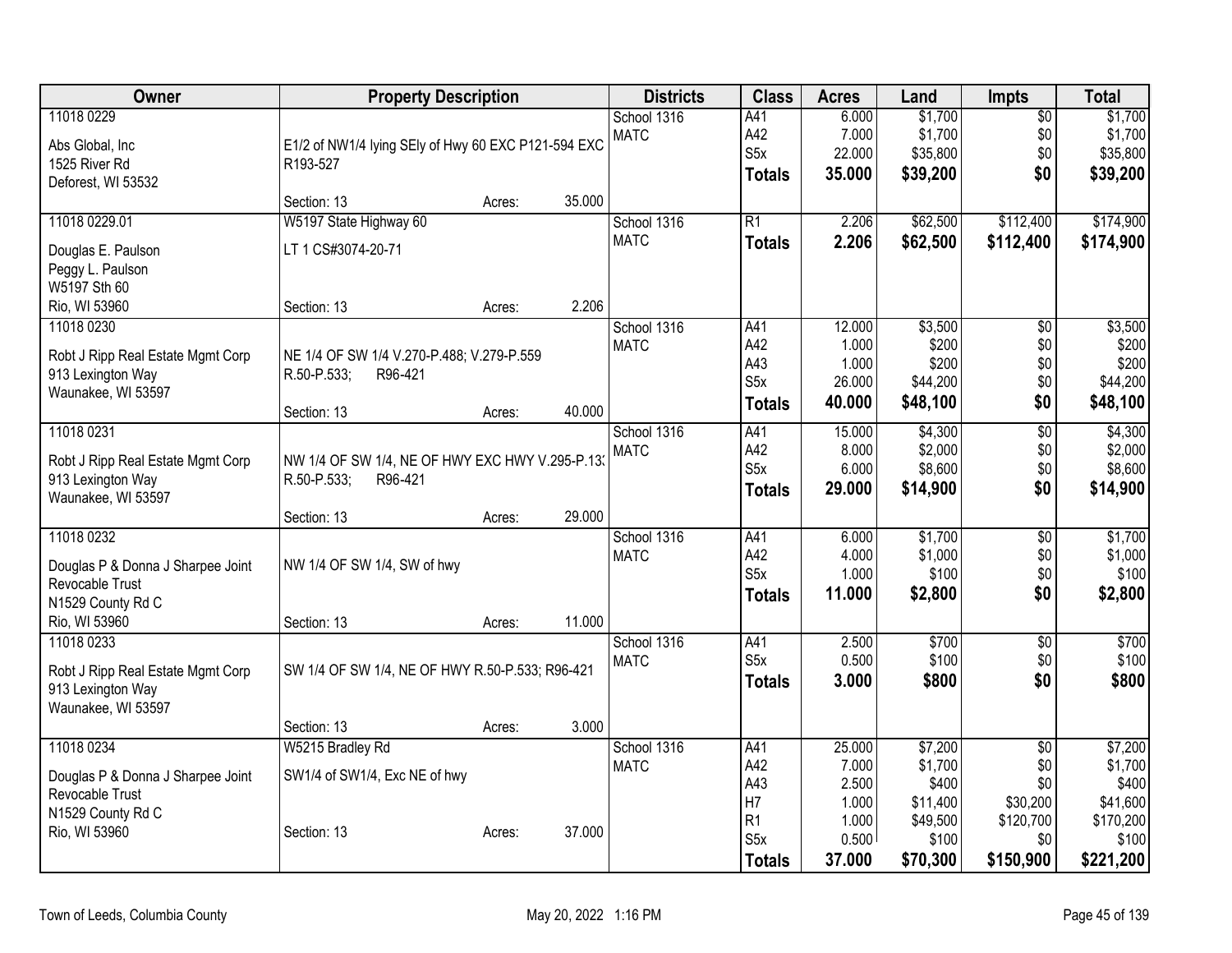| Owner                                                  | <b>Property Description</b>                                                                         | <b>Districts</b> | <b>Class</b>     | <b>Acres</b> | Land     | <b>Impts</b>    | <b>Total</b> |
|--------------------------------------------------------|-----------------------------------------------------------------------------------------------------|------------------|------------------|--------------|----------|-----------------|--------------|
| 11018 0235                                             |                                                                                                     | School 1316      | A41              | 1.000        | \$300    | $\overline{50}$ | \$300        |
| Douglas P & Donna J Sharpee Joint                      | Prt of SE1/4 of SW1/4, Comm at a point where hwy                                                    | <b>MATC</b>      | <b>Totals</b>    | 1.000        | \$300    | \$0             | \$300        |
| Revocable Trust                                        | crosses W line of said 1/4 1/4; SEly along hwy 247 1/2';                                            |                  |                  |              |          |                 |              |
| N1529 County Rd C                                      | SWIy 429' to SW cor said 1/4 1/4; N to POB                                                          |                  |                  |              |          |                 |              |
| Rio, WI 53960                                          | 1.000<br>Section: 13<br>Acres:                                                                      |                  |                  |              |          |                 |              |
| 11018 0237                                             |                                                                                                     | School 1316      | A41              | 27.700       | \$8,000  | $\overline{50}$ | \$8,000      |
| Robt J Ripp Real Estate Mgmt Corp                      | SE 1/4 OF SW 1/4, EXC SW OF HWY R.50-P.533;                                                         | <b>MATC</b>      | A42              | 3.000        | \$700    | \$0             | \$700        |
| 913 Lexington Way                                      | R.96-421 EXC R96-423                                                                                |                  | S <sub>5</sub> x | 1.000        | \$100    | \$0             | \$100        |
| Waunakee, WI 53597                                     |                                                                                                     |                  | <b>Totals</b>    | 31.700       | \$8,800  | \$0             | \$8,800      |
|                                                        | 31.700<br>Section: 13<br>Acres:                                                                     |                  |                  |              |          |                 |              |
| 11018 0237.A                                           | W5102 Bradley Rd                                                                                    | School 1316      | $\overline{R1}$  | 5.100        | \$76,700 | \$122,400       | \$199,100    |
| Daniel K. Wendt                                        | PRT SW 1/4 OF SE 1/4 & PRT SE 1/4 OF SW 1/4 BEG \$                                                  | <b>MATC</b>      | <b>Totals</b>    | 5.100        | \$76,700 | \$122,400       | \$199,100    |
| Catherine C. Wendt                                     | 1/4 COR S.13 E 4 RD, N544.5' W4<br>RD, W334',                                                       |                  |                  |              |          |                 |              |
| W5102 Bradley Rd                                       | S544.5', E334' POB #612191                                                                          |                  |                  |              |          |                 |              |
| Rio, WI 53960                                          | 5.100<br>Section: 13<br>Acres:                                                                      |                  |                  |              |          |                 |              |
| 11018 0238                                             |                                                                                                     | School 1316      | A41              | 35.000       | \$10,100 | \$0             | \$10,100     |
| Mark W & Kimberly A Schroeder Living                   | <b>NE1/4 OF SE1/4</b>                                                                               | <b>MATC</b>      | A43              | 4.000        | \$700    | \$0             | \$700        |
| Trust Dated 5/19/2                                     |                                                                                                     |                  | S <sub>5</sub> x | 1.000        | \$100    | \$0             | \$100        |
| N134 County Rd C                                       |                                                                                                     |                  | <b>Totals</b>    | 40.000       | \$10,900 | \$0             | \$10,900     |
| Deforest, WI 53532                                     | 40.000<br>Section: 13<br>Acres:                                                                     |                  |                  |              |          |                 |              |
| 11018 0239                                             |                                                                                                     | School 1316      | A41              | 25.000       | \$7,200  | $\overline{50}$ | \$7,200      |
|                                                        |                                                                                                     | <b>MATC</b>      | A42              | 6.000        | \$1,500  | \$0             | \$1,500      |
| Robt J Ripp Real Estate Mgmt Corp<br>913 Lexington Way | NW 1/4 OF SE 1/4 V.270-P.488; V.279-P.559<br>R.50-P.533; R96-421                                    |                  | A43              | 2.000        | \$400    | \$0             | \$400        |
| Waunakee, WI 53597                                     |                                                                                                     |                  | S <sub>5</sub> x | 7.000        | \$11,900 | \$0             | \$11,900     |
|                                                        | 40.000<br>Section: 13<br>Acres:                                                                     |                  | <b>Totals</b>    | 40.000       | \$21,000 | \$0             | \$21,000     |
| 11018 0240                                             |                                                                                                     | School 1316      | A41              | 21.200       | \$6,100  | $\overline{30}$ | \$6,100      |
|                                                        |                                                                                                     | <b>MATC</b>      | <b>Totals</b>    | 21.200       | \$6,100  | \$0             | \$6,100      |
| Robt J Ripp Real Estate Mgmt Corp<br>913 Lexington Way | N 1/2 OF SW 1/4 OF SE 1/4, ALSO W 2 A OF S 1/2 OF<br>SD 1/4 1/4 R.50-P.533;<br>R.96-421 EXC R96-423 |                  |                  |              |          |                 |              |
| Waunakee, WI 53597                                     | R96-421                                                                                             |                  |                  |              |          |                 |              |
|                                                        | 21.200<br>Section: 13<br>Acres:                                                                     |                  |                  |              |          |                 |              |
| 11018 0241                                             |                                                                                                     | School 1316      | A41              | 17.000       | \$4,900  | $\overline{60}$ | \$4,900      |
|                                                        |                                                                                                     | <b>MATC</b>      | S5x              | 1.000        | \$100    | \$0             | \$100        |
| Robt J Ripp Real Estate Mgmt Corp<br>913 Lexington Way | S 1/2 OF SW 1/4 OF SE 1/4, EXC W 2 A V.275-P.578 R.<br>50-P.533; R96-421                            |                  | <b>Totals</b>    | 18.000       | \$5,000  | \$0             | \$5,000      |
| Waunakee, WI 53597                                     |                                                                                                     |                  |                  |              |          |                 |              |
|                                                        | 18.000<br>Section: 13<br>Acres:                                                                     |                  |                  |              |          |                 |              |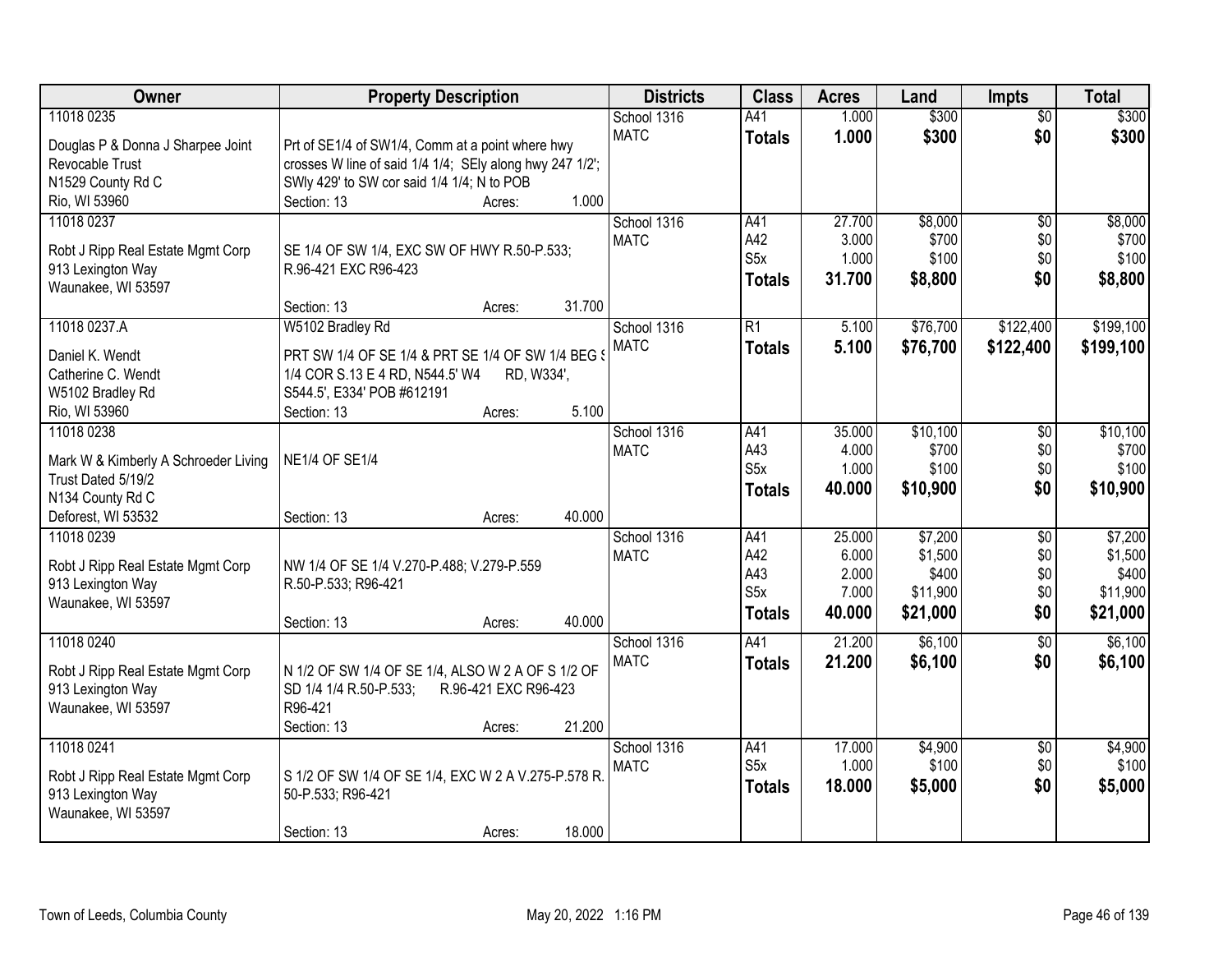| Owner                                  | <b>Property Description</b>                         |        |        | <b>Districts</b> | <b>Class</b>          | <b>Acres</b>    | Land             | <b>Impts</b>           | <b>Total</b>     |
|----------------------------------------|-----------------------------------------------------|--------|--------|------------------|-----------------------|-----------------|------------------|------------------------|------------------|
| 11018 0242                             |                                                     |        |        | School 1316      | A41                   | 34.000          | \$9,800          | $\overline{$0}$        | \$9,800          |
| Mark W & Kimberly A Schroeder Living   | SE1/4 of SE1/4, Exc S 264' of E 264'                |        |        | <b>MATC</b>      | A42                   | 3.000           | \$700            | \$0                    | \$700            |
| Trust Dated 5/19/2                     |                                                     |        |        |                  | S5x                   | 1.500           | \$200            | \$0                    | \$200            |
| N134 County Rd C                       |                                                     |        |        |                  | <b>Totals</b>         | 38.500          | \$10,700         | \$0                    | \$10,700         |
| Deforest, WI 53532                     | Section: 13                                         | Acres: | 38.500 |                  |                       |                 |                  |                        |                  |
| 11018 0243                             | W4908 Bradley Rd                                    |        |        | School 1316      | $\overline{R1}$       | 1.500           | \$35,000         | \$17,500               | \$52,500         |
|                                        |                                                     |        |        | <b>MATC</b>      | <b>Totals</b>         | 1.500           | \$35,000         | \$17,500               | \$52,500         |
| Marilyn M. Clevenger                   | South 264' of East 264' of SE1/4 of SE1/4           |        |        |                  |                       |                 |                  |                        |                  |
| Melissa A. Bredeson                    |                                                     |        |        |                  |                       |                 |                  |                        |                  |
| 3198 Castleton Xing                    |                                                     |        |        |                  |                       |                 |                  |                        |                  |
| Sun Prairie, WI 53590                  | Section: 13                                         | Acres: | 1.500  |                  |                       |                 |                  |                        |                  |
| 11018 0244                             |                                                     |        |        | School 1316      | A41                   | 8.000           | \$2,300          | \$0                    | \$2,300          |
| Marcus D Lenius Irr Tr Dated 2/14/2013 | <b>NE1/4 OF NE1/4</b>                               |        |        | <b>MATC</b>      | A42                   | 18.000          | \$4,400          | \$0                    | \$4,400          |
| W5351 State Rd 60                      |                                                     |        |        |                  | S <sub>5</sub> x      | 14.000          | \$22,800         | \$0                    | \$22,800         |
| Poynette, WI 53955                     |                                                     |        |        |                  | <b>Totals</b>         | 40.000          | \$29,500         | \$0                    | \$29,500         |
|                                        | Section: 14                                         | Acres: | 40.000 |                  |                       |                 |                  |                        |                  |
| 11018 0245.01                          | W5448 State Highway 60                              |        |        | School 1316      | A41                   | 11.690          | \$3,400          | \$0                    | \$3,400          |
|                                        |                                                     |        |        | <b>MATC</b>      | R1                    | 2.000           | \$64,600         | \$169,700              | \$234,300        |
| Diane B. Yelk                          | Prt NWNE & SWNE Sec 14, Comm N1/4 cor Sec 14,       |        |        |                  | S5m                   | 6.340           | \$23,500         | \$0                    | \$23,500         |
| W5448 State Rd 60                      | N88-55-53E 676.14' to POB, N88-55-53E 676.15',      |        |        |                  | S <sub>5</sub> x      | 10.660          | \$15,900         | \$0                    | \$15,900         |
| Poynette, WI 53955                     | S00-13-48W 1104.65', N89-08-22W 286.14',            |        |        |                  | <b>Totals</b>         | 30.690          | \$107,400        | \$169,700              | \$277,100        |
|                                        | Section: 14                                         | Acres: | 30.690 |                  |                       |                 |                  |                        |                  |
| 11018 0245.A                           | W5420 State Highway 60                              |        |        | School 1316      | A41<br>R <sub>1</sub> | 8.000           | \$2,300          | \$0                    | \$2,300          |
| Pang K. Lor                            | Prt W1/2 of NE1/4, Com E1/4 cor Sec 14, S0W 29.62', |        |        | <b>MATC</b>      |                       | 2.000           | \$61,500         | \$206,000              | \$267,500        |
| Lor Y. Lor                             | S89W 1353.75', NO- 20E 50' POB; NO-20E 1519.8',     |        |        |                  | <b>Totals</b>         | 10.000          | \$63,800         | \$206,000              | \$269,800        |
| W5420 State Rd 60                      | N89-02W 285.64', S0-20W 1525.3', N89-52E 285.64 to  |        |        |                  |                       |                 |                  |                        |                  |
| Poynette, WI 53955                     | Section: 14                                         | Acres: | 10.000 |                  |                       |                 |                  |                        |                  |
| 11018 0246                             |                                                     |        |        | School 1316      | A41                   | 6.000           | \$1,700          | $\overline{50}$        | \$1,700          |
|                                        | W1/2 OF NW1/4 OF NE1/4                              |        |        | <b>MATC</b>      | A42                   | 3.000           | \$700            | \$0                    | \$700            |
| Gary J Inselman Revocable Trust        |                                                     |        |        |                  | S <sub>5</sub> x      | 11.000          | \$18,700         | \$0                    | \$18,700         |
| c/o Gary J Inselman Trust              |                                                     |        |        |                  | <b>Totals</b>         | 20,000          | \$21,100         | \$0                    | \$21,100         |
| 243 W Seward St Apt 17                 |                                                     |        | 20.000 |                  |                       |                 |                  |                        |                  |
| Poynette, WI 53955                     | Section: 14                                         | Acres: |        |                  |                       |                 |                  |                        |                  |
| 11018 0247                             |                                                     |        |        | School 1316      | A41<br>A42            | 18.000<br>1.500 | \$5,200<br>\$400 | $\overline{50}$<br>\$0 | \$5,200<br>\$400 |
| Gary J Inselman Revocable Trust        | W1/2 OF SW1/4 OF NE1/4 EXC HWY V295-71              |        |        | <b>MATC</b>      | S <sub>5x</sub>       | 0.500           | \$100            |                        | \$100            |
| 243 W Seward St Apt 17                 |                                                     |        |        |                  |                       |                 |                  | \$0                    |                  |
| Poynette, WI 53955                     |                                                     |        |        |                  | <b>Totals</b>         | 20.000          | \$5,700          | \$0                    | \$5,700          |
|                                        | Section: 14                                         | Acres: | 20.000 |                  |                       |                 |                  |                        |                  |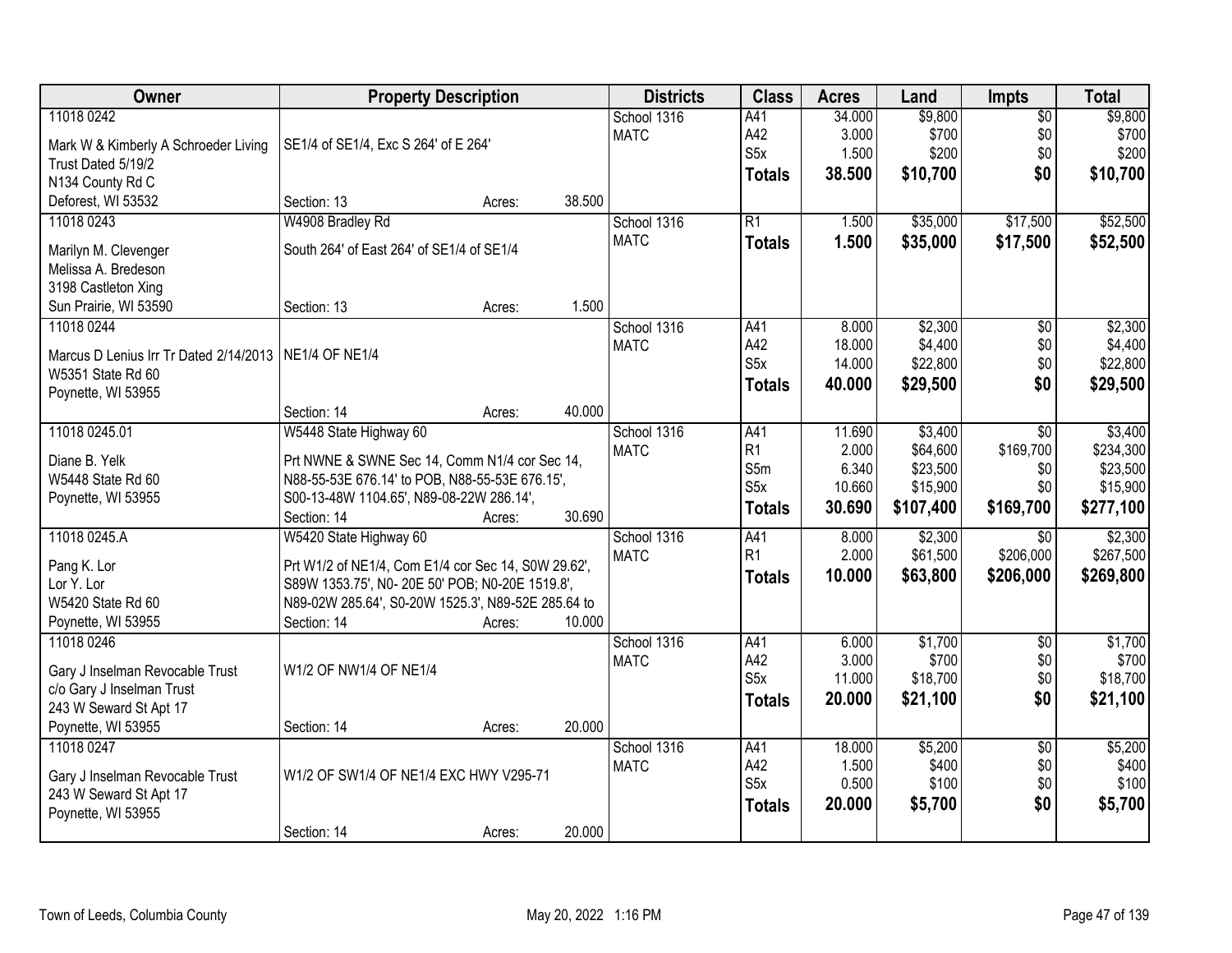| <b>Owner</b>                                                                      | <b>Property Description</b>         |        |        | <b>Districts</b> | <b>Class</b>     | <b>Acres</b> | Land     | <b>Impts</b>    | <b>Total</b> |
|-----------------------------------------------------------------------------------|-------------------------------------|--------|--------|------------------|------------------|--------------|----------|-----------------|--------------|
| 11018 0249                                                                        |                                     |        |        | School 1316      | A41              | 28.000       | \$8,100  | $\overline{50}$ | \$8,100      |
| Marcus D Lenius Irr Tr Dated 2/14/2013   W31 A OF SE1/4 OF NE1/4 EXC HWY V294-445 |                                     |        |        | <b>MATC</b>      | A42              | 2.200        | \$500    | \$0             | \$500        |
| W5351 State Rd 60                                                                 |                                     |        |        |                  | S <sub>5</sub> x | 0.800        | \$100    | \$0             | \$100        |
| Poynette, WI 53955                                                                |                                     |        |        |                  | <b>Totals</b>    | 31.000       | \$8,700  | \$0             | \$8,700      |
|                                                                                   | Section: 14                         | Acres: | 31.000 |                  |                  |              |          |                 |              |
| 11018 0250.01                                                                     | W5306 State Highway 60              |        |        | School 1316      | $\overline{R1}$  | 1.870        | \$59,900 | \$187,900       | \$247,800    |
| Elliott G. Wolf                                                                   | Lot 1, CSM 5197-36-128              |        |        | <b>MATC</b>      | <b>Totals</b>    | 1.870        | \$59,900 | \$187,900       | \$247,800    |
| Abby J. Lueck                                                                     |                                     |        |        |                  |                  |              |          |                 |              |
| W5306 State Rd 60                                                                 |                                     |        |        |                  |                  |              |          |                 |              |
| Poynette, WI 53955                                                                | Section: 14                         | Acres: | 1.870  |                  |                  |              |          |                 |              |
| 11018 0250.02                                                                     |                                     |        |        | School 1316      | A41              | 6.000        | \$1,700  | $\overline{50}$ | \$1,700      |
| Marcus D Lenius Irr Tr Dated 2/14/2013                                            | Lot 2, CSM 5197-36-128              |        |        | <b>MATC</b>      | S <sub>5x</sub>  | 0.920        | \$100    | \$0             | \$100        |
| W5351 State Rd 60                                                                 |                                     |        |        |                  | <b>Totals</b>    | 6.920        | \$1,800  | \$0             | \$1,800      |
| Poynette, WI 53955                                                                |                                     |        |        |                  |                  |              |          |                 |              |
|                                                                                   | Section: 14                         | Acres: | 6.920  |                  |                  |              |          |                 |              |
| 11018 0251                                                                        |                                     |        |        | School 1316      | A42              | 11.500       | \$2,800  | \$0             | \$2,800      |
| Gary J Inselman Revocable Trust                                                   | <b>NE1/4 OF NW1/4</b>               |        |        | <b>MATC</b>      | S5m              | 28.500       | \$52,800 | \$0             | \$52,800     |
| 243 W Seward St Apt 17                                                            |                                     |        |        |                  | <b>Totals</b>    | 40.000       | \$55,600 | \$0             | \$55,600     |
| Poynette, WI 53955                                                                |                                     |        |        |                  |                  |              |          |                 |              |
|                                                                                   | Section: 14                         | Acres: | 40.000 |                  |                  |              |          |                 |              |
| 11018 0252                                                                        | N1618 Kroncke Rd                    |        |        | School 1316      | A41              | 27.000       | \$7,800  | $\overline{50}$ | \$7,800      |
|                                                                                   |                                     |        |        | <b>MATC</b>      | A42              | 4.000        | \$1,000  | \$0             | \$1,000      |
| Carl J. Hoel II<br>Joann H. Hoel                                                  | <b>NW1/4 OF NW1/4</b>               |        |        |                  | H7               | 2.000        | \$47,000 | \$90,300        | \$137,300    |
| N1618 Kroncke Rd                                                                  |                                     |        |        |                  | S5m              | 6.000        | \$11,100 | \$0             | \$11,100     |
| Poynette, WI 53955                                                                | Section: 14                         | Acres: | 40.000 |                  | S <sub>5</sub> x | 1.000        | \$100    | \$0             | \$100        |
|                                                                                   |                                     |        |        |                  | <b>Totals</b>    | 40.000       | \$67,000 | \$90,300        | \$157,300    |
| 11018 0253.A                                                                      | N1618 Kroncke Rd                    |        |        | School 4536      | $\overline{R1}$  | 5.000        | \$76,500 | \$92,600        | \$169,100    |
| Phillip B. Quamme                                                                 | Lot 1, CSM 658-3-133                |        |        | <b>MATC</b>      | <b>Totals</b>    | 5.000        | \$76,500 | \$92,600        | \$169,100    |
| 7664 Yahara Rd                                                                    |                                     |        |        |                  |                  |              |          |                 |              |
| Deforest, WI 53532                                                                |                                     |        |        |                  |                  |              |          |                 |              |
|                                                                                   | Section: 14                         | Acres: | 5.000  |                  |                  |              |          |                 |              |
| 11018 0253.B                                                                      | N1534 Kroncke Rd                    |        |        | School 4536      | A41              | 28.000       | \$8,100  | \$0             | \$8,100      |
| Daniel M. Anderson                                                                | Lot 2, CSM 658-3-133 see exceptions |        |        | <b>MATC</b>      | A42              | 2.620        | \$600    | \$0             | \$600        |
| N768 Kroncke Rd                                                                   |                                     |        |        |                  | S5x              | 0.500        | \$100    | \$0             | \$100        |
| Deforest, WI 53532                                                                |                                     |        |        |                  | <b>Totals</b>    | 31.120       | \$8,800  | \$0             | \$8,800      |
|                                                                                   | Section: 14                         | Acres: | 31.120 |                  |                  |              |          |                 |              |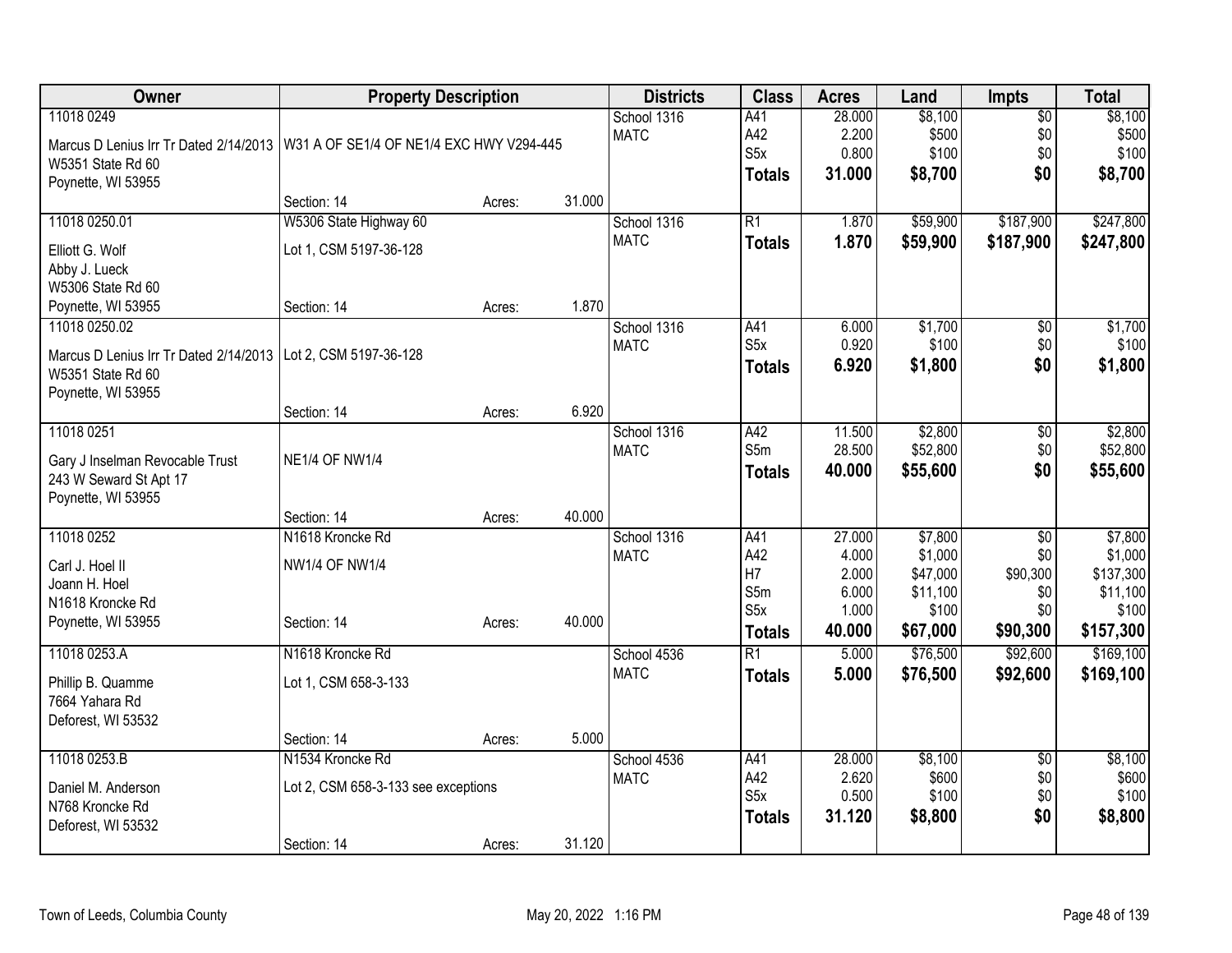| Owner                            | <b>Property Description</b>                                                                  | <b>Districts</b> | <b>Class</b>    | <b>Acres</b> | Land      | <b>Impts</b>    | <b>Total</b> |
|----------------------------------|----------------------------------------------------------------------------------------------|------------------|-----------------|--------------|-----------|-----------------|--------------|
| 11018 0253.C                     | W5660 State Highway 60                                                                       | School 4536      | $\overline{R1}$ | 0.920        | \$42,800  | \$160,200       | \$203,000    |
| Derek A. Potter                  | Lot 3, CSM 658-3-133 see exceptions                                                          | <b>MATC</b>      | <b>Totals</b>   | 0.920        | \$42,800  | \$160,200       | \$203,000    |
| Jean M. Potter                   |                                                                                              |                  |                 |              |           |                 |              |
| W5660 State Rd 60                |                                                                                              |                  |                 |              |           |                 |              |
| Poynette, WI 53955               | 0.920<br>Section: 14<br>Acres:                                                               |                  |                 |              |           |                 |              |
| 11018 0254                       | W5696 State Highway 60                                                                       | School 4536      | R1              | 1.600        | \$47,800  | \$73,900        | \$121,700    |
| Hans Huegli                      | PART OF SW1/4 OF NW1/4, COMM AT SW CORNER                                                    | <b>MATC</b>      | <b>Totals</b>   | 1.600        | \$47,800  | \$73,900        | \$121,700    |
| W5696 State Rd 60                | SD 1/4 1/4 TH E 330 FT; TH N 264 FT; TH W 330 FT;                                            |                  |                 |              |           |                 |              |
| Poynette, WI 53955               | TH S 264 FT TO POB EXC HWY #580947(.40)                                                      |                  |                 |              |           |                 |              |
|                                  | 1.600<br>Section: 14<br>Acres:                                                               |                  |                 |              |           |                 |              |
| 11018 0255                       | W5678 State Highway 60                                                                       | School 4536      | $\overline{R1}$ | 1.130        | \$47,900  | \$209,400       | \$257,300    |
| <b>Mark Grimes</b>               | Parcel located in the SW1/4 of NW1/4, Sec 14-10-10, det                                      | <b>MATC</b>      | <b>Totals</b>   | 1.130        | \$47,900  | \$209,400       | \$257,300    |
| Jean Grimes                      | as follows: comm at W1/4 corner said Sec; N88-22-31E                                         |                  |                 |              |           |                 |              |
| W5678 State Rd 60                | 495' to POB; N0-35-32E 264'; S88-22-31W 165';                                                |                  |                 |              |           |                 |              |
| Poynette, WI 53955               | 1.130<br>Section: 14<br>Acres:                                                               |                  |                 |              |           |                 |              |
| 11018 0256                       | W5538 State Highway 60                                                                       | School 1316      | A42             | 15.000       | \$3,700   | \$0             | \$3,700      |
|                                  |                                                                                              | <b>MATC</b>      | A43             | 2.250        | \$400     | \$0             | \$400        |
| Gary J Inselman Revocable Trust  | SE1/4 OF NW1/4 EXC HWY V295-71                                                               |                  | H7              | 2.000        | \$58,800  | \$181,600       | \$240,400    |
| 243 W Seward St Apt 17           |                                                                                              |                  | S5m             | 20.000       | \$37,000  | \$0             | \$37,000     |
| Poynette, WI 53955               | 40.000<br>Section: 14<br>Acres:                                                              |                  | S5x             | 0.750        | \$100     | \$0             | \$100        |
|                                  |                                                                                              |                  | <b>Totals</b>   | 40.000       | \$100,000 | \$181,600       | \$281,600    |
| 11018 0257                       |                                                                                              | School 1316      | A41             | 36.000       | \$10,400  | $\overline{50}$ | \$10,400     |
| Gary J Inselman Revocable Trust  | NE1/4 OF SW1/4 EXC HWY 60 RIGHT OF WAY                                                       | <b>MATC</b>      | A42             | 1.000        | \$200     | \$0             | \$200        |
| 243 W Seward St Apt 17           | R295-71                                                                                      |                  | A43             | 2.000        | \$400     | \$0             | \$400        |
| Poynette, WI 53955               |                                                                                              |                  | S <sub>5x</sub> | 1.000        | \$100     | \$0             | \$100        |
|                                  | 40.000<br>Section: 14<br>Acres:                                                              |                  | <b>Totals</b>   | 40.000       | \$11,100  | \$0             | \$11,100     |
| 11018 0258.1                     | N1476 Kroncke Rd                                                                             | School 1316      | R1              | 1.000        | \$44,600  | \$105,300       | \$149,900    |
| Kenneth J. Muelemans             | PCL IN SW Q; BEG ON W LN SD SEC 198'S OF NW                                                  | <b>MATC</b>      | <b>Totals</b>   | 1.000        | \$44,600  | \$105,300       | \$149,900    |
| Tiffany N. Muelemans             | COR SW Q; TH E 198'; S 220'; W 198'; N 220' TO POB.                                          |                  |                 |              |           |                 |              |
| N1476 Kroncke Rd                 |                                                                                              |                  |                 |              |           |                 |              |
| Arlingtion, WI 53911             | 1.000<br>Section: 14<br>Acres:                                                               |                  |                 |              |           |                 |              |
| 11018 0258.2A                    | W5679 State Highway 60                                                                       | School 1316      | $\overline{R1}$ | 0.500        | \$37,200  | \$94,700        | \$131,900    |
|                                  |                                                                                              | <b>MATC</b>      | <b>Totals</b>   | 0.500        | \$37,200  | \$94,700        | \$131,900    |
| Kent Hamoud<br>W5679 State Rd 60 | Prt NW1/4 SW1/4, Com W1/4 cor E198' POB; E120' S23<br>W120' N238' POB. EXC HWY #589781 (.15) |                  |                 |              |           |                 |              |
| Poynette, WI 53955               |                                                                                              |                  |                 |              |           |                 |              |
|                                  | 0.500<br>Section: 14<br>Acres:                                                               |                  |                 |              |           |                 |              |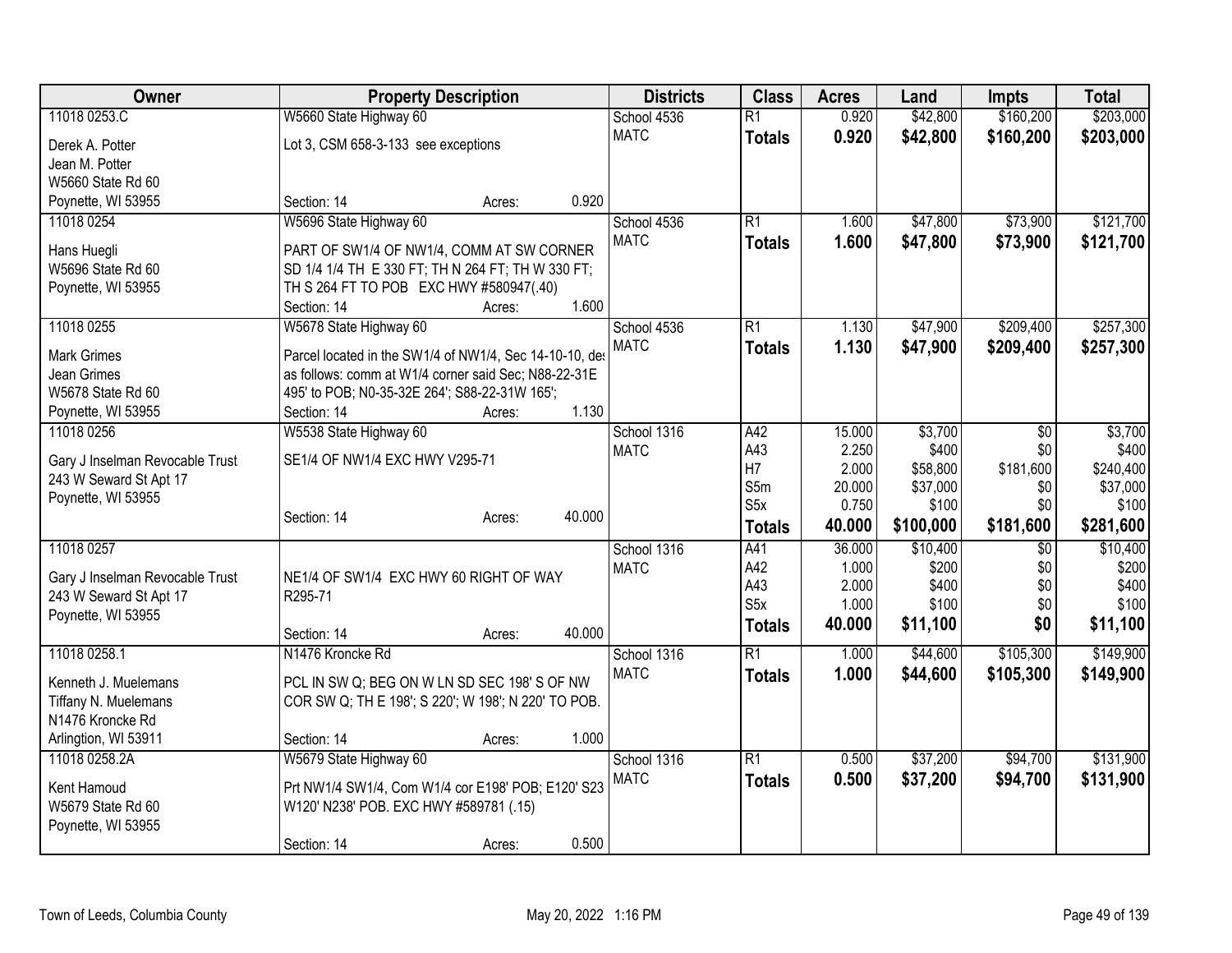| Owner                           | <b>Property Description</b>                           |        |        | <b>Districts</b> | <b>Class</b>     | <b>Acres</b> | Land            | <b>Impts</b>    | <b>Total</b>    |
|---------------------------------|-------------------------------------------------------|--------|--------|------------------|------------------|--------------|-----------------|-----------------|-----------------|
| 11018 0258.3                    | W5673 State Highway 60                                |        |        | School 1316      | $\overline{R1}$  | 2.160        | \$58,000        | \$148,500       | \$206,500       |
| Amy M. Leatherberry             | LT 1 CS#3620-24-107 life estate interest of Stanley D |        |        | <b>MATC</b>      | <b>Totals</b>    | 2.160        | \$58,000        | \$148,500       | \$206,500       |
| Jason L. Leatherberry           | Jaeger & Ellen M Jaeger                               |        |        |                  |                  |              |                 |                 |                 |
| 853 Shooting Star Cir           |                                                       |        |        |                  |                  |              |                 |                 |                 |
| Deforest, WI 53532              | Section: 14                                           | Acres: | 2.160  |                  |                  |              |                 |                 |                 |
| 11018 0258.4                    |                                                       |        |        | School 1316      | A41              | 0.800        | \$200           | $\overline{50}$ | \$200           |
|                                 |                                                       |        |        | <b>MATC</b>      | <b>Totals</b>    | 0.800        | \$200           | \$0             | \$200           |
| Amy M. Leatherberry             | LT 2 CS#3620-24-107 life estate interest of Stanley D |        |        |                  |                  |              |                 |                 |                 |
| Jason L. Leatherberry           | Jaeger & Ellen M Jaeger                               |        |        |                  |                  |              |                 |                 |                 |
| 853 Shooting Star Cir           |                                                       |        |        |                  |                  |              |                 |                 |                 |
| Deforest, WI 53532              | Section: 14                                           | Acres: | 0.800  |                  |                  |              |                 |                 |                 |
| 11018 0259                      | N1492 Kroncke Rd                                      |        |        | School 1316      | $\overline{R1}$  | 0.670        | \$40,200        | \$114,400       | \$154,600       |
| Mark S. Maier                   | PRT NW1/4 SW1/4, COM NW COR SD1/41/4, E198'           |        |        | <b>MATC</b>      | <b>Totals</b>    | 0.670        | \$40,200        | \$114,400       | \$154,600       |
| Amy M. Maier                    | S198' W198N198' POB EXC HWY #589780 (.33)             |        |        |                  |                  |              |                 |                 |                 |
| N1492 Kroncke Rd                |                                                       |        |        |                  |                  |              |                 |                 |                 |
| Arlington, WI 53911             | Section: 14                                           | Acres: | 0.670  |                  |                  |              |                 |                 |                 |
| 11018 0260                      | W5653 State Highway 60                                |        |        | School 1316      | A41              | 30.500       | \$8,800         | $\sqrt{6}$      | \$8,800         |
|                                 |                                                       |        |        | <b>MATC</b>      | H7               | 1.000        | \$11,900        | \$15,600        | \$27,500        |
| Gary J Inselman Revocable Trust | NW1/4 SW1/4 EXC COM NW COR E198' S198' W 198' I       |        |        |                  | S <sub>5</sub> x | 1.000        | \$100           | \$0             | \$100           |
| 243 W Seward St Apt 17          | TO POB; EXC COM 198' E NW COR E 3461/2' S2611/2'      |        |        |                  | <b>Totals</b>    | 32.500       | \$20,800        | \$15,600        | \$36,400        |
| Poynette, WI 53955              | W2141/2'S3321/2' W 330' N396' E198' N198' POB.        |        |        |                  |                  |              |                 |                 |                 |
|                                 | Section: 14                                           | Acres: | 32.500 |                  |                  |              |                 |                 |                 |
| 11018 0260.A                    | W5653 State Highway 60                                |        |        | School 1316      | $\overline{R1}$  | 0.230        | \$29,900        | \$152,300       | \$182,200       |
| Robin A. Anderson               | PRT NW1/4 SW1/4-COM W 1/4 CO R, E544.50' POB;         |        |        | <b>MATC</b>      | <b>Totals</b>    | 0.230        | \$29,900        | \$152,300       | \$182,200       |
| W5653 Hwy 60                    | E173,45' S168.57' S89W61.65' S1E89' W118.50'          |        |        |                  |                  |              |                 |                 |                 |
| Poynette, WI 53955              | N1E258' POB see exceptions                            |        |        |                  |                  |              |                 |                 |                 |
|                                 | Section: 14                                           | Acres: | 0.230  |                  |                  |              |                 |                 |                 |
| 11018 0261                      |                                                       |        |        | School 1316      | A41              | 38.000       | \$11,000        | $\sqrt{6}$      | \$11,000        |
|                                 |                                                       |        |        | <b>MATC</b>      | S <sub>5</sub> x | 1.000        | \$100           | \$0             | \$100           |
| Gary J Inselman Revocable Trust | SW1/4 OF SW1/4, EXC COMM AT SW COR SD 1/41/4 &        |        |        |                  | <b>Totals</b>    | 39.000       | \$11,100        | \$0             | \$11,100        |
| 243 W Seward St Apt 17          | RUNNING E 251 FT; TH N 190 FT; TH W TO CENTER         |        |        |                  |                  |              |                 |                 |                 |
| Poynette, WI 53955              | OF HWY; TH S TO POB                                   |        |        |                  |                  |              |                 |                 |                 |
|                                 | Section: 14                                           | Acres: | 39.000 |                  |                  |              |                 |                 |                 |
| 11018 0262                      | N1308 Kroncke Rd                                      |        |        | School 1316      | X5               | 1.000        | $\overline{50}$ | $\overline{50}$ | $\overline{50}$ |
| Leeds Cemetery Association      | PART OF SW1/4 OF SW1/4, COMM AT SW CORNER             |        |        | <b>MATC</b>      | <b>Totals</b>    | 1.000        | \$0             | \$0             | \$0             |
| C/O Julianne Thompson           | SD1/41/4; THE 251 FT; TH N 190 FT; TH W TO            |        |        |                  |                  |              |                 |                 |                 |
| N1250 Kroncke Rd                | CENTER OF HWY; TH S TO POB.                           |        |        |                  |                  |              |                 |                 |                 |
| Arlington, WI 53911             | Section: 14                                           | Acres: | 1.000  |                  |                  |              |                 |                 |                 |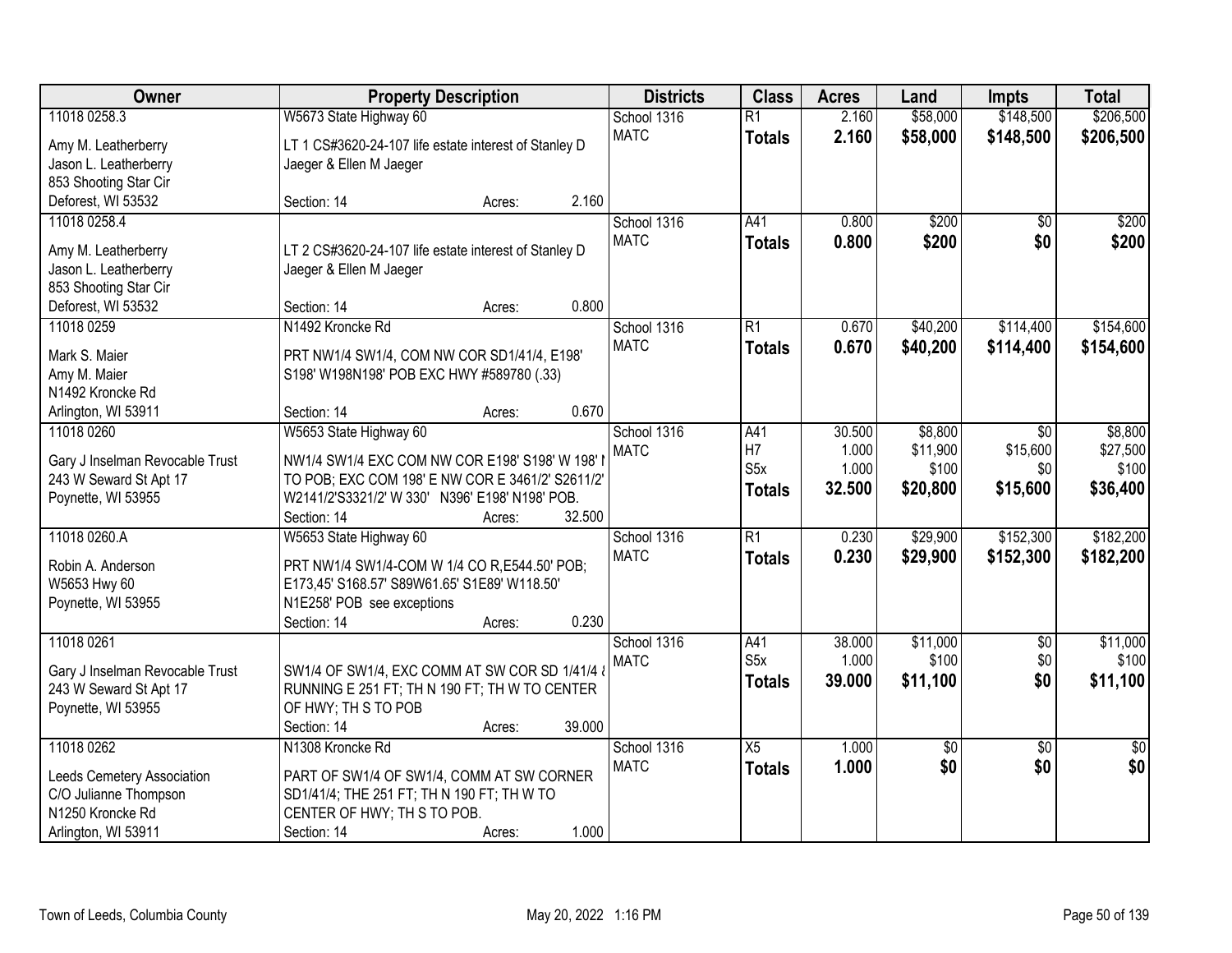| <b>Owner</b>                                                                          | <b>Property Description</b>                    |        |        | <b>Districts</b> | <b>Class</b>     | <b>Acres</b> | Land     | <b>Impts</b>    | <b>Total</b> |
|---------------------------------------------------------------------------------------|------------------------------------------------|--------|--------|------------------|------------------|--------------|----------|-----------------|--------------|
| 11018 0263                                                                            |                                                |        |        | School 1316      | A41              | 40.000       | \$11,500 | $\overline{50}$ | \$11,500     |
| Gary J Inselman Revocable Trust                                                       | SE1/4 OF SW1/4                                 |        |        | <b>MATC</b>      | <b>Totals</b>    | 40.000       | \$11,500 | \$0             | \$11,500     |
| 243 W Seward St Apt 17                                                                |                                                |        |        |                  |                  |              |          |                 |              |
| Poynette, WI 53955                                                                    |                                                |        |        |                  |                  |              |          |                 |              |
|                                                                                       | Section: 14                                    | Acres: | 40.000 |                  |                  |              |          |                 |              |
| 11018 0264.01                                                                         | W5351 State Highway 60                         |        |        | School 1316      | A41              | 4.000        | \$1,200  | $\overline{30}$ | \$1,200      |
| Marcus D Lenius Irr Tr Dated 2/14/2013                                                | Lot 1, CSM 5201-36-132                         |        |        | <b>MATC</b>      | H7               | 2.000        | \$47,000 | \$104,300       | \$151,300    |
| W5351 State Rd 60                                                                     |                                                |        |        |                  | <b>Totals</b>    | 6.000        | \$48,200 | \$104,300       | \$152,500    |
| Poynette, WI 53955                                                                    |                                                |        |        |                  |                  |              |          |                 |              |
|                                                                                       | Section: 14                                    | Acres: | 6.000  |                  |                  |              |          |                 |              |
| 11018 0264.02                                                                         |                                                |        |        | School 1316      | A41              | 32.500       | \$9,400  | $\sqrt[6]{}$    | \$9,400      |
| Marcus D Lenius Irr Tr Dated 2/14/2013   NE1/4 of SE1/4; Exc Hwy - See Exceptions     |                                                |        |        | <b>MATC</b>      | S5x              | 1.500        | \$200    | \$0             | \$200        |
| W5351 State Rd 60                                                                     |                                                |        |        |                  | <b>Totals</b>    | 34.000       | \$9,600  | \$0             | \$9,600      |
| Poynette, WI 53955                                                                    |                                                |        |        |                  |                  |              |          |                 |              |
|                                                                                       | Section: 14                                    | Acres: | 34.000 |                  |                  |              |          |                 |              |
| 11018 0265.2                                                                          | W5433 State Highway 60                         |        |        | School 1316      | $\overline{H}$   | 4.858        | \$52,100 | \$173,400       | \$225,500    |
| <b>Grant Moxon</b>                                                                    | LT 1 CS#3808-26-46                             |        |        | <b>MATC</b>      | <b>Totals</b>    | 4.858        | \$52,100 | \$173,400       | \$225,500    |
| Elle Moxon                                                                            |                                                |        |        |                  |                  |              |          |                 |              |
| W5433 State Highway 60                                                                |                                                |        |        |                  |                  |              |          |                 |              |
| Poynette, WI 53955                                                                    | Section: 14                                    | Acres: | 4.858  |                  |                  |              |          |                 |              |
| 11018 0265.3                                                                          |                                                |        |        | School 1316      | A41              | 31.565       | \$9,100  | \$0             | \$9,100      |
| Larry W & Jayne E Pulsfus Rev Liv Trus   NW1/4 OF SE1/4 EXC 11.2 A ON E SIDE EXC .55A |                                                |        |        | <b>MATC</b>      | S <sub>5</sub> x | 0.500        | \$100    | \$0             | \$100        |
| Dated 7/31/2014                                                                       | HWYEXC CS#3808-26-46 - See Exceptions          |        |        |                  | <b>Totals</b>    | 32.065       | \$9,200  | \$0             | \$9,200      |
| W12622 Pleasant View Park Rd                                                          |                                                |        |        |                  |                  |              |          |                 |              |
| Lodi, WI 53555                                                                        | Section: 14                                    | Acres: | 32.065 |                  |                  |              |          |                 |              |
| 11018 0266                                                                            |                                                |        |        | School 1316      | A41              | 39.500       | \$11,400 | $\sqrt{6}$      | \$11,400     |
| Larry W & Jayne E Pulsfus Rev Liv Trus   SW1/4 OF SE1/4, LESS 1/2 ACRES ON E SIDE     |                                                |        |        | <b>MATC</b>      | <b>Totals</b>    | 39.500       | \$11,400 | \$0             | \$11,400     |
| Dated 7/31/2014                                                                       |                                                |        |        |                  |                  |              |          |                 |              |
| W12622 Pleasant View Park Rd                                                          |                                                |        |        |                  |                  |              |          |                 |              |
| Lodi, WI 53555                                                                        | Section: 14                                    | Acres: | 39.500 |                  |                  |              |          |                 |              |
| 11018 0267                                                                            | Mickelson Dr                                   |        |        | School 1316      | A41              | 1.720        | \$500    | $\overline{30}$ | \$500        |
| Larry W & Jayne E Pulsfus Rev Liv Trus                                                | 2 ACRES ON E SIDE OF W1/2 OF SE1/4 EXC C.S.370 |        |        | <b>MATC</b>      | <b>Totals</b>    | 1.720        | \$500    | \$0             | \$500        |
| Dated 7/31/2014                                                                       |                                                |        |        |                  |                  |              |          |                 |              |
| W12622 Pleasant View Park Rd                                                          |                                                |        |        |                  |                  |              |          |                 |              |
| Lodi, WI 53555                                                                        | Section: 14                                    | Acres: | 1.720  |                  |                  |              |          |                 |              |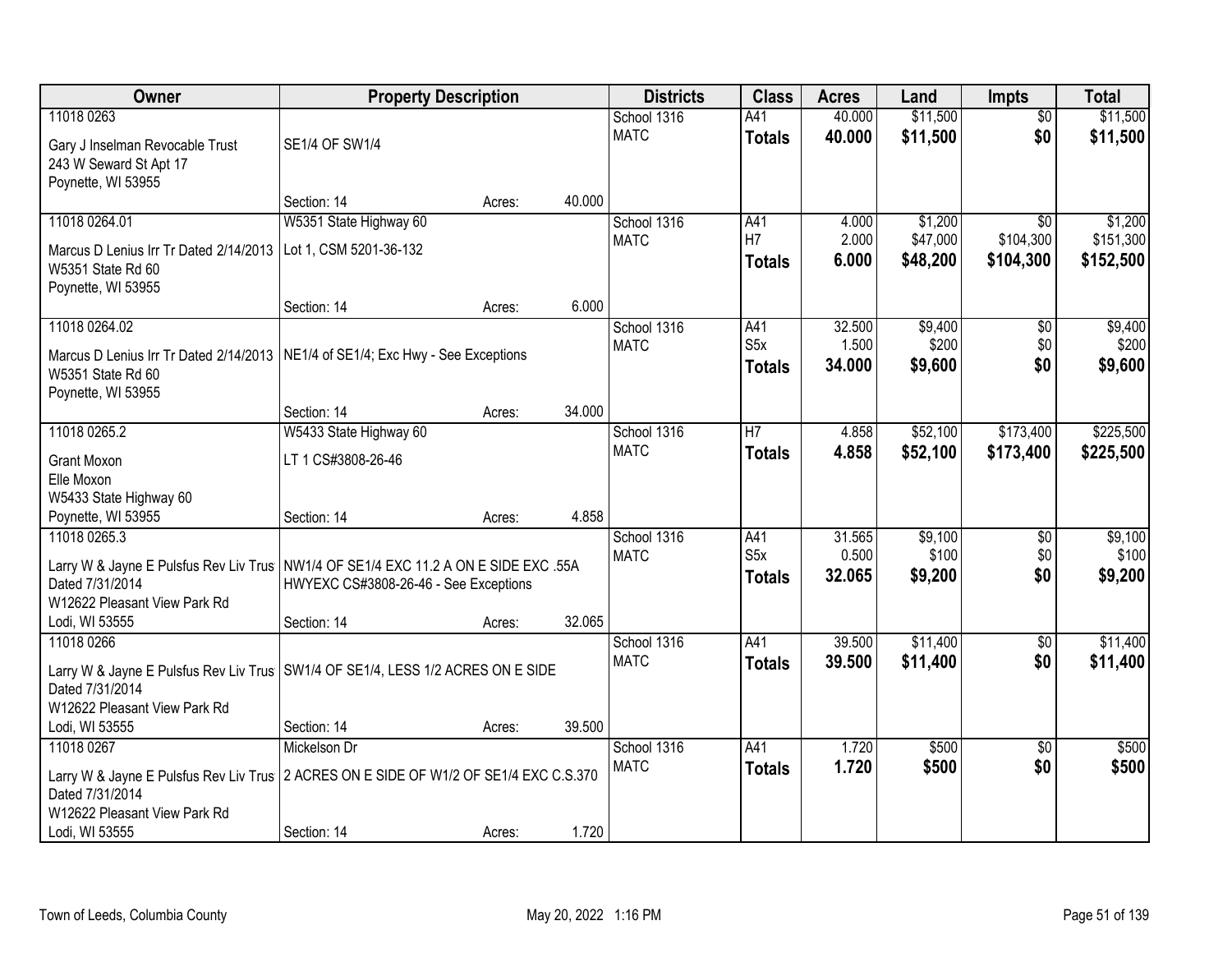| Owner                                                                                                                                            | <b>Property Description</b>                                               |        |        | <b>Districts</b>           | <b>Class</b>                                           | <b>Acres</b>                                 | Land                                              | <b>Impts</b>                                | <b>Total</b>                                      |
|--------------------------------------------------------------------------------------------------------------------------------------------------|---------------------------------------------------------------------------|--------|--------|----------------------------|--------------------------------------------------------|----------------------------------------------|---------------------------------------------------|---------------------------------------------|---------------------------------------------------|
| 11018 0268<br>Larry W & Jayne E Pulsfus Rev Liv Trus   SE1/4 OF SE1/4 EX C.S. 370 EXC R337-68<br>Dated 7/31/2014<br>W12622 Pleasant View Park Rd |                                                                           |        |        | School 1316<br><b>MATC</b> | A41<br>S5m<br><b>Totals</b>                            | 25.400<br>7.000<br>32.400                    | \$7,300<br>\$13,000<br>\$20,300                   | $\overline{50}$<br>\$0<br>\$0               | \$7,300<br>\$13,000<br>\$20,300                   |
| Lodi, WI 53555                                                                                                                                   | Section: 14                                                               | Acres: | 32.400 |                            |                                                        |                                              |                                                   |                                             |                                                   |
| 11018 0268.A<br>Pulsfus Poultry, LLC<br>W12622 Pleasant View Park Rd<br>Lodi, WI 53555                                                           | W5403 Nickelson Rd<br>Lot 1, CSM 370-2-145, Exc CSM 1262                  |        |        | School 1316<br><b>MATC</b> | $\overline{H}$<br><b>Totals</b>                        | 2.160<br>2.160                               | \$47,800<br>\$47,800                              | \$176,200<br>\$176,200                      | \$224,000<br>\$224,000                            |
|                                                                                                                                                  | Section: 14                                                               | Acres: | 2.160  |                            |                                                        |                                              |                                                   |                                             |                                                   |
| 11018 0268.B<br>Pulsfus Poultry, LLC<br>W12622 Pleasant View Park Rd<br>Lodi, WI 53555                                                           | W5403 State Highway 60<br>Lot 1, CSM 1262-6-24                            |        |        | School 1316<br><b>MATC</b> | $\overline{H}$<br><b>Totals</b>                        | 5.720<br>5.720                               | \$62,300<br>\$62,300                              | \$171,200<br>\$171,200                      | \$233,500<br>\$233,500                            |
|                                                                                                                                                  | Section: 14                                                               | Acres: | 5.720  |                            |                                                        |                                              |                                                   |                                             |                                                   |
| 11018 0269<br>Ronald H. Ziegler<br>N368 Hwy 51<br>Deforest, WI 53532                                                                             | N1/2 OF NE1/4 OF NE1/4                                                    |        |        | School 4536<br><b>MATC</b> | A41<br>A42<br>S <sub>5</sub> x<br><b>Totals</b>        | 12.000<br>7.500<br>0.500<br>20.000           | \$3,500<br>\$1,800<br>\$100<br>\$5,400            | \$0<br>\$0<br>\$0<br>\$0                    | \$3,500<br>\$1,800<br>\$100<br>\$5,400            |
|                                                                                                                                                  | Section: 15                                                               | Acres: | 20.000 |                            |                                                        |                                              |                                                   |                                             |                                                   |
| 11018 0270.01<br>Schoeneberg Living Trust Dated<br>2/16/2009<br>N2804 Mountford Rd<br>Poynette, WI 53955                                         | Lot 1, CSM 5110-36-41<br>Section: 15                                      | Acres: | 24.340 | School 4536<br><b>MATC</b> | A41<br>A42<br>S <sub>5</sub> x<br><b>Totals</b>        | 21.840<br>2.000<br>0.500<br>24.340           | \$6,300<br>\$500<br>\$100<br>\$6,900              | $\overline{50}$<br>\$0<br>\$0<br>\$0        | \$6,300<br>\$500<br>\$100<br>\$6,900              |
| 11018 0271<br>Louis W. Voegeli<br>Debbie L. Voegeli<br>W5816 State Rd 60                                                                         | <b>NW1/4 OF NE1/4</b>                                                     |        |        | School 1316<br><b>MATC</b> | A41<br>A42<br>A43<br><b>Totals</b>                     | 21.000<br>17.000<br>2.000<br>40.000          | \$6,100<br>\$4,200<br>\$400<br>\$10,700           | $\sqrt{6}$<br>\$0<br>\$0<br>\$0             | \$6,100<br>\$4,200<br>\$400<br>\$10,700           |
| Arlington, WI 53911                                                                                                                              | Section: 15                                                               | Acres: | 40.000 |                            |                                                        |                                              |                                                   |                                             |                                                   |
| 11018 0272<br>Louis W. Voegeli<br>Debbie L. Voegeli<br>W5816 State Rd 60<br>Arlington, WI 53911                                                  | SW1/4 OF NE1/4 EXC CS#2761-18-84 EXC HWY<br>#580297 (1.46)<br>Section: 15 | Acres: | 31.010 | School 1316<br><b>MATC</b> | A41<br>A42<br>A43<br>S <sub>5</sub> x<br><b>Totals</b> | 13.000<br>7.000<br>10.510<br>0.500<br>31.010 | \$3,800<br>\$1,700<br>\$1,900<br>\$100<br>\$7,500 | $\overline{50}$<br>\$0<br>\$0<br>\$0<br>\$0 | \$3,800<br>\$1,700<br>\$1,900<br>\$100<br>\$7,500 |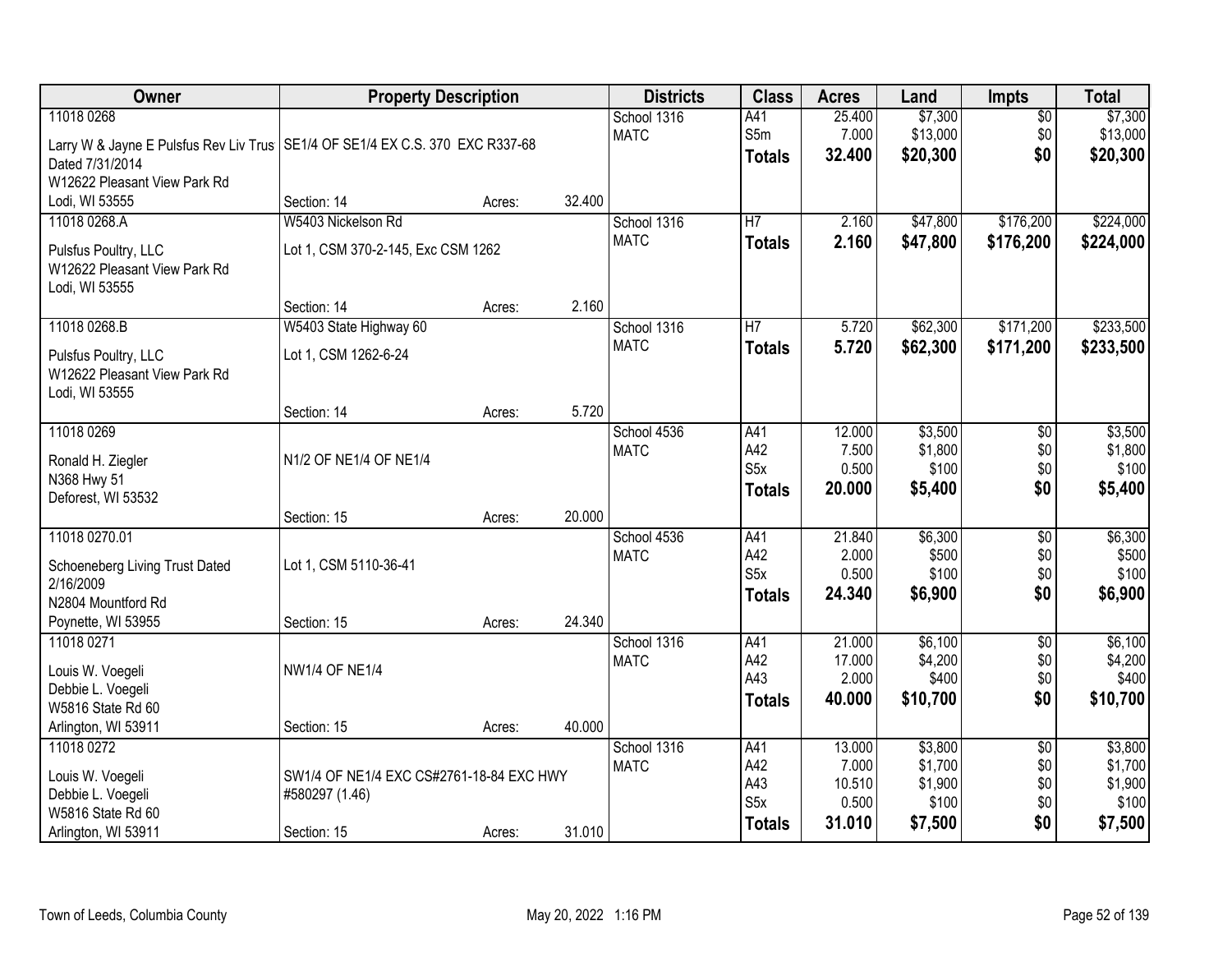| Owner                       | <b>Property Description</b>                           |                  | <b>Districts</b> | <b>Class</b>     | <b>Acres</b> | Land     | <b>Impts</b>    | <b>Total</b> |
|-----------------------------|-------------------------------------------------------|------------------|------------------|------------------|--------------|----------|-----------------|--------------|
| 11018 0272.01               | W5816 State Highway 60                                |                  | School 1316      | A41              | 3.000        | \$900    | $\overline{50}$ | \$900        |
| Louis W. Voegeli            | Lot 1, CSM 2761-18-84                                 |                  | <b>MATC</b>      | H7               | 4.530        | \$59,700 | \$56,300        | \$116,000    |
| Debbie L. Voegeli           |                                                       |                  |                  | <b>Totals</b>    | 7.530        | \$60,600 | \$56,300        | \$116,900    |
| W5816 State Rd 60           |                                                       |                  |                  |                  |              |          |                 |              |
| Arlington, WI 53911         | Section: 15                                           | 7.530<br>Acres:  |                  |                  |              |          |                 |              |
| 11018 0273                  | N1527 Kroncke Rd                                      |                  | School 4536      | F <sub>6</sub>   | 4.330        | \$16,000 | $\overline{50}$ | \$16,000     |
|                             |                                                       |                  | <b>MATC</b>      | R <sub>1</sub>   | 5.000        | \$66,500 | \$174,100       | \$240,600    |
| Michael Biddick             | Prt SE1/4 of NE1/4 Sec 15, Comm E 1/4 cor Sec 15, N2E |                  |                  | Totals           | 9.330        | \$82,500 | \$174,100       | \$256,600    |
| N1527 Kroncke Rd            | 311.87' to POB, N2E 133.63', N87W 281.50', N2E        |                  |                  |                  |              |          |                 |              |
| Poynette, WI 53955          | 181.50', S87E 100', N2E 132', N87W 93.23', N2E 33',   |                  |                  |                  |              |          |                 |              |
|                             | Section: 15                                           | 9.330<br>Acres:  |                  |                  |              |          |                 |              |
| 11018 0273.C                |                                                       |                  | School 4536      | A41              | 4.000        | \$1,200  | \$0             | \$1,200      |
| Louis W. Voegeli            | PART OF SE1/4 OF NE1/4 BEG AT SW COR; TH N 677        |                  | <b>MATC</b>      | A43              | 2.740        | \$500    | \$0             | \$500        |
| Debbie L. Voegeli           | FT; TH E 338.9 FT; TH S 50 20" E 449.3 FT; TH S       |                  |                  | S <sub>5</sub> x | 0.500        | \$100    | \$0             | \$100        |
| W5816 State Rd 60           | 317.7 FT; TH W 628.83 FT TO POB. EXC HWY #580297      |                  |                  | Totals           | 7.240        | \$1,800  | \$0             | \$1,800      |
| Arlington, WI 53911         | Section: 15                                           | 7.240<br>Acres:  |                  |                  |              |          |                 |              |
| 11018 0273.D                | W5714 State Highway 60                                |                  | School 4536      | $\overline{R1}$  | 1.280        | \$49,600 | \$133,700       | \$183,300    |
|                             |                                                       |                  | <b>MATC</b>      | <b>Totals</b>    | 1.280        | \$49,600 | \$133,700       | \$183,300    |
| Jay E. Stets-Stephensky     | Lot 1, CSM 786-4-6; Also a parcel (74.82' X 146.87')  |                  |                  |                  |              |          |                 |              |
| Melissa B. Stets-Stephensky | adjacent to the NW Cor of CSM 786 (described in doc   |                  |                  |                  |              |          |                 |              |
| W5714 State Rd 60           | 829563); see exceptions                               |                  |                  |                  |              |          |                 |              |
| Arlington, WI 53911         | Section: 15                                           | 1.280<br>Acres:  |                  |                  |              |          |                 |              |
| 11018 0273.E                | N1563 Kroncke Rd                                      |                  | School 4536      | $\overline{R1}$  | 1.700        | \$54,200 | \$135,300       | \$189,500    |
| Scott T. Thompson           | Lot 1, CSM 916-4-136                                  |                  | <b>MATC</b>      | <b>Totals</b>    | 1.700        | \$54,200 | \$135,300       | \$189,500    |
| W4294 Sampson Rd            |                                                       |                  |                  |                  |              |          |                 |              |
| Rio, WI 53960               |                                                       |                  |                  |                  |              |          |                 |              |
|                             | Section: 15                                           | 1.700<br>Acres:  |                  |                  |              |          |                 |              |
| 11018 0273.F                | N1577 Kroncke Rd                                      |                  | School 4536      | F <sub>6</sub>   | 5.620        | \$20,800 | $\overline{50}$ | \$20,800     |
| Alexander Bower             | Lot 2, CSM 916-4-136                                  |                  | <b>MATC</b>      | R <sub>1</sub>   | 5.000        | \$76,500 | \$191,600       | \$268,100    |
| N1577 Kroncke Rd            |                                                       |                  |                  | <b>Totals</b>    | 10.620       | \$97,300 | \$191,600       | \$288,900    |
| Poynette, WI 53955          |                                                       |                  |                  |                  |              |          |                 |              |
|                             | Section: 15                                           | 10.620<br>Acres: |                  |                  |              |          |                 |              |
| 11018 0273.G                |                                                       |                  | School 4536      | R1               | 0.420        | \$8,700  | $\sqrt{$0}$     | \$8,700      |
|                             |                                                       |                  | <b>MATC</b>      | <b>Totals</b>    | 0.420        | \$8,700  | \$0             | \$8,700      |
| Joyce L. Youngs             | COM E1/4TH N2' 445.50' TH N87' W181.50' TO POB TH     |                  |                  |                  |              |          |                 |              |
| 13163 Northland Dr          | N2'E 181.50'TH N87' W 100' TH S2' W181.50 TH          |                  |                  |                  |              |          |                 |              |
| Plainfield, IL 60585        | S87'E100' TO POB                                      |                  |                  |                  |              |          |                 |              |
|                             | Section: 15                                           | 0.420<br>Acres:  |                  |                  |              |          |                 |              |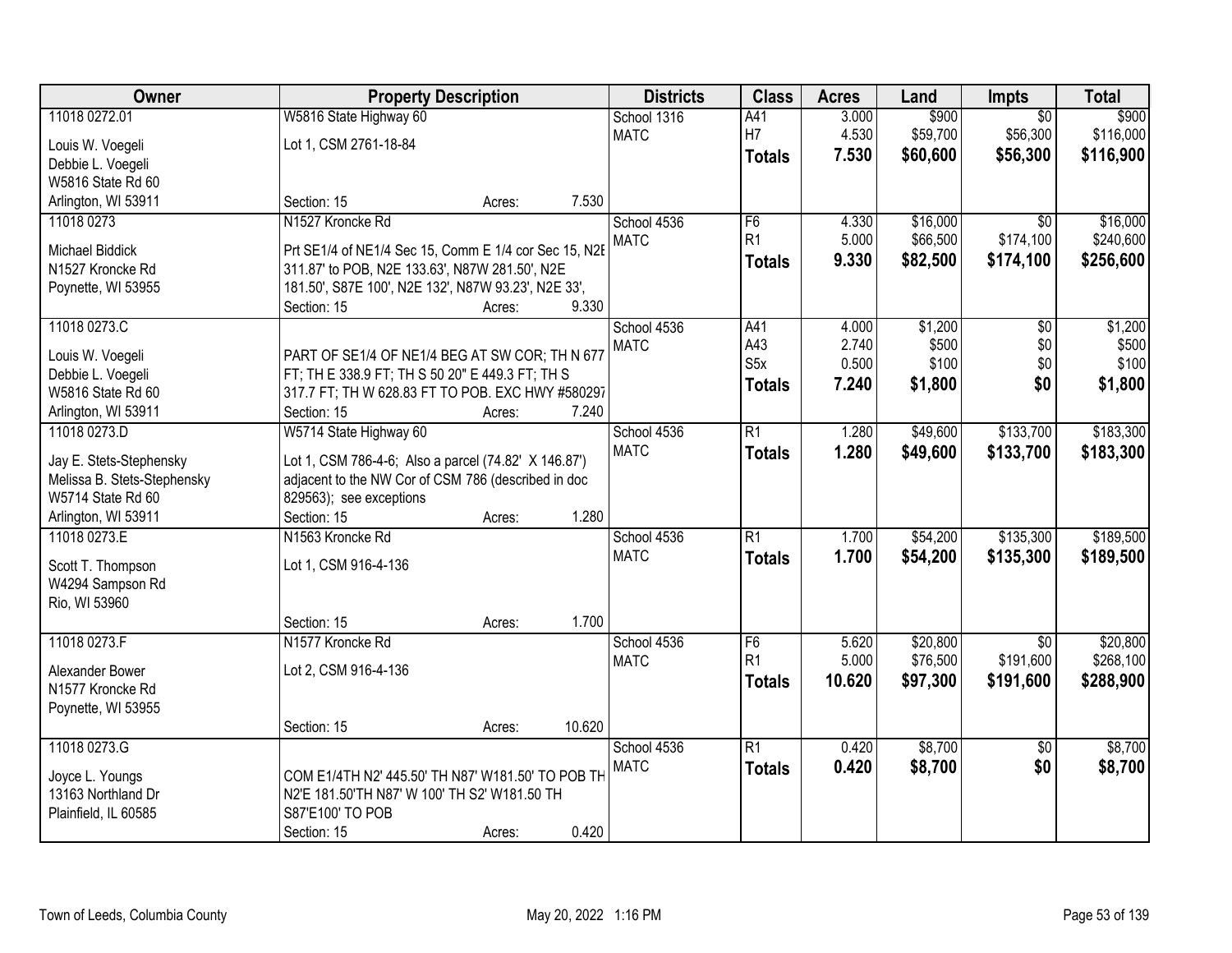| Owner                       | <b>Property Description</b>                             |        |        | <b>Districts</b> | <b>Class</b>    | <b>Acres</b> | Land     | <b>Impts</b>    | <b>Total</b> |
|-----------------------------|---------------------------------------------------------|--------|--------|------------------|-----------------|--------------|----------|-----------------|--------------|
| 11018 0274                  | W5742 State Highway 60                                  |        |        | School 4536      | $\overline{R1}$ | 0.860        | \$43,200 | \$113,500       | \$156,700    |
| Odean L. Dorr               | PRT OF SE1/4 OF NE1/4 COM AT A PT 5441/2' W OF          |        |        | <b>MATC</b>      | <b>Totals</b>   | 0.860        | \$43,200 | \$113,500       | \$156,700    |
| W5742 State Rd 60           | SE COR SD 1/41/4 TH N297' TH W1462/3' TH S297' TH       |        |        |                  |                 |              |          |                 |              |
| Arlington, WI 53911         | E1462/3' TO POB EXC HWY (.14) - See Exceptions          |        |        |                  |                 |              |          |                 |              |
|                             | Section: 15                                             | Acres: | 0.860  |                  |                 |              |          |                 |              |
| 11018 0275                  | W5720 State Highway 60                                  |        |        | School 4536      | $\overline{R1}$ | 0.900        | \$43,900 | \$8,200         | \$52,100     |
|                             |                                                         |        |        | <b>MATC</b>      | <b>Totals</b>   | 0.900        | \$43,900 | \$8,200         | \$52,100     |
| Jay E. Stets-Stephensky     | Pt of SE1/4 of NE1/4, Comm at a point 214.5' W of SE co |        |        |                  |                 |              |          |                 |              |
| Melissa B. Stets-Stephensky | sd1/41/4; N 165', W 330'; S 165'; E 330' to POB. 13/57  |        |        |                  |                 |              |          |                 |              |
| W5720 State Rd 60           | 13/753 EXC HWY (.35) - See Exceptions                   |        |        |                  |                 |              |          |                 |              |
| Arlington, WI 53911         | Section: 15                                             | Acres: | 0.900  |                  |                 |              |          |                 |              |
| 11018 0276                  | N1533 Kroncke Rd                                        |        |        | School 4536      | $\overline{R1}$ | 0.370        | \$34,400 | \$81,800        | \$116,200    |
| <b>Donald Buss</b>          | Prt of SE1/4 of NE1/4, being the S1/2 of the following  |        |        | <b>MATC</b>      | <b>Totals</b>   | 0.370        | \$34,400 | \$81,800        | \$116,200    |
| N1533 Kroncke Rd            | Comm 445.5' N of SE cor SD 1/41/4, W 181.5'; N 181.5';  |        |        |                  |                 |              |          |                 |              |
| Poynette, WI 53955          | E 181.5'; S 181.5' to POB                               |        |        |                  |                 |              |          |                 |              |
|                             | Section: 15                                             | Acres: | 0.370  |                  |                 |              |          |                 |              |
| 11018 0276.A                | N1541 Kroncke Rd                                        |        |        | School 4536      | $\overline{R1}$ | 0.380        | \$34,500 | \$102,900       | \$137,400    |
|                             |                                                         |        |        | <b>MATC</b>      | <b>Totals</b>   | 0.380        | \$34,500 | \$102,900       | \$137,400    |
| Joyce L. Youngs             | N1/2 OF PARCEL IN SE1/4 OF NE1/4: COMM 4451/2' N        |        |        |                  |                 |              |          |                 |              |
| 13163 Northland Dr          | OF SECOR SD1/41/4; TH W 1811/2'; TH N 1811/2'; TH       |        |        |                  |                 |              |          |                 |              |
| Plainfield, IL 60585        | E 1811/2'TH S 1811/2' TO POB                            |        |        |                  |                 |              |          |                 |              |
|                             | Section: 15                                             | Acres: | 0.380  |                  |                 |              |          |                 |              |
| 11018 0277                  | N1547 Kroncke Rd                                        |        |        | School 4536      | $\overline{R1}$ | 0.500        | \$37,200 | \$65,500        | \$102,700    |
| Paul W. Schutz              | Part of SE1/4 of NE1/4, Comm 627' N of SE cor SD1/4     |        |        | <b>MATC</b>      | <b>Totals</b>   | 0.500        | \$37,200 | \$65,500        | \$102,700    |
| Kimberly K. Schutz          | 1/4; W 181.5'; N 132'; E 181.5'; S 132' to POB;         |        |        |                  |                 |              |          |                 |              |
| 6309 Arrowhead Trl          |                                                         |        |        |                  |                 |              |          |                 |              |
| Sun Prairie, WI 53590       | Section: 15                                             | Acres: | 0.500  |                  |                 |              |          |                 |              |
| 11018 0278.01               | W5926 State Highway 60                                  |        |        | School 1316      | $\overline{R1}$ | 2.620        | \$64,600 | \$181,500       | \$246,100    |
|                             |                                                         |        |        | <b>MATC</b>      | <b>Totals</b>   | 2.620        | \$64,600 | \$181,500       | \$246,100    |
| Randie L. Anderson          | LT 1 CS#3318-22-54                                      |        |        |                  |                 |              |          |                 |              |
| Helen A. Anderson           |                                                         |        |        |                  |                 |              |          |                 |              |
| W5926 Sth 60                |                                                         |        |        |                  |                 |              |          |                 |              |
| Arlington, WI 53911         | Section: 15                                             | Acres: | 2.620  |                  |                 |              |          |                 |              |
| 11018 0278.02               |                                                         |        |        | School 1316      | A41             | 16.000       | \$4,600  | $\overline{50}$ | \$4,600      |
| Randie L. Anderson          | LT 2 CS#3318-22-54                                      |        |        | <b>MATC</b>      | A42             | 17.000       | \$4,200  | \$0             | \$4,200      |
| Helen A. Anderson           |                                                         |        |        |                  | A43             | 2.480        | \$400    | \$0             | \$400        |
| W5926 Sth 60                |                                                         |        |        |                  | <b>Totals</b>   | 35.480       | \$9,200  | \$0             | \$9,200      |
| Arlington, WI 53911         | Section: 15                                             | Acres: | 35.480 |                  |                 |              |          |                 |              |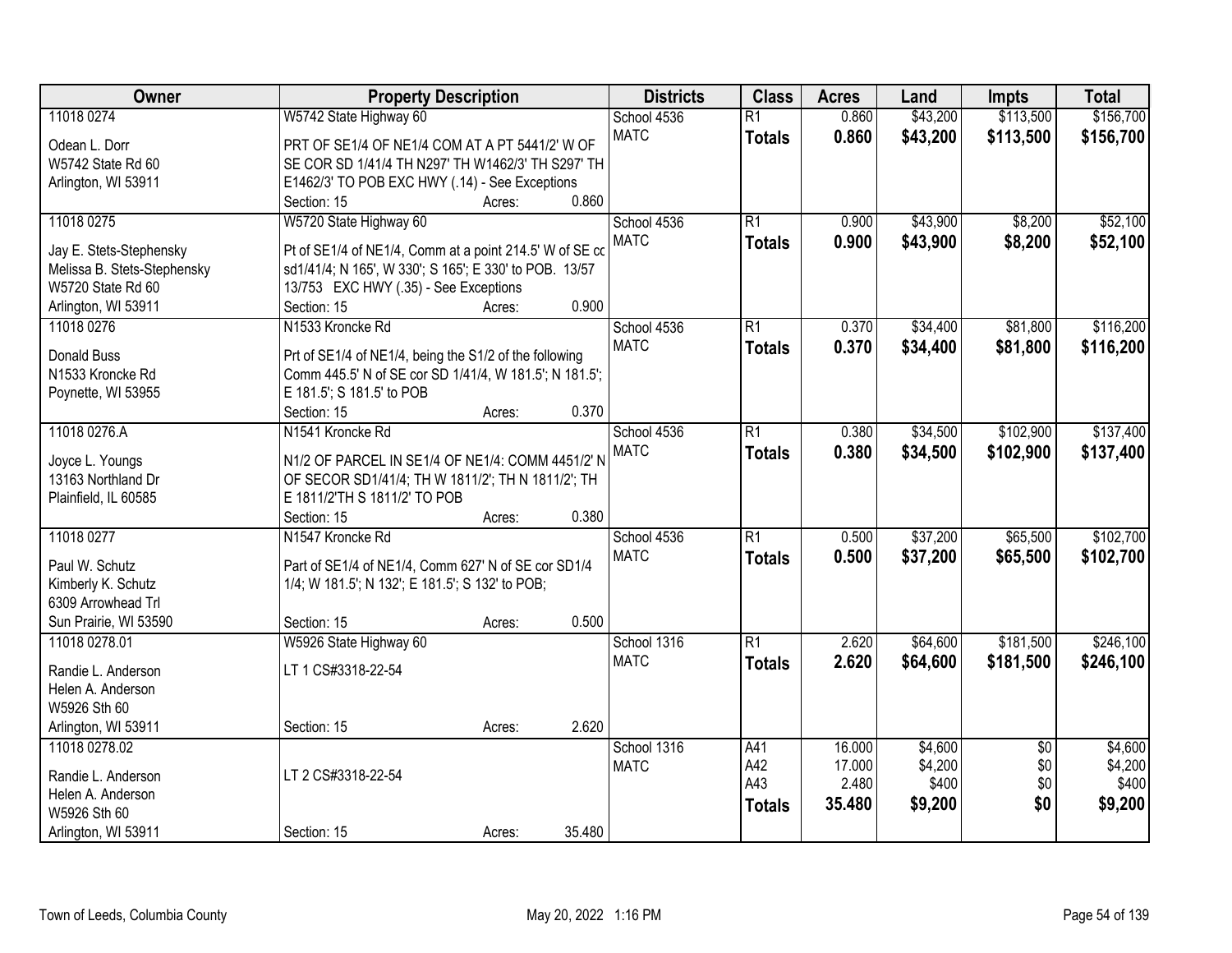| Owner<br><b>Property Description</b><br><b>Districts</b><br><b>Class</b><br><b>Acres</b><br>Land                                | <b>Impts</b>    | <b>Total</b>         |
|---------------------------------------------------------------------------------------------------------------------------------|-----------------|----------------------|
| 11018 0278.03<br>\$6,100<br>School 1316<br>A41<br>21.000                                                                        | $\overline{$0}$ | \$6,100              |
| A42<br>\$1,700<br><b>MATC</b><br>7.000<br>LT 3 CS#3318-22-54<br>Randie L. Anderson                                              | \$0             | \$1,700              |
| A43<br>4.540<br>\$800<br>Helen A. Anderson                                                                                      | \$0             | \$800                |
| S <sub>5</sub> x<br>\$12,100<br>9.000<br>W5926 Sth 60                                                                           | \$0             | \$12,100             |
| \$20,700<br>41.540<br><b>Totals</b><br>41.540<br>Arlington, WI 53911<br>Section: 15<br>Acres:                                   | \$0             | \$20,700             |
| \$5,200<br>11018 0279<br>A41<br>18.000<br>School 1316                                                                           | $\overline{50}$ | \$5,200              |
| A42<br>\$2,700<br><b>MATC</b><br>11.000<br>NW1/4 OF NW1/4                                                                       | \$0             | \$2,700              |
| Frank Living Trust Dated 11/8/2017<br>S <sub>5</sub> x<br>\$15,500<br>11.000<br>14437 W Golf Air Dr                             | \$0             | \$15,500             |
| 40.000<br>\$23,400<br><b>Totals</b><br>Evansville, WI 53536                                                                     | \$0             | \$23,400             |
| 40.000<br>Section: 15<br>Acres:                                                                                                 |                 |                      |
| \$6,400<br>11018 0280<br>W6054 State Highway 60<br>School 1316<br>22.000<br>A41                                                 | $\overline{50}$ | \$6,400              |
| A42<br>\$1,700<br><b>MATC</b><br>7.000                                                                                          | \$0             | \$1,700              |
| SW1/4 OF NW1/4, EXC CS#3016-20-11 & EXC HWY<br>Frank Living Trust Dated 11/8/2017<br>A43<br>\$700<br>4.000                      | \$0             | \$700                |
| 14437 W Golf Air Dr<br>#581762 (1.90)<br>S <sub>5</sub> x<br>\$200<br>1.590                                                     | \$0             | \$200                |
| Evansville, WI 53536<br>34.590<br>\$9,000<br><b>Totals</b><br>34.590<br>Section: 15<br>Acres:                                   | \$0             | \$9,000              |
| 11018 0280.01<br>$\overline{R1}$<br>\$69,100<br>W6054 State Highway 60<br>School 1316<br>3.513                                  | \$114,600       | \$183,700            |
| <b>MATC</b><br>3.513<br>\$69,100<br><b>Totals</b>                                                                               | \$114,600       | \$183,700            |
| LT 1 CS#3016-20-11<br>Timothy R. Jansen                                                                                         |                 |                      |
| Lisa M. Jansen                                                                                                                  |                 |                      |
| W6054 Sth 60                                                                                                                    |                 |                      |
| 3.513<br>Arlington, WI 53911<br>Section: 15<br>Acres:                                                                           |                 |                      |
| H <sub>7</sub><br>\$47,000<br>11018 0282.01<br>W5937 State Highway 60<br>2.000<br>School 4536<br>S5m<br>2.110<br>\$3,900        | \$184,300       | \$231,300<br>\$3,900 |
| <b>MATC</b><br>LT 1 CS#4405-31-18<br>Gregory D. Frank                                                                           | \$0             |                      |
| 4.110<br>\$50,900<br><b>Totals</b><br>Molly S. Frank                                                                            | \$184,300       | \$235,200            |
| W5937 State Rd 60                                                                                                               |                 |                      |
| 4.110<br>Arlington, WI 53911<br>Section: 15<br>Acres:                                                                           |                 |                      |
| \$3,200<br>11018 0282.2<br>School 4536<br>A41<br>11.000                                                                         | $\overline{50}$ | \$3,200              |
| A42<br>4.000<br>\$1,000<br><b>MATC</b><br>Mark A. Frank<br>E1/2 OF NE1/4 OF SW1/4 EXC HWY (.70) EXC                             | \$0             | \$1,000              |
| S5m<br>\$400<br>0.190<br>Karen C. Frank<br>CS#4405-31-18 - See Exceptions                                                       | \$0             | \$400                |
| 15.190<br>\$4,600<br><b>Totals</b><br>W5849 State Rd 60                                                                         | \$0             | \$4,600              |
| 15.190<br>Arlington, WI 53911<br>Section: 15<br>Acres:                                                                          |                 |                      |
| 11018 0283<br>School 1316<br>A41<br>12.000<br>\$3,500                                                                           | $\overline{50}$ | \$3,500              |
| A43<br>5.000<br>\$900<br><b>MATC</b>                                                                                            | \$0             | \$900                |
| W1/2 OF NE1/4 OF SW1/4 EXC HWY #593310 (1.03)<br>John & Leah Leighty Rev Tr Agree<br>S5m<br>1.970<br>\$3,700<br>Dated 2/15/2011 | \$0             | \$3,700              |
| 18.970<br>\$8,100<br><b>Totals</b><br>N1464 Harvey Rd                                                                           | \$0             | \$8,100              |
| 18.970<br>Arlington, WI 53911<br>Section: 15<br>Acres:                                                                          |                 |                      |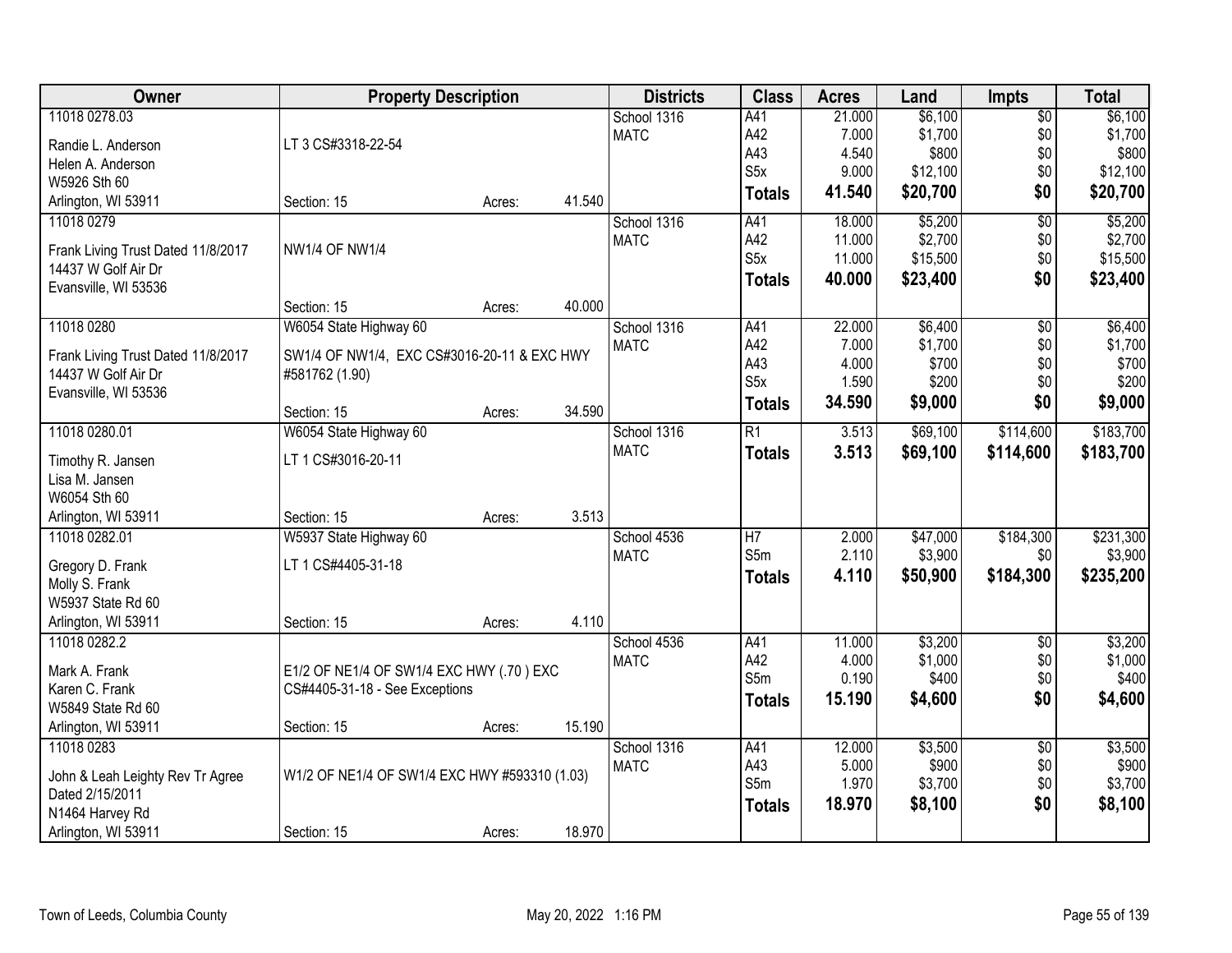| Owner                                               | <b>Property Description</b>                  |        |        | <b>Districts</b> | <b>Class</b>     | <b>Acres</b>    | Land              | <b>Impts</b>           | <b>Total</b>      |
|-----------------------------------------------------|----------------------------------------------|--------|--------|------------------|------------------|-----------------|-------------------|------------------------|-------------------|
| 11018 0284                                          |                                              |        |        | School 1316      | A41              | 18.000          | \$5,200           | $\overline{50}$        | \$5,200           |
| John & Leah Leighty Rev Tr Agree                    | NW1/4 OF SW1/4 EXC CS#1523 EXC HWY #593310   |        |        | <b>MATC</b>      | A42              | 1.940           | \$500             | \$0                    | \$500             |
| Dated 2/15/2011                                     | (2.06)                                       |        |        |                  | A43              | 10.000          | \$1,800           | \$0                    | \$1,800           |
| N1464 Harvey Rd                                     |                                              |        |        |                  | S <sub>5</sub> x | 1.000           | \$100             | \$0                    | \$100             |
| Arlington, WI 53911                                 | Section: 15                                  | Acres: | 30.940 |                  | <b>Totals</b>    | 30.940          | \$7,600           | \$0                    | \$7,600           |
| 11018 0284.A                                        | N1464 Harvey Rd                              |        |        | School 1316      | A41              | 3.500           | \$1,000           | $\overline{50}$        | \$1,000           |
| John & Leah Leighty Rev Tr Agree                    | Lot 1, CSM 1523-7-74                         |        |        | <b>MATC</b>      | A42              | 0.500           | \$100             | \$0                    | \$100             |
| Dated 2/15/2011                                     |                                              |        |        |                  | A43              | 1.000           | \$200             | \$0                    | \$200             |
| N1464 Harvey Rd                                     |                                              |        |        |                  | H7               | 2.000           | \$47,000          | \$151,800              | \$198,800         |
| Arlington, WI 53911                                 | Section: 15                                  | Acres: | 7.000  |                  | <b>Totals</b>    | 7.000           | \$48,300          | \$151,800              | \$200,100         |
| 11018 0285                                          |                                              |        |        | School 1316      | A41              | 31.000          | \$8,900           | $\sqrt[6]{}$           | \$8,900           |
| John & Leah Leighty Rev Tr Agree                    | SW1/4 OF SW1/4                               |        |        | <b>MATC</b>      | A43              | 8.000           | \$1,400           | \$0                    | \$1,400           |
| Dated 2/15/2011                                     |                                              |        |        |                  | S <sub>5</sub> x | 1.000           | \$100             | \$0                    | \$100             |
| N1464 Harvey Rd                                     |                                              |        |        |                  | <b>Totals</b>    | 40.000          | \$10,400          | \$0                    | \$10,400          |
| Arlington, WI 53911                                 | Section: 15                                  | Acres: | 40.000 |                  |                  |                 |                   |                        |                   |
| 11018 0286                                          |                                              |        |        | School 1316      | A41              | 6.000           | \$1,700           | \$0                    | \$1,700           |
|                                                     |                                              |        |        | <b>MATC</b>      | A43              | 6.000           | \$1,100           | \$0                    | \$1,100           |
| John & Leah Leighty Rev Tr Agree<br>Dated 2/15/2011 | W1/2 OF SE1/4 OF SW1/4                       |        |        |                  | S5m              | 8.000           | \$14,800          | \$0                    | \$14,800          |
| N1464 Harvey Rd                                     |                                              |        |        |                  | <b>Totals</b>    | 20.000          | \$17,600          | \$0                    | \$17,600          |
| Arlington, WI 53911                                 | Section: 15                                  | Acres: | 20.000 |                  |                  |                 |                   |                        |                   |
| 11018 0287                                          |                                              |        |        | School 4536      | A41              | 20.000          | \$5,800           | \$0                    | \$5,800           |
|                                                     |                                              |        |        | <b>MATC</b>      | <b>Totals</b>    | 20,000          | \$5,800           | \$0                    | \$5,800           |
| Mark A. Frank                                       | E1/2 OF SE1/4 OF SW1/4                       |        |        |                  |                  |                 |                   |                        |                   |
| Karen C. Frank                                      |                                              |        |        |                  |                  |                 |                   |                        |                   |
| W5849 State Rd 60                                   |                                              |        |        |                  |                  |                 |                   |                        |                   |
| Arlington, WI 53911                                 | Section: 15                                  | Acres: | 20.000 |                  |                  |                 |                   |                        |                   |
| 11018 0288                                          | Kroncke Rd                                   |        |        | School 4536      | A41<br>S5x       | 37.030<br>1.000 | \$10,700<br>\$100 | $\overline{$0}$<br>\$0 | \$10,700<br>\$100 |
| Nathan G. Campbell                                  | NE1/4 of SE1/4; exc 1.57ac in STH 60 #577182 |        |        | <b>MATC</b>      |                  | 38.030          | \$10,800          | \$0                    |                   |
| Trisha R. Campbell                                  |                                              |        |        |                  | <b>Totals</b>    |                 |                   |                        | \$10,800          |
| 4887 County Rd Dm                                   |                                              |        |        |                  |                  |                 |                   |                        |                   |
| Deforest, WI 53532                                  | Section: 15                                  | Acres: | 38.030 |                  |                  |                 |                   |                        |                   |
| 11018 0289.01                                       | W5849 State Highway 60                       |        |        | School 4536      | $\overline{H}$   | 3.130           | \$52,700          | \$126,000              | \$178,700         |
| Mark A. Frank                                       | LT 1 CS#3391-23-8                            |        |        | <b>MATC</b>      | <b>Totals</b>    | 3.130           | \$52,700          | \$126,000              | \$178,700         |
| Karen C. Frank                                      |                                              |        |        |                  |                  |                 |                   |                        |                   |
| W5849 State Rd 60                                   |                                              |        |        |                  |                  |                 |                   |                        |                   |
| Arlington, WI 53911                                 | Section: 15                                  | Acres: | 3.130  |                  |                  |                 |                   |                        |                   |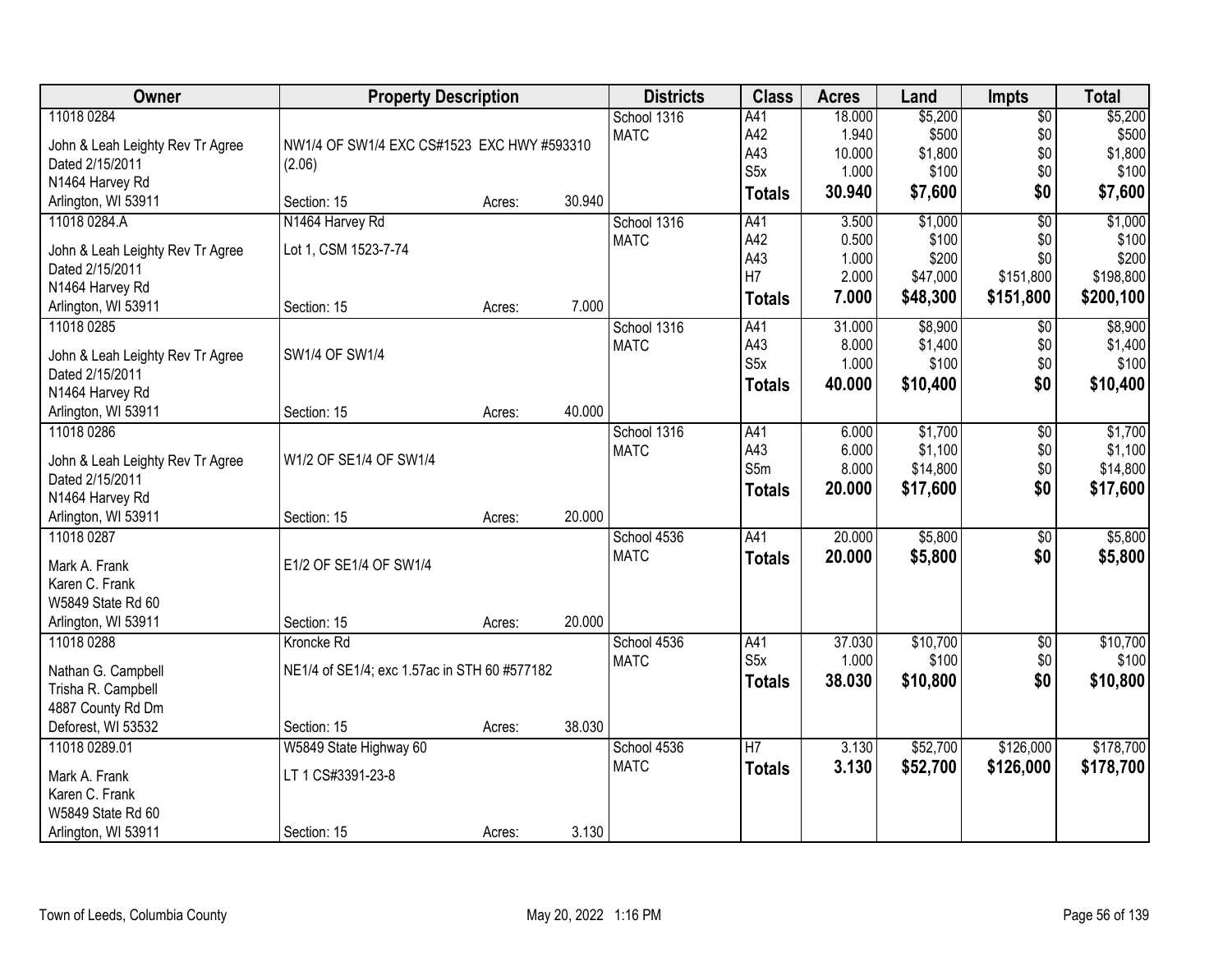| Owner                          |                                                | <b>Property Description</b> |        | <b>Districts</b> | <b>Class</b>     | <b>Acres</b> | Land     | <b>Impts</b>    | <b>Total</b> |
|--------------------------------|------------------------------------------------|-----------------------------|--------|------------------|------------------|--------------|----------|-----------------|--------------|
| 11018 0289.02                  |                                                |                             |        | School 4536      | A41              | 29.500       | \$8,500  | $\sqrt{$0}$     | \$8,500      |
| Mark A. Frank                  | PRT OF NW1/4 OF SE1/4 SW1/4 OF SE1/4           |                             |        | <b>MATC</b>      | S <sub>5</sub> x | 0.500        | \$100    | \$0             | \$100        |
| Karen C. Frank                 |                                                |                             |        |                  | <b>Totals</b>    | 30.000       | \$8,600  | \$0             | \$8,600      |
| W5849 State Rd 60              |                                                |                             |        |                  |                  |              |          |                 |              |
| Arlington, WI 53911            | Section: 15                                    | Acres:                      | 30.000 |                  |                  |              |          |                 |              |
| 11018 0289.03                  |                                                |                             |        | School 4536      | A41              | 13.000       | \$3,800  | $\overline{50}$ | \$3,800      |
|                                |                                                |                             |        | <b>MATC</b>      | A43              | 7.500        | \$1,300  | \$0             | \$1,300      |
| Mark A. Frank                  | NW1/4 OF SE1/4 EXC HWY (1.40) EXC CS#3391-23-8 |                             |        |                  | S <sub>5</sub> x | 0.500        | \$100    | \$0             | \$100        |
| Karen C. Frank                 | See Exceptions                                 |                             |        |                  | <b>Totals</b>    | 21.000       | \$5,200  | \$0             | \$5,200      |
| W5849 State Rd 60              |                                                |                             |        |                  |                  |              |          |                 |              |
| Arlington, WI 53911            | Section: 15                                    | Acres:                      | 21.000 |                  |                  |              |          |                 |              |
| 11018 0290.1                   |                                                |                             |        | School 4536      | A41              | 24.600       | \$7,100  | \$0             | \$7,100      |
| Mark A. Frank                  | SW1/4 OF SE1/3 - See Exceptions                |                             |        | <b>MATC</b>      | <b>Totals</b>    | 24.600       | \$7,100  | \$0             | \$7,100      |
| Karen C. Frank                 |                                                |                             |        |                  |                  |              |          |                 |              |
| W5849 State Rd 60              |                                                |                             |        |                  |                  |              |          |                 |              |
| Arlington, WI 53911            | Section: 15                                    | Acres:                      | 24.600 |                  |                  |              |          |                 |              |
| 11018 0291                     |                                                |                             |        | School 4536      | A41              | 39.000       | \$11,300 | $\sqrt[6]{3}$   | \$11,300     |
|                                |                                                |                             |        | <b>MATC</b>      | S <sub>5</sub> x | 1.000        | \$1,700  | \$0             | \$1,700      |
| Schoeneberg Living Trust Dated | SE1/4 OF SE1/4                                 |                             |        |                  | <b>Totals</b>    | 40.000       | \$13,000 | \$0             | \$13,000     |
| 2/16/2009                      |                                                |                             |        |                  |                  |              |          |                 |              |
| N2804 Mountford Rd             |                                                |                             |        |                  |                  |              |          |                 |              |
| Poynette, WI 53955             | Section: 15                                    | Acres:                      | 40.000 |                  |                  |              |          |                 |              |
| 11018 0292                     |                                                |                             |        | School 1316      | A41              | 17.000       | \$4,900  | $\overline{50}$ | \$4,900      |
| Jason Kelley et al             | NE 1/4 OF NE 1/4                               |                             |        | <b>MATC</b>      | A42              | 18.000       | \$4,400  | \$0             | \$4,400      |
| 7662 County Rd I               |                                                |                             |        |                  | A43              | 3.000        | \$500    | \$0             | \$500        |
| Arlington, WI 53911            |                                                |                             |        |                  | S <sub>5</sub> x | 2.000        | \$200    | \$0             | \$200        |
|                                | Section: 16                                    | Acres:                      | 40.000 |                  | <b>Totals</b>    | 40.000       | \$10,000 | \$0             | \$10,000     |
| 11018 0293                     |                                                |                             |        | School 1316      | A41              | 20.000       | \$5,800  | $\overline{50}$ | \$5,800      |
|                                |                                                |                             |        | <b>MATC</b>      | A42              | 12.500       | \$3,100  | \$0             | \$3,100      |
| Jason Kelley et al             | NW 1/4 OF NE 1/4 EXC CS #666                   |                             |        |                  | A43              | 2.000        | \$400    | \$0             | \$400        |
| 7662 County Rd I               |                                                |                             |        |                  | S <sub>5</sub> x | 0.500        | \$100    | \$0             | \$100        |
| Arlington, WI 53911            |                                                |                             |        |                  | <b>Totals</b>    | 35.000       | \$9,400  | \$0             | \$9,400      |
|                                | Section: 16                                    | Acres:                      | 35.000 |                  |                  |              |          |                 |              |
| 11018 0293.A                   | W6241 Priem Rd                                 |                             |        | School 1316      | $\overline{R1}$  | 5.000        | \$76,500 | \$119,300       | \$195,800    |
| Brian J. Johnson               | Lot 1, CSM 666-3-141                           |                             |        | <b>MATC</b>      | <b>Totals</b>    | 5.000        | \$76,500 | \$119,300       | \$195,800    |
| Julie Johnson                  |                                                |                             |        |                  |                  |              |          |                 |              |
| W6241 Priem Rd                 |                                                |                             |        |                  |                  |              |          |                 |              |
| Arlington, WI 53911            | Section: 16                                    | Acres:                      | 5.000  |                  |                  |              |          |                 |              |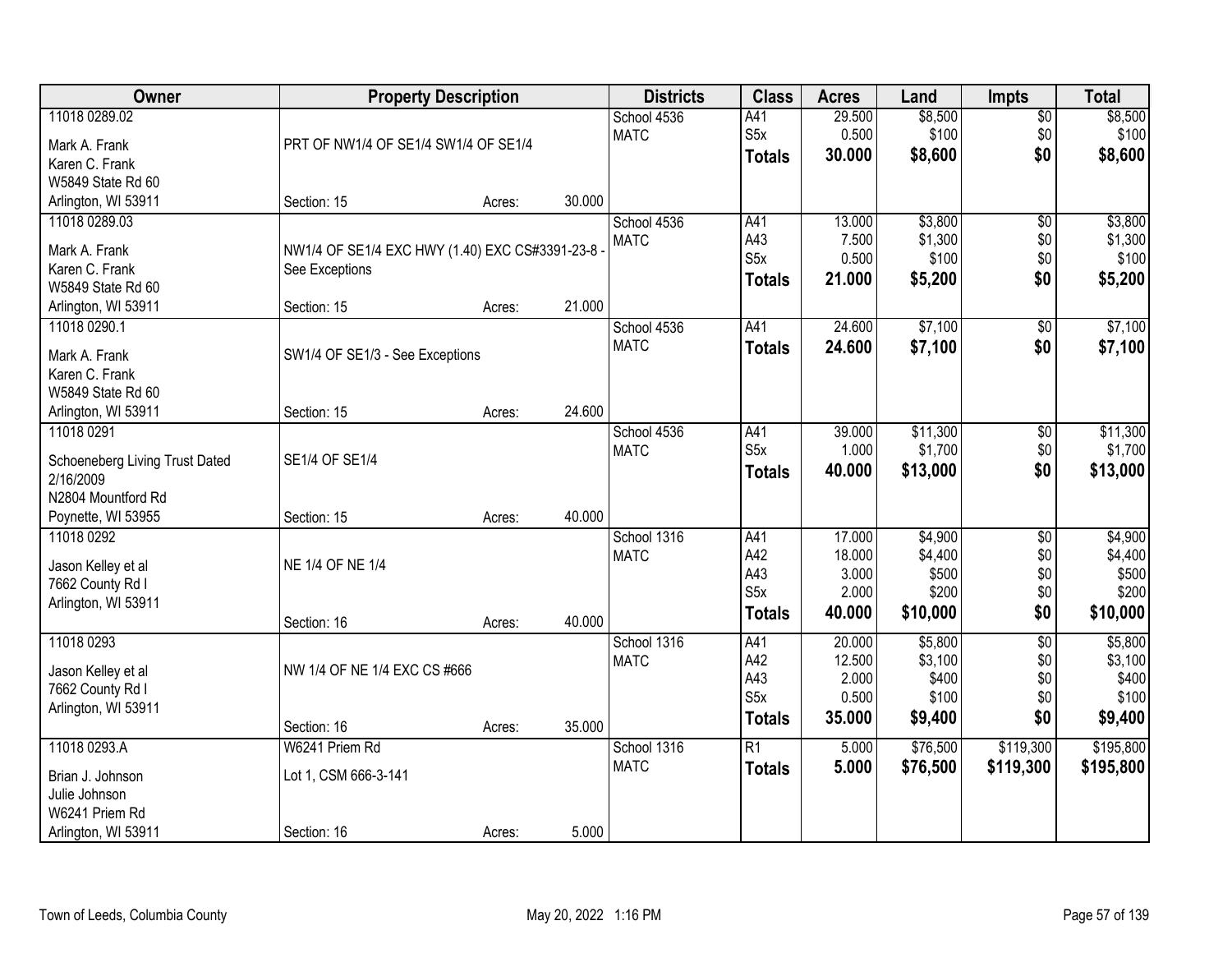| <b>Owner</b>                        | <b>Property Description</b>                    |        |        | <b>Districts</b> | <b>Class</b>     | <b>Acres</b> | Land      | <b>Impts</b>    | <b>Total</b> |
|-------------------------------------|------------------------------------------------|--------|--------|------------------|------------------|--------------|-----------|-----------------|--------------|
| 11018 0294                          |                                                |        |        | School 1316      | A41              | 33.000       | \$9,500   | $\sqrt{$0}$     | \$9,500      |
| Jason Kelley et al                  | SW 1/4 OF NE 1/4 EX1.67AC IN STH 60 IN 580-964 |        |        | <b>MATC</b>      | A42              | 5.330        | \$1,300   | \$0             | \$1,300      |
| 7662 County Rd I                    |                                                |        |        |                  | <b>Totals</b>    | 38.330       | \$10,800  | \$0             | \$10,800     |
| Arlington, WI 53911                 |                                                |        |        |                  |                  |              |           |                 |              |
|                                     | Section: 16                                    | Acres: | 38.330 |                  |                  |              |           |                 |              |
| 11018 0295                          |                                                |        |        | School 1316      | A41              | 15.500       | \$4,500   | $\overline{50}$ | \$4,500      |
| Jason Kelley et al                  | N 1/2 OF SE 1/4 OF NE 1/4                      |        |        | <b>MATC</b>      | A43              | 4.000        | \$700     | \$0             | \$700        |
| 7662 County Rd I                    |                                                |        |        |                  | S <sub>5</sub> x | 0.500        | \$100     | \$0             | \$100        |
| Arlington, WI 53911                 |                                                |        |        |                  | <b>Totals</b>    | 20.000       | \$5,300   | \$0             | \$5,300      |
|                                     | Section: 16                                    | Acres: | 20.000 |                  |                  |              |           |                 |              |
| 11018 0296.01                       | W6160 State Highway 60                         |        |        | School 1316      | A41              | 11.500       | \$3,300   | $\overline{50}$ | \$3,300      |
|                                     |                                                |        |        | <b>MATC</b>      | R1               | 2.000        | \$67,700  | \$44,700        | \$112,400    |
| Fredenberg Farms, LLC               | Lot 1, CSM 5475-38-142                         |        |        |                  | S5m              | 1.500        | \$2,800   | \$0             | \$2,800      |
| c/o Fredenberg Farms, LLC           |                                                |        |        |                  | S5x              | 1.000        | \$100     | \$0             | \$100        |
| 4066 Gray Rd                        |                                                |        | 16.000 |                  | <b>Totals</b>    | 16.000       | \$73,900  | \$44,700        | \$118,600    |
| Deforest, WI 53532<br>11018 0296.02 | Section: 16<br>W6150 State Highway 60          | Acres: |        | School 1316      | $\overline{R1}$  | 2.500        | \$64,000  | \$446,500       | \$510,500    |
|                                     |                                                |        |        | <b>MATC</b>      |                  |              |           |                 |              |
| <b>Jeff Fiess</b>                   | Lot 2, CSM 5475-38-142                         |        |        |                  | <b>Totals</b>    | 2.500        | \$64,000  | \$446,500       | \$510,500    |
| <b>Heather Fiess</b>                |                                                |        |        |                  |                  |              |           |                 |              |
| W6150 State Rd 60                   |                                                |        |        |                  |                  |              |           |                 |              |
| Arlington, WI 53911                 | Section: 16                                    | Acres: | 2.500  |                  |                  |              |           |                 |              |
| 11018 0298                          |                                                |        |        | School 4536      | A41              | 19.000       | \$5,500   | $\overline{50}$ | \$5,500      |
| Jason Kelley et al                  | NE 1/4 OF NW 1/4                               |        |        | <b>MATC</b>      | A42              | 11.000       | \$2,700   | \$0             | \$2,700      |
| 7662 County Rd I                    |                                                |        |        |                  | A43              | 2.000        | \$400     | \$0             | \$400        |
| Arlington, WI 53911                 |                                                |        |        |                  | S5m              | 7.000        | \$13,000  | \$0             | \$13,000     |
|                                     | Section: 16                                    | Acres: | 40.000 |                  | S <sub>5</sub> x | 1.000        | \$100     | \$0             | \$100        |
|                                     |                                                |        |        |                  | <b>Totals</b>    | 40.000       | \$21,700  | \$0             | \$21,700     |
| 11018 0299.1                        | W6275 Priem Rd                                 |        |        | School 4536      | A41              | 11.000       | \$3,200   | $\overline{50}$ | \$3,200      |
| Sarah R. Cope                       | Lot 2 CS#3852-26-89                            |        |        | <b>MATC</b>      | A42              | 1.500        | \$400     | \$0             | \$400        |
| Heather D. Schumann                 |                                                |        |        |                  | A43              | 1.520        | \$300     | \$0             | \$300        |
| W6275 Priem Rd                      |                                                |        |        |                  | R <sub>1</sub>   | 2.000        | \$61,500  | \$509,100       | \$570,600    |
| Arlington, WI 53911                 | Section: 16                                    | Acres: | 38.020 |                  | S <sub>5x</sub>  | 22.000       | \$37,400  | \$0             | \$37,400     |
|                                     |                                                |        |        |                  | <b>Totals</b>    | 38.020       | \$102,800 | \$509,100       | \$611,900    |
| 11018 0299.2                        | N1638 State Highway 22                         |        |        | School 4536      | A41              | 8.000        | \$2,300   | $\overline{50}$ | \$2,300      |
| Larry L. Mielke                     | LT 1 CS#3852-26-89                             |        |        | <b>MATC</b>      | R <sub>1</sub>   | 2.000        | \$61,500  | \$188,000       | \$249,500    |
| Karen S. Mielke                     |                                                |        |        |                  | <b>Totals</b>    | 10.000       | \$63,800  | \$188,000       | \$251,800    |
| N1638 State Rd 22                   |                                                |        |        |                  |                  |              |           |                 |              |
| Arlington, WI 53901                 | Section: 16                                    | Acres: | 10.000 |                  |                  |              |           |                 |              |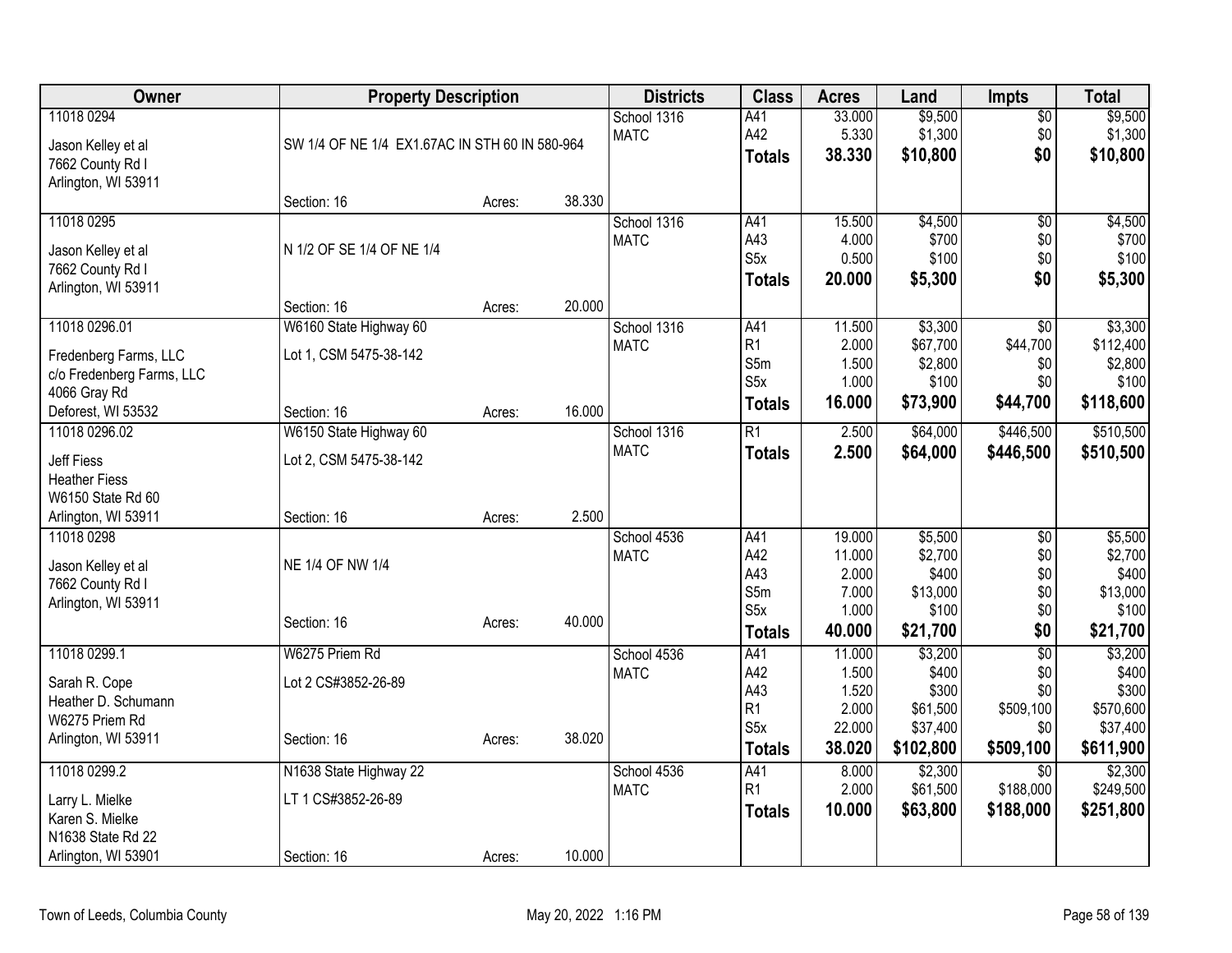| Owner                                      | <b>Property Description</b>                                                                              | <b>Districts</b> | <b>Class</b>     | <b>Acres</b> | Land     | <b>Impts</b>    | <b>Total</b> |
|--------------------------------------------|----------------------------------------------------------------------------------------------------------|------------------|------------------|--------------|----------|-----------------|--------------|
| 11018 0301                                 | N1516 State Highway 22                                                                                   | School 4536      | $\overline{R1}$  | 3.000        | \$69,800 | \$115,500       | \$185,300    |
| Sarah Pudelek et al                        | Prt SW1/4 NW1/4, Com 264' S NW cor SW NW E330'                                                           | <b>MATC</b>      | S5x              | 3.820        | \$6,000  | \$0             | \$6,000      |
| c/o Thomas Pudelek Jr                      | S924' W 330' N to POB Exc V250-175 Exc Hwy                                                               |                  | <b>Totals</b>    | 6.820        | \$75,800 | \$115,500       | \$191,300    |
| N1516 State Rd 22                          |                                                                                                          |                  |                  |              |          |                 |              |
| Arlington, WI 53911                        | 6.820<br>Section: 16<br>Acres:                                                                           |                  |                  |              |          |                 |              |
| 11018 0303                                 | W6492 State Highway 60                                                                                   | School 4536      | $\overline{C2}$  | 0.400        | \$28,500 | \$36,000        | \$64,500     |
|                                            |                                                                                                          | <b>MATC</b>      | <b>Totals</b>    | 0.400        | \$28,500 | \$36,000        | \$64,500     |
| Scott A Brandsma Trust U/A Dated<br>8/3/16 | COM 9.5 RDS E OF SW COR OF SW 1/4 OF NW 1/4; E<br>10.5 rods; N 8 rods; W10.5 rods; S 8 rods; TO BEG. EXC |                  |                  |              |          |                 |              |
| W7005 Military Rd                          | Beg 233' E of W Q cor; N120'; E97'; S120' W 97' to POB.                                                  |                  |                  |              |          |                 |              |
| Portage, WI 53901                          | 0.400<br>Section: 16<br>Acres:                                                                           |                  |                  |              |          |                 |              |
| 11018 0304                                 | W6484 State Highway 60                                                                                   | School 4536      | $\overline{R1}$  | 0.300        | \$33,500 | \$40,000        | \$73,500     |
|                                            |                                                                                                          | <b>MATC</b>      | <b>Totals</b>    | 0.300        | \$33,500 | \$40,000        | \$73,500     |
| Scott A Brandsma Trust U/A Dated           | PART OF SW 1/4 NW 1/4; BEG 9 1/2 RODS E OF SW                                                            |                  |                  |              |          |                 |              |
| 8/3/16                                     | COR; E 10 1/2 RDS; N 8 RDS; W 10 1/2 RDS; 8 RDS                                                          |                  |                  |              |          |                 |              |
| W7005 Military Rd                          | TO POB. EXC (parcel) #303. more fully described as<br>0.300<br>Section: 16<br>Acres:                     |                  |                  |              |          |                 |              |
| Portage, WI 53901<br>11018 0305.01         | W6478 State Highway 60                                                                                   | School 4536      | $\overline{R1}$  | 2.051        | \$57,700 | \$131,600       | \$189,300    |
|                                            |                                                                                                          | <b>MATC</b>      |                  | 2.051        | \$57,700 | \$131,600       | \$189,300    |
| Jo-Ma-Ca-Ju, LLC                           | PRT LT 1 CS 4460-31-73, (formerly described as L1                                                        |                  | <b>Totals</b>    |              |          |                 |              |
| c/o Jo-Ma-Ca-Ju, LLC                       | CS3085)                                                                                                  |                  |                  |              |          |                 |              |
| PO Box 51                                  |                                                                                                          |                  |                  |              |          |                 |              |
| Arlington, WI 53911                        | 2.051<br>Section: 16<br>Acres:                                                                           |                  |                  |              |          |                 |              |
| 11018 0305.02                              |                                                                                                          | School 4536      | A42              | 4.000        | \$1,000  | $\overline{50}$ | \$1,000      |
| Jo-Ma-Ca-Ju, LLC                           | PRT OF LT 1 CS 4460-31-73, Exc L1 CSM 3085                                                               | <b>MATC</b>      | <b>Totals</b>    | 4.000        | \$1,000  | \$0             | \$1,000      |
| c/o Jo-Ma-Ca-Ju, LLC                       |                                                                                                          |                  |                  |              |          |                 |              |
| PO Box 51                                  |                                                                                                          |                  |                  |              |          |                 |              |
| Arlington, WI 53911                        | 4.000<br>Section: 16<br>Acres:                                                                           |                  |                  |              |          |                 |              |
| 11018 0305.03                              |                                                                                                          | School 4536      | A41              | 9.450        | \$2,700  | $\overline{50}$ | \$2,700      |
| Jason Kelley et al                         | SWNW EXC N 8 AC W 8 AC EXC 1 AC IN STH 60 IN                                                             | <b>MATC</b>      | A42              | 7.000        | \$1,700  | \$0             | \$1,700      |
| 7662 County Rd I                           | 580-964 EXC CS#3085-20-82 EXC CSM 4460-31-73                                                             |                  | S <sub>5</sub> x | 0.500        | \$100    | \$0             | \$100        |
| Arlington, WI 53911                        |                                                                                                          |                  | <b>Totals</b>    | 16.950       | \$4,500  | \$0             | \$4,500      |
|                                            | 16.950<br>Section: 16<br>Acres:                                                                          |                  |                  |              |          |                 |              |
| 11018 0306                                 |                                                                                                          | School 4536      | A41              | 23,000       | \$6,600  | $\overline{50}$ | \$6,600      |
| Jason Kelley et al                         | SE 1/4 OF NW 1/4 EX 2.06AC IN STH 60 IN 580-964                                                          | <b>MATC</b>      | A42              | 14.940       | \$3,700  | \$0             | \$3,700      |
| 7662 County Rd I                           |                                                                                                          |                  | <b>Totals</b>    | 37.940       | \$10,300 | \$0             | \$10,300     |
| Arlington, WI 53911                        |                                                                                                          |                  |                  |              |          |                 |              |
|                                            | 37.940<br>Section: 16<br>Acres:                                                                          |                  |                  |              |          |                 |              |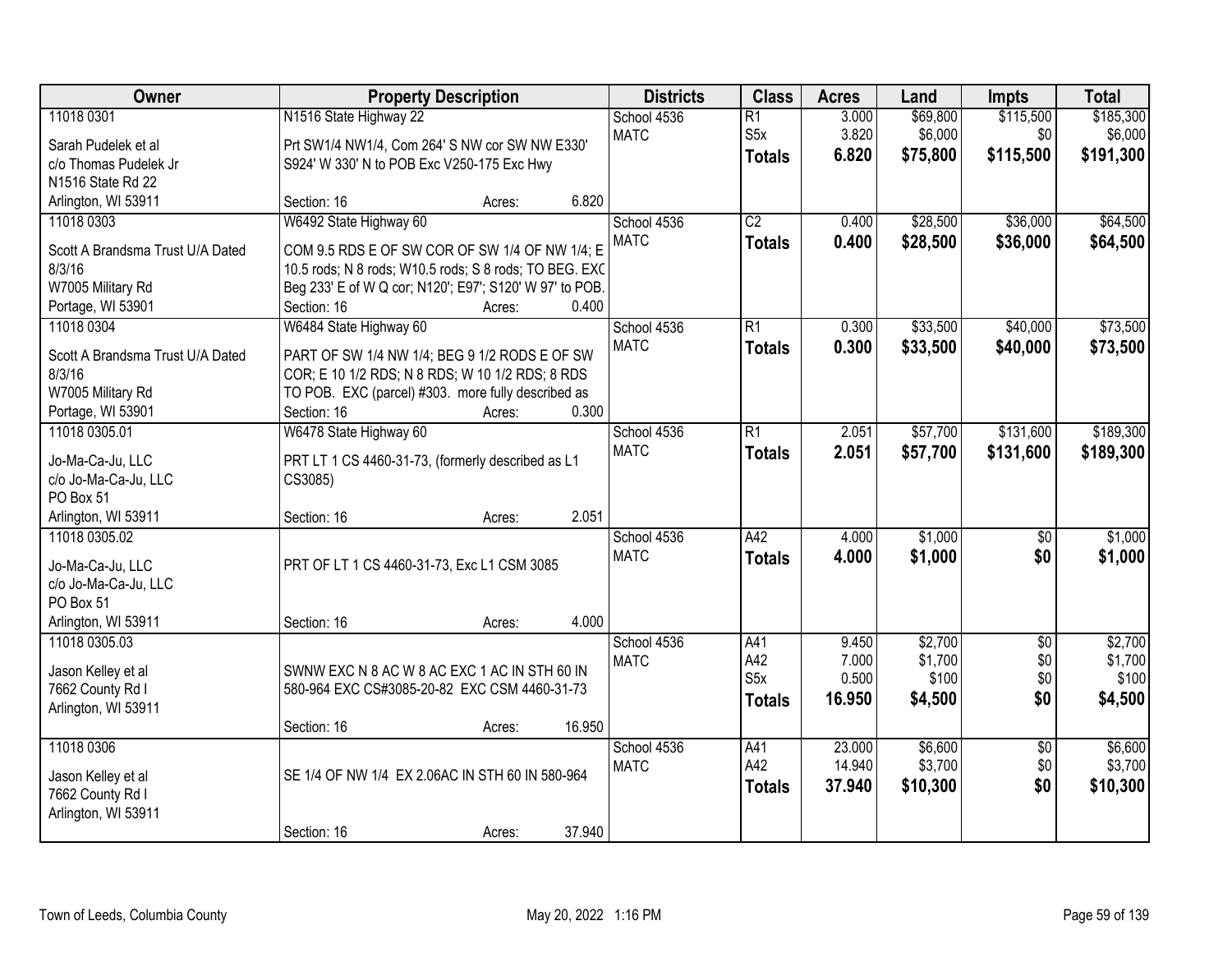| Owner                                                                                                            | <b>Property Description</b>                                                                                                                                                                                          | <b>Districts</b>           | <b>Class</b>                            | <b>Acres</b>               | Land                           | <b>Impts</b>                  | <b>Total</b>                   |
|------------------------------------------------------------------------------------------------------------------|----------------------------------------------------------------------------------------------------------------------------------------------------------------------------------------------------------------------|----------------------------|-----------------------------------------|----------------------------|--------------------------------|-------------------------------|--------------------------------|
| 11018 0307<br>Sandra J. Perry et al<br>c/o Donald O. Thurston<br>6861 Parkside Cir                               | NE 1/4 OF SW 1/4 EX 2.74 IN STH 60 - See Exceptions                                                                                                                                                                  | School 4536<br><b>MATC</b> | A41<br>A42<br><b>Totals</b>             | 24.000<br>13.260<br>37.260 | \$6,900<br>\$3,200<br>\$10,100 | $\overline{30}$<br>\$0<br>\$0 | \$6,900<br>\$3,200<br>\$10,100 |
| Deforest, WI 53532-2511                                                                                          | 37.260<br>Section: 16<br>Acres:                                                                                                                                                                                      |                            |                                         |                            |                                |                               |                                |
| 11018 0309<br>Town O Leeds<br>c/o Town of Leeds<br>N1485 Pribbenow Rd                                            | N1442 State Highway 22<br>PRT NW 1/4 SW 1/4, BEG NW COR V251-244, N547.14<br>E278.65' S547.14' W278.65' POB.<br>3.500<br>Section: 16<br>Acres:                                                                       | School 4536<br><b>MATC</b> | X5<br><b>Totals</b>                     | 3.500<br>3.500             | $\overline{50}$<br>\$0         | $\overline{50}$<br>\$0        | $\sqrt{50}$<br>\$0             |
| Arlington, WI 53911<br>11018 0310.01                                                                             |                                                                                                                                                                                                                      | School 4536                | $\overline{\text{X2}}$                  | 1.391                      | $\overline{50}$                | $\overline{50}$               | $\overline{50}$                |
| 2101 Wright St<br>Madison, WI 53704                                                                              | Wisconsin Department of Transportation   Parcel 11 of Transportation Project Plat No:<br>6020-00-20-4.03, recorded in Transportation Project<br>Plats, Page 36, as Document 919208<br>1.391<br>Section: 16<br>Acres: | <b>MATC</b>                | <b>Totals</b>                           | 1.391                      | \$0                            | \$0                           | \$0                            |
| 11018 0310.02<br>Sandra J. Perry et al<br>c/o Donald O. Thurston<br>6861 Parkside Cir<br>Deforest, WI 53532-2511 | NW 1/4 OF SW 1/4 EXC 1 1/2 A ON W SIDE, ALSO EXC<br>COMM AT NW CORNER SD 1/4 1/4; TH E 143 FT; TH<br>S 151 FT; TH W 143 FT; TH N 151 FT TO P.O.B. EX<br>33.449<br>Section: 16<br>Acres:                              | School 4536<br><b>MATC</b> | A41<br>A42<br><b>Totals</b>             | 26.000<br>7.449<br>33.449  | \$7,500<br>\$1,800<br>\$9,300  | \$0<br>\$0<br>\$0             | \$7,500<br>\$1,800<br>\$9,300  |
| 11018 0310.03<br>Wisconsin Department of Transportation<br>2101 Wright St<br>Madison, WI 53704                   | Us Highway 51<br>Parcel 12 of Transportation Project Plat No:<br>6020-00-20-4.03, recorded in Transportation Project<br>Plats, Page 36, as Document 919208<br>0.002<br>Section: 16<br>Acres:                         | School 4536<br><b>MATC</b> | $\overline{\text{X2}}$<br><b>Totals</b> | 0.002<br>0.002             | $\overline{50}$<br>\$0         | $\overline{30}$<br>\$0        | \$0<br>\$0                     |
| 11018 0310.04<br>Daniel Krummen<br>W9221 Prospect Dr<br>Lodi, WI 53555                                           | N1404 Us Highway 51<br>Lot 1, CSM 2068-12-55 - See Exceptions<br>0.598<br>Section: 16<br>Acres:                                                                                                                      | School 4536<br><b>MATC</b> | $\overline{C2}$<br><b>Totals</b>        | 0.598<br>0.598             | \$23,500<br>\$23,500           | \$10,500<br>\$10,500          | \$34,000<br>\$34,000           |
| 11018 0311.02<br>Wisconsin Department of Transportation<br>2101 Wright St<br>Madison, WI 53704                   | Us Highway 51<br>Parcel 13 of Transportation Project Plat No:<br>6020-00-20-4.03, recorded in Transportation Project<br>Plats, Page 36, as Document 919208<br>0.038<br>Section: 16<br>Acres:                         | School 4536<br><b>MATC</b> | $\overline{X2}$<br><b>Totals</b>        | 0.038<br>0.038             | $\overline{50}$<br>\$0         | $\overline{30}$<br>\$0        | $\overline{50}$<br>\$0         |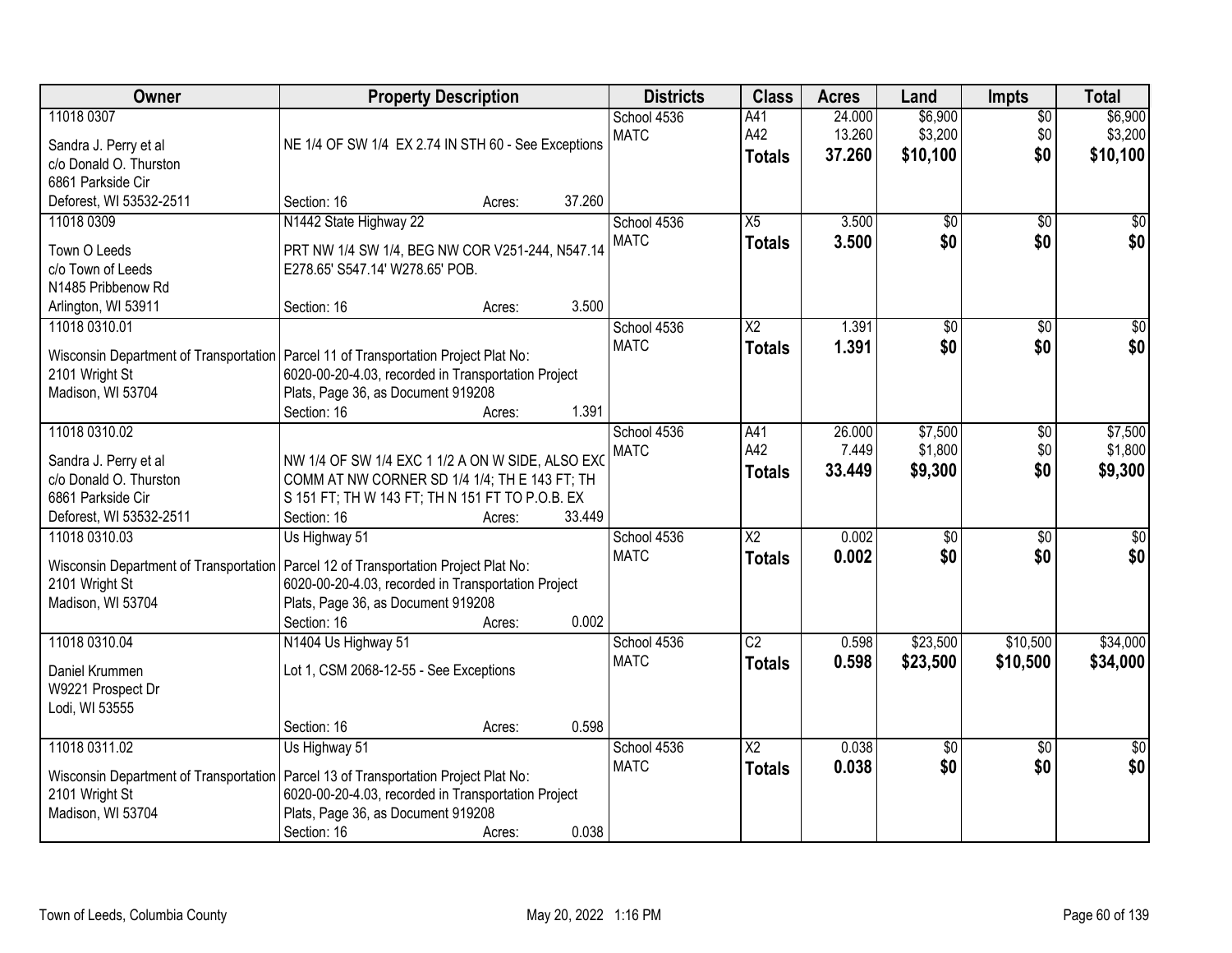| Owner                                           |                                                  | <b>Property Description</b> |        |                            | <b>Class</b>     | <b>Acres</b> | Land     | Impts           | <b>Total</b>    |
|-------------------------------------------------|--------------------------------------------------|-----------------------------|--------|----------------------------|------------------|--------------|----------|-----------------|-----------------|
| 11018 0311.03                                   | Us Highway 51                                    |                             |        | School 4536                | A41              | 37.860       | \$10,900 | $\overline{50}$ | \$10,900        |
| Richard S. Herschleb                            | SW1/4 OF SW1/4 EXC CS#2068 - See Exceptions      |                             |        | <b>MATC</b>                | S5x              | 1.962        | \$200    | \$0             | \$200           |
| Mary T. Herschleb                               |                                                  |                             |        |                            | <b>Totals</b>    | 39.822       | \$11,100 | \$0             | \$11,100        |
| N153 Herschleb Dr                               |                                                  |                             |        |                            |                  |              |          |                 |                 |
| Deforest, WI 53532                              | Section: 16                                      | Acres:                      | 39.822 |                            |                  |              |          |                 |                 |
| 11018 0312.1                                    |                                                  |                             |        | School 4536                | A41              | 3.410        | \$1,000  | \$0             | \$1,000         |
| Richard S. Herschleb                            | that prt of SE1/4 of SW1/4 described in 701699   |                             |        | <b>MATC</b>                | <b>Totals</b>    | 3.410        | \$1,000  | \$0             | \$1,000         |
| Mary T. Herschleb                               |                                                  |                             |        |                            |                  |              |          |                 |                 |
| N153 Herschleb Dr                               |                                                  |                             |        |                            |                  |              |          |                 |                 |
| Deforest, WI 53532                              | Section: 16                                      | Acres:                      | 3.410  |                            |                  |              |          |                 |                 |
| 11018 0312.2                                    |                                                  |                             |        | School 4536                | A41              | 27.000       | \$7,800  | $\overline{50}$ | \$7,800         |
|                                                 |                                                  |                             |        | <b>MATC</b>                | A42              | 8.590        | \$2,100  | \$0             | \$2,100         |
| Sandra J. Perry et al<br>c/o Donald O. Thurston | SE1/4 OF SW1/4 - See Exceptions                  |                             |        |                            | S <sub>5</sub> x | 1.000        | \$100    | \$0             | \$100           |
| 6861 Parkside Cir                               |                                                  |                             |        |                            | <b>Totals</b>    | 36.590       | \$10,000 | \$0             | \$10,000        |
| Deforest, WI 53532-2511                         | Section: 16                                      | Acres:                      | 36.590 |                            |                  |              |          |                 |                 |
| 11018 0313.A                                    | N1407 Harvey Rd                                  |                             |        | School 1316                | $\overline{R1}$  | 2.500        | \$64,000 | \$266,000       | \$330,000       |
|                                                 |                                                  |                             |        | <b>MATC</b>                | <b>Totals</b>    | 2.500        | \$64,000 | \$266,000       | \$330,000       |
| Gregg A. Johnson                                | CSM 754-3-229                                    |                             |        |                            |                  |              |          |                 |                 |
| Kim M. Johnson                                  |                                                  |                             |        |                            |                  |              |          |                 |                 |
| N1407 Harvey Rd                                 |                                                  |                             | 2.500  |                            |                  |              |          |                 |                 |
| Arlington, WI 53911<br>11018 0314               | Section: 16                                      | Acres:                      |        |                            | $\overline{R1}$  | 3.750        | \$28,100 |                 | \$28,100        |
|                                                 | N1493 Harvey Rd                                  |                             |        | School 1316<br><b>MATC</b> |                  |              |          | $\overline{50}$ |                 |
| Robert B. Henze                                 | E 1/2 OF NE 1/4 OF NE 1/4 OF SE 1/4. V249-179    |                             |        |                            | <b>Totals</b>    | 3.750        | \$28,100 | \$0             | \$28,100        |
| Kim M. Henze                                    | V271-445 R160-661 EXC R197-480 R197-             |                             | 480    |                            |                  |              |          |                 |                 |
| N1493 Harvey Rd                                 |                                                  |                             |        |                            |                  |              |          |                 |                 |
| Arlington, WI 53911                             | Section: 16                                      | Acres:                      | 3.750  |                            |                  |              |          |                 |                 |
| 11018 0314.A                                    | N1493 Harvey Rd                                  |                             |        | School 1316                | $\overline{R1}$  | 0.860        | \$46,400 | \$143,100       | \$189,500       |
| Robert B. Henze                                 | PRT E 1/2 NE 1/4 NE 1/4-SE 1/4 COM NE COR SD 1/4 |                             |        | <b>MATC</b>                | <b>Totals</b>    | 0.860        | \$46,400 | \$143,100       | \$189,500       |
| Kim M. Henze                                    | 1/4 S165' W330' N165' E330'                      | POB R197-480 EX             |        |                            |                  |              |          |                 |                 |
| N1493 Harvey Rd                                 | .39AC IN 60 IN 580-971                           |                             |        |                            |                  |              |          |                 |                 |
| Arlington, WI 53911                             | Section: 16                                      | Acres:                      | 0.860  |                            |                  |              |          |                 |                 |
| 11018 0315                                      | N1485 Pribbenow Dr                               |                             |        | School 1316                | $\overline{X4}$  | 6.640        | \$0      | $\overline{50}$ | $\overline{50}$ |
| Town of Leeds                                   | LT 1 CS#4310-30-65                               |                             |        | <b>MATC</b>                | <b>Totals</b>    | 6.640        | \$0      | \$0             | \$0             |
| N1947 State Rd 22                               |                                                  |                             |        |                            |                  |              |          |                 |                 |
| Arlington, WI 53911                             |                                                  |                             |        |                            |                  |              |          |                 |                 |
|                                                 | Section: 16                                      | Acres:                      | 6.640  |                            |                  |              |          |                 |                 |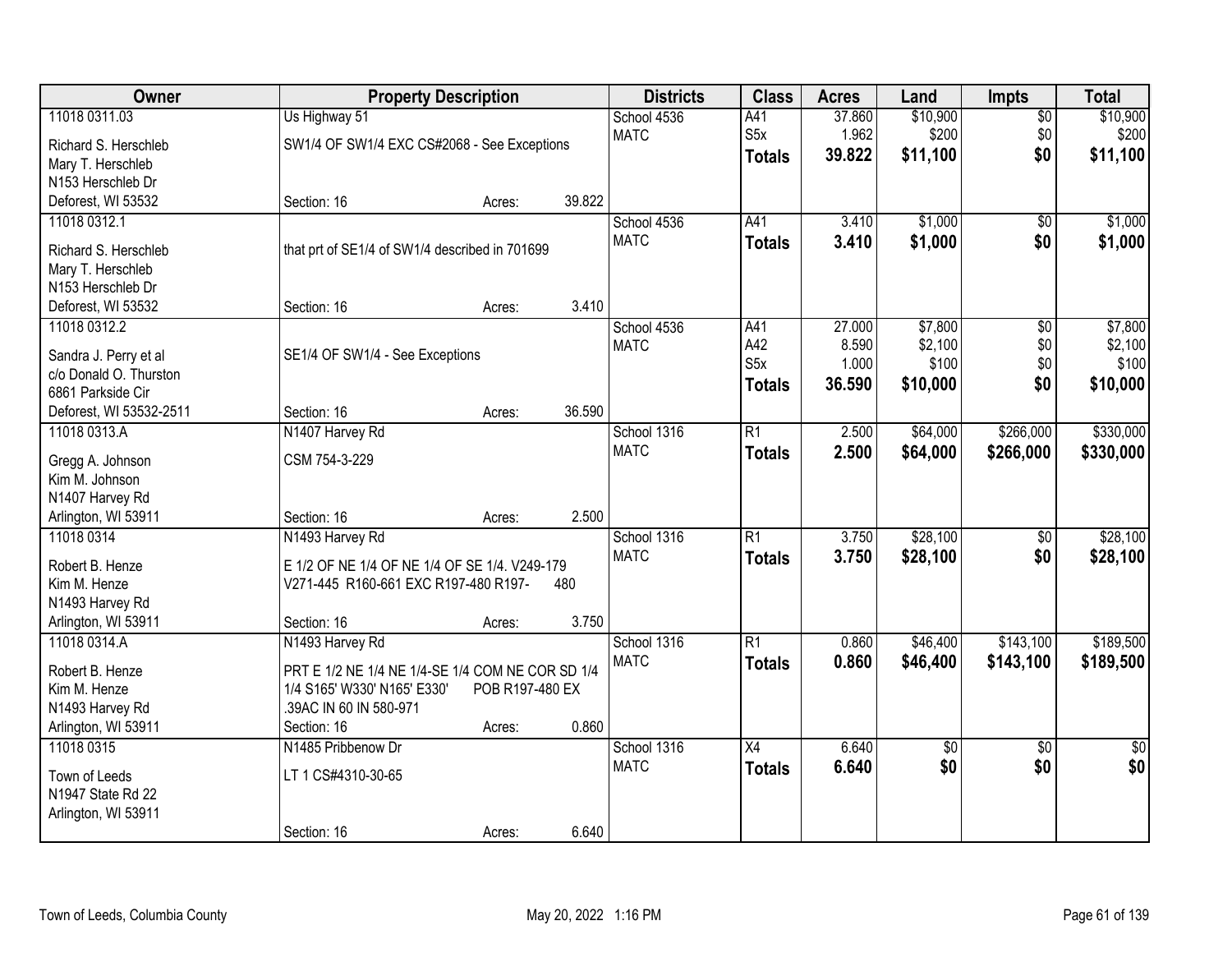| Owner                                                                          | <b>Property Description</b>                                       |        | <b>Districts</b>           | <b>Class</b>                           | <b>Acres</b>                                | Land                                              | <b>Impts</b>                              | <b>Total</b>                                      |
|--------------------------------------------------------------------------------|-------------------------------------------------------------------|--------|----------------------------|----------------------------------------|---------------------------------------------|---------------------------------------------------|-------------------------------------------|---------------------------------------------------|
| 11018 0316<br>Town of Leeds<br>N1485 Pribbenow Dr<br>Arlington, WI 53911       | SW 1/4 OF NE 1/4 OF SE 1/4;                                       |        | School 1316<br><b>MATC</b> | X4<br><b>Totals</b>                    | 10.000<br>10.000                            | $\overline{50}$<br>\$0                            | $\overline{50}$<br>\$0                    | $\sqrt{50}$<br>\$0                                |
|                                                                                | Section: 16                                                       | Acres: | 10.000                     |                                        |                                             |                                                   |                                           |                                                   |
| 11018 0316.A<br>Town of Leeds<br>N1485 Pribbenow Dr                            | W1485 Pribbenow Dr<br>W 8 A OF NW 1/4 OF NE 1/4 OF SE 1/4 EXC HWY |        | School 1316<br><b>MATC</b> | X4<br><b>Totals</b>                    | 7.120<br>7.120                              | \$0<br>\$0                                        | \$0<br>\$0                                | \$0<br>\$0                                        |
| Arlington, WI 53911                                                            | #580945 (.88)<br>Section: 16                                      | Acres: | 7.120                      |                                        |                                             |                                                   |                                           |                                                   |
| 11018 0317<br>80 Legacy Acres, LLC<br>3764 Park Knoll Dr<br>Madison, WI 53718  | NW 1/4 OF SE 1/4 EX 1.74AC IN STH 60 IN 581-491                   |        | School 4536<br><b>MATC</b> | A41<br>A44<br><b>Totals</b>            | 26.260<br>12.000<br>38.260                  | \$7,600<br>\$900<br>\$8,500                       | \$0<br>\$0<br>\$0                         | \$7,600<br>\$900<br>\$8,500                       |
|                                                                                | Section: 16                                                       | Acres: | 38.260                     |                                        |                                             |                                                   |                                           |                                                   |
| 11018 0318<br>80 Legacy Acres, LLC<br>3764 Park Knoll Dr<br>Madison, WI 53718  | W6252 Kampen Rd<br>SW 1/4 OF SE 1/4                               |        | School 4536<br><b>MATC</b> | A41<br>A42<br>H7<br>S5x                | 25.000<br>12.000<br>2.000<br>1.000          | \$7,200<br>\$2,900<br>\$47,000<br>\$100           | $\overline{50}$<br>\$0<br>\$62,300<br>\$0 | \$7,200<br>\$2,900<br>\$109,300<br>\$100          |
|                                                                                | Section: 16                                                       | Acres: | 40.000                     | <b>Totals</b>                          | 40.000                                      | \$57,200                                          | \$62,300                                  | \$119,500                                         |
| 11018 0319.01<br>Jon P. Hellenbrand<br>Christa M. Hellenbrand<br>W6903 King Rd | Lot 1, CSM 5450-38-117                                            |        | School 1316<br><b>MATC</b> | A41<br>A42<br>A43<br>S5m<br>S5x        | 30.850<br>4.177<br>10.000<br>1.350<br>2.000 | \$8,900<br>\$1,000<br>\$1,800<br>\$2,500<br>\$200 | \$0<br>\$0<br>\$0<br>\$0<br>\$0           | \$8,900<br>\$1,000<br>\$1,800<br>\$2,500<br>\$200 |
| Poynette, WI 53955                                                             | Section: 16                                                       | Acres: | 48.377                     | <b>Totals</b>                          | 48.377                                      | \$14,400                                          | \$0                                       | \$14,400                                          |
| 11018 0320<br>Helen Summerton<br>W10996 State Rd 33<br>Portage, WI 53901       | N1635 State Highway 22<br>NE 1/4 OF NE 1/4                        |        | School 4536<br><b>MATC</b> | $\overline{H}$<br>S5x<br><b>Totals</b> | 2.000<br>38.000<br>40.000                   | \$47,000<br>\$56,600<br>\$103,600                 | \$7,200<br>\$0<br>\$7,200                 | \$54,200<br>\$56,600<br>\$110,800                 |
|                                                                                | Section: 17                                                       | Acres: | 40.000                     |                                        |                                             |                                                   |                                           |                                                   |
| 11018 0321<br>Helen Summerton<br>W10996 State Rd 33<br>Portage, WI 53901       | NW 1/4 OF NE 1/4                                                  |        | School 4536<br><b>MATC</b> | S5x<br><b>Totals</b>                   | 40.000<br>40.000                            | \$63,700<br>\$63,700                              | \$0<br>\$0                                | \$63,700<br>\$63,700                              |
|                                                                                | Section: 17                                                       | Acres: | 40.000                     |                                        |                                             |                                                   |                                           |                                                   |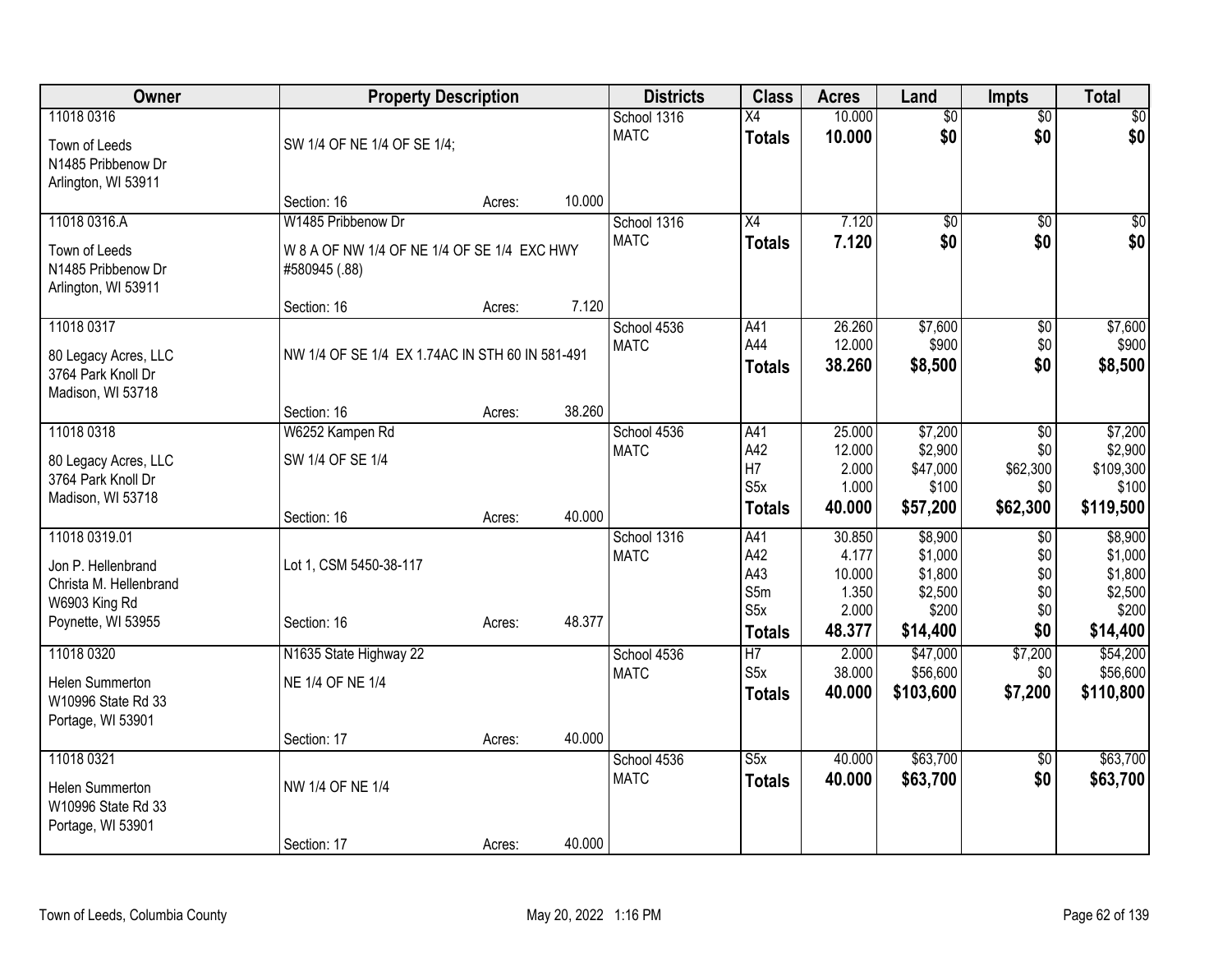| Owner                                                                                           | <b>Property Description</b>                                                       |        |        | <b>Districts</b> | <b>Class</b>     | <b>Acres</b> | Land     | <b>Impts</b>    | <b>Total</b>    |
|-------------------------------------------------------------------------------------------------|-----------------------------------------------------------------------------------|--------|--------|------------------|------------------|--------------|----------|-----------------|-----------------|
| 11018 0322.02                                                                                   | W6580 State Highway 60                                                            |        |        | School 4536      | $\overline{H}$   | 2.000        | \$47,000 | \$311,400       | \$358,400       |
| Wilfred J & Corrine R Wiedenbeck Liv Ti Lot 1, CSM 5973-43-14                                   |                                                                                   |        |        | <b>MATC</b>      | S5x              | 6.470        | \$11,000 | \$0             | \$11,000        |
| Dtd 11/16/1999                                                                                  |                                                                                   |        |        |                  | <b>Totals</b>    | 8.470        | \$58,000 | \$311,400       | \$369,400       |
| W6580 State Rd 60                                                                               |                                                                                   |        |        |                  |                  |              |          |                 |                 |
| Arlington, WI 53911                                                                             | Section: 17                                                                       | Acres: | 8.470  |                  |                  |              |          |                 |                 |
| 11018 0322.03                                                                                   |                                                                                   |        |        | School 4536      | A41              | 30.000       | \$8,700  | $\overline{50}$ | \$8,700         |
| Wilfred J & Corrine R Wiedenbeck Liv Tr   Part of the SW1/4 of NE1/4 and the SE1/4 of the NE1/4 |                                                                                   |        |        | <b>MATC</b>      | A42              | 8.940        | \$2,200  | \$0             | \$2,200         |
| Dtd 11/16/1999                                                                                  | desc as follows: Comm at the E 1/4 cor of Sec 17;                                 |        |        |                  | A43              | 3.000        | \$500    | \$0             | \$500           |
| W6580 State Rd 60                                                                               | N88-45-01W 2659.94 to center of Sec 17; N00-19-50E                                |        |        |                  | S <sub>5</sub> x | 5.770        | \$9,800  | \$0             | \$9,800         |
| Arlington, WI 53911                                                                             | Section: 17                                                                       | Acres: | 47.710 |                  | <b>Totals</b>    | 47.710       | \$21,200 | \$0             | \$21,200        |
| 11018 0322.A                                                                                    |                                                                                   |        |        | School 4536      | $\overline{X2}$  | 32.160       | \$0      | $\overline{50}$ | $\overline{50}$ |
| State Of Wisconsin Dept Transportation                                                          | RIGHT OF WAY OF 51/60 REVISE 7-22-98 PROJECT                                      |        |        | <b>MATC</b>      | <b>Totals</b>    | 32.160       | \$0      | \$0             | \$0             |
| 4802 Sheboygan Ave                                                                              | #6010-03-21 (S 009728)                                                            |        |        |                  |                  |              |          |                 |                 |
| Madison, WI 53705                                                                               |                                                                                   |        |        |                  |                  |              |          |                 |                 |
|                                                                                                 | Section: 17                                                                       | Acres: | 32.160 |                  |                  |              |          |                 |                 |
| 11018 0323.01                                                                                   | N1569 State Highway 22                                                            |        |        | School 4536      | $\overline{R1}$  | 3.906        | \$63,200 | \$261,600       | \$324,800       |
|                                                                                                 |                                                                                   |        |        | <b>MATC</b>      | <b>Totals</b>    | 3.906        | \$63,200 | \$261,600       | \$324,800       |
| Glen A. Gundlach<br>Joan M. Duren                                                               | LT 1 CS#3088-20-85 ALSO PROPERTY ADJOINING<br>TO WEST- PARCEL "B" ON SURVEY #8958 |        |        |                  |                  |              |          |                 |                 |
| N1569 State Rd 22                                                                               |                                                                                   |        |        |                  |                  |              |          |                 |                 |
| Arlington, WI 53911                                                                             | Section: 17                                                                       | Acres: | 3.906  |                  |                  |              |          |                 |                 |
| 11018 0323.02                                                                                   |                                                                                   |        |        | School 4536      | A41              | 1.644        | \$500    | \$0             | \$500           |
|                                                                                                 |                                                                                   |        |        | <b>MATC</b>      | <b>Totals</b>    | 1.644        | \$500    | \$0             | \$500           |
| Wilfred J & Corrine R Wiedenbeck Liv Ti LT 2 CS#3088-20-85<br>Dtd 11/16/1999                    |                                                                                   |        |        |                  |                  |              |          |                 |                 |
| W6580 State Rd 60                                                                               |                                                                                   |        |        |                  |                  |              |          |                 |                 |
| Arlington, WI 53911                                                                             | Section: 17                                                                       | Acres: | 1.644  |                  |                  |              |          |                 |                 |
| 11018 0323.03                                                                                   | N1597 State Highway 22                                                            |        |        | School 4536      | $\overline{R1}$  | 4.820        | \$71,200 | \$178,600       | \$249,800       |
|                                                                                                 |                                                                                   |        |        | <b>MATC</b>      | <b>Totals</b>    | 4.820        | \$71,200 | \$178,600       | \$249,800       |
| Lerum Revocable Trust Dated                                                                     | LT 3 CSM 3088-20-85 ALSO PRT OF SE1/4 OF NE1/4.                                   |        |        |                  |                  |              |          |                 |                 |
| 10/15/2013<br>N1597 State Rd 22                                                                 | described as follows: Comm at the N Q cor of Sec 17;                              |        |        |                  |                  |              |          |                 |                 |
| Arlington, WI 53911                                                                             | S00-06-10E 1339.79' to the NW cor of the SW Q of the N<br>Section: 17             | Acres: | 4.820  |                  |                  |              |          |                 |                 |
| 11018 0323.04                                                                                   | W6576 State Highway 60                                                            |        |        | School 4536      | $\overline{R1}$  | 0.870        | \$43,100 | \$188,500       | \$231,600       |
|                                                                                                 |                                                                                   |        |        | <b>MATC</b>      | <b>Totals</b>    | 0.870        | \$43,100 | \$188,500       | \$231,600       |
| Maureen S. Adams                                                                                | LT 1 CS#3860-26-97                                                                |        |        |                  |                  |              |          |                 |                 |
| 6576 State Rd 60                                                                                |                                                                                   |        |        |                  |                  |              |          |                 |                 |
| Arlington, WI 53911                                                                             |                                                                                   |        |        |                  |                  |              |          |                 |                 |
|                                                                                                 | Section: 17                                                                       | Acres: | 0.870  |                  |                  |              |          |                 |                 |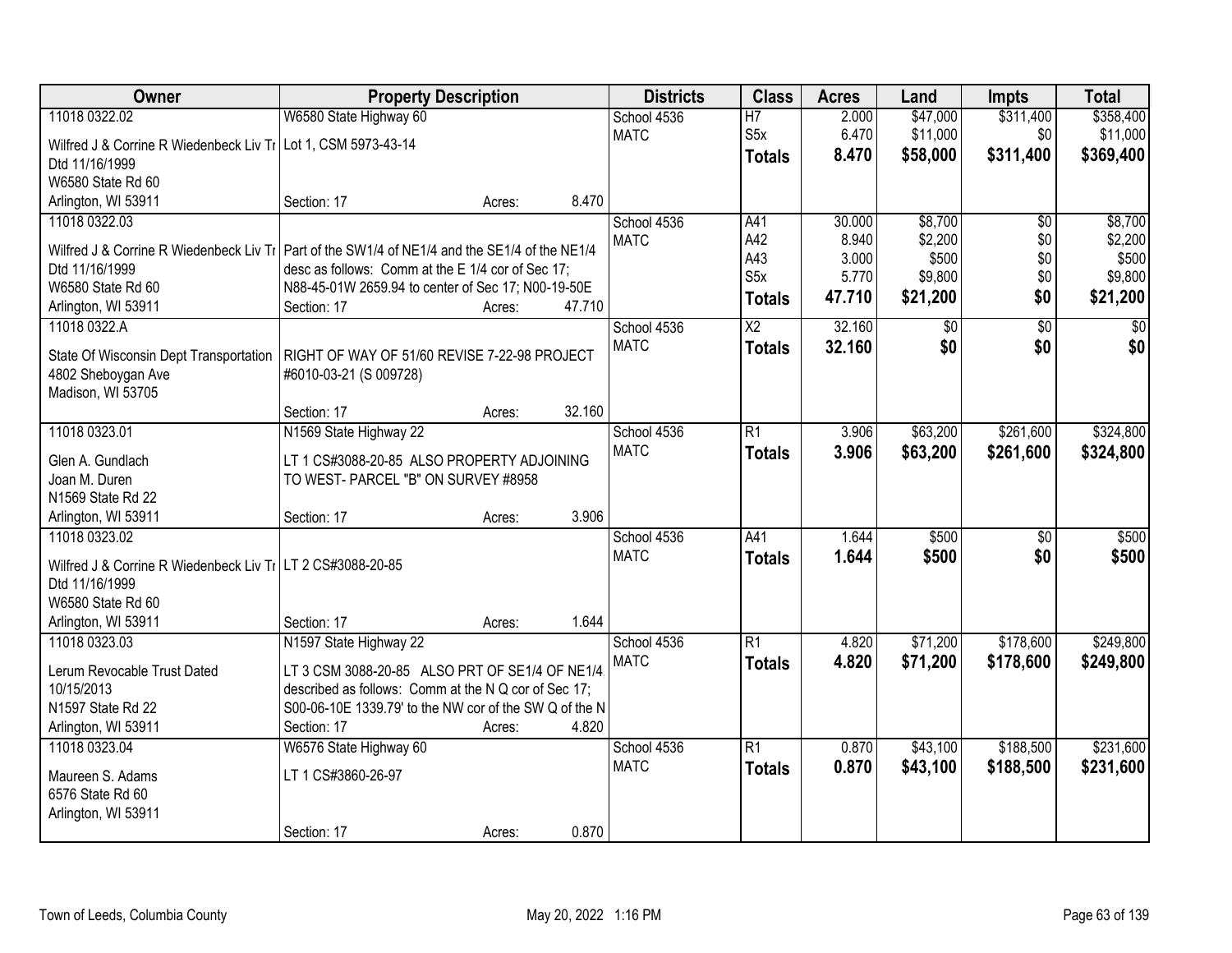| Owner                                                                                           | <b>Property Description</b>                              |        |       | <b>Districts</b> | <b>Class</b>           | <b>Acres</b> | Land            | <b>Impts</b>    | <b>Total</b> |
|-------------------------------------------------------------------------------------------------|----------------------------------------------------------|--------|-------|------------------|------------------------|--------------|-----------------|-----------------|--------------|
| 11018 0323.05                                                                                   | W6580 State Highway 60                                   |        |       | School 4536      | $\overline{R1}$        | 0.540        | \$26,700        | $\overline{30}$ | \$26,700     |
| Maureen S. Adams                                                                                | LT 2 CS#3860-26-97                                       |        |       | <b>MATC</b>      | <b>Totals</b>          | 0.540        | \$26,700        | \$0             | \$26,700     |
| 6576 State Rd 60                                                                                |                                                          |        |       |                  |                        |              |                 |                 |              |
| Arlington, WI 53911                                                                             |                                                          |        |       |                  |                        |              |                 |                 |              |
|                                                                                                 | Section: 17                                              | Acres: | 0.540 |                  |                        |              |                 |                 |              |
| 11018 0323.08                                                                                   | W6520 State Highway 60                                   |        |       | School 4536      | R1                     | 1.015        | \$46,700        | \$146,300       | \$193,000    |
|                                                                                                 |                                                          |        |       | <b>MATC</b>      | <b>Totals</b>          | 1.015        | \$46,700        | \$146,300       | \$193,000    |
| Gilbertson Revocable Living Trust Dated Part of Lot 2, CSM 828-4-48; exc 0.19 ac in Hwy 60; see |                                                          |        |       |                  |                        |              |                 |                 |              |
| 7/10/2018<br>W6520 State Rd 60                                                                  | exceptions                                               |        |       |                  |                        |              |                 |                 |              |
|                                                                                                 | Section: 17                                              |        | 1.015 |                  |                        |              |                 |                 |              |
| Arlington, WI 53911<br>11018 0323.09                                                            |                                                          | Acres: |       | School 4536      | X <sub>2</sub>         | 0.199        |                 |                 | \$0          |
|                                                                                                 | State Highway 22                                         |        |       |                  |                        |              | \$0             | \$0             |              |
| <b>Wisconsin Department of Transportation</b>                                                   | Parcel 9 of Transportation Project Plat No:              |        |       | <b>MATC</b>      | <b>Totals</b>          | 0.199        | \$0             | \$0             | \$0          |
| 2101 Wright St                                                                                  | 6020-00-20-4.02, recorded in Transportation Project      |        |       |                  |                        |              |                 |                 |              |
| Madison, WI 53704                                                                               | Plats, Page 35, as Document 919207                       |        |       |                  |                        |              |                 |                 |              |
|                                                                                                 | Section: 17                                              | Acres: | 0.199 |                  |                        |              |                 |                 |              |
| 11018 0323.10                                                                                   | N1545 State Highway 22                                   |        |       | School 4536      | R1                     | 4.674        | \$78,600        | \$153,500       | \$232,100    |
| Jamie M. Pauli                                                                                  | Lot 1, CSM 828-4-48 - See Exceptions                     |        |       | <b>MATC</b>      | <b>Totals</b>          | 4.674        | \$78,600        | \$153,500       | \$232,100    |
| Robyn M. Pavel                                                                                  |                                                          |        |       |                  |                        |              |                 |                 |              |
| N1545 State Highway 22                                                                          |                                                          |        |       |                  |                        |              |                 |                 |              |
| Arlington, WI 53911                                                                             | Section: 17                                              | Acres: | 4.674 |                  |                        |              |                 |                 |              |
| 11018 0325.02                                                                                   | State Highway 60                                         |        |       | School 4536      | $\overline{\text{X2}}$ | 0.271        | $\overline{50}$ | $\overline{50}$ | $\sqrt{50}$  |
|                                                                                                 |                                                          |        |       | <b>MATC</b>      | <b>Totals</b>          | 0.271        | \$0             | \$0             | \$0          |
| Wisconsin Department of Transportation                                                          | Parcel 8 of Transportation Project Plat No:              |        |       |                  |                        |              |                 |                 |              |
| 2101 Wright St                                                                                  | 6020-00-20-4.02, recorded in Transportation Project      |        |       |                  |                        |              |                 |                 |              |
| Madison, WI 53704                                                                               | Plats, Page 35, as Document 919207                       |        |       |                  |                        |              |                 |                 |              |
|                                                                                                 | Section: 17                                              | Acres: | 0.271 |                  |                        |              |                 |                 |              |
| 11018 0325.03                                                                                   | W6504 State Highway 60                                   |        |       | School 4536      | R1                     | 0.390        | \$25,100        | \$98,300        | \$123,400    |
| Casey J. Bormann                                                                                | Part of Lot 2, CSM 828-4-48 & part of the SE Q of the NE |        |       | <b>MATC</b>      | <b>Totals</b>          | 0.390        | \$25,100        | \$98,300        | \$123,400    |
| W6504 State Rd 60                                                                               | Q, described as follows: Beg at the E Q cor of Sec 17;   |        |       |                  |                        |              |                 |                 |              |
| Arlington, WI 53911                                                                             | N00-07-58E 148.50'; S89-59-30W 115'; N00-07-58E          |        |       |                  |                        |              |                 |                 |              |
|                                                                                                 | Section: 17                                              | Acres: | 0.390 |                  |                        |              |                 |                 |              |
| 11018 0326                                                                                      | N1507 State Highway 22                                   |        |       | School 4536      | R1                     | 0.305        | \$34,500        | \$83,100        | \$117,600    |
|                                                                                                 |                                                          |        |       | <b>MATC</b>      | <b>Totals</b>          | 0.305        | \$34,500        | \$83,100        | \$117,600    |
| Frank W. Weisensel                                                                              | PART OF SE 1/4 OF NE 1/4, COMM 148 1/2 FT N OF           |        |       |                  |                        |              |                 |                 |              |
| N1507 State Rd 22                                                                               | SE COR SD 1/4 1/4; TH N 115 1/2'; TH W 115'; TH S        |        |       |                  |                        |              |                 |                 |              |
| Arlington, WI 53911                                                                             | 115 1/2'; TH E 115' TO P.O.B.                            |        |       |                  |                        |              |                 |                 |              |
|                                                                                                 | Section: 17                                              | Acres: | 0.305 |                  |                        |              |                 |                 |              |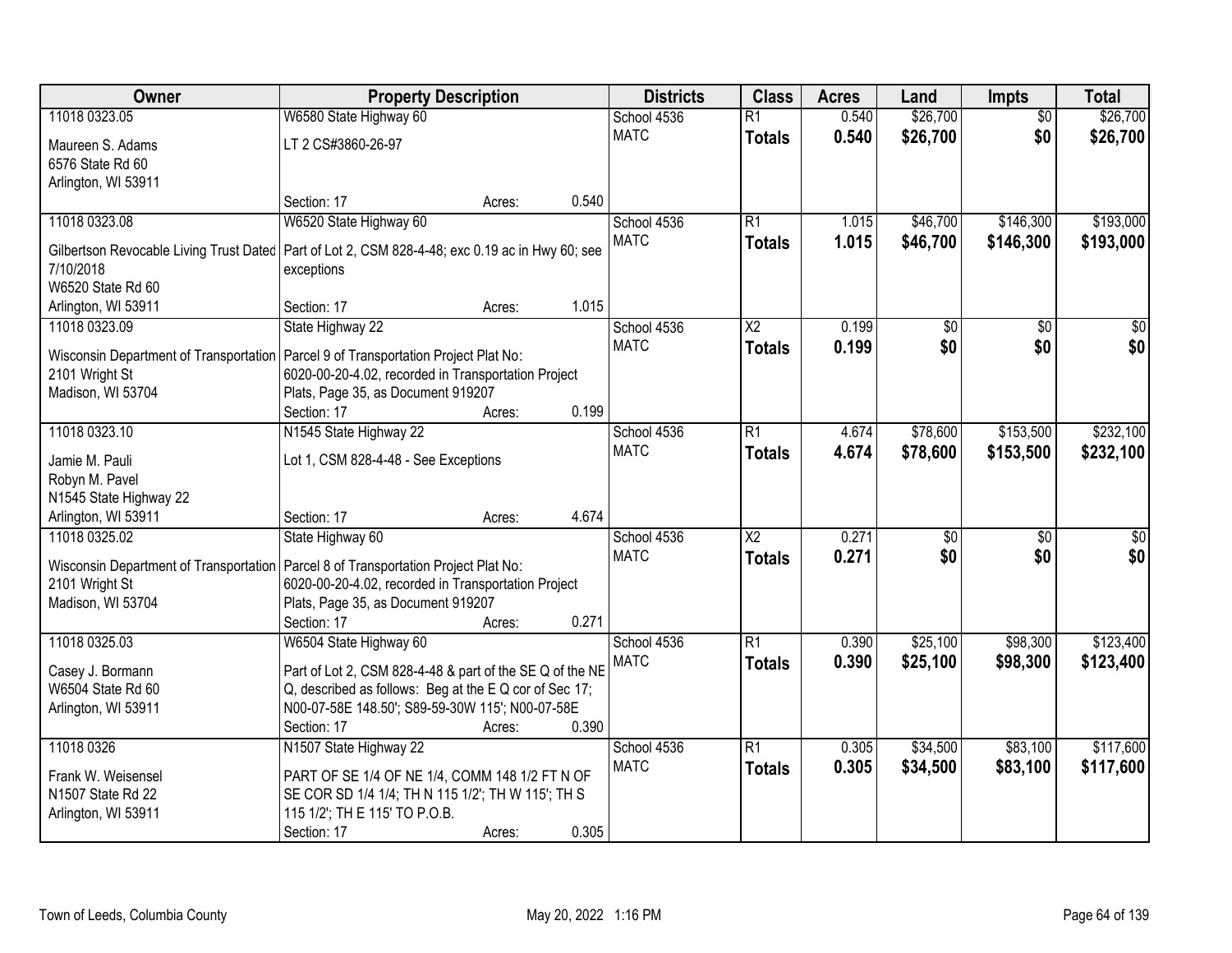| Owner                                                                                | <b>Property Description</b>                                                                                                |                         |        | <b>Districts</b>           | <b>Class</b>                    | <b>Acres</b>              | Land                          | <b>Impts</b>                  | <b>Total</b>                  |
|--------------------------------------------------------------------------------------|----------------------------------------------------------------------------------------------------------------------------|-------------------------|--------|----------------------------|---------------------------------|---------------------------|-------------------------------|-------------------------------|-------------------------------|
| 11018 0327<br>Roger S. Manthe<br>4349 County Rd Dm<br>Deforest, WI 53532             | NE 1/4 OF NW 1/4                                                                                                           |                         |        | School 4536<br><b>MATC</b> | A41<br>A43<br><b>Totals</b>     | 38.000<br>2.000<br>40.000 | \$11,000<br>\$400<br>\$11,400 | $\overline{50}$<br>\$0<br>\$0 | \$11,000<br>\$400<br>\$11,400 |
|                                                                                      | Section: 17                                                                                                                | Acres:                  | 40.000 |                            |                                 |                           |                               |                               |                               |
| 11018 0328<br>Merwyn W. Bauer<br>Joyce A. Bauer<br>PO Box 319                        | NW 1/4 OF NW 1/4 REC IN V.255-P.524; 270-P.323;<br>V.275-P.186 R383-155 R288-<br>R434-291 R456-842 R470-795 580618 740 759 | 201 R402-625            | 40.000 | School 4536<br><b>MATC</b> | A41<br><b>Totals</b>            | 40.000<br>40.000          | \$11,500<br>\$11,500          | $\overline{50}$<br>\$0        | \$11,500<br>\$11,500          |
| Arlington, WI 53911<br>11018 0329                                                    | Section: 17                                                                                                                | Acres:                  |        | School 4536                | A41                             | 29.000                    | \$8,400                       | $\overline{50}$               | \$8,400                       |
| Merwyn W. Bauer<br>Joyce A. Bauer<br>PO Box 319<br>Arlington, WI 53911               | SW 1/4 OF NW 1/4 R383-155 R402-625 EXC CS#1866<br>R434-291 R456-842 R470-795<br>Section: 17                                | 580618 740759<br>Acres: | 36.480 | <b>MATC</b>                | A43<br><b>Totals</b>            | 7.480<br>36.480           | \$1,300<br>\$9,700            | \$0<br>\$0                    | \$1,300<br>\$9,700            |
| 11018 0329.1                                                                         | W6820 Us Highway 51                                                                                                        |                         |        | School 4536                | $\overline{R1}$                 | 3.520                     | \$69,100                      | \$108,100                     | \$177,200                     |
| Nathan I. Stoudt<br>Erica L. Vorce<br>W6820 State Highway 51                         | Lot 1, CSM 1866-10-72                                                                                                      |                         | 3.520  | <b>MATC</b>                | <b>Totals</b>                   | 3.520                     | \$69,100                      | \$108,100                     | \$177,200                     |
| Arlington, WI 53911<br>11018 0330.01                                                 | Section: 17<br>W6756 Us Highway 51                                                                                         | Acres:                  |        | School 4536                | $\overline{R1}$                 | 5.000                     | \$76,500                      | \$168,600                     | \$245,100                     |
| Cassidy J. Jansen<br>Landon Kozel<br>W6756 State Rd 51<br>Leeds, WI 53911            | Lot 1 CS#3160-21-26<br>Section: 17                                                                                         | Acres:                  | 5.000  | <b>MATC</b>                | <b>Totals</b>                   | 5.000                     | \$76,500                      | \$168,600                     | \$245,100                     |
| 11018 0330.02                                                                        | W6760 Us Highway 51                                                                                                        |                         |        | School 4536                | $\overline{C2}$                 | 0.500                     | \$11,100                      | \$22,400                      | \$33,500                      |
| Robert J. Knoble<br>Barbara J. Knoble<br>W6760 Us Hwy 51 & 60<br>Arlington, WI 53911 | LT 1 CS#4054-28-48<br>Section: 17                                                                                          | Acres:                  | 2.500  | <b>MATC</b>                | R <sub>1</sub><br><b>Totals</b> | 2.000<br>2.500            | \$52,300<br>\$63,400          | \$137,800<br>\$160,200        | \$190,100<br>\$223,600        |
| 11018 0330.07                                                                        |                                                                                                                            |                         |        | School 4536                | A41                             | 14.231                    | \$4,100                       | $\overline{50}$               | \$4,100                       |
| Roger S. Manthe<br>4349 County Rd Dm<br>Deforest, WI 53532                           | PRT OF SE1/4 OF NW1/4 EXC CS#3160 EXC CS#4054<br>- See Exceptions<br>Section: 17                                           | Acres:                  | 14.231 | <b>MATC</b>                | <b>Totals</b>                   | 14.231                    | \$4,100                       | \$0                           | \$4,100                       |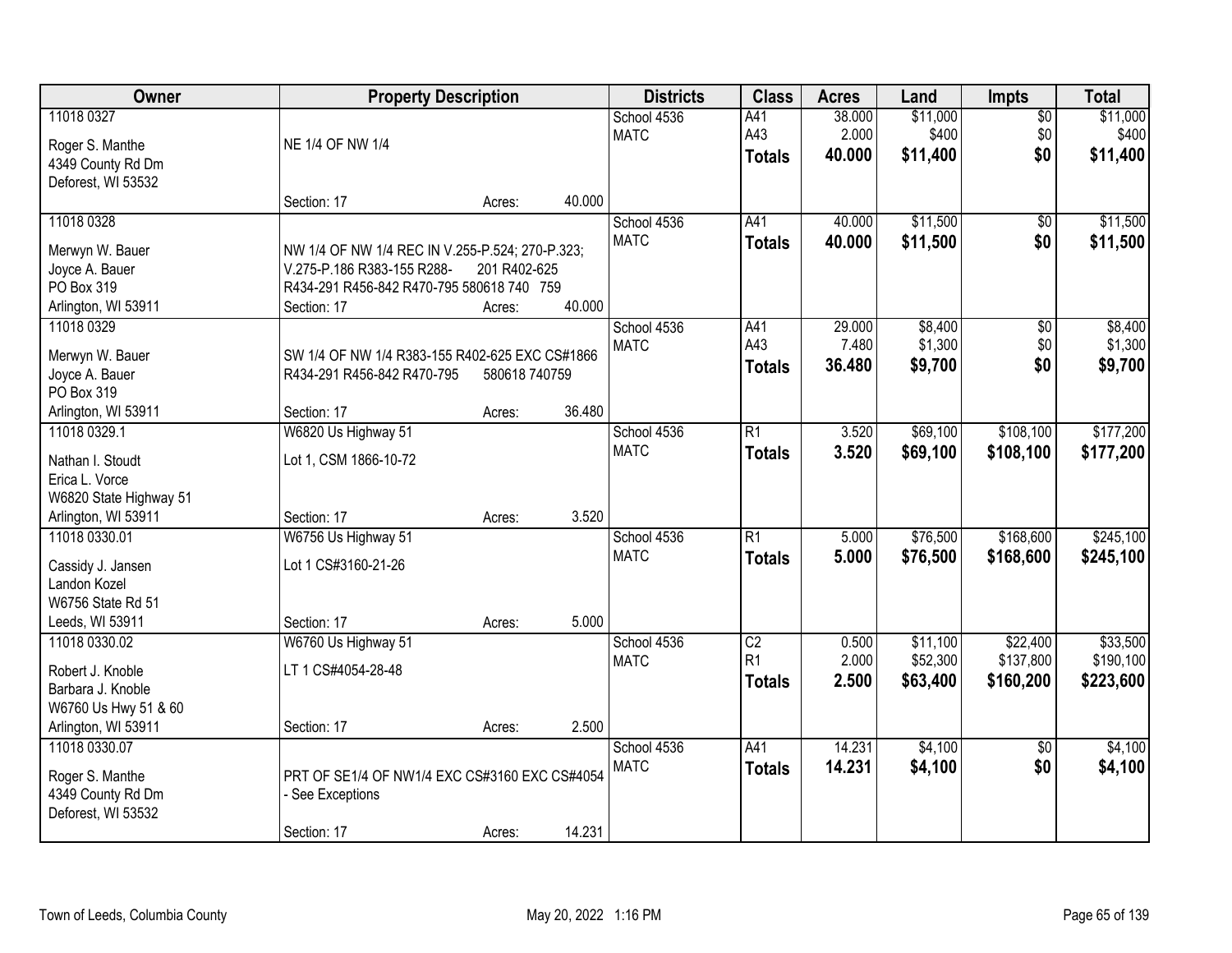| Owner<br><b>Districts</b><br><b>Class</b><br><b>Property Description</b><br><b>Acres</b><br>Land<br><b>Impts</b>                             | <b>Total</b>    |
|----------------------------------------------------------------------------------------------------------------------------------------------|-----------------|
| 11018 0330.08<br>W6760 Hwy 51<br>7.269<br>\$2,100<br>School 4536<br>A41<br>$\overline{50}$                                                   | \$2,100         |
| A42<br>\$1,100<br><b>MATC</b><br>4.500<br>\$0<br>PARCEL IN SE1/4 OF NW1/4 W OF CS#3160 NORTH<br>Robert J. Knoble                             | \$1,100         |
| A43<br>4.000<br>\$700<br>\$0<br>Barbara J. Knoble<br>OF CS4054 Also:Comm at the W Q cor of Sec 17;                                           | \$700           |
| H7<br>2.000<br>\$18,800<br>\$15,200<br>S89-14-04E 1346.86' to the SE cor of Lot 1, CSM 1866;<br>W6760 Us Hwy 51 & 60                         | \$34,000        |
| S <sub>5x</sub><br>0.500<br>\$900<br>\$0<br>Arlington, WI 53911<br>18.269<br>Section: 17<br>Acres:                                           | \$900           |
| \$15,200<br>18.269<br>\$23,600<br><b>Totals</b>                                                                                              | \$38,800        |
| 11018 0331<br>A41<br>32.000<br>\$9,200<br>School 4536<br>$\overline{50}$                                                                     | \$9,200         |
| A42<br>3.000<br>\$700<br>\$0<br><b>MATC</b><br>NE 1/4 OF SW 1/4<br>Eileen I. Ripp et al                                                      | \$700           |
| A43<br>4.000<br>\$700<br>\$0<br>6626 Ripp Dr                                                                                                 | \$700           |
| S <sub>5x</sub><br>1.000<br>\$100<br>\$0<br>Dane, WI 53529                                                                                   | \$100           |
| \$0<br>\$10,700<br>40.000<br><b>Totals</b><br>40.000<br>Section: 17<br>Acres:                                                                | \$10,700        |
| 11018 0332<br>School 4536<br>A41<br>\$10,400<br>$\overline{50}$<br>36.000                                                                    | \$10,400        |
| A43<br>\$500<br>3.000<br>\$0<br><b>MATC</b><br>NW 1/4 OF SW 1/4<br>Eileen I. Ripp et al                                                      | \$500           |
| S <sub>5</sub> x<br>\$100<br>\$0<br>1.000<br>6626 Ripp Dr                                                                                    | \$100           |
| \$0<br>40.000<br>\$11,000<br><b>Totals</b><br>Dane, WI 53529                                                                                 | \$11,000        |
| 40.000<br>Section: 17<br>Acres:                                                                                                              |                 |
| 11018 0333<br>$\overline{X2}$<br>40.000<br>$\overline{50}$<br>School 1316<br>\$0                                                             | \$0             |
| \$0<br>\$0<br><b>MATC</b><br>40.000<br><b>Totals</b>                                                                                         | \$0             |
| SW 1/4 OF SW 1/4 V.273-P.316;<br>Regents Of University Of Wisconsin                                                                          |                 |
| 109 Bascon Hall<br>Madison, WI 53706                                                                                                         |                 |
| 40.000<br>Section: 17<br>Acres:                                                                                                              |                 |
| 11018 0334<br>40.000<br>School 1316<br>$\overline{\text{X2}}$<br>\$0<br>$\overline{60}$                                                      | $\sqrt{50}$     |
| \$0<br><b>MATC</b><br>40.000<br>\$0                                                                                                          | \$0             |
| <b>Totals</b><br>SE 1/4 OF SW 1/4 V.273-P.316;<br>Regents Of University Of Wisconsin                                                         |                 |
| 109 Bascom Hall                                                                                                                              |                 |
| Madison, WI 53706                                                                                                                            |                 |
| 40.000<br>Section: 17<br>Acres:                                                                                                              |                 |
| 11018 0335<br>N1497 Sth 22<br>School 4536<br>$\overline{\text{X2}}$<br>1.000<br>\$0<br>$\overline{30}$                                       | \$0             |
| <b>MATC</b><br>\$0<br>1.000<br>\$0<br><b>Totals</b><br>N 181.5' OF E 247.5' OF NE1/4 OF SE1/4<br>WI Department of Transportation             | \$0             |
| 2101 Wright St                                                                                                                               |                 |
| Madison, WI 53704                                                                                                                            |                 |
| 1.000<br>Section: 17<br>Acres:                                                                                                               |                 |
| 11018 0336.02<br>Us Highway 51<br>$\overline{\text{X2}}$<br>0.054<br>$\overline{60}$<br>School 4536<br>\$0                                   | $\overline{30}$ |
| <b>MATC</b><br>\$0<br>0.054<br>\$0<br><b>Totals</b><br>Wisconsin Department of Transportation<br>Parcel 2 of Transportation Project Plat No: | \$0             |
| 2101 Wright St<br>6020-00-20-4.01, recorded in Transportation Project                                                                        |                 |
| Plats, Page 34, as Document 919184<br>Madison, WI 53704                                                                                      |                 |
| 0.054<br>Section: 17<br>Acres:                                                                                                               |                 |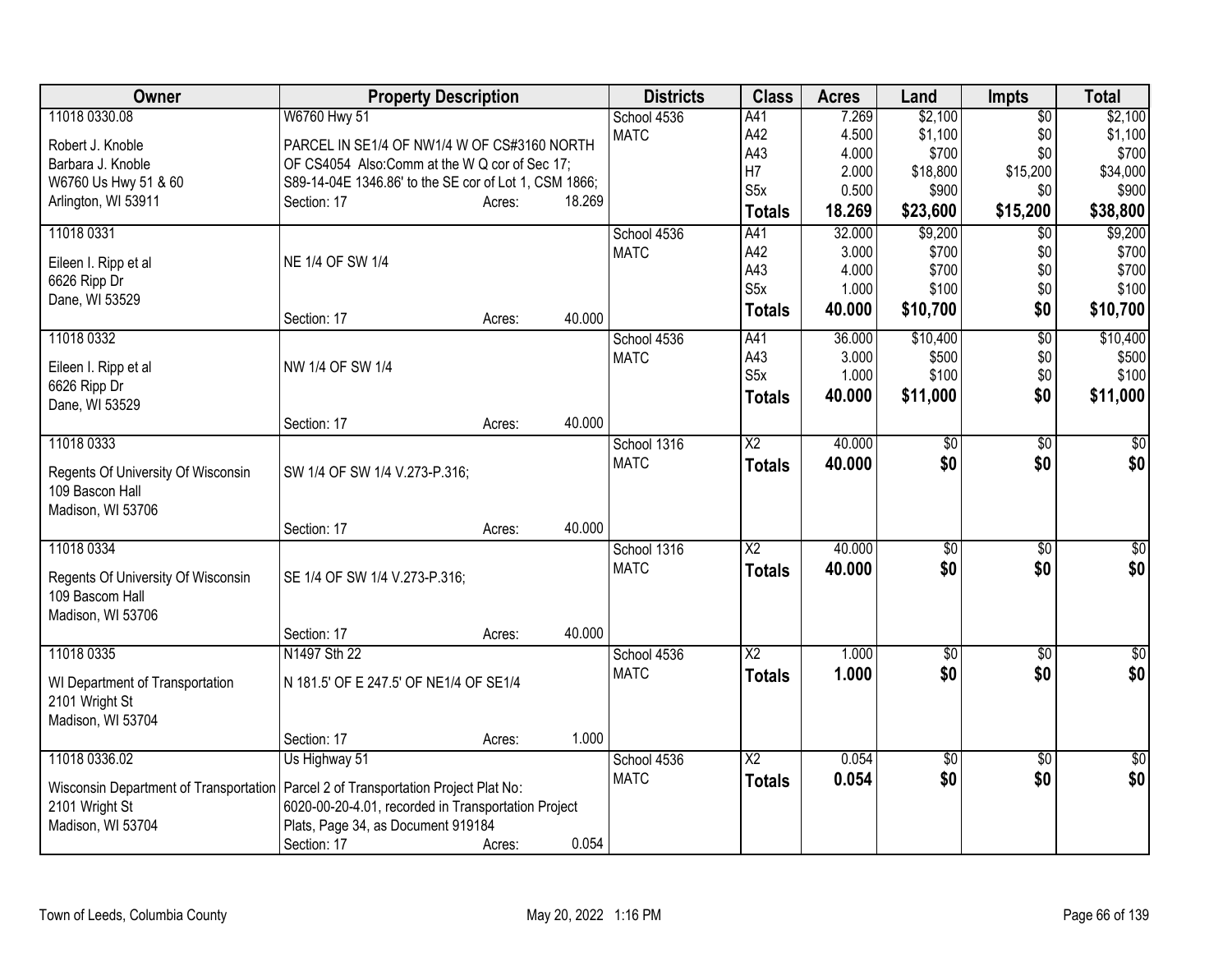| Owner                                  | <b>Property Description</b>                                                                               |        | <b>Districts</b> | <b>Class</b>           | <b>Acres</b> | Land            | <b>Impts</b>    | <b>Total</b>    |
|----------------------------------------|-----------------------------------------------------------------------------------------------------------|--------|------------------|------------------------|--------------|-----------------|-----------------|-----------------|
| 11018 0336.03                          | N1407 Us Highway 51                                                                                       |        | School 4536      | $\overline{R1}$        | 1.276        | \$47,500        | \$207,600       | \$255,100       |
| <b>Richard Henert</b>                  | Lot 1, CSM 4779-33-114 - See Exceptions                                                                   |        | <b>MATC</b>      | <b>Totals</b>          | 1.276        | \$47,500        | \$207,600       | \$255,100       |
| Gillian Henert                         |                                                                                                           |        |                  |                        |              |                 |                 |                 |
| N1407 US Highway 51                    |                                                                                                           |        |                  |                        |              |                 |                 |                 |
| Arlington, WI 53911-9747               | Section: 17<br>Acres:                                                                                     | 1.276  |                  |                        |              |                 |                 |                 |
| 11018 0337.02                          |                                                                                                           |        | School 4536      | A41                    | 29.940       | \$8,600         | $\overline{50}$ | \$8,600         |
|                                        |                                                                                                           |        | <b>MATC</b>      | A42                    | 2.000        | \$500           | \$0             | \$500           |
| Richard S. Herschleb                   | NE 1/4 OF SE 1/4, EXC N 181 1/2' OF E 247 1/2', ALSO                                                      |        |                  | A43                    | 1.550        | \$300           | \$0             | \$300           |
| Mary T. Herschleb                      | EXC 1 A IN SE COR; ALSO EXC 1.06A COMM 446'S                                                              |        |                  | <b>Totals</b>          | 33.490       | \$9,400         | \$0             | \$9,400         |
| N153 Herschleb Dr                      | OF NE COR; TH W 305; TH SE 271.8'; TH E 137.3'; TH                                                        |        |                  |                        |              |                 |                 |                 |
| Deforest, WI 53532                     | Section: 17<br>Acres:                                                                                     | 33.490 |                  |                        |              |                 |                 |                 |
| 11018 0337.03                          | State Highway 22                                                                                          |        | School 4536      | $\overline{\text{X2}}$ | 0.194        | $\overline{50}$ | $\overline{50}$ | $\overline{30}$ |
| Wisconsin Department of Transportation | Parcel 3 of Transportation Project Plat No:                                                               |        | <b>MATC</b>      | <b>Totals</b>          | 0.194        | \$0             | \$0             | \$0             |
| 2101 Wright St                         | 6020-00-20-4.01, recorded in Transportation Project                                                       |        |                  |                        |              |                 |                 |                 |
| Madison, WI 53704                      | Plats, Page 34, as Document 919184                                                                        |        |                  |                        |              |                 |                 |                 |
|                                        | Section: 17<br>Acres:                                                                                     | 0.194  |                  |                        |              |                 |                 |                 |
| 11018 0337.04                          | N1457 State Highway 22                                                                                    |        | School 4536      | $\overline{C2}$        | 0.866        | \$42,900        | \$54,500        | \$97,400        |
|                                        |                                                                                                           |        | <b>MATC</b>      | <b>Totals</b>          | 0.866        | \$42,900        | \$54,500        | \$97,400        |
| Joseph C. Prochot<br>W8071 Loveland Rd | 1.06 A IN NE 1/4 OF SE 1/4, COMM 446' S OF NE COR<br>TH W 305'; TH SE 271.8'; TH E 137.3'; TH N 214.5' TO |        |                  |                        |              |                 |                 |                 |
| Poynette, WI 53955                     | BEG, see exceptions                                                                                       |        |                  |                        |              |                 |                 |                 |
|                                        | Section: 17<br>Acres:                                                                                     | 0.866  |                  |                        |              |                 |                 |                 |
| 11018 0337.05                          | State Highway 60                                                                                          |        | School 4536      | $\overline{\text{X2}}$ | 0.465        | $\overline{50}$ | $\overline{50}$ | $\overline{30}$ |
|                                        |                                                                                                           |        | <b>MATC</b>      | <b>Totals</b>          | 0.465        | \$0             | \$0             | \$0             |
| Wisconsin Department of Transportation | Parcel 4 of Transportation Project Plat No:                                                               |        |                  |                        |              |                 |                 |                 |
| 2101 Wright St                         | 6020-00-20-4.01, recorded in Transportation Project                                                       |        |                  |                        |              |                 |                 |                 |
| Madison, WI 53704                      | Plats, Page 34, as Document 919184                                                                        |        |                  |                        |              |                 |                 |                 |
|                                        | Section: 17<br>Acres:                                                                                     | 0.465  |                  |                        |              |                 |                 |                 |
| 11018 0337.06                          | N1489 State Highway 22                                                                                    |        | School 4536      | R1                     | 3.725        | \$67,700        | \$134,800       | \$202,500       |
| Urban M. Bollig                        | Lot 1, CSM 1051-5-43 --- EXC HWY #579926 (.09) - See                                                      |        | <b>MATC</b>      | <b>Totals</b>          | 3.725        | \$67,700        | \$134,800       | \$202,500       |
| Faye L. Bollig                         | Exceptions                                                                                                |        |                  |                        |              |                 |                 |                 |
| N1489 State Rd 22                      |                                                                                                           |        |                  |                        |              |                 |                 |                 |
| Arlington, WI 53911                    | Section: 17<br>Acres:                                                                                     | 3.725  |                  |                        |              |                 |                 |                 |
| 11018 0338                             |                                                                                                           |        | School 4536      | A41                    | 28.000       | \$8,100         | $\overline{30}$ | \$8,100         |
|                                        |                                                                                                           |        | <b>MATC</b>      | A42                    | 11.000       | \$2,700         | \$0             | \$2,700         |
| Richard S. Herschleb                   | NW 1/4 OF SE 1/4                                                                                          |        |                  | S <sub>5</sub> x       | 1.000        | \$100           | \$0             | \$100           |
| Mary T. Herschleb                      |                                                                                                           |        |                  | <b>Totals</b>          | 40.000       | \$10,900        | \$0             | \$10,900        |
| N153 Herschleb Dr                      |                                                                                                           |        |                  |                        |              |                 |                 |                 |
| Deforest, WI 53532                     | Section: 17<br>Acres:                                                                                     | 40.000 |                  |                        |              |                 |                 |                 |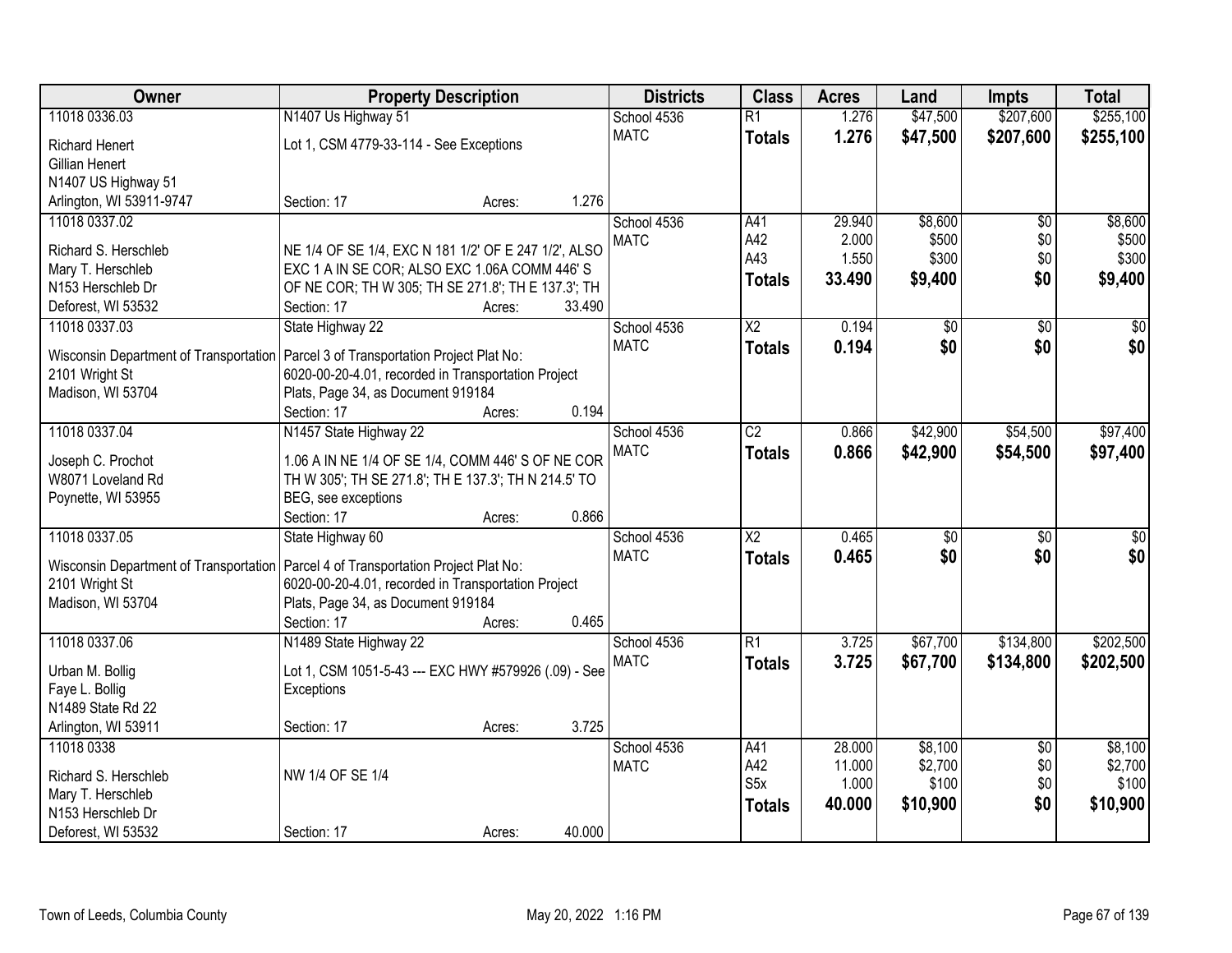| Owner                                  | <b>Property Description</b>                         |        |        | <b>Districts</b> | <b>Class</b>           | <b>Acres</b> | Land            | <b>Impts</b>    | <b>Total</b>    |
|----------------------------------------|-----------------------------------------------------|--------|--------|------------------|------------------------|--------------|-----------------|-----------------|-----------------|
| 11018 0339                             | W6664 Kampen Rd                                     |        |        | School 1316      | A41                    | 34.500       | \$10,000        | $\overline{50}$ | \$10,000        |
| Cindy Cottington                       | SW 1/4 OF SE 1/4                                    |        |        | <b>MATC</b>      | A42                    | 4.500        | \$1,100         | \$0             | \$1,100         |
| Keith Cottington                       |                                                     |        |        |                  | S <sub>5</sub> x       | 1.000        | \$100           | \$0             | \$100           |
| 4101 Mueller Rd                        |                                                     |        |        |                  | <b>Totals</b>          | 40.000       | \$11,200        | \$0             | \$11,200        |
| Deforest, WI 53532                     | Section: 17                                         | Acres: | 40.000 |                  |                        |              |                 |                 |                 |
| 11018 0340                             |                                                     |        |        | School 1316      | A41                    | 29.500       | \$8,500         | $\overline{50}$ | \$8,500         |
|                                        |                                                     |        |        | <b>MATC</b>      | S <sub>5x</sub>        | 1.000        | \$100           | \$0             | \$100           |
| Keith Cottington                       | SE 1/4 of SE 1/4 Exc E 315'                         |        |        |                  | <b>Totals</b>          | 30.500       | \$8,600         | \$0             | \$8,600         |
| Cindy Cottington                       |                                                     |        |        |                  |                        |              |                 |                 |                 |
| 4101 Mueller Rd                        |                                                     |        |        |                  |                        |              |                 |                 |                 |
| Deforest, WI 53532                     | Section: 17                                         | Acres: | 30.500 |                  |                        |              |                 |                 |                 |
| 11018 0340.04                          | Us Highway 51                                       |        |        | School 1316      | $\overline{\text{X2}}$ | 0.073        | $\overline{50}$ | $\overline{50}$ | $\overline{30}$ |
| Wisconsin Department of Transportation | Parcel 1 of Transportation Project Plat No:         |        |        | <b>MATC</b>      | <b>Totals</b>          | 0.073        | \$0             | \$0             | \$0             |
| 2101 Wright St                         | 6020-00-20-4.01, recorded in Transportation Project |        |        |                  |                        |              |                 |                 |                 |
| Madison, WI 53704                      | Plats, Page 34, as Document 919184                  |        |        |                  |                        |              |                 |                 |                 |
|                                        | Section: 17                                         | Acres: | 0.073  |                  |                        |              |                 |                 |                 |
| 11018 0340.05                          | N1335 Us Highway 51                                 |        |        | School 1316      | R1                     | 6.437        | \$78,700        | \$167,100       | \$245,800       |
| Mat A. Peterson                        | Lot B, CSM 145-1-145 - See Exceptions               |        |        | <b>MATC</b>      | <b>Totals</b>          | 6.437        | \$78,700        | \$167,100       | \$245,800       |
| N1335 Us Highway 51                    |                                                     |        |        |                  |                        |              |                 |                 |                 |
| Arlington, WI 53911                    |                                                     |        |        |                  |                        |              |                 |                 |                 |
|                                        | Section: 17                                         | Acres: | 6.437  |                  |                        |              |                 |                 |                 |
| 11018 0340.2                           | W6510 Kampen Rd                                     |        |        | School 1316      | $\overline{R1}$        | 1.990        | \$61,400        | \$143,000       | \$204,400       |
|                                        |                                                     |        |        | <b>MATC</b>      | <b>Totals</b>          | 1.990        | \$61,400        | \$143,000       | \$204,400       |
| New Lor                                | Lot A, CSM 145-1-145                                |        |        |                  |                        |              |                 |                 |                 |
| W6510 Kampen Rd                        |                                                     |        |        |                  |                        |              |                 |                 |                 |
| Arlington, WI 53911                    |                                                     |        |        |                  |                        |              |                 |                 |                 |
|                                        | Section: 17                                         | Acres: | 1.990  |                  |                        |              |                 |                 |                 |
| 11018 0341                             |                                                     |        |        | School 4536      | A41                    | 35.000       | \$10,100        | $\sqrt{6}$      | \$10,100        |
| Merwyn W. Bauer                        | NE 1/4 OF NE 1/4 R.92 P.27 R203-79 R381-73          |        |        | <b>MATC</b>      | A43                    | 5.000        | \$900           | \$0             | \$900           |
| Joyce A. Bauer                         | R382-787 R456-842                                   |        |        |                  | <b>Totals</b>          | 40.000       | \$11,000        | \$0             | \$11,000        |
| PO Box 319                             |                                                     |        |        |                  |                        |              |                 |                 |                 |
| Arlington, WI 53911                    | Section: 18                                         | Acres: | 40.000 |                  |                        |              |                 |                 |                 |
| 11018 0342                             |                                                     |        |        | School 4536      | A41                    | 30.000       | \$8,700         | $\overline{50}$ | \$8,700         |
|                                        |                                                     |        |        | <b>MATC</b>      | A42                    | 7.000        | \$1,700         | \$0             | \$1,700         |
| Reible Irrevocable Trust Dtd 5-21-2014 | NW 1/4 of NE 1/4                                    |        |        |                  | A43                    | 3.000        | \$500           | \$0             | \$500           |
| W7096 Hwy 51 and 60                    |                                                     |        |        |                  | <b>Totals</b>          | 40.000       | \$10,900        | \$0             | \$10,900        |
| Arlington, WI 53911                    |                                                     |        |        |                  |                        |              |                 |                 |                 |
|                                        | Section: 18                                         | Acres: | 40.000 |                  |                        |              |                 |                 |                 |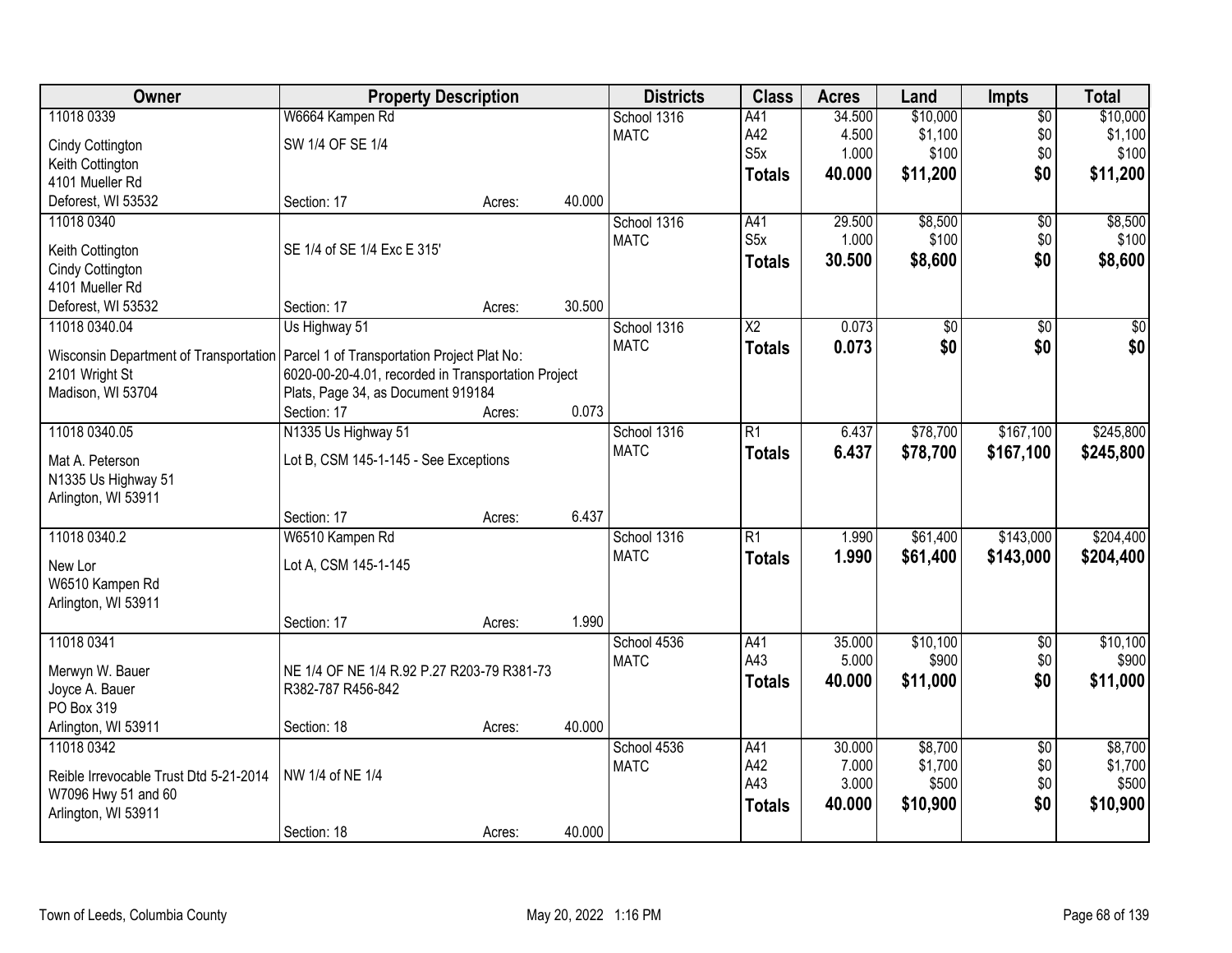| Owner                                               | <b>Property Description</b>                      |        |         | <b>Districts</b> | <b>Class</b>     | <b>Acres</b> | Land      | <b>Impts</b>    | <b>Total</b> |
|-----------------------------------------------------|--------------------------------------------------|--------|---------|------------------|------------------|--------------|-----------|-----------------|--------------|
| 11018 0343                                          | W7096 Us Highway 51                              |        |         | School 4536      | A41              | 32.000       | \$9,200   | $\overline{50}$ | \$9,200      |
| Reible Irrevocable Trust Dtd 5-21-2014              | SW 1/4 of NE 1/4                                 |        |         | <b>MATC</b>      | A42              | 4.000        | \$1,000   | \$0             | \$1,000      |
| W7096 Hwy 51 and 60                                 |                                                  |        |         |                  | H7               | 3.000        | \$52,000  | \$387,100       | \$439,100    |
| Arlington, WI 53911                                 |                                                  |        |         |                  | S <sub>5</sub> x | 1.000        | \$100     | \$0             | \$100        |
|                                                     | Section: 18                                      | Acres: | 40.000  |                  | <b>Totals</b>    | 40.000       | \$62,300  | \$387,100       | \$449,400    |
| 11018 0344                                          | W6966 Us Highway 51                              |        |         | School 4536      | A41              | 24.000       | \$6,900   | \$0             | \$6,900      |
| Merwyn W. Bauer                                     | SE 1/4 OF NE 1/4 R382-787 V.281-P.641 R.92 P.27  |        |         | <b>MATC</b>      | A43              | 11.000       | \$1,900   | \$0             | \$1,900      |
| Joyce A. Bauer                                      | R203-79 R381-73 R456-842                         |        |         |                  | H7               | 2.000        | \$47,000  | \$161,900       | \$208,900    |
| PO Box 319                                          |                                                  |        |         |                  | S <sub>5</sub> x | 3.000        | \$5,100   | \$0             | \$5,100      |
| Arlington, WI 53911                                 | Section: 18                                      | Acres: | 40.000  |                  | <b>Totals</b>    | 40.000       | \$60,900  | \$161,900       | \$222,800    |
| 11018 0345                                          |                                                  |        |         | School 4536      | A41              | 38.500       | \$11,100  | $\sqrt[6]{}$    | \$11,100     |
|                                                     | NE 1/4 OF NW 1/4                                 |        |         | <b>MATC</b>      | A42              | 1.500        | \$400     | \$0             | \$400        |
| <b>Wilsnack Family Trust</b><br>N1612 Goose Pond Rd |                                                  |        |         |                  | <b>Totals</b>    | 40.000       | \$11,500  | \$0             | \$11,500     |
| Arlington, WI 53911                                 |                                                  |        |         |                  |                  |              |           |                 |              |
|                                                     | Section: 18                                      | Acres: | 40.000  |                  |                  |              |           |                 |              |
| 11018 0346                                          | N1612 Goose Pond Rd                              |        |         | School 4536      | A41              | 42.770       | \$12,300  | $\overline{30}$ | \$12,300     |
|                                                     |                                                  |        |         | <b>MATC</b>      | A42              | 5.000        | \$1,200   | \$0             | \$1,200      |
| <b>Wilsnack Family Trust</b>                        | FRAC W 1/2 OF NW 1/4                             |        |         |                  | H7               | 2.000        | \$47,000  | \$103,700       | \$150,700    |
| N1612 Goose Pond Rd                                 |                                                  |        |         |                  | S <sub>5</sub> x | 5.000        | \$5,300   | \$0             | \$5,300      |
| Arlington, WI 53911                                 |                                                  |        |         |                  | <b>Totals</b>    | 54.770       | \$65,800  | \$103,700       | \$169,500    |
|                                                     | Section: 18                                      | Acres: | 54.770  |                  |                  |              |           |                 |              |
| 11018 0347                                          | W7096 US Highway 51 1/1                          |        |         | School 4536      | A41              | 30.000       | \$8,700   | \$0             | \$8,700      |
| <b>Wilsnack Family Trust</b>                        | SE 1/4 OF NW 1/4                                 |        |         | <b>MATC</b>      | A43              | 6.000        | \$1,100   | \$0             | \$1,100      |
| N1612 Goose Pond Rd                                 |                                                  |        |         |                  | S5m              | 3.000        | \$5,600   | \$0             | \$5,600      |
| Arlington, WI 53911                                 |                                                  |        |         |                  | S <sub>5</sub> x | 1.000        | \$100     | \$0             | \$100        |
|                                                     | Section: 18                                      | Acres: | 40.000  |                  | <b>Totals</b>    | 40.000       | \$15,500  | \$0             | \$15,500     |
| 11018 0348.01                                       | W7241 Stiemke Rd                                 |        |         | School 1316      | A41              | 80.840       | \$23,300  | $\overline{50}$ | \$23,300     |
| George and Debra Stiemke Family Trust               | Being frac NWSW & frac SWSW, all SESW & NESW Sec |        |         | <b>MATC</b>      | A42              | 8.000        | \$2,000   | \$0             | \$2,000      |
| Dated 12/7/2021                                     | 18, Beg W1/4 cor Sec 18, N88-47-13E 2110.21',    |        |         |                  | A43              | 30.700       | \$5,400   | \$0             | \$5,400      |
| W7241 Us State Road 51/60                           | S00-54-41W 2665.42', S89-03-13W 2088.06',        |        |         |                  | H <sub>7</sub>   | 4.000        | \$93,500  | \$400,600       | \$494,100    |
| Arlington, WI 53911                                 | Section: 18                                      | Acres: | 128.130 |                  | S <sub>5</sub> x | 4.590        | \$500     | \$0             | \$500        |
|                                                     |                                                  |        |         |                  | <b>Totals</b>    | 128.130      | \$124,700 | \$400,600       | \$525,300    |
| 11018 0351                                          |                                                  |        |         | School 4536      | A41              | 25.000       | \$7,200   | \$0             | \$7,200      |
| Merwyn W. Bauer                                     | NE 1/4 OF SE 1/4 R.92 P.27 R203-79 R381-73       |        |         | <b>MATC</b>      | A42              | 9.000        | \$2,200   | \$0             | \$2,200      |
| Joyce A. Bauer                                      | R382-787 R456-842                                |        |         |                  | A43              | 5.000        | \$900     | \$0             | \$900        |
| PO Box 319                                          |                                                  |        |         |                  | S <sub>5</sub> x | 1.000        | \$100     | \$0             | \$100        |
| Arlington, WI 53911                                 | Section: 18                                      | Acres: | 40.000  |                  | <b>Totals</b>    | 40.000       | \$10,400  | \$0             | \$10,400     |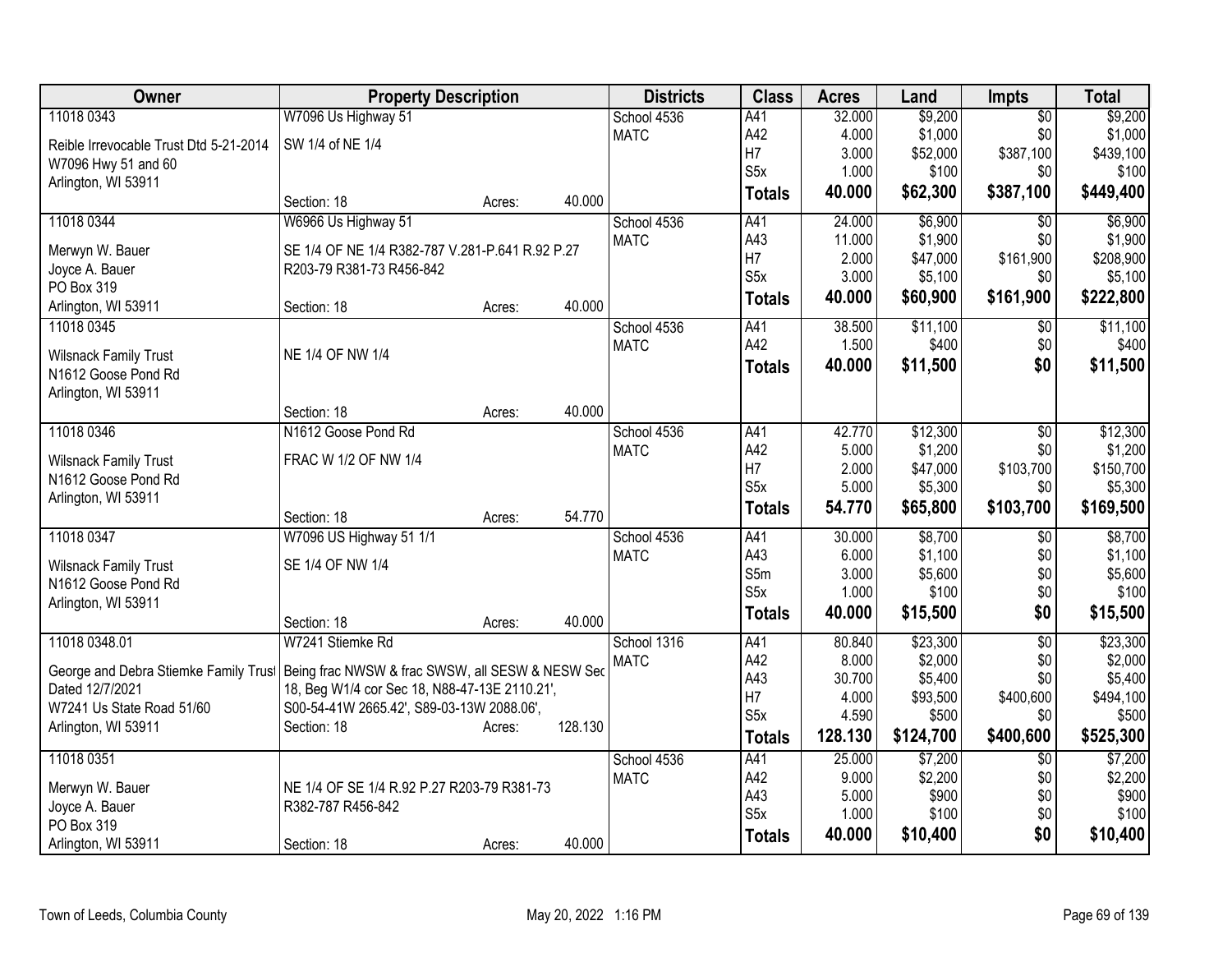| Owner                                              | <b>Property Description</b>                     |        |        | <b>Districts</b> | <b>Class</b>             | <b>Acres</b>    | Land               | <b>Impts</b>    | <b>Total</b>       |
|----------------------------------------------------|-------------------------------------------------|--------|--------|------------------|--------------------------|-----------------|--------------------|-----------------|--------------------|
| 11018 0352.01                                      |                                                 |        |        | School 4536      | $\overline{\mathsf{x2}}$ | 77.060          | $\overline{60}$    | $\overline{50}$ | $\sqrt{50}$        |
| Madison Audubon Society, Inc.                      | NWSE & SWSE Sec 18, Beg S1/4 cor Sec 18,        |        |        | <b>MATC</b>      | <b>Totals</b>            | 77.060          | \$0                | \$0             | \$0                |
| 1400 E Washington Ave Ste 170                      | N00-54-41E 2665.42', N88-47-13E 1245.27',       |        |        |                  |                          |                 |                    |                 |                    |
| Madison, WI 53703                                  | S00-19-59W 2670.50', S89-03-16W 1272.04' to POB |        |        |                  |                          |                 |                    |                 |                    |
|                                                    | Section: 18                                     | Acres: | 77.060 |                  |                          |                 |                    |                 |                    |
| 11018 0354                                         |                                                 |        |        | School 4536      | A41                      | 38.000          | \$11,000           | $\overline{50}$ | \$11,000           |
| Merwyn W. Bauer                                    | SE 1/4 OF SE 1/4 R.92 P.27 R203-79 R381-73      |        |        | <b>MATC</b>      | A42                      | 1.000           | \$200              | \$0             | \$200              |
| Joyce A. Bauer                                     | R382-787 R456-842                               |        |        |                  | S <sub>5</sub> x         | 1.000           | \$100              | \$0             | \$100              |
| PO Box 319                                         |                                                 |        |        |                  | <b>Totals</b>            | 40.000          | \$11,300           | \$0             | \$11,300           |
| Arlington, WI 53911                                | Section: 18                                     | Acres: | 40.000 |                  |                          |                 |                    |                 |                    |
| 11018 0355                                         |                                                 |        |        | School 1316      | A41                      | 35.000          | \$10,100           | \$0             | \$10,100           |
| Terry J & Patricia M Rowe Revocable                | NE 1/4 OF NE 1/4                                |        |        | <b>MATC</b>      | A42                      | 1.000           | \$200              | \$0             | \$200              |
| Trust Dated 1/28/20                                |                                                 |        |        |                  | A43                      | 1.500           | \$300              | \$0             | \$300              |
| W5191 Oakland Dr                                   |                                                 |        |        |                  | H7                       | 0.500           | \$200              | \$0             | \$200              |
| Rio, WI 53960                                      | Section: 19                                     | Acres: | 40.000 |                  | S <sub>5</sub> x         | 2.000           | \$200              | \$0             | \$200              |
|                                                    |                                                 |        |        |                  | <b>Totals</b>            | 40.000          | \$11,000           | \$0             | \$11,000           |
| 11018 0356                                         | W7015 Kampen Rd                                 |        |        | School 1316      | A41                      | 15.000          | \$4,300            | $\overline{50}$ | \$4,300<br>\$3,900 |
| Keith Cottington                                   | NW 1/4 OF NE 1/4                                |        |        | <b>MATC</b>      | A42<br>A43               | 16.000<br>6.000 | \$3,900<br>\$1,100 | \$0<br>\$0      | \$1,100            |
| Cindy Cottington                                   |                                                 |        |        |                  | H7                       | 2.000           | \$45,000           | \$7,300         | \$52,300           |
| 4101 Mueller Rd                                    |                                                 |        |        |                  | S <sub>5</sub> x         | 1.000           | \$100              | \$0             | \$100              |
| Deforest, WI 53532                                 | Section: 19                                     | Acres: | 40.000 |                  | <b>Totals</b>            | 40.000          | \$54,400           | \$7,300         | \$61,700           |
| 11018 0357                                         |                                                 |        |        | School 1316      | $\overline{\text{X2}}$   | 40.000          | $\overline{60}$    | $\overline{50}$ | $\sqrt{50}$        |
|                                                    |                                                 |        |        | <b>MATC</b>      | <b>Totals</b>            | 40.000          | \$0                | \$0             | \$0                |
| Madison Audubon Society, Inc.                      | SW 1/4 OF NE 1/4 ALSO 20' EASEMENT #621975      |        |        |                  |                          |                 |                    |                 |                    |
| 1400 E Washington Ave Ste 170<br>Madison, WI 53703 |                                                 |        |        |                  |                          |                 |                    |                 |                    |
|                                                    | Section: 19                                     | Acres: | 40.000 |                  |                          |                 |                    |                 |                    |
| 11018 0358                                         | N1125 Hopkins Rd                                |        |        | School 1316      | $\overline{R1}$          | 3.070           | \$66,900           | \$46,300        | \$113,200          |
|                                                    |                                                 |        |        | <b>MATC</b>      | <b>Totals</b>            | 3.070           | \$66,900           | \$46,300        | \$113,200          |
| Annen Living Trust Dated 5/9/2018                  | Lot 1, CSM 1528-7-79                            |        |        |                  |                          |                 |                    |                 |                    |
| N1125 Hopkins Rd                                   |                                                 |        |        |                  |                          |                 |                    |                 |                    |
| Arlington, WI 53911                                | Section: 19                                     | Acres: | 3.070  |                  |                          |                 |                    |                 |                    |
| 11018 0358.A                                       | N1202 Hopkins Rd                                |        |        | School 1316      | $\overline{R1}$          | 2.424           | \$63,600           | \$225,900       | \$289,500          |
|                                                    |                                                 |        |        | <b>MATC</b>      | <b>Totals</b>            | 2.424           | \$63,600           | \$225,900       | \$289,500          |
| The James D & Barbara J Tierney Rev                | Lot 2, CSM 2013-11-110                          |        |        |                  |                          |                 |                    |                 |                    |
| Liv Trust                                          |                                                 |        |        |                  |                          |                 |                    |                 |                    |
| N1202 Hopkins Rd                                   |                                                 |        | 2.424  |                  |                          |                 |                    |                 |                    |
| Arlington, WI 53911                                | Section: 19                                     | Acres: |        |                  |                          |                 |                    |                 |                    |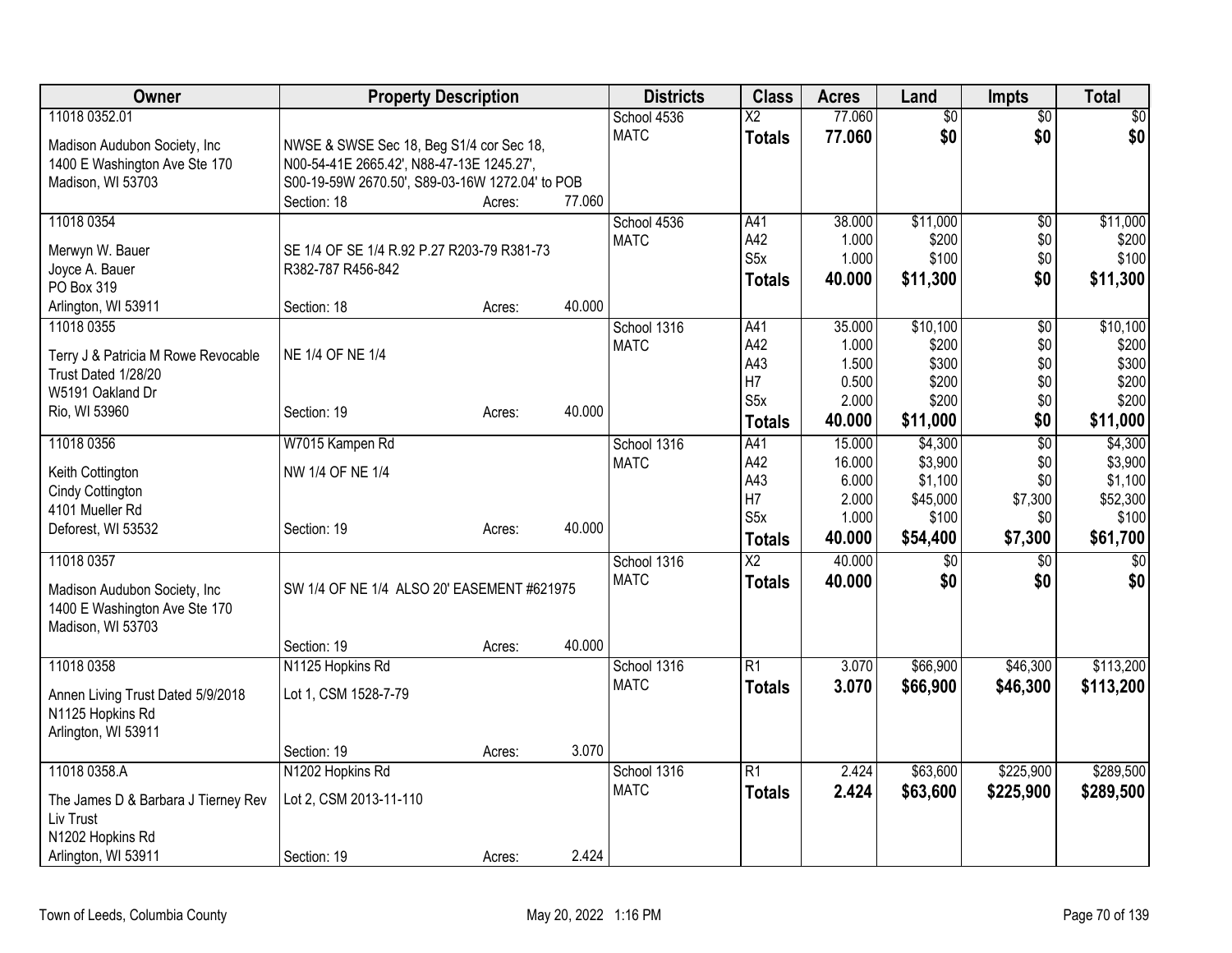| Owner                               | <b>Property Description</b>                      |                  | <b>Districts</b> | <b>Class</b>     | <b>Acres</b> | Land     | <b>Impts</b>    | <b>Total</b> |
|-------------------------------------|--------------------------------------------------|------------------|------------------|------------------|--------------|----------|-----------------|--------------|
| 11018 0358.B                        | N1202 Hopkins Rd                                 |                  | School 1316      | A41              | 24.000       | \$6,900  | $\overline{50}$ | \$6,900      |
| The James D & Barbara J Tierney Rev | Lot 1, CSM 2013-11-110                           |                  | <b>MATC</b>      | A42              | 2.000        | \$500    | \$0             | \$500        |
| Liv Trust                           |                                                  |                  |                  | A43              | 6.758        | \$1,200  | \$0             | \$1,200      |
| N1202 Hopkins Rd                    |                                                  |                  |                  | R1               | 1.000        | \$12,400 | \$15,000        | \$27,400     |
| Arlington, WI 53911                 | Section: 19                                      | 34.258<br>Acres: |                  | S <sub>5</sub> x | 0.500        | \$100    | \$0             | \$100        |
|                                     |                                                  |                  |                  | <b>Totals</b>    | 34.258       | \$21,100 | \$15,000        | \$36,100     |
| 11018 0359                          |                                                  |                  | School 1316      | A41              | 11.000       | \$3,200  | $\overline{30}$ | \$3,200      |
| Roland D. Manthe et al              | NE 1/4 OF NW 1/4                                 |                  | <b>MATC</b>      | A42              | 12.000       | \$2,900  | \$0             | \$2,900      |
| 6185 Sommer Valley Cir              |                                                  |                  |                  | S <sub>5</sub> x | 17.000       | \$25,700 | \$0             | \$25,700     |
| Deforest, WI 53532                  |                                                  |                  |                  | <b>Totals</b>    | 40.000       | \$31,800 | \$0             | \$31,800     |
|                                     | Section: 19                                      | 40.000<br>Acres: |                  |                  |              |          |                 |              |
| 11018 0360                          | N1210 Goose Pond Rd                              |                  | School 1316      | A41              | 16.000       | \$4,600  | $\overline{30}$ | \$4,600      |
| Roland D. Manthe et al              | N 1/2 OF FRAC W 1/2 OF NW 1/4, ALSO COMM AT NW   |                  | <b>MATC</b>      | A42              | 4.000        | \$1,000  | \$0             | \$1,000      |
| 6185 Sommer Valley Cir              | COR OF S 1/2 OF FRAC W 1/2; TH E 534 FT; TH S 54 |                  |                  | A43              | 2.700        | \$500    | \$0             | \$500        |
| Deforest, WI 53532                  | 30' W 664 FTTO SEC LINE; TH N 397 FT TO P.O.B.   |                  |                  | H7               | 2.000        | \$47,000 | \$107,200       | \$154,200    |
|                                     | Section: 19                                      | 25.700<br>Acres: |                  | S5x              | 1.000        | \$100    | \$0             | \$100        |
|                                     |                                                  |                  |                  | <b>Totals</b>    | 25.700       | \$53,200 | \$107,200       | \$160,400    |
| 11018 0361                          |                                                  |                  | School 4536      | A41              | 2.750        | \$800    | \$0             | \$800        |
| Carol Midthun et al                 | S 1/2 OF FRAC W 1/2 OF NW 1/4, EXC COMM AT NW    |                  | <b>MATC</b>      | A42              | 2.000        | \$500    | \$0             | \$500        |
| c/o Midthun Brothers Farms, LLC     | COR OF S1/2 OF FRAC W 1/2; TH E 534 FT; TH S 54  |                  |                  | A43              | 2.000        | \$400    | \$0             | \$400        |
| W7135 County Rd K                   | 30' W 664 FT TO SEC LINE; TH N 397 FT TO POB     |                  |                  | S <sub>5</sub> x | 19.000       | \$32,300 | \$0             | \$32,300     |
| Arlington, WI 53911                 | Section: 19                                      | 25.750<br>Acres: |                  | <b>Totals</b>    | 25.750       | \$34,000 | \$0             | \$34,000     |
| 11018 0362                          |                                                  |                  | School 4536      | A41              | 13.000       | \$3,800  | $\overline{50}$ | \$3,800      |
|                                     |                                                  |                  | <b>MATC</b>      | A42              | 3.000        | \$700    | \$0             | \$700        |
| Carol Midthun et al                 | SE 1/4 OF NW 1/4                                 |                  |                  | A43              | 12.000       | \$2,100  | \$0             | \$2,100      |
| c/o Midthun Brothers Farms, LLC     |                                                  |                  |                  | S <sub>5</sub> x | 12.000       | \$20,400 | \$0             | \$20,400     |
| W7135 County Rd K                   |                                                  |                  |                  | <b>Totals</b>    | 40.000       | \$27,000 | \$0             | \$27,000     |
| Arlington, WI 53911                 | Section: 19                                      | 40.000<br>Acres: |                  |                  |              |          |                 |              |
| 11018 0363                          |                                                  |                  | School 4536      | A41              | 39.000       | \$11,300 | $\overline{60}$ | \$11,300     |
| Carol Midthun et al                 | NE 1/4 OF SW 1/4                                 |                  | <b>MATC</b>      | A43              | 1.000        | \$200    | \$0             | \$200        |
| c/o Midthun Brothers Farms, LLC     |                                                  |                  |                  | <b>Totals</b>    | 40.000       | \$11,500 | \$0             | \$11,500     |
| W7135 County Rd K                   |                                                  |                  |                  |                  |              |          |                 |              |
| Arlington, WI 53911                 | Section: 19                                      | 40.000<br>Acres: |                  |                  |              |          |                 |              |
| 11018 0364                          | W7236 County Highway K                           |                  | School 4536      | A41              | 47.000       | \$13,600 | $\overline{50}$ | \$13,600     |
| Carol Midthun et al                 | FRAC W 1/2 OF SW 1/4                             |                  | <b>MATC</b>      | A42              | 3.000        | \$700    | \$0             | \$700        |
| c/o Midthun Brothers Farms, LLC     |                                                  |                  |                  | A43              | 4.000        | \$700    | \$0             | \$700        |
| W7135 County Rd K                   |                                                  |                  |                  | H7               | 1.000        | \$10,200 | \$4,000         | \$14,200     |
| Arlington, WI 53911                 | Section: 19                                      | 57.500<br>Acres: |                  | S <sub>5</sub> x | 2.500        | \$300    | \$0             | \$300        |
|                                     |                                                  |                  |                  | <b>Totals</b>    | 57.500       | \$25,500 | \$4,000         | \$29,500     |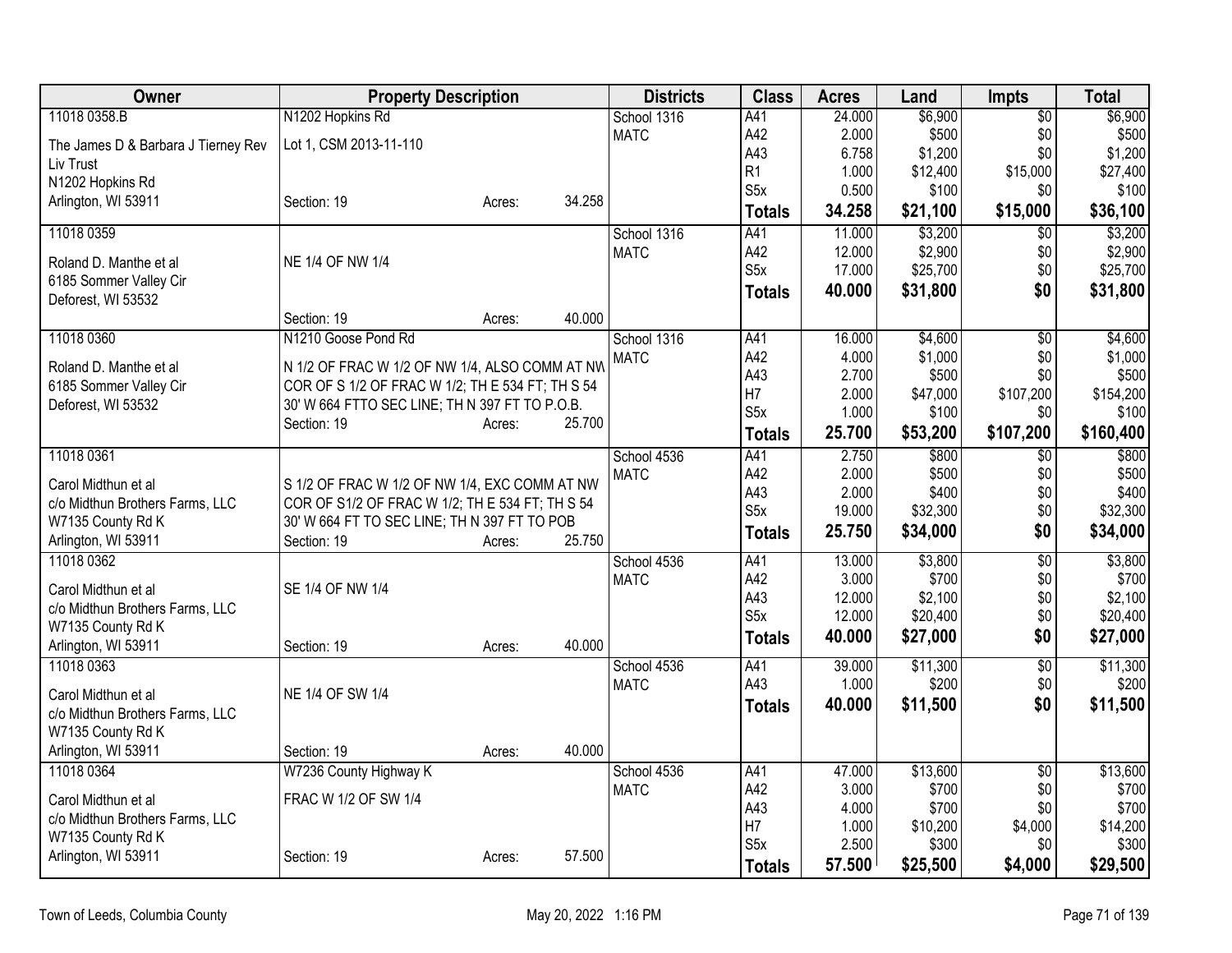| Owner                            | <b>Property Description</b>                    |        |        | <b>Districts</b> | <b>Class</b>     | <b>Acres</b> | Land     | <b>Impts</b>    | <b>Total</b> |
|----------------------------------|------------------------------------------------|--------|--------|------------------|------------------|--------------|----------|-----------------|--------------|
| 11018 0365                       | <b>W7135 Cty K</b>                             |        |        | School 4536      | A41              | 37.000       | \$10,700 | $\overline{50}$ | \$10,700     |
| Carol Midthun et al              | SE 1/4 OF SW 1/4                               |        |        | <b>MATC</b>      | H7               | 2.000        | \$47,000 | \$114,400       | \$161,400    |
| c/o Midthun Brothers Farms, LLC  |                                                |        |        |                  | S <sub>5</sub> x | 1.000        | \$100    | \$0             | \$100        |
| W7135 County Rd K                |                                                |        |        |                  | <b>Totals</b>    | 40.000       | \$57,800 | \$114,400       | \$172,200    |
| Arlington, WI 53911              | Section: 19                                    | Acres: | 40.000 |                  |                  |              |          |                 |              |
| 11018 0366                       |                                                |        |        | School 1316      | A41              | 34.000       | \$9,800  | $\overline{50}$ | \$9,800      |
| Kelley Trust Dated 3/12/1998     | NE 1/4 OF SE 1/4 PCL BEG SW COR SE NE N11 1/2' |        |        | <b>MATC</b>      | A42              | 5.000        | \$1,200  | \$0             | \$1,200      |
| 7662 County Rd I                 | SE TO PPT 11 1/2' E FROM POB W TO BEG.         |        |        |                  | S <sub>5</sub> x | 1.000        | \$100    | \$0             | \$100        |
| Arlington, WI 53911              |                                                |        |        |                  | <b>Totals</b>    | 40.000       | \$11,100 | \$0             | \$11,100     |
|                                  | Section: 19                                    | Acres: | 40.000 |                  |                  |              |          |                 |              |
| 11018 0367                       |                                                |        |        | School 4536      | A41              | 31.000       | \$8,900  | \$0             | \$8,900      |
| David R. Haupt                   | NW 1/4 OF SE 1/4 R170-348 R256-241 R469-624    |        |        | <b>MATC</b>      | A42              | 9.000        | \$2,200  | \$0             | \$2,200      |
| PO Box 283                       |                                                |        |        |                  | <b>Totals</b>    | 40.000       | \$11,100 | \$0             | \$11,100     |
| Arlington, WI 53911              |                                                |        |        |                  |                  |              |          |                 |              |
|                                  | Section: 19                                    | Acres: | 40.000 |                  |                  |              |          |                 |              |
| 11018 0368                       | W7086 County Highway K                         |        |        | School 4536      | A41              | 36.000       | \$10,400 | $\overline{30}$ | \$10,400     |
| David R. Haupt                   | SW 1/4 OF SE 1/4 R170-348 R256-241 R469-624    |        |        | <b>MATC</b>      | H <sub>7</sub>   | 3.000        | \$52,000 | \$136,200       | \$188,200    |
| PO Box 283                       |                                                |        |        |                  | S <sub>5</sub> x | 1.000        | \$100    | \$0             | \$100        |
| Arlington, WI 53911              |                                                |        |        |                  | <b>Totals</b>    | 40.000       | \$62,500 | \$136,200       | \$198,700    |
|                                  | Section: 19                                    | Acres: | 40.000 |                  |                  |              |          |                 |              |
| 11018 0369                       | W6906 County Highway K                         |        |        | School 1316      | $\overline{X5}$  | 3.820        | \$0      | $\sqrt{6}$      | \$0          |
| Zion Evangelical Lutheran Church | Lot 1, CSM 1686-8-100                          |        |        | <b>MATC</b>      | <b>Totals</b>    | 3.820        | \$0      | \$0             | \$0          |
| W6906 County Rd K                |                                                |        |        |                  |                  |              |          |                 |              |
| Arlington, WI 53911              |                                                |        |        |                  |                  |              |          |                 |              |
|                                  | Section: 19                                    | Acres: | 3.820  |                  |                  |              |          |                 |              |
| 11018 0370                       | W6910 County Highway K                         |        |        | School 1316      | A41              | 32.230       | \$9,300  | \$0             | \$9,300      |
| Kelley Trust Dated 3/12/1998     | SE 1/4 OF SE 1/4, EXC E 165 FT OF S 552 3/4 FT |        |        | <b>MATC</b>      | S <sub>5x</sub>  | 1.000        | \$100    | \$0             | \$100        |
| 7662 County Rd I                 | R246-24 EXC CS #1571 EXC CS#1686               |        |        |                  | <b>Totals</b>    | 33.230       | \$9,400  | \$0             | \$9,400      |
| Arlington, WI 53911              |                                                |        |        |                  |                  |              |          |                 |              |
|                                  | Section: 19                                    | Acres: | 33.230 |                  |                  |              |          |                 |              |
| 11018 0370.A                     | W6990 County Highway K                         |        |        | School 1316      | $\overline{R1}$  | 2.950        | \$66,300 | \$210,900       | \$277,200    |
| Harland L. Legried               | Lot 1, CSM 1571-7-121                          |        |        | <b>MATC</b>      | <b>Totals</b>    | 2.950        | \$66,300 | \$210,900       | \$277,200    |
| Sandra L. Schwenke               |                                                |        |        |                  |                  |              |          |                 |              |
| W6990 County Rd K                |                                                |        |        |                  |                  |              |          |                 |              |
| Arlington, WI 53911              | Section: 19                                    | Acres: | 2.950  |                  |                  |              |          |                 |              |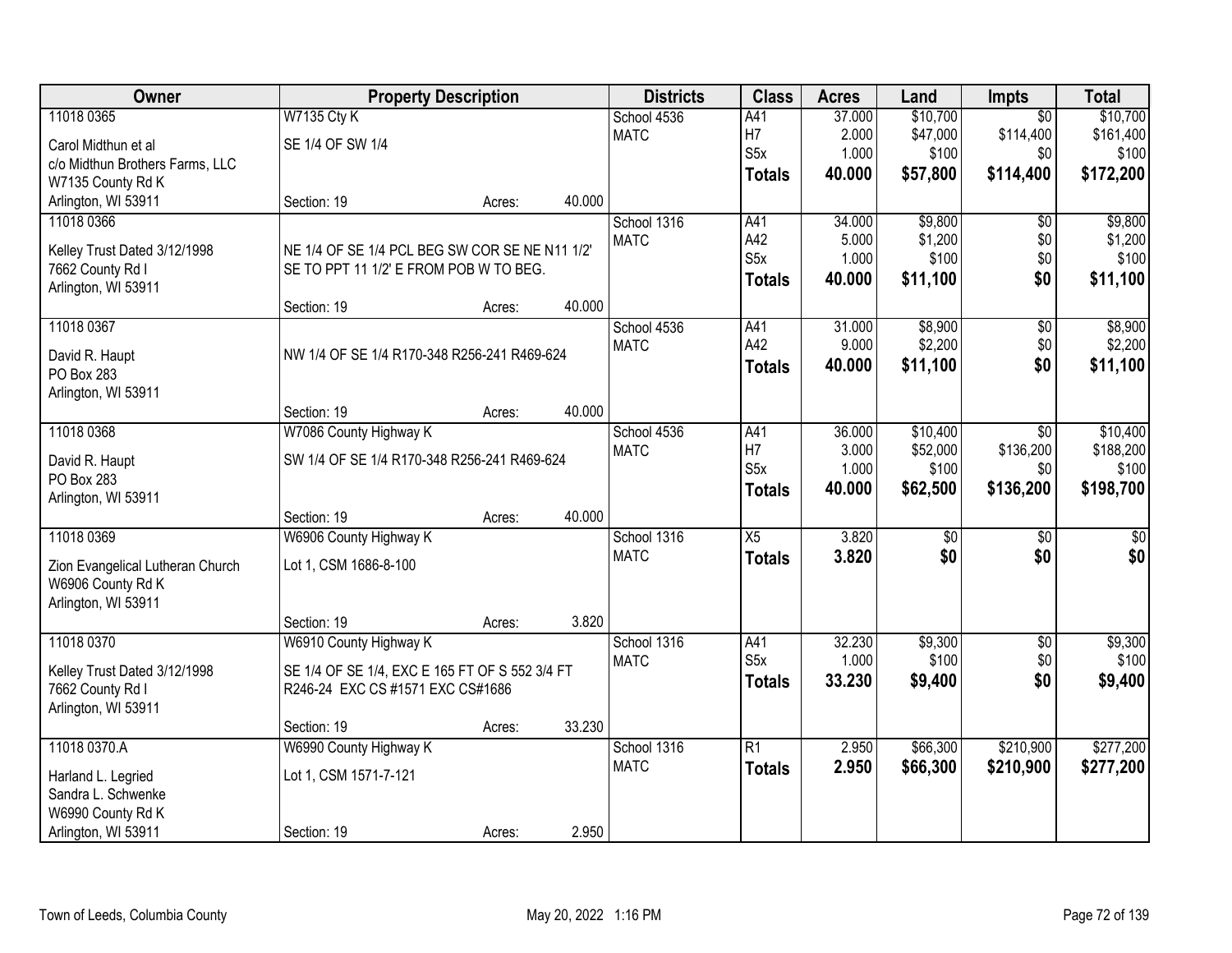| Owner                                               | <b>Property Description</b>                          |        |        | <b>Districts</b> | <b>Class</b>    | <b>Acres</b> | Land     | <b>Impts</b>    | <b>Total</b> |
|-----------------------------------------------------|------------------------------------------------------|--------|--------|------------------|-----------------|--------------|----------|-----------------|--------------|
| 11018 0371.01                                       | N1289 Us Highway 51                                  |        |        | School 1316      | $\overline{R1}$ | 0.460        | \$37,600 | \$132,100       | \$169,700    |
| Nathan D. Speers                                    | A part of the NE Q of the NE Q, Sec 20, described as |        |        | <b>MATC</b>      | <b>Totals</b>   | 0.460        | \$37,600 | \$132,100       | \$169,700    |
| N1289 Us Road 51                                    | follows: Comm at the NE cor of Sec 20; S00-08-11W    |        |        |                  |                 |              |          |                 |              |
| Arlington, WI 53911                                 | 154.07'; N88-08-07W 37.02' to POB; cont N88-08-07W   |        |        |                  |                 |              |          |                 |              |
|                                                     | Section: 20                                          | Acres: | 0.460  |                  |                 |              |          |                 |              |
| 11018 0371.02                                       | N1223 Us Highway 51                                  |        |        | School 1316      | $\overline{C2}$ | 5.000        | \$60,800 | \$55,400        | \$116,200    |
|                                                     |                                                      |        |        | <b>MATC</b>      | <b>Totals</b>   | 5.000        | \$60,800 | \$55,400        | \$116,200    |
| Annen Living Trust Dated 5/9/2018                   | Lot 1, CSM 5211-36-142                               |        |        |                  |                 |              |          |                 |              |
| N1125 Hopkins Rd<br>Arlington, WI 53911             |                                                      |        |        |                  |                 |              |          |                 |              |
|                                                     | Section: 20                                          | Acres: | 5.000  |                  |                 |              |          |                 |              |
| 11018 0371.04                                       | W6583 Kampen Rd                                      |        |        | School 1316      | $\overline{R1}$ | 2.090        | \$62,000 | \$211,300       | \$273,300    |
|                                                     |                                                      |        |        | <b>MATC</b>      |                 | 2.090        | \$62,000 | \$211,300       | \$273,300    |
| Danielle M. Haas                                    | Lot 1, CSM 6032-43-73                                |        |        |                  | <b>Totals</b>   |              |          |                 |              |
| Colton J. Haas                                      |                                                      |        |        |                  |                 |              |          |                 |              |
| W6583 Kampen Rd                                     |                                                      |        |        |                  |                 |              |          |                 |              |
| Arlington, WI 53911                                 | Section: 20                                          | Acres: | 2.090  |                  |                 |              |          |                 |              |
| 11018 0371.05                                       |                                                      |        |        | School 1316      | A41             | 2.090        | \$600    | $\frac{1}{20}$  | \$600        |
| Lloyd D Johnson Family Trust U/W                    | Lot 2, CSM 6032-43-73                                |        |        | <b>MATC</b>      | <b>Totals</b>   | 2.090        | \$600    | \$0             | \$600        |
| Dated 5/16/1989                                     |                                                      |        |        |                  |                 |              |          |                 |              |
| N1407 Harvey Rd                                     |                                                      |        |        |                  |                 |              |          |                 |              |
| Arlington, WI 53911                                 | Section: 20                                          | Acres: | 2.090  |                  |                 |              |          |                 |              |
| 11018 0371.06                                       | N1255 Us Highway 51                                  |        |        | School 1316      | A41             | 4.720        | \$1,400  | $\overline{30}$ | \$1,400      |
|                                                     |                                                      |        |        | <b>MATC</b>      | C <sub>2</sub>  | 9.000        | \$71,500 | \$904,000       | \$975,500    |
| Lloyd D Johnson Family Trust U/W<br>Dated 5/16/1989 | Lot 3, CSM 6032-43-73                                |        |        |                  | <b>Totals</b>   | 13.720       | \$72,900 | \$904,000       | \$976,900    |
| N1407 Harvey Rd                                     |                                                      |        |        |                  |                 |              |          |                 |              |
| Arlington, WI 53911                                 | Section: 20                                          | Acres: | 13.720 |                  |                 |              |          |                 |              |
| 11018 0371.07                                       |                                                      |        |        | School 1316      | A41             | 15.560       | \$4,500  | $\overline{50}$ | \$4,500      |
|                                                     |                                                      |        |        | <b>MATC</b>      | S5x             | 0.730        | \$1,300  | \$0             | \$1,300      |
| Lloyd D Johnson Family Trust U/W                    | Lot 4, CSM 6032-43-73                                |        |        |                  | <b>Totals</b>   | 16.290       | \$5,800  | \$0             | \$5,800      |
| Dated 5/16/1989                                     |                                                      |        |        |                  |                 |              |          |                 |              |
| N1407 Harvey Rd                                     |                                                      |        |        |                  |                 |              |          |                 |              |
| Arlington, WI 53911                                 | Section: 20                                          | Acres: | 16.290 |                  |                 |              |          |                 |              |
| 11018 0371.A                                        | N1293 Us Highway 51                                  |        |        | School 1316      | $\overline{R1}$ | 0.440        | \$38,100 | \$150,500       | \$188,600    |
| Eric S. Dyle                                        | PART OF NE 1/4 OF NE 1/4; COMM 37' W OF HWY 51       |        |        | <b>MATC</b>      | <b>Totals</b>   | 0.440        | \$38,100 | \$150,500       | \$188,600    |
| Janet M. Dyle                                       | & 33' SOF E & W HWY BETW. SEC 17 & SEC 20; TH W      |        |        |                  |                 |              |          |                 |              |
| N1293 Hwy 51                                        | 160'; S 120'; E160'; TH NOR. 120' TO BEG;            |        |        |                  |                 |              |          |                 |              |
| Arlington, WI 53911                                 | Section: 20                                          | Acres: | 0.440  |                  |                 |              |          |                 |              |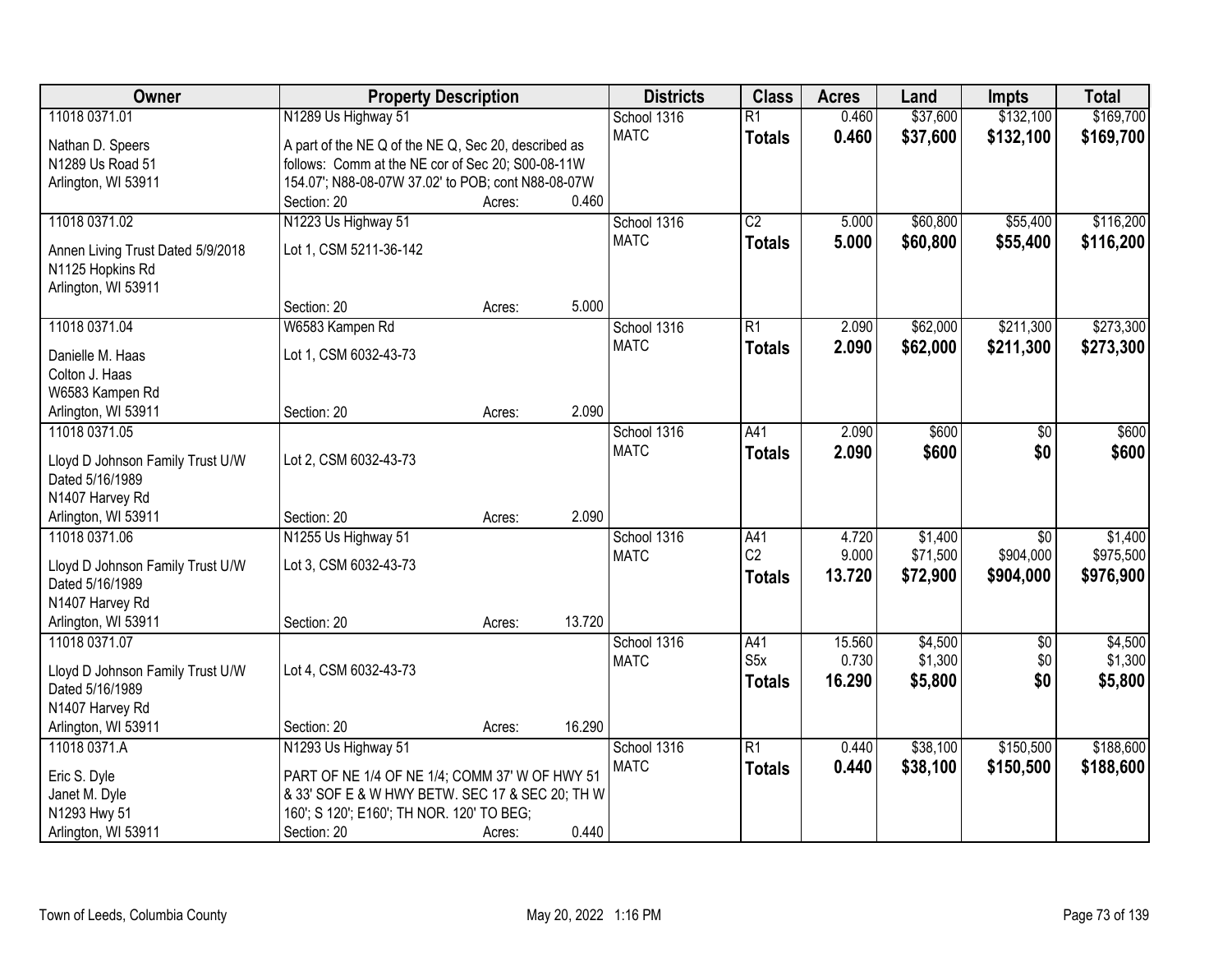| <b>Owner</b>                                                                                     | <b>Property Description</b>                                                                                                                        |        | <b>Districts</b>           | <b>Class</b>                                    | <b>Acres</b>                       | Land                                   | <b>Impts</b>                         | <b>Total</b>                           |
|--------------------------------------------------------------------------------------------------|----------------------------------------------------------------------------------------------------------------------------------------------------|--------|----------------------------|-------------------------------------------------|------------------------------------|----------------------------------------|--------------------------------------|----------------------------------------|
| 11018 0371.B                                                                                     | W6515 Kampen Rd                                                                                                                                    |        | School 1316                | $\overline{R1}$                                 | 0.730                              | \$44,100                               | \$126,500                            | \$170,600                              |
| Margaret E Padrutt Living Trust Dated<br>3/29/1999<br>Margaret E. Padrutt                        | PRT NE 1/4 NE 1/4 COM 37' W OF HWY 51 & 33 S OF<br>HWY RUN E & W BTWN S.17 & 20 W160' POB W 150'<br>S167' E150' N167' POB ALSO PCL 42 X 150 ADJ TO |        | <b>MATC</b>                | <b>Totals</b>                                   | 0.730                              | \$44,100                               | \$126,500                            | \$170,600                              |
| W6515 Kampen Rd                                                                                  | Section: 20                                                                                                                                        | Acres: | 0.730                      |                                                 |                                    |                                        |                                      |                                        |
| Arlington, WI 53911                                                                              |                                                                                                                                                    |        |                            |                                                 |                                    |                                        |                                      |                                        |
| 11018 0372<br>Lloyd D Johnson Family Trust Created<br>U/W Dated 5/16/198                         | NW 1/4 OF NE 1/4                                                                                                                                   |        | School 1316<br><b>MATC</b> | A41<br>A43<br>S <sub>5</sub> x<br><b>Totals</b> | 35.000<br>4.000<br>1.000<br>40.000 | \$10,100<br>\$700<br>\$100<br>\$10,900 | $\overline{50}$<br>\$0<br>\$0<br>\$0 | \$10,100<br>\$700<br>\$100<br>\$10,900 |
| N1407 Harvey Rd                                                                                  |                                                                                                                                                    |        | 40.000                     |                                                 |                                    |                                        |                                      |                                        |
| Arlington, WI 53911<br>11018 0373<br>Regents Of University Of Wisconsin                          | Section: 20<br>SW 1/4 OF NE 1/4                                                                                                                    | Acres: | School 1316<br><b>MATC</b> | $\overline{X2}$<br><b>Totals</b>                | 40.000<br>40.000                   | \$0<br>\$0                             | \$0<br>\$0                           | \$0<br>\$0                             |
| 109 Bascom Hall<br>Madison, WI 53706                                                             | Section: 20                                                                                                                                        | Acres: | 40.000                     |                                                 |                                    |                                        |                                      |                                        |
| 11018 0374<br>Regents Of University Of Wisconsin<br>109 Bascom Hall                              | SE 1/4 OF NE 1/4                                                                                                                                   |        | School 1316<br><b>MATC</b> | $\overline{X2}$<br><b>Totals</b>                | 40.000<br>40.000                   | \$0<br>\$0                             | \$0<br>\$0                           | \$0<br>\$0                             |
| Madison, WI 53706                                                                                | Section: 20                                                                                                                                        | Acres: | 40.000                     |                                                 |                                    |                                        |                                      |                                        |
| 11018 0375<br>Regents Of University Of Wisconsin<br>109 Bascom Hall<br>Madison, WI 53706         | NE 1/4 OF NW 1/4 V.273-P.316;                                                                                                                      |        | School 1316<br><b>MATC</b> | X2<br><b>Totals</b>                             | 40.000<br>40.000                   | \$0<br>\$0                             | \$0<br>\$0                           | $\sqrt{50}$<br>\$0                     |
|                                                                                                  | Section: 20                                                                                                                                        | Acres: | 40.000                     |                                                 |                                    |                                        |                                      |                                        |
| 11018 0376<br>Regents Of University Of Wisconsin<br>109 Bascom Hall<br>Madison, WI 53706         | W6797 Kampen Rd<br>NW 1/4 OF NW 1/4 V.273-P.316;                                                                                                   |        | School 1316<br><b>MATC</b> | $\overline{\text{X2}}$<br><b>Totals</b>         | 40.000<br>40.000                   | $\sqrt{$0}$<br>\$0                     | $\overline{50}$<br>\$0               | $\overline{30}$<br>\$0                 |
|                                                                                                  | Section: 20                                                                                                                                        | Acres: | 40.000                     |                                                 |                                    |                                        |                                      |                                        |
| 11018 0377<br>Madison Audubon Society, Inc<br>1400 E Washington Ave Ste 170<br>Madison, WI 53703 | N1126 Hopkins Rd<br>SW 1/4 OF NW 1/4                                                                                                               |        | School 1316<br><b>MATC</b> | $\overline{\text{X2}}$<br><b>Totals</b>         | 40.000<br>40.000                   | $\overline{50}$<br>\$0                 | $\overline{50}$<br>\$0               | $\overline{50}$<br>\$0                 |
|                                                                                                  | Section: 20                                                                                                                                        | Acres: | 40.000                     |                                                 |                                    |                                        |                                      |                                        |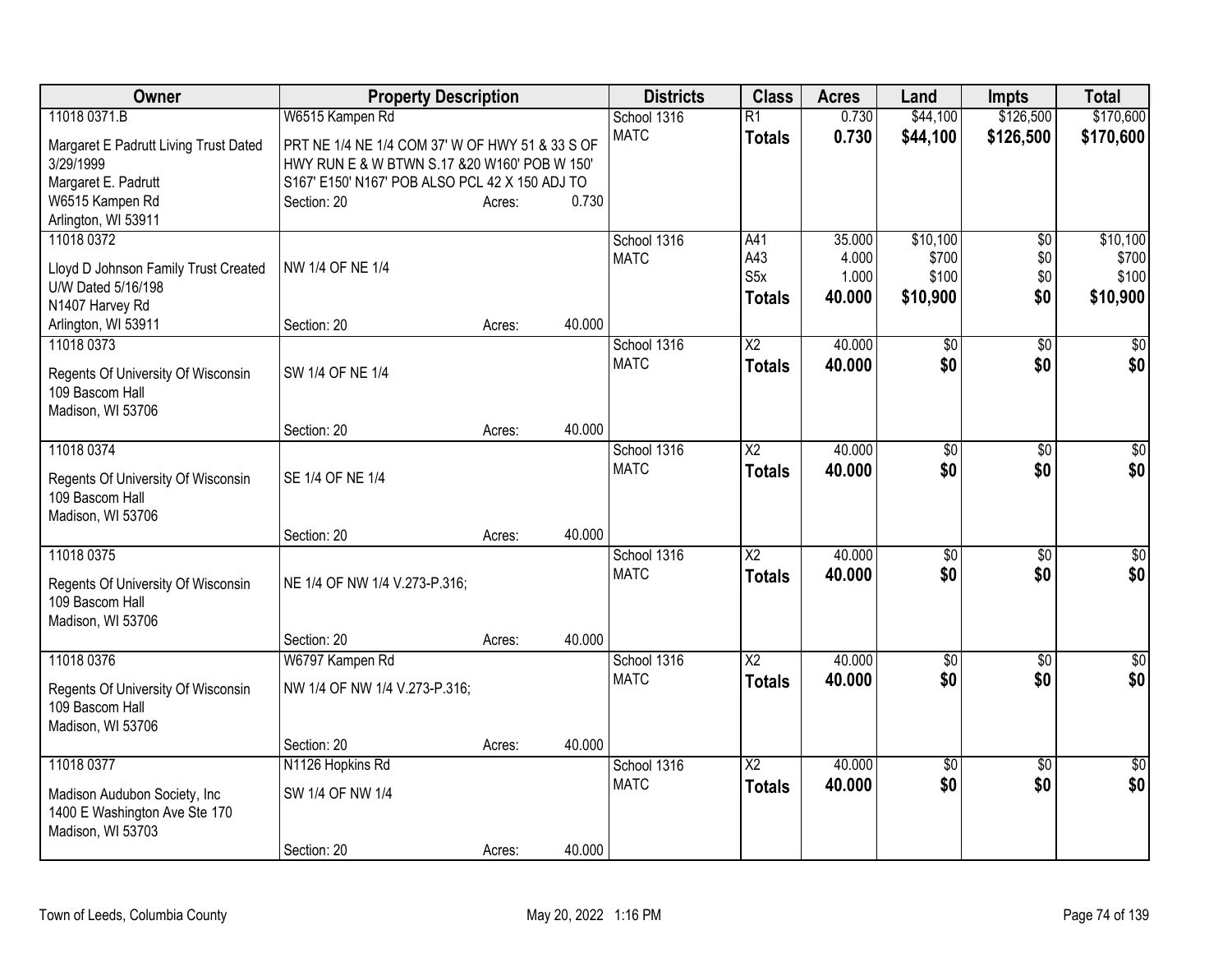| Owner                                                                                                | <b>Property Description</b>                                                                                                                                                                               |        |        | <b>Districts</b>           | <b>Class</b>                             | <b>Acres</b>                     | Land                                   | <b>Impts</b>                                     | <b>Total</b>                             |
|------------------------------------------------------------------------------------------------------|-----------------------------------------------------------------------------------------------------------------------------------------------------------------------------------------------------------|--------|--------|----------------------------|------------------------------------------|----------------------------------|----------------------------------------|--------------------------------------------------|------------------------------------------|
| 11018 0378<br>Regents Of University Of Wisconsin<br>109 Bascom Hall<br>Madison, WI 53706             | SE 1/4 OF NW 1/4                                                                                                                                                                                          |        |        | School 1316<br><b>MATC</b> | $\overline{\text{X2}}$<br><b>Totals</b>  | 40.000<br>40.000                 | $\overline{60}$<br>\$0                 | $\overline{50}$<br>\$0                           | \$0<br>\$0                               |
|                                                                                                      | Section: 20                                                                                                                                                                                               | Acres: | 40.000 |                            |                                          |                                  |                                        |                                                  |                                          |
| 11018 0379<br>Regents Of University Of Wisconsin<br>109 Bascom Hall<br>Madison, WI 53706             | NE 1/4 OF SW 1/4 REV IN                                                                                                                                                                                   |        |        | School 1316<br><b>MATC</b> | $\overline{\text{X2}}$<br><b>Totals</b>  | 40.000<br>40.000                 | $\overline{50}$<br>\$0                 | $\overline{50}$<br>\$0                           | \$0<br>\$0                               |
| 11018 0380                                                                                           | Section: 20                                                                                                                                                                                               | Acres: | 40.000 | School 1316                | A41                                      | 34.000                           | \$9,800                                |                                                  | \$9,800                                  |
| Wendt Living Trust Dated 2/14/2018<br>N908 Hopkins Rd<br>Arlington, WI 53911                         | NW 1/4 OF SW 1/4                                                                                                                                                                                          |        |        | <b>MATC</b>                | A42<br>S <sub>5</sub> x<br><b>Totals</b> | 1.000<br>5.000<br>40.000         | \$200<br>\$6,900<br>\$16,900           | \$0<br>\$0<br>\$0<br>\$0                         | \$200<br>\$6,900<br>\$16,900             |
|                                                                                                      | Section: 20                                                                                                                                                                                               | Acres: | 40.000 |                            |                                          |                                  |                                        |                                                  |                                          |
| 11018 0381<br>Wendt Living Trust Dated 2/14/2018<br>N908 Hopkins Rd<br>Arlington, WI 53911           | SW 1/4 OF SW 1/4, Exc Comm SW cor, Ely 450', N 500'<br>W 450', Sly 500' to POB                                                                                                                            |        |        | School 1316<br><b>MATC</b> | A41<br>S <sub>5</sub> x<br><b>Totals</b> | 33.830<br>1.000<br>34.830        | \$9,800<br>\$100<br>\$9,900            | \$0<br>\$0<br>\$0                                | \$9,800<br>\$100<br>\$9,900              |
|                                                                                                      | Section: 20                                                                                                                                                                                               | Acres: | 34.830 |                            |                                          |                                  |                                        |                                                  |                                          |
| 11018 0381.1<br>Wendt Living Trust Dated 2/14/2018<br>N908 Hopkins Rd<br>Arlington, WI 53911         | N908 Hopkins Rd<br>Prt of SW1/4 of SW1/4, Com SW cor of sec, E along sec<br>line 450', N 500', W 450', S 500' to POB, EXC parcel in<br>SWSW, Com SW cor of sec thence E 230' to POB, E 180<br>Section: 20 | Acres: | 4.430  | School 1316<br><b>MATC</b> | A41<br>H7<br>S5x<br><b>Totals</b>        | 1.000<br>3.000<br>0.430<br>4.430 | \$300<br>\$52,000<br>\$100<br>\$52,400 | $\overline{30}$<br>\$278,300<br>\$0<br>\$278,300 | \$300<br>\$330,300<br>\$100<br>\$330,700 |
| 11018 0381.2<br>Gordon Thurber<br><b>Beverly Thurber</b><br>W6882 County Rd K<br>Arlington, WI 53911 | <b>W6882 Cty K</b><br>COM SW COR SEC 20 E 230' TO POB E 180' N 180' W<br>180' S 180' TO POB<br>Section: 20                                                                                                | Acres: | 0.740  | School 1316<br><b>MATC</b> | $\overline{R1}$<br><b>Totals</b>         | 0.740<br>0.740                   | \$34,500<br>\$34,500                   | \$119,600<br>\$119,600                           | \$154,100<br>\$154,100                   |
| 11018 0382<br>Wendt Living Trust Dated 2/14/2018<br>N908 Hopkins Rd<br>Arlington, WI 53911           | SE 1/4 OF SW 1/4<br>Section: 20                                                                                                                                                                           | Acres: | 40.000 | School 1316<br><b>MATC</b> | A41<br>S <sub>5</sub> x<br><b>Totals</b> | 39.000<br>1.000<br>40.000        | \$11,300<br>\$100<br>\$11,400          | $\overline{60}$<br>\$0<br>\$0                    | \$11,300<br>\$100<br>\$11,400            |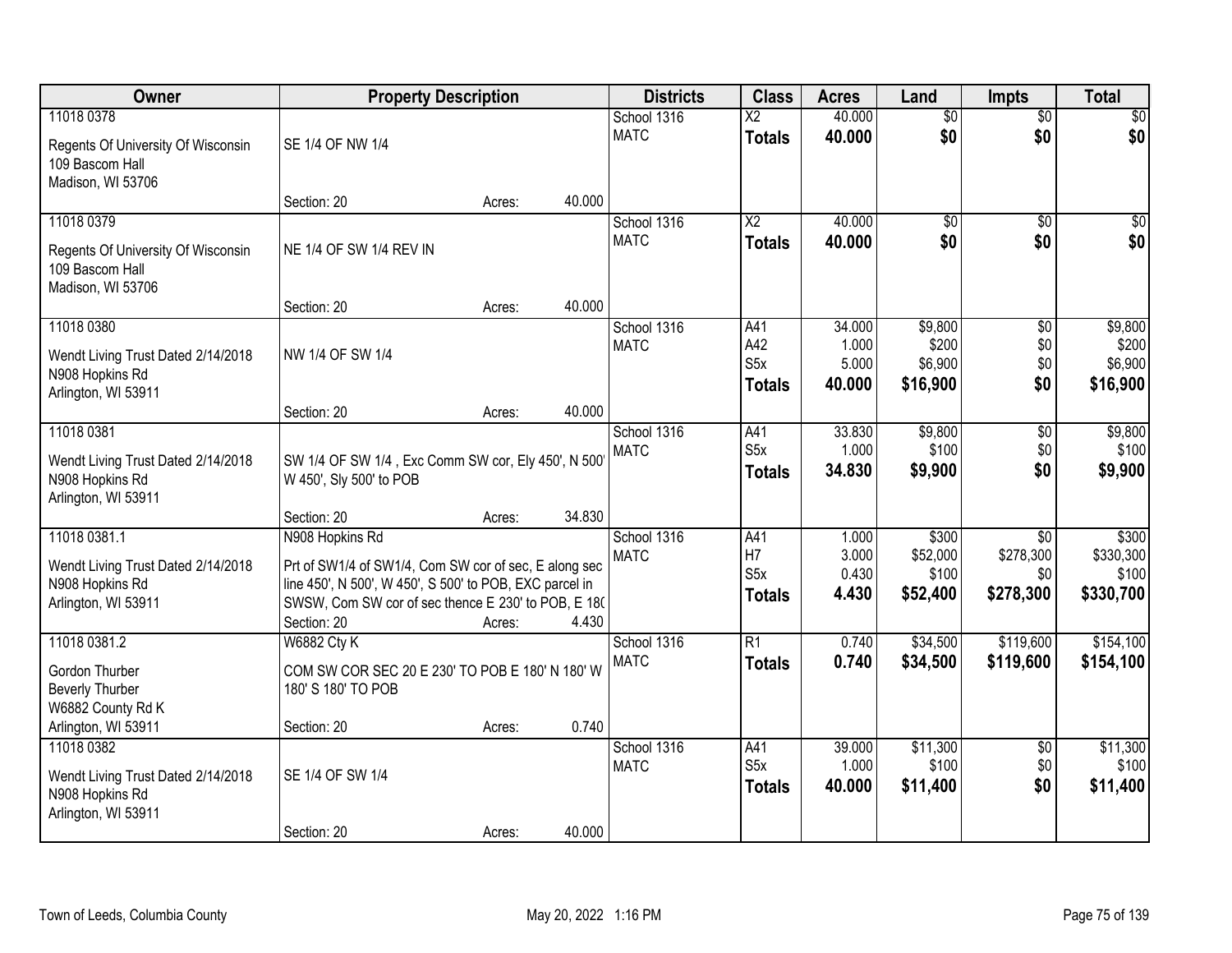| Owner                                                                                            | <b>Property Description</b>                                                                                                 | <b>Districts</b> | <b>Class</b>             | <b>Acres</b>               | Land                             | <b>Impts</b>     | <b>Total</b>           |                        |                        |
|--------------------------------------------------------------------------------------------------|-----------------------------------------------------------------------------------------------------------------------------|------------------|--------------------------|----------------------------|----------------------------------|------------------|------------------------|------------------------|------------------------|
| 11018 0383                                                                                       | N1073 Us Highway 51                                                                                                         |                  |                          | School 1316                | $\overline{\text{X2}}$           | 40.000           | $\overline{50}$        | $\overline{50}$        | \$0                    |
| Regents Of University Of Wisconsin<br>109 Bascom Hall<br>Madison, WI 53706                       | NE 1/4 OF SE 1/4 V.294-P. 360                                                                                               |                  |                          | <b>MATC</b>                | <b>Totals</b>                    | 40.000           | \$0                    | \$0                    | \$0                    |
|                                                                                                  | Section: 20                                                                                                                 | Acres:           | 40.000                   |                            |                                  |                  |                        |                        |                        |
| 11018 0384<br>Regents Of University Of Wisconsin<br>109 Bascom Hall<br>Madison, WI 53706         | NW 1/4 OF SE 1/4; EXC BEG AT SW COR; TH E 22 FT;<br>TH NWLY TO PT 22 FT N OF POB;<br>BEG. REC IN V.263-P.581<br>Section: 20 | Acres:           | TH S 22 FT TO<br>40.000  | School 1316<br><b>MATC</b> | $\overline{X2}$<br><b>Totals</b> | 40.000<br>40.000 | $\overline{50}$<br>\$0 | $\overline{50}$<br>\$0 | \$0<br>\$0             |
| 11018 0385                                                                                       | W6618 County Highway K                                                                                                      |                  |                          | School 1316                | $\overline{X2}$                  | 40.000           | \$0                    | \$0                    | $\overline{50}$        |
| Regents Of University Of Wisconsin<br>109 Bascom Hall<br>Madison, WI 53706                       | SW 1/4 OF SE 1/4 REC IN V.265-P.519 ALSO BEG SW<br>COR NW1/4 SE 1/4; TH E 22'; NW<br>POB<br>Section: 20                     | Acres:           | TO PT 22' N OF<br>40.000 | <b>MATC</b>                | <b>Totals</b>                    | 40.000           | \$0                    | \$0                    | \$0                    |
| 11018 0386.01                                                                                    | N987 Us Highway 51                                                                                                          |                  |                          | School 1316                | A41                              | 34.874           | \$10,100               | $\sqrt{6}$             | \$10,100               |
| Adam R. Stiemke<br>Rita A. Stiemke<br>N987 Hwy 51                                                | Lot 1, CSM 5503-39-18                                                                                                       |                  |                          | <b>MATC</b>                | H7<br><b>Totals</b>              | 3.000<br>37.874  | \$52,000<br>\$62,100   | \$165,000<br>\$165,000 | \$217,000<br>\$227,100 |
| Arlington, WI 53911                                                                              | Section: 20                                                                                                                 | Acres:           | 37.874                   |                            |                                  |                  |                        |                        |                        |
| 11018 0386.03<br>Marvin R. Stiemke<br>Karen M. Stiemke<br>N991 Us Road 51<br>Arlington, WI 53911 | N991 Us Highway 51<br>Lot 2, CSM 5503-39-18<br>Section: 20                                                                  | Acres:           | 0.426                    | School 1316<br><b>MATC</b> | $\overline{R1}$<br><b>Totals</b> | 0.426<br>0.426   | \$39,000<br>\$39,000   | \$116,900<br>\$116,900 | \$155,900<br>\$155,900 |
| 11018 0387.1                                                                                     | N915 Hwy 51                                                                                                                 |                  |                          | School 1316                | $\overline{C2}$                  | 0.280            | \$11,000               | \$10,600               | \$21,600               |
| Jeffery A. Kvale<br>W6508 County Rd K<br>Arlington, WI 53911                                     | S 82' of Lot 1 CS#685-3-685                                                                                                 |                  |                          | <b>MATC</b>                | <b>Totals</b>                    | 0.280            | \$11,000               | \$10,600               | \$21,600               |
|                                                                                                  | Section: 20                                                                                                                 | Acres:           | 0.280                    |                            |                                  |                  |                        |                        |                        |
| 11018 0387.2<br>Robert L. Cottington<br>N915 Us Highway 51<br>Arlington, WI 53911                | N915 Hwy 51<br>LT 1 CS#685-3-160 see exceptions<br>Section: 20                                                              | Acres:           | 0.420                    | School 1316<br><b>MATC</b> | $\overline{R1}$<br>Totals        | 0.420<br>0.420   | \$25,400<br>\$25,400   | \$86,400<br>\$86,400   | \$111,800<br>\$111,800 |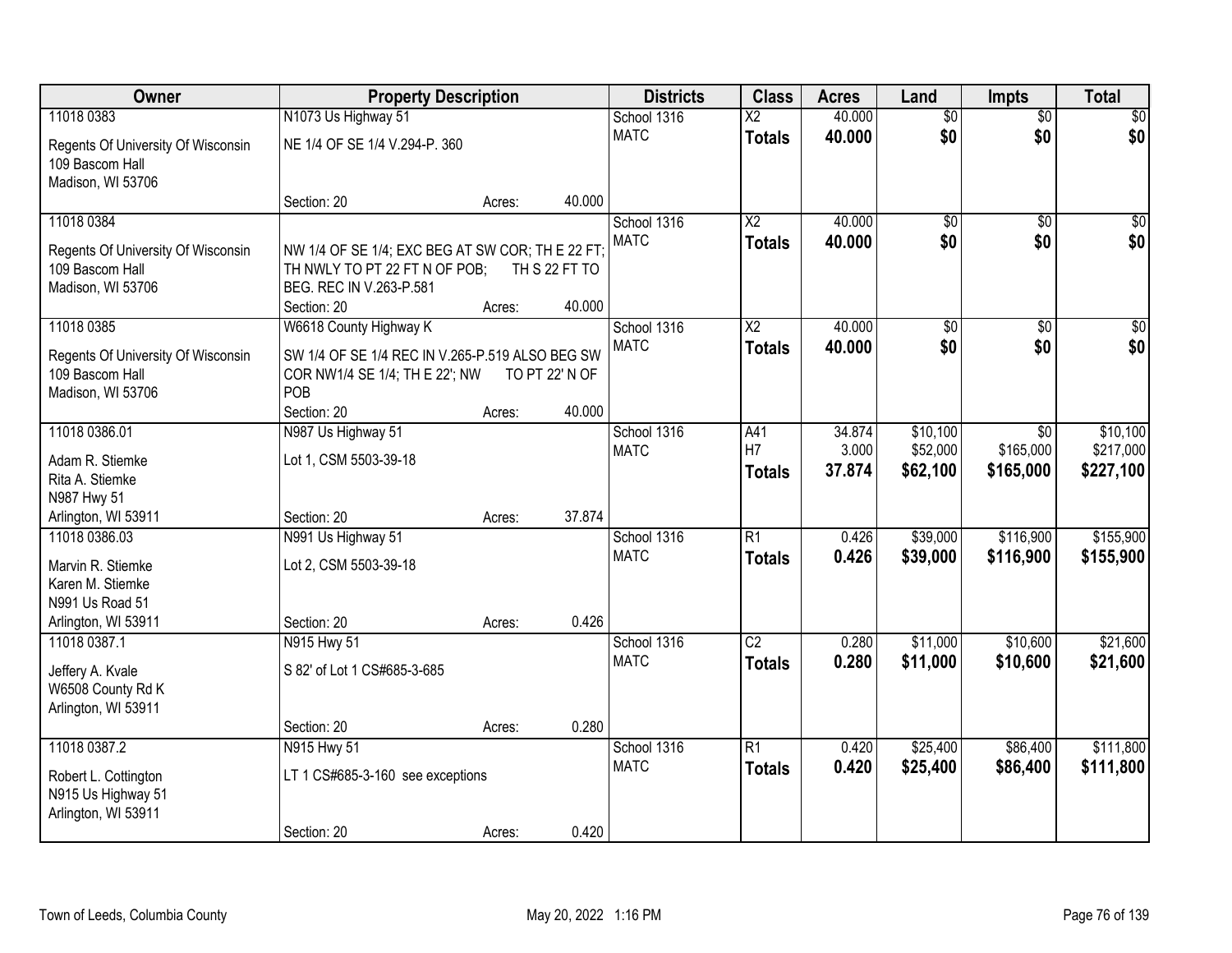| Owner                     |                                                          | <b>Property Description</b> |        | <b>Districts</b> | <b>Class</b>     | <b>Acres</b> | Land     | <b>Impts</b>    | <b>Total</b> |
|---------------------------|----------------------------------------------------------|-----------------------------|--------|------------------|------------------|--------------|----------|-----------------|--------------|
| 11018 0387.D              | W6508 County Highway K                                   |                             |        | School 1316      | $\overline{C2}$  | 0.300        | \$23,600 | \$42,900        | \$66,500     |
| Jeffery A. Kvale          | Lot 2, CSM 685-3-160 Loraine A Kvale retains life estate |                             |        | <b>MATC</b>      | R <sub>1</sub>   | 0.250        | \$15,600 | \$52,100        | \$67,700     |
| W6508 County Rd K         |                                                          |                             |        |                  | <b>Totals</b>    | 0.550        | \$39,200 | \$95,000        | \$134,200    |
| Arlington, WI 53911       |                                                          |                             |        |                  |                  |              |          |                 |              |
|                           | Section: 20                                              | Acres:                      | 0.550  |                  |                  |              |          |                 |              |
| 11018 0388                | W6168 Kampen Rd                                          |                             |        | School 1316      | A41              | 24.657       | \$7,100  | $\overline{60}$ | \$7,100      |
| Daniel B. Kessenich       | NE1/4 NE1/4, EXC CS#2113 EXC CS#2148                     |                             |        | <b>MATC</b>      | S <sub>5</sub> x | 1.300        | \$200    | \$0             | \$200        |
| Pamela I. Kessenich       |                                                          |                             |        |                  | <b>Totals</b>    | 25.957       | \$7,300  | \$0             | \$7,300      |
| <b>W6008 Cth K</b>        |                                                          |                             |        |                  |                  |              |          |                 |              |
| Arlington, WI 53911       | Section: 21                                              | Acres:                      | 25.957 |                  |                  |              |          |                 |              |
| 11018 0388.01             | W6175 Kampen Rd                                          |                             |        | School 1316      | $\overline{H}$   | 0.550        | \$12,200 | \$26,100        | \$38,300     |
| S&S Grain Farms           | Lot 1, CSM 2113-13-5 (GRAIN BLDG'S)                      |                             |        | <b>MATC</b>      | <b>Totals</b>    | 0.550        | \$12,200 | \$26,100        | \$38,300     |
| N673 County Rd Dm         |                                                          |                             |        |                  |                  |              |          |                 |              |
| Rio, WI 53960             |                                                          |                             |        |                  |                  |              |          |                 |              |
|                           | Section: 21                                              | Acres:                      | 0.550  |                  |                  |              |          |                 |              |
| 11018 0388.02             | W6175 Kampen Rd                                          |                             |        | School 1316      | A41              | 11.493       | \$3,300  | $\sqrt{6}$      | \$3,300      |
| Pamela I. Kessenich et al | Lot 1, CSM 2148-13-40                                    |                             |        | <b>MATC</b>      | R <sub>1</sub>   | 2.000        | \$61,500 | \$234,700       | \$296,200    |
| c/o Daniel B. Kessenich   |                                                          |                             |        |                  | <b>Totals</b>    | 13.493       | \$64,800 | \$234,700       | \$299,500    |
| W6008 County Rd K         |                                                          |                             |        |                  |                  |              |          |                 |              |
| Arlington, WI 53911       | Section: 21                                              | Acres:                      | 13.493 |                  |                  |              |          |                 |              |
| 11018 0389                |                                                          |                             |        | School 1316      | A41              | 37.000       | \$10,700 | $\overline{50}$ | \$10,700     |
| Daniel B. Kessenich       | NW 1/4 OF NE 1/4                                         |                             |        | <b>MATC</b>      | A42              | 3.000        | \$700    | \$0             | \$700        |
| Pamela I. Kessenich       |                                                          |                             |        |                  | S <sub>5</sub> x | 1.000        | \$100    | \$0             | \$100        |
| <b>W6008 Cth K</b>        |                                                          |                             |        |                  | <b>Totals</b>    | 41.000       | \$11,500 | \$0             | \$11,500     |
| Arlington, WI 53911       | Section: 21                                              | Acres:                      | 41.000 |                  |                  |              |          |                 |              |
| 11018 0390                |                                                          |                             |        | School 1316      | A41              | 41.000       | \$11,800 | $\overline{50}$ | \$11,800     |
| Daniel B. Kessenich       | SW 1/4 OF NE 1/4                                         |                             |        | <b>MATC</b>      | <b>Totals</b>    | 41.000       | \$11,800 | \$0             | \$11,800     |
| Pamela I. Kessenich       |                                                          |                             |        |                  |                  |              |          |                 |              |
| <b>W6008 Cth K</b>        |                                                          |                             |        |                  |                  |              |          |                 |              |
| Arlington, WI 53911       | Section: 21                                              | Acres:                      | 41.000 |                  |                  |              |          |                 |              |
| 11018 0391                |                                                          |                             |        | School 1316      | A41              | 39.000       | \$11,300 | $\sqrt{6}$      | \$11,300     |
| Daniel B. Kessenich       | SE 1/4 OF NE 1/4                                         |                             |        | <b>MATC</b>      | A42              | 1.000        | \$200    | \$0             | \$200        |
| Pamela I. Kessenich       |                                                          |                             |        |                  | S <sub>5</sub> x | 1.000        | \$100    | \$0             | \$100        |
| <b>W6008 Cth K</b>        |                                                          |                             |        |                  | <b>Totals</b>    | 41.000       | \$11,600 | \$0             | \$11,600     |
| Arlington, WI 53911       | Section: 21                                              | Acres:                      | 41.000 |                  |                  |              |          |                 |              |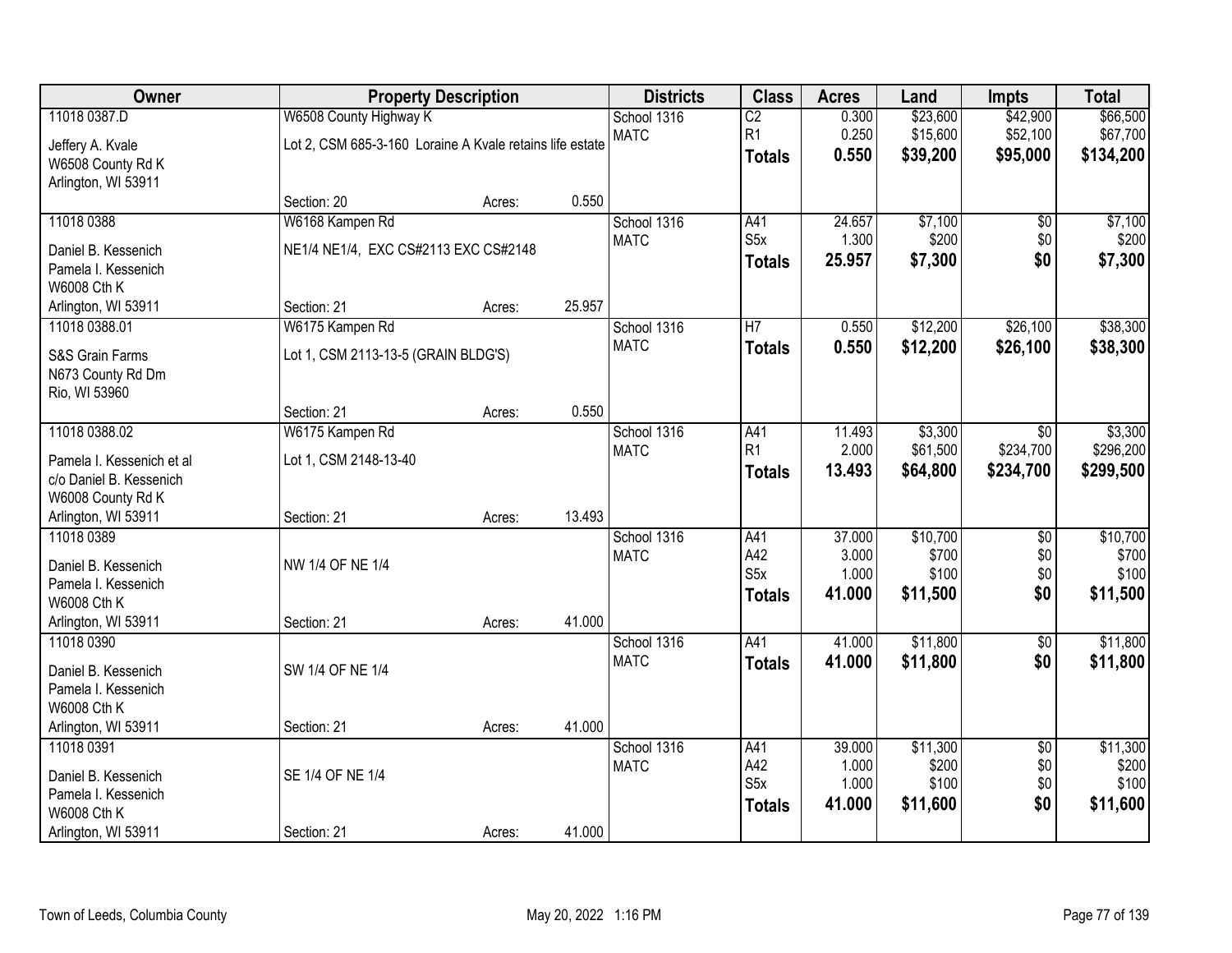| Owner                              | <b>Property Description</b>                    | <b>Districts</b> | <b>Class</b> | <b>Acres</b> | Land             | <b>Impts</b> | <b>Total</b> |                 |           |
|------------------------------------|------------------------------------------------|------------------|--------------|--------------|------------------|--------------|--------------|-----------------|-----------|
| 11018 0392                         | W6319 Kampen Rd                                |                  |              | School 1316  | A41              | 32.000       | \$9,200      | $\overline{50}$ | \$9,200   |
| Lloyd D Johnson Family Trust Dated | NE 1/4 OF NW 1/4                               |                  |              | <b>MATC</b>  | A42              | 5.000        | \$1,200      | \$0             | \$1,200   |
| 5/16/1989                          |                                                |                  |              |              | R <sub>1</sub>   | 2.000        | \$61,500     | \$127,800       | \$189,300 |
| N1407 Harvey Rd                    |                                                |                  |              |              | S <sub>5</sub> x | 1.000        | \$100        | \$0             | \$100     |
| Arlington, WI 53911                | Section: 21                                    | Acres:           | 40.000       |              | <b>Totals</b>    | 40.000       | \$72,000     | \$127,800       | \$199,800 |
| 11018 0393                         |                                                |                  |              | School 1316  | A41              | 31.000       | \$8,900      | $\overline{50}$ | \$8,900   |
|                                    |                                                |                  |              | <b>MATC</b>  | A42              | 6.120        | \$1,500      | \$0             | \$1,500   |
| Lloyd D Johnson Family Trust Dated | NW 1/4 OF NW 1/4 - See Exceptions              |                  |              |              | S <sub>5</sub> x | 1.000        | \$100        | \$0             | \$100     |
| 5/16/1989                          |                                                |                  |              |              | <b>Totals</b>    | 38.120       | \$10,500     | \$0             | \$10,500  |
| N1407 Harvey Rd                    |                                                |                  |              |              |                  |              |              |                 |           |
| Arlington, WI 53911                | Section: 21                                    | Acres:           | 38.120       |              |                  |              |              |                 |           |
| 11018 0393.A                       | W6483 Kampen Rd                                |                  |              | School 1316  | $\overline{R1}$  | 1.015        | \$49,700     | \$185,200       | \$234,900 |
| Joan L. Johnson                    | COM NW COR NW 1/4 E225' POB S170' E260' N170'  |                  |              | <b>MATC</b>  | <b>Totals</b>    | 1.015        | \$49,700     | \$185,200       | \$234,900 |
| 6818 Parkside Cir                  | <b>W260' POB</b>                               |                  |              |              |                  |              |              |                 |           |
| Deforest, WI 53532                 |                                                |                  |              |              |                  |              |              |                 |           |
|                                    | Section: 21                                    | Acres:           | 1.015        |              |                  |              |              |                 |           |
| 11018 0393.B                       | W6495 Kampen Rd                                |                  |              | School 1316  | R1               | 0.879        | \$46,100     | \$103,800       | \$149,900 |
| Anthony J. Prestigiacomo           | COMM NW1/4 OF NW1/4, S 170' TH E225' TH N 170' |                  |              | <b>MATC</b>  | <b>Totals</b>    | 0.879        | \$46,100     | \$103,800       | \$149,900 |
| W6495 Kampen Rd                    | TH W 225 TO POB exc N 33' and W 37' for road   |                  |              |              |                  |              |              |                 |           |
| Arlington, WI 53911                | purposes.                                      |                  |              |              |                  |              |              |                 |           |
|                                    | Section: 21                                    | Acres:           | 0.879        |              |                  |              |              |                 |           |
| 11018 0394                         |                                                |                  |              | School 1316  | A41              | 23.000       | \$6,600      | $\overline{30}$ | \$6,600   |
|                                    |                                                |                  |              | <b>MATC</b>  | A43              | 16.000       | \$2,800      | \$0             | \$2,800   |
| Lloyd D Johnson Family Trust Dated | SW 1/4 OF NW 1/4                               |                  |              |              | S <sub>5</sub> x | 1.000        | \$100        | \$0             | \$100     |
| 5/16/1989                          |                                                |                  |              |              | <b>Totals</b>    | 40.000       | \$9,500      | \$0             | \$9,500   |
| N1407 Harvey Rd                    |                                                |                  |              |              |                  |              |              |                 |           |
| Arlington, WI 53911                | Section: 21                                    | Acres:           | 40.000       |              |                  |              |              |                 |           |
| 11018 0395                         |                                                |                  |              | School 1316  | A41              | 23.000       | \$6,600      | $\overline{50}$ | \$6,600   |
| Lloyd D Johnson Family Trust Dated | SE 1/4 OF NW 1/4                               |                  |              | <b>MATC</b>  | A42              | 16.000       | \$3,900      | \$0             | \$3,900   |
| 5/16/1989                          |                                                |                  |              |              | A43              | 1.000        | \$200        | \$0             | \$200     |
| N1407 Harvey Rd                    |                                                |                  |              |              | <b>Totals</b>    | 40.000       | \$10,700     | \$0             | \$10,700  |
| Arlington, WI 53911                | Section: 21                                    | Acres:           | 40.000       |              |                  |              |              |                 |           |
| 11018 0396                         |                                                |                  |              | School 1316  | A41              | 14.000       | \$4,000      | $\overline{50}$ | \$4,000   |
|                                    |                                                |                  |              | <b>MATC</b>  | A42              | 24.000       | \$5,900      | \$0             | \$5,900   |
| Christopher Kelley                 | NE 1/4 OF SW 1/4                               |                  |              |              | A43              | 2.000        | \$400        | \$0             | \$400     |
| W7662 County Rd I                  |                                                |                  |              |              | <b>Totals</b>    | 40.000       | \$10,300     | \$0             | \$10,300  |
| Arlington, WI 53911                |                                                |                  |              |              |                  |              |              |                 |           |
|                                    | Section: 21                                    | Acres:           | 40.000       |              |                  |              |              |                 |           |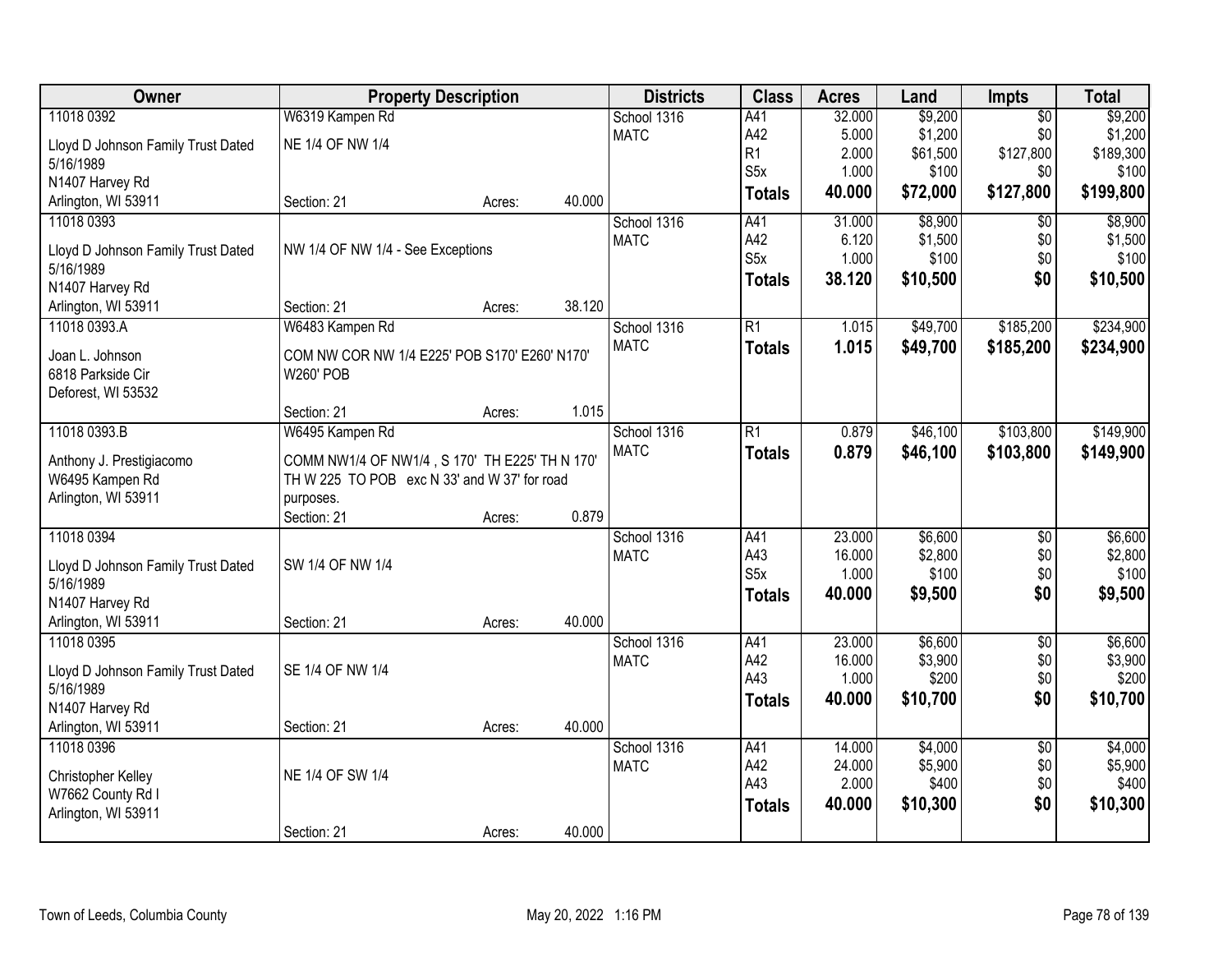| Owner                                      |                                                   | <b>Property Description</b> |        |                            | <b>Class</b>     | <b>Acres</b> | Land             | <b>Impts</b>           | <b>Total</b>     |
|--------------------------------------------|---------------------------------------------------|-----------------------------|--------|----------------------------|------------------|--------------|------------------|------------------------|------------------|
| 11018 0397.01                              | N1024 Us Highway 51                               |                             |        | School 1316                | $\overline{R1}$  | 5.000        | \$76,500         | \$204,300              | \$280,800        |
| Hutchinson Farms, LLC<br>N1024 State Rd 51 | Lot 1, CSM 4716-33-51                             |                             |        | <b>MATC</b>                | <b>Totals</b>    | 5.000        | \$76,500         | \$204,300              | \$280,800        |
| Arlington, WI 53911                        |                                                   |                             |        |                            |                  |              |                  |                        |                  |
| 11018 0397.02                              | Section: 21                                       | Acres:                      | 5.000  |                            |                  | 17.000       |                  |                        |                  |
|                                            |                                                   |                             |        | School 1316<br><b>MATC</b> | A41<br>A42       | 3.000        | \$4,900<br>\$700 | $\overline{50}$<br>\$0 | \$4,900<br>\$700 |
| Christopher Kelley                         | NW 1/4 OF SW 1/4 - See Exceptions                 |                             |        |                            | A43              | 14.000       | \$2,500          | \$0                    | \$2,500          |
| W7662 County Rd I                          |                                                   |                             |        |                            | S <sub>5</sub> x | 1.000        | \$100            | \$0                    | \$100            |
| Arlington, WI 53911                        |                                                   |                             |        |                            | <b>Totals</b>    | 35.000       | \$8,200          | \$0                    | \$8,200          |
| 11018 0398                                 | Section: 21                                       | Acres:                      | 35.000 |                            | A41              | 36.930       | \$10,700         | $\overline{50}$        | \$10,700         |
|                                            |                                                   |                             |        | School 1316<br><b>MATC</b> | S <sub>5</sub> x | 1.000        | \$100            | \$0                    | \$100            |
| Marvin R. Stiemke                          | SW 1/4 OF SW 1/4, EXC 1 A IN SW CORNER, ALSO      |                             |        |                            | <b>Totals</b>    | 37.930       | \$10,800         | \$0                    | \$10,800         |
| Karen M. Stiemke                           | EXC COMM AT A PT 208.7 FT E OF SW COR SD 1/4      |                             |        |                            |                  |              |                  |                        |                  |
| N991 Us Road 51                            | 1/4; TH E208.7 FT; TH N 104.35 FT; TH W 208.7 FT; |                             |        |                            |                  |              |                  |                        |                  |
| Arlington, WI 53911                        | Section: 21                                       | Acres:                      | 37.930 |                            |                  |              |                  |                        |                  |
| 11018 0398.A                               | W6470 County Highway K                            |                             |        | School 1316                | $\overline{R1}$  | 0.570        | \$38,400         | \$141,800              | \$180,200        |
| Regina Petterson                           | Lot 1, CSM 413-2-188                              |                             |        | <b>MATC</b>                | <b>Totals</b>    | 0.570        | \$38,400         | \$141,800              | \$180,200        |
| W6470 County Rd K                          |                                                   |                             |        |                            |                  |              |                  |                        |                  |
| Arlington, WI 53911                        |                                                   |                             |        |                            |                  |              |                  |                        |                  |
|                                            | Section: 21                                       | Acres:                      | 0.570  |                            |                  |              |                  |                        |                  |
| 11018 0399                                 | W6490 County Highway K                            |                             |        | School 1316                | $\overline{R1}$  | 1.000        | \$46,500         | \$165,500              | \$212,000        |
| Andrew Hoel                                | SW cor SW1/4 SW1/4, Comm SW cor, E 12.64 rods, N  |                             |        | <b>MATC</b>                | <b>Totals</b>    | 1.000        | \$46,500         | \$165,500              | \$212,000        |
| Amy Hoel                                   | 12.64 rods, W 12.64 rods, S 12.64 rods to POB     |                             |        |                            |                  |              |                  |                        |                  |
| W6490 County Rd K                          |                                                   |                             |        |                            |                  |              |                  |                        |                  |
| Arlington, WI 53911                        | Section: 21                                       | Acres:                      | 1.000  |                            |                  |              |                  |                        |                  |
| 11018 0400                                 | W6476 County Highway K                            |                             |        | School 1316                | $\overline{R1}$  | 0.500        | \$37,200         | \$76,200               | \$113,400        |
| Samuel G. Lainberger                       | Lot 1, CSM 684-3-159                              |                             |        | <b>MATC</b>                | <b>Totals</b>    | 0.500        | \$37,200         | \$76,200               | \$113,400        |
| W6476 County Rd K                          |                                                   |                             |        |                            |                  |              |                  |                        |                  |
| Arlington, WI 53911                        |                                                   |                             |        |                            |                  |              |                  |                        |                  |
|                                            | Section: 21                                       | Acres:                      | 0.500  |                            |                  |              |                  |                        |                  |
| 11018 0401                                 |                                                   |                             |        | School 1316                | A41              | 31.000       | \$8,900          | $\overline{30}$        | \$8,900          |
| Marvin R. Stiemke                          | SE 1/4 OF SW 1/4                                  |                             |        | <b>MATC</b>                | A42              | 8.000        | \$2,000          | \$0                    | \$2,000          |
| Karen M. Stiemke                           |                                                   |                             |        |                            | S <sub>5</sub> x | 1.000        | \$100            | \$0                    | \$100            |
| N991 Us Road 51                            |                                                   |                             |        |                            | <b>Totals</b>    | 40.000       | \$11,000         | \$0                    | \$11,000         |
| Arlington, WI 53911                        | Section: 21                                       | Acres:                      | 40.000 |                            |                  |              |                  |                        |                  |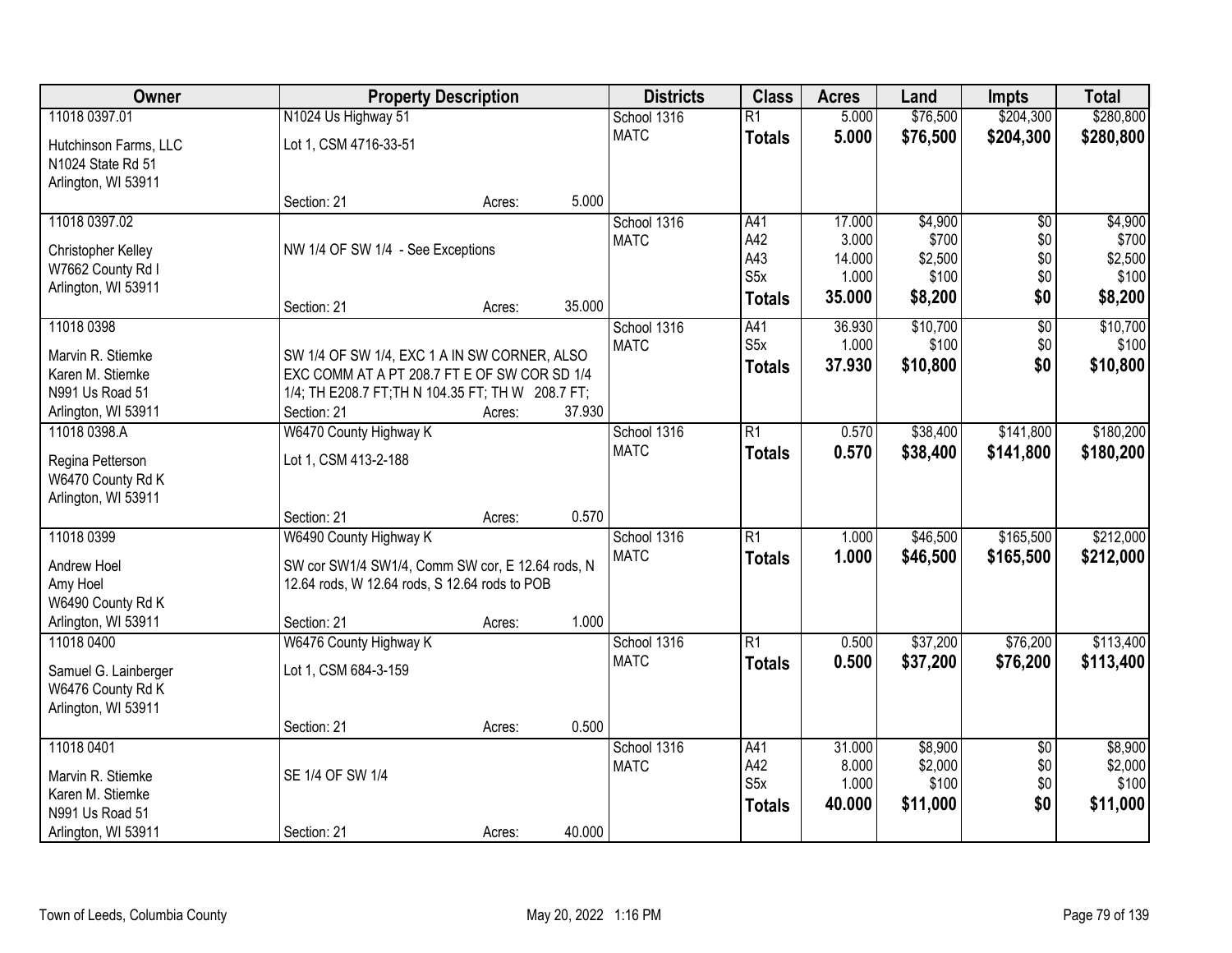| Owner<br><b>Impts</b>                                                                                                              |                 |
|------------------------------------------------------------------------------------------------------------------------------------|-----------------|
| 11018 0402<br>N1051 Harvey Rd<br>\$9,800<br>School 1316<br>A41<br>34.000<br>$\overline{50}$                                        | \$9,800         |
| \$0<br><b>MATC</b><br>A42<br>1.400<br>\$300<br>Richard D Falkenstein Trust U/T/A Dater NE1/4 of SE1/4, see exceptions              | \$300           |
| H7<br>\$112,700<br>2.000<br>\$47,000<br>3/9/2021                                                                                   | \$159,700       |
| S <sub>5</sub> x<br>2.000<br>\$200<br>\$0<br>N1051 Harvey Rd                                                                       | \$200           |
| \$112,700<br>39.400<br>\$57,300<br>Totals<br>39.400<br>Arlington, WI 53911<br>Section: 21<br>Acres:                                | \$170,000       |
| N1005 Harvey Rd<br>R1<br>\$41,600<br>\$148,600<br>11018 0402.A<br>School 1316<br>0.600                                             | \$190,200       |
| <b>MATC</b><br>0.600<br>\$41,600<br>\$148,600<br><b>Totals</b>                                                                     | \$190,200       |
| Prt NE1/4 of SE1/4, Comm at SE cor, W 233', N 100', E<br>Kelsey A. Deboer                                                          |                 |
| 233', S to POB, ALSO R340-393<br>Mikayla R. Berge                                                                                  |                 |
| N1105 Harvey Rd                                                                                                                    |                 |
| 0.600<br>Arlington, WI 53911<br>Section: 21<br>Acres:                                                                              |                 |
| \$7,200<br>11018 0403<br>School 1316<br>25.000<br>$\overline{50}$<br>A41                                                           | \$7,200         |
| A42<br>\$0<br>3.000<br>\$700<br><b>MATC</b><br>Richard D Falkenstein Trust U/T/A Date   NW 1/4 OF SE 1/4                           | \$700           |
| A43<br>12.000<br>\$0<br>\$2,100<br>3/9/2021                                                                                        | \$2,100         |
| \$10,000<br>\$0<br>40.000<br><b>Totals</b><br>N1051 Harvey Rd                                                                      | \$10,000        |
| 40.000<br>Arlington, WI 53911<br>Section: 21<br>Acres:                                                                             |                 |
| A43<br>0.565<br>\$100<br>11018 0404.01<br>School 1316<br>\$0                                                                       | \$100           |
| <b>MATC</b><br>0.565<br>\$100<br>\$0<br><b>Totals</b>                                                                              | \$100           |
| Marvin R. Stiemke<br>Pcl in the SW1/4 of SE1/4 Sec 21-10-10 desc as follows:                                                       |                 |
| Karen M. Stiemke<br>comm at S 1/4 cor Sec 21, N89-07-36E 26.80';                                                                   |                 |
| N991 Us Hwy 51<br>N01-31-58W 1334.87'; S89-06-36W 10.09'; S00-48-58E                                                               |                 |
| 0.565<br>Section: 21<br>Arlington, WI 53911<br>Acres:                                                                              |                 |
| $\overline{H}$<br>\$47,800<br>\$96,400<br>11018 0405.02<br>2.160<br>School 1316                                                    | \$144,200       |
| <b>MATC</b><br>2.160<br>\$47,800<br>\$96,400<br><b>Totals</b><br>Lot 1, CSM 5822-41-72<br>Tyler J. Rauls                           | \$144,200       |
| Kendra D. Rauls                                                                                                                    |                 |
| W6292 County Rd K                                                                                                                  |                 |
| 2.160<br>Arlington, WI 53911<br>Section: 21<br>Acres:                                                                              |                 |
| \$16,500<br>$\overline{60}$<br>11018 0405.03<br>School 1316<br>A41<br>57.000                                                       | \$16,500        |
| \$0<br>A42<br>8.000<br>\$2,000<br><b>MATC</b>                                                                                      | \$2,000         |
| S1/2 of SE1/4, Exc Comm S1/4 cor Sec 21 being POB,<br>Stanley W. Rauls<br>A43<br>\$0<br>9.305<br>\$1,600                           | \$1,600         |
| N89E 26.80', N01W 1334.87', S89W 10.09', S00E<br>Judith E. Rauls<br>S5x<br>2.750<br>\$0<br>\$300                                   | \$300           |
| 1334.77' to POB - See Exceptions<br>6766 Portage Rd<br>\$0<br>77.055<br>\$20,400<br><b>Totals</b>                                  | \$20,400        |
| Deforest, WI 53532<br>77.055<br>Section: 21<br>Acres:                                                                              |                 |
| 11018 0405.RD1<br>School 1316<br>X3<br>0.220<br>$\overline{50}$<br>$\overline{50}$                                                 | $\overline{50}$ |
| <b>MATC</b><br>0.220<br>\$0<br>\$0<br><b>Totals</b><br>that part of CTH K lying south of Lot 1 CSM 5822 & north<br>Columbia County | \$0             |
| 338 W Old Hwy 16<br>of c/l                                                                                                         |                 |
| PO Box 875                                                                                                                         |                 |
| 0.220<br>Wyocena, WI 53969<br>Section: 21<br>Acres:                                                                                |                 |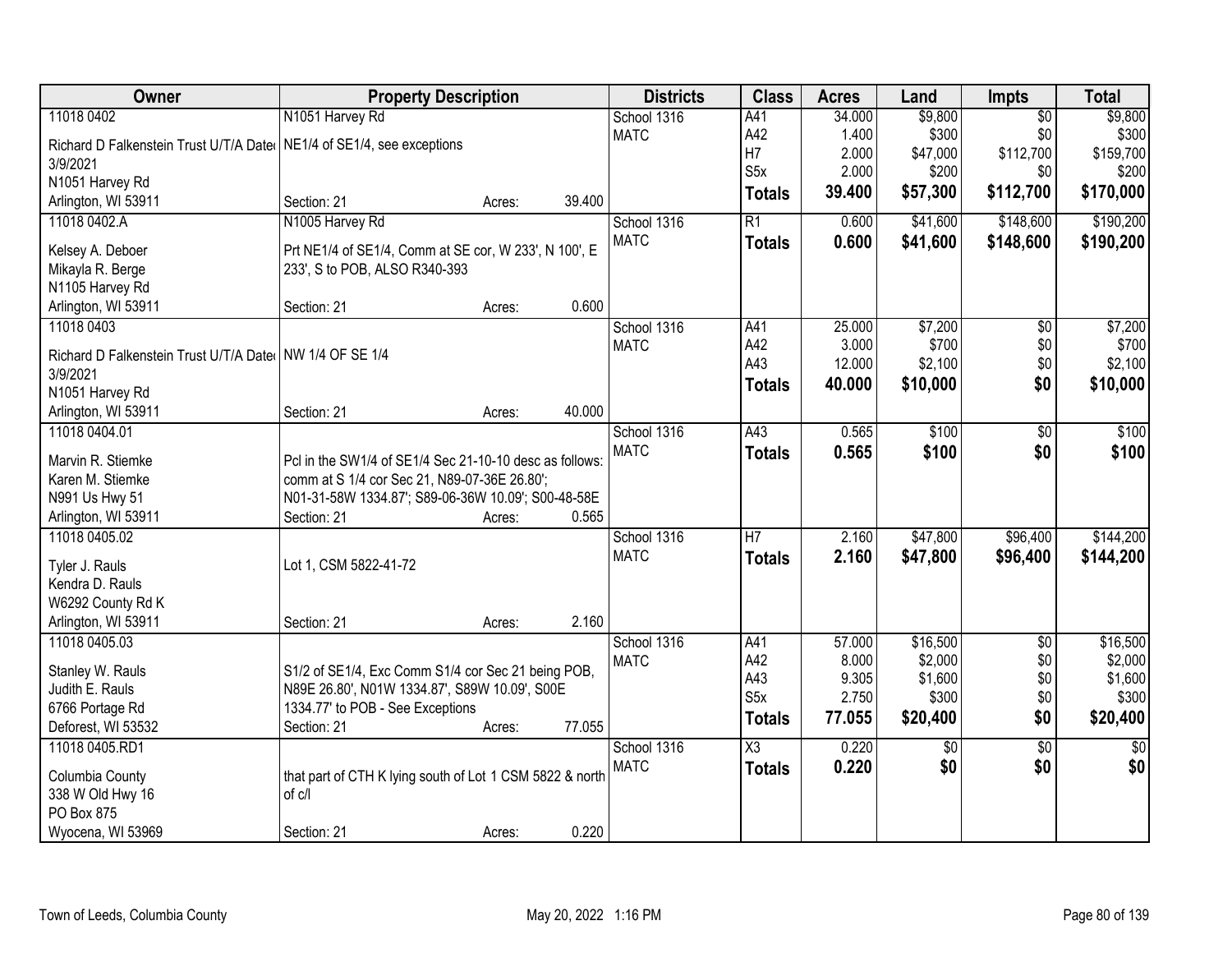| Owner                                                   | <b>Property Description</b>                     |        |        | <b>Districts</b> | <b>Class</b>     | <b>Acres</b>     | Land               | <b>Impts</b>    | <b>Total</b>       |
|---------------------------------------------------------|-------------------------------------------------|--------|--------|------------------|------------------|------------------|--------------------|-----------------|--------------------|
| 11018 0406.02                                           |                                                 |        |        | School 1316      | A41              | 34.000           | \$9,800            | $\overline{50}$ | \$9,800            |
| Stanley W. Rauls                                        | Lot 2 CS3576-24-36                              |        |        | <b>MATC</b>      | A42              | 1.500            | \$400              | \$0             | \$400              |
| Judith E. Rauls                                         |                                                 |        |        |                  | <b>Totals</b>    | 35.500           | \$10,200           | \$0             | \$10,200           |
| 6766 Portage Rd                                         |                                                 |        |        |                  |                  |                  |                    |                 |                    |
| Deforest, WI 53532                                      | Section: 22                                     | Acres: | 35.500 |                  |                  |                  |                    |                 |                    |
| 11018 0406.04                                           | N1295 Kroncke Rd                                |        |        | School 1316      | R1               | 2.210            | \$62,600           | \$115,600       | \$178,200          |
|                                                         |                                                 |        |        | <b>MATC</b>      | <b>Totals</b>    | 2.210            | \$62,600           | \$115,600       | \$178,200          |
| Frederick W. Paske                                      | LT 1 CS#4251-30-7                               |        |        |                  |                  |                  |                    |                 |                    |
| PO Box 386                                              |                                                 |        |        |                  |                  |                  |                    |                 |                    |
| Arlington, WI 53911                                     | Section: 22                                     | Acres: | 2.210  |                  |                  |                  |                    |                 |                    |
| 11018 0406.06                                           | N1259 Kroncke Rd                                |        |        | School 1316      | A41              | 2.790            | \$800              | $\overline{50}$ | \$800              |
|                                                         |                                                 |        |        | <b>MATC</b>      | R1               | 3.000            | \$64,500           | \$230,700       | \$295,200          |
| Kelby W. Paske et al                                    | Lot 1, CSM 5096-36-27 (ERROR #941586)           |        |        |                  | <b>Totals</b>    | 5.790            | \$65,300           | \$230,700       | \$296,000          |
| N1259 Kroncke Rd                                        |                                                 |        |        |                  |                  |                  |                    |                 |                    |
| Arlington, WI 53911                                     |                                                 |        |        |                  |                  |                  |                    |                 |                    |
|                                                         | Section: 22                                     | Acres: | 5.790  |                  |                  |                  |                    |                 |                    |
| 11018 0406.12                                           |                                                 |        |        | School 1316      | A41              | 39.500           | \$11,400           | \$0             | \$11,400           |
| Stanley W. Rauls                                        | Lot 2 CSM 5096                                  |        |        | <b>MATC</b>      | <b>Totals</b>    | 39.500           | \$11,400           | \$0             | \$11,400           |
| Judith E. Rauls                                         |                                                 |        |        |                  |                  |                  |                    |                 |                    |
| 6766 Portage Rd                                         |                                                 |        |        |                  |                  |                  |                    |                 |                    |
| Deforest, WI 53532                                      | Section: 22                                     | Acres: | 39.500 |                  |                  |                  |                    |                 |                    |
| 11018 0408                                              |                                                 |        |        | School 1316      | A41              | 38.000           | \$11,000           | $\overline{30}$ | \$11,000           |
|                                                         |                                                 |        |        | <b>MATC</b>      | A42              | 2.000            | \$500              | \$0             | \$500              |
| Stanley W. Rauls                                        | SW 1/4 OF NE 1/4 #602892 THU 602895             |        |        |                  | <b>Totals</b>    | 40.000           | \$11,500           | \$0             | \$11,500           |
| Judith E. Rauls                                         |                                                 |        |        |                  |                  |                  |                    |                 |                    |
| 6766 Portage Rd                                         |                                                 |        |        |                  |                  |                  |                    |                 |                    |
| Deforest, WI 53532                                      | Section: 22                                     | Acres: | 40.000 |                  |                  |                  |                    |                 |                    |
| 11018 0409                                              |                                                 |        |        | School 1316      | A41<br>A42       | 28.590<br>10.000 | \$8,300<br>\$2,400 | $\overline{60}$ | \$8,300<br>\$2,400 |
| Stanley W. Rauls                                        | SE 1/4 OF NE 1/4 EXC CS#3170 -21-36 602892 THRU |        |        | <b>MATC</b>      | S <sub>5</sub> x | 1.000            | \$100              | \$0<br>\$0      | \$100              |
| Judith E. Rauls                                         | 602895                                          |        |        |                  |                  | 39.590           | \$10,800           | \$0             | \$10,800           |
| 6766 Portage Rd                                         |                                                 |        |        |                  | Totals           |                  |                    |                 |                    |
| Deforest, WI 53532                                      | Section: 22                                     | Acres: | 39.590 |                  |                  |                  |                    |                 |                    |
| 11018 0410                                              |                                                 |        |        | School 1316      | A41              | 40.000           | \$11,500           | $\overline{50}$ | \$11,500           |
| Richard D Falkenstein Trust U/T/A Date   NE1/4 of NW1/4 |                                                 |        |        | <b>MATC</b>      | <b>Totals</b>    | 40.000           | \$11,500           | \$0             | \$11,500           |
| 3/9/2021                                                |                                                 |        |        |                  |                  |                  |                    |                 |                    |
| N1051 Harvey Rd                                         |                                                 |        |        |                  |                  |                  |                    |                 |                    |
| Arlington, WI 53911                                     | Section: 22                                     | Acres: | 40.000 |                  |                  |                  |                    |                 |                    |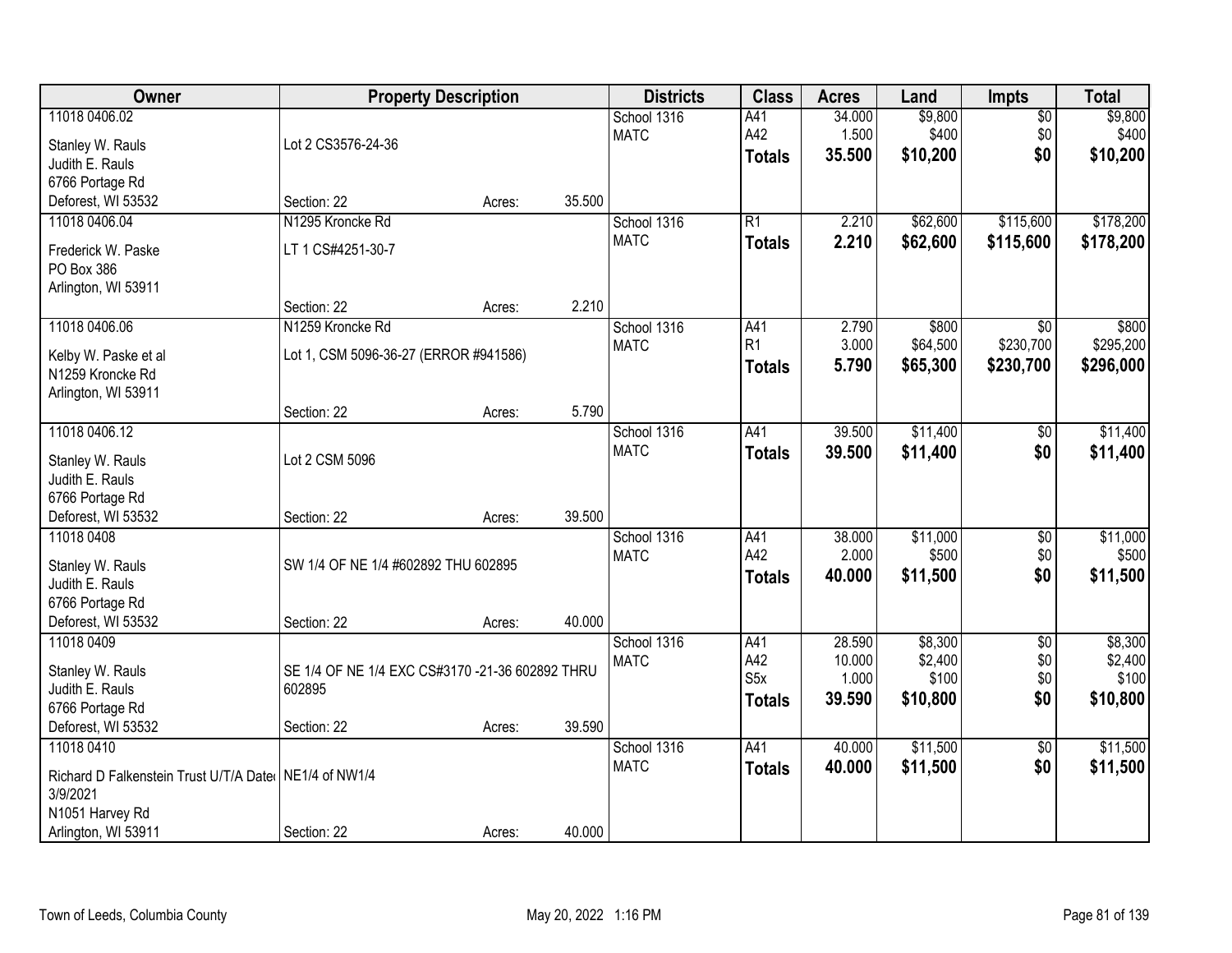| Owner                                                   | <b>Property Description</b>                          |        |        | <b>Districts</b>           | <b>Class</b>     | <b>Acres</b>     | Land               | Impts                  | <b>Total</b>       |
|---------------------------------------------------------|------------------------------------------------------|--------|--------|----------------------------|------------------|------------------|--------------------|------------------------|--------------------|
| 11018 0411                                              | N1294 Harvey Rd                                      |        |        | School 1316                | A41              | 34.150           | \$9,900            | $\overline{50}$        | \$9,900            |
| Richard D Falkenstein Trust U/T/A Date                  | NW1/4 of NW1/4, Exc CS#3153-21-19                    |        |        | <b>MATC</b>                | H7               | 2.000            | \$11,800           | \$5,400                | \$17,200           |
| 3/9/2021                                                |                                                      |        |        |                            | S <sub>5</sub> x | 1.000            | \$100              | \$0                    | \$100              |
| N1051 Harvey Rd                                         |                                                      |        |        |                            | <b>Totals</b>    | 37.150           | \$21,800           | \$5,400                | \$27,200           |
| Arlington, WI 53911                                     | Section: 22                                          | Acres: | 37.150 |                            |                  |                  |                    |                        |                    |
| 11018 0411.01                                           | N1294 Harvey Rd                                      |        |        | School 1316                | $\overline{R1}$  | 2.850            | \$65,800           | \$130,900              | \$196,700          |
| Dennis M. Falkenstein Jr                                | LOT 1 CS# 3153-21-19                                 |        |        | <b>MATC</b>                | <b>Totals</b>    | 2.850            | \$65,800           | \$130,900              | \$196,700          |
| N1294 Harvey Rd                                         |                                                      |        |        |                            |                  |                  |                    |                        |                    |
| Arlington, WI 53911                                     |                                                      |        |        |                            |                  |                  |                    |                        |                    |
|                                                         | Section: 22                                          | Acres: | 2.850  |                            |                  |                  |                    |                        |                    |
| 11018 0412                                              |                                                      |        |        | School 1316                | A41              | 39.000           | \$11,300           | $\overline{50}$        | \$11,300           |
| Richard D Falkenstein Trust U/T/A Date SW1/4 of NW1/4   |                                                      |        |        | <b>MATC</b>                | S <sub>5</sub> x | 1.000            | \$100              | \$0                    | \$100              |
| 3/9/2021                                                |                                                      |        |        |                            | <b>Totals</b>    | 40.000           | \$11,400           | \$0                    | \$11,400           |
| N1051 Harvey Rd                                         |                                                      |        |        |                            |                  |                  |                    |                        |                    |
| Arlington, WI 53911                                     | Section: 22                                          | Acres: | 40.000 |                            |                  |                  |                    |                        |                    |
| 11018 0413                                              |                                                      |        |        | School 1316                | A41              | 40.000           | \$11,500           | \$0                    | \$11,500           |
| Richard D Falkenstein Trust U/T/A Date   SE1/4 of NW1/4 |                                                      |        |        | <b>MATC</b>                | <b>Totals</b>    | 40.000           | \$11,500           | \$0                    | \$11,500           |
| 3/9/2021                                                |                                                      |        |        |                            |                  |                  |                    |                        |                    |
| N1051 Harvey Rd                                         |                                                      |        |        |                            |                  |                  |                    |                        |                    |
| Arlington, WI 53911                                     | Section: 22                                          | Acres: | 40.000 |                            |                  |                  |                    |                        |                    |
| 11018 0414                                              |                                                      |        |        | School 1316                | A41              | 20.000           | \$5,800            | \$0                    | \$5,800            |
|                                                         |                                                      |        |        | <b>MATC</b>                | A42              | 20.000           | \$4,900            | \$0                    | \$4,900            |
| Daniel B. Kessenich et al                               | NE1/4 of SW1/4                                       |        |        |                            | <b>Totals</b>    | 40.000           | \$10,700           | \$0                    | \$10,700           |
| c/o Daniel B. Kessenich<br>W6008 County Rd K            |                                                      |        |        |                            |                  |                  |                    |                        |                    |
| Arlington, WI 53911                                     | Section: 22                                          | Acres: | 40.000 |                            |                  |                  |                    |                        |                    |
| 11018 0415                                              |                                                      |        |        | School 1316                | A41              | 27.000           | \$7,800            | $\overline{50}$        | \$7,800            |
|                                                         |                                                      |        |        | <b>MATC</b>                | A42              | 12.000           | \$2,900            | \$0                    | \$2,900            |
| Daniel B. Kessenich et al                               | NW1/4 of SW1/4                                       |        |        |                            | S5x              | 1.000            | \$100              | \$0                    | \$100              |
| c/o Daniel B. Kessenich                                 |                                                      |        |        |                            | <b>Totals</b>    | 40.000           | \$10,800           | \$0                    | \$10,800           |
| W6008 County Rd K                                       |                                                      |        |        |                            |                  |                  |                    |                        |                    |
| Arlington, WI 53911                                     | Section: 22                                          | Acres: | 40.000 |                            |                  |                  |                    |                        |                    |
| 11018 0417.01                                           | <b>W6012 Cty K</b>                                   |        |        | School 1316<br><b>MATC</b> | A41<br>A42       | 25.000<br>12.000 | \$7,200<br>\$2,900 | $\overline{50}$<br>\$0 | \$7,200<br>\$2,900 |
| Daniel B. Kessenich et al                               | Beg at S Q cor Sec 22; S88-25-43W 1120.94';          |        |        |                            | H7               | 2.000            | \$25,900           | \$210,000              | \$235,900          |
| c/o Daniel B. Kessenich                                 | N00-55-36E 406.18'; S88-25-43W 266.60'; N00-51-58E   |        |        |                            | S5x              | 1.000            | \$100              | \$0                    | \$100              |
| W6008 County Rd K                                       | 927.64'; N89-21-45E 1388.59'; S00-55-36W 1335.46' to |        |        |                            | <b>Totals</b>    | 40.000           | \$36,100           | \$210,000              | \$246,100          |
| Arlington, WI 53911                                     | Section: 22                                          | Acres: | 40.000 |                            |                  |                  |                    |                        |                    |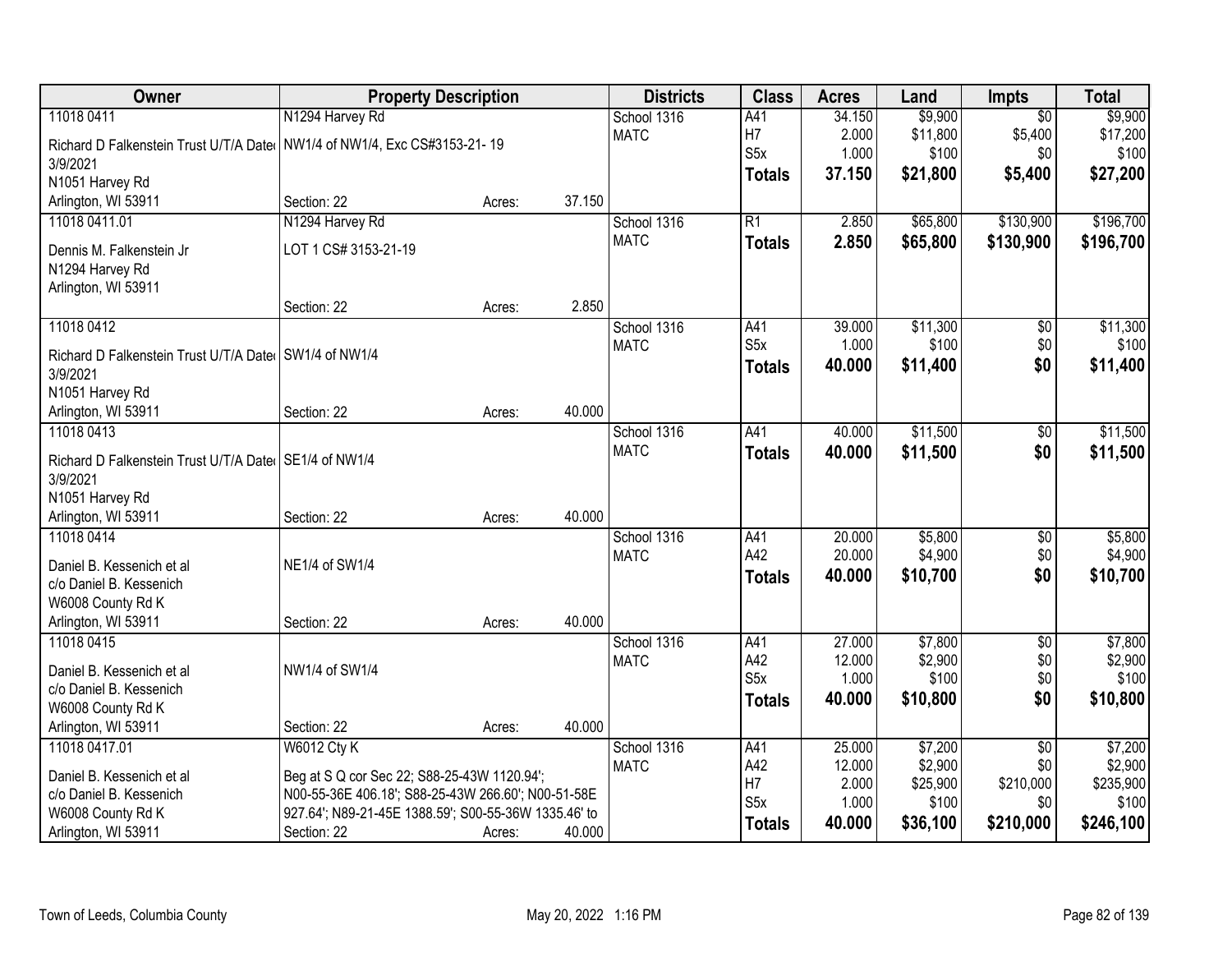| Owner                     | <b>Property Description</b>                   |                  | <b>Districts</b> | <b>Class</b>            | <b>Acres</b>   | Land             | <b>Impts</b>    | <b>Total</b>     |
|---------------------------|-----------------------------------------------|------------------|------------------|-------------------------|----------------|------------------|-----------------|------------------|
| 11018 0417.02             | <b>W6012 Cty K</b>                            |                  | School 1316      | $\overline{H}$          | 1.460          | \$20,000         | \$65,200        | \$85,200         |
| Daniel B. Kessenich et al | SE1/4 of SW1/4 - See Exceptions               |                  | <b>MATC</b>      | <b>Totals</b>           | 1.460          | \$20,000         | \$65,200        | \$85,200         |
| c/o Daniel B. Kessenich   |                                               |                  |                  |                         |                |                  |                 |                  |
| W6008 County Rd K         |                                               |                  |                  |                         |                |                  |                 |                  |
| Arlington, WI 53911       | Section: 22                                   | 1.460<br>Acres:  |                  |                         |                |                  |                 |                  |
| 11018 0417.04             | W6008 County Highway K                        |                  | School 1316      | A41                     | 19.000         | \$5,500          | $\overline{50}$ | \$5,500          |
| Daniel B. Kessenich et al | SW1/4 of SW1/4 - See Exceptions               |                  | <b>MATC</b>      | A42                     | 12.540         | \$3,100          | \$0             | \$3,100          |
| c/o Daniel B. Kessenich   |                                               |                  |                  | H7                      | 2.870          | \$51,400         | \$239,000       | \$290,400        |
| W6008 County Rd K         |                                               |                  |                  | S <sub>5</sub> x        | 2.000          | \$200            | \$0             | \$200            |
| Arlington, WI 53911       | Section: 22                                   | 36.410<br>Acres: |                  | <b>Totals</b>           | 36.410         | \$60,200         | \$239,000       | \$299,200        |
| 11018 0417.05             | W6012 County Highway K                        |                  | School 1316      | A42                     | 1.000          | \$200            | \$0             | \$200            |
| Byron J. Kessenich        | Lot 1, CSM 5561-39-76                         |                  | <b>MATC</b>      | H7                      | 1.130          | \$35,700         | \$172,800       | \$208,500        |
| W6012 County Rd K         |                                               |                  |                  | <b>Totals</b>           | 2.130          | \$35,900         | \$172,800       | \$208,700        |
| Arlington, WI 53911       |                                               |                  |                  |                         |                |                  |                 |                  |
|                           | Section: 22                                   | 2.130<br>Acres:  |                  |                         |                |                  |                 |                  |
| 11018 0418                |                                               |                  | School 1316      | A41                     | 16.000         | \$4,600          | $\sqrt[6]{3}$   | \$4,600          |
| Stanley W. Rauls          | NE 1/4 OF SE 1/4 R77-534 R245-29 EXC          |                  | <b>MATC</b>      | A42                     | 9.360          | \$2,300          | \$0             | \$2,300          |
| Judith E. Rauls           | CS#3170-21-36 #602892 THRU 602895             |                  |                  | <b>Totals</b>           | 25.360         | \$6,900          | \$0             | \$6,900          |
| 6766 Portage Rd           |                                               |                  |                  |                         |                |                  |                 |                  |
| Deforest, WI 53532        | Section: 22                                   | 25.360<br>Acres: |                  |                         |                |                  |                 |                  |
| 11018 0418.01             | N1007 Kroncke Rd                              |                  | School 1316      | A41                     | 13.000         | \$3,800          | \$0             | \$3,800          |
| Stanley W. Rauls          | LT 1 CS#3170-21-36                            |                  | <b>MATC</b>      | H <sub>7</sub>          | 1.420          | \$39,500         | \$131,200       | \$170,700        |
| Judith E. Rauls           |                                               |                  |                  | S <sub>5</sub> x        | 1.000          | \$100            | \$0             | \$100            |
| 6766 Portage Rd           |                                               |                  |                  | <b>Totals</b>           | 15.420         | \$43,400         | \$131,200       | \$174,600        |
| Deforest, WI 53532        | Section: 22                                   | 15.420<br>Acres: |                  |                         |                |                  |                 |                  |
| 11018 0419                |                                               |                  | School 1316      | A41                     | 16.000         | \$4,600          | \$0             | \$4,600          |
| Stanley W. Rauls          | NW 1/4 OF SE 1/4 R77-534 R245-29 #602892 THRU |                  | <b>MATC</b>      | A42                     | 24.000         | \$5,900          | \$0             | \$5,900          |
| Judith E. Rauls           | #602895                                       |                  |                  | <b>Totals</b>           | 40.000         | \$10,500         | \$0             | \$10,500         |
| 6766 Portage Rd           |                                               |                  |                  |                         |                |                  |                 |                  |
| Deforest, WI 53532        | Section: 22                                   | 40.000<br>Acres: |                  |                         |                |                  |                 |                  |
| 11018 0420                |                                               |                  | School 1316      | A41                     | 27.000         | \$7,800          | $\overline{50}$ | \$7,800          |
| Stanley W. Rauls          | SW 1/4 OF SE 1/4 R77-534 R245-29 #602892 THRU |                  | <b>MATC</b>      | A42                     | 10.000         | \$2,400          | \$0             | \$2,400          |
| Judith E. Rauls           | 602895                                        |                  |                  | A43<br>S <sub>5</sub> x | 1.000<br>2.000 | \$200<br>\$1,800 | \$0<br>\$0      | \$200<br>\$1,800 |
| 6766 Portage Rd           |                                               |                  |                  | <b>Totals</b>           | 40.000         | \$12,200         | \$0             | \$12,200         |
| Deforest, WI 53532        | Section: 22                                   | 40.000<br>Acres: |                  |                         |                |                  |                 |                  |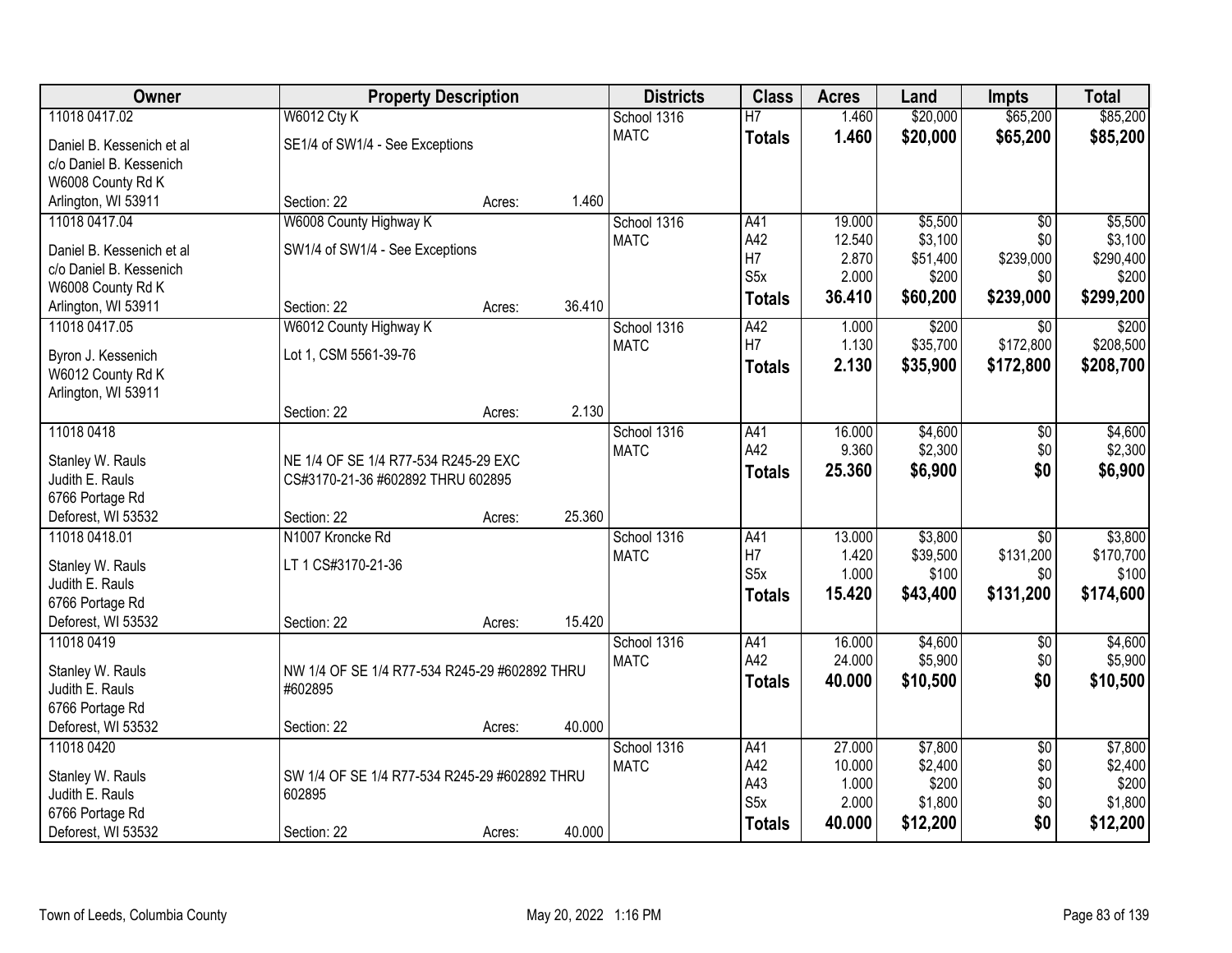| Owner                                                              | <b>Property Description</b>          |        |        | <b>Districts</b> | <b>Class</b>     | <b>Acres</b> | Land      | <b>Impts</b>    | <b>Total</b> |
|--------------------------------------------------------------------|--------------------------------------|--------|--------|------------------|------------------|--------------|-----------|-----------------|--------------|
| 11018 0421                                                         |                                      |        |        | School 1316      | A41              | 37.630       | \$10,900  | $\overline{50}$ | \$10,900     |
| Stanley W. Rauls                                                   | SE 1/4 OF SE 1/4 R77-534 R245-29 EXC |        |        | <b>MATC</b>      | S <sub>5</sub> x | 2.000        | \$200     | \$0             | \$200        |
| Judith E. Rauls                                                    | CS#3170-21-36 #602892 THRU 602895    |        |        |                  | <b>Totals</b>    | 39.630       | \$11,100  | \$0             | \$11,100     |
| 6766 Portage Rd                                                    |                                      |        |        |                  |                  |              |           |                 |              |
| Deforest, WI 53532                                                 | Section: 22                          | Acres: | 39.630 |                  |                  |              |           |                 |              |
| 11018 0422                                                         |                                      |        |        | School 1316      | A41              | 39.000       | \$11,300  | $\overline{50}$ | \$11,300     |
|                                                                    |                                      |        |        | <b>MATC</b>      | A42              | 1.000        | \$200     | \$0             | \$200        |
| Larry W & Jayne E Pulsfus Rev Liv Trus   NE 1/4 OF NE 1/4          |                                      |        |        |                  | <b>Totals</b>    | 40.000       | \$11,500  | \$0             | \$11,500     |
| Dated 7/31/2014                                                    |                                      |        |        |                  |                  |              |           |                 |              |
| W12622 Pleasant View Park Rd                                       |                                      |        | 40.000 |                  |                  |              |           |                 |              |
| Lodi, WI 53555                                                     | Section: 23                          | Acres: |        |                  | A41              |              | \$5,800   |                 | \$5,800      |
| 11018 0423                                                         |                                      |        |        | School 1316      |                  | 20.000       |           | \$0             |              |
| Larry W & Jayne E Pulsfus Rev Liv Trus   N 1/2 OF NW 1/4 OF NE 1/4 |                                      |        |        | <b>MATC</b>      | <b>Totals</b>    | 20.000       | \$5,800   | \$0             | \$5,800      |
| Dated 7/31/2014                                                    |                                      |        |        |                  |                  |              |           |                 |              |
| W12622 Pleasant View Park Rd                                       |                                      |        |        |                  |                  |              |           |                 |              |
| Lodi, WI 53555                                                     | Section: 23                          | Acres: | 20.000 |                  |                  |              |           |                 |              |
| 11018 0424                                                         |                                      |        |        | School 1316      | A41              | 40.000       | \$11,500  | \$0             | \$11,500     |
| Larry W & Jayne E Pulsfus Rev Liv Trus   Lot 2, CSM 1654-8-68      |                                      |        |        | <b>MATC</b>      | A42              | 3.000        | \$700     | \$0             | \$700        |
| Dated 7/31/2014                                                    |                                      |        |        |                  | A43              | 1.000        | \$200     | \$0             | \$200        |
| W12622 Pleasant View Park Rd                                       |                                      |        |        |                  | S <sub>5</sub> x | 0.580        | \$1,000   | \$0             | \$1,000      |
| Lodi, WI 53555                                                     | Section: 23                          | Acres: | 44.580 |                  | <b>Totals</b>    | 44.580       | \$13,400  | \$0             | \$13,400     |
| 11018 0425                                                         | W5470 Lerch Rd                       |        |        | School 1316      | $\overline{H7}$  | 3.000        | \$52,000  | \$166,900       | \$218,900    |
|                                                                    |                                      |        |        | <b>MATC</b>      | S <sub>5m</sub>  | 12.420       | \$23,000  | \$0             | \$23,000     |
| Santowski Revocable Trust Dated                                    | SW 1/4 OF NE 1/4 EXC CS#1654         |        |        |                  | <b>Totals</b>    | 15.420       | \$75,000  | \$166,900       | \$241,900    |
| 4/8/2011                                                           |                                      |        |        |                  |                  |              |           |                 |              |
| W5470 Lerch Rd                                                     |                                      |        |        |                  |                  |              |           |                 |              |
| Arlington, WI 53911                                                | Section: 23                          | Acres: | 15.420 |                  |                  |              |           |                 |              |
| 11018 0426                                                         |                                      |        |        | School 1316      | F6               | 28.790       | \$106,500 | \$0             | \$106,500    |
| Santowski Revocable Trust Dated                                    | SE 1/4 OF NE 1/4 EXC#1654            |        |        | <b>MATC</b>      | <b>Totals</b>    | 28.790       | \$106,500 | \$0             | \$106,500    |
| 4/8/2011                                                           |                                      |        |        |                  |                  |              |           |                 |              |
| W5470 Lerch Rd                                                     |                                      |        |        |                  |                  |              |           |                 |              |
| Arlington, WI 53911                                                | Section: 23                          | Acres: | 28.790 |                  |                  |              |           |                 |              |
| 11018 0427                                                         |                                      |        |        | School 1316      | A41              | 35.000       | \$10,100  | \$0             | \$10,100     |
|                                                                    |                                      |        |        | <b>MATC</b>      | A43              | 5.000        | \$900     | \$0             | \$900        |
| Gary J Inselman Revocable Trust                                    | NE 1/4 OF NW 1/4                     |        |        |                  | <b>Totals</b>    | 40.000       | \$11,000  | \$0             | \$11,000     |
| 243 W Seward St Apt 17<br>Poynette, WI 53955                       |                                      |        |        |                  |                  |              |           |                 |              |
|                                                                    |                                      |        | 40.000 |                  |                  |              |           |                 |              |
|                                                                    | Section: 23                          | Acres: |        |                  |                  |              |           |                 |              |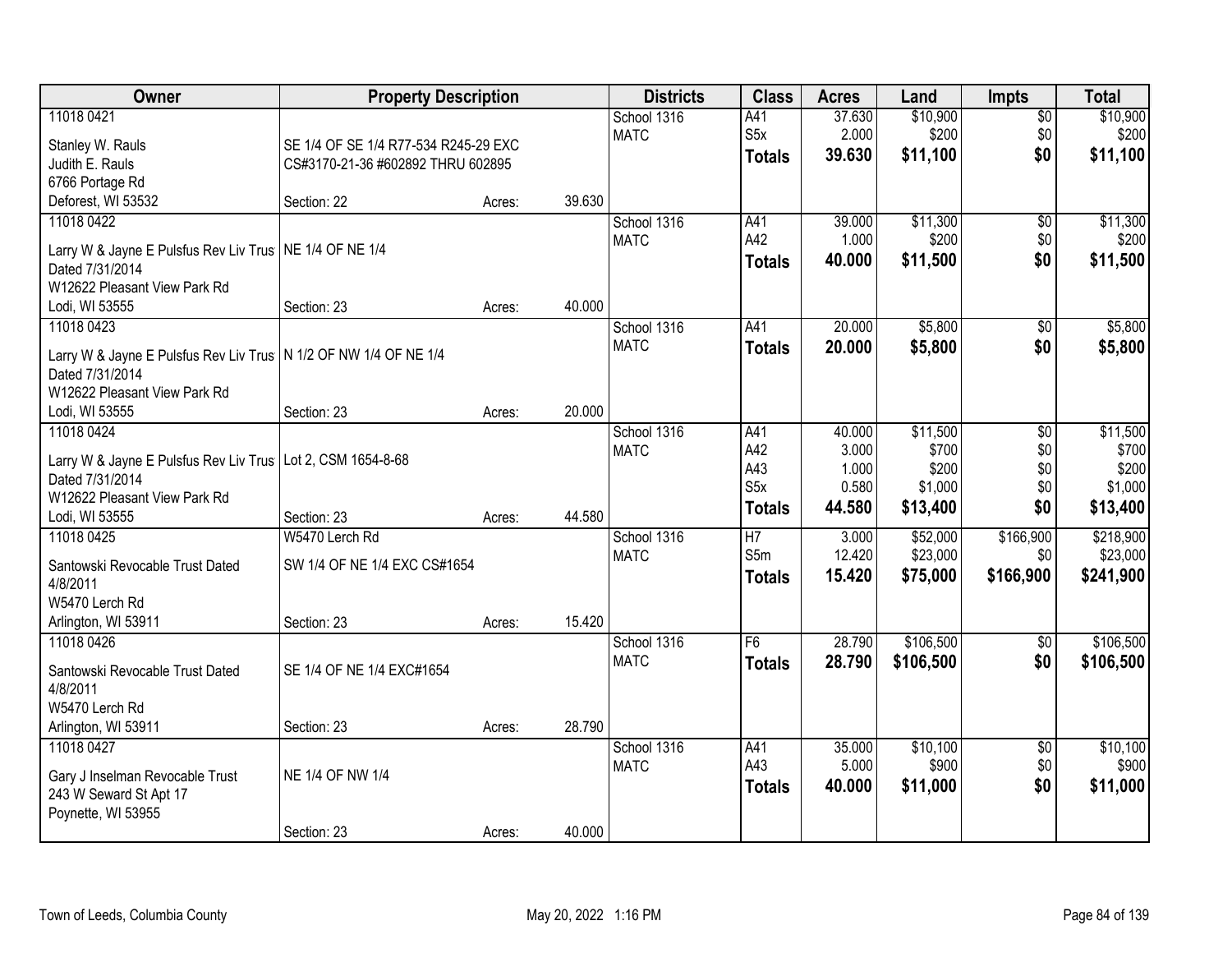| \$8,900<br>11018 0428<br>School 1316<br>A41<br>$\overline{$0}$<br>31.000<br>A42<br>\$500<br><b>MATC</b><br>2.000<br>\$500<br>\$0<br>NW 1/4 OF NW 1/4 EXC C.S. #827<br>Gary J Inselman Revocable Trust<br>A43<br>4.000<br>\$700<br>\$0<br>\$700<br>243 W Seward St Apt 17<br>S <sub>5</sub> x<br>0.980<br>\$100<br>\$0<br>\$100<br>Poynette, WI 53955<br>37.980<br>\$10,200<br>\$0<br>\$10,200<br><b>Totals</b><br>37.980<br>Section: 23<br>Acres:<br>N1250 Kroncke Rd<br>\$133,300<br>11018 0428.A<br>R1<br>\$61,600<br>School 1316<br>2.020<br><b>MATC</b><br>2.020<br>\$61,600<br>\$133,300<br><b>Totals</b><br>Lot 1, CSM 827-4-47<br>Harold T. Thompson<br>Julianne F. Thompson<br>N1250 Kroncke Rd<br>2.020<br>Arlington, WI 53911<br>Section: 23<br>Acres:<br>11018 0429<br>\$10,400<br>School 1316<br>A41<br>36.000<br>\$0<br>A43<br>\$400<br>\$0<br><b>MATC</b><br>2.000<br>SW 1/4 OF NW 1/4<br>Gary J Inselman Revocable Trust<br>S <sub>5</sub> x<br>2.000<br>\$200<br>\$0<br>243 W Seward St Apt 17<br>40.000<br>\$11,000<br>\$0<br>\$11,000<br>Totals<br>Poynette, WI 53955<br>40.000<br>Section: 23<br>Acres:<br>11018 0430<br>\$72,200<br>School 1316<br>S5m<br>39.000<br>\$0<br>S <sub>5</sub> x<br>\$100<br><b>MATC</b><br>1.000<br>\$0<br>SE 1/4 OF NW 1/4<br>Gary J Inselman Revocable Trust<br>\$0<br>40.000<br>\$72,300<br><b>Totals</b><br>243 W Seward St Apt 17<br>Poynette, WI 53955<br>40.000<br>Section: 23<br>Acres:<br>11018 0431<br>33.000<br>\$9,500<br>A41<br>$\overline{50}$<br>School 1316<br>A42<br>5.430<br>\$1,300<br>\$0<br><b>MATC</b><br>NE 1/4 OF SW 1/4 R77-534 R245-29 EXC<br>Stanley W. Rauls<br>S <sub>5</sub> x<br>\$100<br>\$0<br>1.000<br>Judith E. Rauls<br>CS#3169-21-35 #602892 THRU #602892<br>\$0<br>39.430<br>\$10,900<br>\$10,900<br><b>Totals</b> | Owner           | <b>Property Description</b> | <b>Districts</b> | <b>Class</b> | <b>Acres</b> | Land    | <b>Impts</b> | <b>Total</b> |
|----------------------------------------------------------------------------------------------------------------------------------------------------------------------------------------------------------------------------------------------------------------------------------------------------------------------------------------------------------------------------------------------------------------------------------------------------------------------------------------------------------------------------------------------------------------------------------------------------------------------------------------------------------------------------------------------------------------------------------------------------------------------------------------------------------------------------------------------------------------------------------------------------------------------------------------------------------------------------------------------------------------------------------------------------------------------------------------------------------------------------------------------------------------------------------------------------------------------------------------------------------------------------------------------------------------------------------------------------------------------------------------------------------------------------------------------------------------------------------------------------------------------------------------------------------------------------------------------------------------------------------------------------------------------------------------------------------------------------------------------------------------------------------------------------------|-----------------|-----------------------------|------------------|--------------|--------------|---------|--------------|--------------|
|                                                                                                                                                                                                                                                                                                                                                                                                                                                                                                                                                                                                                                                                                                                                                                                                                                                                                                                                                                                                                                                                                                                                                                                                                                                                                                                                                                                                                                                                                                                                                                                                                                                                                                                                                                                                          |                 |                             |                  |              |              | \$8,900 |              |              |
|                                                                                                                                                                                                                                                                                                                                                                                                                                                                                                                                                                                                                                                                                                                                                                                                                                                                                                                                                                                                                                                                                                                                                                                                                                                                                                                                                                                                                                                                                                                                                                                                                                                                                                                                                                                                          |                 |                             |                  |              |              |         |              |              |
|                                                                                                                                                                                                                                                                                                                                                                                                                                                                                                                                                                                                                                                                                                                                                                                                                                                                                                                                                                                                                                                                                                                                                                                                                                                                                                                                                                                                                                                                                                                                                                                                                                                                                                                                                                                                          |                 |                             |                  |              |              |         |              |              |
|                                                                                                                                                                                                                                                                                                                                                                                                                                                                                                                                                                                                                                                                                                                                                                                                                                                                                                                                                                                                                                                                                                                                                                                                                                                                                                                                                                                                                                                                                                                                                                                                                                                                                                                                                                                                          |                 |                             |                  |              |              |         |              |              |
|                                                                                                                                                                                                                                                                                                                                                                                                                                                                                                                                                                                                                                                                                                                                                                                                                                                                                                                                                                                                                                                                                                                                                                                                                                                                                                                                                                                                                                                                                                                                                                                                                                                                                                                                                                                                          |                 |                             |                  |              |              |         |              |              |
| \$194,900<br>\$10,400<br>\$400<br>\$200<br>\$72,200<br>\$100<br>\$72,300<br>\$9,500<br>\$100                                                                                                                                                                                                                                                                                                                                                                                                                                                                                                                                                                                                                                                                                                                                                                                                                                                                                                                                                                                                                                                                                                                                                                                                                                                                                                                                                                                                                                                                                                                                                                                                                                                                                                             |                 |                             |                  |              |              |         |              | \$194,900    |
|                                                                                                                                                                                                                                                                                                                                                                                                                                                                                                                                                                                                                                                                                                                                                                                                                                                                                                                                                                                                                                                                                                                                                                                                                                                                                                                                                                                                                                                                                                                                                                                                                                                                                                                                                                                                          |                 |                             |                  |              |              |         |              |              |
|                                                                                                                                                                                                                                                                                                                                                                                                                                                                                                                                                                                                                                                                                                                                                                                                                                                                                                                                                                                                                                                                                                                                                                                                                                                                                                                                                                                                                                                                                                                                                                                                                                                                                                                                                                                                          |                 |                             |                  |              |              |         |              |              |
|                                                                                                                                                                                                                                                                                                                                                                                                                                                                                                                                                                                                                                                                                                                                                                                                                                                                                                                                                                                                                                                                                                                                                                                                                                                                                                                                                                                                                                                                                                                                                                                                                                                                                                                                                                                                          |                 |                             |                  |              |              |         |              |              |
|                                                                                                                                                                                                                                                                                                                                                                                                                                                                                                                                                                                                                                                                                                                                                                                                                                                                                                                                                                                                                                                                                                                                                                                                                                                                                                                                                                                                                                                                                                                                                                                                                                                                                                                                                                                                          |                 |                             |                  |              |              |         |              |              |
|                                                                                                                                                                                                                                                                                                                                                                                                                                                                                                                                                                                                                                                                                                                                                                                                                                                                                                                                                                                                                                                                                                                                                                                                                                                                                                                                                                                                                                                                                                                                                                                                                                                                                                                                                                                                          |                 |                             |                  |              |              |         |              |              |
|                                                                                                                                                                                                                                                                                                                                                                                                                                                                                                                                                                                                                                                                                                                                                                                                                                                                                                                                                                                                                                                                                                                                                                                                                                                                                                                                                                                                                                                                                                                                                                                                                                                                                                                                                                                                          |                 |                             |                  |              |              |         |              |              |
|                                                                                                                                                                                                                                                                                                                                                                                                                                                                                                                                                                                                                                                                                                                                                                                                                                                                                                                                                                                                                                                                                                                                                                                                                                                                                                                                                                                                                                                                                                                                                                                                                                                                                                                                                                                                          |                 |                             |                  |              |              |         |              |              |
|                                                                                                                                                                                                                                                                                                                                                                                                                                                                                                                                                                                                                                                                                                                                                                                                                                                                                                                                                                                                                                                                                                                                                                                                                                                                                                                                                                                                                                                                                                                                                                                                                                                                                                                                                                                                          |                 |                             |                  |              |              |         |              |              |
|                                                                                                                                                                                                                                                                                                                                                                                                                                                                                                                                                                                                                                                                                                                                                                                                                                                                                                                                                                                                                                                                                                                                                                                                                                                                                                                                                                                                                                                                                                                                                                                                                                                                                                                                                                                                          |                 |                             |                  |              |              |         |              |              |
|                                                                                                                                                                                                                                                                                                                                                                                                                                                                                                                                                                                                                                                                                                                                                                                                                                                                                                                                                                                                                                                                                                                                                                                                                                                                                                                                                                                                                                                                                                                                                                                                                                                                                                                                                                                                          |                 |                             |                  |              |              |         |              |              |
|                                                                                                                                                                                                                                                                                                                                                                                                                                                                                                                                                                                                                                                                                                                                                                                                                                                                                                                                                                                                                                                                                                                                                                                                                                                                                                                                                                                                                                                                                                                                                                                                                                                                                                                                                                                                          |                 |                             |                  |              |              |         |              |              |
|                                                                                                                                                                                                                                                                                                                                                                                                                                                                                                                                                                                                                                                                                                                                                                                                                                                                                                                                                                                                                                                                                                                                                                                                                                                                                                                                                                                                                                                                                                                                                                                                                                                                                                                                                                                                          |                 |                             |                  |              |              |         |              |              |
|                                                                                                                                                                                                                                                                                                                                                                                                                                                                                                                                                                                                                                                                                                                                                                                                                                                                                                                                                                                                                                                                                                                                                                                                                                                                                                                                                                                                                                                                                                                                                                                                                                                                                                                                                                                                          |                 |                             |                  |              |              |         |              |              |
| \$1,300                                                                                                                                                                                                                                                                                                                                                                                                                                                                                                                                                                                                                                                                                                                                                                                                                                                                                                                                                                                                                                                                                                                                                                                                                                                                                                                                                                                                                                                                                                                                                                                                                                                                                                                                                                                                  |                 |                             |                  |              |              |         |              |              |
|                                                                                                                                                                                                                                                                                                                                                                                                                                                                                                                                                                                                                                                                                                                                                                                                                                                                                                                                                                                                                                                                                                                                                                                                                                                                                                                                                                                                                                                                                                                                                                                                                                                                                                                                                                                                          |                 |                             |                  |              |              |         |              |              |
|                                                                                                                                                                                                                                                                                                                                                                                                                                                                                                                                                                                                                                                                                                                                                                                                                                                                                                                                                                                                                                                                                                                                                                                                                                                                                                                                                                                                                                                                                                                                                                                                                                                                                                                                                                                                          |                 |                             |                  |              |              |         |              |              |
|                                                                                                                                                                                                                                                                                                                                                                                                                                                                                                                                                                                                                                                                                                                                                                                                                                                                                                                                                                                                                                                                                                                                                                                                                                                                                                                                                                                                                                                                                                                                                                                                                                                                                                                                                                                                          |                 |                             |                  |              |              |         |              |              |
|                                                                                                                                                                                                                                                                                                                                                                                                                                                                                                                                                                                                                                                                                                                                                                                                                                                                                                                                                                                                                                                                                                                                                                                                                                                                                                                                                                                                                                                                                                                                                                                                                                                                                                                                                                                                          |                 |                             |                  |              |              |         |              |              |
|                                                                                                                                                                                                                                                                                                                                                                                                                                                                                                                                                                                                                                                                                                                                                                                                                                                                                                                                                                                                                                                                                                                                                                                                                                                                                                                                                                                                                                                                                                                                                                                                                                                                                                                                                                                                          | 6766 Portage Rd |                             |                  |              |              |         |              |              |
| 39.430<br>Deforest, WI 53532<br>Section: 23<br>Acres:                                                                                                                                                                                                                                                                                                                                                                                                                                                                                                                                                                                                                                                                                                                                                                                                                                                                                                                                                                                                                                                                                                                                                                                                                                                                                                                                                                                                                                                                                                                                                                                                                                                                                                                                                    |                 |                             |                  |              |              |         |              |              |
| 11018 0432<br>A41<br>33.000<br>\$9,500<br>$\overline{50}$<br>\$9,500<br>School 1316                                                                                                                                                                                                                                                                                                                                                                                                                                                                                                                                                                                                                                                                                                                                                                                                                                                                                                                                                                                                                                                                                                                                                                                                                                                                                                                                                                                                                                                                                                                                                                                                                                                                                                                      |                 |                             |                  |              |              |         |              |              |
| A42<br>4.980<br>\$1,200<br>\$0<br>\$1,200<br><b>MATC</b><br>Stanley W. Rauls<br>NW1/4 OF SW1/4 R77-534 R245-29 EXC                                                                                                                                                                                                                                                                                                                                                                                                                                                                                                                                                                                                                                                                                                                                                                                                                                                                                                                                                                                                                                                                                                                                                                                                                                                                                                                                                                                                                                                                                                                                                                                                                                                                                       |                 |                             |                  |              |              |         |              |              |
| S5x<br>2.000<br>\$200<br>\$0<br>\$200<br>Judith E. Rauls<br>CS#3169-21-35 #602892 THRU #602895                                                                                                                                                                                                                                                                                                                                                                                                                                                                                                                                                                                                                                                                                                                                                                                                                                                                                                                                                                                                                                                                                                                                                                                                                                                                                                                                                                                                                                                                                                                                                                                                                                                                                                           |                 |                             |                  |              |              |         |              |              |
| 39.980<br>\$10,900<br>\$10,900<br>\$0<br><b>Totals</b><br>6766 Portage Rd                                                                                                                                                                                                                                                                                                                                                                                                                                                                                                                                                                                                                                                                                                                                                                                                                                                                                                                                                                                                                                                                                                                                                                                                                                                                                                                                                                                                                                                                                                                                                                                                                                                                                                                                |                 |                             |                  |              |              |         |              |              |
| 39.980<br>Deforest, WI 53532<br>Section: 23<br>Acres:                                                                                                                                                                                                                                                                                                                                                                                                                                                                                                                                                                                                                                                                                                                                                                                                                                                                                                                                                                                                                                                                                                                                                                                                                                                                                                                                                                                                                                                                                                                                                                                                                                                                                                                                                    |                 |                             |                  |              |              |         |              |              |
| 11018 0433<br>School 1316<br>38.000<br>\$11,000<br>\$11,000<br>A41<br>$\overline{50}$                                                                                                                                                                                                                                                                                                                                                                                                                                                                                                                                                                                                                                                                                                                                                                                                                                                                                                                                                                                                                                                                                                                                                                                                                                                                                                                                                                                                                                                                                                                                                                                                                                                                                                                    |                 |                             |                  |              |              |         |              |              |
| A42<br>2.210<br>\$500<br>\$500<br><b>MATC</b><br>\$0                                                                                                                                                                                                                                                                                                                                                                                                                                                                                                                                                                                                                                                                                                                                                                                                                                                                                                                                                                                                                                                                                                                                                                                                                                                                                                                                                                                                                                                                                                                                                                                                                                                                                                                                                     |                 |                             |                  |              |              |         |              |              |
| SW 1/4 OF SW 1/4 R77-534 EXC 0.10A HWY R133-414<br>Stanley W. Rauls<br>S5x<br>2.000<br>\$200<br>\$200<br>\$0<br>Judith E. Rauls<br>R245-29 ALSO PRT OF SE SW EXC CS3169<br>$-21-35$                                                                                                                                                                                                                                                                                                                                                                                                                                                                                                                                                                                                                                                                                                                                                                                                                                                                                                                                                                                                                                                                                                                                                                                                                                                                                                                                                                                                                                                                                                                                                                                                                      |                 |                             |                  |              |              |         |              |              |
| \$11,700<br>\$0<br>\$11,700<br>42.210<br><b>Totals</b><br>#602892 THRU #602895<br>6766 Portage Rd                                                                                                                                                                                                                                                                                                                                                                                                                                                                                                                                                                                                                                                                                                                                                                                                                                                                                                                                                                                                                                                                                                                                                                                                                                                                                                                                                                                                                                                                                                                                                                                                                                                                                                        |                 |                             |                  |              |              |         |              |              |
| 42.210<br>Deforest, WI 53532<br>Section: 23<br>Acres:                                                                                                                                                                                                                                                                                                                                                                                                                                                                                                                                                                                                                                                                                                                                                                                                                                                                                                                                                                                                                                                                                                                                                                                                                                                                                                                                                                                                                                                                                                                                                                                                                                                                                                                                                    |                 |                             |                  |              |              |         |              |              |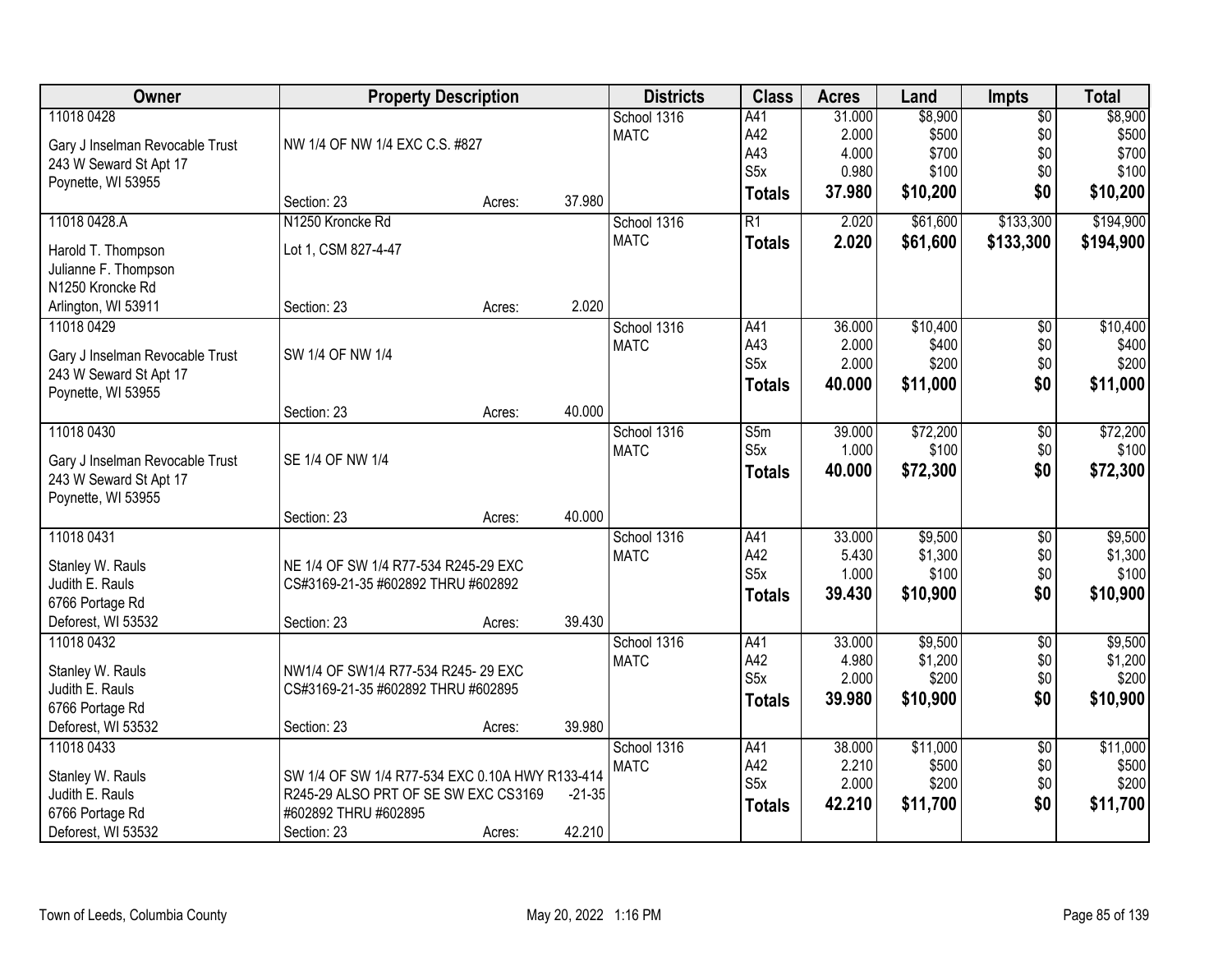| Owner                                    | <b>Property Description</b>                 |        |        | <b>Districts</b>           | <b>Class</b>     | <b>Acres</b>     | Land      | Impts             | <b>Total</b> |
|------------------------------------------|---------------------------------------------|--------|--------|----------------------------|------------------|------------------|-----------|-------------------|--------------|
| 11018 0434                               | W5470 County Highway K                      |        |        | School 1316                | A41              | 5.000            | \$1,400   | $\overline{50}$   | \$1,400      |
| Paul B. Wuebben                          | LT 1 CS#3169-21-35                          |        |        | <b>MATC</b>                | R1               | 5.000            | \$76,500  | \$389,400         | \$465,900    |
| Jennifer M. Wuebben                      |                                             |        |        |                            | S5m              | 26.000           | \$48,100  | \$0               | \$48,100     |
| W5470 County Rd K                        |                                             |        |        |                            | S <sub>5</sub> x | 4.000            | \$5,700   | \$0               | \$5,700      |
| Deforest, WI 53532                       | Section: 23                                 | Acres: | 40.000 |                            | <b>Totals</b>    | 40.000           | \$131,700 | \$389,400         | \$521,100    |
| 11018 0435                               |                                             |        |        | School 1316                | $\overline{F6}$  | 10.000           | \$37,000  | \$0               | \$37,000     |
| James P & Linda M Steuerwald Living      | E 1/2 E 1/2 NE 1/4 SE 1/4                   |        |        | <b>MATC</b>                | <b>Totals</b>    | 10.000           | \$37,000  | \$0               | \$37,000     |
| Trust Dated 4/12/19                      |                                             |        |        |                            |                  |                  |           |                   |              |
| 6833 Topaz Ct                            |                                             |        |        |                            |                  |                  |           |                   |              |
| Deforest, WI 53562                       | Section: 23                                 | Acres: | 10.000 |                            |                  |                  |           |                   |              |
| 11018 0436                               |                                             |        |        | School 1316                | F6               | 17.000           | \$62,900  | $\overline{50}$   | \$62,900     |
|                                          |                                             |        |        | <b>MATC</b>                | <b>Totals</b>    | 17.000           | \$62,900  | \$0               | \$62,900     |
| David R. Stiemke et al                   | W 1/2 E 1/2 NE 1/4 SE 1/4                   |        |        |                            |                  |                  |           |                   |              |
| W6035 County Rd K<br>Arlington, WI 53911 |                                             |        |        |                            |                  |                  |           |                   |              |
|                                          | Section: 23                                 | Acres: | 17.000 |                            |                  |                  |           |                   |              |
| 11018 0437                               |                                             |        |        | School 1316                | F6               | 7.000            | \$25,900  | \$0               | \$25,900     |
|                                          |                                             |        |        | <b>MATC</b>                | <b>Totals</b>    | 7.000            | \$25,900  | \$0               | \$25,900     |
| David R. Stiemke et al                   | E 7 A OF W 13 A OF NE 1/4 SE 1/4            |        |        |                            |                  |                  |           |                   |              |
| W6035 County Rd K                        |                                             |        |        |                            |                  |                  |           |                   |              |
| Arlington, WI 53911                      | Section: 23                                 | Acres: | 7.000  |                            |                  |                  |           |                   |              |
| 11018 0438                               |                                             |        |        | School 1316                | F6               | 6.000            | \$22,200  | $\overline{50}$   | \$22,200     |
|                                          |                                             |        |        | <b>MATC</b>                | <b>Totals</b>    | 6.000            | \$22,200  | \$0               | \$22,200     |
| David D. Ihland                          | W 6 A OF NE 1/4 OF SE 1/4 R451-445 R457-686 |        |        |                            |                  |                  |           |                   |              |
| 3375 Ihland Rd                           | #642915                                     |        |        |                            |                  |                  |           |                   |              |
| Deforest, WI 53532                       |                                             |        |        |                            |                  |                  |           |                   |              |
| 11018 0439                               | Section: 23                                 | Acres: | 6.000  |                            |                  |                  |           |                   |              |
|                                          |                                             |        |        | School 1316<br><b>MATC</b> | S5m              | 16.580<br>16.580 | \$30,700  | $\sqrt{6}$<br>\$0 | \$30,700     |
| Santowski Revocable Trust Dated          | NW 1/4 OF SE 1/4 SUBJ TO ROW N 2 RDS EXC CS |        |        |                            | <b>Totals</b>    |                  | \$30,700  |                   | \$30,700     |
| 4/8/2011                                 | #1654                                       |        |        |                            |                  |                  |           |                   |              |
| W5470 Lerch Rd                           |                                             |        |        |                            |                  |                  |           |                   |              |
| Arlington, WI 53911                      | Section: 23                                 | Acres: | 16.580 |                            |                  |                  |           |                   |              |
| 11018 0439.A                             |                                             |        |        | School 1316                | A41              | 18.000           | \$5,200   | $\overline{50}$   | \$5,200      |
| Santowski Revocable Trust Dated          | Lot 1, CSM 1654-8-68                        |        |        | <b>MATC</b>                | A42              | 5.420            | \$1,300   | \$0               | \$1,300      |
| 4/8/2011                                 |                                             |        |        |                            | <b>Totals</b>    | 23.420           | \$6,500   | \$0               | \$6,500      |
| W5470 Lerch Rd                           |                                             |        |        |                            |                  |                  |           |                   |              |
| Arlington, WI 53911                      | Section: 23                                 | Acres: | 23.420 |                            |                  |                  |           |                   |              |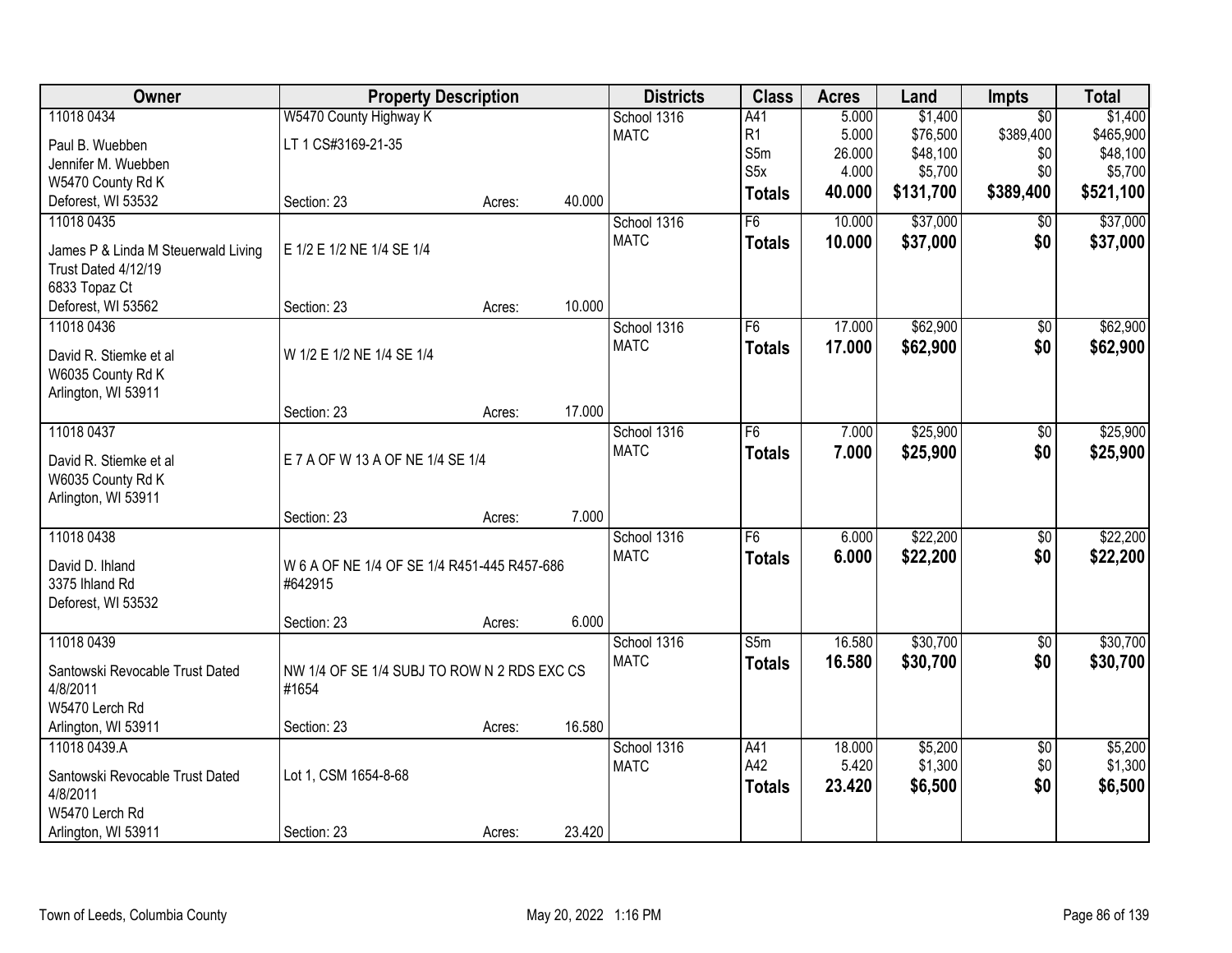| $\overline{50}$<br>S5x<br><b>MATC</b><br>13.000<br>\$21,400<br>\$0<br>\$21,400<br>W 1/2 OF SW 1/4 OF SE 1/4 (LOC CTH K)<br>Groundswell Conservancy, Inc.<br>\$0<br>20.000<br>\$47,300<br><b>Totals</b><br>303 S Paterson St #6<br>Madison, WI 53703<br>20.000<br>Section: 23<br>Acres:<br>20.000<br>11018 0441<br>$\overline{50}$<br>School 1316<br>X1<br>\$0<br>\$0<br>\$0<br>\$0<br><b>MATC</b><br>20,000<br><b>Totals</b><br>United States of America Fish & Wildlife   E 1/2 OF SW 1/4 OF SE 1/4 R.39-P.162; R190-449<br>Service<br>R201-617<br>c/o United States of America<br>20.000<br>5600 American Blvd West Suite<br>Section: 23<br>Acres:<br>Bloomington, MN 55437-1458<br>S5x<br>\$33,700<br>11018 0442<br>School 1316<br>19.780<br>$\overline{60}$<br><b>MATC</b><br>19.780<br>\$33,700<br>\$0<br><b>Totals</b><br>W 1/2 OF SE 1/4 OF SE 1/4 EXC 0.22 A HWY R133-396<br>David A. Bredeson et al<br>c/o Paul Bredeson<br>W5325 County Rd K<br>19.780<br>Deforest, WI 53532<br>Section: 23<br>Acres:<br>11018 0443<br>School 1316<br>F <sub>6</sub><br>\$18,200<br>County Highway K<br>4.910<br>\$0<br>S5x<br>\$25,500<br>\$0<br><b>MATC</b><br>15.000<br>E 1/2 OF SE 1/4 OF SE 1/4 EXC 0.09 A HWY R133-405<br>Susan Schenk<br>19.910<br>\$43,700<br>\$0<br>\$43,700<br><b>Totals</b><br>Jerry Schenk<br>3615 Canter Dr<br>19.910<br>Madison, WI 53718<br>Section: 23<br>Acres:<br>11018 0444<br>19.810<br>\$5,700<br>School 1316<br>A41<br>\$0<br>A42<br>11.000<br>\$2,700<br>\$0<br><b>MATC</b><br>NE1/4 of NE1/4 Exc W 66' & Exc CS#677-3-152<br>Mark W & Kimberly A Schroeder Living<br>S <sub>5</sub> x<br>1.000<br>\$100<br>\$0<br>Trust Dated 5/19/2<br>31.810<br>\$8,500<br>\$0<br>\$8,500<br>Totals<br>N134 County Rd C<br>Deforest, WI 53532<br>31.810<br>Section: 24<br>Acres:<br>11018 0444.A<br>W4929 Bradley Rd<br>School 1316<br>R1<br>6.190<br>\$78,300<br>\$181,100 | Owner      | <b>Property Description</b> | <b>Districts</b> | <b>Class</b> | <b>Acres</b> | Land     | <b>Impts</b> | <b>Total</b> |
|-------------------------------------------------------------------------------------------------------------------------------------------------------------------------------------------------------------------------------------------------------------------------------------------------------------------------------------------------------------------------------------------------------------------------------------------------------------------------------------------------------------------------------------------------------------------------------------------------------------------------------------------------------------------------------------------------------------------------------------------------------------------------------------------------------------------------------------------------------------------------------------------------------------------------------------------------------------------------------------------------------------------------------------------------------------------------------------------------------------------------------------------------------------------------------------------------------------------------------------------------------------------------------------------------------------------------------------------------------------------------------------------------------------------------------------------------------------------------------------------------------------------------------------------------------------------------------------------------------------------------------------------------------------------------------------------------------------------------------------------------------------------------------------------------------------------------------------------------------------------------------------------------|------------|-----------------------------|------------------|--------------|--------------|----------|--------------|--------------|
| \$47,300<br>\$259,400                                                                                                                                                                                                                                                                                                                                                                                                                                                                                                                                                                                                                                                                                                                                                                                                                                                                                                                                                                                                                                                                                                                                                                                                                                                                                                                                                                                                                                                                                                                                                                                                                                                                                                                                                                                                                                                                           | 11018 0440 | County Highway K            | School 1316      | F6           | 7.000        | \$25,900 |              | \$25,900     |
|                                                                                                                                                                                                                                                                                                                                                                                                                                                                                                                                                                                                                                                                                                                                                                                                                                                                                                                                                                                                                                                                                                                                                                                                                                                                                                                                                                                                                                                                                                                                                                                                                                                                                                                                                                                                                                                                                                 |            |                             |                  |              |              |          |              |              |
| \$0<br>\$18,200<br>\$5,700<br>\$100                                                                                                                                                                                                                                                                                                                                                                                                                                                                                                                                                                                                                                                                                                                                                                                                                                                                                                                                                                                                                                                                                                                                                                                                                                                                                                                                                                                                                                                                                                                                                                                                                                                                                                                                                                                                                                                             |            |                             |                  |              |              |          |              |              |
|                                                                                                                                                                                                                                                                                                                                                                                                                                                                                                                                                                                                                                                                                                                                                                                                                                                                                                                                                                                                                                                                                                                                                                                                                                                                                                                                                                                                                                                                                                                                                                                                                                                                                                                                                                                                                                                                                                 |            |                             |                  |              |              |          |              |              |
|                                                                                                                                                                                                                                                                                                                                                                                                                                                                                                                                                                                                                                                                                                                                                                                                                                                                                                                                                                                                                                                                                                                                                                                                                                                                                                                                                                                                                                                                                                                                                                                                                                                                                                                                                                                                                                                                                                 |            |                             |                  |              |              |          |              |              |
| \$33,700<br>\$33,700<br>\$25,500                                                                                                                                                                                                                                                                                                                                                                                                                                                                                                                                                                                                                                                                                                                                                                                                                                                                                                                                                                                                                                                                                                                                                                                                                                                                                                                                                                                                                                                                                                                                                                                                                                                                                                                                                                                                                                                                |            |                             |                  |              |              |          |              |              |
|                                                                                                                                                                                                                                                                                                                                                                                                                                                                                                                                                                                                                                                                                                                                                                                                                                                                                                                                                                                                                                                                                                                                                                                                                                                                                                                                                                                                                                                                                                                                                                                                                                                                                                                                                                                                                                                                                                 |            |                             |                  |              |              |          |              |              |
|                                                                                                                                                                                                                                                                                                                                                                                                                                                                                                                                                                                                                                                                                                                                                                                                                                                                                                                                                                                                                                                                                                                                                                                                                                                                                                                                                                                                                                                                                                                                                                                                                                                                                                                                                                                                                                                                                                 |            |                             |                  |              |              |          |              |              |
|                                                                                                                                                                                                                                                                                                                                                                                                                                                                                                                                                                                                                                                                                                                                                                                                                                                                                                                                                                                                                                                                                                                                                                                                                                                                                                                                                                                                                                                                                                                                                                                                                                                                                                                                                                                                                                                                                                 |            |                             |                  |              |              |          |              |              |
|                                                                                                                                                                                                                                                                                                                                                                                                                                                                                                                                                                                                                                                                                                                                                                                                                                                                                                                                                                                                                                                                                                                                                                                                                                                                                                                                                                                                                                                                                                                                                                                                                                                                                                                                                                                                                                                                                                 |            |                             |                  |              |              |          |              |              |
|                                                                                                                                                                                                                                                                                                                                                                                                                                                                                                                                                                                                                                                                                                                                                                                                                                                                                                                                                                                                                                                                                                                                                                                                                                                                                                                                                                                                                                                                                                                                                                                                                                                                                                                                                                                                                                                                                                 |            |                             |                  |              |              |          |              |              |
|                                                                                                                                                                                                                                                                                                                                                                                                                                                                                                                                                                                                                                                                                                                                                                                                                                                                                                                                                                                                                                                                                                                                                                                                                                                                                                                                                                                                                                                                                                                                                                                                                                                                                                                                                                                                                                                                                                 |            |                             |                  |              |              |          |              |              |
|                                                                                                                                                                                                                                                                                                                                                                                                                                                                                                                                                                                                                                                                                                                                                                                                                                                                                                                                                                                                                                                                                                                                                                                                                                                                                                                                                                                                                                                                                                                                                                                                                                                                                                                                                                                                                                                                                                 |            |                             |                  |              |              |          |              |              |
|                                                                                                                                                                                                                                                                                                                                                                                                                                                                                                                                                                                                                                                                                                                                                                                                                                                                                                                                                                                                                                                                                                                                                                                                                                                                                                                                                                                                                                                                                                                                                                                                                                                                                                                                                                                                                                                                                                 |            |                             |                  |              |              |          |              |              |
|                                                                                                                                                                                                                                                                                                                                                                                                                                                                                                                                                                                                                                                                                                                                                                                                                                                                                                                                                                                                                                                                                                                                                                                                                                                                                                                                                                                                                                                                                                                                                                                                                                                                                                                                                                                                                                                                                                 |            |                             |                  |              |              |          |              |              |
|                                                                                                                                                                                                                                                                                                                                                                                                                                                                                                                                                                                                                                                                                                                                                                                                                                                                                                                                                                                                                                                                                                                                                                                                                                                                                                                                                                                                                                                                                                                                                                                                                                                                                                                                                                                                                                                                                                 |            |                             |                  |              |              |          |              |              |
|                                                                                                                                                                                                                                                                                                                                                                                                                                                                                                                                                                                                                                                                                                                                                                                                                                                                                                                                                                                                                                                                                                                                                                                                                                                                                                                                                                                                                                                                                                                                                                                                                                                                                                                                                                                                                                                                                                 |            |                             |                  |              |              |          |              |              |
|                                                                                                                                                                                                                                                                                                                                                                                                                                                                                                                                                                                                                                                                                                                                                                                                                                                                                                                                                                                                                                                                                                                                                                                                                                                                                                                                                                                                                                                                                                                                                                                                                                                                                                                                                                                                                                                                                                 |            |                             |                  |              |              |          |              |              |
|                                                                                                                                                                                                                                                                                                                                                                                                                                                                                                                                                                                                                                                                                                                                                                                                                                                                                                                                                                                                                                                                                                                                                                                                                                                                                                                                                                                                                                                                                                                                                                                                                                                                                                                                                                                                                                                                                                 |            |                             |                  |              |              |          |              |              |
| \$2,700                                                                                                                                                                                                                                                                                                                                                                                                                                                                                                                                                                                                                                                                                                                                                                                                                                                                                                                                                                                                                                                                                                                                                                                                                                                                                                                                                                                                                                                                                                                                                                                                                                                                                                                                                                                                                                                                                         |            |                             |                  |              |              |          |              |              |
|                                                                                                                                                                                                                                                                                                                                                                                                                                                                                                                                                                                                                                                                                                                                                                                                                                                                                                                                                                                                                                                                                                                                                                                                                                                                                                                                                                                                                                                                                                                                                                                                                                                                                                                                                                                                                                                                                                 |            |                             |                  |              |              |          |              |              |
|                                                                                                                                                                                                                                                                                                                                                                                                                                                                                                                                                                                                                                                                                                                                                                                                                                                                                                                                                                                                                                                                                                                                                                                                                                                                                                                                                                                                                                                                                                                                                                                                                                                                                                                                                                                                                                                                                                 |            |                             |                  |              |              |          |              |              |
|                                                                                                                                                                                                                                                                                                                                                                                                                                                                                                                                                                                                                                                                                                                                                                                                                                                                                                                                                                                                                                                                                                                                                                                                                                                                                                                                                                                                                                                                                                                                                                                                                                                                                                                                                                                                                                                                                                 |            |                             |                  |              |              |          |              |              |
|                                                                                                                                                                                                                                                                                                                                                                                                                                                                                                                                                                                                                                                                                                                                                                                                                                                                                                                                                                                                                                                                                                                                                                                                                                                                                                                                                                                                                                                                                                                                                                                                                                                                                                                                                                                                                                                                                                 |            |                             |                  |              |              |          |              |              |
|                                                                                                                                                                                                                                                                                                                                                                                                                                                                                                                                                                                                                                                                                                                                                                                                                                                                                                                                                                                                                                                                                                                                                                                                                                                                                                                                                                                                                                                                                                                                                                                                                                                                                                                                                                                                                                                                                                 |            |                             |                  |              |              |          |              |              |
|                                                                                                                                                                                                                                                                                                                                                                                                                                                                                                                                                                                                                                                                                                                                                                                                                                                                                                                                                                                                                                                                                                                                                                                                                                                                                                                                                                                                                                                                                                                                                                                                                                                                                                                                                                                                                                                                                                 |            |                             |                  |              |              |          |              |              |
|                                                                                                                                                                                                                                                                                                                                                                                                                                                                                                                                                                                                                                                                                                                                                                                                                                                                                                                                                                                                                                                                                                                                                                                                                                                                                                                                                                                                                                                                                                                                                                                                                                                                                                                                                                                                                                                                                                 |            |                             |                  |              |              |          |              |              |
|                                                                                                                                                                                                                                                                                                                                                                                                                                                                                                                                                                                                                                                                                                                                                                                                                                                                                                                                                                                                                                                                                                                                                                                                                                                                                                                                                                                                                                                                                                                                                                                                                                                                                                                                                                                                                                                                                                 |            |                             |                  |              |              |          |              |              |
| <b>MATC</b><br>6.190<br>\$78,300<br>\$181,100<br>\$259,400<br><b>Totals</b><br>Lot 1, CSM 677-3-152<br>Joan G. Mugford                                                                                                                                                                                                                                                                                                                                                                                                                                                                                                                                                                                                                                                                                                                                                                                                                                                                                                                                                                                                                                                                                                                                                                                                                                                                                                                                                                                                                                                                                                                                                                                                                                                                                                                                                                          |            |                             |                  |              |              |          |              |              |
| W4929 Bradley Rd                                                                                                                                                                                                                                                                                                                                                                                                                                                                                                                                                                                                                                                                                                                                                                                                                                                                                                                                                                                                                                                                                                                                                                                                                                                                                                                                                                                                                                                                                                                                                                                                                                                                                                                                                                                                                                                                                |            |                             |                  |              |              |          |              |              |
| Rio, WI 53960                                                                                                                                                                                                                                                                                                                                                                                                                                                                                                                                                                                                                                                                                                                                                                                                                                                                                                                                                                                                                                                                                                                                                                                                                                                                                                                                                                                                                                                                                                                                                                                                                                                                                                                                                                                                                                                                                   |            |                             |                  |              |              |          |              |              |
| 6.190<br>Section: 24<br>Acres:                                                                                                                                                                                                                                                                                                                                                                                                                                                                                                                                                                                                                                                                                                                                                                                                                                                                                                                                                                                                                                                                                                                                                                                                                                                                                                                                                                                                                                                                                                                                                                                                                                                                                                                                                                                                                                                                  |            |                             |                  |              |              |          |              |              |
| 11018 0446.A<br>\$2,100<br>\$2,100<br>School 1316<br>A41<br>7.247<br>\$0                                                                                                                                                                                                                                                                                                                                                                                                                                                                                                                                                                                                                                                                                                                                                                                                                                                                                                                                                                                                                                                                                                                                                                                                                                                                                                                                                                                                                                                                                                                                                                                                                                                                                                                                                                                                                        |            |                             |                  |              |              |          |              |              |
| M <sub>8</sub><br>29.000<br>(\$107,300)<br>\$0<br>\$0<br><b>MATC</b><br>Dennis E & Darlene E Lerum Revocable   BEG CEN SEC 24, N2DGE 1311.43 FT, S89DGE                                                                                                                                                                                                                                                                                                                                                                                                                                                                                                                                                                                                                                                                                                                                                                                                                                                                                                                                                                                                                                                                                                                                                                                                                                                                                                                                                                                                                                                                                                                                                                                                                                                                                                                                         |            |                             |                  |              |              |          |              |              |
| \$0<br>\$2,100<br>36.247<br>\$2,100<br><b>Totals</b><br>Living Tr Dtd 6/7/<br>1318.61FT, N2DGE 1319.37FT TO N SEC/L, E 66.05                                                                                                                                                                                                                                                                                                                                                                                                                                                                                                                                                                                                                                                                                                                                                                                                                                                                                                                                                                                                                                                                                                                                                                                                                                                                                                                                                                                                                                                                                                                                                                                                                                                                                                                                                                    |            |                             |                  |              |              |          |              |              |
| W6396 Traut Rd<br>FT, S2DGW 1385.82FT, N89DGW 262.78FT, S2DGW                                                                                                                                                                                                                                                                                                                                                                                                                                                                                                                                                                                                                                                                                                                                                                                                                                                                                                                                                                                                                                                                                                                                                                                                                                                                                                                                                                                                                                                                                                                                                                                                                                                                                                                                                                                                                                   |            |                             |                  |              |              |          |              |              |
| Rio, WI 53960<br>Section: 24<br>36.247<br>Acres:                                                                                                                                                                                                                                                                                                                                                                                                                                                                                                                                                                                                                                                                                                                                                                                                                                                                                                                                                                                                                                                                                                                                                                                                                                                                                                                                                                                                                                                                                                                                                                                                                                                                                                                                                                                                                                                |            |                             |                  |              |              |          |              |              |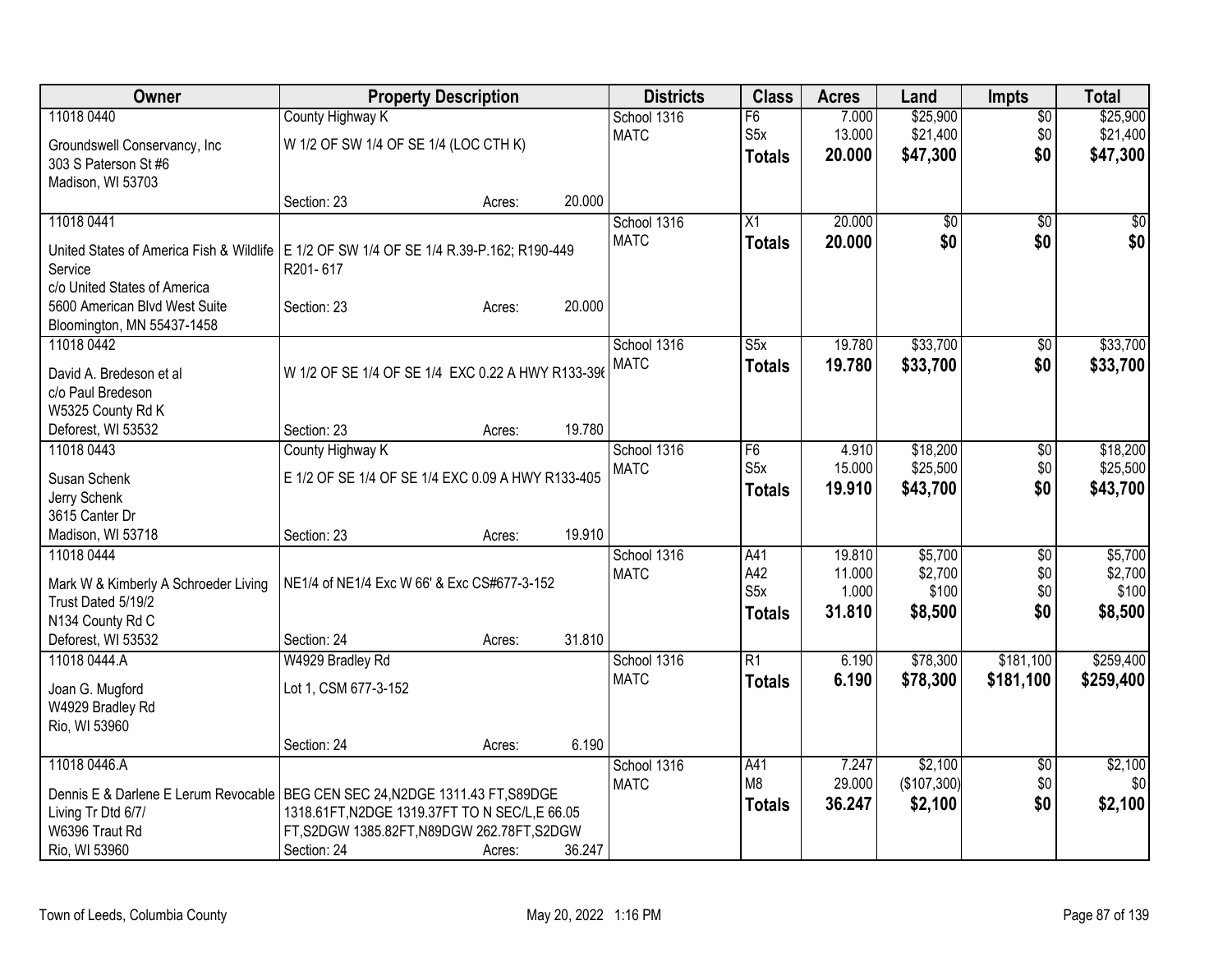| Owner                                                         | <b>Property Description</b>                               |         | <b>Districts</b> | <b>Class</b>     | <b>Acres</b> | Land      | <b>Impts</b>    | <b>Total</b> |
|---------------------------------------------------------------|-----------------------------------------------------------|---------|------------------|------------------|--------------|-----------|-----------------|--------------|
| 11018 0447                                                    |                                                           |         | School 1316      | A41              | 24.000       | \$6,900   | $\overline{50}$ | \$6,900      |
| Mark W & Kimberly A Schroeder Living                          | SE1/4 OF NE1/4, ALSO 5.853AC IN SW1/4 NE1/4, EX           |         | <b>MATC</b>      | A42              | 20.753       | \$5,100   | \$0             | \$5,100      |
| Trust Dated 5/19/2                                            | .1AC IN NW/COR SE1/4 NE1/4.                               |         |                  | S <sub>5</sub> x | 1.000        | \$100     | \$0             | \$100        |
| N134 County Rd C                                              |                                                           |         |                  | <b>Totals</b>    | 45.753       | \$12,100  | \$0             | \$12,100     |
| Deforest, WI 53532                                            | Section: 24<br>Acres:                                     | 45.753  |                  |                  |              |           |                 |              |
| 11018 0448.01                                                 | W5159 Bradley Rd                                          |         | School 1316      | A41              | 76.500       | \$22,100  | $\overline{50}$ | \$22,100     |
| Gary L. Quam                                                  | Parcel described as follows: Beg at the N Q cor of Sec 2  |         | <b>MATC</b>      | A42              | 10.000       | \$2,400   | \$0             | \$2,400      |
| N1871 Old F Rd                                                | N88-05-59E 1316.06' to the NE cor of the NW Q of the N    |         |                  | A43              | 5.000        | \$900     | \$0             | \$900        |
| Rio, WI 53960                                                 | Q; S00-24-03W 1319.42'; S88-26-59W 1318.49';              |         |                  | R1               | 2.500        | \$49,800  | \$122,500       | \$172,300    |
|                                                               | Section: 24<br>Acres:                                     | 137.840 |                  | S5m              | 12.000       | \$22,200  | \$0             | \$22,200     |
|                                                               |                                                           |         |                  | S <sub>5</sub> x | 31.840       | \$51,200  | \$0             | \$51,200     |
|                                                               |                                                           |         |                  | <b>Totals</b>    | 137.840      | \$148,600 | \$122,500       | \$271,100    |
| 11018 0450                                                    |                                                           |         | School 1316      | A41              | 33.000       | \$9,500   | \$0             | \$9,500      |
| Douglas P & Donna J Sharpee Joint                             | NW1/4 of NW1/4, Exc Comm at SE cor said 1/4 1/4; W        |         | <b>MATC</b>      | A42              | 2.000        | \$500     | \$0             | \$500        |
| Revocable Trust                                               | 330'; in a straight line to NE cor said 1/4 1/4; S to POB |         |                  | <b>Totals</b>    | 35.000       | \$10,000  | \$0             | \$10,000     |
| N1529 County Rd C                                             |                                                           |         |                  |                  |              |           |                 |              |
| Rio, WI 53960                                                 | Section: 24<br>Acres:                                     | 35.000  |                  |                  |              |           |                 |              |
| 11018 0451                                                    |                                                           |         | School 1316      | A41              | 33.000       | \$9,500   | \$0             | \$9,500      |
|                                                               |                                                           |         | <b>MATC</b>      | A42              | 7.000        | \$1,700   | \$0             | \$1,700      |
| Larry W & Jayne E Pulsfus Rev Liv Trus   Lot 3, CSM 1654-8-68 |                                                           |         |                  | A43              | 1.210        | \$200     | \$0             | \$200        |
| Dated 7/31/2014                                               |                                                           |         |                  | <b>Totals</b>    | 41.210       | \$11,400  | \$0             | \$11,400     |
| W12622 Pleasant View Park Rd                                  |                                                           |         |                  |                  |              |           |                 |              |
| Lodi, WI 53555                                                | Section: 24<br>Acres:                                     | 41.210  |                  |                  |              |           |                 |              |
| 11018 0454                                                    |                                                           |         | School 1316      | A41              | 2.000        | \$600     | $\overline{50}$ | \$600        |
| Lerum Living Trust Dated 10/29/2007                           | S 12 A OF NE 1/4 OF SW 1/4.                               |         | <b>MATC</b>      | A42              | 5.000        | \$1,200   | \$0             | \$1,200      |
| W5134 County Rd K                                             |                                                           |         |                  | S5m              | 5.000        | \$9,300   | \$0             | \$9,300      |
| Deforest, WI 53532                                            |                                                           |         |                  | <b>Totals</b>    | 12.000       | \$11,100  | \$0             | \$11,100     |
|                                                               | Section: 24<br>Acres:                                     | 12.000  |                  |                  |              |           |                 |              |
| 11018 0455                                                    |                                                           |         | School 1316      | A41              | 11.000       | \$3,200   | $\overline{50}$ | \$3,200      |
|                                                               |                                                           |         | <b>MATC</b>      | A42              | 10.000       | \$2,400   | \$0             | \$2,400      |
| Thomas F. Schoenmann                                          | N 28 A OF NE 1/4 OF SW 1/4                                |         |                  | A43              | 2.000        | \$400     | \$0             | \$400        |
| Lisa G. Schoenmann                                            |                                                           |         |                  | S5m              | 5.000        | \$9,300   | \$0             | \$9,300      |
| W5082 County Rd K                                             |                                                           |         |                  | <b>Totals</b>    | 28.000       | \$15,300  | \$0             | \$15,300     |
| Deforest, WI 53532                                            | Section: 24<br>Acres:                                     | 28.000  |                  |                  |              |           |                 |              |
| 11018 0456                                                    |                                                           |         | School 1316      | A41              | 5.000        | \$1,400   | $\overline{50}$ | \$1,400      |
| Santowski Revocable Trust Dated                               | NW 1/4 OF SW 1/4                                          |         | <b>MATC</b>      | A42              | 5.000        | \$1,200   | \$0             | \$1,200      |
| 4/8/2011                                                      |                                                           |         |                  | S5m              | 2.000        | \$3,700   | \$0             | \$3,700      |
| W5470 Lerch Rd                                                |                                                           |         |                  | S <sub>5</sub> x | 28.000       | \$47,600  | \$0             | \$47,600     |
| Arlington, WI 53911                                           | Section: 24<br>Acres:                                     | 40.000  |                  | <b>Totals</b>    | 40.000       | \$53,900  | \$0             | \$53,900     |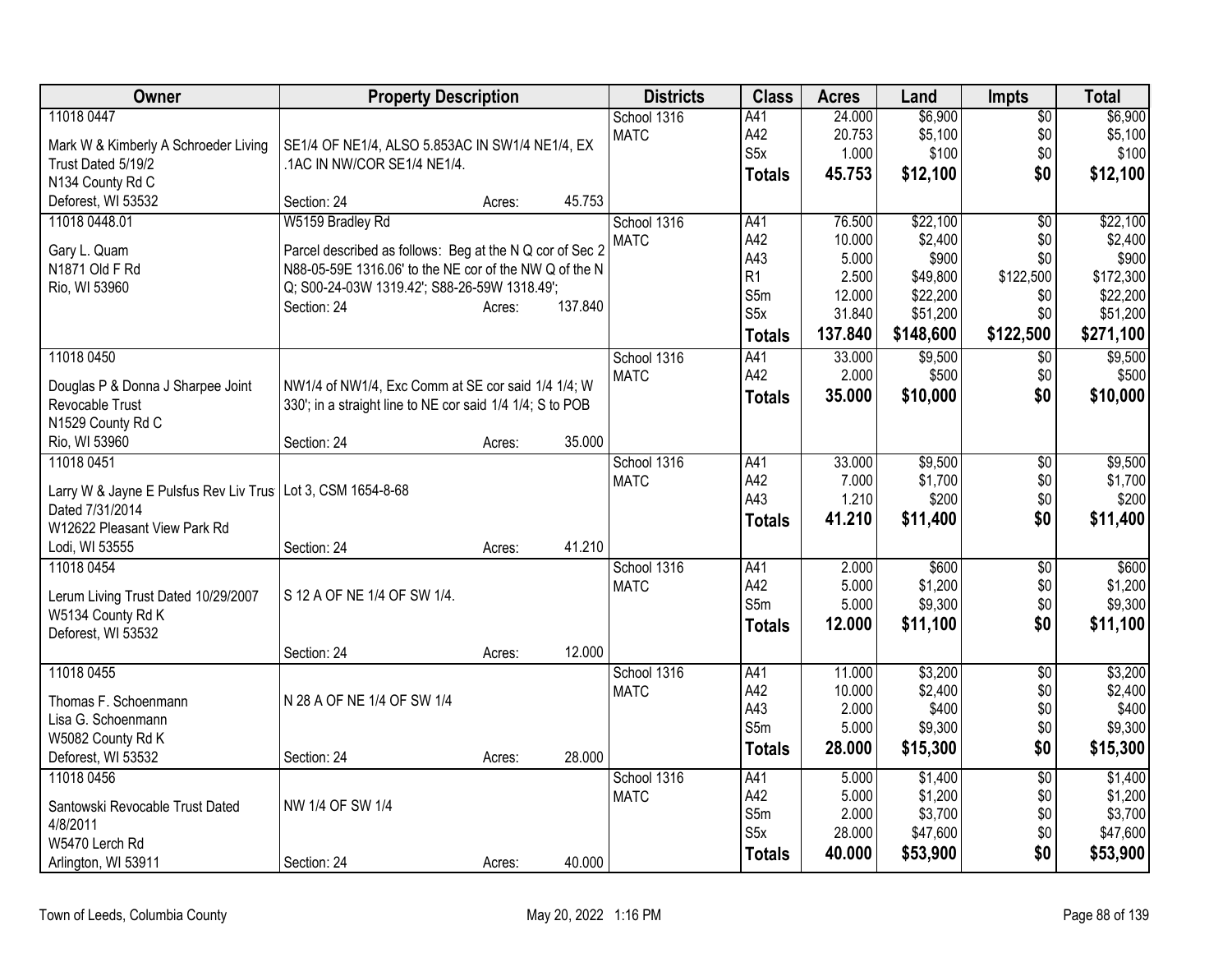| <b>Owner</b>                                             | <b>Property Description</b>                           |        |        | <b>Districts</b>           | <b>Class</b>     | <b>Acres</b>   | Land               | <b>Impts</b>    | <b>Total</b>       |
|----------------------------------------------------------|-------------------------------------------------------|--------|--------|----------------------------|------------------|----------------|--------------------|-----------------|--------------------|
| 11018 0457                                               | County Highway K                                      |        |        | School 1316                | A41              | 3.750          | \$1,100            | $\overline{50}$ | \$1,100            |
| Susan Schenk                                             | SW 1/2 OF SW 1/4 OF SW 1/4 EXC 0.25 A HWY             |        |        | <b>MATC</b>                | S5m              | 10.000         | \$18,500           | \$0             | \$18,500           |
| Jerry Schenk                                             | R133-398                                              |        |        |                            | S <sub>5x</sub>  | 6.000          | \$10,200           | \$0             | \$10,200           |
| 3615 Canter Dr                                           |                                                       |        |        |                            | <b>Totals</b>    | 19.750         | \$29,800           | \$0             | \$29,800           |
| Madison, WI 53718                                        | Section: 24                                           | Acres: | 19.750 |                            |                  |                |                    |                 |                    |
| 11018 0458                                               | W5204 County Highway K                                |        |        | School 1316                | X1               | 19.990         | \$0                | $\sqrt{50}$     | \$0                |
| United States of America                                 | NE 1/2 OF SW 1/4 OF SW 1/4; EXC 0.01 A HWY            |        |        | <b>MATC</b>                | <b>Totals</b>    | 19.990         | \$0                | \$0             | \$0                |
| 5600 American Blvd West Suite                            |                                                       |        |        |                            |                  |                |                    |                 |                    |
| Bloomington, MN 55437-1458                               |                                                       |        |        |                            |                  |                |                    |                 |                    |
|                                                          | Section: 24                                           | Acres: | 19.990 |                            |                  |                |                    |                 |                    |
| 11018 0459                                               | W5134 County Highway K                                |        |        | School 1316                | A41              | 26.000         | \$7,500            | $\overline{50}$ | \$7,500            |
|                                                          | S 35 A OF SE 1/4 OF SW 1/4; ROW OVER E 25' OF N 5     |        |        | <b>MATC</b>                | A42              | 5.000          | \$1,200            | \$0             | \$1,200            |
| Lerum Living Trust Dated 10/29/2007<br>W5134 County Rd K | A. EXC 0.25 A HWY                                     |        |        |                            | A43              | 1.250          | \$200              | \$0             | \$200              |
| Deforest, WI 53532                                       |                                                       |        |        |                            | H7               | 2.000          | \$47,000           | \$55,400        | \$102,400          |
|                                                          | Section: 24                                           | Acres: | 34.750 |                            | S <sub>5</sub> x | 0.500          | \$100              | \$0             | \$100              |
|                                                          |                                                       |        |        |                            | <b>Totals</b>    | 34.750         | \$56,000           | \$55,400        | \$111,400          |
| 11018 0460                                               |                                                       |        |        | School 1316                | F6               | 5.000          | \$18,500           | $\overline{50}$ | \$18,500           |
| Thomas F. Schoenmann                                     | N 5 A OF SE 1/4 OF SW 1/4                             |        |        | <b>MATC</b>                | <b>Totals</b>    | 5.000          | \$18,500           | \$0             | \$18,500           |
| Lisa G. Schoenmann                                       |                                                       |        |        |                            |                  |                |                    |                 |                    |
| W5082 County Rd K                                        |                                                       |        |        |                            |                  |                |                    |                 |                    |
| Deforest, WI 53532                                       | Section: 24                                           | Acres: | 5.000  |                            |                  |                |                    |                 |                    |
| 11018 0461.01                                            | N1007 County Highway C                                |        |        | School 1316                | A42              | 3.250          | \$800              | $\overline{50}$ | \$800              |
| Jeff Schodin                                             | Lot 1, CSM 6098-44-37                                 |        |        | <b>MATC</b>                | H7               | 1.750          | \$43,800           | \$145,800       | \$189,600          |
| Julie Schodin                                            |                                                       |        |        |                            | Totals           | 5.000          | \$44,600           | \$145,800       | \$190,400          |
| 125 Paradise Cir                                         |                                                       |        |        |                            |                  |                |                    |                 |                    |
| Deforest, WI 53532                                       | Section: 24                                           | Acres: | 5.000  |                            |                  |                |                    |                 |                    |
| 11018 0461.02                                            |                                                       |        |        | School 1316                | A41              | 13.100         | \$3,800            | \$0             | \$3,800            |
|                                                          |                                                       |        |        | <b>MATC</b>                | A42              | 8.040          | \$2,000            | \$0             | \$2,000            |
| Jeff Schodin                                             | Lot 2, CSM 6098-44-37                                 |        |        |                            | S5m              | 7.000          | \$13,000           | \$0             | \$13,000           |
| Julie Schodin                                            |                                                       |        |        |                            | S5x              | 2.000          | \$200              | \$0             | \$200              |
| 125 Paradise Cir                                         |                                                       |        |        |                            | <b>Totals</b>    | 30.140         | \$19,000           | \$0             | \$19,000           |
| Deforest, WI 53532<br>11018 0461.03                      | Section: 24                                           | Acres: | 30.140 |                            |                  |                |                    |                 |                    |
|                                                          |                                                       |        |        | School 1316<br><b>MATC</b> | A41<br>H7        | 4.900<br>0.250 | \$1,400<br>\$8,500 | \$0<br>\$400    | \$1,400<br>\$8,900 |
| Mark W & Kimberly A Schroeder Living                     | Prt of Lot 1 CS#3974-29-90, Beg E1/4 cor Sec 24,      |        |        |                            |                  | 5.150          |                    | \$400           |                    |
| Trust Dated 5/19/2                                       | S00-15-36W 1324.46', S88-32-01W 336.59' to c/l Hwy C, |        |        |                            | <b>Totals</b>    |                | \$9,900            |                 | \$10,300           |
| N134 County Rd C                                         | NEly long chord N13-02-18E 113.14', N14-36-33E        |        |        |                            |                  |                |                    |                 |                    |
| Deforest, WI 53532                                       | Section: 24                                           | Acres: | 5.150  |                            |                  |                |                    |                 |                    |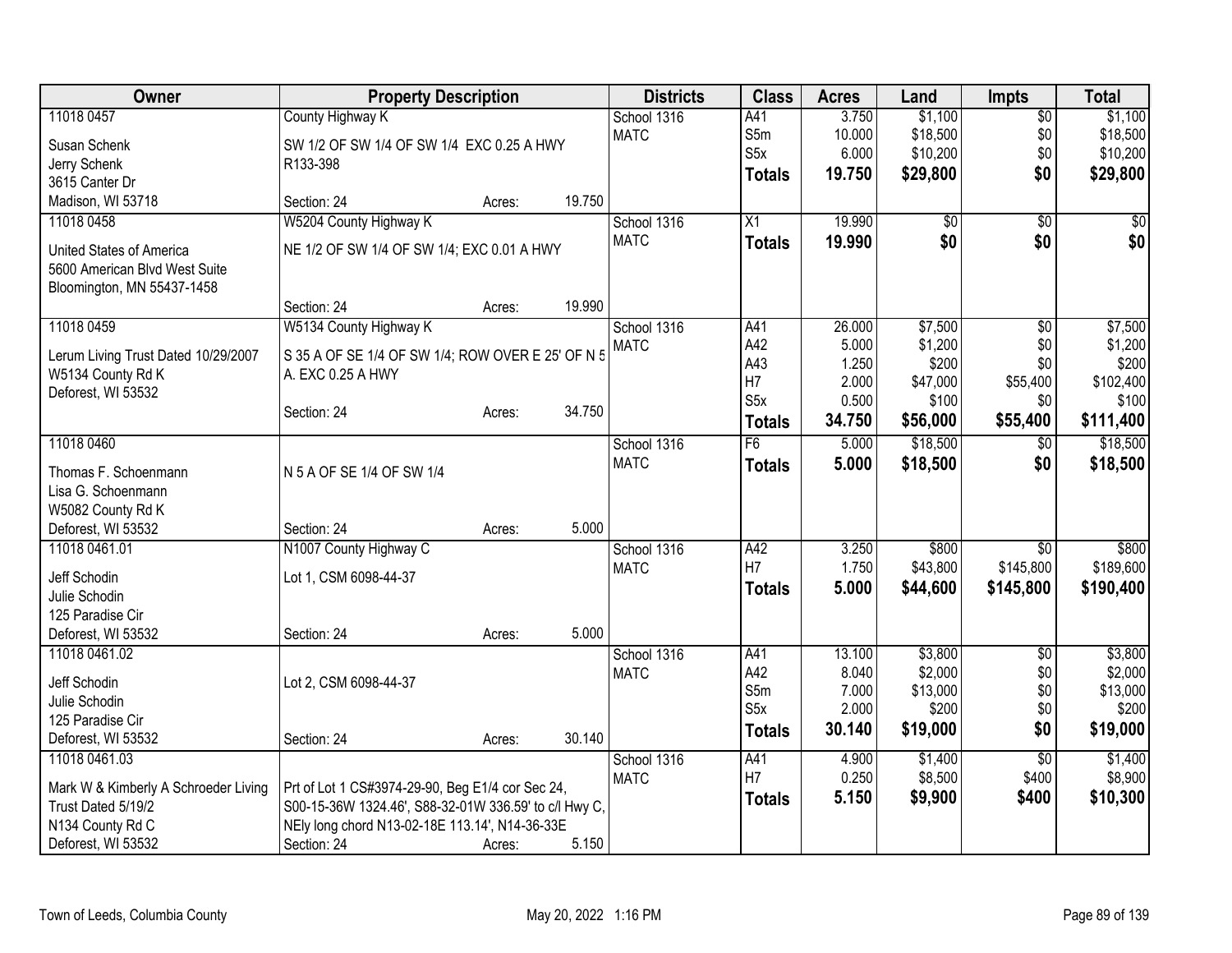| Owner                                  | <b>Property Description</b>                    |        |        | <b>Districts</b> | <b>Class</b>     | <b>Acres</b>   | Land             | <b>Impts</b>    | <b>Total</b>     |
|----------------------------------------|------------------------------------------------|--------|--------|------------------|------------------|----------------|------------------|-----------------|------------------|
| 11018 0462                             |                                                |        |        | School 1316      | A41              | 21.000         | \$6,100          | $\overline{50}$ | \$6,100          |
| Lerum Living Trust Dated 10/29/2007    | NW 1/4 OF SE 1/4                               |        |        | <b>MATC</b>      | S5m              | 19.000         | \$35,200         | \$0             | \$35,200         |
| W5134 County Rd K                      |                                                |        |        |                  | <b>Totals</b>    | 40.000         | \$41,300         | \$0             | \$41,300         |
| Deforest, WI 53532                     |                                                |        |        |                  |                  |                |                  |                 |                  |
|                                        | Section: 24                                    | Acres: | 40.000 |                  |                  |                |                  |                 |                  |
| 11018 0463                             | W5082 County Highway K                         |        |        | School 1316      | A41              | 8.000          | \$2,300          | \$0             | \$2,300          |
| Thomas F. Schoenmann                   | SW 1/2 OF SW 1/4 OF SE 1/4 EXC 0.24 A HWY      |        |        | <b>MATC</b>      | A42              | 6.500          | \$1,600          | \$0             | \$1,600          |
| Lisa G. Schoenmann                     |                                                |        |        |                  | R <sub>1</sub>   | 2.000          | \$61,500         | \$291,600       | \$353,100        |
| W5082 County Rd K                      |                                                |        |        |                  | S5m              | 2.760          | \$5,100          | \$0             | \$5,100          |
| Deforest, WI 53532                     | Section: 24                                    | Acres: | 19.760 |                  | S <sub>5</sub> x | 0.500          | \$100            | \$0             | \$100            |
|                                        |                                                |        |        |                  | <b>Totals</b>    | 19.760         | \$70,600         | \$291,600       | \$362,200        |
| 11018 0464                             |                                                |        |        | School 1316      | M <sub>6</sub>   | 19.990         | (\$74,000)       | $\overline{50}$ | $\overline{30}$  |
| Mickelson Prairie Family               | NE 1/2 OF SW 1/4 OF SE 1/4                     |        |        | <b>MATC</b>      | <b>Totals</b>    | 19,990         | \$0              | \$0             | \$0              |
| N955 Mickelson Dr                      |                                                |        |        |                  |                  |                |                  |                 |                  |
| Rio, WI 53960                          |                                                |        |        |                  |                  |                |                  |                 |                  |
|                                        | Section: 24                                    | Acres: | 19.990 |                  |                  |                |                  |                 |                  |
| 11018 0465                             |                                                |        |        | School 1316      | A41              | 38.000         | \$11,000         | $\overline{60}$ | \$11,000         |
| Richard a & Marilyn J Schroeder Jt Rev | SE 1/4 OF SE 1/4 EXC 0.19A HWY                 |        |        | <b>MATC</b>      | S <sub>5</sub> x | 1.810          | \$200            | \$0             | \$200            |
| Trust                                  |                                                |        |        |                  | <b>Totals</b>    | 39.810         | \$11,200         | \$0             | \$11,200         |
| N673 County Rd Dm                      |                                                |        |        |                  |                  |                |                  |                 |                  |
| Rio, WI 53960                          | Section: 24                                    | Acres: | 39.810 |                  |                  |                |                  |                 |                  |
| 11018 0466                             | N874 County Highway C                          |        |        | School 1316      | A41              | 31.810         | \$9,200          | $\overline{50}$ | \$9,200          |
|                                        |                                                |        |        | <b>MATC</b>      | H <sub>7</sub>   | 2.000          | \$18,500         | \$324,400       | \$342,900        |
| Richard a & Marilyn J Schroeder Jt Rev | NE 1/4 OF NE 1/4 EXC 0.19 A HWY                |        |        |                  | R <sub>1</sub>   | 3.000          | \$66,500         | \$246,300       | \$312,800        |
| Trust<br>N673 County Rd Dm             |                                                |        |        |                  | S <sub>5</sub> x | 3.000          | \$300            | \$0             | \$300            |
| Rio, WI 53960                          | Section: 25                                    | Acres: | 39.810 |                  | <b>Totals</b>    | 39.810         | \$94,500         | \$570,700       | \$665,200        |
| 11018 0467                             |                                                |        |        | School 1316      | A41              | 20.000         | \$5,800          | \$0             | \$5,800          |
|                                        |                                                |        |        | <b>MATC</b>      | A43              | 1.500          | \$300            | \$0             | \$300            |
| Richard a & Marilyn J Schroeder Jt Rev | NW 1/4 OF NE 1/4, EXC COMM ABOUT 387 FT S      |        |        |                  | S5m              | 7.790          | \$14,400         | \$0             | \$14,400         |
| Trust                                  | FROM NW COR SD 1/4 1/4; TH S TO SW COR; TH E   |        |        |                  | S5x              | 0.500          | \$100            | \$0             | \$100            |
| N673 County Rd Dm                      | TO A PT ABOUT 387 FT W FROM SE COR SD 1/4 1/4; |        |        |                  | <b>Totals</b>    | 29.790         | \$20,600         | \$0             | \$20,600         |
| Rio, WI 53960                          | Section: 25                                    | Acres: | 29.790 |                  |                  |                |                  |                 |                  |
| 11018 0468.01                          |                                                |        |        | School 1316      | A41<br>A43       | 6.930<br>3.000 | \$2,000          | $\overline{50}$ | \$2,000<br>\$500 |
| Lerum Living Trust Dated 10/29/2007    | Lot 1, CSM 5024-35-88                          |        |        | <b>MATC</b>      | S5m              | 1.132          | \$500<br>\$2,100 | \$0<br>\$0      | \$2,100          |
| W5134 County Rd K                      |                                                |        |        |                  |                  | 11.062         | \$4,600          | \$0             | \$4,600          |
| Deforest, WI 53532                     |                                                |        |        |                  | <b>Totals</b>    |                |                  |                 |                  |
|                                        | Section: 25                                    | Acres: | 11.062 |                  |                  |                |                  |                 |                  |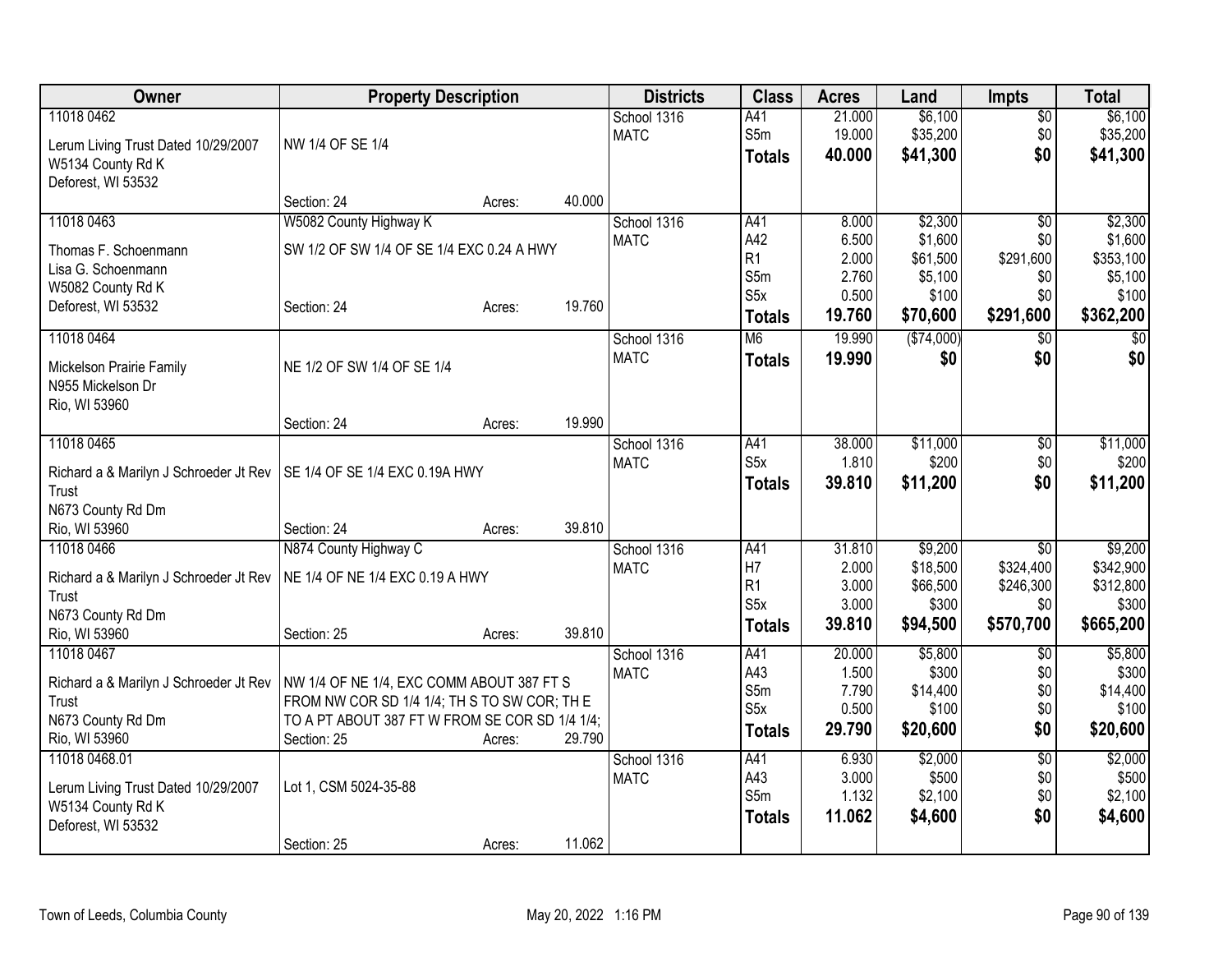| 11018 0468.02<br>N775 County Highway C<br>\$1,400<br>\$1,400<br>School 1316<br>A41<br>4.816<br>$\overline{50}$<br>R1<br>\$213,800<br><b>MATC</b><br>1.000<br>\$49,500<br>\$164,300<br>Lot 2, CSM 5024-35-88<br>Robert A. Landphier<br>5.816<br>\$50,900<br>\$164,300<br>\$215,200<br><b>Totals</b><br>Deborah K. Landphier<br>N775 County Rd C<br>5.816<br>Deforest, WI 53532<br>Section: 25<br>Acres: |
|--------------------------------------------------------------------------------------------------------------------------------------------------------------------------------------------------------------------------------------------------------------------------------------------------------------------------------------------------------------------------------------------------------|
|                                                                                                                                                                                                                                                                                                                                                                                                        |
|                                                                                                                                                                                                                                                                                                                                                                                                        |
|                                                                                                                                                                                                                                                                                                                                                                                                        |
|                                                                                                                                                                                                                                                                                                                                                                                                        |
|                                                                                                                                                                                                                                                                                                                                                                                                        |
| \$6,000<br>A41<br>20.890<br>\$6,000<br>11018 0469.01<br>School 1316<br>\$0                                                                                                                                                                                                                                                                                                                             |
| S5x<br>2.500<br>\$300<br>\$0<br>\$300<br><b>MATC</b>                                                                                                                                                                                                                                                                                                                                                   |
| Lot 1, CSM 4952-35-16<br>Dan M. Karls<br>\$0<br>23.390<br>\$6,300<br>\$6,300<br><b>Totals</b>                                                                                                                                                                                                                                                                                                          |
| Mary E. Karls                                                                                                                                                                                                                                                                                                                                                                                          |
| 6377 Karls Rd<br>23.390<br>Section: 25                                                                                                                                                                                                                                                                                                                                                                 |
| Waunakee, WI 53597<br>Acres:<br>\$2,900<br>\$2,900<br>11018 0470<br>School 1316<br>A41<br>10.000                                                                                                                                                                                                                                                                                                       |
| \$0<br><b>MATC</b>                                                                                                                                                                                                                                                                                                                                                                                     |
| \$0<br>10.000<br>\$2,900<br>\$2,900<br><b>Totals</b><br>E 10 A OF SW 1/4 OF NE 1/4<br>Richard a & Marilyn J Schroeder Jt Rev                                                                                                                                                                                                                                                                           |
| Trust                                                                                                                                                                                                                                                                                                                                                                                                  |
| N673 County Rd Dm                                                                                                                                                                                                                                                                                                                                                                                      |
| 10.000<br>Rio, WI 53960<br>Section: 25<br>Acres:                                                                                                                                                                                                                                                                                                                                                       |
| 11018 0471<br>40.000<br>\$11,500<br>\$11,500<br>School 1316<br>A41<br>\$0                                                                                                                                                                                                                                                                                                                              |
| <b>MATC</b><br>40.000<br>\$11,500<br>\$0<br>\$11,500<br><b>Totals</b><br>SE 1/4 OF NE 1/4<br>Richard a & Marilyn J Schroeder Jt Rev                                                                                                                                                                                                                                                                    |
| Trust                                                                                                                                                                                                                                                                                                                                                                                                  |
| N673 County Rd Dm                                                                                                                                                                                                                                                                                                                                                                                      |
| 40.000<br>Rio, WI 53960<br>Section: 25<br>Acres:                                                                                                                                                                                                                                                                                                                                                       |
| 20.000<br>\$5,800<br>\$5,800<br>11018 0472<br>A41<br>School 1316<br>$\overline{50}$                                                                                                                                                                                                                                                                                                                    |
| <b>MATC</b><br>20.000<br>\$5,800<br>\$0<br>\$5,800<br><b>Totals</b>                                                                                                                                                                                                                                                                                                                                    |
| S1/2 of NE1/4 of NW1/4<br>Schroeder Farms of WI, Inc                                                                                                                                                                                                                                                                                                                                                   |
| c/o Schroeder Farms of WI, Inc                                                                                                                                                                                                                                                                                                                                                                         |
| N150 County Rd C                                                                                                                                                                                                                                                                                                                                                                                       |
| 20.000<br>Deforest, WI 53532<br>Section: 25<br>Acres:                                                                                                                                                                                                                                                                                                                                                  |
| 11018 0473<br>A41<br>19.750<br>\$5,700<br>\$5,700<br>School 1316<br>$\sqrt{6}$                                                                                                                                                                                                                                                                                                                         |
| <b>MATC</b><br>\$0<br>19.750<br>\$5,700<br>\$5,700<br><b>Totals</b><br>N 1/2 OF NE 1/4 OF NW 1/4 EXC 0.25A HWY - See<br>Lerum Living Trust Dated 10/29/2007                                                                                                                                                                                                                                            |
| W5134 County Rd K<br>Exceptions                                                                                                                                                                                                                                                                                                                                                                        |
| Deforest, WI 53532                                                                                                                                                                                                                                                                                                                                                                                     |
| 19.750<br>Section: 25<br>Acres:                                                                                                                                                                                                                                                                                                                                                                        |
| 11018 0474<br>33.000<br>\$9,500<br>\$9,500<br>School 1316<br>A41<br>$\overline{50}$                                                                                                                                                                                                                                                                                                                    |
| \$2,000<br>\$2,000<br>S <sub>5</sub> x<br>1.140<br>\$0<br><b>MATC</b><br>Daniel B. Kessenich et al<br>NW 1/4 OF NW 1/4 EXC 0.16 A HWY SUBJ TO                                                                                                                                                                                                                                                          |
| \$0<br>\$11,500<br>34.140<br>\$11,500<br><b>Totals</b><br>c/o Daniel B. Kessenich<br>BREDESON RD EASE IN R142-54 - See Exceptions                                                                                                                                                                                                                                                                      |
| W6008 County Rd K                                                                                                                                                                                                                                                                                                                                                                                      |
| 34.140<br>Arlington, WI 53911<br>Section: 25<br>Acres:                                                                                                                                                                                                                                                                                                                                                 |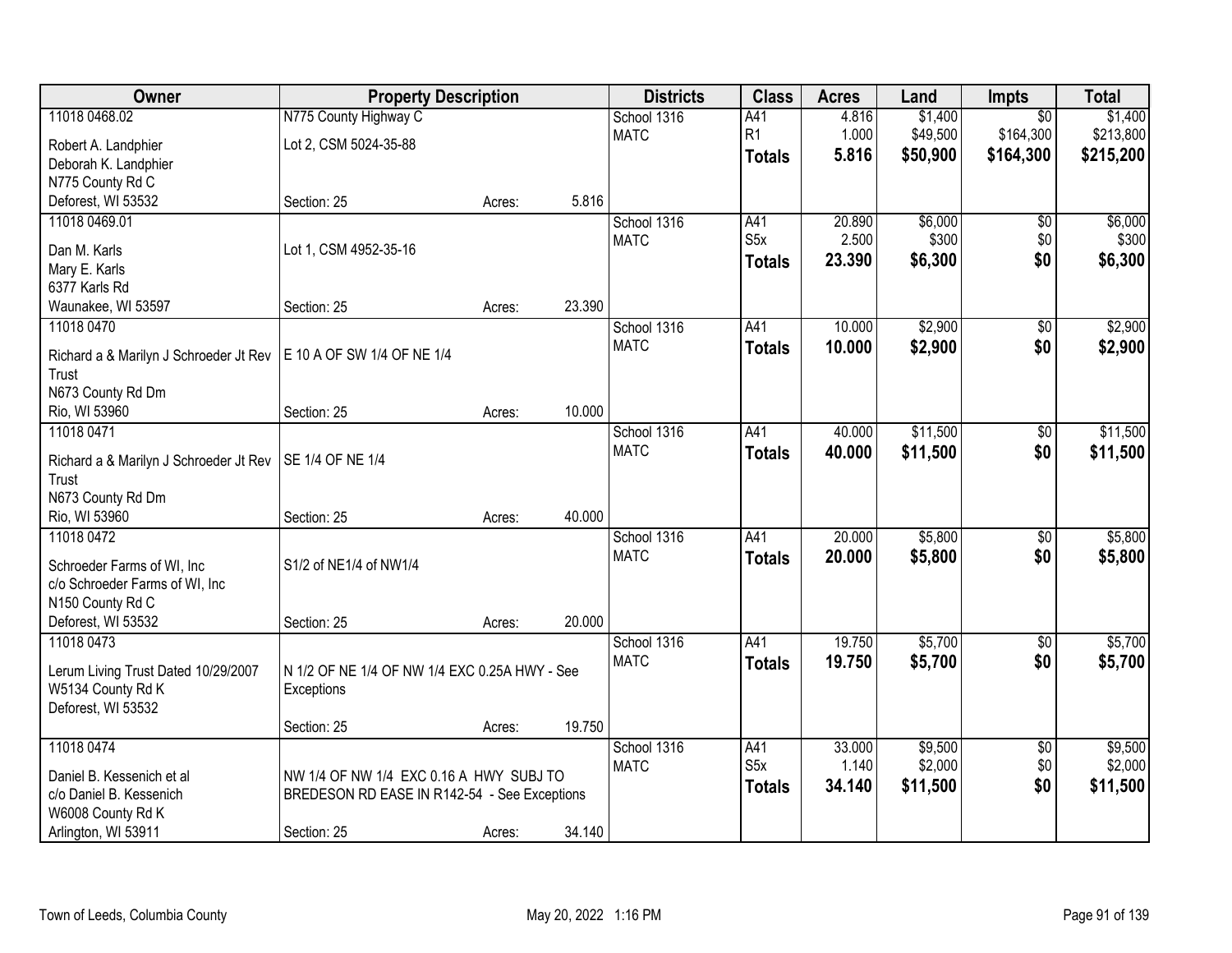| Owner                          | <b>Property Description</b>                         |        |        | <b>Districts</b>           | <b>Class</b>           | <b>Acres</b> | Land     | Impts           | <b>Total</b> |
|--------------------------------|-----------------------------------------------------|--------|--------|----------------------------|------------------------|--------------|----------|-----------------|--------------|
| 11018 0474.A                   | W5257 County Highway K                              |        |        | School 1316                | $\overline{R1}$        | 5.600        | \$77,400 | \$150,200       | \$227,600    |
| Penny J. Schultz               | Prt of CSM 61, Prt NW 1/4 NW 1/4 Com @ NW cor SEC   |        |        | <b>MATC</b>                | <b>Totals</b>          | 5.600        | \$77,400 | \$150,200       | \$227,600    |
| W5257 County Rd K              | 25, N84-50E 438' to POB, S4-00E 500', N84-50E 500', |        |        |                            |                        |              |          |                 |              |
| Deforest, WI 53532             | N4-00W 500', S84-50W 500' to POB.                   |        |        |                            |                        |              |          |                 |              |
|                                | Section: 25                                         | Acres: | 5.600  |                            |                        |              |          |                 |              |
| 11018 0475                     | <b>W5301 Cty K</b>                                  |        |        | School 1316                | A41                    | 39.900       | \$11,500 | $\overline{30}$ | \$11,500     |
|                                | SW1/4 of NW1/4                                      |        |        | <b>MATC</b>                | H7                     | 1.000        | \$10,200 | \$1,700         | \$11,900     |
| David A. Bredeson et al        |                                                     |        |        |                            | <b>Totals</b>          | 40.900       | \$21,700 | \$1,700         | \$23,400     |
| c/o Paul Bredeson              |                                                     |        |        |                            |                        |              |          |                 |              |
| W5325 County Rd K              |                                                     |        | 40.900 |                            |                        |              |          |                 |              |
| Deforest, WI 53532             | Section: 25                                         | Acres: |        |                            |                        |              |          |                 |              |
| 11018 0476                     |                                                     |        |        | School 1316                | A41<br>S <sub>5x</sub> | 39.500       | \$11,400 | $\overline{50}$ | \$11,400     |
| Schroeder Farms of WI, Inc.    | SE1/4 of NW1/4                                      |        |        | <b>MATC</b>                |                        | 0.500        | \$100    | \$0             | \$100        |
| c/o Schroeder Farms of WI, Inc |                                                     |        |        |                            | Totals                 | 40.000       | \$11,500 | \$0             | \$11,500     |
| N150 County Rd C               |                                                     |        |        |                            |                        |              |          |                 |              |
| Deforest, WI 53532             | Section: 25                                         | Acres: | 40.000 |                            |                        |              |          |                 |              |
| 11018 0477                     |                                                     |        |        | School 1316                | A41                    | 36.500       | \$10,500 | \$0             | \$10,500     |
|                                |                                                     |        |        | <b>MATC</b>                | S5x                    | 0.630        | \$100    | \$0             | \$100        |
| Schroeder Farms of WI, Inc     | NE1/4 OF SW1/4 R97-38 &428 EXC C.S. V.3 #580        |        |        |                            | <b>Totals</b>          | 37.130       | \$10,600 | \$0             | \$10,600     |
| c/o Schroeder Farms of WI, Inc |                                                     |        |        |                            |                        |              |          |                 |              |
| N150 County Rd C               |                                                     |        | 37.130 |                            |                        |              |          |                 |              |
| Deforest, WI 53532             | Section: 25                                         | Acres: |        |                            | $\overline{R1}$        | 2.870        |          | \$248,700       | \$314,600    |
| 11018 0477.A                   | N629 County Highway C                               |        |        | School 1316<br><b>MATC</b> |                        |              | \$65,900 |                 |              |
| Chris A. Hohlstein             | Lot 1, CSM 580-3-55                                 |        |        |                            | <b>Totals</b>          | 2.870        | \$65,900 | \$248,700       | \$314,600    |
| Wanda L. Yager                 |                                                     |        |        |                            |                        |              |          |                 |              |
| N629 County Rd C               |                                                     |        |        |                            |                        |              |          |                 |              |
| Deforest, WI 53532             | Section: 25                                         | Acres: | 2.870  |                            |                        |              |          |                 |              |
| 11018 0478                     |                                                     |        |        | School 1316                | A41                    | 38.500       | \$11,100 | $\overline{60}$ | \$11,100     |
| Donald J. Bussian              | NW1/4 OF SW1/4 V.284-P.489 R156-781 R167-305        |        |        | <b>MATC</b>                | A42                    | 1.000        | \$200    | \$0             | \$200        |
| 210 S Bellevue Blvd            | R169-700 R248-23 R426-540                           |        |        |                            | S5x                    | 0.500        | \$100    | \$0             | \$100        |
| Bellevue, NE 68005             |                                                     |        |        |                            | <b>Totals</b>          | 40.000       | \$11,400 | \$0             | \$11,400     |
|                                | Section: 25                                         | Acres: | 40.000 |                            |                        |              |          |                 |              |
| 11018 0479                     |                                                     |        |        | School 1316                | A41                    | 37.000       | \$10,700 | $\overline{50}$ | \$10,700     |
|                                |                                                     |        |        | <b>MATC</b>                | A42                    | 2.000        | \$500    | \$0             | \$500        |
| Donald J. Bussian              | SW 1/4 OF SW 1/4 R167-305 R169-700 R248-23          |        |        |                            | S5x                    | 1.000        | \$100    | \$0             | \$100        |
| 210 S Bellevue Blvd            | R426-540                                            |        |        |                            | <b>Totals</b>          | 40.000       | \$11,300 | \$0             | \$11,300     |
| Bellevue, NE 68005             |                                                     |        |        |                            |                        |              |          |                 |              |
|                                | Section: 25                                         | Acres: | 40.000 |                            |                        |              |          |                 |              |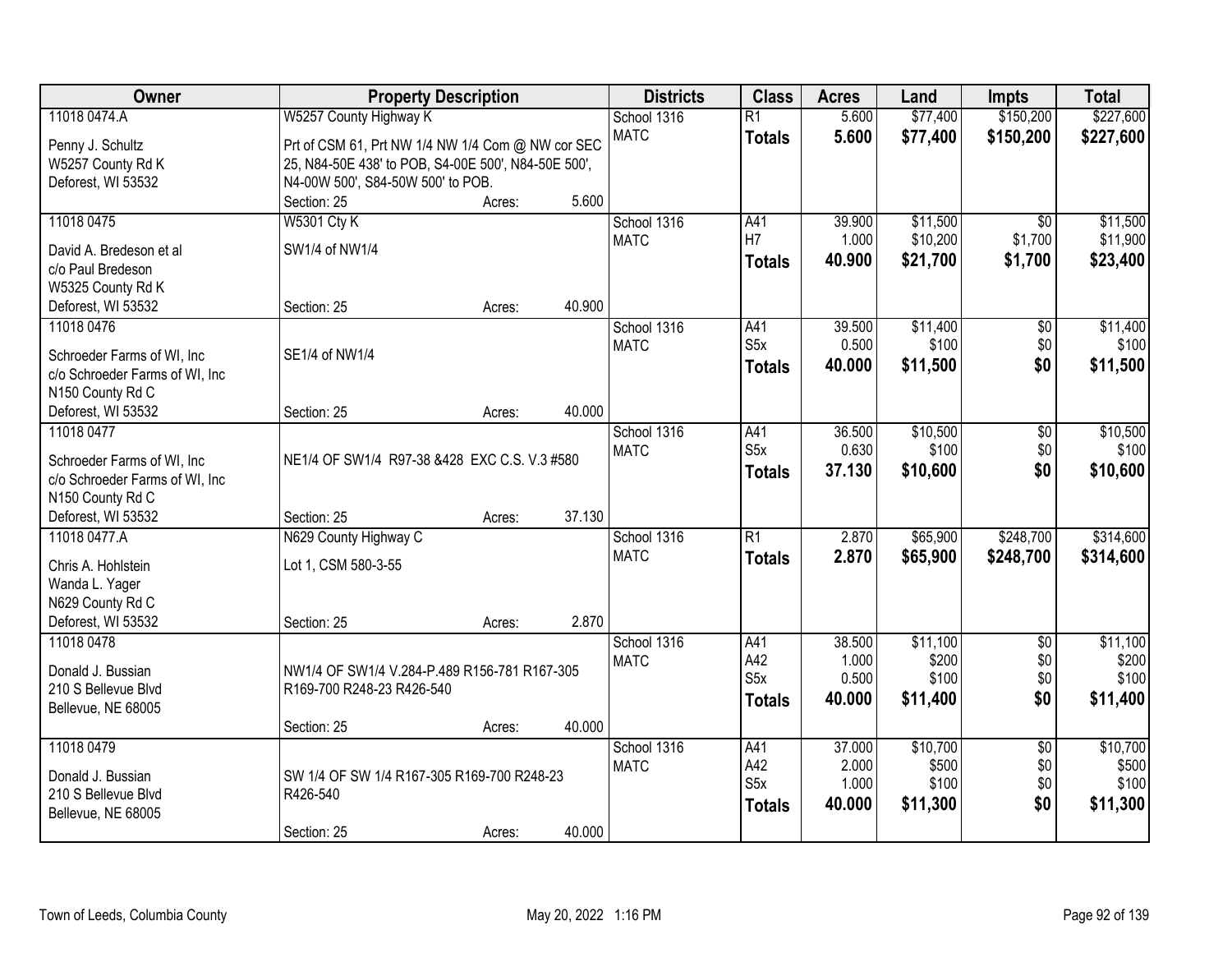| Owner                                    | <b>Property Description</b>                                 | <b>Districts</b>           | <b>Class</b>     | <b>Acres</b> | Land            | <b>Impts</b>    | <b>Total</b>    |
|------------------------------------------|-------------------------------------------------------------|----------------------------|------------------|--------------|-----------------|-----------------|-----------------|
| 11018 0480                               |                                                             | School 1316                | A41              | 25.000       | \$7,200         | $\sqrt{$0}$     | \$7,200         |
| Donald J. Bussian                        | THE SE1/4 SW1/4, EXC COM SE COR SD 1/4 1/4,                 | <b>MATC</b>                | A43              | 4.000        | \$700           | \$0             | \$700           |
| 210 S Bellevue Blvd                      | N663.3' W389.6' S663.3' E389.6'<br>POB. R167-305            |                            | S5m              | 4.000        | \$7,400         | \$0             | \$7,400         |
| Bellevue, NE 68005                       | R169-700 R248-23 R426-540                                   |                            | S5x              | 1.000        | \$100           | \$0             | \$100           |
|                                          | 34.000<br>Section: 25<br>Acres:                             |                            | <b>Totals</b>    | 34.000       | \$15,400        | \$0             | \$15,400        |
| 11018 0480.A                             |                                                             | School 1316                | $\overline{X5}$  | 2.000        | \$0             | $\overline{50}$ | $\overline{50}$ |
|                                          |                                                             | <b>MATC</b>                | <b>Totals</b>    | 2.000        | \$0             | \$0             | \$0             |
| Spring Prairie Cemetery Association      | PRT SE 1/4 OF SW 1/4, COM @ PT 258.2' W OF SE               |                            |                  |              |                 |                 |                 |
| W5448 County Rd Dm<br>Deforest, WI 53532 | COR SD 1/4 1/4, W 131.4' N663.3' E131.4' S663.3' TO<br>POB. |                            |                  |              |                 |                 |                 |
|                                          | 2.000<br>Section: 25<br>Acres:                              |                            |                  |              |                 |                 |                 |
| 11018 0481                               | N509 County Highway C                                       | School 1316                | X5               | 4.000        | $\overline{50}$ | \$0             | $\overline{50}$ |
|                                          |                                                             | <b>MATC</b>                | <b>Totals</b>    | 4.000        | \$0             | \$0             | \$0             |
| Spring Prairie Cemetery Association      | PART OF SE 1/4 OF SW 1/4, COMM AT SE CORNER                 |                            |                  |              |                 |                 |                 |
| W5448 County Rd Dm                       | SD 1/4 1/4; TH N 663.3 FT; TH W258.2 FT; TH S 663.3         |                            |                  |              |                 |                 |                 |
| Deforest, WI 53532                       | FT; TH E TO P.O.B. REC IN V.159-P.126                       |                            |                  |              |                 |                 |                 |
|                                          | 4.000<br>Section: 25<br>Acres:                              |                            |                  |              |                 |                 |                 |
| 11018 0482                               |                                                             | School 1316                | A41              | 40.000       | \$11,500        | \$0             | \$11,500        |
| S&S Grain Farms Partnership              | NE 1/4 OF SE 1/4                                            | <b>MATC</b>                | <b>Totals</b>    | 40.000       | \$11,500        | \$0             | \$11,500        |
| N673 County Rd Dm                        |                                                             |                            |                  |              |                 |                 |                 |
| Rio, WI 53960                            |                                                             |                            |                  |              |                 |                 |                 |
|                                          | 40.000<br>Section: 25<br>Acres:                             |                            |                  |              |                 |                 |                 |
| 11018 0483                               | N640 County Highway C                                       | School 1316                | A41              | 36.000       | \$10,400        | $\overline{50}$ | \$10,400        |
| S&S Grain Farms Partnership              | NW 1/4 OF SE 1/4                                            | <b>MATC</b>                | H7               | 1.000        | \$34,000        | \$1,300         | \$35,300        |
| N673 County Rd Dm                        |                                                             |                            | S5x              | 3.000        | \$300           | \$0             | \$300           |
| Rio, WI 53960                            |                                                             |                            | <b>Totals</b>    | 40.000       | \$44,700        | \$1,300         | \$46,000        |
|                                          | 40.000<br>Section: 25<br>Acres:                             |                            |                  |              |                 |                 |                 |
| 11018 0484                               |                                                             | School 1316                | A41              | 29.000       | \$8,400         | $\overline{50}$ | \$8,400         |
|                                          |                                                             | <b>MATC</b>                | A42              | 6.000        | \$1,500         | \$0             | \$1,500         |
| Jerome a & Mary a Benisch Joint          | SW 1/4 OF SE 1/4, EXC COMM AT SW COR; TH N 363'             |                            | S <sub>5</sub> x | 1.450        | \$200           | \$0             | \$200           |
| Revocable Trust                          | TH E 66'; TH S 363'; TH W TO P.O.B.; ALSO EXC E             |                            | <b>Totals</b>    | 36.450       | \$10,100        | \$0             | \$10,100        |
| N806 County Rd Dm                        | 428'; TH N 165'; TH W428'; TH S 165' POB EXC                |                            |                  |              |                 |                 |                 |
| Rio, WI 53960                            | 36.450<br>Section: 25<br>Acres:                             |                            |                  |              |                 |                 |                 |
| 11018 0484.A1                            | W5086 County Highway Dm                                     | School 1316<br><b>MATC</b> | $\overline{R1}$  | 0.690        | \$44,600        | \$133,400       | \$178,000       |
| Harold G. Sande                          | Lot 1, CSM 1223-5-215                                       |                            | <b>Totals</b>    | 0.690        | \$44,600        | \$133,400       | \$178,000       |
| Shari A. Dahms-Sande                     |                                                             |                            |                  |              |                 |                 |                 |
| W5086 County Rd Dm                       |                                                             |                            |                  |              |                 |                 |                 |
| Deforest, WI 53532                       | 0.690<br>Section: 25<br>Acres:                              |                            |                  |              |                 |                 |                 |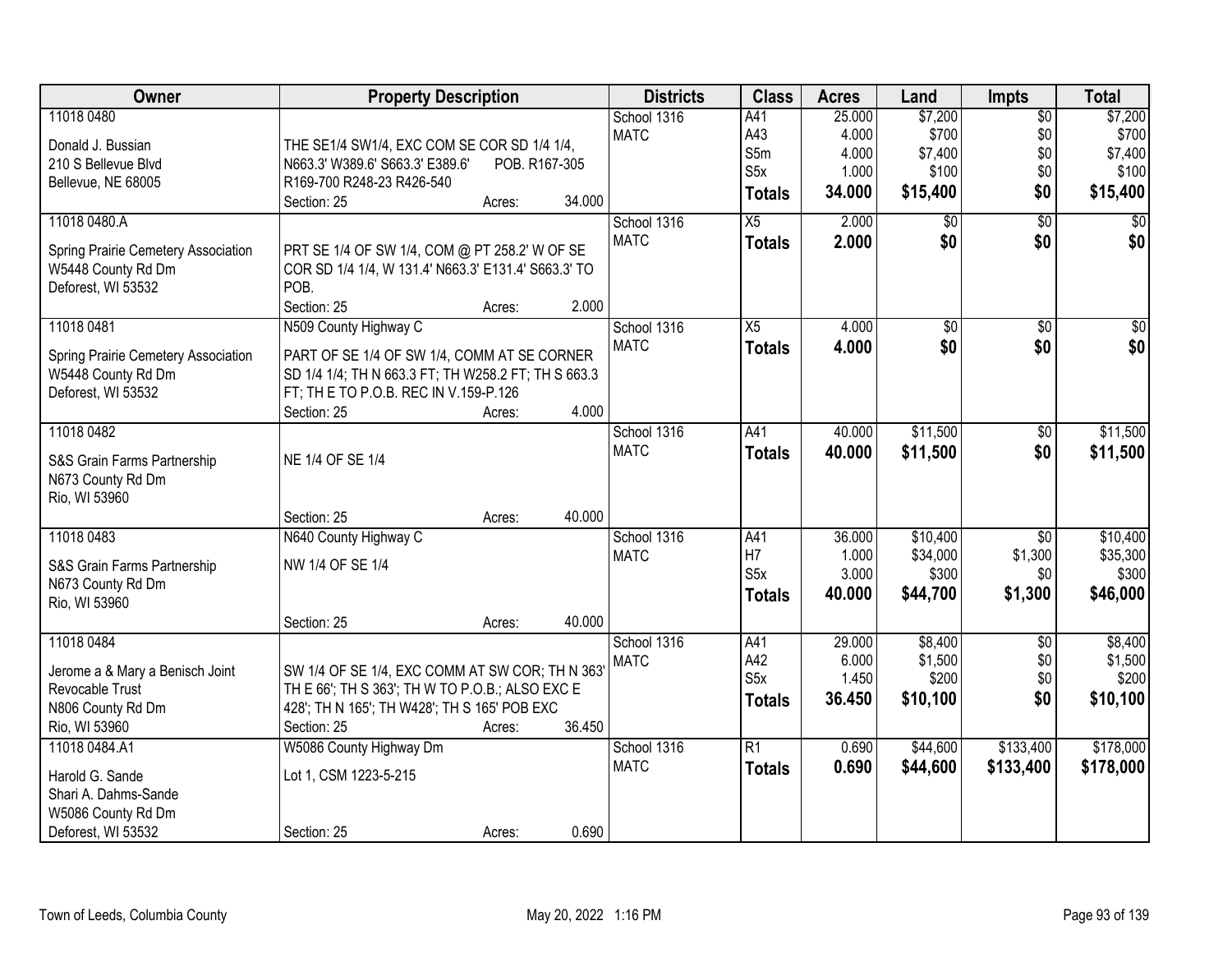| Owner                                                      | <b>Property Description</b>                                                                 |        |        | <b>Districts</b> | <b>Class</b>    | <b>Acres</b> | Land            | <b>Impts</b>    | <b>Total</b> |
|------------------------------------------------------------|---------------------------------------------------------------------------------------------|--------|--------|------------------|-----------------|--------------|-----------------|-----------------|--------------|
| 11018 0484.A2                                              | W5080 County Highway Dm                                                                     |        |        | School 1316      | $\overline{R1}$ | 0.460        | \$34,500        | \$40,100        | \$74,600     |
| June E. Gilbertson et al                                   | Lot 2, CSM 1223-5-215                                                                       |        |        | <b>MATC</b>      | <b>Totals</b>   | 0.460        | \$34,500        | \$40,100        | \$74,600     |
| c/o Kenneth B. Gilbertson                                  |                                                                                             |        |        |                  |                 |              |                 |                 |              |
| W5076 Cth Dm                                               |                                                                                             |        |        |                  |                 |              |                 |                 |              |
| Deforest, WI 53532                                         | Section: 25                                                                                 | Acres: | 0.460  |                  |                 |              |                 |                 |              |
| 11018 0484.A3                                              | W5076 County Highway Dm                                                                     |        |        | School 1316      | $\overline{R1}$ | 0.850        | \$40,400        | \$197,500       | \$237,900    |
| June E. Gilbertson et al                                   | Lot 3, CSM 1223-5-215                                                                       |        |        | <b>MATC</b>      | <b>Totals</b>   | 0.850        | \$40,400        | \$197,500       | \$237,900    |
| c/o Kenneth B. Gilbertson                                  |                                                                                             |        |        |                  |                 |              |                 |                 |              |
| W5076 Cth Dm                                               |                                                                                             |        |        |                  |                 |              |                 |                 |              |
| Deforest, WI 53532                                         | Section: 25                                                                                 | Acres: | 0.850  |                  |                 |              |                 |                 |              |
| 11018 0484.B                                               |                                                                                             |        |        | School 1316      | X5              | 1.000        | \$0             | \$0             | \$0          |
|                                                            |                                                                                             |        |        | <b>MATC</b>      | <b>Totals</b>   | 1.000        | \$0             | \$0             | \$0          |
| Spring Prairie Lutheran Congregation<br>W5448 County Rd Dm | COMM 4 RODS E OF SW COR SW 1/4 SE 1/4 IN C OF<br>HWY; TH N 10 RODS POB; TH N 12 RODS TH W 4 |        |        |                  |                 |              |                 |                 |              |
| Deforest, WI 53532                                         | RODS; TH N 4 RODS; TH E 13 RODS TH S 16 RODS;                                               |        |        |                  |                 |              |                 |                 |              |
|                                                            | Section: 25                                                                                 | Acres: | 1.000  |                  |                 |              |                 |                 |              |
| 11018 0485                                                 |                                                                                             |        |        | School 1316      | X5              | 0.550        | \$0             | \$0             | \$0          |
|                                                            |                                                                                             |        |        | <b>MATC</b>      | <b>Totals</b>   | 0.550        | \$0             | \$0             | \$0          |
| Spring Prairie Lutheran Congregation                       | PART OF SW 1/4 OF SE 1/4; COMM AT SW CORNER                                                 |        |        |                  |                 |              |                 |                 |              |
| W5448 County Rd Dm                                         | SD 1/4 1/4; TH N 363 FT; TH E 66 FT; TH S 363 FT; TH<br>W TO POB                            |        |        |                  |                 |              |                 |                 |              |
| Deforest, WI 53532                                         | Section: 25                                                                                 | Acres: | 0.550  |                  |                 |              |                 |                 |              |
| 11018 0486                                                 |                                                                                             |        |        | School 1316      | A41             | 38.000       | \$11,000        | $\overline{30}$ | \$11,000     |
|                                                            |                                                                                             |        |        | <b>MATC</b>      | S5x             | 1.000        | \$100           | \$0             | \$100        |
| Jerome a & Mary a Benisch Joint                            | SE 1/4 OF SE 1/4, EXC SE OF HWY                                                             |        |        |                  | <b>Totals</b>   | 39.000       | \$11,100        | \$0             | \$11,100     |
| <b>Revocable Trust</b>                                     |                                                                                             |        |        |                  |                 |              |                 |                 |              |
| N806 County Rd Dm                                          |                                                                                             |        |        |                  |                 |              |                 |                 |              |
| Rio, WI 53960                                              | Section: 25                                                                                 | Acres: | 39.000 |                  |                 |              |                 |                 |              |
| 11018 0487                                                 |                                                                                             |        |        | School 1316      | $\overline{X4}$ | 1.000        | $\overline{60}$ | $\overline{50}$ | $\sqrt{50}$  |
| Operation Fresh Start Inc                                  | SE 1/4 OF SE 1/4, SE OF HWY                                                                 |        |        | <b>MATC</b>      | <b>Totals</b>   | 1.000        | \$0             | \$0             | \$0          |
| c/o Operation Fresh Start, Inc                             |                                                                                             |        |        |                  |                 |              |                 |                 |              |
| 2670 Milwaukee St                                          |                                                                                             |        |        |                  |                 |              |                 |                 |              |
| Madison, WI 53704                                          | Section: 25                                                                                 | Acres: | 1.000  |                  |                 |              |                 |                 |              |
| 11018 0488.01                                              | W5325 County Highway K                                                                      |        |        | School 1316      | $\overline{R1}$ | 2.430        | \$50,900        | \$189,300       | \$240,200    |
| David A. Bredeson                                          | LT 1 CS#4175-29-54                                                                          |        |        | <b>MATC</b>      | <b>Totals</b>   | 2.430        | \$50,900        | \$189,300       | \$240,200    |
| Linda A. Bredeson                                          |                                                                                             |        |        |                  |                 |              |                 |                 |              |
| W5325 County Rd K                                          |                                                                                             |        |        |                  |                 |              |                 |                 |              |
| Deforest, WI 53532                                         | Section: 26                                                                                 | Acres: | 2.430  |                  |                 |              |                 |                 |              |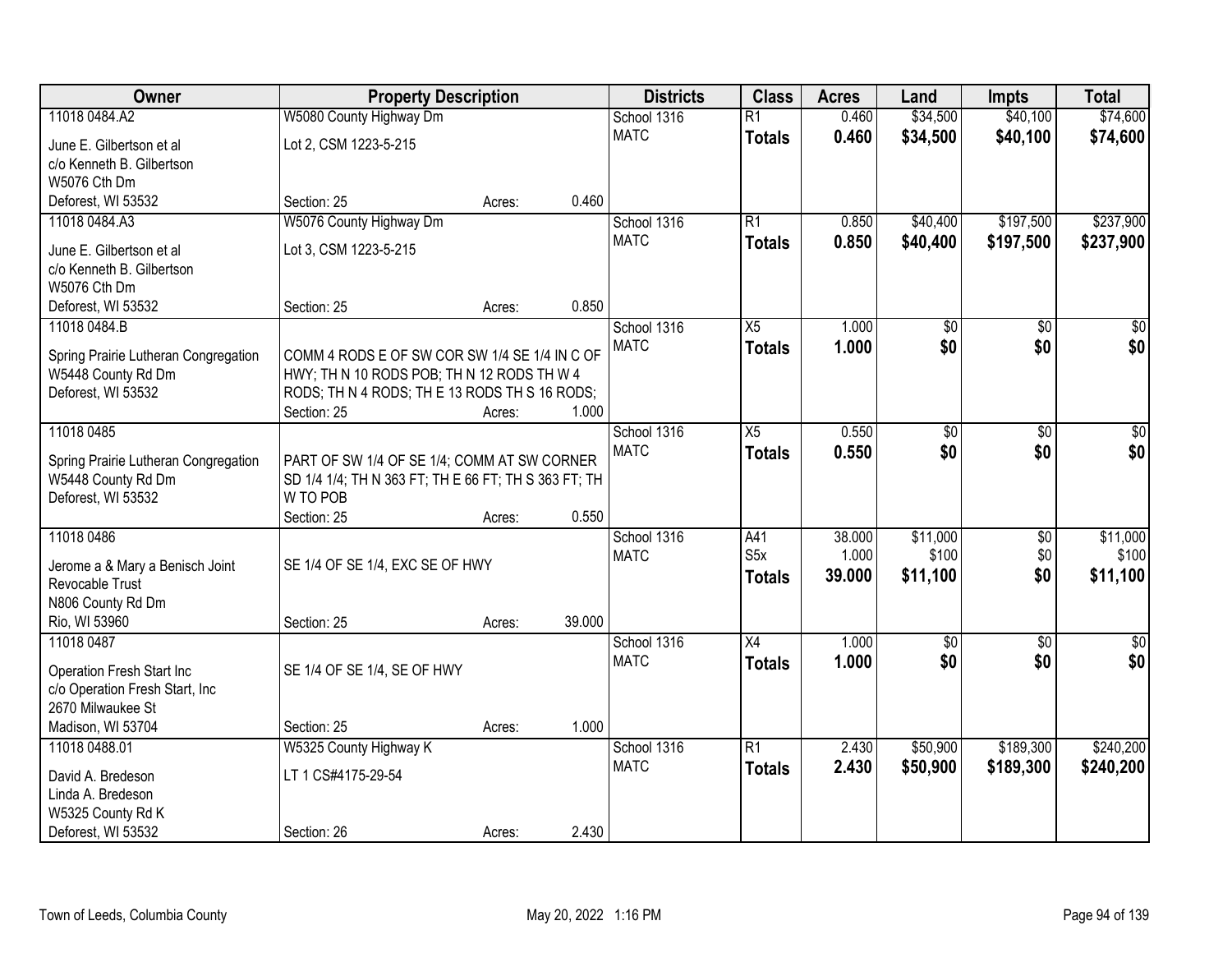| Owner                | <b>Property Description</b>                         | <b>Districts</b> | <b>Class</b>     | <b>Acres</b> | Land     | <b>Impts</b>    | <b>Total</b> |
|----------------------|-----------------------------------------------------|------------------|------------------|--------------|----------|-----------------|--------------|
| 11018 0488.02        | W5301 County Highway K                              | School 1316      | A41              | 27.570       | \$8,000  | $\overline{50}$ | \$8,000      |
| Paul Bredeson et al  | NE1/4 NE1/4 SUBJ TO BREDESON RD EASE R142-52        | <b>MATC</b>      | A42              | 1.400        | \$300    | \$0             | \$300        |
| W5325 County Rd K    | & CTH K RD EASE EXC #710589                         |                  | A43              | 6.000        | \$1,100  | \$0             | \$1,100      |
| Deforest, WI 53532   |                                                     |                  | H7               | 2.000        | \$47,000 | \$97,800        | \$144,800    |
|                      | 38.970<br>Section: 26<br>Acres:                     |                  | S <sub>5x</sub>  | 2.000        | \$200    | \$0             | \$200        |
|                      |                                                     |                  | <b>Totals</b>    | 38.970       | \$56,600 | \$97,800        | \$154,400    |
| 11018 0489           |                                                     | School 1316      | A42              | 29.250       | \$7,100  | $\overline{50}$ | \$7,100      |
| Daniel M. Anderson   | NW1/4 OF NE1/4 EXC 0.75 A HWY                       | <b>MATC</b>      | S5m              | 6.000        | \$11,100 | \$0             | \$11,100     |
| N768 Kroncke Rd      |                                                     |                  | S <sub>5</sub> x | 4.000        | \$6,800  | \$0             | \$6,800      |
| Deforest, WI 53532   |                                                     |                  | <b>Totals</b>    | 39.250       | \$25,000 | \$0             | \$25,000     |
|                      | 39.250<br>Section: 26<br>Acres:                     |                  |                  |              |          |                 |              |
| 11018 0490           |                                                     | School 1316      | A41              | 17.000       | \$4,900  | $\overline{50}$ | \$4,900      |
| Bussian, Inc         | SW 1/4 OF NE 1/4 R156-772 ALSO PRT SE NE-COM        | <b>MATC</b>      | A42              | 17.000       | \$4,200  | \$0             | \$4,200      |
| c/o Bussian, Inc     | 21RDS E S W COR, W TO SW COR, N11RDS, SE            |                  | A43              | 4.000        | \$700    | \$0             | \$700        |
| W5546 Cth Dm         | ABT 24RDS BEG.                                      |                  | S5m              | 2.720        | \$5,100  | \$0             | \$5,100      |
| Deforest, WI 53532   | 40.720<br>Section: 26<br>Acres:                     |                  | <b>Totals</b>    | 40.720       | \$14,900 | \$0             | \$14,900     |
| 11018 0491           |                                                     | School 1316      | A41              | 31.000       | \$8,900  | $\overline{50}$ | \$8,900      |
|                      |                                                     | <b>MATC</b>      | A42              | 4.000        | \$1,000  | \$0             | \$1,000      |
| Paul Bredeson et al  | SE1/4 of NE1/4, Exc pcl in SW cor, Beg 21 rods E SW |                  | S5m              | 5.000        | \$9,300  | \$0             | \$9,300      |
| W5325 County Rd K    | cor, W to SW cor, N 11 rods, SE ABT 24 rods POB     |                  | S5x              | 0.680        | \$1,200  | \$0             | \$1,200      |
| Deforest, WI 53532   |                                                     |                  | <b>Totals</b>    | 40.680       | \$20,400 | \$0             | \$20,400     |
|                      | 40.680<br>Section: 26<br>Acres:                     |                  |                  |              |          |                 |              |
| 11018 0492           |                                                     | School 1316      | A41              | 24.250       | \$7,000  | $\overline{50}$ | \$7,000      |
| Bussian, Inc         | NE 1/4 OF NW 1/4 EXC 0.75 A HWY R133-399            | <b>MATC</b>      | S5m              | 14.000       | \$25,900 | \$0             | \$25,900     |
| c/o Bussian, Inc     |                                                     |                  | S5x              | 1.000        | \$100    | \$0             | \$100        |
| W5546 Cth Dm         |                                                     |                  | <b>Totals</b>    | 39.250       | \$33,000 | \$0             | \$33,000     |
| Deforest, WI 53532   | 39.250<br>Section: 26<br>Acres:                     |                  |                  |              |          |                 |              |
| 11018 0493           |                                                     | School 1316      | A41              | 16.200       | \$4,700  | \$0             | \$4,700      |
| Robin A. Krueger     | W1/2 OF NW1/2 EX 1/2 A W SD OF N1/2 OF SW1/4 OF     | <b>MATC</b>      | A42              | 22.000       | \$5,400  | \$0             | \$5,400      |
| Jeffrey T. Kessenich | N W1/4EXC S 10 A EXC COMM 511 1/2' S FR NW COR      |                  | S5m              | 18.000       | \$33,300 | \$0             | \$33,300     |
| N643 Kroncke Rd      | E330' S1320' W330' N TO POB EXC R130-316 EXC        |                  | S5x              | 1.000        | \$100    | \$0             | \$100        |
| Deforest, WI 53532   | 57.200<br>Section: 26<br>Acres:                     |                  | <b>Totals</b>    | 57.200       | \$43,500 | \$0             | \$43,500     |
| 11018 0493.A         | N740 Kroncke Rd                                     | School 1316      | $\overline{R1}$  | 0.780        | \$44,800 | \$67,700        | \$112,500    |
|                      |                                                     | <b>MATC</b>      | <b>Totals</b>    | 0.780        | \$44,800 | \$67,700        | \$112,500    |
| Violet V. Lara       | Lot 1, CSM 1205-5-197                               |                  |                  |              |          |                 |              |
| N740 Kroncke Rd      |                                                     |                  |                  |              |          |                 |              |
| Deforest, WI 53532   |                                                     |                  |                  |              |          |                 |              |
|                      | 0.780<br>Section: 26<br>Acres:                      |                  |                  |              |          |                 |              |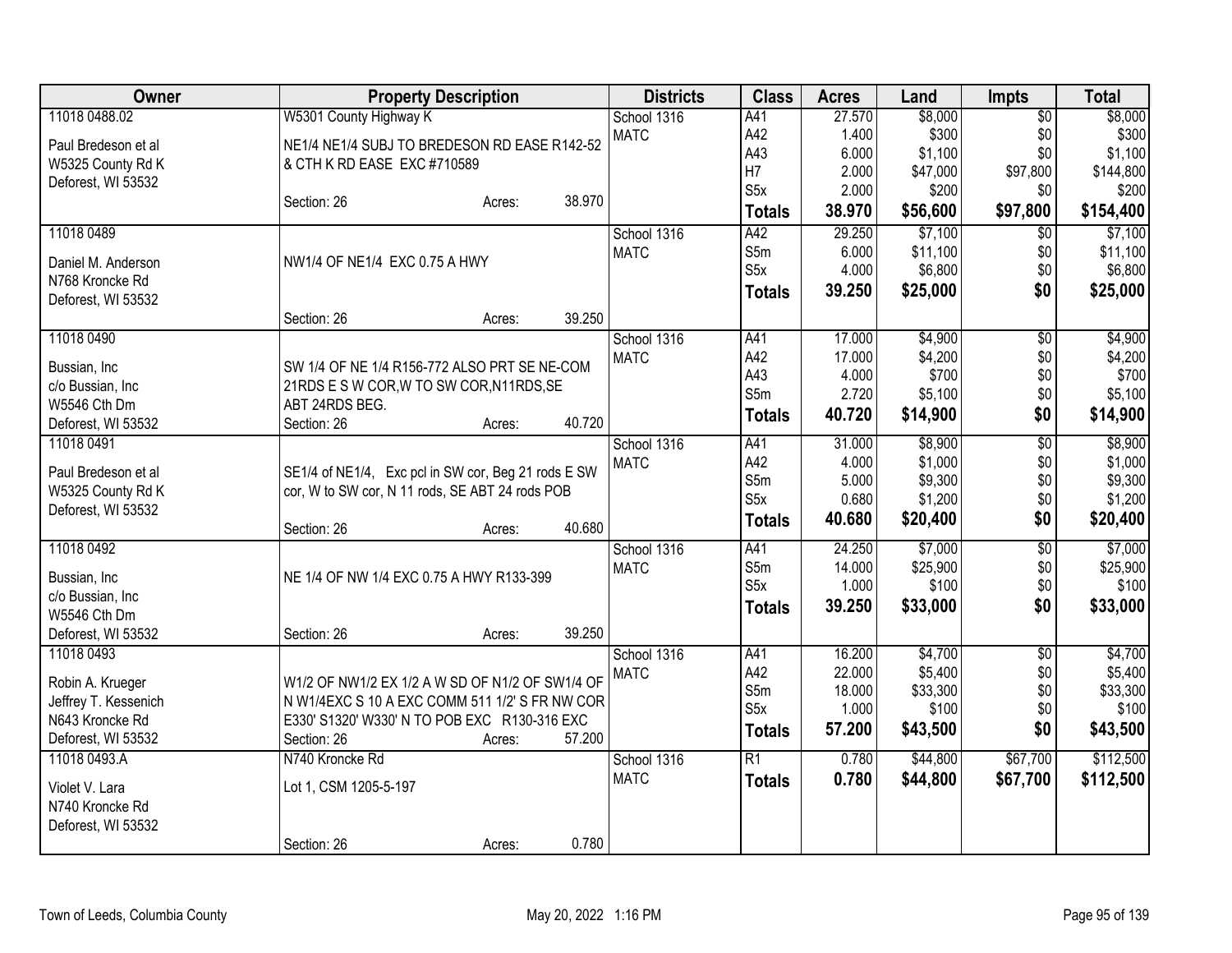| Owner                  | <b>Property Description</b>                            |        |        | <b>Districts</b> | <b>Class</b>     | <b>Acres</b>    | Land             | <b>Impts</b>    | <b>Total</b>     |
|------------------------|--------------------------------------------------------|--------|--------|------------------|------------------|-----------------|------------------|-----------------|------------------|
| 11018 0493.C           | N744 Kroncke Rd                                        |        |        | School 1316      | $\overline{R1}$  | 1.600           | \$56,700         | \$164,900       | \$221,600        |
| Jason A Baerwolf Trust | Comm center of hwy 675.82' North of West 1/4 cor, N86E |        |        | <b>MATC</b>      | <b>Totals</b>    | 1.600           | \$56,700         | \$164,900       | \$221,600        |
| N744 Kroncke Rd        | 190.8', S 127.82', S86W 70.8', S 20', N86E 261.6', N   |        |        |                  |                  |                 |                  |                 |                  |
| Deforest, WI 53532     | parallel to hwy to extended south line of R386-414     |        |        |                  |                  |                 |                  |                 |                  |
|                        | Section: 26                                            | Acres: | 1.600  |                  |                  |                 |                  |                 |                  |
| 11018 0494             |                                                        |        |        | School 1316      | A41              | 4.500           | \$1,300          | $\overline{50}$ | \$1,300          |
|                        |                                                        |        |        | <b>MATC</b>      | S5x              | 0.500           | \$100            | \$0             | \$100            |
| Allen D. Reuter        | LT 2 CS#3059-20-56                                     |        |        |                  | <b>Totals</b>    | 5.000           | \$1,400          | \$0             | \$1,400          |
| Joanne M. Reuter       |                                                        |        |        |                  |                  |                 |                  |                 |                  |
| N815 Kroncke Rd        |                                                        |        |        |                  |                  |                 |                  |                 |                  |
| Deforest, WI 53532     | Section: 26                                            | Acres: | 5.000  |                  |                  |                 |                  |                 |                  |
| 11018 0495             | N768 Kroncke Rd                                        |        |        | School 1316      | A41              | 2.500           | \$700            | $\overline{50}$ | \$700            |
| Daniel M. Anderson     | PART OF W1/2 OF NW1/4, COMM AT A POINT 1171            |        |        | <b>MATC</b>      | H7               | 2.500           | \$48,000         | \$175,900       | \$223,900        |
| N768 Kroncke Rd        | 1/2 FT S FROM NW COR SD 1/4 1/4; TH S 660 FT; TH       |        |        |                  | <b>Totals</b>    | 5.000           | \$48,700         | \$175,900       | \$224,600        |
| Deforest, WI 53532     | E 330 FT; TH N 660 FT; TH W 330 FT TO P.O.B            |        |        |                  |                  |                 |                  |                 |                  |
|                        | Section: 26                                            | Acres: | 5.000  |                  |                  |                 |                  |                 |                  |
| 11018 0496             |                                                        |        |        | School 1316      | A41              | 3.000           | \$900            | \$0             | \$900            |
|                        |                                                        |        |        | <b>MATC</b>      | A42              | 6.000           | \$1,500          | \$0             | \$1,500          |
| Bussian, Inc           | S 10 A OF SW 1/4 OF NW 1/4 R156-772                    |        |        |                  | A43              | 1.000           | \$200            | \$0             | \$200            |
| c/o Bussian, Inc       |                                                        |        |        |                  | <b>Totals</b>    | 10.000          | \$2,600          | \$0             | \$2,600          |
| W5546 Cth Dm           |                                                        |        |        |                  |                  |                 |                  |                 |                  |
| Deforest, WI 53532     | Section: 26                                            | Acres: | 10.000 |                  |                  |                 |                  |                 |                  |
| 11018 0497             | W5527 County Highway K                                 |        |        | School 1316      | A41              | 17.000          | \$4,900          | $\overline{30}$ | \$4,900          |
| Bussian, Inc           | SE 1/4 OF NW 1/4 R282-96                               |        |        | <b>MATC</b>      | A42              | 17.000          | \$4,200          | \$0             | \$4,200          |
| c/o Bussian, Inc       |                                                        |        |        |                  | H7               | 2.000           | \$47,000         | \$119,100       | \$166,100        |
| W5546 Cth Dm           |                                                        |        |        |                  | S5m              | 4.000           | \$7,400          | \$0             | \$7,400          |
| Deforest, WI 53532     | Section: 26                                            | Acres: | 40.000 |                  | <b>Totals</b>    | 40.000          | \$63,500         | \$119,100       | \$182,600        |
| 11018 0498             |                                                        |        |        | School 1316      | A41              | 28.000          | \$8,100          | $\overline{50}$ | \$8,100          |
|                        | NE 1/4 OF SW 1/4                                       |        |        | <b>MATC</b>      | A42              | 9.000           | \$2,200          | \$0             | \$2,200          |
| Bussian, Inc           |                                                        |        |        |                  | S5x              | 3.000           | \$5,100          | \$0             | \$5,100          |
| c/o Bussian, Inc       |                                                        |        |        |                  | <b>Totals</b>    | 40.000          | \$15,400         | \$0             | \$15,400         |
| W5546 Cth Dm           |                                                        |        |        |                  |                  |                 |                  |                 |                  |
| Deforest, WI 53532     | Section: 26                                            | Acres: | 40.000 |                  |                  |                 |                  |                 |                  |
| 11018 0499             |                                                        |        |        | School 1316      | A41              | 14.000          | \$4,000          | $\overline{50}$ | \$4,000          |
| Bussian, Inc           | NW 1/4 OF SW 1/4                                       |        |        | <b>MATC</b>      | A42<br>A43       | 18.000<br>3.000 | \$4,400<br>\$500 | \$0<br>\$0      | \$4,400<br>\$500 |
| c/o Bussian, Inc       |                                                        |        |        |                  | S <sub>5</sub> x |                 |                  |                 | \$8,500          |
| W5546 Cth Dm           |                                                        |        |        |                  |                  | 5.000           | \$8,500          | \$0<br>\$0      |                  |
| Deforest, WI 53532     | Section: 26                                            | Acres: | 40.000 |                  | <b>Totals</b>    | 40.000          | \$17,400         |                 | \$17,400         |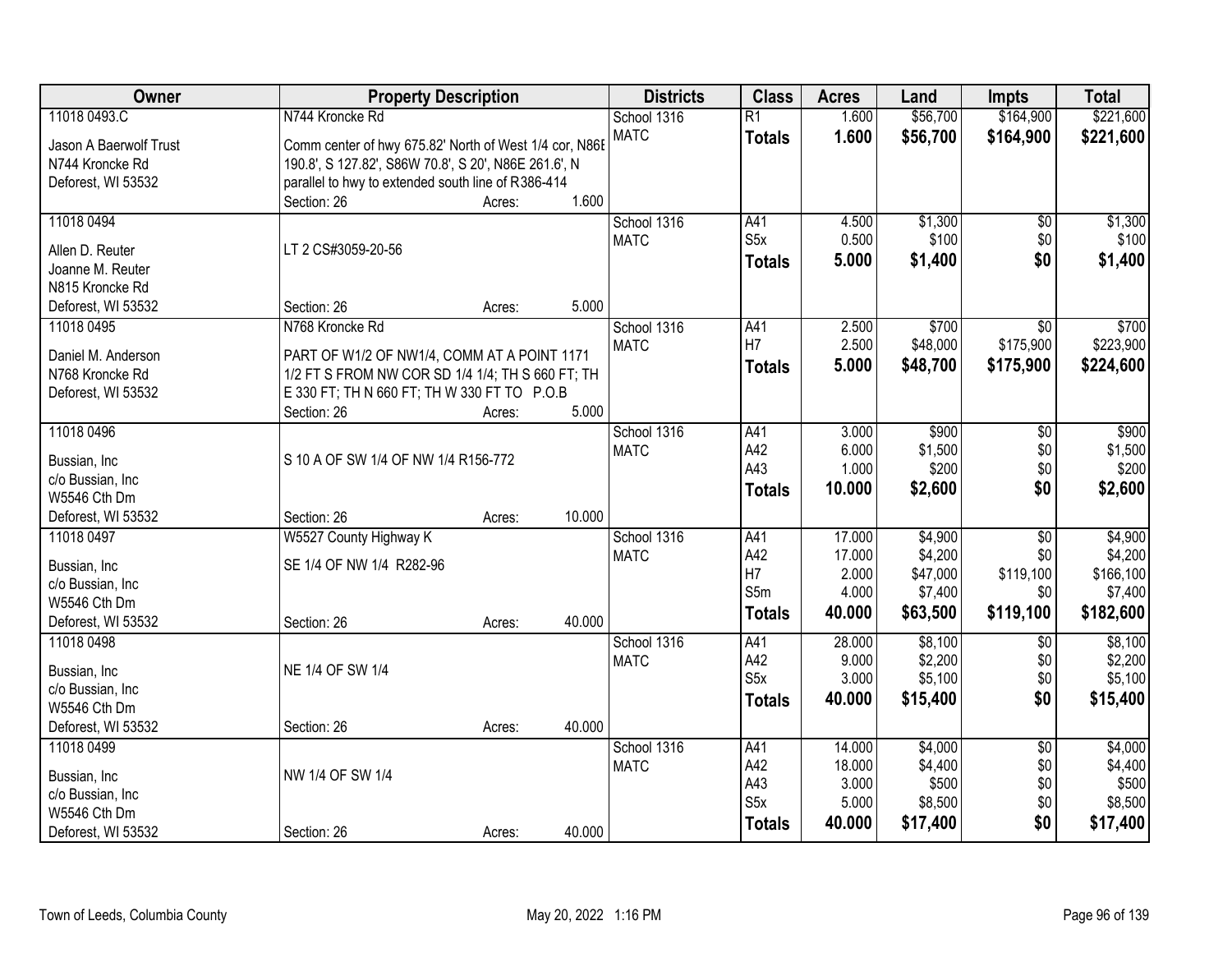| Owner                          | <b>Property Description</b>                         |        |        | <b>Districts</b> | <b>Class</b>     | <b>Acres</b> | Land     | <b>Impts</b>    | <b>Total</b> |
|--------------------------------|-----------------------------------------------------|--------|--------|------------------|------------------|--------------|----------|-----------------|--------------|
| 11018 0500                     |                                                     |        |        | School 1316      | A41              | 29.000       | \$8,400  | $\overline{50}$ | \$8,400      |
| Bussian, Inc                   | SW 1/4 OF SW 1/4 R282-96                            |        |        | <b>MATC</b>      | A42              | 6.000        | \$1,500  | \$0             | \$1,500      |
| c/o Bussian, Inc               |                                                     |        |        |                  | A43              | 3.000        | \$500    | \$0             | \$500        |
| W5546 Cth Dm                   |                                                     |        |        |                  | S <sub>5</sub> x | 2.000        | \$200    | \$0             | \$200        |
| Deforest, WI 53532             | Section: 26                                         | Acres: | 40.000 |                  | <b>Totals</b>    | 40.000       | \$10,600 | \$0             | \$10,600     |
| 11018 0501                     | W5546 County Highway Dm                             |        |        | School 1316      | A41              | 30.000       | \$8,700  | $\overline{50}$ | \$8,700      |
| Bussian, Inc                   | SE 1/4 OF SW 1/4 EXC R35-112                        |        |        | <b>MATC</b>      | A42              | 4.780        | \$1,200  | \$0             | \$1,200      |
| c/o Bussian, Inc               |                                                     |        |        |                  | H <sub>7</sub>   | 2.000        | \$47,000 | \$234,200       | \$281,200    |
| W5546 Cth Dm                   |                                                     |        |        |                  | S5m              | 2.000        | \$3,700  | \$0             | \$3,700      |
| Deforest, WI 53532             | Section: 26                                         | Acres: | 39.780 |                  | S5x              | 1.000        | \$100    | \$0             | \$100        |
|                                |                                                     |        |        |                  | <b>Totals</b>    | 39.780       | \$60,700 | \$234,200       | \$294,900    |
| 11018 0502                     |                                                     |        |        | School 1316      | A42              | 10.000       | \$2,400  | $\overline{50}$ | \$2,400      |
| Donald J. Bussian              | NE 1/4 OF SE 1/4 V284-489 R156-781 R167-305         |        |        | <b>MATC</b>      | S <sub>5</sub> x | 30.000       | \$47,800 | \$0\$           | \$47,800     |
| 210 S Bellevue Blvd            | R169-700 R167-305 R248-23 R426-540                  |        |        |                  | <b>Totals</b>    | 40.000       | \$50,200 | \$0             | \$50,200     |
| Bellevue, NE 68005             |                                                     |        |        |                  |                  |              |          |                 |              |
|                                | Section: 26                                         | Acres: | 40.000 |                  |                  |              |          |                 |              |
| 11018 0503                     |                                                     |        |        | School 1316      | A41              | 10.000       | \$2,900  | $\overline{50}$ | \$2,900      |
|                                |                                                     |        |        | <b>MATC</b>      | A42              | 15.000       | \$3,700  | \$0             | \$3,700      |
| Bussian, Inc                   | NW 1/4 OF SE 1/4 R156-772                           |        |        |                  | S <sub>5</sub> x | 15.000       | \$24,000 | \$0             | \$24,000     |
| c/o Bussian, Inc               |                                                     |        |        |                  | <b>Totals</b>    | 40.000       | \$30,600 | \$0             | \$30,600     |
| W5546 Cth Dm                   |                                                     |        |        |                  |                  |              |          |                 |              |
| Deforest, WI 53532             | Section: 26                                         | Acres: | 40.000 |                  |                  |              |          |                 |              |
| 11018 0504                     | W5496 County Highway Dm                             |        |        | School 1316      | $\overline{R1}$  | 1.140        | \$51,200 | \$85,300        | \$136,500    |
| Betsy A. Jorgensen             | PCL IN SW 1/4 SE 1/4 & SE 1/4 SW 1/4 BEG @ S 1/4    |        |        | <b>MATC</b>      | <b>Totals</b>    | 1.140        | \$51,200 | \$85,300        | \$136,500    |
| W5496 County Rd Dm             | COR; N88-31E 237'; N0-46E 168.50'; S88-31W 237';    |        |        |                  |                  |              |          |                 |              |
| Deforest, WI 53532             | S0-46W 69.09'; W 99.16'; S0-46W 99.41'; E 99.16' TO |        |        |                  |                  |              |          |                 |              |
|                                | Section: 26                                         | Acres: | 1.140  |                  |                  |              |          |                 |              |
| 11018 0505                     |                                                     |        |        | School 1316      | A41              | 16.500       | \$4,800  | $\sqrt[6]{30}$  | \$4,800      |
|                                |                                                     |        |        | <b>MATC</b>      | A42              | 2.000        | \$500    | \$0             | \$500        |
| Bussian, Inc                   | W1/2 OF SW1/4 OF SE1/4, EXC R35-112                 |        |        |                  | S5x              | 0.580        | \$100    | \$0\$           | \$100        |
| c/o Bussian, Inc               |                                                     |        |        |                  | <b>Totals</b>    | 19.080       | \$5,400  | \$0             | \$5,400      |
| W5546 Cth Dm                   |                                                     |        |        |                  |                  |              |          |                 |              |
| Deforest, WI 53532             | Section: 26                                         | Acres: | 19.080 |                  |                  |              |          |                 |              |
| 11018 0506                     | W5448 Parsonage Dr                                  |        |        | School 1316      | X5               | 20.000       | \$0      | \$0             | \$0          |
| Spring Prairie Lutheran Church | E 1/2 OF SW 1/4 OF SE 1/4                           |        |        | <b>MATC</b>      | <b>Totals</b>    | 20.000       | \$0      | \$0             | \$0          |
| W5448 County Rd Dm             |                                                     |        |        |                  |                  |              |          |                 |              |
| Deforest, WI 53532             |                                                     |        |        |                  |                  |              |          |                 |              |
|                                | Section: 26                                         | Acres: | 20.000 |                  |                  |              |          |                 |              |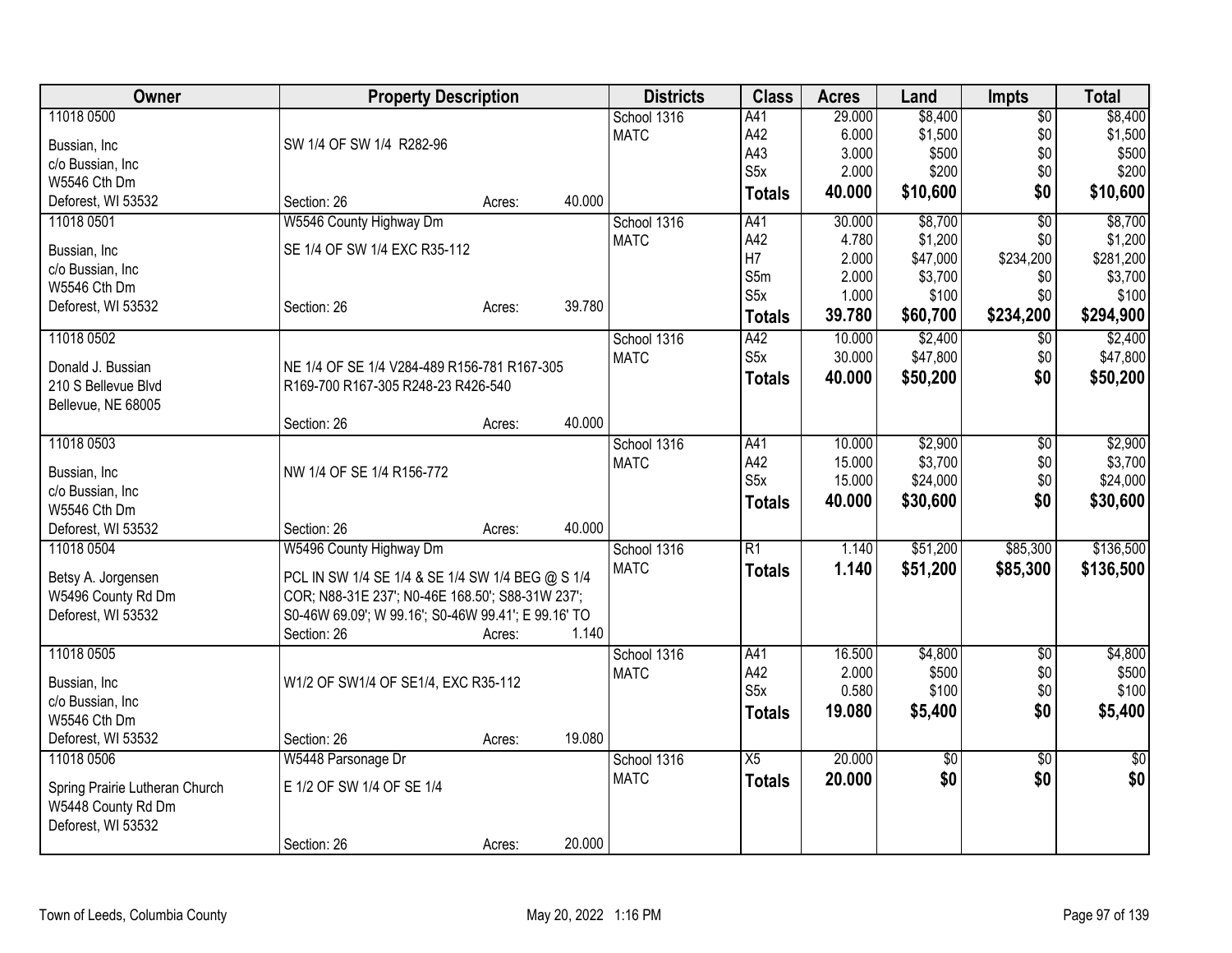| <b>Class</b><br>Owner<br><b>Property Description</b><br><b>Districts</b><br><b>Acres</b><br>Land                                                  | <b>Total</b><br><b>Impts</b>      |
|---------------------------------------------------------------------------------------------------------------------------------------------------|-----------------------------------|
| 11018 0507<br>W5338 Stark Dr<br>23.500<br>\$6,800<br>School 1316<br>A41                                                                           | \$6,800<br>$\overline{50}$        |
| A42<br>10.000<br>\$2,400<br><b>MATC</b><br>SE 1/4 OF SE 1/4<br>Donald J. Bussian                                                                  | \$0<br>\$2,400                    |
| H7<br>2.000<br>\$47,000<br>210 S Bellevue Blvd                                                                                                    | \$138,600<br>\$185,600            |
| S5m<br>3.000<br>\$5,600<br>Bellevue, NE 68005                                                                                                     | \$0<br>\$5,600                    |
| S5x<br>1.500<br>\$200<br>40.000<br>Section: 26<br>Acres:                                                                                          | \$0<br>\$200                      |
| 40.000<br>\$62,000<br><b>Totals</b>                                                                                                               | \$138,600<br>\$200,600            |
| \$2,100<br>11018 0508<br>N815 Kroncke Rd<br>A41<br>7.340<br>School 1316                                                                           | \$2,100<br>$\overline{50}$        |
| S5x<br>22.500<br>\$32,800<br><b>MATC</b><br>NE 1/4 OF NE 1/4 EXC CS#3059-20-56<br>Allen D. Reuter                                                 | \$0<br>\$32,800                   |
| 29.840<br>\$34,900<br><b>Totals</b><br>Joanne M. Reuter                                                                                           | \$0<br>\$34,900                   |
| N815 Kroncke Rd                                                                                                                                   |                                   |
| 29.840<br>Deforest, WI 53532<br>Section: 27<br>Acres:                                                                                             |                                   |
| 11018 0508.01<br>N815 Kroncke Rd<br>2.160<br>\$600<br>School 1316<br>A41                                                                          | $\overline{50}$<br>\$600          |
| A42<br>2.000<br>\$500<br><b>MATC</b><br>LT 1 CS#3059-20-56<br>Allen D. Reuter                                                                     | \$500<br>\$0                      |
| A43<br>3.000<br>\$500<br>Joanne M. Reuter                                                                                                         | \$500<br>\$0                      |
| H7<br>3.000<br>\$62,400<br>N815 Kroncke Rd                                                                                                        | \$353,800<br>\$291,400            |
| 10.160<br>\$64,000<br><b>Totals</b><br>10.160<br>Deforest, WI 53532<br>Section: 27<br>Acres:                                                      | \$291,400<br>\$355,400            |
| 20.000<br>\$5,800<br>11018 0509<br>School 1316<br>A41                                                                                             | \$5,800<br>$\sqrt{6}$             |
| S <sub>5</sub> x<br>20.000<br>\$29,600<br><b>MATC</b>                                                                                             | \$0<br>\$29,600                   |
| NW 1/4 OF NE 1/4<br>Allen D. Reuter<br>\$35,400<br>40.000<br><b>Totals</b>                                                                        | \$0<br>\$35,400                   |
| Joanne M. Reuter                                                                                                                                  |                                   |
| N815 Kroncke Rd<br>40.000                                                                                                                         |                                   |
| Deforest, WI 53532<br>Section: 27<br>Acres:<br>28.000<br>\$8,100<br>11018 0510                                                                    | \$8,100                           |
| School 1316<br>A41<br>A42<br>\$2,900<br><b>MATC</b><br>12.000                                                                                     | $\overline{60}$<br>\$0<br>\$2,900 |
| SW 1/4 OF NE 1/4<br>Daniel M. Anderson<br>\$11,000<br>40.000                                                                                      | \$0<br>\$11,000                   |
| <b>Totals</b><br>N768 Kroncke Rd                                                                                                                  |                                   |
| Deforest, WI 53532                                                                                                                                |                                   |
| 40.000<br>Section: 27<br>Acres:                                                                                                                   |                                   |
| N773 Kroncke Rd<br>11018 0511<br>22.000<br>\$6,400<br>School 1316<br>A41                                                                          | $\overline{50}$<br>\$6,400        |
| \$3,300<br><b>MATC</b><br>A42<br>13.460<br>SE 1/4 OF NE 1/4; EXC R189-691<br>Daniel M. Anderson                                                   | \$3,300<br>\$0                    |
| H7<br>2.000<br>\$47,000<br>N768 Kroncke Rd                                                                                                        | \$120,600<br>\$167,600            |
| S <sub>5</sub> x<br>1.000<br>\$100<br>Deforest, WI 53532                                                                                          | \$100<br>\$0                      |
| 38.460<br>\$56,800<br><b>Totals</b><br>38.460<br>Section: 27<br>Acres:                                                                            | \$120,600<br>\$177,400            |
| 11018 0511.A<br>N741 Kroncke Rd<br>\$56,000<br>School 1316<br>R1<br>1.540                                                                         | \$309,900<br>\$253,900            |
| <b>MATC</b><br>1.540<br>\$56,000<br><b>Totals</b>                                                                                                 | \$253,900<br>\$309,900            |
| PRT SE1/4 NE1/4, Com NE cor S27, S1921.07' POB;<br>Bryan G. Hansen<br>Jessica F. Hansen<br>S268', W6.95', W243.05', N268', E239.86', E10.14' POB. |                                   |
| N741 Kroncke Rd                                                                                                                                   |                                   |
| 1.540<br>Deforest, WI 53532<br>Section: 27<br>Acres:                                                                                              |                                   |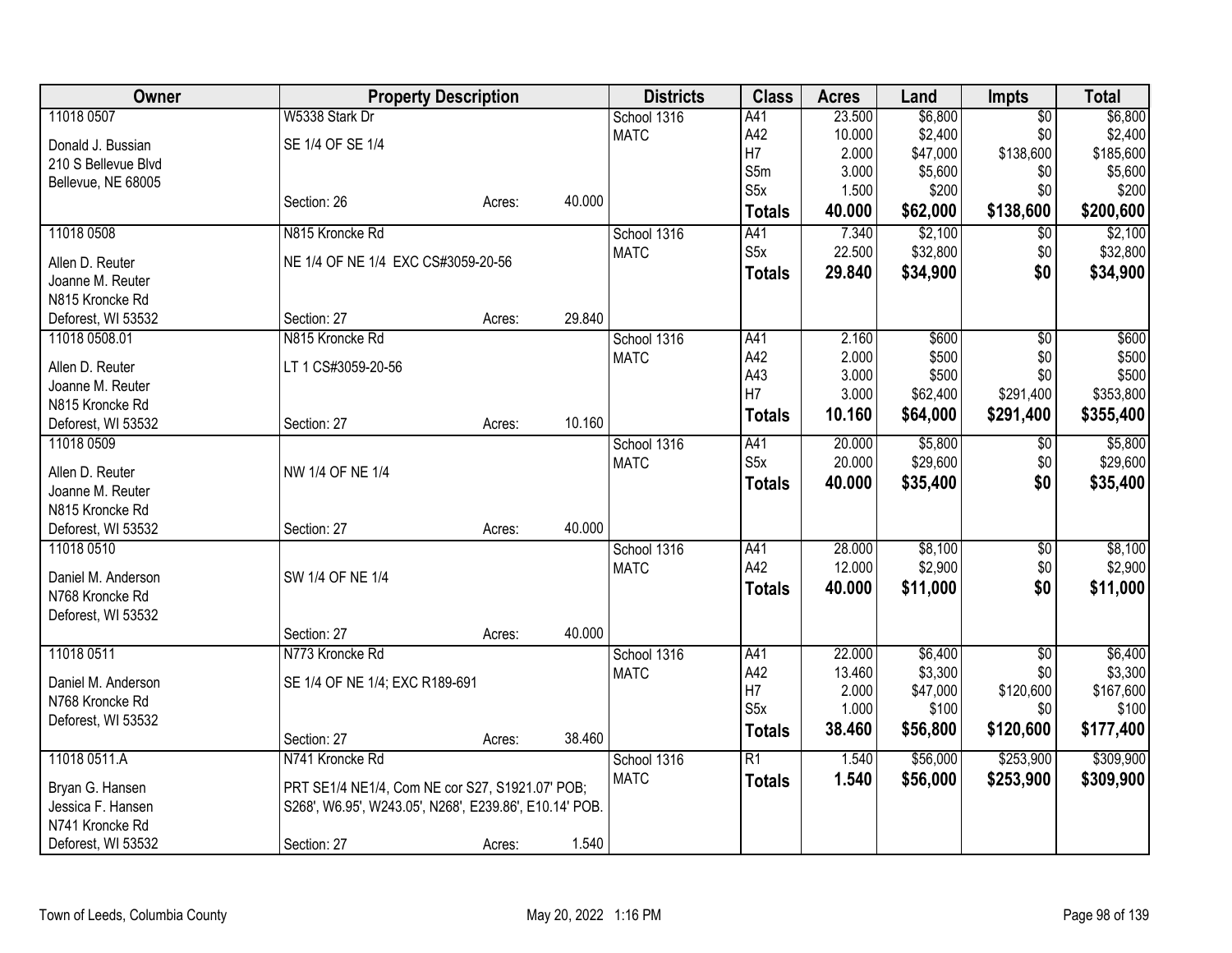| Owner                              | <b>Property Description</b>                |        |        | <b>Districts</b> | <b>Class</b>     | <b>Acres</b> | Land     | <b>Impts</b>    | <b>Total</b> |
|------------------------------------|--------------------------------------------|--------|--------|------------------|------------------|--------------|----------|-----------------|--------------|
| 11018 0512                         |                                            |        |        | School 1316      | A41              | 35.000       | \$10,100 | $\overline{50}$ | \$10,100     |
| Harlan R. Stiemke                  | NE 1/4 OF NW 1/4 V261-104 R224076 R201-446 |        |        | <b>MATC</b>      | A42              | 1.000        | \$200    | \$0             | \$200        |
| Beth E. Stiemke                    | R236-788 R463-939 R493-492 #673182         |        |        |                  | A43              | 3.000        | \$500    | \$0             | \$500        |
| W6035 County Rd K                  |                                            |        |        |                  | S <sub>5</sub> x | 1.000        | \$100    | \$0             | \$100        |
| Arlington, WI 53911                | Section: 27                                | Acres: | 40.000 |                  | <b>Totals</b>    | 40.000       | \$10,900 | \$0             | \$10,900     |
| 11018 0513                         | W6035 County Highway K                     |        |        | School 1316      | A41              | 33.000       | \$9,500  | $\overline{50}$ | \$9,500      |
| Harlan R. Stiemke                  | NW 1/4 OF NW 1/4 R201-446 R224-76 R236-788 |        |        | <b>MATC</b>      | A42              | 2.000        | \$500    | \$0             | \$500        |
| Beth E. Stiemke                    | R463-939 R493-492 #673182                  |        |        |                  | H7               | 3.000        | \$52,000 | \$185,100       | \$237,100    |
| W6035 County Rd K                  |                                            |        |        |                  | S <sub>5</sub> x | 2.000        | \$200    | \$0             | \$200        |
| Arlington, WI 53911                | Section: 27                                | Acres: | 40.000 |                  | <b>Totals</b>    | 40.000       | \$62,200 | \$185,100       | \$247,300    |
| 11018 0514                         |                                            |        |        | School 1316      | A41              | 36.000       | \$10,400 | $\sqrt[6]{}$    | \$10,400     |
|                                    |                                            |        |        | <b>MATC</b>      | A42              | 3.000        | \$700    | \$0             | \$700        |
| Jean R Johnson Trust No 2000 Dated | SW 1/4 OF NW 1/4                           |        |        |                  | S <sub>5</sub> x | 1.000        | \$100    | \$0             | \$100        |
| 4/21/2000                          |                                            |        |        |                  |                  | 40.000       | \$11,200 | \$0             | \$11,200     |
| 3414 Valley Woods Dr               |                                            |        |        |                  | <b>Totals</b>    |              |          |                 |              |
| Cherry Valley, IL 61016            | Section: 27                                | Acres: | 40.000 |                  |                  |              |          |                 |              |
| 11018 0515                         |                                            |        |        | School 1316      | A41              | 31.000       | \$8,900  | \$0             | \$8,900      |
| Harlan R. Stiemke                  | SE 1/4 OF NW 1/4 R201-446 R224-76 R236-788 |        |        | <b>MATC</b>      | A42              | 6.000        | \$1,500  | \$0             | \$1,500      |
| Beth E. Stiemke                    | R463-939 R493-492 #673182                  |        |        |                  | A43              | 3.000        | \$500    | \$0             | \$500        |
| W6035 County Rd K                  |                                            |        |        |                  | <b>Totals</b>    | 40.000       | \$10,900 | \$0             | \$10,900     |
| Arlington, WI 53911                | Section: 27                                |        | 40.000 |                  |                  |              |          |                 |              |
| 11018 0516                         |                                            | Acres: |        | School 1316      | A41              | 21.000       | \$6,100  | $\overline{50}$ | \$6,100      |
|                                    |                                            |        |        | <b>MATC</b>      | A42              | 9.000        | \$2,200  | \$0             | \$2,200      |
| Robin A. Krueger                   | NE 1/4 OF SW 1/4                           |        |        |                  | A43              | 10.000       | \$1,800  | \$0             | \$1,800      |
| Jeffrey T. Kessenich               |                                            |        |        |                  |                  | 40.000       |          | \$0             |              |
| N643 Kroncke Rd                    |                                            |        |        |                  | <b>Totals</b>    |              | \$10,100 |                 | \$10,100     |
| Deforest, WI 53532                 | Section: 27                                | Acres: | 40.000 |                  |                  |              |          |                 |              |
| 11018 0517                         |                                            |        |        | School 1316      | A41              | 29.000       | \$8,400  | $\overline{50}$ | \$8,400      |
| Robin A. Krueger                   | NW 1/4 OF SW 1/4                           |        |        | <b>MATC</b>      | A42              | 6.000        | \$1,500  | \$0             | \$1,500      |
| Jeffrey T. Kessenich               |                                            |        |        |                  | A43              | 4.000        | \$700    | \$0             | \$700        |
| N643 Kroncke Rd                    |                                            |        |        |                  | S <sub>5</sub> x | 1.000        | \$100    | \$0             | \$100        |
| Deforest, WI 53532                 | Section: 27                                | Acres: | 40.000 |                  | <b>Totals</b>    | 40.000       | \$10,700 | \$0             | \$10,700     |
| 11018 0518                         |                                            |        |        | School 1316      | A41              | 24.000       | \$6,900  | $\overline{50}$ | \$6,900      |
|                                    |                                            |        |        | <b>MATC</b>      | A42              | 9.000        | \$2,200  | \$0             | \$2,200      |
| Jeffrey T. Kessenich               | SW 1/4 OF SW 1/4                           |        |        |                  | A43              | 5.000        | \$900    | \$0             | \$900        |
| Robin A. Krueger                   |                                            |        |        |                  | S <sub>5</sub> x | 2.000        | \$200    | \$0             | \$200        |
| N643 Kroncke Rd                    |                                            |        |        |                  | <b>Totals</b>    | 40.000       | \$10,200 | \$0             | \$10,200     |
| Deforest, WI 53532                 | Section: 27                                | Acres: | 40.000 |                  |                  |              |          |                 |              |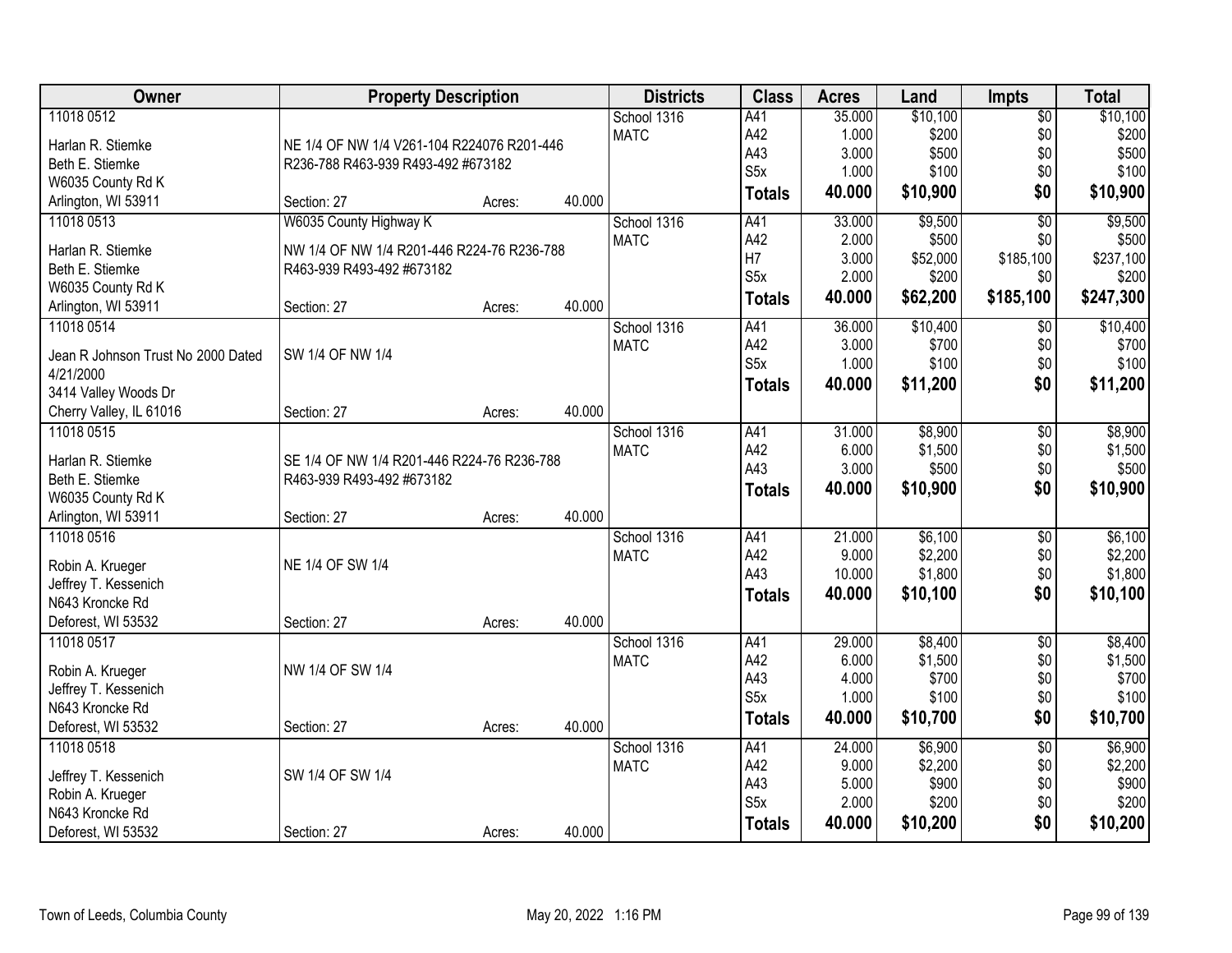| Owner                         | <b>Property Description</b>                                                                        |        |        | <b>Districts</b> | <b>Class</b>            | <b>Acres</b>   | Land             | <b>Impts</b>    | <b>Total</b>     |
|-------------------------------|----------------------------------------------------------------------------------------------------|--------|--------|------------------|-------------------------|----------------|------------------|-----------------|------------------|
| 11018 0519                    |                                                                                                    |        |        | School 1316      | A41                     | 30.000         | \$8,700          | $\overline{50}$ | \$8,700          |
| Jeffrey T. Kessenich          | SE 1/4 OF SW 1/4                                                                                   |        |        | <b>MATC</b>      | A42                     | 9.000          | \$2,200          | \$0             | \$2,200          |
| Robin A. Krueger              |                                                                                                    |        |        |                  | S <sub>5</sub> x        | 1.000          | \$100            | \$0             | \$100            |
| N643 Kroncke Rd               |                                                                                                    |        |        |                  | <b>Totals</b>           | 40.000         | \$11,000         | \$0             | \$11,000         |
| Deforest, WI 53532            | Section: 27                                                                                        | Acres: | 40.000 |                  |                         |                |                  |                 |                  |
| 11018 0520.01                 | N643 Kroncke Rd                                                                                    |        |        | School 1316      | H <sub>7</sub>          | 2.500          | \$49,500         | \$290,600       | \$340,100        |
|                               |                                                                                                    |        |        | <b>MATC</b>      |                         | 2.500          | \$49,500         | \$290,600       | \$340,100        |
| Robin A. Krueger              | Lot 1, CSM 4871-34-70                                                                              |        |        |                  | <b>Totals</b>           |                |                  |                 |                  |
| Jeffrey T. Kessenich          |                                                                                                    |        |        |                  |                         |                |                  |                 |                  |
| N643 Kroncke Rd               |                                                                                                    |        |        |                  |                         |                |                  |                 |                  |
| Deforest, WI 53532            | Section: 27                                                                                        | Acres: | 2.500  |                  |                         |                |                  |                 |                  |
| 11018 0520.02                 | N695 Kroncke Rd                                                                                    |        |        | School 1316      | A41                     | 11.000         | \$3,200          | $\overline{50}$ | \$3,200          |
| Robin A. Krueger              | NE 1/4 OF SE 1/4 - See Exceptions                                                                  |        |        | <b>MATC</b>      | A42                     | 9.500          | \$2,300          | \$0             | \$2,300          |
| Jeffrey T. Kessenich          |                                                                                                    |        |        |                  | A43                     | 12.000         | \$2,100          | \$0             | \$2,100          |
| N643 Kroncke Rd               |                                                                                                    |        |        |                  | H7                      | 4.000          | \$57,000         | \$517,100       | \$574,100        |
| Deforest, WI 53532            | Section: 27                                                                                        | Acres: | 37.500 |                  | S <sub>5</sub> x        | 1.000          | \$100            | \$0             | \$100            |
|                               |                                                                                                    |        |        |                  | <b>Totals</b>           | 37.500         | \$64,700         | \$517,100       | \$581,800        |
| 11018 0521                    |                                                                                                    |        |        | School 1316      | A41                     | 30.000         | \$8,700          | $\overline{60}$ | \$8,700          |
|                               |                                                                                                    |        |        | <b>MATC</b>      | A42                     | 10.000         | \$2,400          | \$0             | \$2,400          |
| Robin A. Krueger              | NW 1/4 OF SE 1/4                                                                                   |        |        |                  | <b>Totals</b>           | 40.000         | \$11,100         | \$0             | \$11,100         |
| Jeffrey T. Kessenich          |                                                                                                    |        |        |                  |                         |                |                  |                 |                  |
| N643 Kroncke Rd               |                                                                                                    |        | 40.000 |                  |                         |                |                  |                 |                  |
| Deforest, WI 53532            | Section: 27                                                                                        | Acres: |        |                  |                         |                |                  |                 |                  |
| 11018 0522                    |                                                                                                    |        |        | School 1316      | A41                     | 31.000         | \$8,900          | $\overline{50}$ | \$8,900          |
| Jeffrey T. Kessenich          | Part of CSM 17-1-17                                                                                |        |        | <b>MATC</b>      | A42<br>S <sub>5</sub> x | 6.000<br>0.800 | \$1,500<br>\$100 | \$0<br>\$0      | \$1,500<br>\$100 |
| Robin A. Krueger              |                                                                                                    |        |        |                  |                         |                |                  |                 |                  |
| N643 Kroncke Rd               |                                                                                                    |        |        |                  | <b>Totals</b>           | 37.800         | \$10,500         | \$0             | \$10,500         |
| Deforest, WI 53532            | Section: 27                                                                                        | Acres: | 37.800 |                  |                         |                |                  |                 |                  |
| 11018 0522.1                  | W5856 County Highway Dm                                                                            |        |        | School 1316      | $\overline{R1}$         | 2.200          | \$62,500         | \$166,600       | \$229,100        |
|                               |                                                                                                    |        |        | <b>MATC</b>      | <b>Totals</b>           | 2.200          | \$62,500         | \$166,600       | \$229,100        |
| George H. Noll                | Part CSM 17-1-17 --- BEG @ SE COR S.27 TH S89<br>54'10" W1531.89FT POB; S89 54' 10" W290.4 FT; N00 |        |        |                  |                         |                |                  |                 |                  |
| Joyce V. Noll<br>W5856 Cth Dm |                                                                                                    |        |        |                  |                         |                |                  |                 |                  |
| Deforest, WI 53532            | 06' 13" E333 FT; N89 54' 10" E290.4 FT; S00 06'13" W<br>Section: 27                                | Acres: | 2.200  |                  |                         |                |                  |                 |                  |
| 11018 0523                    | N505 Kroncke Rd                                                                                    |        |        | School 1316      | A41                     | 15.000         | \$4,300          |                 | \$4,300          |
|                               |                                                                                                    |        |        |                  | A42                     | 8.000          |                  | \$0             |                  |
| Jeffrey T. Kessenich          | SE 1/4 OF SE 1/4 EXC CS#782 EXC CS#2692                                                            |        |        | <b>MATC</b>      | A43                     | 5.000          | \$2,000<br>\$900 | \$0<br>\$0      | \$2,000<br>\$900 |
| Robin A. Krueger              |                                                                                                    |        |        |                  | S <sub>5</sub> x        | 0.980          | \$100            | \$0             | \$100            |
| N643 Kroncke Rd               |                                                                                                    |        |        |                  |                         | 28.980         | \$7,300          | \$0             | \$7,300          |
| Deforest, WI 53532            | Section: 27                                                                                        | Acres: | 28.980 |                  | <b>Totals</b>           |                |                  |                 |                  |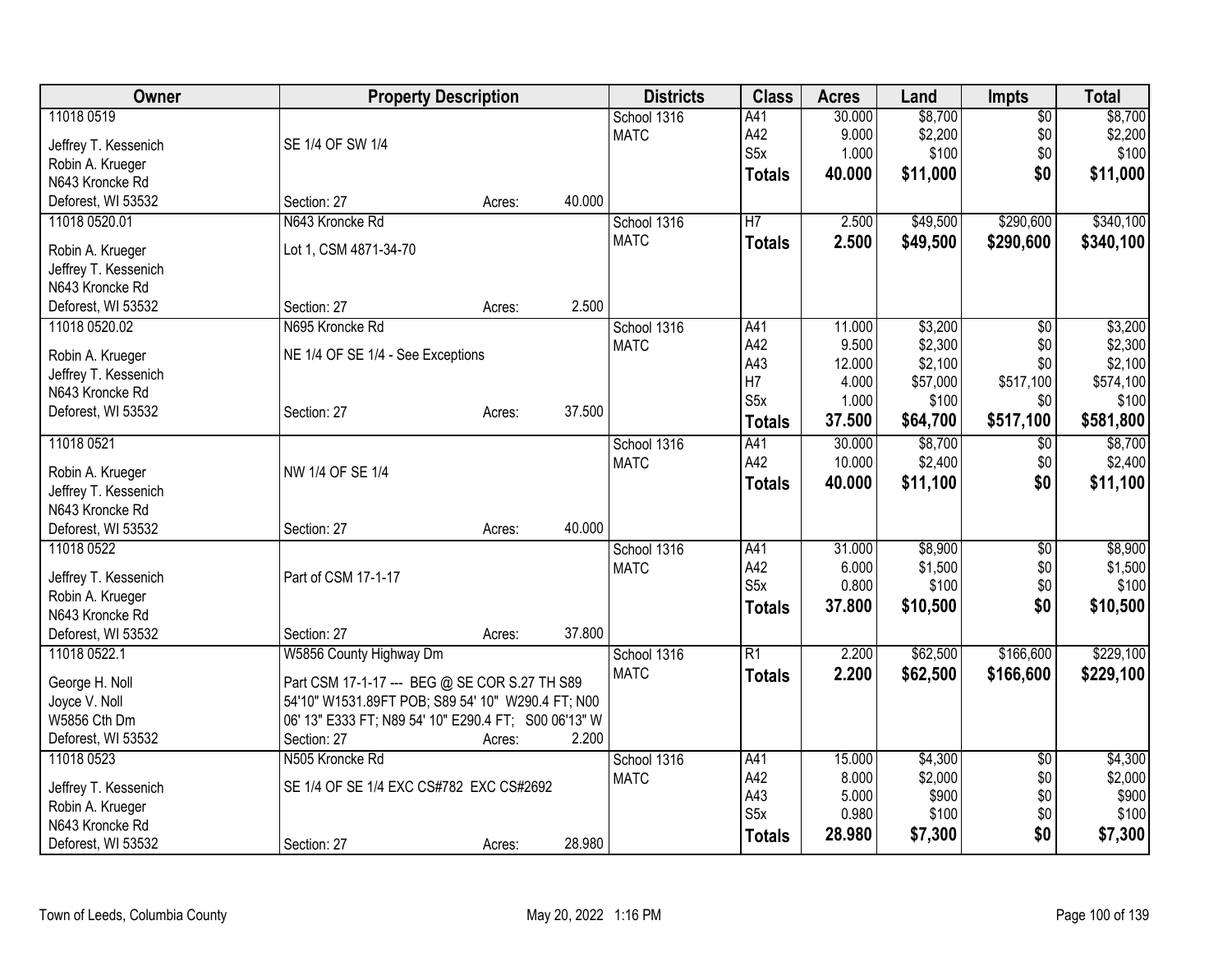| Owner                              |                                            | <b>Property Description</b> |        | <b>Districts</b>           | <b>Class</b>            | <b>Acres</b> | Land     | <b>Impts</b>    | <b>Total</b> |
|------------------------------------|--------------------------------------------|-----------------------------|--------|----------------------------|-------------------------|--------------|----------|-----------------|--------------|
| 11018 0523.1                       | N561 Kroncke Rd                            |                             |        | School 1316                | $\overline{R1}$         | 0.460        | \$38,700 | \$133,300       | \$172,000    |
| Daniel N. Mcfarlane                | Lot 1, CSM 1422-6-184                      |                             |        | <b>MATC</b>                | <b>Totals</b>           | 0.460        | \$38,700 | \$133,300       | \$172,000    |
| Gayle L. Mcfarlane                 |                                            |                             |        |                            |                         |              |          |                 |              |
| N561 Kroncke Rd                    |                                            |                             |        |                            |                         |              |          |                 |              |
| Deforest, WI 53532                 | Section: 27                                | Acres:                      | 0.460  |                            |                         |              |          |                 |              |
| 11018 0523.2                       | N589 Kroncke Rd                            |                             |        | School 1316                | $\overline{R1}$         | 1.770        | \$58,700 | \$135,600       | \$194,300    |
| Daniel N. Mcfarlane                | Lot 2, CSM 1422-6-184 EXC. #619046         |                             |        | <b>MATC</b>                | <b>Totals</b>           | 1.770        | \$58,700 | \$135,600       | \$194,300    |
| Gayle L. Mcfarlane                 |                                            |                             |        |                            |                         |              |          |                 |              |
| N561 Kroncke Rd                    |                                            |                             |        |                            |                         |              |          |                 |              |
| Deforest, WI 53532                 | Section: 27                                | Acres:                      | 1.770  |                            |                         |              |          |                 |              |
| 11018 0523.3                       | N505 Kroncke Rd                            |                             |        | School 1316                | R1                      | 1.000        | \$49,500 | \$181,200       | \$230,700    |
|                                    |                                            |                             |        | <b>MATC</b>                | <b>Totals</b>           | 1.000        | \$49,500 | \$181,200       | \$230,700    |
| Trust Agreement of Donna & Todd    | Lot 1, CSM 2692-18-15                      |                             |        |                            |                         |              |          |                 |              |
| Lockwood                           |                                            |                             |        |                            |                         |              |          |                 |              |
| N505 Kroncke Rd                    |                                            |                             |        |                            |                         |              |          |                 |              |
| Deforest, WI 53532<br>11018 0523.4 | Section: 27                                | Acres:                      | 1.000  |                            |                         | 5.420        | \$1,600  |                 | \$1,600      |
|                                    |                                            |                             |        | School 1316<br><b>MATC</b> | A41                     |              |          | $\sqrt[6]{}$    |              |
| Jeffrey T. Kessenich               | Part Lot 2, CSM 1422-6-184                 |                             |        |                            | <b>Totals</b>           | 5.420        | \$1,600  | \$0             | \$1,600      |
| Robin A. Krueger                   |                                            |                             |        |                            |                         |              |          |                 |              |
| N643 Kroncke Rd                    |                                            |                             |        |                            |                         |              |          |                 |              |
| Deforest, WI 53532                 | Section: 27                                | Acres:                      | 5.420  |                            |                         |              |          |                 |              |
| 11018 0523.5                       |                                            |                             |        | School 1316                | $\overline{\text{S5x}}$ | 2.390        | \$3,600  | $\overline{50}$ | \$3,600      |
| Daniel N. Mcfarlane                | WEST 295' OF CS#1422-6-184 EXC #628085 EXC |                             |        | <b>MATC</b>                | <b>Totals</b>           | 2.390        | \$3,600  | \$0             | \$3,600      |
| Gayle L. Mcfarlane                 | #619046                                    |                             |        |                            |                         |              |          |                 |              |
| N561 Kroncke Rd                    |                                            |                             |        |                            |                         |              |          |                 |              |
| Deforest, WI 53532                 | Section: 27                                | Acres:                      | 2.390  |                            |                         |              |          |                 |              |
| 11018 0524                         |                                            |                             |        | School 1316                | A41                     | 22.000       | \$6,400  | $\overline{50}$ | \$6,400      |
| Harlan R. Stiemke                  | PART OF NE 1/4 OF NE 1/4 V266-594 R524-163 |                             |        | <b>MATC</b>                | A42                     | 11.000       | \$2,700  | \$0             | \$2,700      |
| Beth E. Stiemke                    | R574-967                                   |                             |        |                            | S <sub>5</sub> x        | 2.000        | \$200    | \$0             | \$200        |
| W6035 County Rd K                  |                                            |                             |        |                            | <b>Totals</b>           | 35.000       | \$9,300  | \$0             | \$9,300      |
| Arlington, WI 53911                | Section: 28                                | Acres:                      | 35.000 |                            |                         |              |          |                 |              |
| 11018 0525.01                      | W6231 County Highway K                     |                             |        | School 1316                | $\overline{H7}$         | 2.210        | \$40,800 | \$100,500       | \$141,300    |
|                                    |                                            |                             |        | <b>MATC</b>                | <b>Totals</b>           | 2.210        | \$40,800 | \$100,500       | \$141,300    |
| Frederick A. Inselman              | Lot 1, CSM 4686-33-21                      |                             |        |                            |                         |              |          |                 |              |
| W6231 County Rd K                  |                                            |                             |        |                            |                         |              |          |                 |              |
| Arlington, WI 53911                |                                            |                             | 2.210  |                            |                         |              |          |                 |              |
|                                    | Section: 28                                | Acres:                      |        |                            |                         |              |          |                 |              |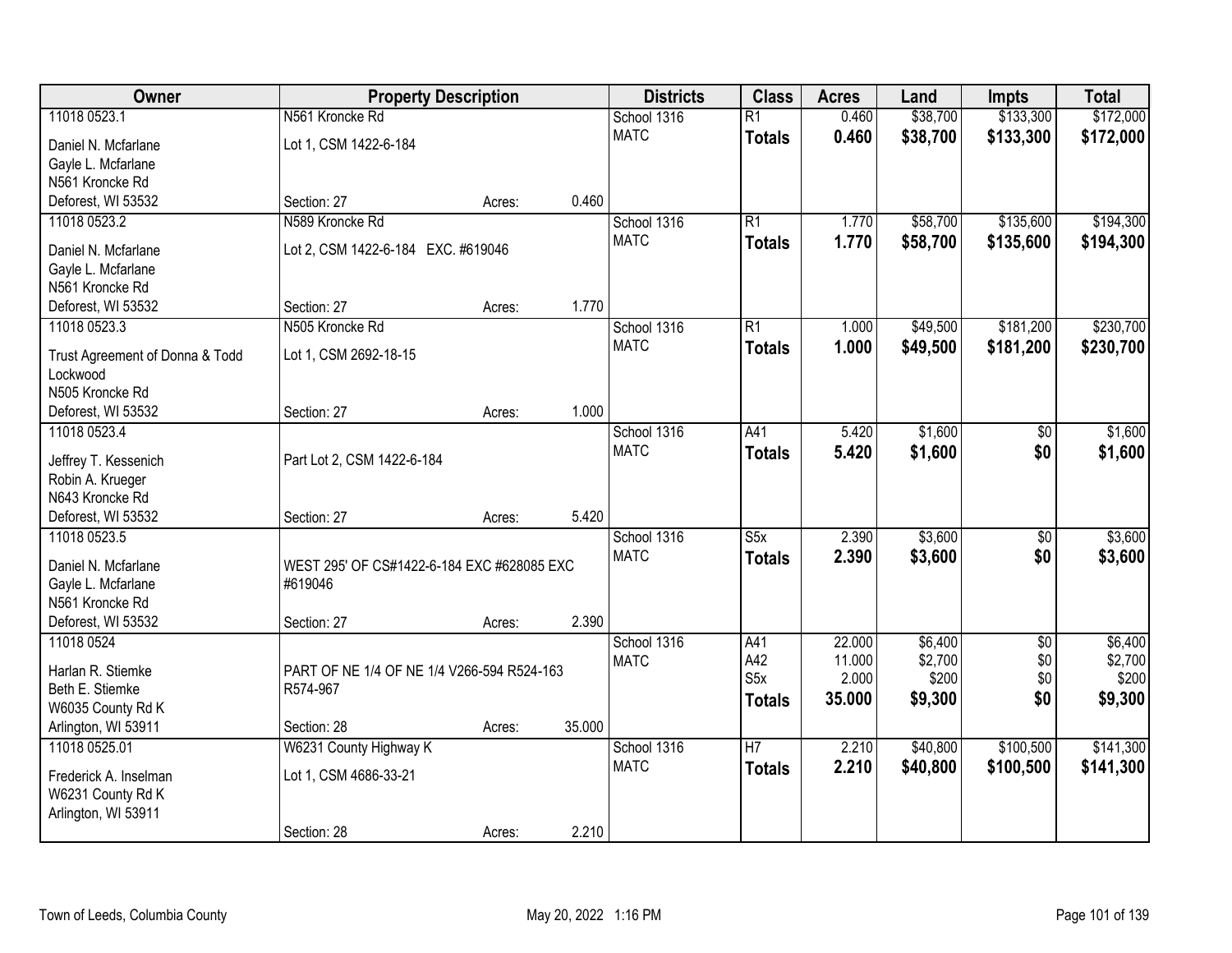| Owner                                               | <b>Property Description</b>                    |        |        | <b>Districts</b> | <b>Class</b>     | <b>Acres</b> | Land     | Impts           | <b>Total</b> |
|-----------------------------------------------------|------------------------------------------------|--------|--------|------------------|------------------|--------------|----------|-----------------|--------------|
| 11018 0525.02                                       | <b>W6231 Cty K</b>                             |        |        | School 1316      | A41              | 22.000       | \$6,400  | $\overline{60}$ | \$6,400      |
| Kyle Rauls                                          | NW 1/4 OF NE 1/4 - See Exceptions              |        |        | <b>MATC</b>      | A42              | 13.790       | \$3,400  | \$0             | \$3,400      |
| 6568 Hickory Ln                                     |                                                |        |        |                  | H7               | 1.000        | \$17,000 | \$7,500         | \$24,500     |
| Waunakee, WI 53597                                  |                                                |        |        |                  | S <sub>5</sub> x | 1.000        | \$100    | \$0             | \$100        |
|                                                     | Section: 28                                    | Acres: | 37.790 |                  | <b>Totals</b>    | 37.790       | \$26,900 | \$7,500         | \$34,400     |
| 11018 0526                                          |                                                |        |        | School 1316      | A41              | 36.000       | \$10,400 | \$0             | \$10,400     |
|                                                     | SW 1/4 OF NE 1/4                               |        |        | <b>MATC</b>      | A42              | 4.000        | \$1,000  | \$0             | \$1,000      |
| Kyle Rauls<br>6568 Hickory Ln                       |                                                |        |        |                  | <b>Totals</b>    | 40.000       | \$11,400 | \$0             | \$11,400     |
| Waunakee, WI 53597                                  |                                                |        |        |                  |                  |              |          |                 |              |
|                                                     | Section: 28                                    | Acres: | 40.000 |                  |                  |              |          |                 |              |
| 11018 0527.01                                       | N771 Harvey Rd                                 |        |        | School 1316      | A41              | 5.890        | \$1,700  | $\overline{50}$ | \$1,700      |
|                                                     |                                                |        |        | <b>MATC</b>      | R1               | 3.000        | \$66,500 | \$244,000       | \$310,500    |
| Karen J. Kreger                                     | LT 1 CS#3168-21-34                             |        |        |                  | <b>Totals</b>    | 8.890        | \$68,200 | \$244,000       | \$312,200    |
| N771 Harvey Rd                                      |                                                |        |        |                  |                  |              |          |                 |              |
| Arlington, WI 53911                                 | Section: 28                                    | Acres: | 8.890  |                  |                  |              |          |                 |              |
| 11018 0527.02                                       | N711 Harvey Rd                                 |        |        | School 1316      | A41              | 24.000       | \$6,900  | \$0             | \$6,900      |
|                                                     |                                                |        |        | <b>MATC</b>      | A42              | 9.000        | \$2,200  | \$0             | \$2,200      |
| Mark R. Scribner                                    | LT 2 CS#3168-21-34                             |        |        |                  | R1               | 3.380        | \$68,400 | \$282,200       | \$350,600    |
| Tonya D. Scribner                                   |                                                |        |        |                  | <b>Totals</b>    | 36.380       | \$77,500 | \$282,200       | \$359,700    |
| N711 Harvey Rd                                      |                                                |        |        |                  |                  |              |          |                 |              |
| Arlington, WI 53911                                 | Section: 28                                    | Acres: | 36.380 |                  |                  |              |          |                 |              |
| 11018 0528.01                                       | W6435 County Highway K                         |        |        | School 1316      | A41              | 4.270        | \$1,200  | $\overline{50}$ | \$1,200      |
| JI Emmer Properties, LLC                            | Lot 1, CSM 5750-41-1                           |        |        | <b>MATC</b>      | A42<br>H7        | 2.340        | \$600    | \$0             | \$600        |
| c/o JI Emmer Properties, LLC                        |                                                |        |        |                  |                  | 5.000        | \$62,000 | \$489,000       | \$551,000    |
| W6435 County Rd K                                   |                                                |        |        |                  | <b>Totals</b>    | 11.610       | \$63,800 | \$489,000       | \$552,800    |
| Arlington, WI 53911                                 | Section: 28                                    | Acres: | 11.610 |                  |                  |              |          |                 |              |
| 11018 0528.02                                       |                                                |        |        | School 1316      | A41              | 42.730       | \$12,300 | $\overline{50}$ | \$12,300     |
| Marvin R. Stiemke                                   | LOT 1 CS#2052-12-39 ALSO PRT OF#630639 COM AT  |        |        | <b>MATC</b>      | S <sub>5x</sub>  | 1.000        | \$100    | \$0             | \$100        |
| Karen M. Stiemke                                    | SW COR CS#2052 TH N00-05-49 E 496.23'TO POB TH |        |        |                  | <b>Totals</b>    | 43.730       | \$12,400 | \$0             | \$12,400     |
| N991 Us Road 51                                     | S89-23-57 W 97.01'TH N11-39-12W 121.62         |        |        |                  |                  |              |          |                 |              |
| Arlington, WI 53911                                 | Section: 28                                    | Acres: | 43.730 |                  |                  |              |          |                 |              |
| 11018 0529.01                                       | N852 Us Highway 51                             |        |        | School 1316      | A41              | 3.000        | \$900    | $\overline{50}$ | \$900        |
|                                                     | LT 1 CS#3535-24-22                             |        |        | <b>MATC</b>      | A42              | 1.000        | \$200    | \$0             | \$200        |
| Surachat Ngorsuraches et al<br>c/o Warren L. Manthe |                                                |        |        |                  | H7               | 0.350        | \$7,100  | \$1,100         | \$8,200      |
| 398 Singleton St                                    |                                                |        |        |                  | <b>Totals</b>    | 4.350        | \$8,200  | \$1,100         | \$9,300      |
| Auburn, AL 36830                                    | Section: 28                                    | Acres: | 4.350  |                  |                  |              |          |                 |              |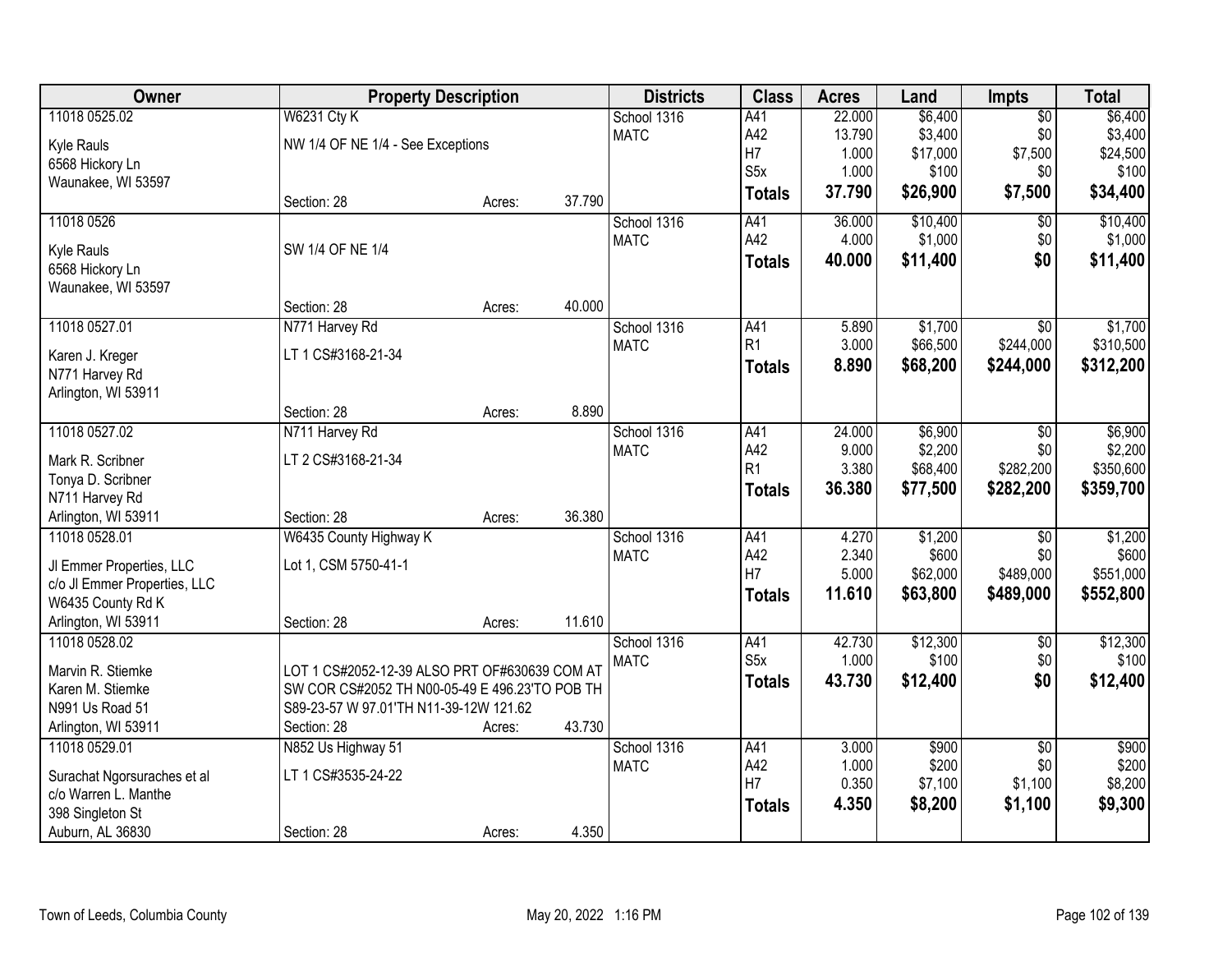| Owner                                 | <b>Property Description</b>                                                         | <b>Districts</b> | <b>Class</b>    | <b>Acres</b> | Land            | <b>Impts</b>    | <b>Total</b>    |
|---------------------------------------|-------------------------------------------------------------------------------------|------------------|-----------------|--------------|-----------------|-----------------|-----------------|
| 11018 0529.2                          | <b>W6487 Cty K</b>                                                                  | School 1316      | R1              | 0.910        | \$45,000        | \$132,400       | \$177,400       |
| Jon M. Goldthorpe                     | PRT NW1/4 OF NW1/4 BEG AT NW COR S.28 S484'                                         | <b>MATC</b>      | <b>Totals</b>   | 0.910        | \$45,000        | \$132,400       | \$177,400       |
| Keeley L. Goldthorpe                  | S88E 165' POB S40.50' S86 52'E 81.75' N524.5' W81.75                                |                  |                 |              |                 |                 |                 |
| <b>W6487 Cth K</b>                    | S484'TO BEG see exceptions                                                          |                  |                 |              |                 |                 |                 |
| Arlington, WI 53911                   | 0.910<br>Section: 28<br>Acres:                                                      |                  |                 |              |                 |                 |                 |
| 11018 0529.3                          |                                                                                     | School 1316      | R1              | 0.030        | \$1,500         | \$0             | \$1,500         |
| Laura R. Wernick                      | COM NW COR S.28 TH S 484' TH S87E 165'TO POB                                        | <b>MATC</b>      | <b>Totals</b>   | 0.030        | \$1,500         | \$0             | \$1,500         |
| N852 Us Road 51                       | TH S87E 71.75'TH S40.50'TH S87E 10.00'TH N49.90'                                    |                  |                 |              |                 |                 |                 |
| Arlington, WI 53911                   | TH N87W 81.75' TH SOUTH 9.40'TO POB                                                 |                  |                 |              |                 |                 |                 |
|                                       | 0.030<br>Section: 28<br>Acres:                                                      |                  |                 |              |                 |                 |                 |
| 11018 0529.B                          | N852 Hwy 51                                                                         | School 1316      | $\overline{R1}$ | 1.132        | \$48,000        | \$204,600       | \$252,600       |
|                                       |                                                                                     | <b>MATC</b>      | <b>Totals</b>   | 1.132        | \$48,000        | \$204,600       | \$252,600       |
| Laura R. Wernick                      | PRT NW 1/4 NW 1/4 BEG NW COR TH S 484 FT POB;                                       |                  |                 |              |                 |                 |                 |
| N852 Us Road 51                       | S88 37' E 165 FT; S 40.50 FT; S86 52' E81.75 FT; S                                  |                  |                 |              |                 |                 |                 |
| Arlington, WI 53911                   | 127.72 FT; S89 30' W 38 FT; S38 51' W54.30 FT N88<br>1.132<br>Section: 28<br>Acres: |                  |                 |              |                 |                 |                 |
| 11018 0529.D                          | W6473 County Highway K                                                              | School 1316      | X5              | 5.000        | $\overline{50}$ | $\overline{50}$ | $\overline{50}$ |
|                                       |                                                                                     | <b>MATC</b>      | <b>Totals</b>   | 5.000        | \$0             | \$0             | \$0             |
| Centurytel of Midwest Wisconsin, LLC  | PRT NW 1/4 OF NW 1/4, COM NW COR SEC 28,                                            |                  |                 |              |                 |                 |                 |
| c/o Centurytel of Southern Wisconsin, | E247.50' POB;E 466.90' S2 9' E466.90' W466.90' N2 9'                                |                  |                 |              |                 |                 |                 |
| <b>LLC</b>                            | W466.90' POB.                                                                       |                  |                 |              |                 |                 |                 |
| C/O Duff & Phelps LLC                 | 5.000<br>Section: 28<br>Acres:                                                      |                  |                 |              |                 |                 |                 |
| PO Box 2629                           |                                                                                     |                  |                 |              |                 |                 |                 |
| Addison, TX 75001-2629                |                                                                                     |                  |                 |              |                 |                 |                 |
| 11018 0530                            | N894 Us Highway 51                                                                  | School 1316      | R1              | 0.500        | \$34,900        | \$70,500        | \$105,400       |
| Allen W. Person                       | PART OF NW 1/4 OF NW 1/4, COMM AT NW CORNER                                         | <b>MATC</b>      | <b>Totals</b>   | 0.500        | \$34,900        | \$70,500        | \$105,400       |
| Christine G. Person                   | SD 1/4 1/4TH, S 2 RDS E 2 RDS POB; S 10 RDS E 8                                     |                  |                 |              |                 |                 |                 |
| N894 Hwy 51                           | RDS N 10 RDS W 8 RDS POB.                                                           |                  |                 |              |                 |                 |                 |
| Arlington, WI 53911                   | Section: 28<br>0.500<br>Acres:                                                      |                  |                 |              |                 |                 |                 |
| 11018 0531                            | N890 Us Highway 51                                                                  | School 1316      | R1              | 0.310        | \$28,400        | \$48,100        | \$76,500        |
| Paula Monson                          | Part of the NW1/4 of the NW1/4; desc as follows: comm                               | <b>MATC</b>      | <b>Totals</b>   | 0.310        | \$28,400        | \$48,100        | \$76,500        |
| N3981 County Rd A                     | NW cor; th S 198' to POB; th S 81'; th E 165'; th N 81'; th                         |                  |                 |              |                 |                 |                 |
| Columbus, WI 53925                    | 165' to POB                                                                         |                  |                 |              |                 |                 |                 |
|                                       | 0.310<br>Section: 28<br>Acres:                                                      |                  |                 |              |                 |                 |                 |
| 11018 0532.1                          |                                                                                     | School 1316      | R1              | 0.036        | \$1,700         | $\sqrt{$0}$     | \$1,700         |
| Laura R. Wernick                      | PARCEL IN NW1/4 OF NW1/4 A STRIP 9.40 X 165.00                                      | <b>MATC</b>      | <b>Totals</b>   | 0.036        | \$1,700         | \$0             | \$1,700         |
| N852 Us Road 51                       |                                                                                     |                  |                 |              |                 |                 |                 |
| Arlington, WI 53911                   |                                                                                     |                  |                 |              |                 |                 |                 |
|                                       | 0.036<br>Section: 28<br>Acres:                                                      |                  |                 |              |                 |                 |                 |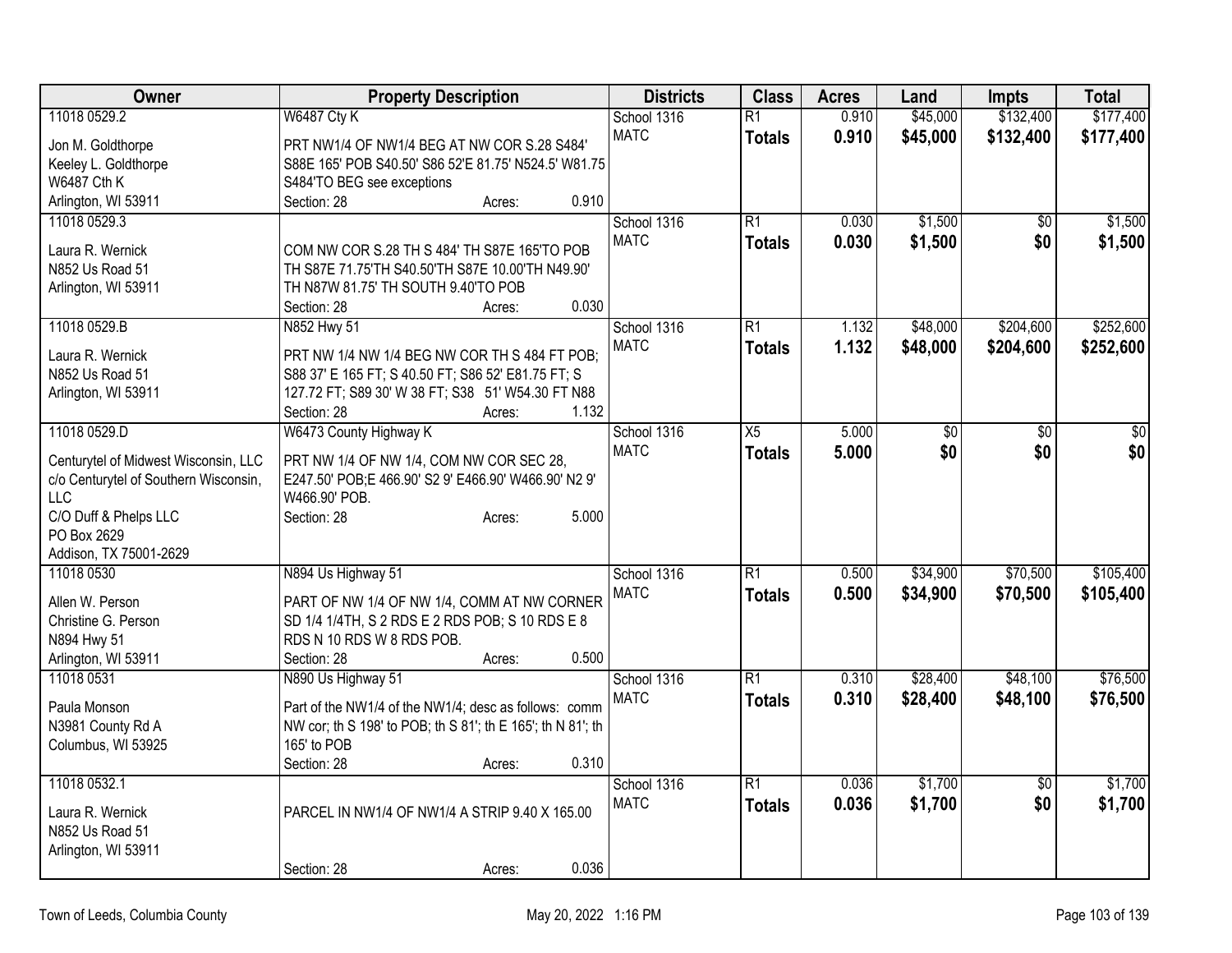| Owner                | <b>Property Description</b>                           | <b>Districts</b> | <b>Class</b>     | <b>Acres</b> | Land     | <b>Impts</b>    | <b>Total</b> |
|----------------------|-------------------------------------------------------|------------------|------------------|--------------|----------|-----------------|--------------|
| 11018 0532.2         | N882 Hwy 51                                           | School 1316      | $\overline{R1}$  | 0.740        | \$34,400 | \$113,500       | \$147,900    |
| Anthony P. Salentine | PRT OF NW1/4 OF NW1/4 COMM COMM AT NW COR             | <b>MATC</b>      | <b>Totals</b>    | 0.740        | \$34,400 | \$113,500       | \$147,900    |
| N882 Sth 51          | TH S 279' POB TH S205'TH E165'TH N205'<br>TH          |                  |                  |              |          |                 |              |
| Arlington, WI 53911  | W165'TO POB EXC #706772 V287-458 #615688              |                  |                  |              |          |                 |              |
|                      | 0.740<br>Section: 28<br>Acres:                        |                  |                  |              |          |                 |              |
| 11018 0533           |                                                       | School 1316      | A41              | 33.640       | \$9,700  | \$0             | \$9,700      |
| Marvin R. Stiemke    | THAT PART OF #630639 LYING IN THE S1/2 OF             | <b>MATC</b>      | A42              | 7.000        | \$1,700  | \$0             | \$1,700      |
| Karen M. Stiemke     | NWNW AND IN THE SWNW see exceptions                   |                  | S <sub>5</sub> x | 1.000        | \$100    | \$0             | \$100        |
| N991 Us Road 51      |                                                       |                  | <b>Totals</b>    | 41.640       | \$11,500 | \$0             | \$11,500     |
| Arlington, WI 53911  | 41.640<br>Section: 28<br>Acres:                       |                  |                  |              |          |                 |              |
| 11018 0533.02        | N790 Us Highway 51                                    | School 1316      | $\overline{R1}$  | 2.910        | \$66,100 | \$198,500       | \$264,600    |
|                      |                                                       | <b>MATC</b>      | <b>Totals</b>    | 2.910        | \$66,100 | \$198,500       | \$264,600    |
| Joseph M. Ziegler    | Lot 1, CSM 2182-13-73 ALSO #631222                    |                  |                  |              |          |                 |              |
| N790 Hwy 51          |                                                       |                  |                  |              |          |                 |              |
| Arlington, WI 53911  | 2.910                                                 |                  |                  |              |          |                 |              |
| 11018 0534           | Section: 28<br>Acres:                                 | School 1316      | A41              | 38.000       | \$11,000 |                 | \$11,000     |
|                      |                                                       | <b>MATC</b>      | A42              | 7.690        | \$1,900  | \$0<br>\$0      | \$1,900      |
| Marvin R. Stiemke    | THAT PART OF #630639 LYING IN THE S1/2 OF             |                  |                  | 45.690       | \$12,900 | \$0             | \$12,900     |
| Karen M. Stiemke     | NENW AND IN THE SE NW OF SEC #630639                  |                  | <b>Totals</b>    |              |          |                 |              |
| N991 Us Road 51      |                                                       |                  |                  |              |          |                 |              |
| Arlington, WI 53911  | 45.690<br>Section: 28<br>Acres:                       |                  |                  |              |          |                 |              |
| 11018 0535.01        |                                                       | School 1316      | A41              | 1.090        | \$300    | $\overline{50}$ | \$300        |
| Barbara Klahn et al  | Comm at the S Q cor of Sec 28; N01-38-45W 1903.39' to | <b>MATC</b>      | <b>Totals</b>    | 1.090        | \$300    | \$0             | \$300        |
| 13870 Belleterre Dr  | POB; cont N01-38-45W 32.67'; N89-15-11W 1306.08';     |                  |                  |              |          |                 |              |
| Alpharetta, GA 30004 | S01-45-39E 40.35'; S89-35-23E 1305.70' to POB.        |                  |                  |              |          |                 |              |
|                      | 1.090<br>Section: 28<br>Acres:                        |                  |                  |              |          |                 |              |
| 11018 0536           |                                                       | School 1316      | A41              | 22.860       | \$6,600  | \$0             | \$6,600      |
| Barbara Klahn et al  | NE 1/4 OF SW 1/4, EXC S 17 1/7 Acres - Ronald R &     | <b>MATC</b>      | <b>Totals</b>    | 22.860       | \$6,600  | \$0             | \$6,600      |
| 13870 Belleterre Dr  | Patricia A Klahn reserve a Life Estate                |                  |                  |              |          |                 |              |
| Alpharetta, GA 30004 |                                                       |                  |                  |              |          |                 |              |
|                      | 22.860<br>Section: 28<br>Acres:                       |                  |                  |              |          |                 |              |
| 11018 0537           | N648 Hwy 51                                           | School 1316      | A41              | 18.500       | \$5,300  | $\overline{50}$ | \$5,300      |
|                      |                                                       | <b>MATC</b>      | A42              | 2.000        | \$500    | \$0             | \$500        |
| Barbara Klahn et al  | NW 1/4 OF SW 1/4, EXC S 17 1/7 A; - See Exceptions -  |                  | H7               | 0.550        | \$13,100 | \$4,100         | \$17,200     |
| 13870 Belleterre Dr  | Ronald R & Patricia A Klahn reserve a Life Estate     |                  | S <sub>5</sub> x | 0.500        | \$100    | \$0             | \$100        |
| Alpharetta, GA 30004 |                                                       |                  | <b>Totals</b>    | 21.550       | \$19,000 | \$4,100         | \$23,100     |
|                      | 21.550<br>Section: 28<br>Acres:                       |                  |                  |              |          |                 |              |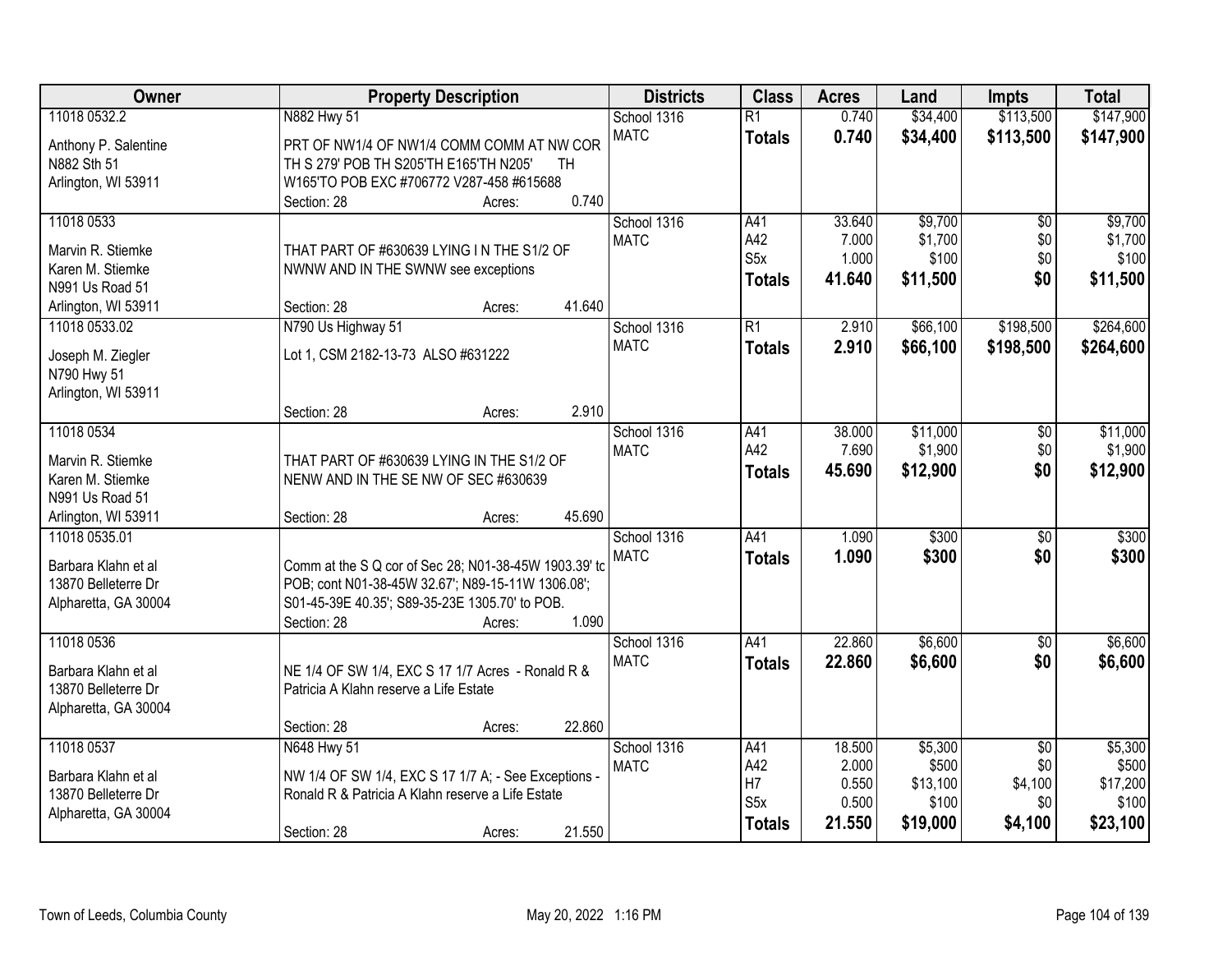| Owner                               | <b>Property Description</b>                                               | <b>Districts</b> | <b>Class</b>     | <b>Acres</b> | Land     | <b>Impts</b>    | <b>Total</b> |
|-------------------------------------|---------------------------------------------------------------------------|------------------|------------------|--------------|----------|-----------------|--------------|
| 11018 0537.A1                       | N648 Us Highway 51                                                        | School 1316      | $\overline{R1}$  | 0.340        | \$37,000 | \$122,200       | \$159,200    |
| Barbara Klahn et al                 | BEG @ PT 754.28 FT S OF NW COR SW 1/4 S.28; TH I                          | <b>MATC</b>      | <b>Totals</b>    | 0.340        | \$37,000 | \$122,200       | \$159,200    |
| 13870 Belleterre Dr                 | 200 FT; W 200 FT; S 100 FT TO BEG.R29-620 EXC                             |                  |                  |              |          |                 |              |
| Alpharetta, GA 30004                | HWY (.11) - See Exceptions - Ronald R & Patricia A                        |                  |                  |              |          |                 |              |
|                                     | 0.340<br>Section: 28<br>Acres:                                            |                  |                  |              |          |                 |              |
| 11018 0537.B                        |                                                                           | School 1316      | S5m              | 0.260        | \$500    | $\overline{50}$ | \$500        |
|                                     |                                                                           | <b>MATC</b>      | <b>Totals</b>    | 0.260        | \$500    | \$0             | \$500        |
| Barbara Klahn et al                 | PRT NW 1/4 SW 1/4 COM NW COR S520' POB; E 200                             |                  |                  |              |          |                 |              |
| 13870 Belleterre Dr                 | FT TH S 75 FT TH W 200 FT THN 75 FT TO POB - See                          |                  |                  |              |          |                 |              |
| Alpharetta, GA 30004                | Exceptions - Ronald R & Patricia A Klhan reserve a Life<br>0.260          |                  |                  |              |          |                 |              |
|                                     | Section: 28<br>Acres:                                                     |                  |                  |              |          |                 |              |
| 11018 0538                          | N632 Us Highway 51                                                        | School 1316      | A41              | 14.640       | \$4,200  | $\overline{50}$ | \$4,200      |
| Sheila Etheridge                    | S 17 1/7 ac of NW1/4 of SW1/4; See exceptions.                            | <b>MATC</b>      | R <sub>1</sub>   | 2.000        | \$70,700 | \$102,400       | \$173,100    |
| N632 Us Highway 51                  |                                                                           |                  | <b>Totals</b>    | 16.640       | \$74,900 | \$102,400       | \$177,300    |
| Arlington, WI 53911                 |                                                                           |                  |                  |              |          |                 |              |
|                                     | 16.640<br>Section: 28<br>Acres:                                           |                  |                  |              |          |                 |              |
| 11018 0539                          | W6476 County Highway Dm                                                   | School 1316      | $\overline{R1}$  | 1.000        | \$49,500 | \$118,700       | \$168,200    |
|                                     |                                                                           | <b>MATC</b>      | <b>Totals</b>    | 1.000        | \$49,500 | \$118,700       | \$168,200    |
| Stephen C. Trussell<br>W6476 Cth Dm | PRT SW1/4, COM SW COR S.28, E240' POB; N3W165'<br>E265' S3E165'W265' POB. |                  |                  |              |          |                 |              |
|                                     |                                                                           |                  |                  |              |          |                 |              |
| Deforest, WI 53532                  | 1.000<br>Section: 28<br>Acres:                                            |                  |                  |              |          |                 |              |
| 11018 0539.A                        | N540 Us Highway 51                                                        | School 1316      | A41              | 12.000       | \$3,500  | $\overline{50}$ | \$3,500      |
|                                     |                                                                           | <b>MATC</b>      | A42              | 1.500        | \$400    | \$0             | \$400        |
| David K. Trussell                   | PCL IN SW1/4 SW1/4 COM SW COR S.28 N3 W165'                               |                  | H7               | 2.000        | \$47,000 | \$124,000       | \$171,000    |
| Marie R. Trussell                   | POB N3 W1163.86' N89 E646.19' S3<br>E1170.37                              |                  | S <sub>5</sub> x | 0.860        | \$100    | \$0             | \$100        |
| N540 Hwy 51                         | W646.50' POB EXC HWY R342-692 EXC HWY                                     |                  |                  |              |          |                 |              |
| Arlington, WI 53911                 | 16.360<br>Section: 28<br>Acres:                                           |                  | <b>Totals</b>    | 16.360       | \$51,000 | \$124,000       | \$175,000    |
| 11018 0539.B                        | W6482 County Highway Dm                                                   | School 1316      | $\overline{R1}$  | 0.250        | \$32,800 | \$69,000        | \$101,800    |
| Terry D. Duerst                     | PART OF SW1/4 OF SW1/4 COMM AT SW COR; TH E                               | <b>MATC</b>      | <b>Totals</b>    | 0.250        | \$32,800 | \$69,000        | \$101,800    |
| Luinda M. Duerst                    | 10 RODS TO POB; N 165FT, E 75FT, S165FT W75FT                             |                  |                  |              |          |                 |              |
| 202 Oak St                          | TO POB.                                                                   |                  |                  |              |          |                 |              |
| Poynette, WI 53955                  | 0.250<br>Section: 28<br>Acres:                                            |                  |                  |              |          |                 |              |
| 11018 0539.C                        |                                                                           | School 1316      | A41              | 7.000        | \$2,000  | $\sqrt{6}$      | \$2,000      |
|                                     |                                                                           | <b>MATC</b>      | A42              | 2.320        | \$600    | \$0             | \$600        |
| David K. Trussell                   | PRT SW1/4 SW1/4 COM SW COR S.28 E505' POB;                                |                  | <b>Totals</b>    | 9.320        | \$2,600  | \$0             | \$2,600      |
| Marie R. Trussell                   | E467.79' N3 W1338.20' S89 W326.29' S3 E1170.27'                           |                  |                  |              |          |                 |              |
| N540 Hwy 51                         | W141.50' S3 E165' POB                                                     |                  |                  |              |          |                 |              |
| Arlington, WI 53911                 | 9.320<br>Section: 28<br>Acres:                                            |                  |                  |              |          |                 |              |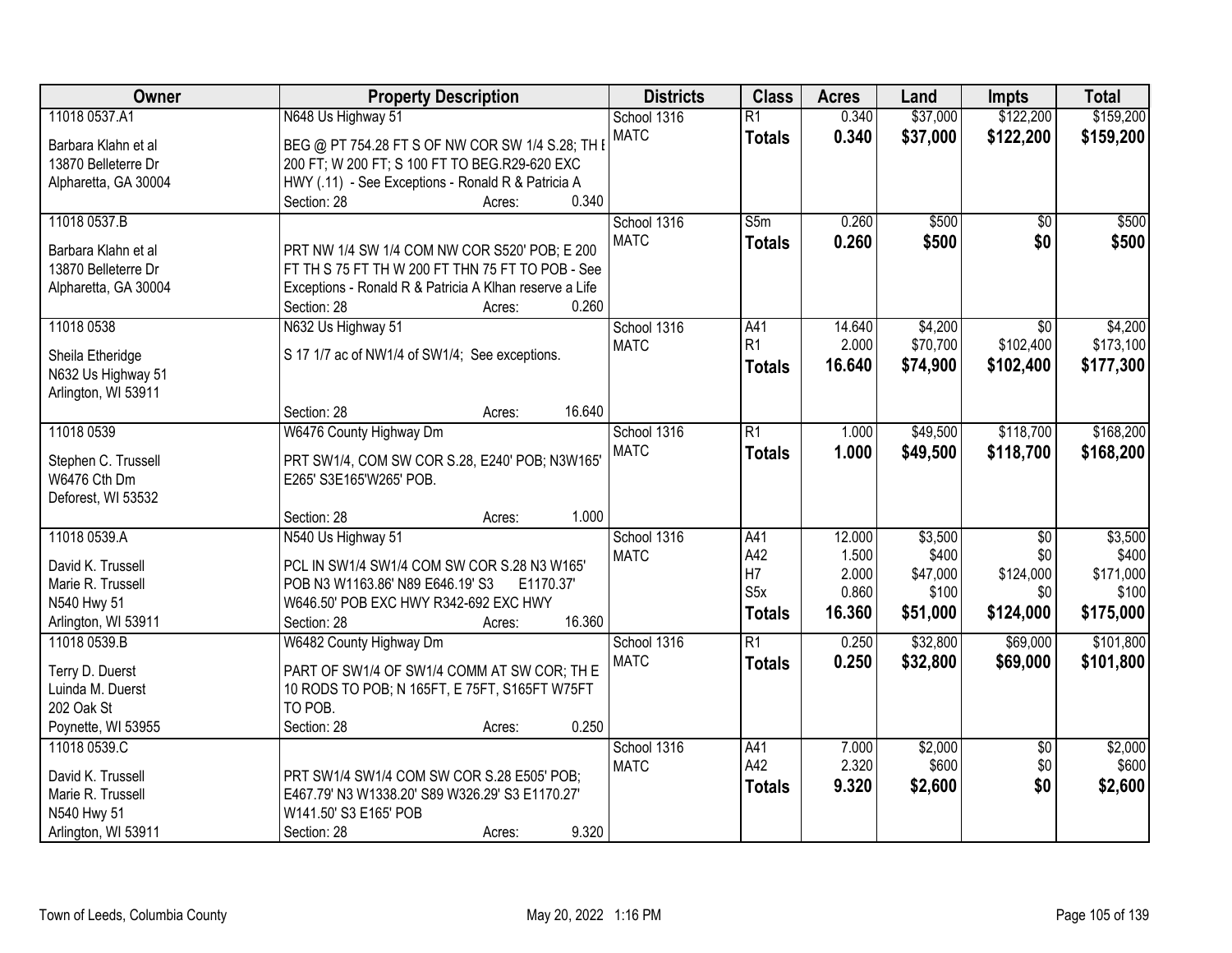| Owner               | <b>Property Description</b>                  |        |        | <b>Districts</b>           | <b>Class</b>     | <b>Acres</b>     | Land               | <b>Impts</b>           | <b>Total</b>     |
|---------------------|----------------------------------------------|--------|--------|----------------------------|------------------|------------------|--------------------|------------------------|------------------|
| 11018 0539.E        | W6400 County Highway Dm                      |        |        | School 1316                | $\overline{R1}$  | 1.670            | \$57,500           | \$154,800              | \$212,300        |
| Brad H. Stiemke     | Lot 1, CSM 1861-10-67                        |        |        | <b>MATC</b>                | <b>Totals</b>    | 1.670            | \$57,500           | \$154,800              | \$212,300        |
| W6400 County Rd Dm  |                                              |        |        |                            |                  |                  |                    |                        |                  |
| Deforest, WI 53532  |                                              |        |        |                            |                  |                  |                    |                        |                  |
|                     | Section: 28                                  | Acres: | 1.670  |                            |                  |                  |                    |                        |                  |
| 11018 0540          | W6490 County Highway Dm                      |        |        | School 1316                | $\overline{R1}$  | 0.450            | \$39,000           | \$59,900               | \$98,900         |
| Joel M. Mcgaver     | PCL COM @ SW COR SW1/4 SW1/4; TH E 10 RDS; N |        |        | <b>MATC</b>                | <b>Totals</b>    | 0.450            | \$39,000           | \$59,900               | \$98,900         |
| Emily J. Culver     | 10 RDS; W10 RDS; S 10 RDS; EXC HWY R348-582  |        |        |                            |                  |                  |                    |                        |                  |
| W6490 County Rd Dm  |                                              |        |        |                            |                  |                  |                    |                        |                  |
| Deforest, WI 53532  | Section: 28                                  | Acres: | 0.450  |                            |                  |                  |                    |                        |                  |
| 11018 0542.01       | N653 Harvey Rd                               |        |        | School 1316                | $\overline{R1}$  | 2.970            | \$59,700           | \$96,500               | \$156,200        |
| Amy M. Manthe       | LT 1 CS#4021-28-14                           |        |        | <b>MATC</b>                | <b>Totals</b>    | 2.970            | \$59,700           | \$96,500               | \$156,200        |
| Craig R. Manthe     |                                              |        |        |                            |                  |                  |                    |                        |                  |
| N653 Harvey Rd      |                                              |        |        |                            |                  |                  |                    |                        |                  |
| Arlington, WI 53911 | Section: 28                                  | Acres: | 2.970  |                            |                  |                  |                    |                        |                  |
| 11018 0542.02       |                                              |        |        | School 1316                | A41              | 21.000           | \$6,100            | \$0                    | \$6,100          |
| Harlan R. Stiemke   | LT 2 CS#4021-28-14                           |        |        | <b>MATC</b>                | A42              | 7.000            | \$1,700            | \$0                    | \$1,700          |
| Beth E. Stiemke     |                                              |        |        |                            | A43              | 5.000            | \$900              | \$0                    | \$900            |
| W6035 County Rd K   |                                              |        |        |                            | S5m<br>S5x       | 3.200<br>1.000   | \$5,900<br>\$100   | \$0<br>\$0             | \$5,900<br>\$100 |
| Arlington, WI 53911 | Section: 28                                  | Acres: | 37.200 |                            | <b>Totals</b>    | 37.200           | \$14,700           | \$0                    | \$14,700         |
|                     |                                              |        |        |                            |                  | 40.000           | \$11,500           |                        | \$11,500         |
| 11018 0543          |                                              |        |        | School 1316<br><b>MATC</b> | A41              | 40.000           |                    | $\overline{60}$<br>\$0 |                  |
| Kyle Rauls          | NW1/4 OF SE1/4.                              |        |        |                            | <b>Totals</b>    |                  | \$11,500           |                        | \$11,500         |
| 6568 Hickory Ln     |                                              |        |        |                            |                  |                  |                    |                        |                  |
| Waunakee, WI 53597  |                                              |        |        |                            |                  |                  |                    |                        |                  |
|                     | Section: 28                                  | Acres: | 40.000 |                            |                  |                  |                    |                        |                  |
| 11018 0545.01       |                                              |        |        | School 1316                | A41<br>A42       | 18.000<br>19.000 | \$5,200<br>\$4,600 | \$0                    | \$5,200          |
| Craig R. Manthe     | Lot 1, CSM 5122-36-53                        |        |        | <b>MATC</b>                | A43              | 2.000            | \$400              | \$0<br>\$0             | \$4,600<br>\$400 |
| Amy M. Manthe       |                                              |        |        |                            | S <sub>5</sub> x | 2.000            | \$200              | \$0                    | \$200            |
| N653 Harvey Rd      |                                              |        |        |                            | <b>Totals</b>    | 41.000           | \$10,400           | \$0                    | \$10,400         |
| Arlington, WI 53911 | Section: 28                                  | Acres: | 41.000 |                            |                  |                  |                    |                        |                  |
| 11018 0545.02       | W6270 Cty DM                                 |        |        | School 1316                | A41<br>H7        | 19.670           | \$5,700            | $\overline{50}$        | \$5,700          |
| John R. Wagner      | Lot 2, CSM 5122-36-53                        |        |        | <b>MATC</b>                |                  | 2.000            | \$47,000           | \$133,100              | \$180,100        |
| W6270 County Rd Dm  |                                              |        |        |                            | <b>Totals</b>    | 21.670           | \$52,700           | \$133,100              | \$185,800        |
| Deforest, WI 53532  |                                              |        |        |                            |                  |                  |                    |                        |                  |
|                     | Section: 28                                  | Acres: | 21.670 |                            |                  |                  |                    |                        |                  |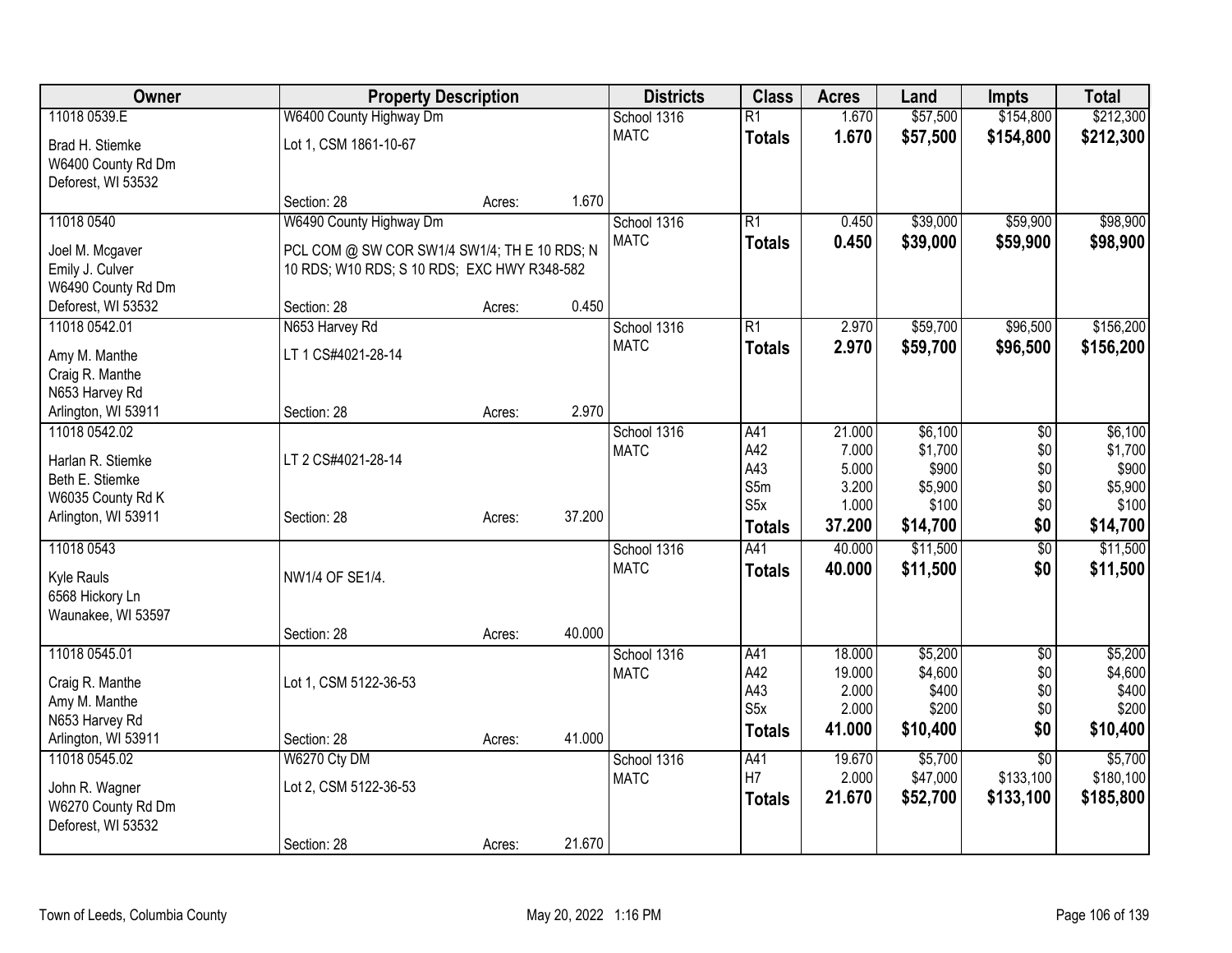| Owner                              | <b>Property Description</b>                                |        |        | <b>Districts</b> | <b>Class</b>     | <b>Acres</b> | Land     | <b>Impts</b>    | <b>Total</b> |
|------------------------------------|------------------------------------------------------------|--------|--------|------------------|------------------|--------------|----------|-----------------|--------------|
| 11018 0545.03                      |                                                            |        |        | School 1316      | A41              | 37.070       | \$10,700 | \$0             | \$10,700     |
| Wagner Joint Revocable Trust Dated | Lot 3, CSM 5122-36-53                                      |        |        | <b>MATC</b>      | A42              | 3.500        | \$900    | \$0             | \$900        |
| 3/17/2020                          |                                                            |        |        |                  | S <sub>5</sub> x | 1.000        | \$100    | \$0             | \$100        |
| N1290 Highway Q                    |                                                            |        |        |                  | <b>Totals</b>    | 41.570       | \$11,700 | \$0             | \$11,700     |
| Arlington, WI 53911                | Section: 28                                                | Acres: | 41.570 |                  |                  |              |          |                 |              |
| 11018 0545.04                      |                                                            |        |        | School 1316      | A41              | 30.340       | \$8,800  | $\overline{50}$ | \$8,800      |
|                                    |                                                            |        |        | <b>MATC</b>      | A42              | 10.000       | \$2,400  | \$0             | \$2,400      |
| Kathrine A Breunig Revocable Trust | Lot 4, CSM 5122-36-53                                      |        |        |                  | S5x              | 1.000        | \$100    | \$0             | \$100        |
| Dated 2/17/2016                    |                                                            |        |        |                  |                  | 41.340       | \$11,300 | \$0             |              |
| 108 N Division St                  |                                                            |        |        |                  | <b>Totals</b>    |              |          |                 | \$11,300     |
| Waunakee, WI 53597                 | Section: 28                                                | Acres: | 41.340 |                  |                  |              |          |                 |              |
| 11018 0546                         | N857 Us Highway 51                                         |        |        | School 1316      | R1               | 0.250        | \$30,800 | \$85,400        | \$116,200    |
|                                    |                                                            |        |        | <b>MATC</b>      | <b>Totals</b>    | 0.250        | \$30,800 | \$85,400        | \$116,200    |
| Dale D. Brue                       | Prt of NE1/4 NE1/4, Comm 561' S & 33' W of NE cor sai      |        |        |                  |                  |              |          |                 |              |
| Diana M. Brue                      | 1/41/4; S 132'; W 66'; N132'; E66' POB. EXC 588464         |        |        |                  |                  |              |          |                 |              |
| W7147 N Oakridge Ct                | Section: 29                                                |        | 0.250  |                  |                  |              |          |                 |              |
| Poynette, WI 53955                 |                                                            | Acres: |        |                  |                  |              |          |                 |              |
| 11018 0546.1                       |                                                            |        |        | School 1316      | $\overline{R1}$  | 0.220        | \$5,600  | \$0             | \$5,600      |
| Dale D. Brue                       | Prt of NE1/4 NE1/4; Beg 6 rods W & 42 rods S of NE cor.    |        |        | <b>MATC</b>      | <b>Totals</b>    | 0.220        | \$5,600  | \$0             | \$5,600      |
| Diana M. Brue                      | N10' on W line pcl held to POB, N 122' to NW cor this pcl  |        |        |                  |                  |              |          |                 |              |
| W7147 N Oakridge Ct                | W 73.5'; S 122'; E 73.5' to BEG. EXC 588464                |        |        |                  |                  |              |          |                 |              |
| Poynette, WI 53955                 | Section: 29                                                | Acres: | 0.220  |                  |                  |              |          |                 |              |
| 11018 0547.01                      | N869 Us Highway 51                                         |        |        | School 1316      | $\overline{R1}$  | 0.053        | \$29,100 | \$96,900        | \$126,000    |
|                                    |                                                            |        |        | <b>MATC</b>      | <b>Totals</b>    | 0.053        | \$29,100 | \$96,900        | \$126,000    |
| Woody E. Wendt                     | Part of the NE Q of the NE Q of Sec 29, described as       |        |        |                  |                  |              |          |                 |              |
| Ashley B. Wendt                    | follows: comm NE cor of Sec 29; S 429'; W 33' to POB; {    |        |        |                  |                  |              |          |                 |              |
| N869 Hwy 51                        | 132'; W 66'; W73.56'; N 198'; E73.56'; S 66'; E 66' to POI |        |        |                  |                  |              |          |                 |              |
| Arlington, WI 53911                | Section: 29                                                | Acres: | 0.053  |                  |                  |              |          |                 |              |
| 11018 0548                         | N895 Us Highway 51                                         |        |        | School 1316      | $\overline{C2}$  | 0.600        | \$31,500 | \$134,500       | \$166,000    |
| Mary R. Boatrite                   | PARCEL IN NE1/4 OF NE1/4: COMM 2 RDS W & 2 RDS             |        |        | <b>MATC</b>      | <b>Totals</b>    | 0.600        | \$31,500 | \$134,500       | \$166,000    |
| W7599 Bohling Rd                   | S OF NE COR; TH S 24 RDS; TH W 4 RDS; TH N 24              |        |        |                  |                  |              |          |                 |              |
| Poynette, WI 53955                 | RDS; TH E 4 RDS TO POB.                                    |        |        |                  |                  |              |          |                 |              |
|                                    | Section: 29                                                | Acres: | 0.600  |                  |                  |              |          |                 |              |
| 11018 0549.01                      | N827 Us Highway 51                                         |        |        | School 1316      | A41              | 7.000        | \$2,000  | $\overline{50}$ | \$2,000      |
|                                    |                                                            |        |        | <b>MATC</b>      | C <sub>2</sub>   | 2.000        | \$28,800 | \$79,500        | \$108,300    |
| Marlene M. Spencer                 | LT 1 CS#3791-26-29                                         |        |        |                  | R <sub>1</sub>   | 1.000        | \$46,500 | \$180,000       | \$226,500    |
| David C. Spencer Jr                |                                                            |        |        |                  | Totals           | 10.000       | \$77,300 | \$259,500       | \$336,800    |
| N827 Hwy 51                        |                                                            |        |        |                  |                  |              |          |                 |              |
| Arlington, WI 53911                | Section: 29                                                | Acres: | 10.000 |                  |                  |              |          |                 |              |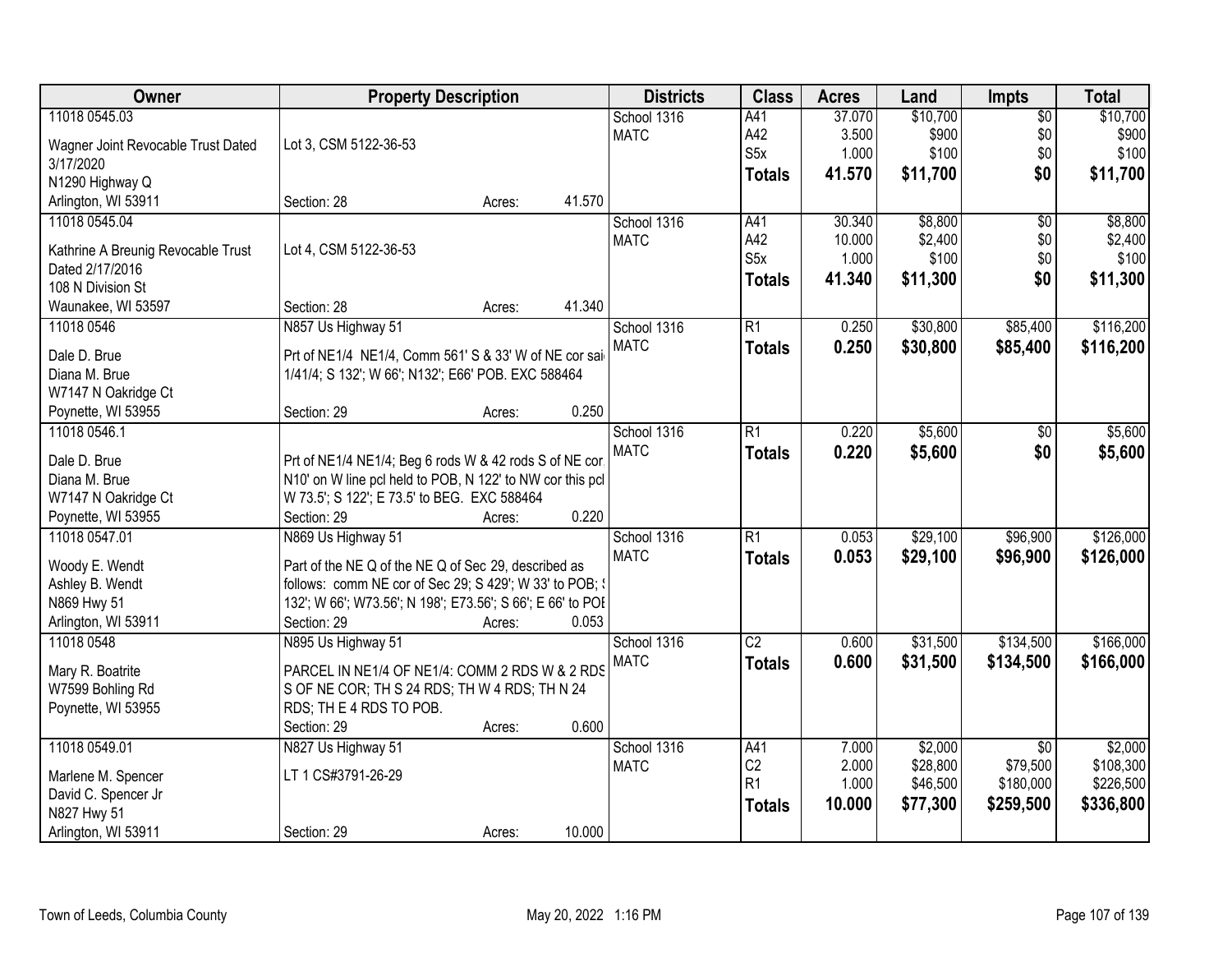| \$107,500<br>11018 0549.B<br>W6513 County Highway K<br>1.000<br>\$46,500<br>School 1316<br>$\overline{R1}$<br><b>MATC</b><br>1.000<br>\$46,500<br>\$107,500<br><b>Totals</b><br>Lot 1, CSM 959-4-179 | \$154,000        |
|------------------------------------------------------------------------------------------------------------------------------------------------------------------------------------------------------|------------------|
|                                                                                                                                                                                                      |                  |
| Randy A. Anhalt                                                                                                                                                                                      | \$154,000        |
| W6513 County Rd K                                                                                                                                                                                    |                  |
| Arlington, WI 53911                                                                                                                                                                                  |                  |
| 1.000<br>Section: 29<br>Acres:                                                                                                                                                                       |                  |
| 13.810<br>\$4,000<br>11018 0550<br>School 1316<br>A41<br>\$0                                                                                                                                         | \$4,000          |
| <b>MATC</b><br>13.810<br>\$4,000<br>\$0<br><b>Totals</b><br>NW1/4 OF NE1/4 EXC R377-469<br>Wendt Living Trust Dated 2/14/2018                                                                        | \$4,000          |
| N908 Hopkins Rd                                                                                                                                                                                      |                  |
| Arlington, WI 53911                                                                                                                                                                                  |                  |
| 13.810<br>Section: 29<br>Acres:<br>11018 0550.A                                                                                                                                                      |                  |
| \$9,700<br>School 1316<br>A41<br>33.460<br>$\overline{50}$<br>S <sub>5</sub> x<br>\$100<br>\$0<br>1.000<br><b>MATC</b>                                                                               | \$9,700<br>\$100 |
| Wendt Living Trust Dated 2/14/2018<br>BEG N1/4C, N89DGE 1395.79FT, S1DGE<br>34.460<br>\$9,800<br>\$0<br><b>Totals</b>                                                                                | \$9,800          |
| N908 Hopkins Rd<br>864.22FT, N89DGW 1922.06FT, N1DGW 679.23FT,                                                                                                                                       |                  |
| S89DGE 527.3FT, N1DGW 209.73 FT TO POB;EX<br>Arlington, WI 53911<br>34.460                                                                                                                           |                  |
| Section: 29<br>Acres:<br>11018 0550.B<br>W6767 County Highway K<br>$\overline{R1}$<br>\$54,300<br>\$190,100<br>School 1316<br>1.400                                                                  | \$244,400        |
| <b>MATC</b><br>1.400<br>\$54,300<br>\$190,100<br><b>Totals</b>                                                                                                                                       | \$244,400        |
| Lot 1, CSM 1898-10-104 EXC 3.6 ACR see exceptions<br>Spencer M. Statz                                                                                                                                |                  |
| Melissa R. Statz                                                                                                                                                                                     |                  |
| W6767 County Rd K<br>1.400                                                                                                                                                                           |                  |
| Arlington, WI 53911<br>Section: 29<br>Acres:<br>$\overline{\mathsf{x2}}$<br>40.000<br>$\overline{50}$<br>$\overline{50}$<br>11018 0551<br>School 1316                                                | \$0              |
| <b>MATC</b><br>40.000<br>\$0<br>\$0<br><b>Totals</b>                                                                                                                                                 | \$0              |
| <b>SW1/4 OF NE1/4</b><br>Regents Of University Of Wisconsin                                                                                                                                          |                  |
| 109 Bascom Hall                                                                                                                                                                                      |                  |
| Madison, WI 53706<br>40.000<br>Section: 29<br>Acres:                                                                                                                                                 |                  |
| $\overline{X2}$<br>40.000<br>11018 0552<br>School 1316<br>$\sqrt{50}$<br>$\overline{50}$<br>W6526 Badger Ln                                                                                          | $\overline{50}$  |
| \$0<br><b>MATC</b><br>40.000<br>\$0<br><b>Totals</b>                                                                                                                                                 | \$0              |
| <b>SE1/4 OF NE1/4</b><br>Regents Of University Of Wisconsin                                                                                                                                          |                  |
| 109 Bascom Hall<br>Madison, WI 53706                                                                                                                                                                 |                  |
| 40.000<br>Section: 29<br>Acres:                                                                                                                                                                      |                  |
| 11018 0553<br>W6773 County Highway K<br>School 1316<br>X5<br>6.170<br>\$0<br>$\overline{30}$                                                                                                         | $\overline{50}$  |
| \$0<br><b>MATC</b><br>6.170<br>\$0<br><b>Totals</b>                                                                                                                                                  | \$0              |
| Zion Lutheran Cemetery Association<br>2 A. IN NE CORNER OF NE1/4 OF NW1/4; PCL IS 25.3                                                                                                               |                  |
| 109 Portland Rd<br>RODS E & W BY 12.65 RODS N & S REC IN V.60-P.443<br>& V.111- P.465 & V.257-P.406 ALSO 1/2 A ADJ TO<br>Waterloo, WI 53594                                                          |                  |
| 6.170<br>Section: 29<br>Acres:                                                                                                                                                                       |                  |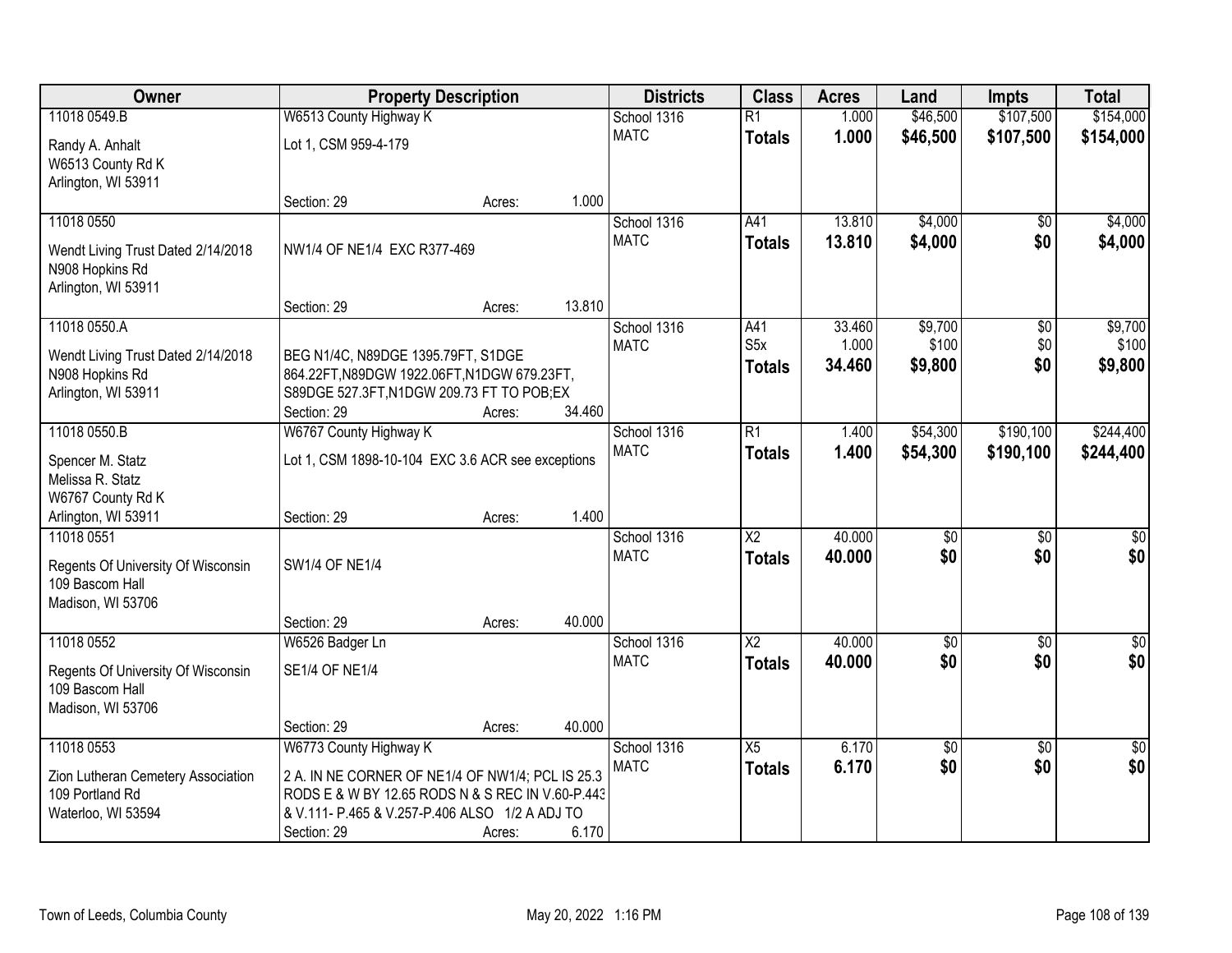| Owner                                                                                         | <b>Property Description</b>                                                                                                                                                                                                                     | <b>Districts</b>           | <b>Class</b>                             | <b>Acres</b>              | Land                          | <b>Impts</b>                  | <b>Total</b>                  |
|-----------------------------------------------------------------------------------------------|-------------------------------------------------------------------------------------------------------------------------------------------------------------------------------------------------------------------------------------------------|----------------------------|------------------------------------------|---------------------------|-------------------------------|-------------------------------|-------------------------------|
| 11018 0554<br>Wendt Living Trust Dated 2/14/2018<br>N908 Hopkins Rd<br>Arlington, WI 53911    | NE1/4 OF NW1/4, EXC 2. A IN NE COR THEREOF REC<br>IN V.252-P.399 & V.260-P.215, see exceptions                                                                                                                                                  | School 1316<br><b>MATC</b> | A41<br><b>Totals</b>                     | 25.610<br>25.610          | \$7,400<br>\$7,400            | $\overline{50}$<br>\$0        | \$7,400<br>\$7,400            |
| 11018 0554.01<br>Wendt Living Trust Dated 2/14/2018<br>N908 Hopkins Rd<br>Arlington, WI 53911 | 25.610<br>Section: 29<br>Acres:<br>A part of the NE Q o the NE Q of Sec 29, described as<br>follows: Comm at the NE cor of Sec 29; S alg E In of the<br>NE Q of Sec 29, 640'; W, 33' to W ROW In of US Highwa<br>0.000<br>Section: 29<br>Acres: | School 1316<br><b>MATC</b> | R1<br><b>Totals</b>                      | 0.100<br>0.100            | \$100<br>\$100                | $\overline{50}$<br>\$0        | \$100<br>\$100                |
| 11018 0554.02<br>Dale D. Brue<br>Diana M. Brue<br>W7147 N Oakridge Ct<br>Poynette, WI 53955   | A part of the NE Q of the NE Q of Sec 29, described as<br>follows: Comm at the NE cor of Sec 29; S alg the E In of<br>the NE Q of Sec 29, 640'; W 33' to the W ROW In of US<br>Section: 29<br>0.000<br>Acres:                                   | School 1316<br><b>MATC</b> | R1<br><b>Totals</b>                      | 0.200<br>0.200            | \$100<br>\$100                | \$0<br>\$0                    | \$100<br>\$100                |
| 11018 0554.03<br>Alicia Keaster<br>N845 US Highway 51<br>Arlington, WI 53911                  | N845 Us Highway 51<br>A part of the NE Q of the NE Q of Sec 29, described as<br>follows: Comm at the NE cor of Sec 29; S alg the E In of<br>the NE Q of said Sec 29, 673'; W, 33' to W ROW In of US<br>0.460<br>Section: 29<br>Acres:           | School 1316<br><b>MATC</b> | $\overline{R1}$<br><b>Totals</b>         | 0.460<br>0.460            | \$22,800<br>\$22,800          | \$134,300<br>\$134,300        | \$157,100<br>\$157,100        |
| 11018 0554.04<br>Wendt Living Trust Dated 2/14/2018<br>N908 Hopkins Rd<br>Arlington, WI 53911 | NE1/4 OF NE1/4 EXC E 99' OF N693' EXC.33A R55-637<br>EXC CS#959 EXC R377-469 EXC #588466 EXC<br>CS#3791 - See Exceptions<br>Section: 29<br>23.000<br>Acres:                                                                                     | School 1316<br><b>MATC</b> | A41<br>S5x<br><b>Totals</b>              | 22.250<br>0.750<br>23.000 | \$6,400<br>\$100<br>\$6,500   | $\overline{50}$<br>\$0<br>\$0 | \$6,400<br>\$100<br>\$6,500   |
| 11018 0555<br>Wendt Living Trust Dated 2/14/2018<br>N908 Hopkins Rd<br>Arlington, WI 53911    | <b>NW1/4 OF NW1/4</b><br>40.000<br>Section: 29<br>Acres:                                                                                                                                                                                        | School 1316<br><b>MATC</b> | A41<br>S5x<br><b>Totals</b>              | 38.000<br>2.000<br>40.000 | \$11,000<br>\$200<br>\$11,200 | $\sqrt{$0}$<br>\$0<br>\$0     | \$11,000<br>\$200<br>\$11,200 |
| 11018 0556<br>Wendt Living Trust Dated 2/14/2018<br>N908 Hopkins Rd<br>Arlington, WI 53911    | <b>SW1/4 OF NW1/4</b><br>40.000<br>Section: 29<br>Acres:                                                                                                                                                                                        | School 1316<br><b>MATC</b> | A41<br>S <sub>5</sub> x<br><b>Totals</b> | 39.000<br>1.000<br>40.000 | \$11,300<br>\$100<br>\$11,400 | $\overline{30}$<br>\$0<br>\$0 | \$11,300<br>\$100<br>\$11,400 |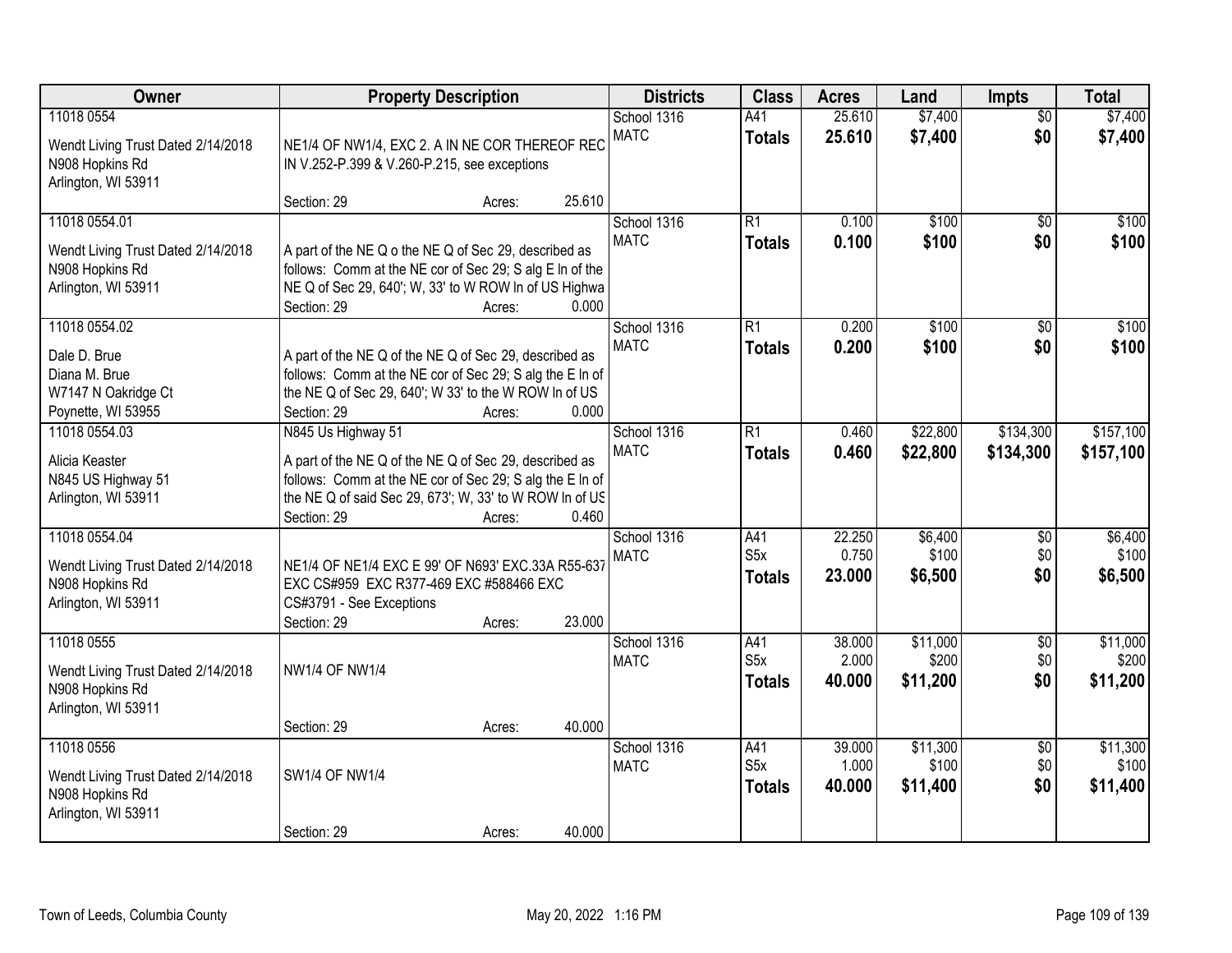| <b>Owner</b>                                                                               |                                          | <b>Property Description</b> |        | <b>Districts</b>           | <b>Class</b>                            | <b>Acres</b>     | Land                   | Impts                  | <b>Total</b>           |
|--------------------------------------------------------------------------------------------|------------------------------------------|-----------------------------|--------|----------------------------|-----------------------------------------|------------------|------------------------|------------------------|------------------------|
| 11018 0557<br>Wendt Living Trust Dated 2/14/2018<br>N908 Hopkins Rd<br>Arlington, WI 53911 | <b>SE1/4 OF NW1/4</b>                    |                             |        | School 1316<br><b>MATC</b> | A41<br><b>Totals</b>                    | 40.000<br>40.000 | \$11,500<br>\$11,500   | $\overline{50}$<br>\$0 | \$11,500<br>\$11,500   |
|                                                                                            | Section: 29                              | Acres:                      | 40.000 |                            |                                         |                  |                        |                        |                        |
| 11018 0558<br>Regents Of University Of Wisconsin<br>109 Bascom Hall<br>Madison, WI 53706   | W6723 Badger Ln<br><b>NE1/4 OF SW1/4</b> |                             |        | School 1316<br><b>MATC</b> | $\overline{X2}$<br><b>Totals</b>        | 40.000<br>40.000 | $\overline{50}$<br>\$0 | $\overline{50}$<br>\$0 | \$0<br>\$0             |
| 11018 0559                                                                                 | Section: 29                              | Acres:                      | 40.000 | School 1316                | X2                                      | 40.000           | \$0                    | \$0                    | $\overline{50}$        |
| Regents Of University Of Wisconsin<br>109 Bascom Hall<br>Madison, WI 53706                 | NW1/4 OF SW1/4                           |                             |        | <b>MATC</b>                | <b>Totals</b>                           | 40.000           | \$0                    | \$0                    | \$0                    |
|                                                                                            | Section: 29                              | Acres:                      | 40.000 |                            |                                         |                  |                        |                        |                        |
| 11018 0560<br>Regents Of University Of Wisconsin<br>109 Bascom Hall<br>Madison, WI 53706   | W6836 Ramsey Rd<br>SW1/4 OF SW1/4        |                             |        | School 1316<br><b>MATC</b> | X <sub>2</sub><br><b>Totals</b>         | 40.000<br>40.000 | \$0<br>\$0             | $\sqrt{6}$<br>\$0      | $\sqrt{50}$<br>\$0     |
|                                                                                            | Section: 29                              | Acres:                      | 40.000 |                            |                                         |                  |                        |                        |                        |
| 11018 0561<br>Regents Of University Of Wisconsin<br>109 Bascom Hall<br>Madison, WI 53706   | SE1/4 OF SW1/4<br>Section: 29            | Acres:                      | 40.000 | School 1316<br><b>MATC</b> | $\overline{\text{X2}}$<br><b>Totals</b> | 40.000<br>40.000 | $\overline{50}$<br>\$0 | $\overline{50}$<br>\$0 | $\overline{50}$<br>\$0 |
| 11018 0562                                                                                 | W6527 Badger Ln                          |                             |        | School 1316                | $\overline{X2}$                         | 38.820           | $\overline{50}$        | $\overline{50}$        | $\overline{\$0}$       |
| Regents Of University Of Wisconsin<br>109 Bascom Hall<br>Madison, WI 53706                 | <b>NE1/4 OF SE1/4</b>                    |                             |        | <b>MATC</b>                | <b>Totals</b>                           | 38.820           | \$0                    | \$0                    | \$0                    |
|                                                                                            | Section: 29                              | Acres:                      | 38.820 |                            |                                         |                  |                        |                        |                        |
| 11018 0563<br>Regents Of University Of Wisconsin<br>109 Bascom Hall<br>Madison, WI 53706   | W6667 Badger Ln<br>NW1/4 OF SE1/4        |                             | 40.000 | School 1316<br><b>MATC</b> | $\overline{\text{X2}}$<br><b>Totals</b> | 40.000<br>40.000 | $\overline{50}$<br>\$0 | $\overline{50}$<br>\$0 | \$0<br>\$0             |
|                                                                                            | Section: 29                              | Acres:                      |        |                            |                                         |                  |                        |                        |                        |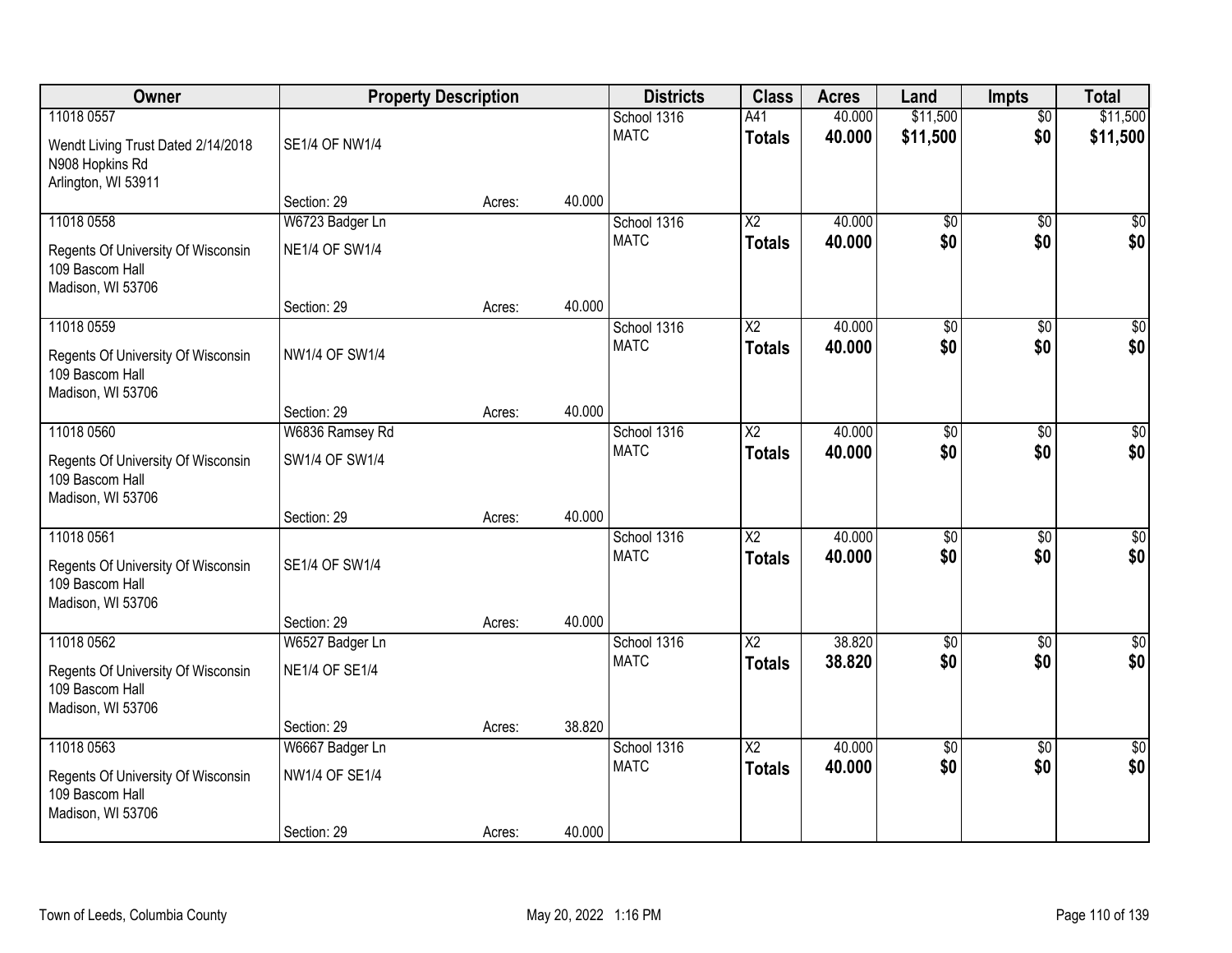| Owner                                                                                                            | <b>Property Description</b>                                    |        |        | <b>Districts</b>           | <b>Class</b>                                   | <b>Acres</b>                       | Land                                      | <b>Impts</b>                                     | <b>Total</b>                                |
|------------------------------------------------------------------------------------------------------------------|----------------------------------------------------------------|--------|--------|----------------------------|------------------------------------------------|------------------------------------|-------------------------------------------|--------------------------------------------------|---------------------------------------------|
| 11018 0564<br>Regents Of University Of Wisconsin<br>109 Bascom Hall<br>Madison, WI 53706                         | SW1/4 OF SE1/4                                                 |        |        | School 1316<br><b>MATC</b> | $\overline{\text{X2}}$<br><b>Totals</b>        | 40.000<br>40.000                   | $\overline{50}$<br>\$0                    | $\overline{50}$<br>\$0                           | \$0<br>\$0                                  |
|                                                                                                                  | Section: 29                                                    | Acres: | 40.000 |                            |                                                |                                    |                                           |                                                  |                                             |
| 11018 0565<br>Regents Of University Of Wisconsin<br>109 Bascom Hall<br>Madison, WI 53706                         | N639 Us Highway 51<br>SE1/4 OF SE1/4 EXC HWY R354 -56          |        |        | School 1316<br><b>MATC</b> | $\overline{\text{X2}}$<br><b>Totals</b>        | 38.033<br>38.033                   | $\overline{50}$<br>\$0                    | $\overline{50}$<br>\$0                           | \$0<br>\$0                                  |
| 11018 0566                                                                                                       | Section: 29                                                    | Acres: | 38.033 | School 1316                | $\overline{\text{X2}}$                         | 40.000                             | $\overline{50}$                           | \$0                                              | $\overline{\$0}$                            |
| Regents Of University Of Wisconsin<br>109 Bascom Hall<br>Madison, WI 53706                                       | <b>NE1/4 OF NE1/4</b>                                          |        |        | <b>MATC</b>                | <b>Totals</b>                                  | 40.000                             | \$0                                       | \$0                                              | \$0                                         |
|                                                                                                                  | Section: 30                                                    | Acres: | 40.000 |                            |                                                |                                    |                                           |                                                  |                                             |
| 11018 0567<br>Carol Midthun et al<br>c/o Midthun Brothers Farms, LLC<br>W7135 County Rd K                        | <b>NW1/4 OF NE1/4</b>                                          |        |        | School 1316<br><b>MATC</b> | A41<br>S <sub>5</sub> x<br><b>Totals</b>       | 39.000<br>1.000<br>40.000          | \$11,300<br>\$100<br>\$11,400             | \$0<br>\$0<br>\$0                                | \$11,300<br>\$100<br>\$11,400               |
| Arlington, WI 53911                                                                                              | Section: 30                                                    | Acres: | 40.000 |                            |                                                |                                    |                                           |                                                  |                                             |
| 11018 0568<br>Carol Midthun et al<br>c/o Midthun Brothers Farms, LLC<br>W7135 County Rd K<br>Arlington, WI 53911 | <b>SW1/4 OF NE1/4</b><br>Section: 30                           | Acres: | 40.000 | School 1316<br><b>MATC</b> | A41<br>A43<br><b>Totals</b>                    | 34.000<br>6.000<br>40.000          | \$9,800<br>\$1,100<br>\$10,900            | \$0<br>\$0<br>\$0                                | \$9,800<br>\$1,100<br>\$10,900              |
| 11018 0569                                                                                                       | N701 Hopkins Rd                                                |        |        | School 1316                | $\overline{X2}$                                | 40.000                             | $\sqrt{6}$                                | \$0                                              | $\sqrt{30}$                                 |
| Regents Of University Of Wisconsin<br>109 Bascom Hall<br>Madison, WI 53706                                       | <b>SE1/4 OF NE1/4</b>                                          |        |        | <b>MATC</b>                | <b>Totals</b>                                  | 40.000                             | \$0                                       | \$0                                              | \$0                                         |
|                                                                                                                  | Section: 30                                                    | Acres: | 40.000 |                            |                                                |                                    |                                           |                                                  |                                             |
| 11018 0570<br>Carol Midthun et al<br>c/o Midthun Brothers Farms, LLC<br>W7135 County Rd K<br>Arlington, WI 53911 | W7135 County Highway K<br><b>NE1/4 OF NW1/4</b><br>Section: 30 | Acres: | 40.000 | School 4536<br><b>MATC</b> | A41<br>H7<br>S <sub>5</sub> x<br><b>Totals</b> | 37.000<br>2.000<br>1.000<br>40.000 | \$10,700<br>\$47,000<br>\$100<br>\$57,800 | $\overline{50}$<br>\$193,100<br>\$0<br>\$193,100 | \$10,700<br>\$240,100<br>\$100<br>\$250,900 |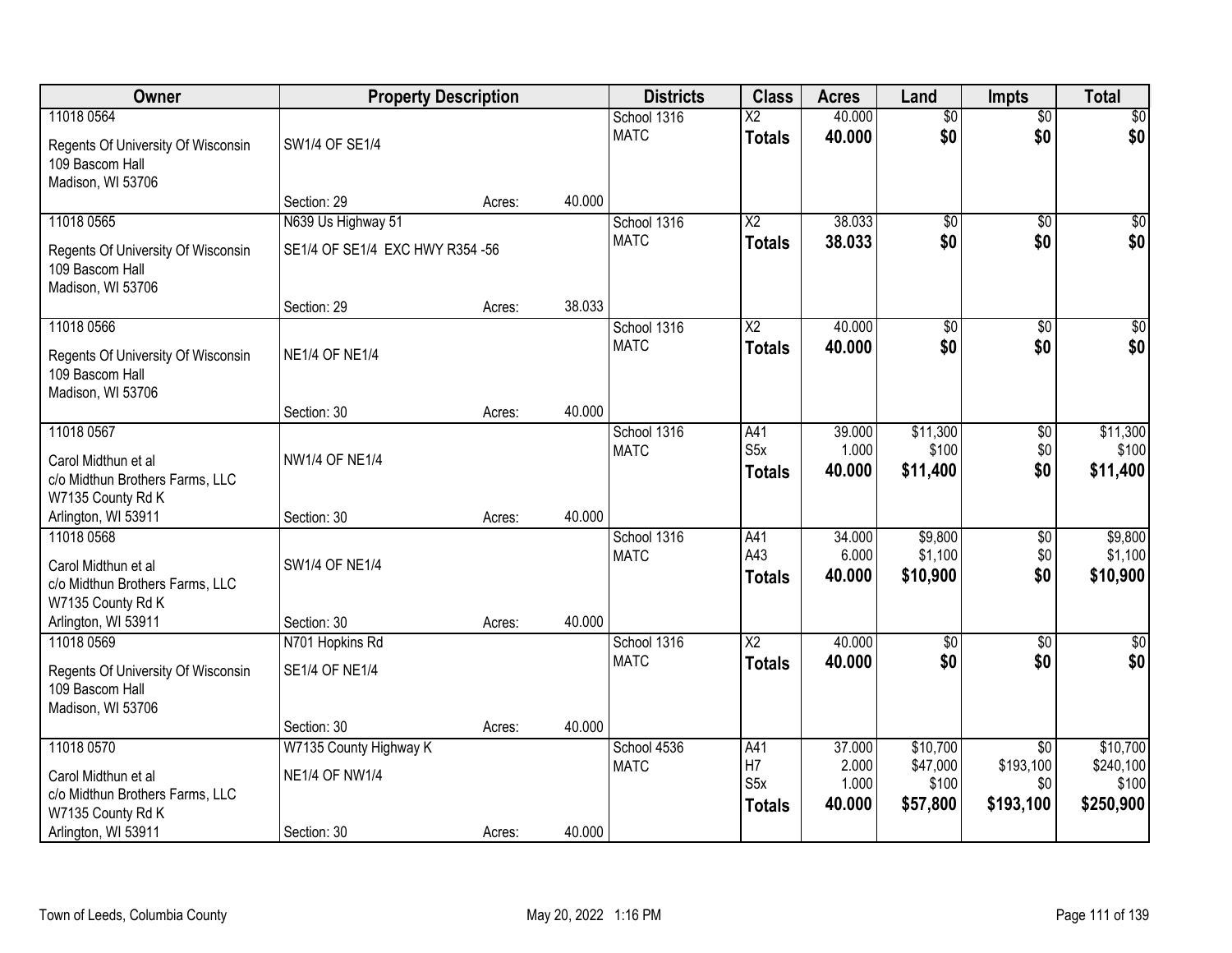| Owner                              | <b>Property Description</b> |        |        | <b>Districts</b> | <b>Class</b>           | <b>Acres</b> | Land            | <b>Impts</b>    | <b>Total</b>     |
|------------------------------------|-----------------------------|--------|--------|------------------|------------------------|--------------|-----------------|-----------------|------------------|
| 11018 0571                         | W7145 County Highway K      |        |        | School 4536      | A41                    | 45.000       | \$13,000        | $\overline{50}$ | \$13,000         |
| Carol Midthun et al                | <b>FRAC W1/2 OF NW1/4</b>   |        |        | <b>MATC</b>      | A42                    | 7.000        | \$1,700         | \$0             | \$1,700          |
| c/o Midthun Brothers Farms, LLC    |                             |        |        |                  | A43                    | 4.000        | \$700           | \$0             | \$700            |
| W7135 County Rd K                  |                             |        |        |                  | S <sub>5</sub> x       | 1.500        | \$200           | \$0             | \$200            |
| Arlington, WI 53911                | Section: 30                 | Acres: | 57.500 |                  | <b>Totals</b>          | 57.500       | \$15,600        | \$0             | \$15,600         |
| 11018 0572                         |                             |        |        | School 4536      | A41                    | 34.000       | \$9,800         | $\overline{50}$ | \$9,800          |
| Carol Midthun et al                | SE1/4 OF NW1/4              |        |        | <b>MATC</b>      | A43                    | 6.000        | \$1,100         | \$0             | \$1,100          |
| c/o Midthun Brothers Farms, LLC    |                             |        |        |                  | <b>Totals</b>          | 40.000       | \$10,900        | \$0             | \$10,900         |
| W7135 County Rd K                  |                             |        |        |                  |                        |              |                 |                 |                  |
| Arlington, WI 53911                | Section: 30                 | Acres: | 40.000 |                  |                        |              |                 |                 |                  |
| 11018 0573                         |                             |        |        | School 1316      | $\overline{\text{X2}}$ | 40.000       | $\overline{50}$ | $\overline{50}$ | $\overline{30}$  |
| Regents Of University Of Wisconsin | <b>NE1/4 OF SW1/4</b>       |        |        | <b>MATC</b>      | <b>Totals</b>          | 40.000       | \$0             | \$0             | \$0              |
| 109 Bascom Hall                    |                             |        |        |                  |                        |              |                 |                 |                  |
| Madison, WI 53706                  |                             |        |        |                  |                        |              |                 |                 |                  |
|                                    | Section: 30                 | Acres: | 40.000 |                  |                        |              |                 |                 |                  |
| 11018 0574                         | W7140 Ramsey Rd             |        |        | School 1316      | X <sub>2</sub>         | 56.500       | \$0             | \$0             | \$0              |
| Regents Of University Of Wisconsin | FRAC W1/2 OF SW1/4          |        |        | <b>MATC</b>      | <b>Totals</b>          | 56.500       | \$0             | \$0             | \$0              |
| 109 Bascom Hall                    |                             |        |        |                  |                        |              |                 |                 |                  |
| Madison, WI 53706                  |                             |        |        |                  |                        |              |                 |                 |                  |
|                                    | Section: 30                 | Acres: | 56.500 |                  |                        |              |                 |                 |                  |
| 11018 0575                         | W7114 Ramsey Rd             |        |        | School 1316      | $\overline{\text{X2}}$ | 40.000       | $\overline{50}$ | $\overline{30}$ | $\overline{\$0}$ |
| Regents Of University Of Wisconsin | SE 1/4 OF SW 1/4            |        |        | <b>MATC</b>      | <b>Totals</b>          | 40.000       | \$0             | \$0             | \$0              |
| 109 Bascom Hall                    |                             |        |        |                  |                        |              |                 |                 |                  |
| Madison, WI 53706                  |                             |        |        |                  |                        |              |                 |                 |                  |
|                                    | Section: 30                 | Acres: | 40.000 |                  |                        |              |                 |                 |                  |
| 11018 0576                         | N633 Hopkins Rd             |        |        | School 1316      | $\overline{X2}$        | 40.000       | $\sqrt{6}$      | $\sqrt{6}$      | \$0              |
| Regents Of University Of Wisconsin | <b>NE1/4 OF SE1/4</b>       |        |        | <b>MATC</b>      | <b>Totals</b>          | 40.000       | \$0             | \$0             | \$0              |
| 109 Bascom Hall                    |                             |        |        |                  |                        |              |                 |                 |                  |
| Madison, WI 53706                  |                             |        |        |                  |                        |              |                 |                 |                  |
|                                    | Section: 30                 | Acres: | 40.000 |                  |                        |              |                 |                 |                  |
| 11018 0577                         |                             |        |        | School 1316      | $\overline{\text{X2}}$ | 40.000       | $\overline{50}$ | $\overline{30}$ | $\overline{50}$  |
| Regents Of University Of Wisconsin | NW1/4 OF SE1/4              |        |        | <b>MATC</b>      | <b>Totals</b>          | 40.000       | \$0             | \$0             | \$0              |
| 109 Bascom Hall                    |                             |        |        |                  |                        |              |                 |                 |                  |
| Madison, WI 53706                  |                             |        |        |                  |                        |              |                 |                 |                  |
|                                    | Section: 30                 | Acres: | 40.000 |                  |                        |              |                 |                 |                  |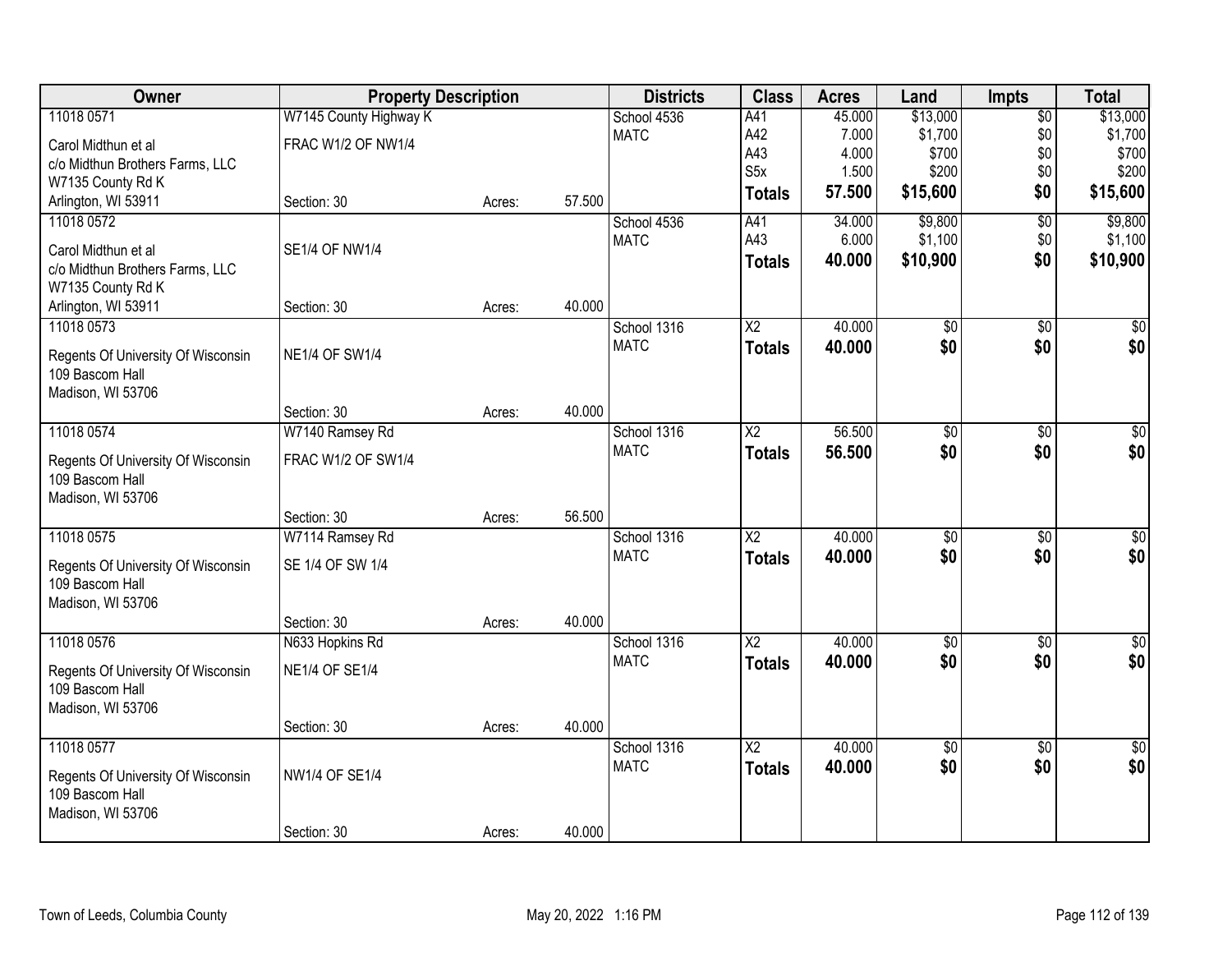| Owner                                        | <b>Property Description</b>                       |        |        | <b>Districts</b> | <b>Class</b>           | <b>Acres</b>   | Land                | <b>Impts</b>    | <b>Total</b>        |
|----------------------------------------------|---------------------------------------------------|--------|--------|------------------|------------------------|----------------|---------------------|-----------------|---------------------|
| 11018 0578                                   |                                                   |        |        | School 1316      | $\overline{X2}$        | 40.000         | $\overline{50}$     | \$0             | \$0                 |
| Regents Of University Of Wisconsin           | SW1/4 OF SE1/4                                    |        |        | <b>MATC</b>      | <b>Totals</b>          | 40.000         | \$0                 | \$0             | \$0                 |
| 109 Bascom Hall                              |                                                   |        |        |                  |                        |                |                     |                 |                     |
| Madison, WI 53706                            |                                                   |        | 40.000 |                  |                        |                |                     |                 |                     |
| 11018 0579                                   | Section: 30                                       | Acres: |        | School 1316      | $\overline{X2}$        | 40.000         | $\overline{50}$     | \$0             | $\sqrt{50}$         |
|                                              |                                                   |        |        | <b>MATC</b>      | <b>Totals</b>          | 40.000         | \$0                 | \$0             | \$0                 |
| Regents Of University Of Wisconsin           | SE1/4 OF SE1/4 R282-96                            |        |        |                  |                        |                |                     |                 |                     |
| 109 Bascom Hall<br>Madison, WI 53706         |                                                   |        |        |                  |                        |                |                     |                 |                     |
|                                              | Section: 30                                       | Acres: | 40.000 |                  |                        |                |                     |                 |                     |
| 11018 0580                                   | N491 Hopkins Rd                                   |        |        | School 1316      | A41                    | 20.000         | \$5,800             | \$0             | \$5,800             |
| Robert S. Sutcliffe                          | NE1/4 OF NE1/4 R.87 P.240 ALSO E 1/4 OF NW 1/4 NE |        |        | <b>MATC</b>      | A42                    | 3.000          | \$700               | \$0             | \$700               |
| N491 Hopkins Rd                              | 1/4 R243-41 #593851                               |        |        |                  | A43                    | 11.000         | \$1,900             | \$0             | \$1,900             |
| Arlington, WI 53911                          |                                                   |        |        |                  | H7                     | 2.000          | \$47,000            | \$118,800       | \$165,800           |
|                                              | Section: 31                                       | Acres: | 50.000 |                  | S5m<br>S5x             | 8.000<br>6.000 | \$14,800<br>\$6,200 | \$0<br>\$0      | \$14,800<br>\$6,200 |
|                                              |                                                   |        |        |                  | <b>Totals</b>          | 50.000         | \$76,400            | \$118,800       | \$195,200           |
| 11018 0581                                   |                                                   |        |        | School 1316      | A41                    | 26.500         | \$7,600             | \$0             | \$7,600             |
|                                              |                                                   |        |        | <b>MATC</b>      | A43                    | 2.000          | \$400               | \$0             | \$400               |
| The Morris V & Floy A Dalton Living          | NW1/4 OF NE1/4 EXC E 1/4 - see exceptions         |        |        |                  | S <sub>5</sub> x       | 1.500          | \$200               | \$0             | \$200               |
| Trust<br>PO Box 786                          |                                                   |        |        |                  | <b>Totals</b>          | 30.000         | \$8,200             | \$0             | \$8,200             |
| Lopez Island, WA 98261                       | Section: 31                                       | Acres: | 30.000 |                  |                        |                |                     |                 |                     |
| 11018 0582                                   |                                                   |        |        | School 1316      | A41                    | 39.000         | \$11,300            | $\sqrt{6}$      | \$11,300            |
|                                              | SW1/4 OF NE1/4                                    |        |        | <b>MATC</b>      | S <sub>5</sub> x       | 1.000          | \$100               | \$0             | \$100               |
| The Morris V & Floy A Dalton Living<br>Trust |                                                   |        |        |                  | <b>Totals</b>          | 40.000         | \$11,400            | \$0             | \$11,400            |
| <b>PO Box 786</b>                            |                                                   |        |        |                  |                        |                |                     |                 |                     |
| Lopez Island, WA 98261                       | Section: 31                                       | Acres: | 40.000 |                  |                        |                |                     |                 |                     |
| 11018 0583                                   |                                                   |        |        | School 1316      | A41                    | 39.000         | \$11,300            | $\sqrt{$0}$     | \$11,300            |
| Nancy L. Kessenich                           | <b>SE1/4 OF NE1/4</b>                             |        |        | <b>MATC</b>      | S5x                    | 1.000          | \$100               | \$0             | \$100               |
| 4356 E Yahara Rd                             |                                                   |        |        |                  | <b>Totals</b>          | 40.000         | \$11,400            | \$0             | \$11,400            |
| Deforest, WI 53532                           |                                                   |        |        |                  |                        |                |                     |                 |                     |
|                                              | Section: 31                                       | Acres: | 40.000 |                  |                        |                |                     |                 |                     |
| 11018 0584                                   | W7169 Ramsey Rd                                   |        |        | School 1316      | $\overline{\text{X2}}$ | 40.000         | $\overline{50}$     | $\overline{30}$ | \$0                 |
| Regents Of University Of Wisconsin           | NE1/4 OF NW1/4 R282-96                            |        |        | <b>MATC</b>      | <b>Totals</b>          | 40.000         | \$0                 | \$0             | \$0                 |
| 109 Bascom Hall                              |                                                   |        |        |                  |                        |                |                     |                 |                     |
| Madison, WI 53706                            |                                                   |        |        |                  |                        |                |                     |                 |                     |
|                                              | Section: 31                                       | Acres: | 40.000 |                  |                        |                |                     |                 |                     |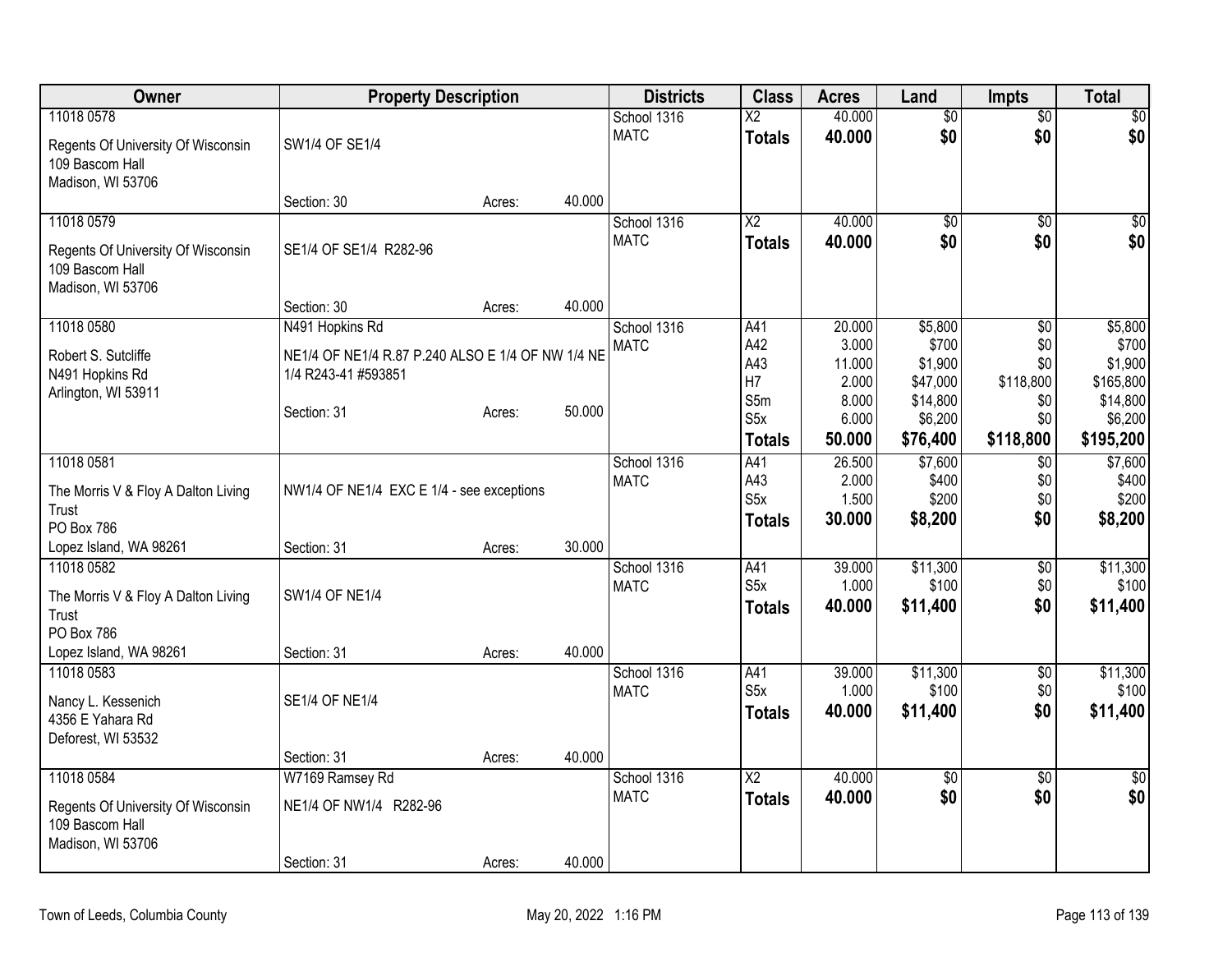| Owner                                 | <b>Property Description</b>                                     |        |             | <b>Districts</b>           | <b>Class</b>            | <b>Acres</b>   | Land                | <b>Impts</b>    | <b>Total</b>     |
|---------------------------------------|-----------------------------------------------------------------|--------|-------------|----------------------------|-------------------------|----------------|---------------------|-----------------|------------------|
| 11018 0585                            |                                                                 |        |             | School 1316                | $\overline{\text{X2}}$  | 57.000         | $\overline{50}$     | $\overline{60}$ | $\sqrt{50}$      |
| Regents Of University Of Wisconsin    | FRAC W1/2 OF NW1/4. REC IN V.251-P.399                          |        |             | <b>MATC</b>                | <b>Totals</b>           | 57.000         | \$0                 | \$0             | \$0              |
| 109 Bascom Hall                       |                                                                 |        |             |                            |                         |                |                     |                 |                  |
| Madison, WI 53706                     |                                                                 |        |             |                            |                         |                |                     |                 |                  |
|                                       | Section: 31                                                     | Acres: | 57.000      |                            |                         |                |                     |                 |                  |
| 11018 0586                            |                                                                 |        |             | School 1316                | A41                     | 27.000         | \$7,800             | $\overline{50}$ | \$7,800          |
| Harris Living Trust Dated 3/25/2010   | SE1/4 OF NW1/4 EXC R27-132                                      |        |             | <b>MATC</b>                | A42<br>A43              | 4.000<br>5.000 | \$1,000<br>\$900    | \$0<br>\$0      | \$1,000<br>\$900 |
| W5564 Harvey Rd                       |                                                                 |        |             |                            | S <sub>5</sub> x        | 1.000          | \$100               | \$0             | \$100            |
| Poynette, WI 53955                    |                                                                 |        |             |                            | <b>Totals</b>           | 37.000         | \$9,800             | \$0             | \$9,800          |
| 11018 0586.A                          | Section: 31                                                     | Acres: | 37.000      |                            |                         | 3.000          |                     |                 | \$0              |
|                                       |                                                                 |        |             | School 1316<br><b>MATC</b> | X2<br><b>Totals</b>     | 3.000          | $\sqrt[6]{}$<br>\$0 | \$0<br>\$0      | \$0              |
| Regents Of University Of Wisconsin    | PCL IN SE1/4 NW1/4; BEG @ SW COR NW1/4 TH E                     |        |             |                            |                         |                |                     |                 |                  |
| 109 Bascom Hall                       | 973.4' NO 05' W628.8' POB; NO 05' W                             |        | 328.4'; S89 |                            |                         |                |                     |                 |                  |
| Madison, WI 53706                     | 43'E 397.4' SO17'W326.1'; TH S89 57' W 395.3' TO<br>Section: 31 |        | 3.000       |                            |                         |                |                     |                 |                  |
| 11018 0587                            |                                                                 | Acres: |             | School 1316                | A41                     | 27.500         | \$7,900             | \$0             | \$7,900          |
|                                       |                                                                 |        |             | <b>MATC</b>                | A43                     | 11.000         | \$1,900             | \$0             | \$1,900          |
| Harris Living Trust Dated 3/25/2010   | NE1/4 OF SW1/4 EXC R76-43                                       |        |             |                            | S <sub>5x</sub>         | 1.000          | \$100               | \$0             | \$100            |
| W5564 Harvey Rd                       |                                                                 |        |             |                            | <b>Totals</b>           | 39.500         | \$9,900             | \$0             | \$9,900          |
| Poynette, WI 53955                    | Section: 31                                                     | Acres: | 39.500      |                            |                         |                |                     |                 |                  |
| 11018 0588                            |                                                                 |        |             | School 1316                | A41                     | 27.570         | \$8,000             | $\overline{50}$ | \$8,000          |
|                                       |                                                                 |        |             | <b>MATC</b>                | A42                     | 1.000          | \$200               | \$0             | \$200            |
| Harris Living Trust Dated 3/25/2010   | FRAC W1/2 OF SW1/4, EXC 1 A FOR R.R. R.O.W. EXC                 |        |             |                            | A43                     | 1.000          | \$200               | \$0             | \$200            |
| W5564 Harvey Rd<br>Poynette, WI 53955 | R77-536                                                         |        |             |                            | S <sub>5</sub> x        | 1.000          | \$100               | \$0             | \$100            |
|                                       | Section: 31                                                     | Acres: | 30.570      |                            | <b>Totals</b>           | 30.570         | \$8,500             | \$0             | \$8,500          |
| 11018 0588.03                         |                                                                 |        |             | School 1316                | $\overline{\text{S5x}}$ | 0.580          | \$1,000             | $\overline{60}$ | \$1,000          |
| Robert S. Merrill                     | LT 3 CS3252-21-117                                              |        |             | <b>MATC</b>                | <b>Totals</b>           | 0.580          | \$1,000             | \$0             | \$1,000          |
| Darlene K. Merrill                    |                                                                 |        |             |                            |                         |                |                     |                 |                  |
| N190 Ramsey Rd                        |                                                                 |        |             |                            |                         |                |                     |                 |                  |
| Arlington, WI 53911                   | Section: 31                                                     | Acres: | 0.580       |                            |                         |                |                     |                 |                  |
| 11018 0588.04                         |                                                                 |        |             | School 1316                | R1                      | 3.910          | \$59,800            | \$139,000       | \$198,800        |
| Robert S. Merrill                     | Lot 1, CSM 6236-45-88                                           |        |             | <b>MATC</b>                | S <sub>5x</sub>         | 13.000         | \$29,700            | \$0             | \$29,700         |
| Darlene K. Merrill                    |                                                                 |        |             |                            | <b>Totals</b>           | 16.910         | \$89,500            | \$139,000       | \$228,500        |
| N190 Ramsey Rd                        |                                                                 |        |             |                            |                         |                |                     |                 |                  |
| Arlington, WI 53911                   | Section: 31                                                     | Acres: | 16.910      |                            |                         |                |                     |                 |                  |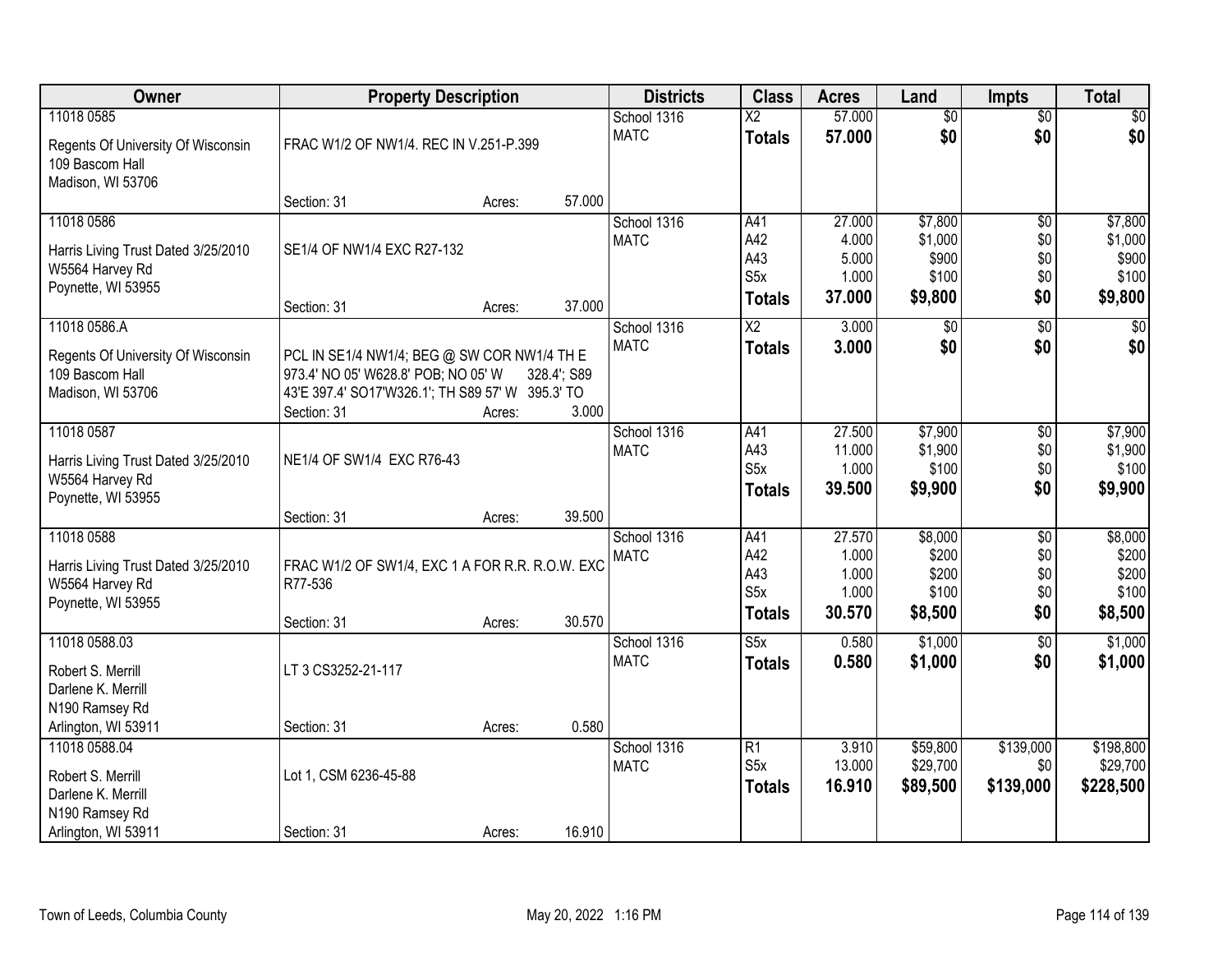| Owner                               | <b>Property Description</b>                       |        |        | <b>Districts</b> | <b>Class</b>            | <b>Acres</b>    | Land                 | <b>Impts</b>     | <b>Total</b>         |
|-------------------------------------|---------------------------------------------------|--------|--------|------------------|-------------------------|-----------------|----------------------|------------------|----------------------|
| 11018 0588.05                       | N133 Kleinert Rd                                  |        |        | School 1316      | $\overline{R1}$         | 6.540           | \$100, 100           | \$75,900         | \$176,000            |
| John C. Thorpe                      | Lot 2, CSM 6236-45-88                             |        |        | <b>MATC</b>      | S <sub>5</sub> x        | 17.000          | \$28,900             | \$0              | \$28,900             |
| PO Box 147                          |                                                   |        |        |                  | <b>Totals</b>           | 23.540          | \$129,000            | \$75,900         | \$204,900            |
| Morrisonville, WI 53571             |                                                   |        |        |                  |                         |                 |                      |                  |                      |
|                                     | Section: 31                                       | Acres: | 23.540 |                  |                         |                 |                      |                  |                      |
| 11018 0588.B                        |                                                   |        |        | School 1316      | S5x                     | 0.660           | \$1,100              | \$0              | \$1,100              |
| Harris Living Trust Dated 3/25/2010 | PRT SW1/4 (SWSW) COM @SW COR SEC 31 N791.52       |        |        | <b>MATC</b>      | <b>Totals</b>           | 0.660           | \$1,100              | \$0              | \$1,100              |
| W5564 Harvey Rd                     | POB N504.12' N87 25' E987.64' SO 31' W618.12' N85 |        |        |                  |                         |                 |                      |                  |                      |
| Poynette, WI 53955                  | 56'W983.53 POB EXC CS#3252-21-117                 |        |        |                  |                         |                 |                      |                  |                      |
|                                     | Section: 31                                       | Acres: | 0.660  |                  |                         |                 |                      |                  |                      |
| 11018 0589.A                        |                                                   |        |        | School 1316      | A41                     | 13.000          | \$3,800              | $\overline{50}$  | \$3,800              |
| Harris Living Trust Dated 3/25/2010 | PRT SW1/4, COM S1/4 COR SD SEC, NO E448.57' TO    |        |        | <b>MATC</b>      | A43<br>S <sub>5</sub> x | 12.076<br>2.000 | \$2,100<br>\$200     | \$0<br>\$0       | \$2,100<br>\$200     |
| W5564 Harvey Rd                     | POB; N88W1329.92' ALNG CEN LN RD N OE843.43'      |        |        |                  |                         | 27.076          | \$6,100              | \$0              | \$6,100              |
| Poynette, WI 53955                  | N89E209.91' N73 E181.10' S87 E932.10' SO E897'    |        |        |                  | <b>Totals</b>           |                 |                      |                  |                      |
|                                     | Section: 31                                       | Acres: | 27.076 |                  |                         |                 |                      |                  |                      |
| 11018 0590                          |                                                   |        |        | School 1316      | A41                     | 17.000          | \$4,900              | \$0              | \$4,900              |
| Harris Living Trust Dated 3/25/2010 | NE1/4 OF SE1/4 EXC C.S.#120 V.1 EXC C.S. #121 V.1 |        |        | <b>MATC</b>      | A42                     | 2.960           | \$700                | \$0              | \$700                |
| W5564 Harvey Rd                     |                                                   |        |        |                  | <b>Totals</b>           | 19.960          | \$5,600              | \$0              | \$5,600              |
| Poynette, WI 53955                  |                                                   |        |        |                  |                         |                 |                      |                  |                      |
|                                     | Section: 31                                       | Acres: | 19.960 |                  |                         |                 |                      |                  |                      |
| 11018 0590.1                        | N281 Hopkins Rd                                   |        |        | School 1316      | A41                     | 1.000           | \$300                | $\overline{50}$  | \$300                |
| Christopher Olson                   | Lot 1, CSM 120-1-120                              |        |        | <b>MATC</b>      | A42<br>R <sub>1</sub>   | 2.010<br>2.000  | \$500<br>\$64,600    | \$0<br>\$180,800 | \$500<br>\$245,400   |
| N281 Hopkins Rd                     |                                                   |        |        |                  | <b>Totals</b>           | 5.010           | \$65,400             | \$180,800        | \$246,200            |
| Arlington, WI 53911                 |                                                   |        |        |                  |                         |                 |                      |                  |                      |
|                                     | Section: 31                                       | Acres: | 5.010  |                  |                         |                 |                      |                  |                      |
| 11018 0590.2                        | N259 Hopkins Rd                                   |        |        | School 1316      | $\overline{R1}$         | 5.010           | \$76,500             | \$157,800        | \$234,300            |
| Roger W. Guetschow                  | Lot 2, CSM 120-1-120                              |        |        | <b>MATC</b>      | <b>Totals</b>           | 5.010           | \$76,500             | \$157,800        | \$234,300            |
| Darlene M. Guetschow                |                                                   |        |        |                  |                         |                 |                      |                  |                      |
| N259 Hopkins Rd                     |                                                   |        |        |                  |                         |                 |                      |                  |                      |
| Arlington, WI 53911                 | Section: 31                                       | Acres: | 5.010  |                  |                         |                 |                      |                  |                      |
| 11018 0590.3                        | N235 Hopkins Rd                                   |        |        | School 1316      | A41                     | 3.000           | \$900                | $\overline{50}$  | \$900                |
| Harris Living Trust Dated 3/25/2010 | Lot 3, CSM 120-1-120                              |        |        | <b>MATC</b>      | A42<br>H7               | 1.010<br>1.000  | \$200                | \$0<br>\$13,700  | \$200                |
| W5564 Harvey Rd                     |                                                   |        |        |                  |                         | 5.010           | \$11,900<br>\$13,000 | \$13,700         | \$25,600<br>\$26,700 |
| Poynette, WI 53955                  |                                                   |        |        |                  | <b>Totals</b>           |                 |                      |                  |                      |
|                                     | Section: 31                                       | Acres: | 5.010  |                  |                         |                 |                      |                  |                      |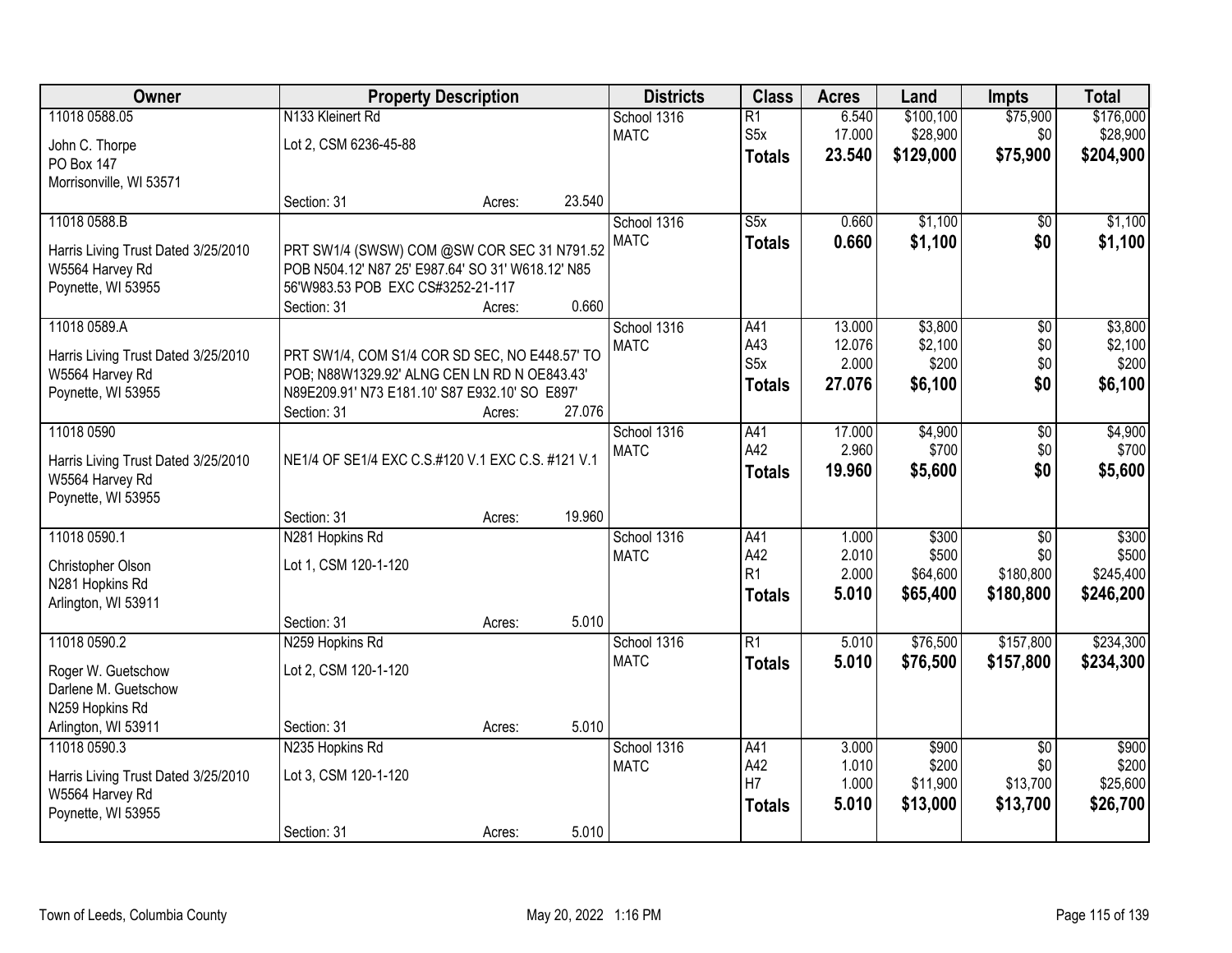| Owner                                                                                        |                                                                | <b>Property Description</b> |        | <b>Districts</b>           | <b>Class</b>                                           | <b>Acres</b>                                 | Land                                             | <b>Impts</b>                                | <b>Total</b>                                     |
|----------------------------------------------------------------------------------------------|----------------------------------------------------------------|-----------------------------|--------|----------------------------|--------------------------------------------------------|----------------------------------------------|--------------------------------------------------|---------------------------------------------|--------------------------------------------------|
| 11018 0590.4<br>Harris Living Trust Dated 3/25/2010<br>W5564 Harvey Rd<br>Poynette, WI 53955 | Lot 4, CSM 121-1-121                                           |                             |        | School 1316<br><b>MATC</b> | A41<br>S <sub>5</sub> x<br><b>Totals</b>               | 4.750<br>0.260<br>5.010                      | \$1,400<br>\$100<br>\$1,500                      | \$0<br>\$0<br>\$0                           | \$1,400<br>\$100<br>\$1,500                      |
|                                                                                              | Section: 31                                                    | Acres:                      | 5.010  |                            |                                                        |                                              |                                                  |                                             |                                                  |
| 11018 0590.5<br>Harris Living Trust Dated 3/25/2010<br>W5564 Harvey Rd<br>Poynette, WI 53955 | Lot 5, CSM 121-1-121                                           |                             |        | School 1316<br><b>MATC</b> | A41<br>S <sub>5x</sub><br><b>Totals</b>                | 4.750<br>0.260<br>5.010                      | \$1,400<br>\$100<br>\$1,500                      | $\overline{50}$<br>\$0<br>\$0               | \$1,400<br>\$100<br>\$1,500                      |
|                                                                                              | Section: 31                                                    | Acres:                      | 5.010  |                            |                                                        |                                              |                                                  |                                             |                                                  |
| 11018 0590.6<br>Harris Living Trust Dated 3/25/2010<br>W5564 Harvey Rd<br>Poynette, WI 53955 | Lot 6, CSM 121-1-121                                           |                             |        | School 1316<br><b>MATC</b> | A41<br>S <sub>5</sub> x<br><b>Totals</b>               | 4.750<br>0.260<br>5.010                      | \$1,400<br>\$100<br>\$1,500                      | $\sqrt[6]{3}$<br>\$0<br>\$0                 | \$1,400<br>\$100<br>\$1,500                      |
|                                                                                              | Section: 31                                                    | Acres:                      | 5.010  |                            |                                                        |                                              |                                                  |                                             |                                                  |
| 11018 0590.7<br>Harris Living Trust Dated 3/25/2010<br>W5564 Harvey Rd<br>Poynette, WI 53955 | Lot 7, CSM 122-1-122                                           |                             |        | School 1316<br><b>MATC</b> | A41<br>S <sub>5</sub> x<br><b>Totals</b>               | 4.750<br>0.260<br>5.010                      | \$1,400<br>\$100<br>\$1,500                      | \$0<br>\$0<br>\$0                           | \$1,400<br>\$100<br>\$1,500                      |
|                                                                                              | Section: 31                                                    | Acres:                      | 5.010  |                            |                                                        |                                              |                                                  |                                             |                                                  |
| 11018 0590.8<br>Harris Living Trust Dated 3/25/2010<br>W5564 Harvey Rd<br>Poynette, WI 53955 | Lot 8, CSM 122-1-122 see exceptions                            |                             |        | School 1316<br><b>MATC</b> | A41<br>S5x<br><b>Totals</b>                            | 4.750<br>0.260<br>5.010                      | \$1,400<br>\$100<br>\$1,500                      | \$0<br>\$0<br>\$0                           | \$1,400<br>\$100<br>\$1,500                      |
|                                                                                              | Section: 31                                                    | Acres:                      | 5.010  |                            |                                                        |                                              |                                                  |                                             |                                                  |
| 11018 0592<br>Harris Living Trust Dated 3/25/2010<br>W5564 Harvey Rd<br>Poynette, WI 53955   | <b>NW1/4 OF SE1/4</b>                                          |                             |        | School 1316<br><b>MATC</b> | A41<br>A42<br>A43<br>S <sub>5</sub> x<br><b>Totals</b> | 21.000<br>13.000<br>5.000<br>1.000<br>40.000 | \$6,100<br>\$3,200<br>\$900<br>\$100<br>\$10,300 | $\overline{50}$<br>\$0<br>\$0<br>\$0<br>\$0 | \$6,100<br>\$3,200<br>\$900<br>\$100<br>\$10,300 |
| 11018 0593                                                                                   | Section: 31                                                    | Acres:                      | 40.000 | School 1316                | A41                                                    | 22.800                                       | \$6,600                                          | $\overline{50}$                             | \$6,600                                          |
| Harris Living Trust Dated 3/25/2010<br>W5564 Harvey Rd<br>Poynette, WI 53955                 | SW1/4 OF SE1/4 EXC HWY IN V.289-P.43 EXC C.S. Lot<br>$1 - 163$ |                             |        | <b>MATC</b>                | A42<br>S <sub>5</sub> x<br><b>Totals</b>               | 1.000<br>0.610<br>24.410                     | \$200<br>\$100<br>\$6,900                        | \$0<br>\$0<br>\$0                           | \$200<br>\$100<br>\$6,900                        |
|                                                                                              | Section: 31                                                    | Acres:                      | 24.410 |                            |                                                        |                                              |                                                  |                                             |                                                  |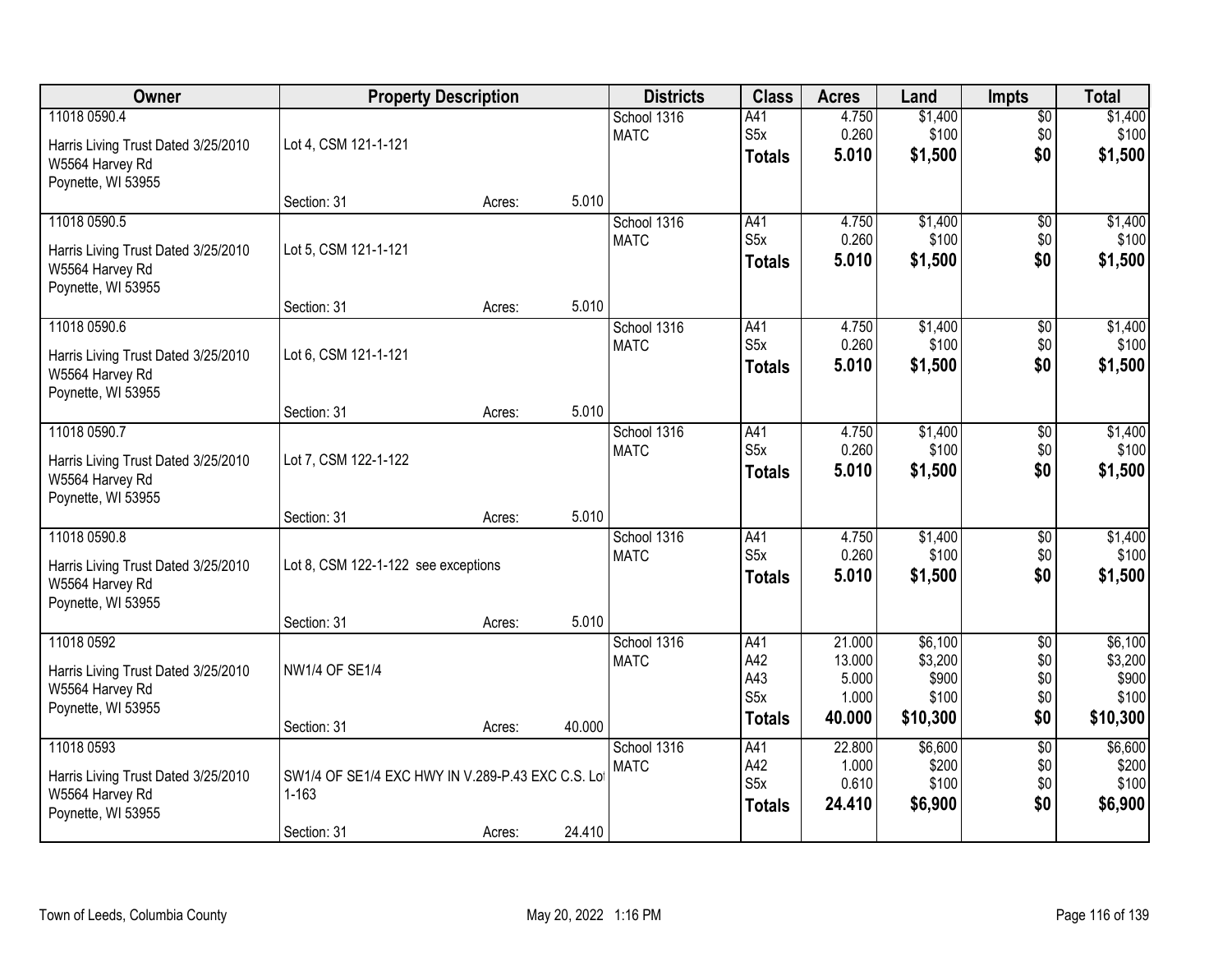| Owner                                                       | <b>Property Description</b>                       |        |        | <b>Districts</b> | <b>Class</b>           | <b>Acres</b>    | Land              | Impts                  | <b>Total</b>   |
|-------------------------------------------------------------|---------------------------------------------------|--------|--------|------------------|------------------------|-----------------|-------------------|------------------------|----------------|
| 11018 0593.A                                                | Cty DM                                            |        |        | School 1316      | $\overline{\text{X3}}$ | 0.436           | $\overline{60}$   | $\overline{50}$        | \$0            |
| <b>County Dane</b>                                          | PCL IN S1/2 OF SE1/4 FOR HWY                      |        |        | <b>MATC</b>      | <b>Totals</b>          | 0.436           | \$0               | \$0                    | \$0            |
| c/o Dane County                                             |                                                   |        |        |                  |                        |                 |                   |                        |                |
| 2302 Fish Hatchery Rd                                       |                                                   |        |        |                  |                        |                 |                   |                        |                |
| Madison, WI 53713                                           | Section: 31                                       | Acres: | 0.436  |                  |                        |                 |                   |                        |                |
| 11018 0593.B                                                | W7080 County Highway Dm                           |        |        | School 1316      | $\overline{R1}$        | 3.000           | \$66,500          | \$185,900              | \$252,400      |
| Peter L. Kurt                                               | Lot 1, CSM 163-1-163                              |        |        | <b>MATC</b>      | S <sub>5</sub> x       | 12.590          | \$19,800          | \$0                    | \$19,800       |
| Kathryn A. Kurt                                             |                                                   |        |        |                  | <b>Totals</b>          | 15.590          | \$86,300          | \$185,900              | \$272,200      |
| PO Box 95                                                   |                                                   |        |        |                  |                        |                 |                   |                        |                |
| Morrisonville, WI 53571                                     | Section: 31                                       | Acres: | 15.590 |                  |                        |                 |                   |                        |                |
| 11018 0594                                                  |                                                   |        |        | School 1316      | A41                    | 19.460          | \$5,600           | $\overline{50}$        | \$5,600        |
| Harris Living Trust Dated 3/25/2010                         | SE1/4 OF SE1/4, EXC HWY. EXC C.S. 121&122 OF V.1  |        |        | <b>MATC</b>      | S <sub>5</sub> x       | 0.500           | \$100             | \$0                    | \$100          |
| W5564 Harvey Rd                                             |                                                   |        |        |                  | <b>Totals</b>          | 19,960          | \$5,700           | \$0                    | \$5,700        |
| Poynette, WI 53955                                          |                                                   |        |        |                  |                        |                 |                   |                        |                |
|                                                             | Section: 31                                       | Acres: | 19.960 |                  |                        |                 |                   |                        |                |
| 11018 0596                                                  |                                                   |        |        | School 1316      | X5                     | 1.000           | \$0               | \$0                    | \$0            |
|                                                             |                                                   |        |        | <b>MATC</b>      | <b>Totals</b>          | 1.000           | \$0               | \$0                    | \$0            |
| <b>Heartland Partners CMC</b><br>c/o Cmc Heartland Partners | 1 A FOR R.R. R.O.W. IN FRAC W1/2 OF SW1/4         |        |        |                  |                        |                 |                   |                        |                |
| 330 N Jefferson Ct                                          |                                                   |        |        |                  |                        |                 |                   |                        |                |
| Chicago, IL 60661                                           | Section: 31                                       | Acres: | 1.000  |                  |                        |                 |                   |                        |                |
| 11018 0597                                                  |                                                   |        |        | School 1316      | A41                    | 35.500          | \$10,200          | $\overline{50}$        | \$10,200       |
|                                                             |                                                   |        |        | <b>MATC</b>      | S5x                    | 1.870           | \$200             | \$0                    | \$200          |
| Daniel B. Kessenich et al                                   | NE1/4 OF NE1/4 EXC CS#2355-15-51 - See Exceptions |        |        |                  | <b>Totals</b>          | 37.370          | \$10,400          | \$0                    | \$10,400       |
| c/o Daniel B. Kessenich                                     |                                                   |        |        |                  |                        |                 |                   |                        |                |
| W6008 County Rd K<br>Arlington, WI 53911                    | Section: 32                                       | Acres: | 37.370 |                  |                        |                 |                   |                        |                |
| 11018 0597.01                                               | W6581 County Highway Dm                           |        |        | School 1316      | $\overline{R1}$        | 0.920           | \$49,200          | \$237,900              | \$287,100      |
|                                                             |                                                   |        |        | <b>MATC</b>      | <b>Totals</b>          | 0.920           | \$49,200          | \$237,900              | \$287,100      |
| Steven R. Otteson                                           | Lot 1, CSM 2355-15-51                             |        |        |                  |                        |                 |                   |                        |                |
| Carol J. Otteson                                            |                                                   |        |        |                  |                        |                 |                   |                        |                |
| W6581 Ramsey Rd                                             |                                                   |        |        |                  |                        |                 |                   |                        |                |
| Arlington, WI 53911                                         | Section: 32                                       | Acres: | 0.920  |                  |                        |                 |                   |                        |                |
| 11018 0598                                                  |                                                   |        |        | School 1316      | A41<br>A42             | 38.000<br>1.000 | \$11,000<br>\$200 | $\overline{30}$<br>\$0 | \$11,000       |
| Daniel B. Kessenich et al                                   | <b>NW1/4 OF NE1/4</b>                             |        |        | <b>MATC</b>      | S <sub>5</sub> x       | 1.000           | \$100             | \$0                    | \$200<br>\$100 |
| c/o Daniel B. Kessenich                                     |                                                   |        |        |                  | <b>Totals</b>          | 40.000          | \$11,300          | \$0                    | \$11,300       |
| W6008 County Rd K                                           |                                                   |        |        |                  |                        |                 |                   |                        |                |
| Arlington, WI 53911                                         | Section: 32                                       | Acres: | 40.000 |                  |                        |                 |                   |                        |                |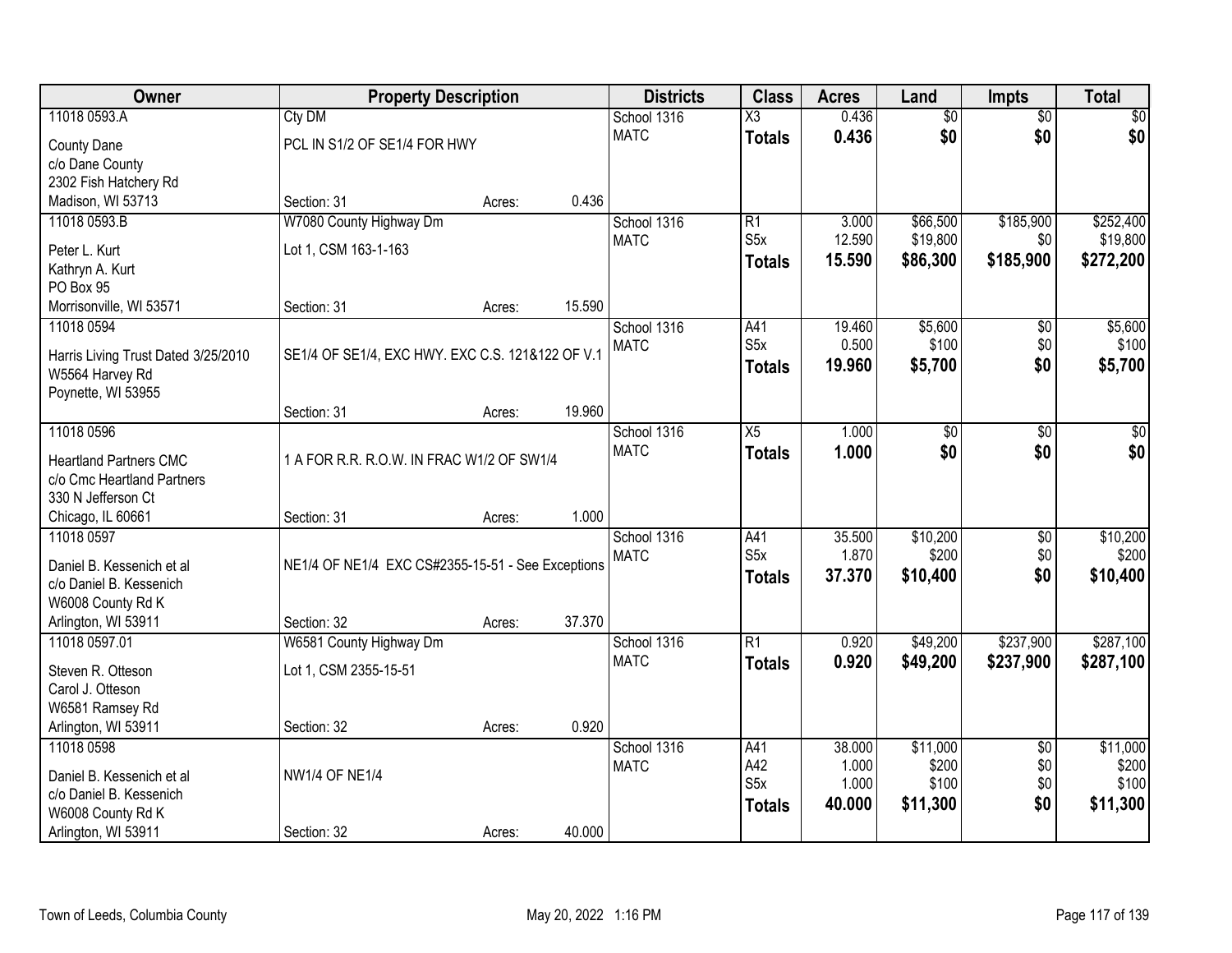| <b>Owner</b>                          | <b>Property Description</b>                    |        |        | <b>Districts</b> | <b>Class</b>     | <b>Acres</b> | Land     | <b>Impts</b>    | <b>Total</b> |
|---------------------------------------|------------------------------------------------|--------|--------|------------------|------------------|--------------|----------|-----------------|--------------|
| 11018 0599                            |                                                |        |        | School 1316      | A41              | 36.000       | \$10,400 | $\overline{50}$ | \$10,400     |
| Robert D. Yelk                        | <b>SW1/4 OF NE1/4</b>                          |        |        | <b>MATC</b>      | A42              | 4.000        | \$1,000  | \$0             | \$1,000      |
| Michele M. Yelk                       |                                                |        |        |                  | <b>Totals</b>    | 40.000       | \$11,400 | \$0             | \$11,400     |
| N152 County Rd A                      |                                                |        |        |                  |                  |              |          |                 |              |
| Columbus, WI 53925                    | Section: 32                                    | Acres: | 40.000 |                  |                  |              |          |                 |              |
| 11018 0600                            |                                                |        |        | School 1316      | A41              | 30.000       | \$8,700  | $\overline{50}$ | \$8,700      |
|                                       |                                                |        |        | <b>MATC</b>      | A42              | 2.817        | \$700    | \$0             | \$700        |
| Robert D. Yelk                        | SE1/4 OF NE1/4 EXC CS#2174 EXC R482-598        |        |        |                  | S <sub>5</sub> x | 1.000        | \$100    | \$0             | \$100        |
| Michele M. Yelk                       |                                                |        |        |                  | <b>Totals</b>    | 33.817       | \$9,500  | \$0             | \$9,500      |
| N152 County Rd A                      |                                                |        |        |                  |                  |              |          |                 |              |
| Columbus, WI 53925                    | Section: 32                                    | Acres: | 33.817 |                  |                  |              |          |                 |              |
| 11018 0600.01                         | N373 Us Highway 51                             |        |        | School 1316      | $\overline{R1}$  | 0.784        | \$38,800 | \$102,000       | \$140,800    |
| Manthe Living Trust Dated 3/15/2011   | Lot 1, CSM 2174-13-66                          |        |        | <b>MATC</b>      | <b>Totals</b>    | 0.784        | \$38,800 | \$102,000       | \$140,800    |
| W6298 Manthe Rd                       |                                                |        |        |                  |                  |              |          |                 |              |
| Deforest, WI 53532                    |                                                |        |        |                  |                  |              |          |                 |              |
|                                       | Section: 32                                    | Acres: | 0.784  |                  |                  |              |          |                 |              |
| 11018 0600.02                         | N367 Us Highway 51                             |        |        | School 1316      | $\overline{R1}$  | 5.400        | \$77,100 | \$136,200       | \$213,300    |
|                                       |                                                |        |        | <b>MATC</b>      | <b>Totals</b>    | 5.400        | \$77,100 | \$136,200       | \$213,300    |
| Sylvester W. Mayr                     | Lot 2, CSM 2174-13-66 ALSO PRT OF SE NE        |        |        |                  |                  |              |          |                 |              |
| Cathy L. Mayr                         | R482-598                                       |        |        |                  |                  |              |          |                 |              |
| N367 Hwy 51                           |                                                |        |        |                  |                  |              |          |                 |              |
| Deforest, WI 53532                    | Section: 32                                    | Acres: | 5.400  |                  |                  |              |          |                 |              |
| 11018 0601                            |                                                |        |        | School 1316      | A41              | 33.000       | \$9,500  | $\overline{30}$ | \$9,500      |
| K & P Herschleb Trust Dated 3/29/2005 | <b>NE1/4 OF NW1/4</b>                          |        |        | <b>MATC</b>      | A42              | 6.000        | \$1,500  | \$0             | \$1,500      |
| W6850 County Rd Dm                    |                                                |        |        |                  | S <sub>5</sub> x | 1.000        | \$100    | \$0             | \$100        |
| Deforest, WI 53532                    |                                                |        |        |                  | <b>Totals</b>    | 40.000       | \$11,100 | \$0             | \$11,100     |
|                                       | Section: 32                                    | Acres: | 40.000 |                  |                  |              |          |                 |              |
| 11018 0602                            |                                                |        |        | School 1316      | A41              | 27.000       | \$7,800  | $\overline{50}$ | \$7,800      |
|                                       |                                                |        |        | <b>MATC</b>      | A42              | 3.900        | \$1,000  | \$0             | \$1,000      |
| Barbara Shaw                          | NW1/4 OF NW1/4 R128-152 R228 -303 R229-516 EXC |        |        |                  | A44              | 3.000        | \$200    | \$0             | \$200        |
| Jeanette Thomas                       | CS #1707 #604542                               |        |        |                  | S <sub>5</sub> x | 1.000        | \$100    | \$0             | \$100        |
| 626 N Musket Ridge Dr                 |                                                |        |        |                  | <b>Totals</b>    | 34.900       | \$9,100  | \$0             | \$9,100      |
| Sun Prairie, WI 53590                 | Section: 32                                    | Acres: | 34.900 |                  |                  |              |          |                 |              |
| 11018 0602.A                          | N430 Hopkins Rd                                |        |        | School 1316      | $\overline{R1}$  | 5.100        | \$76,700 | \$142,500       | \$219,200    |
| Michael R. Nagel                      | Lot 1, CSM 1708-9-2                            |        |        | <b>MATC</b>      | <b>Totals</b>    | 5.100        | \$76,700 | \$142,500       | \$219,200    |
| Claire I. Nagel                       |                                                |        |        |                  |                  |              |          |                 |              |
| N430 Hopkins Rd                       |                                                |        |        |                  |                  |              |          |                 |              |
| Arlington, WI 53911                   | Section: 32                                    | Acres: | 5.100  |                  |                  |              |          |                 |              |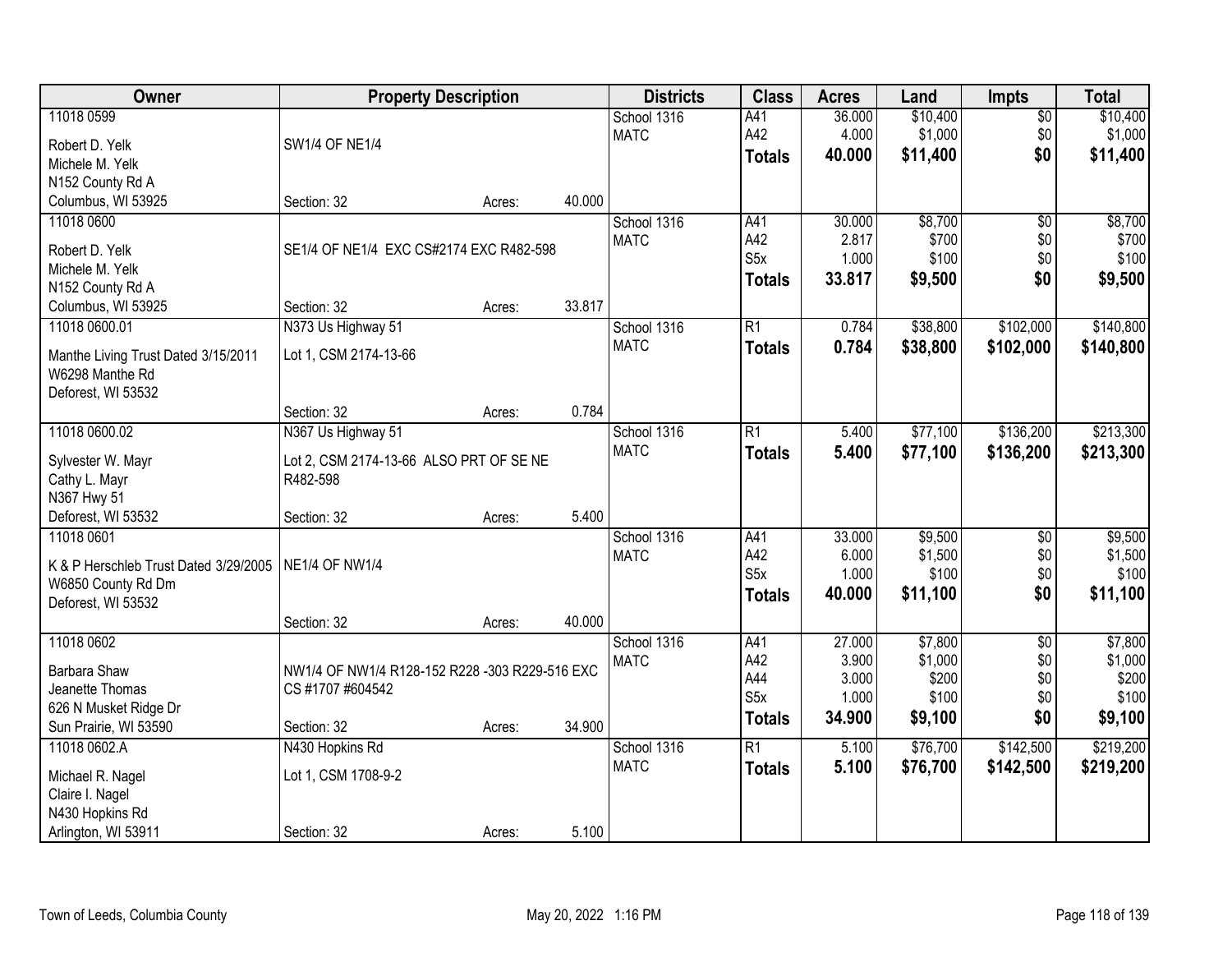| Owner                                   | <b>Property Description</b>                      |        |        | <b>Districts</b> | <b>Class</b>                       | <b>Acres</b>   | Land              | <b>Impts</b>     | <b>Total</b>       |
|-----------------------------------------|--------------------------------------------------|--------|--------|------------------|------------------------------------|----------------|-------------------|------------------|--------------------|
| 11018 0603                              |                                                  |        |        | School 1316      | A41                                | 35.000         | \$10,100          | $\overline{60}$  | \$10,100           |
| Barbara Shaw                            | SW1/4 OF NW1/4 R128-152 R228 -303 R229-516       |        |        | <b>MATC</b>      | A43                                | 4.000          | \$700             | \$0              | \$700              |
| Jeanette Thomas                         | #604542 #615965                                  |        |        |                  | S <sub>5</sub> x                   | 1.000          | \$100             | \$0              | \$100              |
| 626 N Musket Ridge Dr                   |                                                  |        |        |                  | <b>Totals</b>                      | 40.000         | \$10,900          | \$0              | \$10,900           |
| Sun Prairie, WI 53590                   | Section: 32                                      | Acres: | 40.000 |                  |                                    |                |                   |                  |                    |
| 11018 0604                              |                                                  |        |        | School 1316      | A41                                | 36.000         | \$10,400          | $\overline{50}$  | \$10,400           |
| K & P Herschleb Trust Dated 3/29/2005   | <b>SE1/4 OF NW1/4</b>                            |        |        | <b>MATC</b>      | A42                                | 4.000          | \$1,000           | \$0              | \$1,000            |
| W6850 County Rd Dm                      |                                                  |        |        |                  | <b>Totals</b>                      | 40.000         | \$11,400          | \$0              | \$11,400           |
| Deforest, WI 53532                      |                                                  |        |        |                  |                                    |                |                   |                  |                    |
|                                         | Section: 32                                      | Acres: | 40.000 |                  |                                    |                |                   |                  |                    |
| 11018 0605                              | N204 Herschleb Dr                                |        |        | School 1316      | A41                                | 23.000         | \$6,600           | $\overline{50}$  | \$6,600            |
|                                         |                                                  |        |        | <b>MATC</b>      | A42                                | 11.000         | \$2,700           | \$0              | \$2,700            |
| Richard S. Herschleb                    | <b>NE1/4 OF SW1/4</b>                            |        |        |                  | A43                                | 4.000          | \$700             | \$0              | \$700              |
| Mary T. Herschleb                       |                                                  |        |        |                  | H7                                 | 2.000          | \$47,000          | \$20,600         | \$67,600           |
| N153 Herschleb Dr<br>Deforest, WI 53532 | Section: 32                                      |        | 40.000 |                  | <b>Totals</b>                      | 40.000         | \$57,000          | \$20,600         | \$77,600           |
| 11018 0606                              |                                                  | Acres: |        | School 1316      | A41                                | 33.000         | \$9,500           | $\overline{50}$  | \$9,500            |
|                                         |                                                  |        |        | <b>MATC</b>      | A42                                | 6.000          | \$1,500           | \$0              | \$1,500            |
| Barbara Shaw                            | NW 1/4 OF SW 1/4 R128-152 R228-303 R229-516      |        |        |                  | S <sub>5</sub> x                   | 1.000          | \$100             | \$0              | \$100              |
| Jeanette Thomas                         | #604542 #615965                                  |        |        |                  | <b>Totals</b>                      | 40.000         | \$11,100          | \$0              | \$11,100           |
| 626 N Musket Ridge Dr                   |                                                  |        |        |                  |                                    |                |                   |                  |                    |
| Sun Prairie, WI 53590                   | Section: 32                                      | Acres: | 40.000 |                  |                                    |                |                   |                  |                    |
| 11018 0607                              | W6850 County Highway Dm                          |        |        | School 1316      | A41                                | 26.500         | \$7,600           | $\overline{50}$  | \$7,600            |
| K & P Herschleb Trust Dated 3/29/2005   | SW 1/4 OF SW 1/4; EXC HWY V282-P547              |        |        | <b>MATC</b>      | A42                                | 5.000          | \$1,200           | \$0              | \$1,200            |
| W6850 County Rd Dm                      |                                                  |        |        |                  | A43<br>H7                          | 3.000<br>3.000 | \$500             | \$0<br>\$262,100 | \$500<br>\$326,600 |
| Deforest, WI 53532                      |                                                  |        |        |                  | S <sub>5</sub> x                   | 2.000          | \$64,500<br>\$200 | \$0              | \$200              |
|                                         | Section: 32                                      | Acres: | 39.500 |                  |                                    | 39.500         | \$74,000          | \$262,100        | \$336,100          |
|                                         |                                                  |        |        |                  | <b>Totals</b>                      |                |                   |                  |                    |
| 11018 0607.A                            | Cty DM                                           |        |        | School 1316      | $\overline{\text{X3}}$             | 0.500          | $\overline{50}$   | $\overline{50}$  | $\overline{30}$    |
| Dane Co Highway Dept                    | PARCEL IN S 1/2 OF SW 1/4 OF SW 1/4              |        |        | <b>MATC</b>      | <b>Totals</b>                      | 0.500          | \$0               | \$0              | \$0                |
| 2302 Fish Hatchery Rd                   |                                                  |        |        |                  |                                    |                |                   |                  |                    |
| Madison, WI 53713                       |                                                  |        |        |                  |                                    |                |                   |                  |                    |
|                                         | Section: 32                                      | Acres: | 0.500  |                  |                                    |                |                   |                  |                    |
| 11018 0608                              | N153 Herschleb Dr                                |        |        | School 1316      | A41                                | 20.000         | \$5,800           | $\overline{50}$  | \$5,800            |
| Richard S. Herschleb                    | SE 1/4 OF SW 1/4 R38-55 357- R571-758 (LOC W6850 |        |        | <b>MATC</b>      | A42                                | 11.000         | \$2,700           | \$0              | \$2,700            |
| Mary T. Herschleb                       | CTH DM)                                          |        |        |                  | A43                                | 5.000          | \$900             | \$0              | \$900              |
| N153 Herschleb Dr                       |                                                  |        |        |                  | A44                                | 1.000          | \$100             | \$0              | \$100              |
| Deforest, WI 53532                      | Section: 32                                      | Acres: | 40.000 |                  | H <sub>7</sub><br>S <sub>5</sub> x | 1.000<br>2.000 | \$30,600<br>\$200 | \$248,600<br>\$0 | \$279,200<br>\$200 |
|                                         |                                                  |        |        |                  |                                    |                |                   |                  |                    |
|                                         |                                                  |        |        |                  | <b>Totals</b>                      | 40.000         | \$40,300          | \$248,600        | \$288,900          |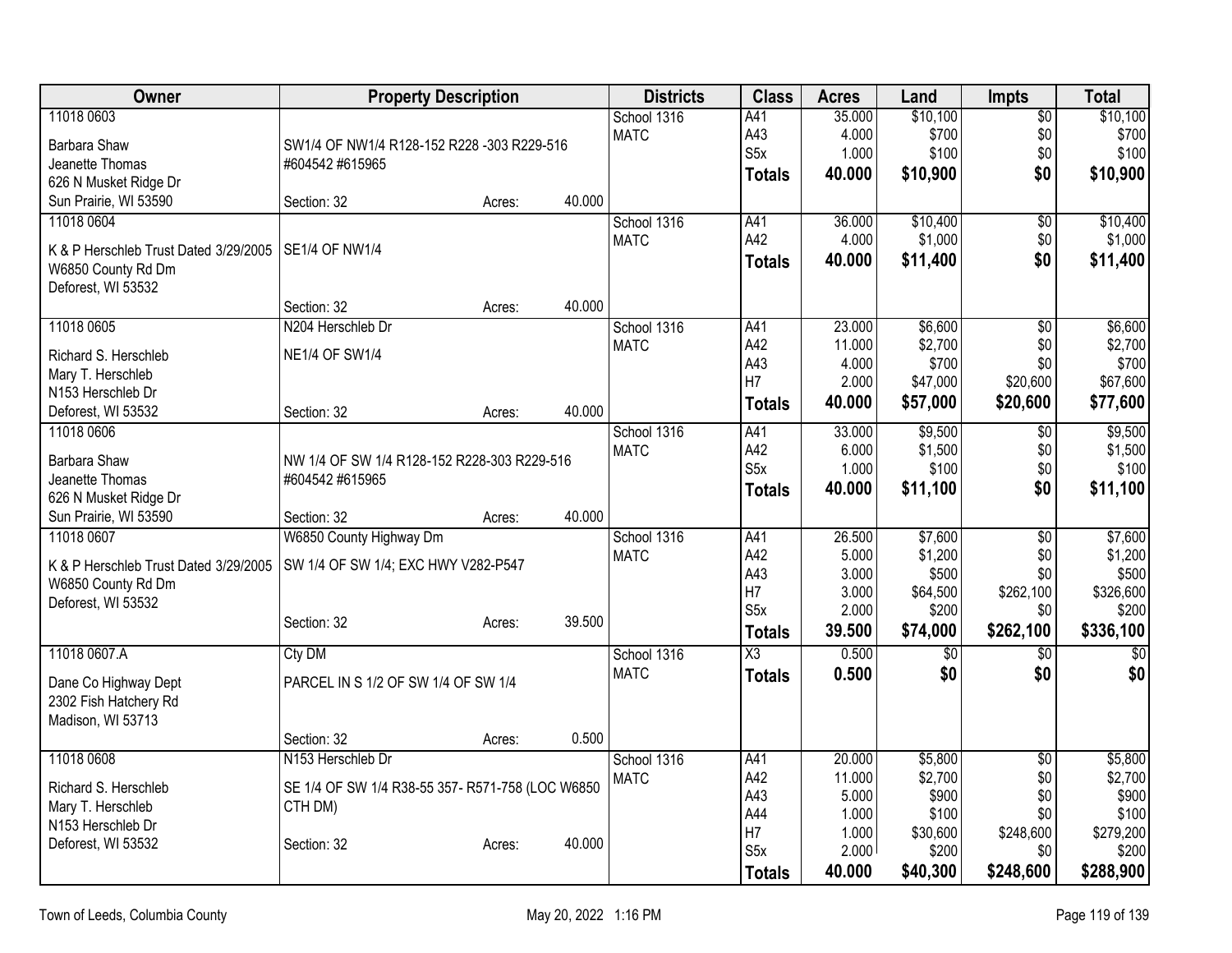| Owner                | <b>Property Description</b>                 |        |        | <b>Districts</b>           | <b>Class</b>            | <b>Acres</b> | Land     | <b>Impts</b>           | <b>Total</b>     |
|----------------------|---------------------------------------------|--------|--------|----------------------------|-------------------------|--------------|----------|------------------------|------------------|
| 11018 0609           |                                             |        |        | School 1316                | A41                     | 35.000       | \$10,100 | $\overline{$0}$        | \$10,100         |
| Robert D. Yelk       | NE 1/4 OF SE 1/4                            |        |        | <b>MATC</b>                | A42                     | 4.000        | \$1,000  | \$0                    | \$1,000          |
| Michele M. Yelk      |                                             |        |        |                            | S <sub>5</sub> x        | 1.000        | \$100    | \$0                    | \$100            |
| N152 County Rd A     |                                             |        |        |                            | <b>Totals</b>           | 40.000       | \$11,200 | \$0                    | \$11,200         |
| Columbus, WI 53925   | Section: 32                                 | Acres: | 40.000 |                            |                         |              |          |                        |                  |
| 11018 0610           |                                             |        |        | School 1316                | A41                     | 10.000       | \$2,900  | $\overline{50}$        | \$2,900          |
|                      |                                             |        |        | <b>MATC</b>                | <b>Totals</b>           | 10.000       | \$2,900  | \$0                    | \$2,900          |
| Robert D. Yelk       | E 1/2 OF E 1/2 OF NW 1/4 OF SE 1/4          |        |        |                            |                         |              |          |                        |                  |
| Michele M. Yelk      |                                             |        |        |                            |                         |              |          |                        |                  |
| N152 County Rd A     |                                             |        | 10.000 |                            |                         |              |          |                        |                  |
| Columbus, WI 53925   | Section: 32                                 | Acres: |        |                            |                         | 23.000       | \$6,600  |                        |                  |
| 11018 0611           | W6850 Cty DM                                |        |        | School 1316<br><b>MATC</b> | A41<br>A42              | 2.000        | \$500    | $\overline{50}$<br>\$0 | \$6,600<br>\$500 |
| Richard S. Herschleb | W 30 A OF NW 1/4 OF SE 1/4                  |        |        |                            | A43                     | 3.000        | \$500    | \$0                    | \$500            |
| Mary T. Herschleb    |                                             |        |        |                            | H7                      | 2.000        | \$9,400  | \$34,400               | \$43,800         |
| N153 Herschleb Dr    |                                             |        |        |                            | <b>Totals</b>           | 30.000       | \$17,000 | \$34,400               | \$51,400         |
| Deforest, WI 53532   | Section: 32                                 | Acres: | 30.000 |                            |                         |              |          |                        |                  |
| 11018 0612           |                                             |        |        | School 1316                | A41                     | 16.000       | \$4,600  | \$0                    | \$4,600          |
| Robert D. Yelk       | SW 1/4 of SE 1/4; Exc 4 rods off W end      |        |        | <b>MATC</b>                | S5m                     | 10.000       | \$18,500 | \$0                    | \$18,500         |
| Michele M. Yelk      |                                             |        |        |                            | S <sub>5</sub> x        | 12.000       | \$18,600 | \$0                    | \$18,600         |
| N152 County Rd A     |                                             |        |        |                            | <b>Totals</b>           | 38.000       | \$41,700 | \$0                    | \$41,700         |
| Columbus, WI 53925   | Section: 32                                 | Acres: | 38.000 |                            |                         |              |          |                        |                  |
| 11018 0613           |                                             |        |        | School 1316                | A41                     | 31.700       | \$9,200  | $\overline{50}$        | \$9,200          |
|                      |                                             |        |        | <b>MATC</b>                | A42                     | 5.000        | \$1,200  | \$0                    | \$1,200          |
| Robert D. Yelk       | Part SE 1/4 OF SE 1/4, see exceptions       |        |        |                            | S <sub>5</sub> x        | 2.000        | \$200    | \$0                    | \$200            |
| Michele M. Yelk      |                                             |        |        |                            | <b>Totals</b>           | 38.700       | \$10,600 | \$0                    | \$10,600         |
| N152 County Rd A     |                                             |        |        |                            |                         |              |          |                        |                  |
| Columbus, WI 53925   | Section: 32                                 | Acres: | 38.700 |                            |                         |              |          |                        |                  |
| 11018 0613.A         | Herschleb Dr                                |        |        | School 1316                | $\overline{\text{S5x}}$ | 2.000        | \$200    | $\overline{50}$        | \$200            |
| Richard S. Herschleb | A STRIP OF LAND 4 RODS WIDE ACROSS W END OF |        |        | <b>MATC</b>                | <b>Totals</b>           | 2.000        | \$200    | \$0                    | \$200            |
| Mary T. Herschleb    | S1/2 OF SE1/4                               |        |        |                            |                         |              |          |                        |                  |
| N153 Herschleb Dr    |                                             |        |        |                            |                         |              |          |                        |                  |
| Deforest, WI 53532   | Section: 32                                 | Acres: | 2.000  |                            |                         |              |          |                        |                  |
| 11018 0614           |                                             |        |        | School 1316                | A41                     | 23.000       | \$6,600  | $\overline{60}$        | \$6,600          |
| Jeffrey T. Kessenich | NE 1/4 OF NE 1/4                            |        |        | <b>MATC</b>                | A42                     | 15.000       | \$3,700  | \$0                    | \$3,700          |
| Robin A. Krueger     |                                             |        |        |                            | S5x                     | 2.000        | \$200    | \$0                    | \$200            |
| N643 Kroncke Rd      |                                             |        |        |                            | <b>Totals</b>           | 40.000       | \$10,500 | \$0                    | \$10,500         |
| Deforest, WI 53532   | Section: 33                                 | Acres: | 40.000 |                            |                         |              |          |                        |                  |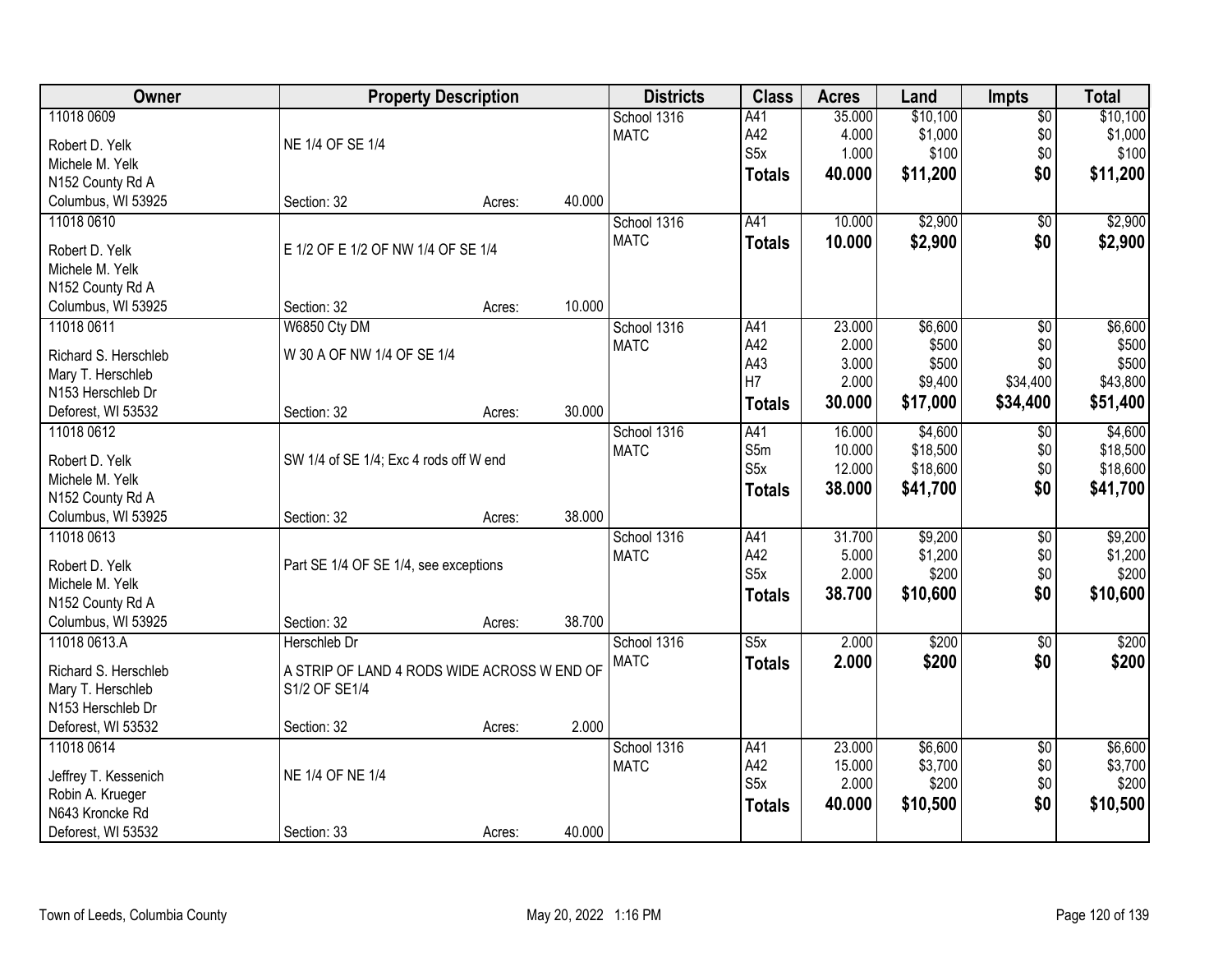| <b>Owner</b>                     |                                           | <b>Property Description</b> |         |             | <b>Class</b>           | <b>Acres</b>   | Land              | <b>Impts</b>    | <b>Total</b>      |
|----------------------------------|-------------------------------------------|-----------------------------|---------|-------------|------------------------|----------------|-------------------|-----------------|-------------------|
| 11018 0615                       | W6267 County Highway Dm                   |                             |         | School 1316 | A41                    | 24.370         | \$7,000           | $\overline{50}$ | \$7,000           |
| Jeffrey T. Kessenich             | NW 1/4 OF NE 1/4 EXC R478-235 EXC CS#2173 |                             |         | <b>MATC</b> | A42                    | 10.000         | \$2,400           | \$0             | \$2,400           |
| Robin A. Krueger                 |                                           |                             |         |             | H7                     | 3.000          | \$52,000          | \$222,700       | \$274,700         |
| N643 Kroncke Rd                  |                                           |                             |         |             | S <sub>5</sub> x       | 1.000          | \$100             | \$0             | \$100             |
| Deforest, WI 53532               | Section: 33                               | Acres:                      | 38.370  |             | <b>Totals</b>          | 38.370         | \$61,500          | \$222,700       | \$284,200         |
| 11018 0615.01                    | W6291 County Highway Dm                   |                             |         | School 1316 | $\overline{R1}$        | 2.081          | \$47,400          | \$187,200       | \$234,600         |
| Jeffery T. Kessenich             | Lot 1, CSM 2173-13-65                     |                             |         | <b>MATC</b> | <b>Totals</b>          | 2.081          | \$47,400          | \$187,200       | \$234,600         |
| Robin A. Krueger                 |                                           |                             |         |             |                        |                |                   |                 |                   |
| N643 Kroncke Rd                  |                                           |                             |         |             |                        |                |                   |                 |                   |
| Deforest, WI 53532               | Section: 33                               | Acres:                      | 2.081   |             |                        |                |                   |                 |                   |
| 11018 0616                       |                                           |                             |         | School 1316 | A41                    | 29.000         | \$8,400           | \$0             | \$8,400           |
|                                  |                                           |                             |         | <b>MATC</b> | A42                    | 7.000          | \$1,700           | \$0             | \$1,700           |
| Jeffrey T. Kessenich             | SW 1/4 OF NE 1/4                          |                             |         |             | A43                    | 2.000          | \$400             | \$0             | \$400             |
| Robin A. Krueger                 |                                           |                             |         |             | S <sub>5</sub> x       | 2.000          | \$3,400           | \$0             | \$3,400           |
| N643 Kroncke Rd                  |                                           |                             |         |             | <b>Totals</b>          | 40.000         | \$13,900          | \$0             | \$13,900          |
| Deforest, WI 53532               | Section: 33                               | Acres:                      | 40.000  |             |                        |                |                   |                 |                   |
| 11018 0617                       | N299 Harvey Rd                            |                             |         | School 1316 | A41                    | 10.420         | \$3,000           | $\overline{50}$ | \$3,000           |
| Manthe Paulson, LLC              | SE 1/4 OF NE 1/4 EXC CS3246 -21-111       |                             |         | <b>MATC</b> | A42                    | 26.000         | \$6,400           | \$0             | \$6,400           |
| c/o Manthe Paulson, LLC          |                                           |                             |         |             | H7<br>S <sub>5</sub> x | 1.000<br>1.000 | \$34,000<br>\$100 | \$23,500<br>\$0 | \$57,500<br>\$100 |
| W6216 Manthe Rd                  |                                           |                             |         |             |                        |                |                   |                 |                   |
| Deforest, WI 53532               | Section: 33                               | Acres:                      | 38.420  |             | <b>Totals</b>          | 38.420         | \$43,500          | \$23,500        | \$67,000          |
| 11018 0617.01                    | N299 Harvey Rd                            |                             |         | School 1316 | $\overline{R1}$        | 2.760          | \$65,300          | \$138,500       | \$203,800         |
| Sherri L. Manthe                 | Lot 1 CS#3246-21-111                      |                             |         | <b>MATC</b> | <b>Totals</b>          | 2.760          | \$65,300          | \$138,500       | \$203,800         |
| W6298 Manthe Rd                  |                                           |                             |         |             |                        |                |                   |                 |                   |
| Deforest, WI 53532               |                                           |                             |         |             |                        |                |                   |                 |                   |
|                                  | Section: 33                               | Acres:                      | 2.760   |             |                        |                |                   |                 |                   |
| 11018 0619.01                    | N372 Us Highway 51                        |                             |         | School 1316 | A41                    | 116.410        | \$33,600          | $\overline{50}$ | \$33,600          |
|                                  |                                           |                             |         | <b>MATC</b> | A42                    | 22.650         | \$5,500           | \$0             | \$5,500           |
| Ronald H. Ziegler                | NW 1/4, Exc CS2173, EXC CS#1188, EXC HWY  |                             |         |             | A43                    | 7.000          | \$1,200           | \$0             | \$1,200           |
| N368 Hwy 51                      |                                           |                             |         |             | H7                     | 6.410          | \$109,300         | \$1,045,700     | \$1,155,000       |
| Deforest, WI 53532               |                                           |                             |         |             | S <sub>5</sub> x       | 3.000          | \$300             | \$0             | \$300             |
|                                  | Section: 33                               | Acres:                      | 155.470 |             | <b>Totals</b>          | 155.470        | \$149,900         | \$1,045,700     | \$1,195,600       |
| 11018 0620.A                     | N368 Us Highway 51                        |                             |         | School 1316 | $\overline{H}$         | 1.530          | \$40,900          | \$155,900       | \$196,800         |
|                                  |                                           |                             |         | <b>MATC</b> | <b>Totals</b>          | 1.530          | \$40,900          | \$155,900       | \$196,800         |
| Ronald H. Ziegler<br>N368 Hwy 51 | Lot 1, CSM 1188-5S-180                    |                             |         |             |                        |                |                   |                 |                   |
| Deforest, WI 53532               |                                           |                             |         |             |                        |                |                   |                 |                   |
|                                  | Section: 33                               | Acres:                      | 1.530   |             |                        |                |                   |                 |                   |
|                                  |                                           |                             |         |             |                        |                |                   |                 |                   |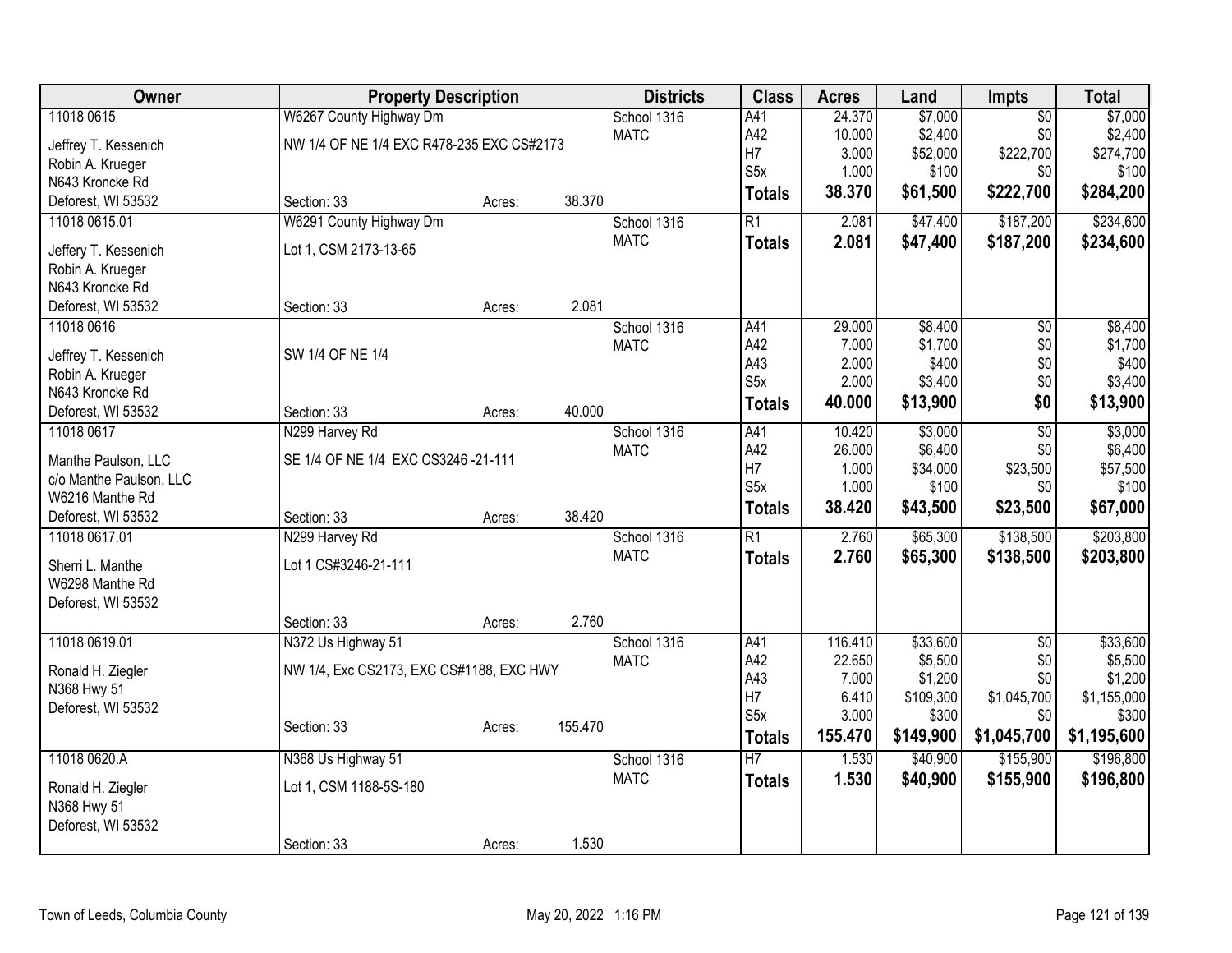| Owner                               |                                                        | <b>Property Description</b> |        | <b>Districts</b> | <b>Class</b>     | <b>Acres</b> | Land     | <b>Impts</b>    | <b>Total</b>   |
|-------------------------------------|--------------------------------------------------------|-----------------------------|--------|------------------|------------------|--------------|----------|-----------------|----------------|
| 11018 0622                          |                                                        |                             |        | School 1316      | A41              | 33.000       | \$9,500  | $\sqrt{$0}$     | \$9,500        |
| Douglas C & Denise A Yelk Joint     | NE 1/4 OF SW 1/4                                       |                             |        | <b>MATC</b>      | A42              | 7.000        | \$1,700  | \$0             | \$1,700        |
| Revocable Trust                     |                                                        |                             |        |                  | <b>Totals</b>    | 40.000       | \$11,200 | \$0             | \$11,200       |
| 4201 Manthe Rd                      |                                                        |                             |        |                  |                  |              |          |                 |                |
| Deforest, WI 53532                  | Section: 33                                            | Acres:                      | 40.000 |                  |                  |              |          |                 |                |
| 11018 0623                          |                                                        |                             |        | School 1316      | A41              | 27.000       | \$7,800  | $\overline{60}$ | \$7,800        |
| Douglas C & Denise A Yelk Joint     | NW 1/4 OF SW 1/4 EXC HWY R347-615 (1.66)               |                             |        | <b>MATC</b>      | A42              | 12.460       | \$3,000  | \$0             | \$3,000        |
| Revocable Trust                     |                                                        |                             |        |                  | <b>Totals</b>    | 39.460       | \$10,800 | \$0             | \$10,800       |
| 4201 Manthe Rd                      |                                                        |                             |        |                  |                  |              |          |                 |                |
| Deforest, WI 53532                  | Section: 33                                            | Acres:                      | 39.460 |                  |                  |              |          |                 |                |
| 11018 0624                          | N184 Us Highway 51                                     |                             |        | School 1316      | A41              | 24.000       | \$6,900  | \$0             | \$6,900        |
| Douglas C & Denise A Yelk Joint     | SW 1/4 OF SW 1/4 EXC HWY R347-615                      |                             |        | <b>MATC</b>      | A42              | 9.000        | \$2,200  | \$0             | \$2,200        |
| Revocable Trust                     |                                                        |                             |        |                  | A43              | 2.000        | \$400    | \$0             | \$400          |
| 4201 Manthe Rd                      |                                                        |                             |        |                  | H <sub>7</sub>   | 2.000        | \$47,000 | \$49,700        | \$96,700       |
| Deforest, WI 53532                  | Section: 33                                            | Acres:                      | 38.980 |                  | S <sub>5</sub> x | 1.980        | \$200    | \$0             | \$200          |
|                                     |                                                        |                             |        |                  | <b>Totals</b>    | 38.980       | \$56,700 | \$49,700        | \$106,400      |
| 11018 0625.01                       |                                                        |                             |        | School 1316      | A42              | 1.420        | \$300    | $\overline{50}$ | \$300          |
| Manthe Living Trust Dated 3/15/2011 | Prt SESW Sec 33 described as, Beg S1/4 cor Sec 33,     |                             |        | <b>MATC</b>      | <b>Totals</b>    | 1.420        | \$300    | \$0             | \$300          |
| W6298 Manthe Rd                     | N89-28-51W 364.27' along south line of 1/4, N32-20-23E |                             |        |                  |                  |              |          |                 |                |
| Deforest, WI 53532                  | 226.75', N83-02-56E 243.91', S00-12-48E 224.40' to     |                             |        |                  |                  |              |          |                 |                |
|                                     | Section: 33                                            | Acres:                      | 1.420  |                  |                  |              |          |                 |                |
| 11018 0625.02                       |                                                        |                             |        | School 1316      | A41              | 23.000       | \$6,600  | $\overline{60}$ | \$6,600        |
| Douglas C & Denise A Yelk Joint     | SE 1/4 OF SW 1/4 - See Exceptions                      |                             |        | <b>MATC</b>      | A42              | 14.580       | \$3,600  | \$0             | \$3,600        |
| Revocable Trust                     |                                                        |                             |        |                  | S <sub>5</sub> x | 1.000        | \$100    | \$0             | \$100          |
| 4201 Manthe Rd                      |                                                        |                             |        |                  | <b>Totals</b>    | 38.580       | \$10,300 | \$0             | \$10,300       |
| Deforest, WI 53532                  | Section: 33                                            | Acres:                      | 38.580 |                  |                  |              |          |                 |                |
| 11018 0626                          | N299 Harvey Rd                                         |                             |        | School 1316      | A41              | 27.000       | \$7,800  | \$0             | \$7,800        |
| Manthe Paulson, LLC                 | NE 1/4 OF SE 1/4 EXC CS#3246-21-111                    |                             |        | <b>MATC</b>      | A42              | 8.000        | \$2,000  | \$0             | \$2,000        |
| c/o Manthe Paulson, LLC             |                                                        |                             |        |                  | A43              | 1.820        | \$300    | \$0             | \$300          |
| W6216 Manthe Rd                     |                                                        |                             |        |                  | H7               | 1.000        | \$10,200 | \$6,700         | \$16,900       |
| Deforest, WI 53532                  | Section: 33                                            | Acres:                      | 38.820 |                  | S <sub>5</sub> x | 1.000        | \$100    | \$0             | \$100          |
|                                     |                                                        |                             |        |                  | <b>Totals</b>    | 38.820       | \$20,400 | \$6,700         | \$27,100       |
| 11018 0627                          |                                                        |                             |        | School 1316      | A41              | 37.000       | \$10,700 | $\overline{50}$ | \$10,700       |
| Jeffrey T. Kessenich                | NW 1/4 OF SE 1/4                                       |                             |        | <b>MATC</b>      | A42              | 2.000        | \$500    | \$0             | \$500<br>\$200 |
| Robin A. Krueger                    |                                                        |                             |        |                  | A43              | 1.000        | \$200    | \$0<br>\$0      |                |
| N643 Kroncke Rd                     |                                                        |                             |        |                  | <b>Totals</b>    | 40.000       | \$11,400 |                 | \$11,400       |
| Deforest, WI 53532                  | Section: 33                                            | Acres:                      | 40.000 |                  |                  |              |          |                 |                |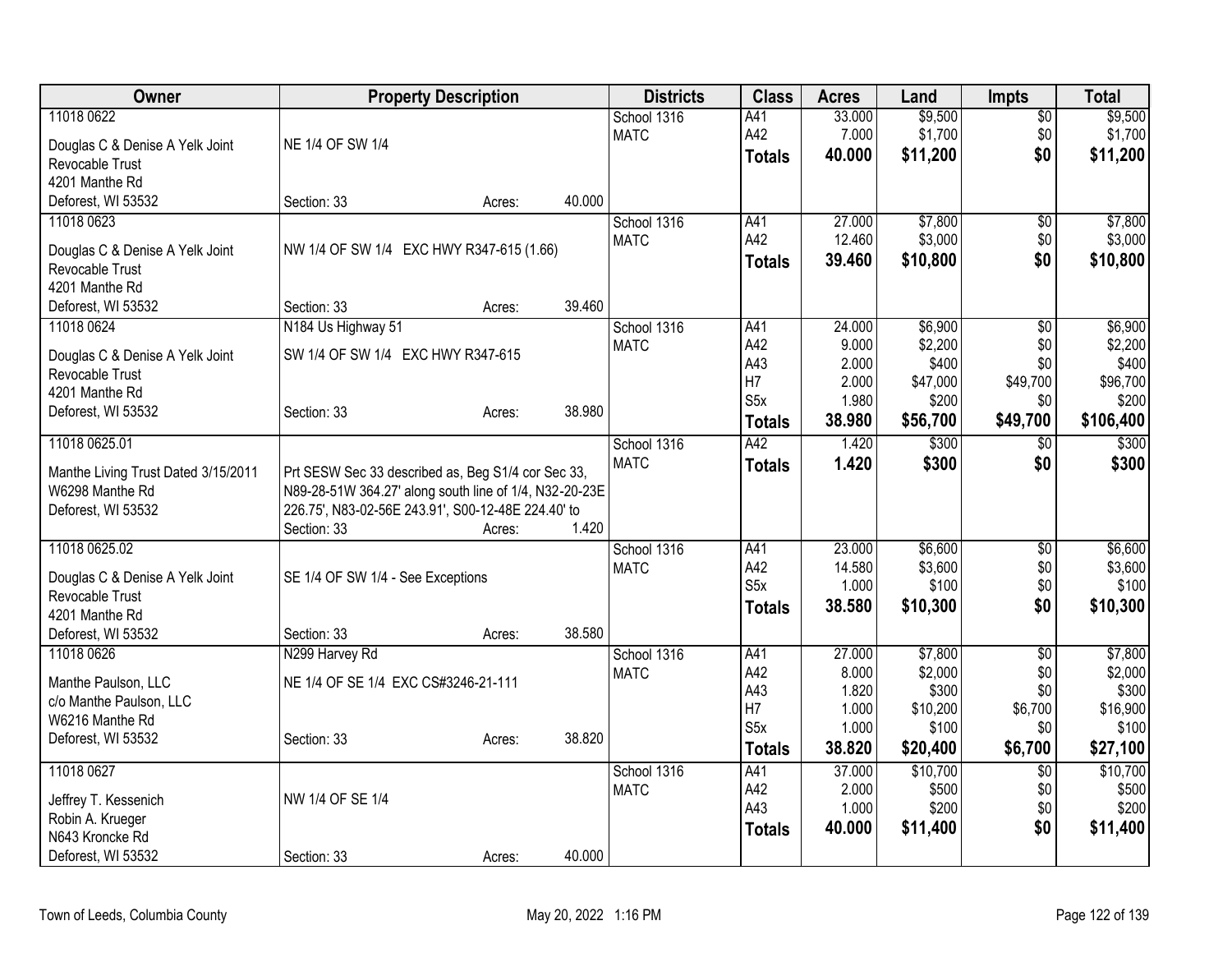| Owner                                                      | <b>Property Description</b>                                     |        |        | <b>Districts</b> | <b>Class</b>     | <b>Acres</b> | Land     | <b>Impts</b>    | <b>Total</b> |
|------------------------------------------------------------|-----------------------------------------------------------------|--------|--------|------------------|------------------|--------------|----------|-----------------|--------------|
| 11018 0628.01                                              | W6216 Manthe Rd                                                 |        |        | School 1316      | A43              | 0.500        | \$100    | $\overline{50}$ | \$100        |
| Paulson Living Trust Dated 6/12/2012                       | Lot 1, CSM 5685-40-60                                           |        |        | <b>MATC</b>      | R <sub>1</sub>   | 2.000        | \$61,500 | \$555,400       | \$616,900    |
| W6216 Manthe Rd                                            |                                                                 |        |        |                  | <b>Totals</b>    | 2.500        | \$61,600 | \$555,400       | \$617,000    |
| Deforest, WI 53532                                         |                                                                 |        |        |                  |                  |              |          |                 |              |
|                                                            | Section: 33                                                     | Acres: | 2.500  |                  |                  |              |          |                 |              |
| 11018 0628.02                                              |                                                                 |        |        | School 1316      | A41              | 16.000       | \$4,600  | \$0             | \$4,600      |
| Manthe Paulson, LLC                                        | SW1/4 of SE1/4; exc R98-34; exc CSM 5685-40-60                  |        |        | <b>MATC</b>      | A42              | 15.000       | \$3,700  | \$0             | \$3,700      |
| c/o Manthe Paulson, LLC                                    |                                                                 |        |        |                  | A43              | 4.500        | \$800    | \$0             | \$800        |
| W6216 Manthe Rd                                            |                                                                 |        |        |                  | S <sub>5</sub> x | 0.670        | \$100    | \$0             | \$100        |
| Deforest, WI 53532                                         | Section: 33                                                     | Acres: | 36.170 |                  | <b>Totals</b>    | 36.170       | \$9,200  | \$0             | \$9,200      |
| 11018 0628.A                                               | W6298 Manthe Rd                                                 |        |        | School 1316      | $\overline{H7}$  | 1.330        | \$38,300 | \$260,400       | \$298,700    |
|                                                            |                                                                 |        |        | <b>MATC</b>      | <b>Totals</b>    | 1.330        | \$38,300 | \$260,400       | \$298,700    |
| Manthe Living Trust Dated 3/15/2011                        | PRT SW 1/4 OF SE 1/4, BEG SW COR SD 1/4 1/4,                    |        |        |                  |                  |              |          |                 |              |
| W6298 Manthe Rd<br>Deforest, WI 53532                      | E324.06', N132', NW TO PT WH IS 224' FROM POB.<br>S224.40' POB. |        |        |                  |                  |              |          |                 |              |
|                                                            | Section: 33                                                     | Acres: | 1.330  |                  |                  |              |          |                 |              |
| 11018 0629                                                 |                                                                 |        |        | School 1316      | A41              | 22.000       | \$6,400  | $\overline{60}$ | \$6,400      |
|                                                            |                                                                 |        |        | <b>MATC</b>      | A42              | 6.000        | \$1,500  | \$0             | \$1,500      |
| Manthe Paulson, LLC                                        | SE 1/4 OF SE 1/4                                                |        |        |                  | A43              | 7.000        | \$1,200  | \$0             | \$1,200      |
| c/o Manthe Paulson, LLC                                    |                                                                 |        |        |                  | S5m              | 3.000        | \$5,600  | \$0             | \$5,600      |
| W6216 Manthe Rd                                            |                                                                 |        |        |                  | S <sub>5</sub> x | 2.000        | \$200    | \$0             | \$200        |
| Deforest, WI 53532                                         | Section: 33                                                     | Acres: | 40.000 |                  | <b>Totals</b>    | 40.000       | \$14,900 | \$0             | \$14,900     |
| 11018 0630                                                 |                                                                 |        |        | School 1316      | A41              | 33.000       | \$9,500  | $\overline{50}$ | \$9,500      |
|                                                            | NE 1/4 OF NE 1/4                                                |        |        | <b>MATC</b>      | A42              | 5.000        | \$1,200  | \$0             | \$1,200      |
| Mark W & Kimberly A Schroeder Living<br>Trust Dated 5/19/2 |                                                                 |        |        |                  | S <sub>5</sub> x | 2.000        | \$200    | \$0             | \$200        |
| N134 County Rd C                                           |                                                                 |        |        |                  | <b>Totals</b>    | 40.000       | \$10,900 | \$0             | \$10,900     |
| Deforest, WI 53532                                         | Section: 34                                                     | Acres: | 40.000 |                  |                  |              |          |                 |              |
| 11018 0631                                                 |                                                                 |        |        | School 1316      | A41              | 20.000       | \$5,800  | \$0             | \$5,800      |
|                                                            |                                                                 |        |        | <b>MATC</b>      | A42              | 5.790        | \$1,400  | \$0             | \$1,400      |
| Mark W & Kimberly A Schroeder Living                       | NW 1/4 of NE 1/4 Exc Lot 1 CS #626-3-101                        |        |        |                  | S <sub>5x</sub>  | 12.000       | \$18,800 | \$0             | \$18,800     |
| Trust Dated 5/19/2                                         |                                                                 |        |        |                  | <b>Totals</b>    | 37.790       | \$26,000 | \$0             | \$26,000     |
| N134 County Rd C<br>Deforest, WI 53532                     | Section: 34                                                     | Acres: | 37.790 |                  |                  |              |          |                 |              |
| 11018 0631.A                                               | W5811 County Highway Dm                                         |        |        | School 1316      | $\overline{R1}$  | 2.210        | \$62,600 | \$182,300       | \$244,900    |
|                                                            |                                                                 |        |        | <b>MATC</b>      | <b>Totals</b>    | 2.210        | \$62,600 | \$182,300       | \$244,900    |
| James R. Beier                                             | Lot 1, CSM 626-3-101                                            |        |        |                  |                  |              |          |                 |              |
| Kelly M. Beier                                             |                                                                 |        |        |                  |                  |              |          |                 |              |
| W5811 County Highway Dm                                    |                                                                 |        |        |                  |                  |              |          |                 |              |
| Deforest, WI 53532                                         | Section: 34                                                     | Acres: | 2.210  |                  |                  |              |          |                 |              |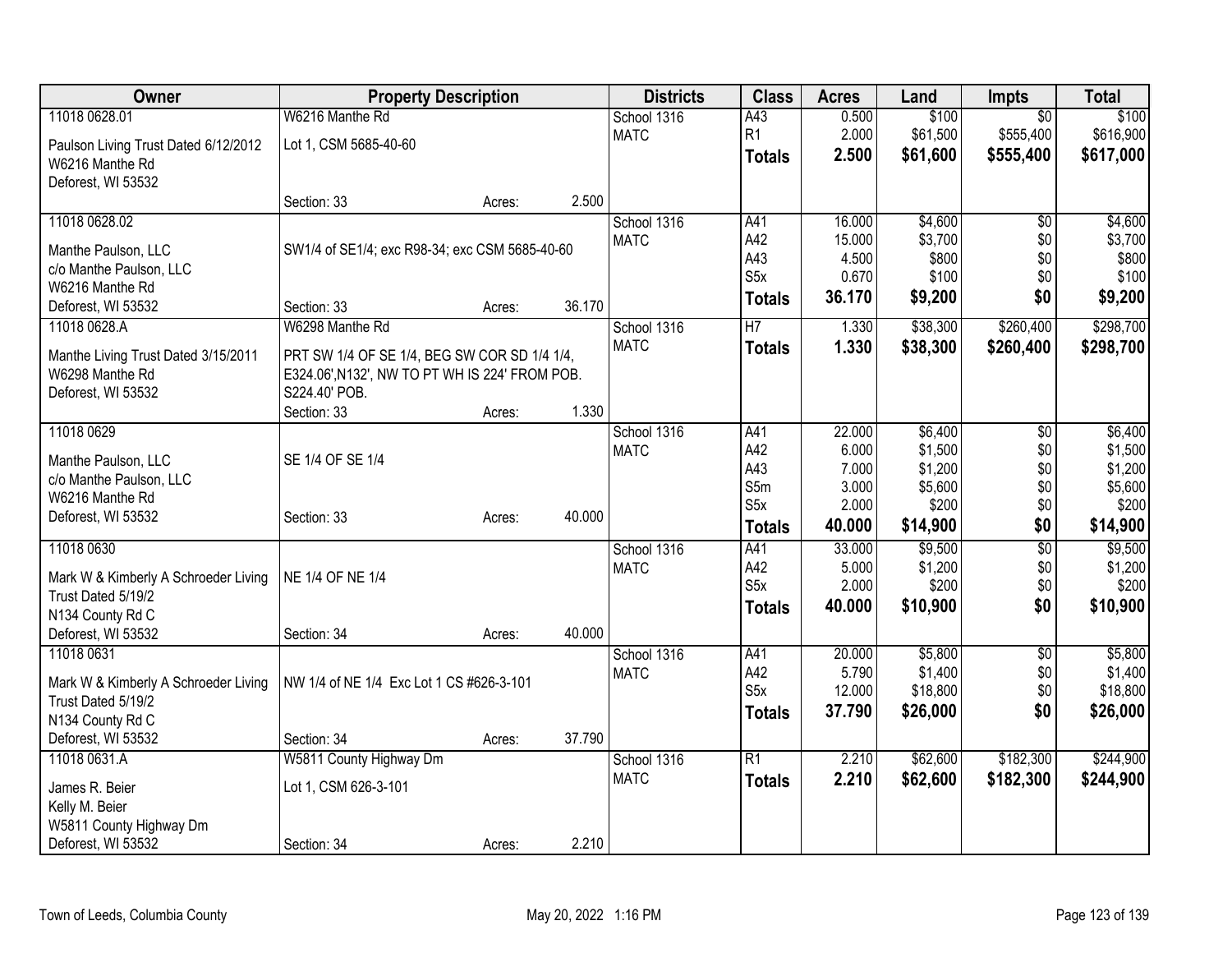| 11018 0632<br>A42<br>7.000<br>\$1,700<br>School 1316<br>$\overline{50}$                                         | \$1,700               |
|-----------------------------------------------------------------------------------------------------------------|-----------------------|
|                                                                                                                 |                       |
| <b>MATC</b><br>A43<br>4.000<br>SW1/4 OF NE1/4 EX CS#1134<br>Mark W & Kimberly A Schroeder Living                | \$700<br>\$700<br>\$0 |
| S <sub>5</sub> x<br>24.000<br>\$40,800<br>\$0<br>Trust Dated 5/19/2                                             | \$40,800              |
| \$0<br>35.000<br>\$43,200<br><b>Totals</b><br>N134 County Rd C                                                  | \$43,200              |
| Deforest, WI 53532<br>Section: 34<br>35.000<br>Acres:                                                           |                       |
| W5862 Wangsness Rd<br>A41<br>\$600<br>$\overline{50}$<br>11018 0632.D<br>School 1316<br>2.000                   | \$600                 |
| R1<br>3.000<br>\$171,800<br><b>MATC</b><br>\$79,800                                                             | \$251,600             |
| Lot 1, CSM 1134-5-126<br>Steven A. Gottschalk<br>5.000<br>\$80,400<br>\$171,800<br><b>Totals</b>                | \$252,200             |
| Julie A. Gottschalk                                                                                             |                       |
| W5862 Wangsness Rd                                                                                              |                       |
| 5.000<br>Deforest, WI 53532<br>Section: 34<br>Acres:                                                            |                       |
| \$3,800<br>11018 0633<br>School 1316<br>13.000<br>A41<br>\$0                                                    | \$3,800               |
| A42<br>\$2,700<br>\$0<br><b>MATC</b><br>11.000<br><b>SE1/4 OF NE1/4</b><br>Mark W & Kimberly A Schroeder Living | \$2,700               |
| A43<br>3.000<br>\$500<br>\$0<br>Trust Dated 5/19/2                                                              | \$500                 |
| S <sub>5</sub> x<br>13.000<br>\$18,900<br>\$0<br>N134 County Rd C                                               | \$18,900              |
| \$0<br>40.000<br>\$25,900<br><b>Totals</b><br>40.000<br>Deforest, WI 53532<br>Section: 34<br>Acres:             | \$25,900              |
| \$2,600<br>$\overline{50}$<br>11018 0634<br>School 1316<br>A41<br>9.000                                         | \$2,600               |
| A42<br>4.000<br>\$1,000<br>\$0<br><b>MATC</b>                                                                   | \$1,000               |
| Lot 2, CSM 597-3-72<br>Mark W & Kimberly A Schroeder Living<br>A43<br>4.000<br>\$700<br>\$0                     | \$700                 |
| Trust Dated 5/19/2<br>S <sub>5</sub> x<br>18.620<br>\$30,700<br>\$0                                             | \$30,700              |
| N134 County Rd C<br>35.620<br>\$35,000<br>\$0<br><b>Totals</b>                                                  | \$35,000              |
| 35.620<br>Deforest, WI 53532<br>Section: 34<br>Acres:                                                           |                       |
| $\overline{R1}$<br>\$76,500<br>\$188,400<br>11018 0634.A<br>W5957 County Highway Dm<br>School 1316<br>5.000     | \$264,900             |
| <b>MATC</b><br>5.000<br>\$76,500<br>\$188,400<br><b>Totals</b><br>Lot 1, CSM 597-3-72<br>Gail D. Baerwolf       | \$264,900             |
| Robin R. Baerwolf                                                                                               |                       |
| W5957 County Rd Dm                                                                                              |                       |
| 5.000<br>Deforest, WI 53532<br>Section: 34<br>Acres:                                                            |                       |
| 11018 0635<br>\$4,300<br>School 1316<br>A41<br>15.000<br>$\overline{50}$<br>N478 Harvey Rd                      | \$4,300               |
| \$2,400<br>A42<br>10.000<br>\$0<br><b>MATC</b>                                                                  | \$2,400               |
| Kevin D. Meixner<br>NW 1/4 OF NW 1/4 REC IN V257=27 R215-691<br>H7<br>\$47,000<br>\$96,000<br>2.000             | \$143,000             |
| N478 Harvey Rd<br>R408-982 R472-137 #656377<br>S <sub>5x</sub><br>13.000<br>\$18,900<br>\$0                     | \$18,900              |
| Deforest, WI 53532<br>40.000<br>\$72,600<br>\$96,000<br><b>Totals</b>                                           | \$168,600             |
| 40.000<br>Section: 34<br>Acres:                                                                                 |                       |
| 11018 0636<br>\$4,000<br>School 1316<br>A41<br>14.000<br>$\overline{60}$                                        | \$4,000               |
| A42<br>14.000<br>\$3,400<br>\$0<br><b>MATC</b><br>SW 1/4 OF NW 1/4<br>Mark W & Kimberly A Schroeder Living      | \$3,400               |
| S <sub>5x</sub><br>\$17,200<br>12.000<br>\$0<br>Trust Dated 5/19/2                                              | \$17,200              |
| \$0<br>\$24,600<br>40.000<br><b>Totals</b><br>N134 County Rd C                                                  | \$24,600              |
| 40.000<br>Deforest, WI 53532<br>Section: 34<br>Acres:                                                           |                       |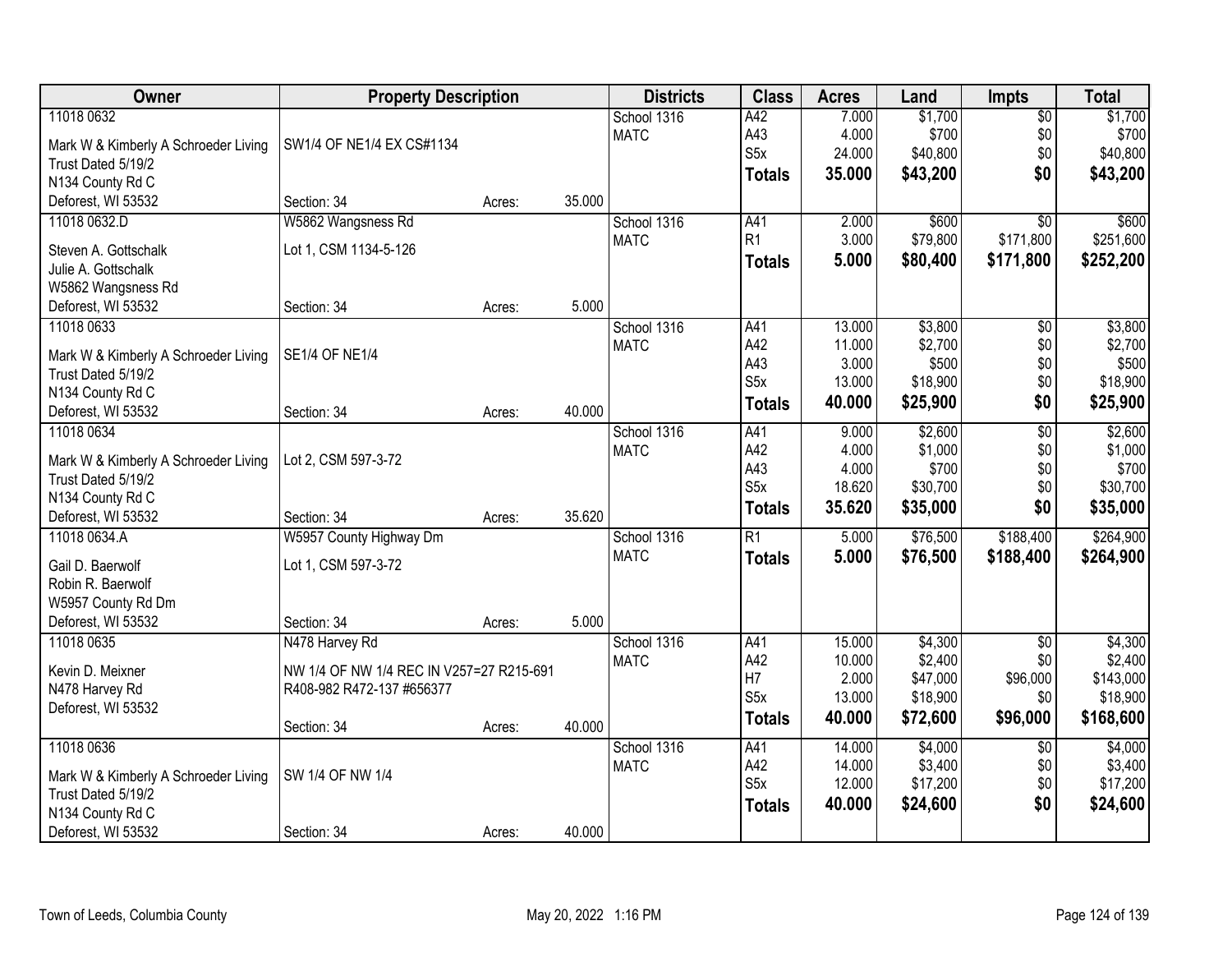| Owner                                |                                           | <b>Property Description</b> |        | <b>Districts</b> | <b>Class</b>     | <b>Acres</b> | Land     | <b>Impts</b>    | <b>Total</b> |
|--------------------------------------|-------------------------------------------|-----------------------------|--------|------------------|------------------|--------------|----------|-----------------|--------------|
| 11018 0637                           |                                           |                             |        | School 1316      | A41              | 26.000       | \$7,500  | $\overline{50}$ | \$7,500      |
| Mark W & Kimberly A Schroeder Living | <b>SE1/4 OF NW1/4</b>                     |                             |        | <b>MATC</b>      | A42              | 6.000        | \$1,500  | \$0             | \$1,500      |
| Trust Dated 5/19/2                   |                                           |                             |        |                  | S <sub>5</sub> x | 8.000        | \$12,000 | \$0             | \$12,000     |
| N134 County Rd C                     |                                           |                             |        |                  | <b>Totals</b>    | 40.000       | \$21,000 | \$0             | \$21,000     |
| Deforest, WI 53532                   | Section: 34                               | Acres:                      | 40.000 |                  |                  |              |          |                 |              |
| 11018 0638                           |                                           |                             |        | School 1316      | A41              | 33.000       | \$9,500  | $\overline{50}$ | \$9,500      |
|                                      |                                           |                             |        | <b>MATC</b>      | A43              | 3.000        | \$500    | \$0             | \$500        |
| Mark W & Kimberly A Schroeder Living | NE 1/4 OF SW 1/4 EXC CS#1065 EXC CS #1187 |                             |        |                  | S <sub>5</sub> x | 0.880        | \$100    | \$0             | \$100        |
| Tr U/A Dtd 5-19-20                   | ALSO part of Lot 2, CSM 1140-5-132        |                             |        |                  | <b>Totals</b>    | 36.880       | \$10,100 | \$0             | \$10,100     |
| N134 County Highway C                |                                           |                             |        |                  |                  |              |          |                 |              |
| Deforest, WI 53532                   | Section: 34                               | Acres:                      | 36.880 |                  |                  |              |          |                 |              |
| 11018 0638.B1                        | W5983 Wangsness Rd                        |                             |        | School 1316      | $\overline{R1}$  | 3.000        | \$66,500 | \$105,500       | \$172,000    |
| Mark F. Mc Ginley                    | Lot 2, CSM 1187-5S-179                    |                             |        | <b>MATC</b>      | <b>Totals</b>    | 3.000        | \$66,500 | \$105,500       | \$172,000    |
| Jennifer L. Mc Ginley                |                                           |                             |        |                  |                  |              |          |                 |              |
| W5983 Wangsness Rd                   |                                           |                             |        |                  |                  |              |          |                 |              |
| Deforest, WI 53532                   | Section: 34                               | Acres:                      | 3.000  |                  |                  |              |          |                 |              |
| 11018 0639                           |                                           |                             |        | School 1316      | A41              | 35.250       | \$10,200 | \$0             | \$10,200     |
|                                      |                                           |                             |        | <b>MATC</b>      | S <sub>5</sub> x | 1.750        | \$200    | \$0             | \$200        |
| Mark W & Kimberly A Schroeder Living | NW 1/4 OF SW 1/4 EXC CS#1065 EXC CS#1140  |                             |        |                  |                  | 37.000       | \$10,400 | \$0             | \$10,400     |
| Tr U/A Dtd 5-19-20                   |                                           |                             |        |                  | <b>Totals</b>    |              |          |                 |              |
| N134 County Highway C                |                                           |                             |        |                  |                  |              |          |                 |              |
| Deforest, WI 53532                   | Section: 34                               | Acres:                      | 37.000 |                  |                  |              |          |                 |              |
| 11018 0639.A                         | W6003 Wangsness Rd                        |                             |        | School 1316      | $\overline{R1}$  | 3.120        | \$67,100 | \$148,700       | \$215,800    |
| Christopher L. Shy                   | Lot 1, CSM 1187-5S-179                    |                             |        | <b>MATC</b>      | <b>Totals</b>    | 3.120        | \$67,100 | \$148,700       | \$215,800    |
| Dasha M. Shy                         |                                           |                             |        |                  |                  |              |          |                 |              |
| W6003 Wangsness Rd                   |                                           |                             |        |                  |                  |              |          |                 |              |
| Deforest, WI 53532                   | Section: 34                               | Acres:                      | 3.120  |                  |                  |              |          |                 |              |
| 11018 0640                           |                                           |                             |        | School 1316      | A41              | 33.000       | \$9,500  | $\sqrt{6}$      | \$9,500      |
|                                      |                                           |                             |        | <b>MATC</b>      | A42              | 6.000        | \$1,500  | \$0             | \$1,500      |
| Mark W & Kimberly A Schroeder Living | SW 1/4 OF SW 1/4                          |                             |        |                  | S <sub>5x</sub>  | 1.000        | \$100    | \$0             | \$100        |
| Tr U/A Dtd 5-19-20                   |                                           |                             |        |                  | <b>Totals</b>    | 40.000       | \$11,100 | \$0             | \$11,100     |
| N134 County Highway C                |                                           |                             |        |                  |                  |              |          |                 |              |
| Deforest, WI 53532                   | Section: 34                               | Acres:                      | 40.000 |                  |                  |              |          |                 |              |
| 11018 0641                           |                                           |                             |        | School 1316      | A41              | 14.000       | \$4,000  | $\overline{50}$ | \$4,000      |
| Mark W & Kimberly A Schroeder Living | SE 1/4 OF SW 1/4                          |                             |        | <b>MATC</b>      | A42              | 23.000       | \$5,600  | \$0             | \$5,600      |
| Tr U/A Dtd 5-19-20                   |                                           |                             |        |                  | A43              | 3.000        | \$500    | \$0             | \$500        |
| N134 County Highway C                |                                           |                             |        |                  | <b>Totals</b>    | 40.000       | \$10,100 | \$0             | \$10,100     |
| Deforest, WI 53532                   | Section: 34                               | Acres:                      | 40.000 |                  |                  |              |          |                 |              |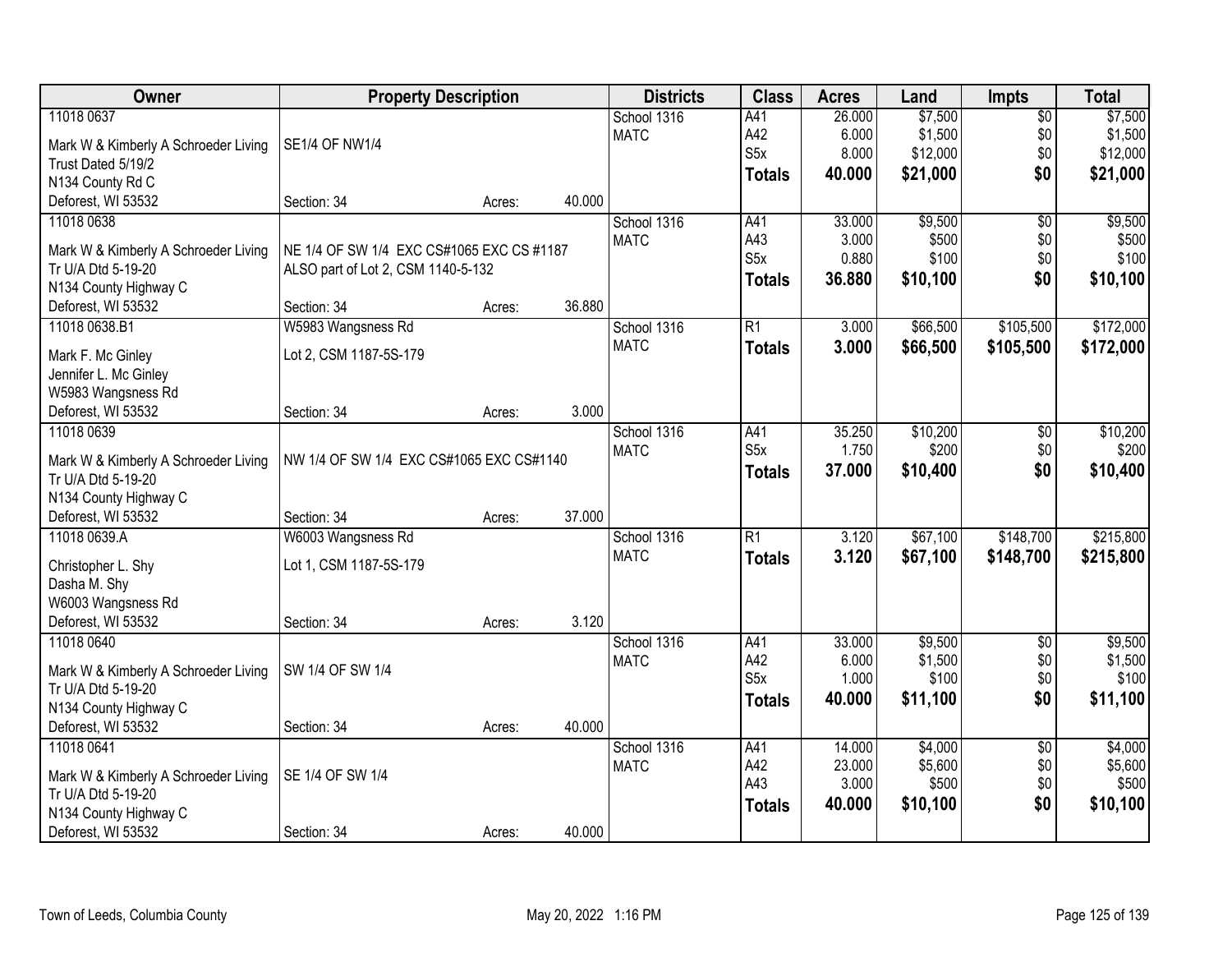| Owner                                    | <b>Property Description</b>                     |        |        | <b>Districts</b> | <b>Class</b>     | <b>Acres</b>    | Land             | <b>Impts</b>    | <b>Total</b>     |
|------------------------------------------|-------------------------------------------------|--------|--------|------------------|------------------|-----------------|------------------|-----------------|------------------|
| 11018 0642                               |                                                 |        |        | School 1316      | A41              | 25.000          | \$7,200          | $\overline{50}$ | \$7,200          |
| Mark W & Kimberly A Schroeder Living     | NE1/4 of SE1/4 Exc CS#665-3-140 & CS#1582-7-132 |        |        | <b>MATC</b>      | A42              | 6.250           | \$1,500          | \$0             | \$1,500          |
| Trust Dated 5/19/2                       |                                                 |        |        |                  | A43              | 2.000           | \$400            | \$0             | \$400            |
| N134 County Rd C                         |                                                 |        |        |                  | S <sub>5</sub> x | 2.500           | \$1,900          | \$0             | \$1,900          |
| Deforest, WI 53532                       | Section: 34                                     | Acres: | 35.750 |                  | <b>Totals</b>    | 35.750          | \$11,000         | \$0             | \$11,000         |
| 11018 0642.B                             | N279 Kroncke Rd                                 |        |        | School 1316      | $\overline{R1}$  | 3.390           | \$68,500         | \$234,000       | \$302,500        |
|                                          |                                                 |        |        | <b>MATC</b>      | <b>Totals</b>    | 3.390           | \$68,500         | \$234,000       | \$302,500        |
| Kim M. Underdahl et al                   | Lot 1, CSM 665-3-140                            |        |        |                  |                  |                 |                  |                 |                  |
| c/o Otis R. Underdahl<br>N279 Kroncke Rd |                                                 |        |        |                  |                  |                 |                  |                 |                  |
| Deforest, WI 53532                       | Section: 34                                     | Acres: | 3.390  |                  |                  |                 |                  |                 |                  |
| 11018 0642.C                             | N271 Kroncke Rd                                 |        |        | School 1316      | R1               | 0.850           | \$46,300         | \$161,900       | \$208,200        |
|                                          |                                                 |        |        | <b>MATC</b>      |                  | 0.850           | \$46,300         | \$161,900       | \$208,200        |
| Ben Durig                                | Lot 1, CSM 1582-7-132                           |        |        |                  | <b>Totals</b>    |                 |                  |                 |                  |
| N271 Kroncke Rd                          |                                                 |        |        |                  |                  |                 |                  |                 |                  |
| Deforest, WI 53532                       |                                                 |        |        |                  |                  |                 |                  |                 |                  |
|                                          | Section: 34                                     | Acres: | 0.850  |                  |                  |                 |                  |                 |                  |
| 11018 0643                               |                                                 |        |        | School 1316      | A41              | 12.000          | \$3,500          | \$0             | \$3,500          |
| Mark W & Kimberly A Schroeder Living     | E 1/2 OF NW 1/4 OF SE 1/4                       |        |        | <b>MATC</b>      | A42              | 5.000           | \$1,200          | \$0             | \$1,200          |
| Trust Dated 5/19/2                       |                                                 |        |        |                  | A43              | 2.500           | \$400            | \$0             | \$400            |
| N134 County Rd C                         |                                                 |        |        |                  | S <sub>5</sub> x | 0.500           | \$100            | \$0             | \$100            |
| Deforest, WI 53532                       | Section: 34                                     | Acres: | 20.000 |                  | <b>Totals</b>    | 20.000          | \$5,200          | \$0             | \$5,200          |
| 11018 0644                               |                                                 |        |        | School 1316      | A41              | 16.500          | \$4,800          | $\overline{50}$ | \$4,800          |
| Mark W & Kimberly A Schroeder Living     | W 1/2 OF NW 1/4 OF SE 1/4                       |        |        | <b>MATC</b>      | A42              | 2.000           | \$500            | \$0             | \$500            |
| Trust Dated 5/19/2                       |                                                 |        |        |                  | A43              | 1.000           | \$200            | \$0             | \$200            |
| N134 County Rd C                         |                                                 |        |        |                  | S <sub>5</sub> x | 0.500           | \$100            | \$0             | \$100            |
| Deforest, WI 53532                       | Section: 34                                     | Acres: | 20.000 |                  | <b>Totals</b>    | 20.000          | \$5,600          | \$0             | \$5,600          |
| 11018 0645                               |                                                 |        |        | School 1316      | A41              | 7.000           | \$2,000          | $\overline{50}$ | \$2,000          |
|                                          |                                                 |        |        | <b>MATC</b>      | A42              | 12.000          | \$2,900          | \$0             | \$2,900          |
| Mark W & Kimberly A Schroeder Living     | W 1/2 OF SW 1/4 OF SE 1/4                       |        |        |                  | A43              | 1.000           | \$200            | \$0             | \$200            |
| Trust Dated 5/19/2                       |                                                 |        |        |                  | Totals           | 20.000          | \$5,100          | \$0             | \$5,100          |
| N134 County Rd C                         |                                                 |        |        |                  |                  |                 |                  |                 |                  |
| Deforest, WI 53532                       | Section: 34                                     | Acres: | 20.000 |                  |                  |                 |                  |                 |                  |
| 11018 0646                               |                                                 |        |        | School 1316      | A41              | 10.000<br>9.000 | \$2,900          | $\overline{30}$ | \$2,900          |
| Mark W & Kimberly A Schroeder Living     | E 1/2 OF SW 1/4 OF SE 1/4                       |        |        | <b>MATC</b>      | A42<br>A43       | 1.000           | \$2,200<br>\$200 | \$0             | \$2,200<br>\$200 |
| Trust Dated 5/19/2                       |                                                 |        |        |                  |                  |                 |                  | \$0             |                  |
| N134 County Rd C                         |                                                 |        |        |                  | <b>Totals</b>    | 20.000          | \$5,300          | \$0             | \$5,300          |
| Deforest, WI 53532                       | Section: 34                                     | Acres: | 20.000 |                  |                  |                 |                  |                 |                  |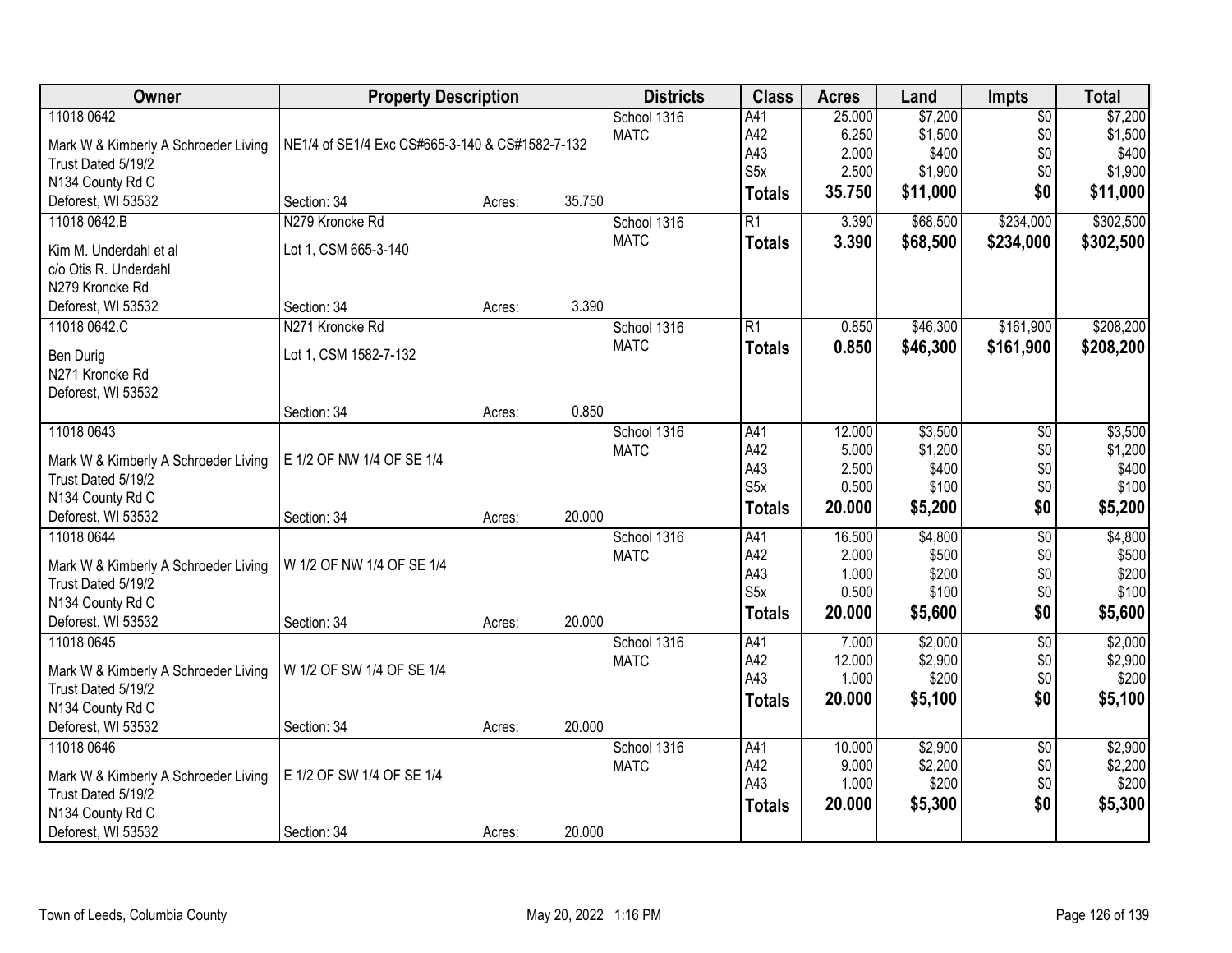| Owner                                | <b>Property Description</b>                         |        |        | <b>Districts</b> | <b>Class</b>            | <b>Acres</b> | Land     | Impts           | <b>Total</b> |
|--------------------------------------|-----------------------------------------------------|--------|--------|------------------|-------------------------|--------------|----------|-----------------|--------------|
| 11018 0647                           | <b>Harvey Rd</b>                                    |        |        | School 1316      | A41                     | 20.000       | \$5,800  | $\overline{50}$ | \$5,800      |
| Mark W & Kimberly A Schroeder Living | SE1/4 OF SE1/4                                      |        |        | <b>MATC</b>      | A42                     | 15.500       | \$3,800  | \$0             | \$3,800      |
| Trust Dated 5/19/2                   |                                                     |        |        |                  | A43                     | 4.000        | \$700    | \$0             | \$700        |
| N134 County Rd C                     |                                                     |        |        |                  | H7                      | 0.500        | \$3,400  | \$2,500         | \$5,900      |
| Deforest, WI 53532                   | Section: 34                                         | Acres: | 40.000 |                  | <b>Totals</b>           | 40.000       | \$13,700 | \$2,500         | \$16,200     |
| 11018 0648.01                        | W5367 County Highway Dm                             |        |        | School 1316      | $\overline{R1}$         | 3.270        | \$67,900 | \$392,300       | \$460,200    |
|                                      |                                                     |        |        | <b>MATC</b>      | <b>Totals</b>           | 3.270        | \$67,900 | \$392,300       | \$460,200    |
| Nicole E. Nicholson                  | Lot 1 CS#4281-30-37                                 |        |        |                  |                         |              |          |                 |              |
| W5367 County Rd DM                   |                                                     |        |        |                  |                         |              |          |                 |              |
| DeForest, WI 53532                   |                                                     |        |        |                  |                         |              |          |                 |              |
|                                      | Section: 35                                         | Acres: | 3.270  |                  |                         |              |          |                 |              |
| 11018 0648.02                        |                                                     |        |        | School 1316      | A41                     | 14.435       | \$4,200  | $\overline{50}$ | \$4,200      |
| Mark W & Kimberly A Schroeder Living | NE1/4 OF NE1/4 EXC CS#4281-30-37 EXC                |        |        | <b>MATC</b>      | A42                     | 13.000       | \$3,200  | $$0$$           | \$3,200      |
| Trust Dated 5/19/2                   | CS#2519-16-89                                       |        |        |                  | F <sub>6</sub>          | 4.500        | \$16,700 | \$0             | \$16,700     |
| N134 County Rd C                     |                                                     |        |        |                  | S <sub>5</sub> x        | 0.750        | \$100    | \$0             | \$100        |
| Deforest, WI 53532                   | Section: 35                                         | Acres: | 32.685 |                  | <b>Totals</b>           | 32.685       | \$24,200 | \$0             | \$24,200     |
| 11018 0649                           | W5473 County Highway Dm                             |        |        | School 1316      | A41                     | 26.500       | \$7,600  | $\overline{50}$ | \$7,600      |
|                                      |                                                     |        |        | <b>MATC</b>      | R1                      | 2.000        | \$61,500 | \$76,700        | \$138,200    |
| Donald Haakenson                     | NW 1/4 OF NE 1/4 REC IN V.252-P.546; V.271-P.266    |        |        |                  | S <sub>5</sub> x        | 11.500       | \$19,600 | \$0             | \$19,600     |
| W5473 Cth Dm                         | R160-651 #610901                                    |        |        |                  | <b>Totals</b>           | 40.000       | \$88,700 | \$76,700        | \$165,400    |
| Deforest, WI 53532                   |                                                     |        |        |                  |                         |              |          |                 |              |
|                                      | Section: 35                                         | Acres: | 40.000 |                  |                         |              |          |                 |              |
| 11018 0650.1                         | W5472 Wangsness Rd                                  |        |        | School 1316      | $\overline{R1}$         | 4.200        | \$72,500 | \$166,300       | \$238,800    |
| Ronald A. Sharpee                    | PRT OF SW 1/4 OF NE 1/4 BEG @ SW COR NE 1/4; TH     |        |        | <b>MATC</b>      | <b>Totals</b>           | 4.200        | \$72,500 | \$166,300       | \$238,800    |
| Debra K. Sharpee                     | E 446 FT; N 409.55 FT; N88 39' W 436.5 FT; S1 21' W |        |        |                  |                         |              |          |                 |              |
| W5472 Wangsness Rd                   | 420 FT TO BEG.                                      |        |        |                  |                         |              |          |                 |              |
| Deforest, WI 53532                   | Section: 35                                         | Acres: | 4.200  |                  |                         |              |          |                 |              |
| 11018 0650.A                         | W5388 Wangsness Rd                                  |        |        | School 1316      | A41                     | 26.000       | \$7,500  | $\overline{50}$ | \$7,500      |
|                                      |                                                     |        |        | <b>MATC</b>      | A42                     | 4.000        | \$1,000  | \$0             | \$1,000      |
| Dustin Deming                        | Lot 1, CSM 1851-10-57                               |        |        |                  | R <sub>1</sub>          | 5.000        | \$76,500 | \$302,500       | \$379,000    |
| Janell Deming                        |                                                     |        |        |                  | <b>Totals</b>           | 35.000       | \$85,000 | \$302,500       | \$387,500    |
| W5388 Wangsness Rd                   |                                                     |        |        |                  |                         |              |          |                 |              |
| Deforest, WI 53532                   | Section: 35                                         | Acres: | 35.000 |                  |                         |              |          |                 |              |
| 11018 0650.B                         | W5408 Wangsness Rd                                  |        |        | School 1316      | $\overline{\text{S5x}}$ | 8.600        | \$14,600 | $\overline{50}$ | \$14,600     |
| Mark W & Kimberly A Schroeder Living | Lot 2, CSM 1851-10-57                               |        |        | <b>MATC</b>      | <b>Totals</b>           | 8.600        | \$14,600 | \$0             | \$14,600     |
| Trust Dated 5/19/2                   |                                                     |        |        |                  |                         |              |          |                 |              |
| N134 County Rd C                     |                                                     |        |        |                  |                         |              |          |                 |              |
| Deforest, WI 53532                   | Section: 35                                         | Acres: | 8.600  |                  |                         |              |          |                 |              |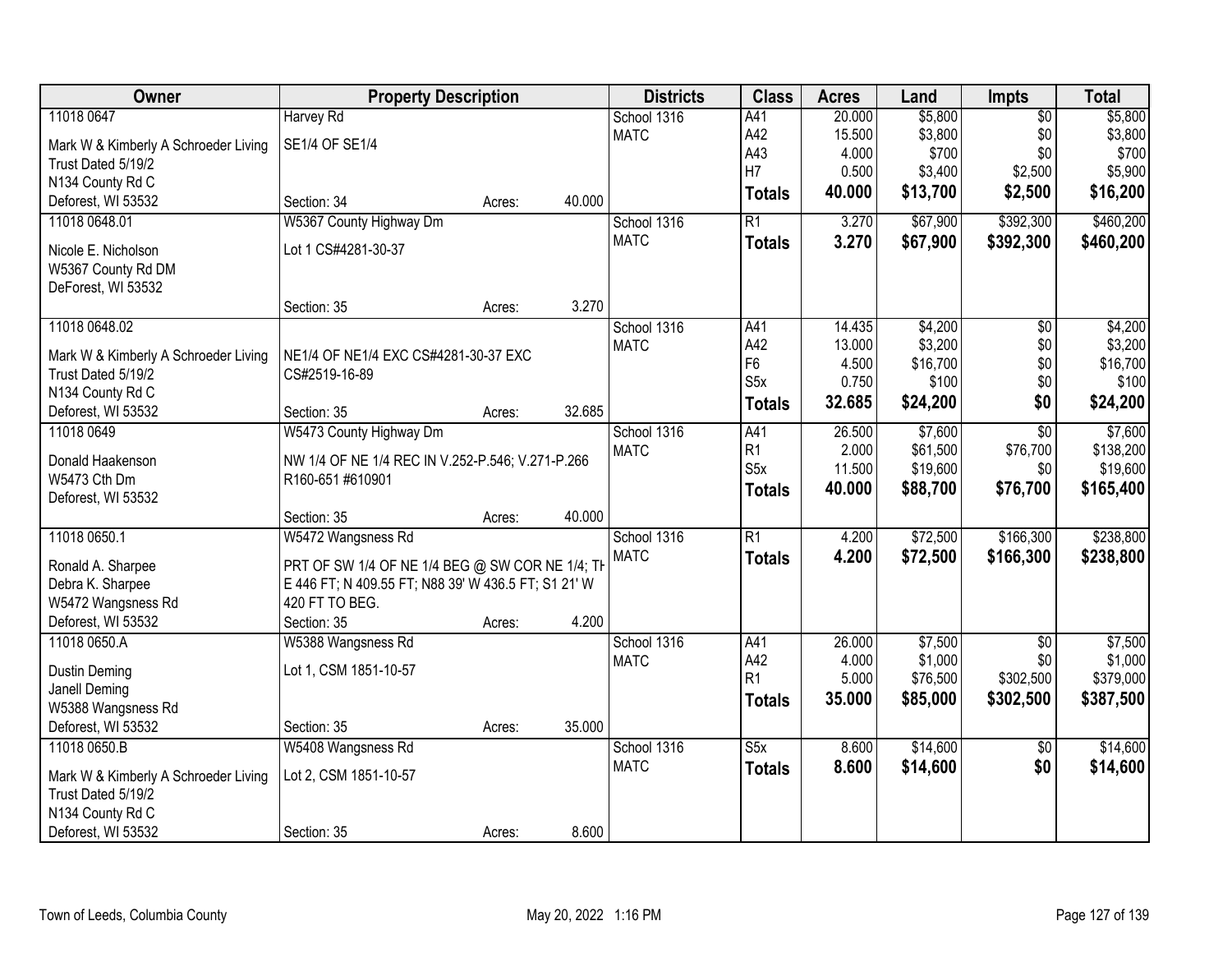| Owner                                       | <b>Property Description</b>                                                                               |        |        | <b>Districts</b> | <b>Class</b>     | <b>Acres</b> | Land     | <b>Impts</b>    | <b>Total</b> |
|---------------------------------------------|-----------------------------------------------------------------------------------------------------------|--------|--------|------------------|------------------|--------------|----------|-----------------|--------------|
| 11018 0650.C                                |                                                                                                           |        |        | School 1316      | A41              | 6.000        | \$1,700  | $\overline{60}$ | \$1,700      |
| Ronald A. Sharpee                           | Lot 3, CSM 1851-10-57                                                                                     |        |        | <b>MATC</b>      | A42              | 2.670        | \$700    | \$0             | \$700        |
| Debra K. Sharpee                            |                                                                                                           |        |        |                  | A43              | 3.000        | \$500    | \$0             | \$500        |
| W5472 Wangsness Rd                          |                                                                                                           |        |        |                  | <b>Totals</b>    | 11.670       | \$2,900  | \$0             | \$2,900      |
| Deforest, WI 53532                          | Section: 35                                                                                               | Acres: | 11.670 |                  |                  |              |          |                 |              |
| 11018 0651.A                                | W5362 Wangsness Rd                                                                                        |        |        | School 1316      | $\overline{R1}$  | 1.500        | \$55,500 | \$110,800       | \$166,300    |
|                                             |                                                                                                           |        |        | <b>MATC</b>      | <b>Totals</b>    | 1.500        | \$55,500 | \$110,800       | \$166,300    |
| Joshua Parks                                | PRT W 1/2 SE 1/4 NE 1/4-COM SE COR N528' W123.75                                                          |        |        |                  |                  |              |          |                 |              |
| <b>Lyndsey Parks</b>                        | S528' E123.75' POB                                                                                        |        |        |                  |                  |              |          |                 |              |
| W5362 Wangsness Rd<br>Deforest, WI 53532    | Section: 35                                                                                               |        | 1.500  |                  |                  |              |          |                 |              |
| 11018 0652                                  |                                                                                                           | Acres: |        | School 1316      | A41              | 14.000       | \$4,000  |                 | \$4,000      |
|                                             |                                                                                                           |        |        | <b>MATC</b>      | A42              | 3.500        | \$900    | \$0<br>\$0      | \$900        |
| Bussian, Inc                                | E 1/2 OF SE 1/4 OF NE 1/4 R217-728 R426-539                                                               |        |        |                  | S5m              | 2.000        | \$3,700  | \$0             | \$3,700      |
| c/o Bussian, Inc                            | R521-707                                                                                                  |        |        |                  | S <sub>5</sub> x | 0.500        | \$100    | \$0             | \$100        |
| W5546 Cth Dm                                |                                                                                                           |        |        |                  | <b>Totals</b>    | 20.000       | \$8,700  | \$0             | \$8,700      |
| Deforest, WI 53532                          | Section: 35                                                                                               | Acres: | 20.000 |                  |                  |              |          |                 |              |
| 11018 0653.01                               | W5581 Pederson Dr                                                                                         |        |        | School 1316      | R1               | 7.530        | \$80,300 | \$111,300       | \$191,600    |
| Daniel C. Bliefernicht                      | LT 1 CS#3699-25-67                                                                                        |        |        | <b>MATC</b>      | <b>Totals</b>    | 7.530        | \$80,300 | \$111,300       | \$191,600    |
| W5581 County Rd Dm                          |                                                                                                           |        |        |                  |                  |              |          |                 |              |
| Deforest, WI 53532                          |                                                                                                           |        |        |                  |                  |              |          |                 |              |
|                                             | Section: 35                                                                                               | Acres: | 7.530  |                  |                  |              |          |                 |              |
| 11018 0653.02                               |                                                                                                           |        |        | School 1316      | F6               | 0.700        | \$2,600  | \$0             | \$2,600      |
|                                             |                                                                                                           |        |        | <b>MATC</b>      | <b>Totals</b>    | 0.700        | \$2,600  | \$0             | \$2,600      |
| Kelly L. Green                              | LT 2 CS#3699-25-67                                                                                        |        |        |                  |                  |              |          |                 |              |
| Barbara J. Green                            |                                                                                                           |        |        |                  |                  |              |          |                 |              |
| W5511 County Rd Dm                          |                                                                                                           |        |        |                  |                  |              |          |                 |              |
| Deforest, WI 53532                          | Section: 35                                                                                               | Acres: | 0.700  |                  |                  |              |          |                 |              |
| 11018 0653.03                               |                                                                                                           |        |        | School 1316      | A42              | 3.720        | \$900    | $\sqrt{$0}$     | \$900        |
| Ziegler Bypass Trust Dated 9/30/2013        | That part of the NE 1/4 OF NW 1/4 North of Lot 1, CSM                                                     |        |        | <b>MATC</b>      | <b>Totals</b>    | 3.720        | \$900    | \$0             | \$900        |
| N368 State Highway 51                       | 3699-25-67 & West of Pederson Road.                                                                       |        |        |                  |                  |              |          |                 |              |
| Deforest, WI 53532                          |                                                                                                           |        |        |                  |                  |              |          |                 |              |
|                                             | Section: 35                                                                                               | Acres: | 3.720  |                  |                  |              |          |                 |              |
| 11018 0653.04                               |                                                                                                           |        |        | School 1316      | A41              | 7.010        | \$2,000  | $\overline{50}$ | \$2,000      |
|                                             |                                                                                                           |        |        | <b>MATC</b>      | A42              | 4.000        | \$1,000  | \$0             | \$1,000      |
| Ziegler Bypass Trust Dated 9/30/2013        | That part of the NE 1/4 OF NW 1/4 East of Pederson<br>Road, North of CSM 3699-25-67 & East CSM 1905-11-1. |        |        |                  | A43              | 1.000        | \$200    | \$0             | \$200        |
| N368 State Highway 51<br>Deforest, WI 53532 |                                                                                                           |        |        |                  | S <sub>5</sub> x | 1.000        | \$100    | \$0             | \$100        |
|                                             |                                                                                                           |        |        |                  | <b>Totals</b>    | 13.010       | \$3,300  | \$0             | \$3,300      |
|                                             | Section: 35                                                                                               | Acres: | 13.010 |                  |                  |              |          |                 |              |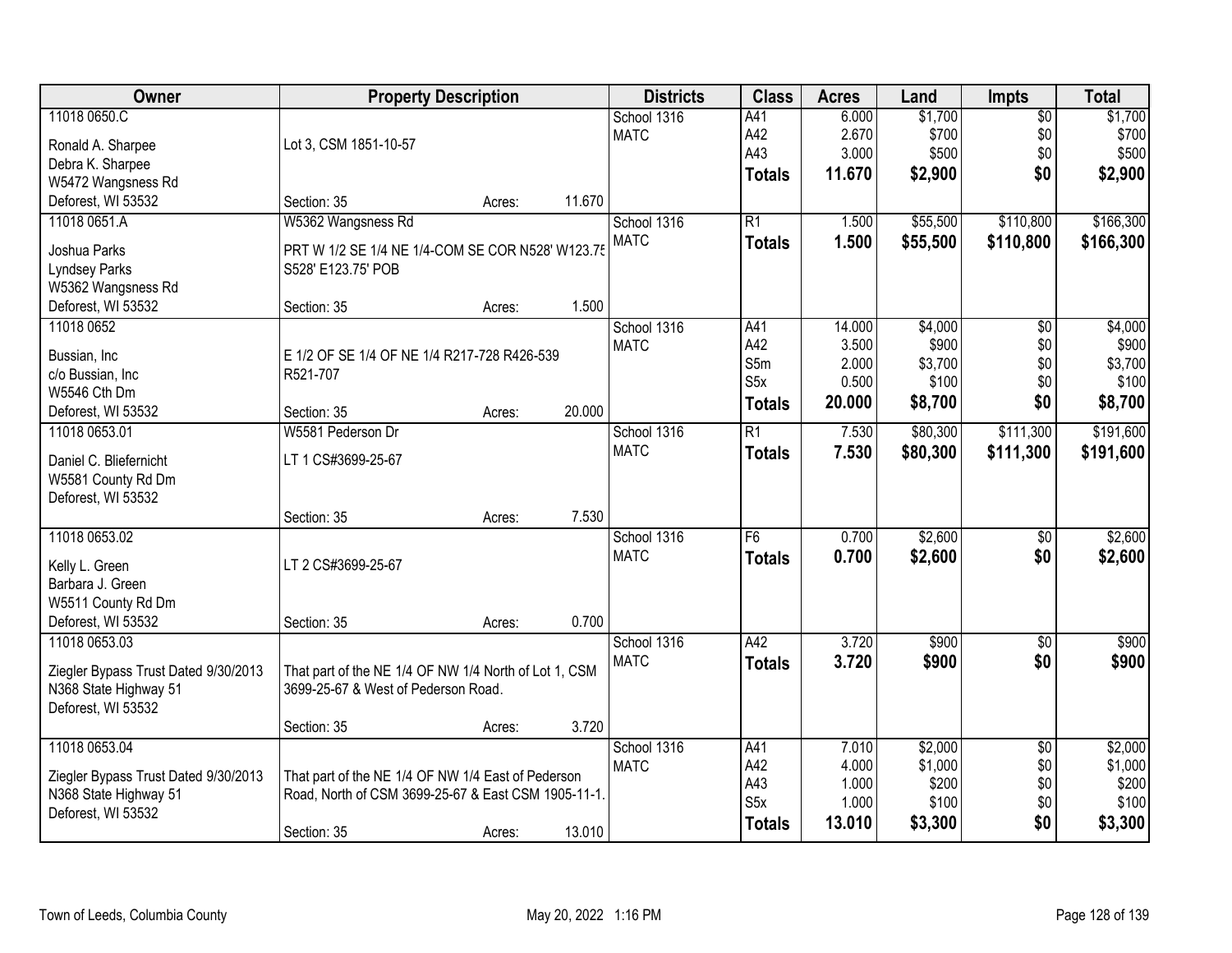| Owner                                                                                                | <b>Property Description</b>                                                                |        |        | <b>Districts</b>           | <b>Class</b>                                          | <b>Acres</b>                                 | Land                                             | <b>Impts</b>                                | <b>Total</b>                                     |
|------------------------------------------------------------------------------------------------------|--------------------------------------------------------------------------------------------|--------|--------|----------------------------|-------------------------------------------------------|----------------------------------------------|--------------------------------------------------|---------------------------------------------|--------------------------------------------------|
| 11018 0653.05<br>Ziegler Bypass Trust Dated 9/30/2013<br>N368 State Highway 51<br>Deforest, WI 53532 | That part of the NE 1/4 OF NW South of CSM 3699-25-6<br>& CSM 1905-11-1.                   |        |        | School 1316<br><b>MATC</b> | A41<br><b>Totals</b>                                  | 11.120<br>11.120                             | \$3,200<br>\$3,200                               | $\overline{50}$<br>\$0                      | \$3,200<br>\$3,200                               |
|                                                                                                      | Section: 35                                                                                | Acres: | 11.120 |                            |                                                       |                                              |                                                  |                                             |                                                  |
| 11018 0653.A<br>Kelly L. Green<br>Barbara J. Green                                                   | W5511 County Highway Dm<br>Lot 1, CSM 1905-11-1                                            |        |        | School 1316<br><b>MATC</b> | R1<br><b>Totals</b>                                   | 4.700<br>4.700                               | \$67,500<br>\$67,500                             | \$102,600<br>\$102,600                      | \$170,100<br>\$170,100                           |
| W5511 County Rd Dm<br>Deforest, WI 53532                                                             | Section: 35                                                                                | Acres: | 4.700  |                            |                                                       |                                              |                                                  |                                             |                                                  |
| 11018 0654.1<br>Ziegler Bypass Trust Dated 9/30/2013<br>N368 State Highway 51<br>Deforest, WI 53532  | NW 1/4 OF NW 1/4 EXC #3699-25-67 - See Exceptions                                          |        |        | School 1316<br><b>MATC</b> | A41<br>A42<br>A43<br>S <sub>5</sub> x                 | 22.300<br>11.000<br>5.000<br>2.000<br>40.300 | \$6,400<br>\$2,700<br>\$900<br>\$200<br>\$10,200 | \$0<br>\$0<br>\$0<br>\$0<br>\$0             | \$6,400<br>\$2,700<br>\$900<br>\$200<br>\$10,200 |
|                                                                                                      | Section: 35                                                                                | Acres: | 40.300 |                            | <b>Totals</b>                                         |                                              |                                                  |                                             |                                                  |
| 11018 0655<br>Ziegler Bypass Trust Dated 9/30/2013<br>N368 State Highway 51<br>Deforest, WI 53532    | SW 1/4 OF NW 1/4                                                                           |        |        | School 1316<br><b>MATC</b> | A41<br>A42<br>A43<br>S5x                              | 33.000<br>4.000<br>1.000<br>2.000            | \$9,500<br>\$1,000<br>\$200<br>\$200             | $\overline{50}$<br>\$0<br>\$0<br>\$0        | \$9,500<br>\$1,000<br>\$200<br>\$200             |
|                                                                                                      | Section: 35                                                                                | Acres: | 40.000 |                            | <b>Totals</b>                                         | 40.000                                       | \$10,900                                         | \$0                                         | \$10,900                                         |
| 11018 0656<br>Ziegler Bypass Trust Dated 9/30/2013<br>N368 State Highway 51<br>Deforest, WI 53532    | SE 1/4 OF NW 1/4 ALSO PRT NE 1/4 SW 1/4 LYING N<br>& E & W RD. EXC CS #1423<br>Section: 35 | Acres: | 37.000 | School 1316<br><b>MATC</b> | A41<br>A42<br>A43<br>S <sub>5x</sub><br><b>Totals</b> | 26.500<br>8.000<br>2.000<br>0.500<br>37.000  | \$7,600<br>\$2,000<br>\$400<br>\$100<br>\$10,100 | $\overline{50}$<br>\$0<br>\$0<br>\$0<br>\$0 | \$7,600<br>\$2,000<br>\$400<br>\$100<br>\$10,100 |
| 11018 0656.A<br>Virgil S. Purcell<br>W5570 Wangsness Rd<br>Deforest, WI 53532                        | W5570 Wangsness Rd<br>Lot 1, CSM 1423-6-185                                                |        |        | School 1316<br><b>MATC</b> | $\overline{R1}$<br><b>Totals</b>                      | 3.020<br>3.020                               | \$66,600<br>\$66,600                             | \$80,000<br>\$80,000                        | \$146,600<br>\$146,600                           |
|                                                                                                      | Section: 35                                                                                | Acres: | 3.020  |                            |                                                       |                                              |                                                  |                                             |                                                  |
| 11018 0657<br>Mark W & Kimberly A Schroeder Liv<br>Trust U/A Dated 5/19/<br>N134 County Rd C         | NE 1/4 OF SW 1/4; Exc lying N & E of town hwy running<br>along N boundary                  |        |        | School 1316<br><b>MATC</b> | A41<br>S <sub>5x</sub><br><b>Totals</b>               | 39.000<br>1.000<br>40.000                    | \$11,300<br>\$100<br>\$11,400                    | $\overline{50}$<br>\$0<br>\$0               | \$11,300<br>\$100<br>\$11,400                    |
| Deforest, WI 53532                                                                                   | Section: 35                                                                                | Acres: | 40.000 |                            |                                                       |                                              |                                                  |                                             |                                                  |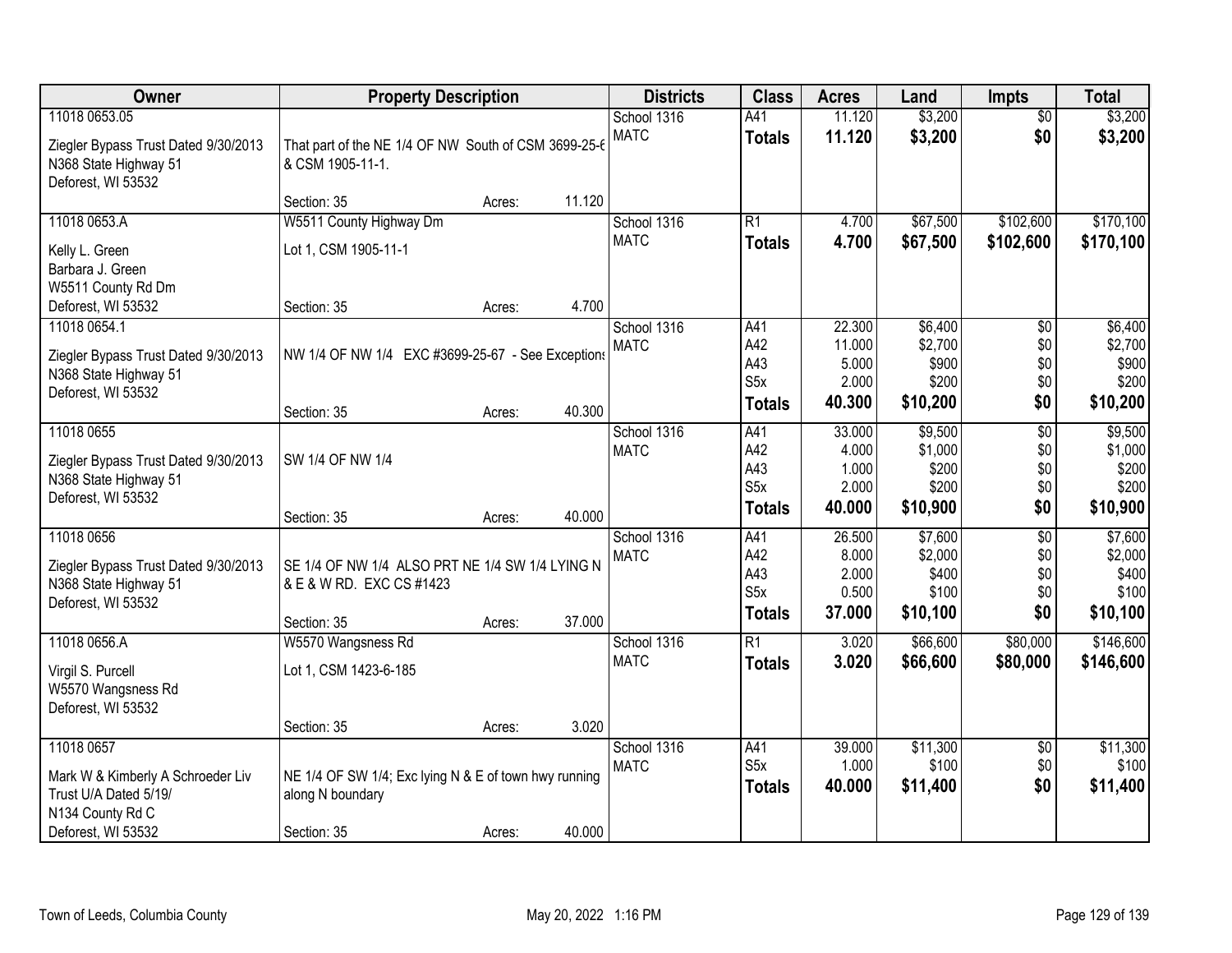| Owner                                                                                                              | <b>Property Description</b>                                                  |        |        | <b>Districts</b>           | <b>Class</b>                                    | <b>Acres</b>                       | Land                                   | <b>Impts</b>                  | <b>Total</b>                           |
|--------------------------------------------------------------------------------------------------------------------|------------------------------------------------------------------------------|--------|--------|----------------------------|-------------------------------------------------|------------------------------------|----------------------------------------|-------------------------------|----------------------------------------|
| 11018 0658<br>Mark W & Kimberly A Schroeder Liv<br>Trust U/A Dated 5/19/<br>N134 County Rd C                       | E 15 A OF NW 1/4 OF SW 1/4, ALSO PRT E 1/2 OF W<br>1/2 NW 1/4 S WANGSNESS RD |        |        | School 1316<br><b>MATC</b> | A41<br>A43<br><b>Totals</b>                     | 14.000<br>1.000<br>15.000          | \$4,000<br>\$200<br>\$4,200            | $\sqrt{$0}$<br>\$0<br>\$0     | \$4,000<br>\$200<br>\$4,200            |
| Deforest, WI 53532                                                                                                 | Section: 35                                                                  | Acres: | 15.000 |                            |                                                 |                                    |                                        |                               |                                        |
| 11018 0659<br>Mark W & Kimberly A Schroeder Liv<br>Trust U/A Dated 5/19/<br>N134 County Rd C                       | W 25 A OF NW 1/4 OF SW 1/4                                                   |        |        | School 1316<br><b>MATC</b> | A41<br>S5x<br><b>Totals</b>                     | 23.500<br>1.500<br>25.000          | \$6,800<br>\$200<br>\$7,000            | \$0<br>\$0<br>\$0             | \$6,800<br>\$200<br>\$7,000            |
| Deforest, WI 53532                                                                                                 | Section: 35                                                                  | Acres: | 25.000 |                            |                                                 |                                    |                                        |                               |                                        |
| 11018 0660<br>Mark W & Kimberly A Schroeder Liv<br>Trust U/A Dated 5/19/<br>N134 County Rd C                       | W 25 A OF SW 1/4 OF SW 1/4                                                   |        |        | School 1316<br><b>MATC</b> | A41<br>A42<br>S <sub>5</sub> x<br><b>Totals</b> | 20.000<br>4.000<br>1.000<br>25.000 | \$5,800<br>\$1,000<br>\$100<br>\$6,900 | \$0<br>\$0<br>\$0<br>\$0      | \$5,800<br>\$1,000<br>\$100<br>\$6,900 |
| Deforest, WI 53532                                                                                                 | Section: 35                                                                  | Acres: | 25.000 |                            |                                                 |                                    |                                        |                               |                                        |
| 11018 0661<br>Mark W & Kimberly A Schroeder Liv<br>Trust U/A Dated 5/19/<br>N134 County Rd C                       | E 15 A OF SW 1/4 OF SW 1/4                                                   |        |        | School 1316<br><b>MATC</b> | A41<br>A42<br><b>Totals</b>                     | 12.000<br>3.000<br>15.000          | \$3,500<br>\$700<br>\$4,200            | \$0<br>\$0<br>\$0             | \$3,500<br>\$700<br>\$4,200            |
| Deforest, WI 53532                                                                                                 | Section: 35                                                                  | Acres: | 15.000 |                            |                                                 |                                    |                                        |                               |                                        |
| 11018 0662<br>Mark W & Kimberly A Schroeder Liv<br>Trust U/A Dated 5/19/<br>N134 County Rd C<br>Deforest, WI 53532 | SE1/4 OF SW1/4;<br>Section: 35                                               | Acres: | 40.000 | School 1316<br><b>MATC</b> | A41<br>A42<br><b>Totals</b>                     | 34.000<br>6.000<br>40.000          | \$9,800<br>\$1,500<br>\$11,300         | $\overline{50}$<br>\$0<br>\$0 | \$9,800<br>\$1,500<br>\$11,300         |
| 11018 0663.02                                                                                                      | N <sub>185</sub> Oen Rd                                                      |        |        | School 1316                | A43                                             | 0.500                              | \$100                                  | $\overline{50}$               | \$100                                  |
| Valerie K. Quinn<br>Larry A. Lane<br>N185 Oen Rd                                                                   | Lot 1, CSM 5909-42-51                                                        |        | 2.500  | <b>MATC</b>                | R <sub>1</sub><br><b>Totals</b>                 | 2.000<br>2.500                     | \$61,500<br>\$61,600                   | \$165,300<br>\$165,300        | \$226,800<br>\$226,900                 |
| Deforest, WI 53532<br>11018 0663.03                                                                                | Section: 35<br>W5343 Wangsness Rd                                            | Acres: |        | School 1316                | A41                                             | 3.000                              | \$900                                  | $\overline{50}$               | \$900                                  |
| Valerie K. Quinn<br>Larry A. Lane<br>N185 Oen Rd<br>Deforest, WI 53532                                             | Lot 2, CSM 5909-42-51<br>Section: 35                                         | Acres: | 5.000  | <b>MATC</b>                | H7<br><b>Totals</b>                             | 2.000<br>5.000                     | \$47,000<br>\$47,900                   | \$67,200<br>\$67,200          | \$114,200<br>\$115,100                 |
|                                                                                                                    |                                                                              |        |        |                            |                                                 |                                    |                                        |                               |                                        |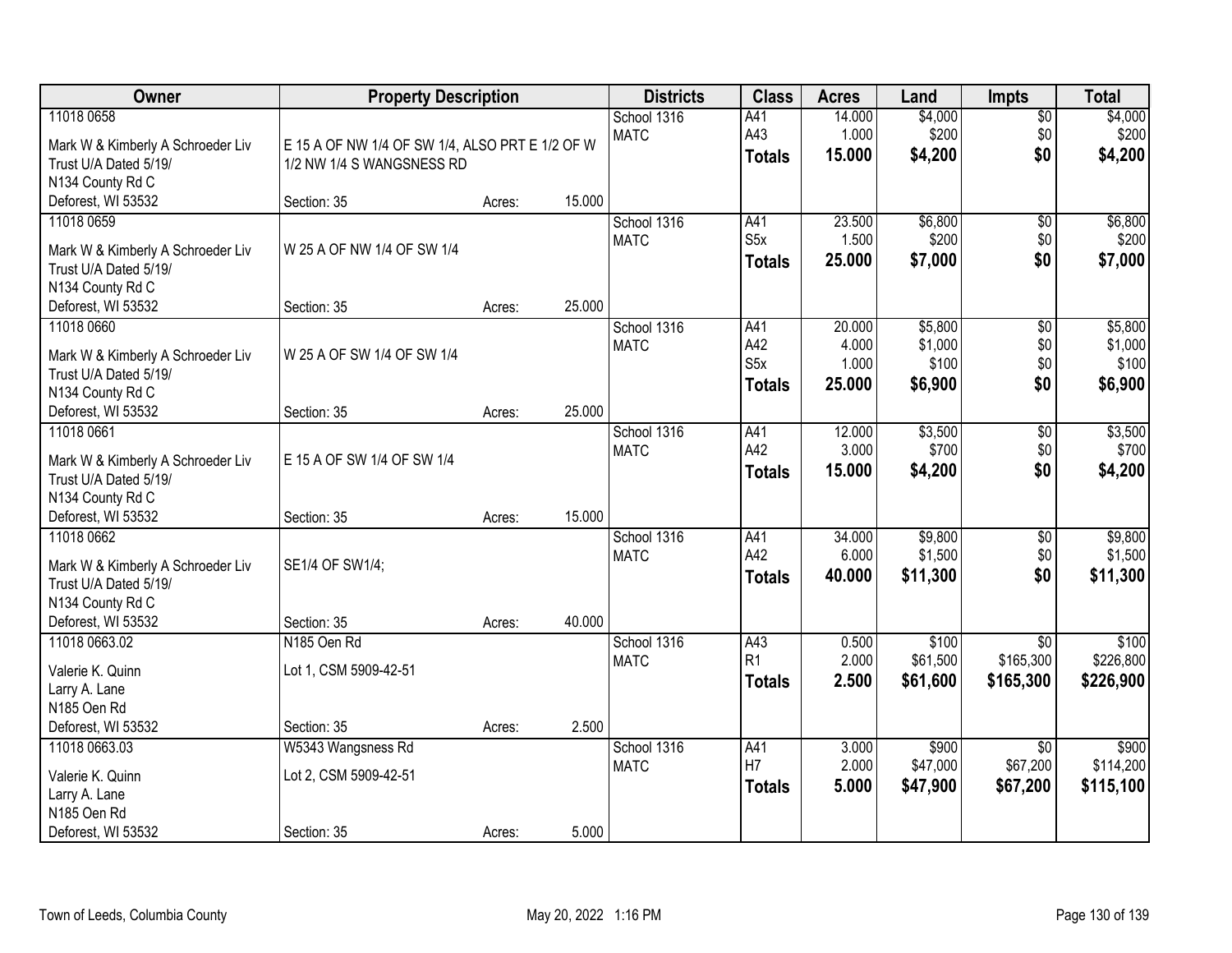| <b>Owner</b>                         | <b>Property Description</b>                      | <b>Districts</b> | <b>Class</b> | <b>Acres</b> | Land             | <b>Impts</b>   | <b>Total</b>     |                 |                  |
|--------------------------------------|--------------------------------------------------|------------------|--------------|--------------|------------------|----------------|------------------|-----------------|------------------|
| 11018 0663.04                        |                                                  |                  |              | School 1316  | A41              | 55.000         | \$15,900         | $\overline{50}$ | \$15,900         |
| Valerie K. Quinn                     | NE1/4 of SE1/4 & SE1/4 of SE1/4 - See Exceptions |                  |              | <b>MATC</b>  | A42              | 9.000          | \$2,200          | \$0             | \$2,200          |
| Larry A. Lane                        |                                                  |                  |              |              | A43              | 5.500          | \$1,000          | \$0             | \$1,000          |
| N185 Oen Rd                          |                                                  |                  |              |              | S <sub>5</sub> x | 3.000          | \$300            | \$0             | \$300            |
| Deforest, WI 53532                   | Section: 35                                      | Acres:           | 72.500       |              | <b>Totals</b>    | 72.500         | \$19,400         | \$0             | \$19,400         |
| 11018 0664.01                        |                                                  |                  |              | School 1316  | A42              | 1.897          | \$500            | $\overline{50}$ | \$500            |
|                                      |                                                  |                  |              | <b>MATC</b>  | S5x              | 0.500          | \$600            | \$0             | \$600            |
| Mark W & Kimberly A Schroeder Living | Lot 1, CSM 5173-36-104                           |                  |              |              | <b>Totals</b>    | 2.397          | \$1,100          | \$0             | \$1,100          |
| Trust Dated 5/19/2                   |                                                  |                  |              |              |                  |                |                  |                 |                  |
| N134 County Rd C                     |                                                  |                  | 2.397        |              |                  |                |                  |                 |                  |
| Deforest, WI 53532                   | Section: 35                                      | Acres:           |              |              |                  |                |                  |                 |                  |
| 11018 0664.04                        |                                                  |                  |              | School 1316  | A41              | 30.000         | \$8,700          | \$0             | \$8,700          |
| Mark W & Kimberly A Schroeder Liv    | NW1/4 of SE1/4 EX CS#177. - See Exceptions       |                  |              | <b>MATC</b>  | A42<br>A43       | 2.000          | \$500            | \$0             | \$500            |
| Trust U/A Dated 5/19/                |                                                  |                  |              |              | S5x              | 0.903<br>1.500 | \$200<br>\$1,200 | \$0<br>\$0      | \$200<br>\$1,200 |
| N134 County Rd C                     |                                                  |                  |              |              |                  |                |                  |                 |                  |
| Deforest, WI 53532                   | Section: 35                                      | Acres:           | 34.403       |              | <b>Totals</b>    | 34.403         | \$10,600         | \$0             | \$10,600         |
| 11018 0664.05                        | W5451 Wangsness Rd                               |                  |              | School 1316  | $\overline{R1}$  | 3.200          | \$67,500         | \$320,600       | \$388,100        |
| Howard W. Felsing                    | Lot 1, CSM 5652-40-27                            |                  |              | <b>MATC</b>  | <b>Totals</b>    | 3.200          | \$67,500         | \$320,600       | \$388,100        |
| Hildegard A. Felsing                 |                                                  |                  |              |              |                  |                |                  |                 |                  |
| W5451 Wangsness Rd                   |                                                  |                  |              |              |                  |                |                  |                 |                  |
| Deforest, WI 53532                   | Section: 35                                      | Acres:           | 3.200        |              |                  |                |                  |                 |                  |
| 11018 0665                           |                                                  |                  |              | School 1316  | A41              | 31.000         | \$8,900          | $\overline{50}$ | \$8,900          |
|                                      |                                                  |                  |              | <b>MATC</b>  | A42              | 4.000          | \$1,000          | \$0             | \$1,000          |
| Mark W & Kimberly A Schroeder Liv    | SW1/4 OF SE1/4                                   |                  |              |              | A43              | 4.000          | \$700            | \$0             | \$700            |
| Trust U/A Dated 5/19/                |                                                  |                  |              |              | S <sub>5</sub> x | 1.000          | \$100            | \$0             | \$100            |
| N134 County Rd C                     |                                                  |                  |              |              | <b>Totals</b>    | 40.000         | \$10,700         | \$0             | \$10,700         |
| Deforest, WI 53532                   | Section: 35                                      | Acres:           | 40.000       |              |                  |                |                  |                 |                  |
| 11018 0667                           |                                                  |                  |              | School 1316  | A41              | 36.000         | \$10,400         | $\overline{50}$ | \$10,400         |
| Meinholz Farms Co, LLC               | NE 1/4 OF NE 1/4 R88-60 R215-35 R275-635         |                  |              | <b>MATC</b>  | A42              | 2.000          | \$500            | \$0             | \$500            |
| c/o Meinholz Farms Co, LLC           | R554-896 R557-720 #597737 #597738                |                  | (LOC N220    |              | S5x              | 2.000          | \$200            | \$0             | \$200            |
| 7502 Patton Rd                       | GILBERTSON RD)                                   |                  |              |              | <b>Totals</b>    | 40.000         | \$11,100         | \$0             | \$11,100         |
| Deforest, WI 53532                   | Section: 36                                      | Acres:           | 40.000       |              |                  |                |                  |                 |                  |
| 11018 0668                           | CtyK                                             |                  |              | School 1316  | A41              | 9.250          | \$2,700          | $\overline{50}$ | \$2,700          |
|                                      |                                                  |                  |              | <b>MATC</b>  | H7               | 0.250          | \$8,500          | \$500           | \$9,000          |
| Mickelson Prairie Family             | E 1/2 OF E 1/2 OF NW 1/4 OF NE 1/4               |                  |              |              | S5x              | 0.500          | \$100            | \$0             | \$100            |
| N955 Mickelson Dr                    |                                                  |                  |              |              | <b>Totals</b>    | 10.000         | \$11,300         | \$500           | \$11,800         |
| Rio, WI 53960                        |                                                  |                  |              |              |                  |                |                  |                 |                  |
|                                      | Section: 36                                      | Acres:           | 10.000       |              |                  |                |                  |                 |                  |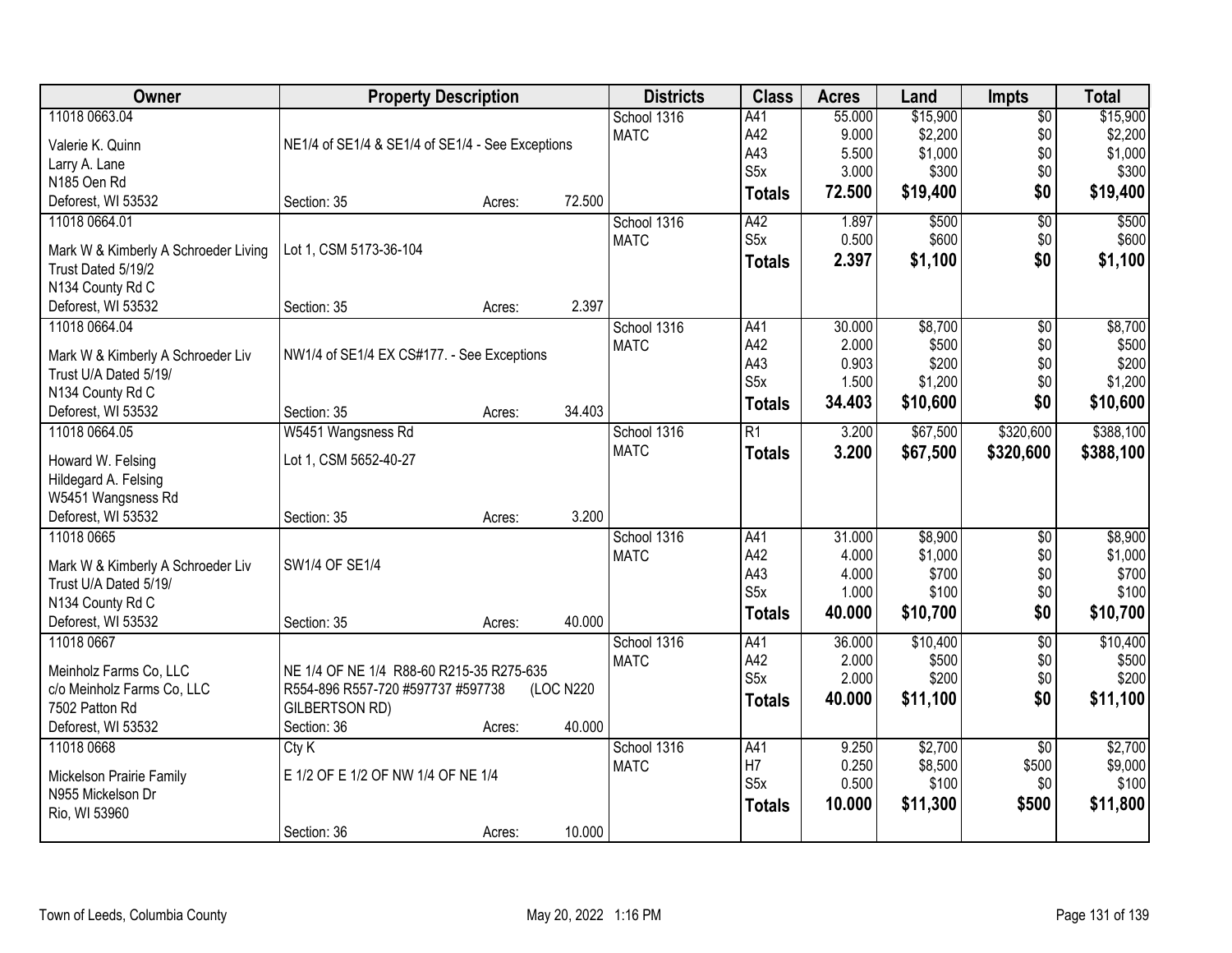| Owner                                 | <b>Property Description</b>                         |        |        | <b>Districts</b> | <b>Class</b>     | <b>Acres</b> | Land     | <b>Impts</b>    | <b>Total</b> |
|---------------------------------------|-----------------------------------------------------|--------|--------|------------------|------------------|--------------|----------|-----------------|--------------|
| 11018 0669                            | W5033 County Highway Dm                             |        |        | School 1316      | A41              | 8.000        | \$2,300  | $\overline{50}$ | \$2,300      |
| Mickelson Living Trust Dated 6/3/2015 | W1/2 of E1/2 of NW1/4 of NE1/4                      |        |        | <b>MATC</b>      | R1               | 1.500        | \$55,500 | \$92,400        | \$147,900    |
| W5033 County Rd Dm                    |                                                     |        |        |                  | S <sub>5</sub> x | 0.500        | \$900    | \$0             | \$900        |
| Deforest, WI 53532                    |                                                     |        |        |                  | <b>Totals</b>    | 10.000       | \$58,700 | \$92,400        | \$151,100    |
|                                       | Section: 36                                         | Acres: | 10.000 |                  |                  |              |          |                 |              |
| 11018 0670                            |                                                     |        |        | School 1316      | A41              | 17.500       | \$5,100  | \$0             | \$5,100      |
|                                       |                                                     |        |        | <b>MATC</b>      | S <sub>5</sub> x | 1.000        | \$100    | \$0             | \$100        |
| Jerome a & Mary a Benisch Joint       | W 1/2 OF NW 1/4 OF NE 1/4, EXC 1 1/2 A IN NW        |        |        |                  | <b>Totals</b>    | 18.500       | \$5,200  | \$0             | \$5,200      |
| Revocable Trust<br>N806 County Rd Dm  | <b>CORNER THEREOF</b>                               |        |        |                  |                  |              |          |                 |              |
| Rio, WI 53960                         | Section: 36                                         | Acres: | 18.500 |                  |                  |              |          |                 |              |
| 11018 0671                            | N498 Cty C                                          |        |        | School 1316      | $\overline{C2}$  | 0.500        | \$30,000 | \$75,500        | \$105,500    |
|                                       |                                                     |        |        | <b>MATC</b>      | <b>Totals</b>    | 0.500        | \$30,000 | \$75,500        | \$105,500    |
| June E. Gilbertson et al              | 1/2 A IN NW CORNER OF NW 1/4 OF NE 1/4, Comm        |        |        |                  |                  |              |          |                 |              |
| c/o Kenneth B. Gilbertson             | NW cor W1/2NWNE, S 8 Rods, E 10 rods, N 8 rods, W 1 |        |        |                  |                  |              |          |                 |              |
| W5076 Cth Dm                          | rods to beg                                         |        |        |                  |                  |              |          |                 |              |
| Deforest, WI 53532                    | Section: 36                                         | Acres: | 0.500  |                  |                  |              |          |                 |              |
| 11018 0672                            | N490 County Highway C                               |        |        | School 1316      | $\overline{R1}$  | 0.500        | \$34,900 | \$126,800       | \$161,700    |
| Craig E. Heitke                       | PRT NW 1/4 NE 1/4-COM 132' S NW COR SD 1/4 1/4;     |        |        | <b>MATC</b>      | <b>Totals</b>    | 0.500        | \$34,900 | \$126,800       | \$161,700    |
| Lisa J. Heitke                        | S132' E165' N132' W TO POB.                         |        |        |                  |                  |              |          |                 |              |
| N490 County Rd C                      |                                                     |        |        |                  |                  |              |          |                 |              |
| Deforest, WI 53532                    | Section: 36                                         | Acres: | 0.500  |                  |                  |              |          |                 |              |
| 11018 0673                            | N490 Cty C                                          |        |        | School 1316      | $\overline{R1}$  | 0.500        | \$10,300 | \$900           | \$11,200     |
| Craig E. Heitke                       | PRT NW 1/4 NE 1/4-COM 264' S NW COR SD 1/4 1/4,     |        |        | <b>MATC</b>      | <b>Totals</b>    | 0.500        | \$10,300 | \$900           | \$11,200     |
| Lisa J. Heitke                        | E165' S132' W165' N132' POB                         |        |        |                  |                  |              |          |                 |              |
| N490 County Rd C                      |                                                     |        |        |                  |                  |              |          |                 |              |
| Deforest, WI 53532                    | Section: 36                                         | Acres: | 0.500  |                  |                  |              |          |                 |              |
| 11018 0674                            |                                                     |        |        | School 1316      | A41              | 28.300       | \$8,200  | $\overline{50}$ | \$8,200      |
|                                       |                                                     |        |        | <b>MATC</b>      | A42              | 4.000        | \$1,000  | \$0             | \$1,000      |
| Mark W & Kimberly A Schroeder Living  | SW1/4 of NE1/4 EXC CS 968-4-188                     |        |        |                  | S <sub>5</sub> x | 1.000        | \$100    | \$0             | \$100        |
| Trust Dated 5/19/2                    |                                                     |        |        |                  | <b>Totals</b>    | 33.300       | \$9,300  | \$0             | \$9,300      |
| N134 County Rd C                      |                                                     |        |        |                  |                  |              |          |                 |              |
| Deforest, WI 53532                    | Section: 36                                         | Acres: | 33.300 |                  |                  |              |          |                 |              |
| 11018 0674.1                          | N368 County Highway C                               |        |        | School 1316      | $\overline{R1}$  | 6.700        | \$74,300 | \$153,400       | \$227,700    |
| Douglas V. Bindrich                   | Lot 1, CSM 968-4-188                                |        |        | <b>MATC</b>      | <b>Totals</b>    | 6.700        | \$74,300 | \$153,400       | \$227,700    |
| Dorie J. Bindrich                     |                                                     |        |        |                  |                  |              |          |                 |              |
| N368 Hwy C                            |                                                     |        |        |                  |                  |              |          |                 |              |
| Deforest, WI 53532                    | Section: 36                                         | Acres: | 6.700  |                  |                  |              |          |                 |              |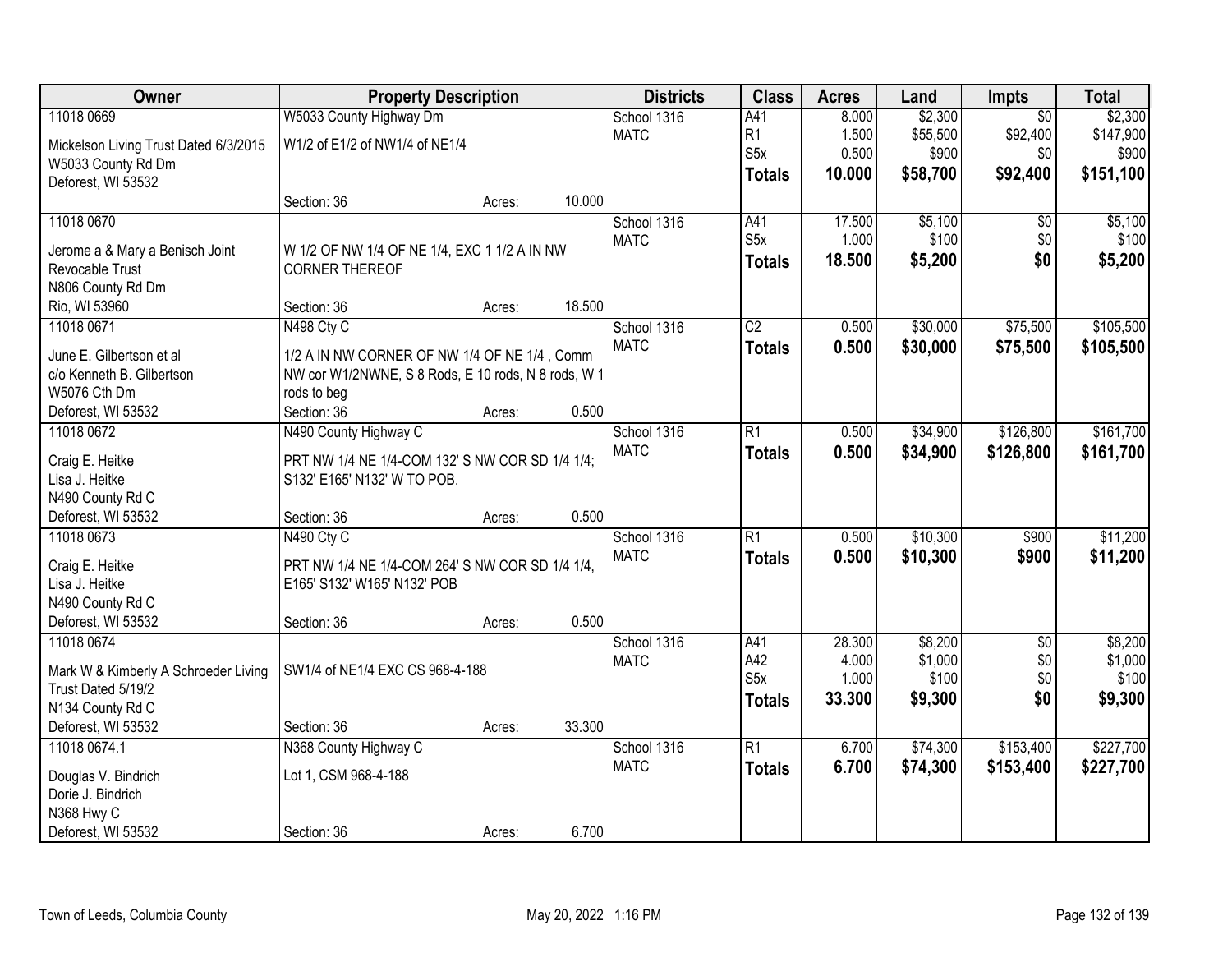| Owner                                | <b>Property Description</b>                               |           |        | <b>Districts</b> | <b>Class</b>    | <b>Acres</b> | Land     | <b>Impts</b>    | <b>Total</b> |
|--------------------------------------|-----------------------------------------------------------|-----------|--------|------------------|-----------------|--------------|----------|-----------------|--------------|
| 11018 0675                           |                                                           |           |        | School 1316      | A41             | 14.500       | \$4,200  | $\overline{50}$ | \$4,200      |
| Meinholz Farms Co, LLC               | SE 1/4 OF NE 1/4 R88-60 EXC C.S. #410 R215-35             |           |        | <b>MATC</b>      | A42             | 5.000        | \$1,200  | \$0             | \$1,200      |
| c/o Meinholz Farms Co, LLC           | R275-635 R554-896 R557-720                                | (LOC N220 |        |                  | A43             | 3.000        | \$500    | \$0             | \$500        |
| 7502 Patton Rd                       | GILBERTSON RD) #597737 #597738                            |           |        |                  | S5m             | 10.000       | \$18,500 | \$0             | \$18,500     |
| Deforest, WI 53532                   | Section: 36                                               | Acres:    | 33.000 |                  | S5x             | 0.500        | \$100    | \$0             | \$100        |
|                                      |                                                           |           |        |                  | <b>Totals</b>   | 33.000       | \$24,500 | \$0             | \$24,500     |
| 11018 0675.A                         | N349 Bluestar Dr                                          |           |        | School 1316      | $\overline{R1}$ | 7.000        | \$79,500 | \$138,100       | \$217,600    |
| Julius T Mayr Revocable Living Trust | Lot 1, CSM 410-2-185                                      |           |        | <b>MATC</b>      | <b>Totals</b>   | 7.000        | \$79,500 | \$138,100       | \$217,600    |
| N349 Bluestar Dr                     |                                                           |           |        |                  |                 |              |          |                 |              |
| DeForest, WI 53532                   |                                                           |           |        |                  |                 |              |          |                 |              |
|                                      | Section: 36                                               | Acres:    | 7.000  |                  |                 |              |          |                 |              |
| 11018 0676                           | N487 County Highway C                                     |           |        | School 1316      | $\overline{R1}$ | 0.320        | \$35,600 | \$136,300       | \$171,900    |
|                                      |                                                           |           |        | <b>MATC</b>      | <b>Totals</b>   | 0.320        | \$35,600 | \$136,300       | \$171,900    |
| Jaime Colby                          | PRT NE 1/4 NW 1/4, COM NE COR NW 1/4 SEC 36, S            |           |        |                  |                 |              |          |                 |              |
| Erika A. Colby                       | ALNG SEC LN 180.42' POB; S63.27'; S89-34W 214.5';         |           |        |                  |                 |              |          |                 |              |
| N487 County Rd C                     | N63.27'; N89-34E 214.5' POB.                              |           |        |                  |                 |              |          |                 |              |
| Deforest, WI 53532                   | Section: 36                                               | Acres:    | 0.320  |                  |                 |              |          |                 |              |
| 11018 0677                           | N493 County Highway C                                     |           |        | School 1316      | R1              | 0.340        | \$37,800 | \$95,400        | \$133,200    |
| Michael L. Pertzborn                 | Part of the NE1/4 of NW1/4, comm at pt 110' S of NE cor   |           |        | <b>MATC</b>      | <b>Totals</b>   | 0.340        | \$37,800 | \$95,400        | \$133,200    |
| Shirley M. Pertzborn                 | sd 1/4 1/4; W 214.5'; S 74.25'; E 214.5'; N 74.25' to POB |           |        |                  |                 |              |          |                 |              |
| 6221 Harvest Ln                      |                                                           |           |        |                  |                 |              |          |                 |              |
| Deforest, WI 53532                   | Section: 36                                               | Acres:    | 0.340  |                  |                 |              |          |                 |              |
| 11018 0679                           | N499 County Highway C                                     |           |        | School 1316      | R1              | 0.230        | \$29,100 | \$56,100        | \$85,200     |
| Karen M. Gullickson                  | Lot 1, CSM 2056-12-43                                     |           |        | <b>MATC</b>      | <b>Totals</b>   | 0.230        | \$29,100 | \$56,100        | \$85,200     |
| Ruth A. Gullickson                   |                                                           |           |        |                  |                 |              |          |                 |              |
| N499 County Rd C                     |                                                           |           |        |                  |                 |              |          |                 |              |
| Deforest, WI 53532                   | Section: 36                                               | Acres:    | 0.230  |                  |                 |              |          |                 |              |
| 11018 0679.1                         | W5105 County Highway Dm                                   |           |        | School 1316      | R1              | 0.770        | \$39,800 | \$108,800       | \$148,600    |
|                                      |                                                           |           |        | <b>MATC</b>      | <b>Totals</b>   | 0.770        | \$39,800 | \$108,800       | \$148,600    |
| Karen M. Gullickson                  | Lot 2, CSM 2056-12-43                                     |           |        |                  |                 |              |          |                 |              |
| Ruth A. Gullickson                   |                                                           |           |        |                  |                 |              |          |                 |              |
| N499 County Rd C                     |                                                           |           |        |                  |                 |              |          |                 |              |
| Deforest, WI 53532                   | Section: 36                                               | Acres:    | 0.770  |                  |                 |              |          |                 |              |
| 11018 0680.01                        | W5137 County Highway Dm                                   |           |        | School 1316      | R1              | 1.032        | \$52,100 | \$258,200       | \$310,300    |
| Perry G. Lang                        | LT 1 CS#3718-25-86                                        |           |        | <b>MATC</b>      | <b>Totals</b>   | 1.032        | \$52,100 | \$258,200       | \$310,300    |
| Rhonda L. Lang                       |                                                           |           |        |                  |                 |              |          |                 |              |
| W5137 County Rd Dm                   |                                                           |           |        |                  |                 |              |          |                 |              |
| Deforest, WI 53532                   | Section: 36                                               | Acres:    | 1.032  |                  |                 |              |          |                 |              |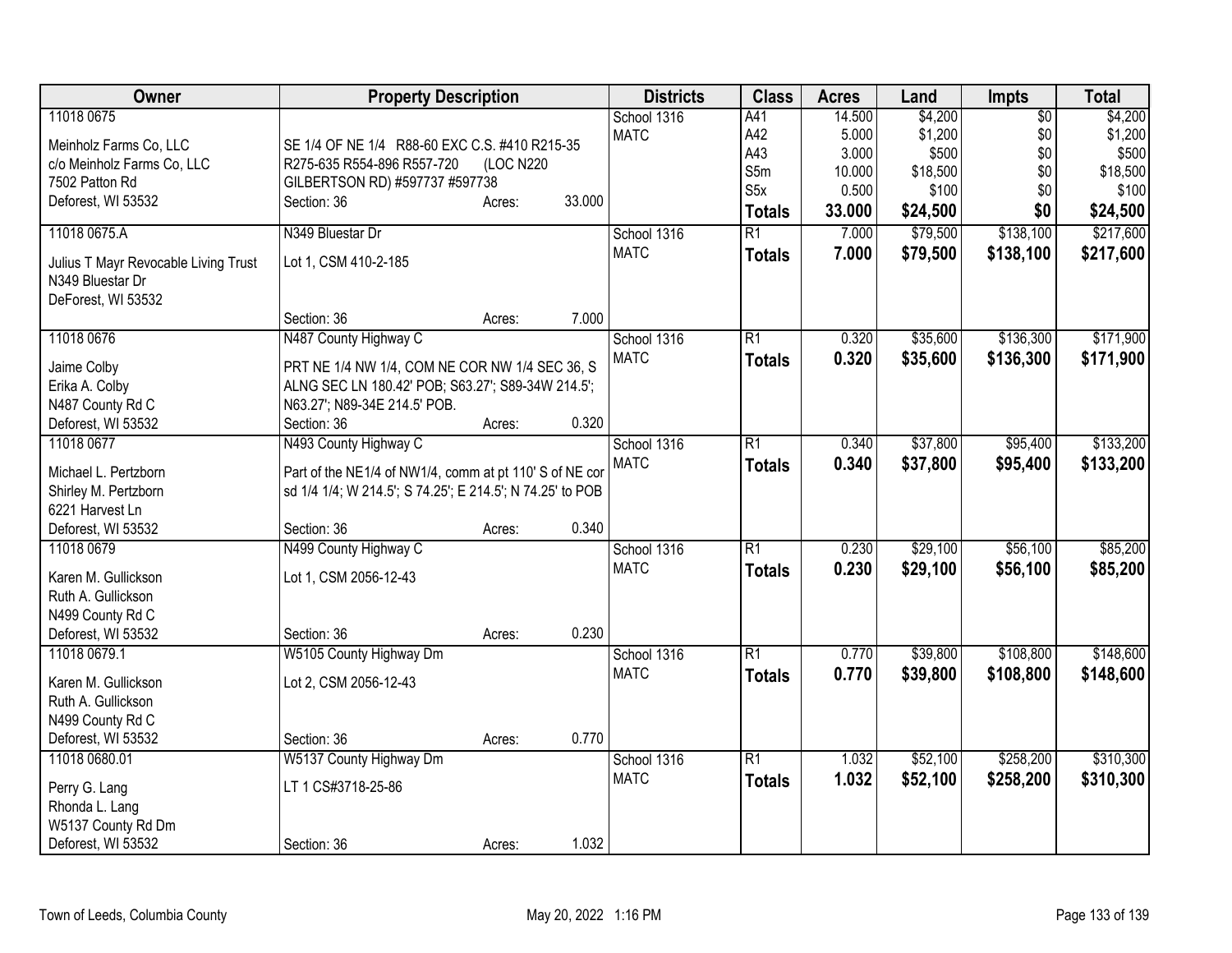| \$255,100<br>\$307,200<br>11018 0680.02<br>W5141 County Highway Dm<br>$\overline{R1}$<br>1.032<br>\$52,100<br>School 1316<br><b>MATC</b><br>1.032<br>\$52,100<br>\$255,100<br>\$307,200<br><b>Totals</b><br>LT 2 CS#3718-25-86<br>Pamela J. Hamele<br>W5141 County Rd Dm<br>Deforest, WI 53532<br>1.032<br>Section: 36<br>Acres:<br>\$8,500<br>11018 0680.04<br>School 1316<br>29.597<br>$\overline{50}$<br>\$8,500<br>A41<br>S5x<br>0.500<br>\$100<br>\$0<br>\$100<br><b>MATC</b><br>NE1/4 of NW1/4 Exc Beg N 1/4 cor, S348.69', W214.5,<br>Mark W & Kimberly A Schroeder Living<br>\$0<br>\$8,600<br>30.097<br>\$8,600<br><b>Totals</b><br>Trust Dated 5/19/2<br>N105.2', S87-25W 92.4', N235.12' to Sec line, N87-25E<br>N134 County Rd C<br>307.11' to POB, ALSO Exc a parcel located 1626.42' N o<br>30.097<br>Deforest, WI 53532<br>Section: 36<br>Acres:<br>\$55,100<br>\$263,000<br>\$318,100<br>11018 0680.05<br>N455 County Highway C<br>School 1316<br>$\overline{R1}$<br>1.309<br><b>MATC</b><br>1.309<br>\$55,100<br>\$263,000<br>\$318,100<br><b>Totals</b><br>Shane S. Hawk<br>Lot 1, CSM 4511-31-124<br>N455 County Rd C<br>Deforest, WI 53532<br>1.309<br>Section: 36<br>Acres:<br>11018 0680.06<br>$\overline{R1}$<br>\$54,000<br>\$180,300<br>\$234,300<br>N451 County Highway C<br>School 1316<br>1.205<br><b>MATC</b><br>1.205<br>\$54,000<br>\$180,300<br>\$234,300<br><b>Totals</b><br>Lot 2, CSM 4511-31-124<br>Michael J. Jansen<br>N451 Highway C<br>Deforest, WI 53532<br>1.205<br>Section: 36<br>Acres:<br>$\overline{R1}$<br>\$54,000<br>\$223,700<br>\$277,700<br>11018 0680.07<br>N447 County Highway C<br>1.209<br>School 1316<br><b>MATC</b><br>1.209<br>\$54,000<br>\$223,700<br>\$277,700<br><b>Totals</b><br>Lot 3, CSM 4511-31-124<br>Dale Rufer<br>Cheryl Rufer<br>N447 County Rd C<br>1.209<br>Deforest, WI 53532<br>Section: 36<br>Acres:<br>$\overline{R1}$<br>\$34,900<br>\$148,400<br>\$183,300<br>11018 0680.A<br>N483 County Highway C<br>School 1316<br>0.500<br><b>MATC</b><br>0.500<br>\$34,900<br>\$148,400<br>\$183,300<br><b>Totals</b><br>PRT NE 1/4 NW 1/4, COM N 1/4 COR SEC 36, S247.69<br>John D. Langdon<br>N483 Cth C<br>POB;S101' S89 34' W33' S89 34' W181.50' N101' N89 34<br>E181.51' N89 34' E33' POB. EASE OVER E33'<br>Deforest, WI 53532<br>0.500<br>Section: 36<br>Acres:<br>\$255,700<br>11018 0680.B<br>N423 County Highway C<br>School 1316<br>$\overline{R1}$<br>\$54,700<br>\$201,000<br>1.950<br>1.950<br><b>MATC</b><br>\$54,700<br>\$201,000<br>\$255,700<br><b>Totals</b><br>Robert M. Heyroth<br>PRT NE 1/4 OF NW 1/4, COM CEN S.36, N1618.72' TH<br>N90 E 424.90' S0 E 200<br>Candace A. Heyroth<br>N90 00' W 424.90', N 0 200',<br>POB. R124-121 R.92 P.520<br>N423 Hwy C | Owner | <b>Property Description</b> |  |  | <b>Districts</b> | <b>Class</b> | <b>Acres</b> | Land | Impts | <b>Total</b> |
|----------------------------------------------------------------------------------------------------------------------------------------------------------------------------------------------------------------------------------------------------------------------------------------------------------------------------------------------------------------------------------------------------------------------------------------------------------------------------------------------------------------------------------------------------------------------------------------------------------------------------------------------------------------------------------------------------------------------------------------------------------------------------------------------------------------------------------------------------------------------------------------------------------------------------------------------------------------------------------------------------------------------------------------------------------------------------------------------------------------------------------------------------------------------------------------------------------------------------------------------------------------------------------------------------------------------------------------------------------------------------------------------------------------------------------------------------------------------------------------------------------------------------------------------------------------------------------------------------------------------------------------------------------------------------------------------------------------------------------------------------------------------------------------------------------------------------------------------------------------------------------------------------------------------------------------------------------------------------------------------------------------------------------------------------------------------------------------------------------------------------------------------------------------------------------------------------------------------------------------------------------------------------------------------------------------------------------------------------------------------------------------------------------------------------------------------------------------------------------------------------------------------------------------------------------------------------------------------------------------------------------------------------------------------------------------------------------------------------------------------------------|-------|-----------------------------|--|--|------------------|--------------|--------------|------|-------|--------------|
|                                                                                                                                                                                                                                                                                                                                                                                                                                                                                                                                                                                                                                                                                                                                                                                                                                                                                                                                                                                                                                                                                                                                                                                                                                                                                                                                                                                                                                                                                                                                                                                                                                                                                                                                                                                                                                                                                                                                                                                                                                                                                                                                                                                                                                                                                                                                                                                                                                                                                                                                                                                                                                                                                                                                                          |       |                             |  |  |                  |              |              |      |       |              |
|                                                                                                                                                                                                                                                                                                                                                                                                                                                                                                                                                                                                                                                                                                                                                                                                                                                                                                                                                                                                                                                                                                                                                                                                                                                                                                                                                                                                                                                                                                                                                                                                                                                                                                                                                                                                                                                                                                                                                                                                                                                                                                                                                                                                                                                                                                                                                                                                                                                                                                                                                                                                                                                                                                                                                          |       |                             |  |  |                  |              |              |      |       |              |
|                                                                                                                                                                                                                                                                                                                                                                                                                                                                                                                                                                                                                                                                                                                                                                                                                                                                                                                                                                                                                                                                                                                                                                                                                                                                                                                                                                                                                                                                                                                                                                                                                                                                                                                                                                                                                                                                                                                                                                                                                                                                                                                                                                                                                                                                                                                                                                                                                                                                                                                                                                                                                                                                                                                                                          |       |                             |  |  |                  |              |              |      |       |              |
|                                                                                                                                                                                                                                                                                                                                                                                                                                                                                                                                                                                                                                                                                                                                                                                                                                                                                                                                                                                                                                                                                                                                                                                                                                                                                                                                                                                                                                                                                                                                                                                                                                                                                                                                                                                                                                                                                                                                                                                                                                                                                                                                                                                                                                                                                                                                                                                                                                                                                                                                                                                                                                                                                                                                                          |       |                             |  |  |                  |              |              |      |       |              |
|                                                                                                                                                                                                                                                                                                                                                                                                                                                                                                                                                                                                                                                                                                                                                                                                                                                                                                                                                                                                                                                                                                                                                                                                                                                                                                                                                                                                                                                                                                                                                                                                                                                                                                                                                                                                                                                                                                                                                                                                                                                                                                                                                                                                                                                                                                                                                                                                                                                                                                                                                                                                                                                                                                                                                          |       |                             |  |  |                  |              |              |      |       |              |
|                                                                                                                                                                                                                                                                                                                                                                                                                                                                                                                                                                                                                                                                                                                                                                                                                                                                                                                                                                                                                                                                                                                                                                                                                                                                                                                                                                                                                                                                                                                                                                                                                                                                                                                                                                                                                                                                                                                                                                                                                                                                                                                                                                                                                                                                                                                                                                                                                                                                                                                                                                                                                                                                                                                                                          |       |                             |  |  |                  |              |              |      |       |              |
|                                                                                                                                                                                                                                                                                                                                                                                                                                                                                                                                                                                                                                                                                                                                                                                                                                                                                                                                                                                                                                                                                                                                                                                                                                                                                                                                                                                                                                                                                                                                                                                                                                                                                                                                                                                                                                                                                                                                                                                                                                                                                                                                                                                                                                                                                                                                                                                                                                                                                                                                                                                                                                                                                                                                                          |       |                             |  |  |                  |              |              |      |       |              |
|                                                                                                                                                                                                                                                                                                                                                                                                                                                                                                                                                                                                                                                                                                                                                                                                                                                                                                                                                                                                                                                                                                                                                                                                                                                                                                                                                                                                                                                                                                                                                                                                                                                                                                                                                                                                                                                                                                                                                                                                                                                                                                                                                                                                                                                                                                                                                                                                                                                                                                                                                                                                                                                                                                                                                          |       |                             |  |  |                  |              |              |      |       |              |
|                                                                                                                                                                                                                                                                                                                                                                                                                                                                                                                                                                                                                                                                                                                                                                                                                                                                                                                                                                                                                                                                                                                                                                                                                                                                                                                                                                                                                                                                                                                                                                                                                                                                                                                                                                                                                                                                                                                                                                                                                                                                                                                                                                                                                                                                                                                                                                                                                                                                                                                                                                                                                                                                                                                                                          |       |                             |  |  |                  |              |              |      |       |              |
|                                                                                                                                                                                                                                                                                                                                                                                                                                                                                                                                                                                                                                                                                                                                                                                                                                                                                                                                                                                                                                                                                                                                                                                                                                                                                                                                                                                                                                                                                                                                                                                                                                                                                                                                                                                                                                                                                                                                                                                                                                                                                                                                                                                                                                                                                                                                                                                                                                                                                                                                                                                                                                                                                                                                                          |       |                             |  |  |                  |              |              |      |       |              |
|                                                                                                                                                                                                                                                                                                                                                                                                                                                                                                                                                                                                                                                                                                                                                                                                                                                                                                                                                                                                                                                                                                                                                                                                                                                                                                                                                                                                                                                                                                                                                                                                                                                                                                                                                                                                                                                                                                                                                                                                                                                                                                                                                                                                                                                                                                                                                                                                                                                                                                                                                                                                                                                                                                                                                          |       |                             |  |  |                  |              |              |      |       |              |
|                                                                                                                                                                                                                                                                                                                                                                                                                                                                                                                                                                                                                                                                                                                                                                                                                                                                                                                                                                                                                                                                                                                                                                                                                                                                                                                                                                                                                                                                                                                                                                                                                                                                                                                                                                                                                                                                                                                                                                                                                                                                                                                                                                                                                                                                                                                                                                                                                                                                                                                                                                                                                                                                                                                                                          |       |                             |  |  |                  |              |              |      |       |              |
|                                                                                                                                                                                                                                                                                                                                                                                                                                                                                                                                                                                                                                                                                                                                                                                                                                                                                                                                                                                                                                                                                                                                                                                                                                                                                                                                                                                                                                                                                                                                                                                                                                                                                                                                                                                                                                                                                                                                                                                                                                                                                                                                                                                                                                                                                                                                                                                                                                                                                                                                                                                                                                                                                                                                                          |       |                             |  |  |                  |              |              |      |       |              |
|                                                                                                                                                                                                                                                                                                                                                                                                                                                                                                                                                                                                                                                                                                                                                                                                                                                                                                                                                                                                                                                                                                                                                                                                                                                                                                                                                                                                                                                                                                                                                                                                                                                                                                                                                                                                                                                                                                                                                                                                                                                                                                                                                                                                                                                                                                                                                                                                                                                                                                                                                                                                                                                                                                                                                          |       |                             |  |  |                  |              |              |      |       |              |
|                                                                                                                                                                                                                                                                                                                                                                                                                                                                                                                                                                                                                                                                                                                                                                                                                                                                                                                                                                                                                                                                                                                                                                                                                                                                                                                                                                                                                                                                                                                                                                                                                                                                                                                                                                                                                                                                                                                                                                                                                                                                                                                                                                                                                                                                                                                                                                                                                                                                                                                                                                                                                                                                                                                                                          |       |                             |  |  |                  |              |              |      |       |              |
|                                                                                                                                                                                                                                                                                                                                                                                                                                                                                                                                                                                                                                                                                                                                                                                                                                                                                                                                                                                                                                                                                                                                                                                                                                                                                                                                                                                                                                                                                                                                                                                                                                                                                                                                                                                                                                                                                                                                                                                                                                                                                                                                                                                                                                                                                                                                                                                                                                                                                                                                                                                                                                                                                                                                                          |       |                             |  |  |                  |              |              |      |       |              |
|                                                                                                                                                                                                                                                                                                                                                                                                                                                                                                                                                                                                                                                                                                                                                                                                                                                                                                                                                                                                                                                                                                                                                                                                                                                                                                                                                                                                                                                                                                                                                                                                                                                                                                                                                                                                                                                                                                                                                                                                                                                                                                                                                                                                                                                                                                                                                                                                                                                                                                                                                                                                                                                                                                                                                          |       |                             |  |  |                  |              |              |      |       |              |
|                                                                                                                                                                                                                                                                                                                                                                                                                                                                                                                                                                                                                                                                                                                                                                                                                                                                                                                                                                                                                                                                                                                                                                                                                                                                                                                                                                                                                                                                                                                                                                                                                                                                                                                                                                                                                                                                                                                                                                                                                                                                                                                                                                                                                                                                                                                                                                                                                                                                                                                                                                                                                                                                                                                                                          |       |                             |  |  |                  |              |              |      |       |              |
|                                                                                                                                                                                                                                                                                                                                                                                                                                                                                                                                                                                                                                                                                                                                                                                                                                                                                                                                                                                                                                                                                                                                                                                                                                                                                                                                                                                                                                                                                                                                                                                                                                                                                                                                                                                                                                                                                                                                                                                                                                                                                                                                                                                                                                                                                                                                                                                                                                                                                                                                                                                                                                                                                                                                                          |       |                             |  |  |                  |              |              |      |       |              |
|                                                                                                                                                                                                                                                                                                                                                                                                                                                                                                                                                                                                                                                                                                                                                                                                                                                                                                                                                                                                                                                                                                                                                                                                                                                                                                                                                                                                                                                                                                                                                                                                                                                                                                                                                                                                                                                                                                                                                                                                                                                                                                                                                                                                                                                                                                                                                                                                                                                                                                                                                                                                                                                                                                                                                          |       |                             |  |  |                  |              |              |      |       |              |
|                                                                                                                                                                                                                                                                                                                                                                                                                                                                                                                                                                                                                                                                                                                                                                                                                                                                                                                                                                                                                                                                                                                                                                                                                                                                                                                                                                                                                                                                                                                                                                                                                                                                                                                                                                                                                                                                                                                                                                                                                                                                                                                                                                                                                                                                                                                                                                                                                                                                                                                                                                                                                                                                                                                                                          |       |                             |  |  |                  |              |              |      |       |              |
|                                                                                                                                                                                                                                                                                                                                                                                                                                                                                                                                                                                                                                                                                                                                                                                                                                                                                                                                                                                                                                                                                                                                                                                                                                                                                                                                                                                                                                                                                                                                                                                                                                                                                                                                                                                                                                                                                                                                                                                                                                                                                                                                                                                                                                                                                                                                                                                                                                                                                                                                                                                                                                                                                                                                                          |       |                             |  |  |                  |              |              |      |       |              |
|                                                                                                                                                                                                                                                                                                                                                                                                                                                                                                                                                                                                                                                                                                                                                                                                                                                                                                                                                                                                                                                                                                                                                                                                                                                                                                                                                                                                                                                                                                                                                                                                                                                                                                                                                                                                                                                                                                                                                                                                                                                                                                                                                                                                                                                                                                                                                                                                                                                                                                                                                                                                                                                                                                                                                          |       |                             |  |  |                  |              |              |      |       |              |
|                                                                                                                                                                                                                                                                                                                                                                                                                                                                                                                                                                                                                                                                                                                                                                                                                                                                                                                                                                                                                                                                                                                                                                                                                                                                                                                                                                                                                                                                                                                                                                                                                                                                                                                                                                                                                                                                                                                                                                                                                                                                                                                                                                                                                                                                                                                                                                                                                                                                                                                                                                                                                                                                                                                                                          |       |                             |  |  |                  |              |              |      |       |              |
|                                                                                                                                                                                                                                                                                                                                                                                                                                                                                                                                                                                                                                                                                                                                                                                                                                                                                                                                                                                                                                                                                                                                                                                                                                                                                                                                                                                                                                                                                                                                                                                                                                                                                                                                                                                                                                                                                                                                                                                                                                                                                                                                                                                                                                                                                                                                                                                                                                                                                                                                                                                                                                                                                                                                                          |       |                             |  |  |                  |              |              |      |       |              |
|                                                                                                                                                                                                                                                                                                                                                                                                                                                                                                                                                                                                                                                                                                                                                                                                                                                                                                                                                                                                                                                                                                                                                                                                                                                                                                                                                                                                                                                                                                                                                                                                                                                                                                                                                                                                                                                                                                                                                                                                                                                                                                                                                                                                                                                                                                                                                                                                                                                                                                                                                                                                                                                                                                                                                          |       |                             |  |  |                  |              |              |      |       |              |
|                                                                                                                                                                                                                                                                                                                                                                                                                                                                                                                                                                                                                                                                                                                                                                                                                                                                                                                                                                                                                                                                                                                                                                                                                                                                                                                                                                                                                                                                                                                                                                                                                                                                                                                                                                                                                                                                                                                                                                                                                                                                                                                                                                                                                                                                                                                                                                                                                                                                                                                                                                                                                                                                                                                                                          |       |                             |  |  |                  |              |              |      |       |              |
|                                                                                                                                                                                                                                                                                                                                                                                                                                                                                                                                                                                                                                                                                                                                                                                                                                                                                                                                                                                                                                                                                                                                                                                                                                                                                                                                                                                                                                                                                                                                                                                                                                                                                                                                                                                                                                                                                                                                                                                                                                                                                                                                                                                                                                                                                                                                                                                                                                                                                                                                                                                                                                                                                                                                                          |       |                             |  |  |                  |              |              |      |       |              |
|                                                                                                                                                                                                                                                                                                                                                                                                                                                                                                                                                                                                                                                                                                                                                                                                                                                                                                                                                                                                                                                                                                                                                                                                                                                                                                                                                                                                                                                                                                                                                                                                                                                                                                                                                                                                                                                                                                                                                                                                                                                                                                                                                                                                                                                                                                                                                                                                                                                                                                                                                                                                                                                                                                                                                          |       |                             |  |  |                  |              |              |      |       |              |
|                                                                                                                                                                                                                                                                                                                                                                                                                                                                                                                                                                                                                                                                                                                                                                                                                                                                                                                                                                                                                                                                                                                                                                                                                                                                                                                                                                                                                                                                                                                                                                                                                                                                                                                                                                                                                                                                                                                                                                                                                                                                                                                                                                                                                                                                                                                                                                                                                                                                                                                                                                                                                                                                                                                                                          |       |                             |  |  |                  |              |              |      |       |              |
|                                                                                                                                                                                                                                                                                                                                                                                                                                                                                                                                                                                                                                                                                                                                                                                                                                                                                                                                                                                                                                                                                                                                                                                                                                                                                                                                                                                                                                                                                                                                                                                                                                                                                                                                                                                                                                                                                                                                                                                                                                                                                                                                                                                                                                                                                                                                                                                                                                                                                                                                                                                                                                                                                                                                                          |       |                             |  |  |                  |              |              |      |       |              |
|                                                                                                                                                                                                                                                                                                                                                                                                                                                                                                                                                                                                                                                                                                                                                                                                                                                                                                                                                                                                                                                                                                                                                                                                                                                                                                                                                                                                                                                                                                                                                                                                                                                                                                                                                                                                                                                                                                                                                                                                                                                                                                                                                                                                                                                                                                                                                                                                                                                                                                                                                                                                                                                                                                                                                          |       |                             |  |  |                  |              |              |      |       |              |
|                                                                                                                                                                                                                                                                                                                                                                                                                                                                                                                                                                                                                                                                                                                                                                                                                                                                                                                                                                                                                                                                                                                                                                                                                                                                                                                                                                                                                                                                                                                                                                                                                                                                                                                                                                                                                                                                                                                                                                                                                                                                                                                                                                                                                                                                                                                                                                                                                                                                                                                                                                                                                                                                                                                                                          |       |                             |  |  |                  |              |              |      |       |              |
|                                                                                                                                                                                                                                                                                                                                                                                                                                                                                                                                                                                                                                                                                                                                                                                                                                                                                                                                                                                                                                                                                                                                                                                                                                                                                                                                                                                                                                                                                                                                                                                                                                                                                                                                                                                                                                                                                                                                                                                                                                                                                                                                                                                                                                                                                                                                                                                                                                                                                                                                                                                                                                                                                                                                                          |       |                             |  |  |                  |              |              |      |       |              |
| 1.950<br>Deforest, WI 53532<br>Section: 36<br>Acres:                                                                                                                                                                                                                                                                                                                                                                                                                                                                                                                                                                                                                                                                                                                                                                                                                                                                                                                                                                                                                                                                                                                                                                                                                                                                                                                                                                                                                                                                                                                                                                                                                                                                                                                                                                                                                                                                                                                                                                                                                                                                                                                                                                                                                                                                                                                                                                                                                                                                                                                                                                                                                                                                                                     |       |                             |  |  |                  |              |              |      |       |              |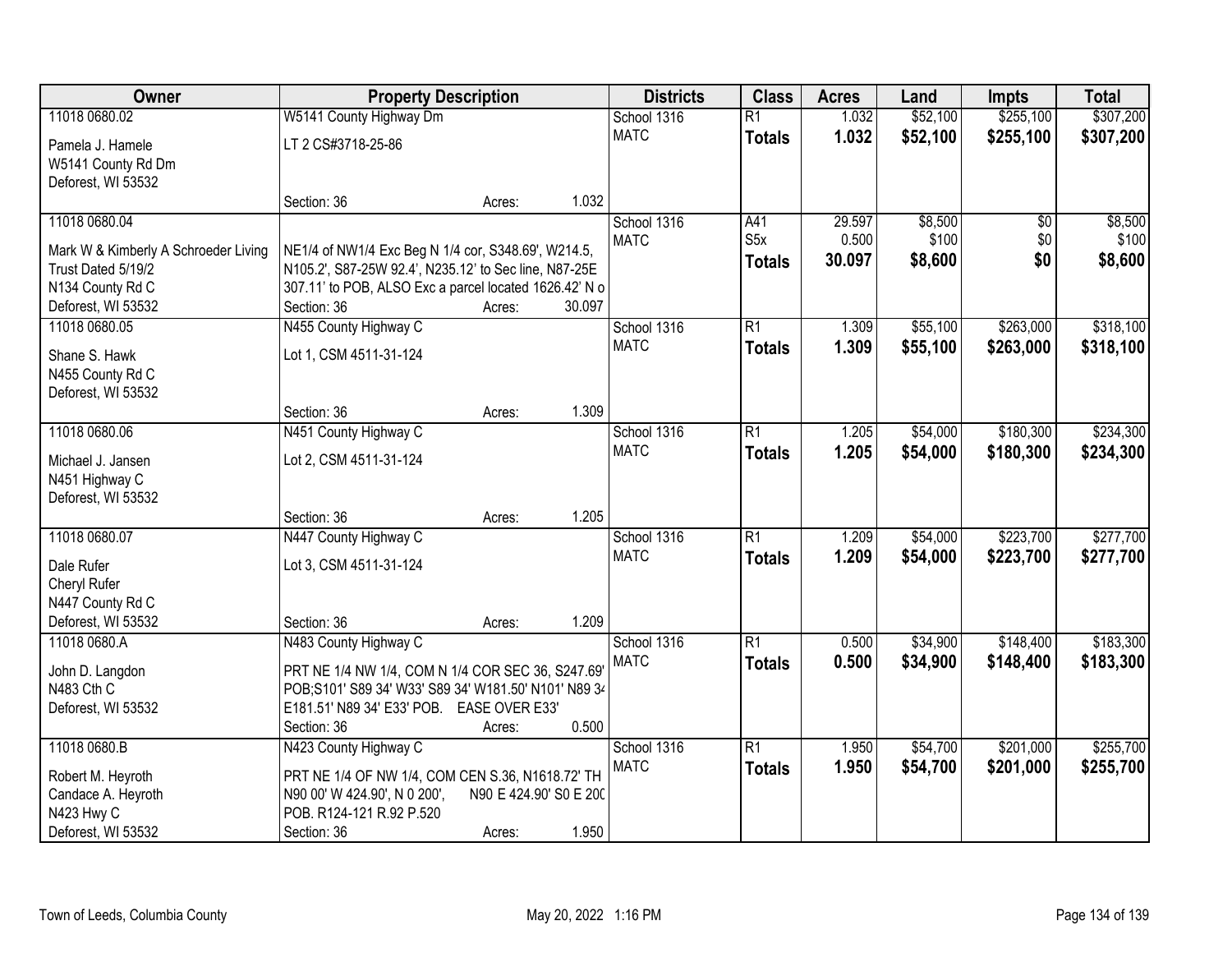| Owner                                | <b>Property Description</b>                 |        |        | <b>Districts</b>           | <b>Class</b>     | <b>Acres</b> | Land     | <b>Impts</b>    | <b>Total</b> |
|--------------------------------------|---------------------------------------------|--------|--------|----------------------------|------------------|--------------|----------|-----------------|--------------|
| 11018 0681                           |                                             |        |        | School 1316                | A41              | 27.000       | \$7,800  | $\overline{60}$ | \$7,800      |
| Mark W & Kimberly A Schroeder Living | NW 1/4 OF NW 1/4 EXC CS#2519                |        |        | <b>MATC</b>                | A42              | 6.600        | \$1,600  | \$0             | \$1,600      |
| Trust Dated 5/19/2                   |                                             |        |        |                            | S <sub>5</sub> x | 0.500        | \$100    | \$0             | \$100        |
| N134 County Rd C                     |                                             |        |        |                            | <b>Totals</b>    | 34.100       | \$9,500  | \$0             | \$9,500      |
| Deforest, WI 53532                   | Section: 36                                 | Acres: | 34.100 |                            |                  |              |          |                 |              |
| 11018 0681.01                        | W5285 County Highway Dm                     |        |        | School 1316                | A41              | 5.500        | \$1,600  | $\overline{50}$ | \$1,600      |
|                                      |                                             |        |        | <b>MATC</b>                | R1               | 4.500        | \$74,000 | \$177,800       | \$251,800    |
| Rodney G. Nelson                     | LT 1 CS#2519-16-89                          |        |        |                            | <b>Totals</b>    | 10.000       | \$75,600 | \$177,800       | \$253,400    |
| Christine Lough                      |                                             |        |        |                            |                  |              |          |                 |              |
| W5285 County Rd Dm                   |                                             |        |        |                            |                  |              |          |                 |              |
| Deforest, WI 53532                   | Section: 36                                 | Acres: | 10.000 |                            |                  |              |          |                 |              |
| 11018 0682                           |                                             |        |        | School 1316                | A41              | 29.000       | \$8,400  | \$0             | \$8,400      |
| Bussian, Inc                         | SW 1/4 OF NW 1/4 R217-728 R426-539 R521-707 |        |        | <b>MATC</b>                | A42<br>S5x       | 10.000       | \$2,400  | \$0             | \$2,400      |
| c/o Bussian, Inc                     |                                             |        |        |                            |                  | 1.000        | \$100    | \$0             | \$100        |
| W5546 Cth Dm                         |                                             |        |        |                            | <b>Totals</b>    | 40.000       | \$10,900 | \$0             | \$10,900     |
| Deforest, WI 53532                   | Section: 36                                 | Acres: | 40.000 |                            |                  |              |          |                 |              |
| 11018 0683                           |                                             |        |        | School 1316                | A41              | 28.500       | \$8,200  | $\overline{50}$ | \$8,200      |
|                                      |                                             |        |        | <b>MATC</b>                | A42              | 6.000        | \$1,500  | \$0             | \$1,500      |
| Mark W & Kimberly A Schroeder Living | SE 1/4 OF NW 1/4 EXC CS#1182                |        |        |                            | S <sub>5</sub> x | 2.000        | \$200    | \$0             | \$200        |
| Trust Dated 5/19/2                   |                                             |        |        |                            | <b>Totals</b>    | 36.500       | \$9,900  | \$0             | \$9,900      |
| N134 County Rd C                     |                                             |        | 36.500 |                            |                  |              |          |                 |              |
| Deforest, WI 53532<br>11018 0683.A   | Section: 36                                 | Acres: |        |                            | $\overline{R1}$  | 3.500        |          | \$146,600       | \$215,600    |
|                                      | W5128 Wangsness Rd                          |        |        | School 1316<br><b>MATC</b> |                  |              | \$69,000 |                 |              |
| Carlos L. Avila Jr                   | Lot 1, CSM 1182-5S-174                      |        |        |                            | <b>Totals</b>    | 3.500        | \$69,000 | \$146,600       | \$215,600    |
| Erin S. Avila Vissers                |                                             |        |        |                            |                  |              |          |                 |              |
| W5128 Wangsness Rd                   |                                             |        |        |                            |                  |              |          |                 |              |
| De Forest, WI 53532                  | Section: 36                                 | Acres: | 3.500  |                            |                  |              |          |                 |              |
| 11018 0684                           |                                             |        |        | School 1316                | A41              | 20.000       | \$5,800  | $\sqrt{$0}$     | \$5,800      |
| Mark W & Kimberly A Schroeder Liv    | S1/2 OF NE1/4 OF SW1/4                      |        |        | <b>MATC</b>                | <b>Totals</b>    | 20,000       | \$5,800  | \$0             | \$5,800      |
| Trust U/A Dated 5/19/                |                                             |        |        |                            |                  |              |          |                 |              |
| N134 County Rd C                     |                                             |        |        |                            |                  |              |          |                 |              |
| Deforest, WI 53532                   | Section: 36                                 | Acres: | 20.000 |                            |                  |              |          |                 |              |
| 11018 0685                           |                                             |        |        | School 1316                | A41              | 12.000       | \$3,500  | $\overline{50}$ | \$3,500      |
|                                      |                                             |        |        | <b>MATC</b>                | A42              | 6.500        | \$1,600  | \$0             | \$1,600      |
| Mark W & Kimberly A Schroeder Liv    | N1/2 OF NE1/4 OF SW1/4.                     |        |        |                            | S <sub>5</sub> x | 1.500        | \$200    | \$0             | \$200        |
| Trust U/A Dated 5/19/                |                                             |        |        |                            | <b>Totals</b>    | 20.000       | \$5,300  | \$0             | \$5,300      |
| N134 County Rd C                     |                                             |        |        |                            |                  |              |          |                 |              |
| Deforest, WI 53532                   | Section: 36                                 | Acres: | 20.000 |                            |                  |              |          |                 |              |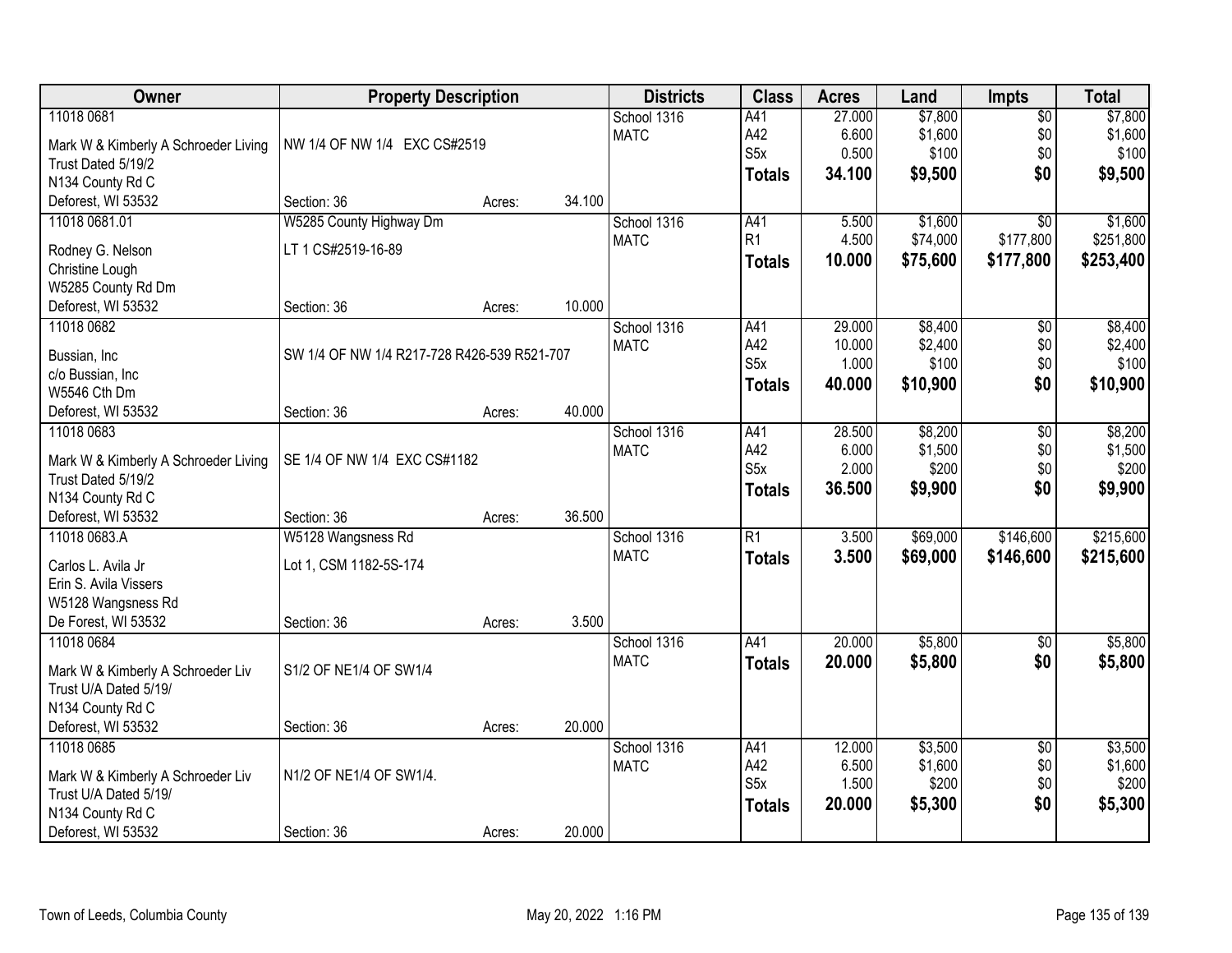| Owner                             | <b>Property Description</b>                          |        |        | <b>Districts</b> | <b>Class</b>     | <b>Acres</b> | Land        | Impts           | <b>Total</b>    |
|-----------------------------------|------------------------------------------------------|--------|--------|------------------|------------------|--------------|-------------|-----------------|-----------------|
| 11018 0686                        | W5259 Wangsness Rd                                   |        |        | School 1316      | A41              | 27.500       | \$7,900     | $\overline{60}$ | \$7,900         |
| Bussian, Inc                      | NW 1/4 OF SW 1/4 EXC CS#1720 R217-728 R426-539       |        |        | <b>MATC</b>      | A42              | 6.360        | \$1,600     | \$0             | \$1,600         |
| c/o Bussian, Inc                  | R521-707                                             |        |        |                  | H7               | 0.100        | \$1,200     | \$0             | \$1,200         |
| W5546 Cth Dm                      |                                                      |        |        |                  | S <sub>5</sub> x | 1.000        | \$100       | \$0             | \$100           |
| Deforest, WI 53532                | Section: 36                                          | Acres: | 34.960 |                  | <b>Totals</b>    | 34.960       | \$10,800    | \$0             | \$10,800        |
| 11018 0686.A                      | W5259 Wangsness Rd                                   |        |        | School 1316      | $\overline{R1}$  | 5.040        | \$76,600    | \$122,500       | \$199,100       |
| Sandra Booth                      | Lot 1, CSM 1720-9-14                                 |        |        | <b>MATC</b>      | <b>Totals</b>    | 5.040        | \$76,600    | \$122,500       | \$199,100       |
| W5259 Wangsness Rd                |                                                      |        |        |                  |                  |              |             |                 |                 |
| Deforest, WI 53532                |                                                      |        |        |                  |                  |              |             |                 |                 |
|                                   | Section: 36                                          | Acres: | 5.040  |                  |                  |              |             |                 |                 |
| 11018 0687                        |                                                      |        |        | School 1316      | A41              | 33.000       | \$9,500     | \$0             | \$9,500         |
| Bussian, Inc                      | SW 1/4 OF SW 1/4 R217-728 R426-539 R521-707          |        |        | <b>MATC</b>      | A42              | 7.000        | \$1,700     | \$0             | \$1,700         |
| c/o Bussian, Inc                  |                                                      |        |        |                  | <b>Totals</b>    | 40.000       | \$11,200    | \$0             | \$11,200        |
| W5546 Cth Dm                      |                                                      |        |        |                  |                  |              |             |                 |                 |
| Deforest, WI 53532                | Section: 36                                          | Acres: | 40.000 |                  |                  |              |             |                 |                 |
| 11018 0688                        |                                                      |        |        | School 1316      | A41              | 33.373       | \$9,600     | $\overline{50}$ | \$9,600         |
| Mark W & Kimberly A Schroeder Liv | SE 1/4 OF SW 1/4 EXC CS#1247-6-9, see exceptions     |        |        | <b>MATC</b>      | <b>Totals</b>    | 33.373       | \$9,600     | \$0             | \$9,600         |
| Trust U/A Dated 5/19/             |                                                      |        |        |                  |                  |              |             |                 |                 |
| N134 County Rd C                  |                                                      |        |        |                  |                  |              |             |                 |                 |
| Deforest, WI 53532                | Section: 36                                          | Acres: | 33.373 |                  |                  |              |             |                 |                 |
| 11018 0688.01                     | N <sub>125</sub> Cty C                               |        |        | School 1316      | $\overline{C2}$  | 1.280        | \$40,900    | \$11,000        | \$51,900        |
| Gavilon Grain, LLC                | Lot 1, CSM 5595-39-110                               |        |        | <b>MATC</b>      | <b>Totals</b>    | 1.280        | \$40,900    | \$11,000        | \$51,900        |
| c/o Gavilon Grain, LLC            |                                                      |        |        |                  |                  |              |             |                 |                 |
| 1331 Capitol Ave                  |                                                      |        |        |                  |                  |              |             |                 |                 |
| Omaha, NE 68102                   | Section: 36                                          | Acres: | 1.280  |                  |                  |              |             |                 |                 |
| 11018 0688.02                     | N125 County Highway C                                |        |        | School 1316      | $\overline{C2}$  | 5.060        | \$67,600    | \$766,500       | \$834,100       |
| Crop Production Services, Inc.    | Lot 2, CSM 5595-39-110                               |        |        | <b>MATC</b>      | <b>Totals</b>    | 5.060        | \$67,600    | \$766,500       | \$834,100       |
| c/o Crop Production Services, Inc |                                                      |        |        |                  |                  |              |             |                 |                 |
| Attn: Tax Dept                    |                                                      |        |        |                  |                  |              |             |                 |                 |
| 3005 Rocky Mountain Ave           | Section: 36                                          | Acres: | 5.060  |                  |                  |              |             |                 |                 |
| Loveland, CO 80538                |                                                      |        |        |                  |                  |              |             |                 |                 |
| 11018 0688.1                      | N323 County Highway C                                |        |        | School 1316      | $\overline{X5}$  | 0.287        | $\sqrt{50}$ | $\overline{50}$ | $\overline{50}$ |
| Michigan Wisconsin Pipe Line Co   | Prt of SE 1/4 SW 1/4; Beg in C S1- 53-45W 558.30';   |        |        | <b>MATC</b>      | <b>Totals</b>    | 0.287        | \$0         | \$0             | \$0             |
| <b>Box 478</b>                    | S2-55-30E 932.15';---POB; S5-03W 100'; N84-57W 125'; |        |        |                  |                  |              |             |                 |                 |
| Burlington, WI 53105              | N5-03E 100'; S84-57E 125' to beg. (920-763-6876      |        |        |                  |                  |              |             |                 |                 |
|                                   | Section: 36                                          | Acres: | 0.287  |                  |                  |              |             |                 |                 |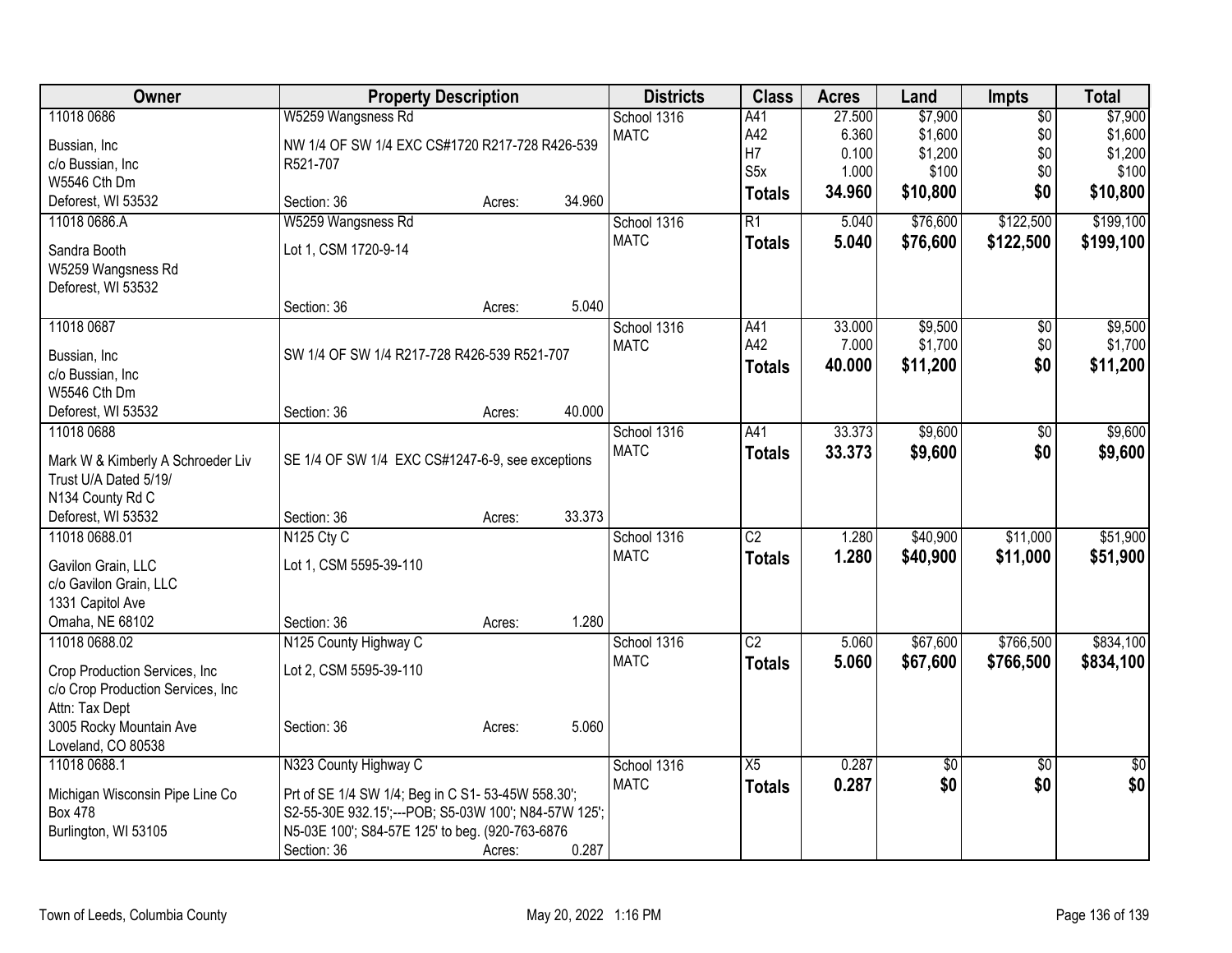| Owner                                  | <b>Property Description</b>                                                         | <b>Districts</b> | <b>Class</b>     | <b>Acres</b> | Land      | <b>Impts</b>    | <b>Total</b> |
|----------------------------------------|-------------------------------------------------------------------------------------|------------------|------------------|--------------|-----------|-----------------|--------------|
| 11018 0689                             |                                                                                     | School 1316      | A42              | 2.000        | \$500     | $\overline{50}$ | \$500        |
| Meinholz Farms Co, LLC                 | NE 1/4 OF SE 1/4 R88-60 R215-35 R275-635 R557-720                                   | <b>MATC</b>      | A43              | 9.710        | \$1,700   | \$0             | \$1,700      |
| c/o Meinholz Farms Co, LLC             | #597737 #597738 EXC CS#3211-<br>21-76                                               |                  | S5m              | 13.000       | \$24,100  | \$0             | \$24,100     |
| 7502 Patton Rd                         |                                                                                     |                  | <b>Totals</b>    | 24.710       | \$26,300  | \$0             | \$26,300     |
| Deforest, WI 53532                     | 24.710<br>Section: 36<br>Acres:                                                     |                  |                  |              |           |                 |              |
| 11018 0689.02                          |                                                                                     | School 1316      | F6               | 0.460        | \$1,700   | \$0             | \$1,700      |
|                                        |                                                                                     | <b>MATC</b>      | <b>Totals</b>    | 0.460        | \$1,700   | \$0             | \$1,700      |
| Samantha J. Smith                      | Part of Lot 1, CSM 5075-36-6 (other part located in T                               |                  |                  |              |           |                 |              |
| Brent D. Smith<br>N220 Bluestar Dr     | Hampden parcel 605.02)                                                              |                  |                  |              |           |                 |              |
| Deforest, WI 53532                     | 0.460<br>Section: 36<br>Acres:                                                      |                  |                  |              |           |                 |              |
| 11018 0689.03                          |                                                                                     | School 1316      | A42              | 5.000        | \$1,200   | $\overline{50}$ | \$1,200      |
|                                        |                                                                                     | <b>MATC</b>      | A43              | 3.800        | \$700     | \$0             | \$700        |
| Meinholz Farms Co, LLC                 | PRT LT 1 CS#3211-21-76 REST IN HAMPDEN                                              |                  | S5m              | 7.540        | \$14,000  | \$0             | \$14,000     |
| c/o Meinholz Farms Co, LLC             | (605.O1) - See Exceptions                                                           |                  | <b>Totals</b>    | 16.340       | \$15,900  | \$0             | \$15,900     |
| 7502 Patton Rd                         |                                                                                     |                  |                  |              |           |                 |              |
| Deforest, WI 53532                     | 16.340<br>Section: 36<br>Acres:                                                     |                  |                  |              |           |                 |              |
| 11018 0690                             |                                                                                     | School 1316      | A41              | 26.000       | \$7,500   | \$0             | \$7,500      |
| Mark W & Kimberly A Schroeder Living   | NW1/4 OF SE1/4 EXC CS#1829                                                          | <b>MATC</b>      | A42              | 1.000        | \$200     | \$0             | \$200        |
| Trust Dated 5/19/2                     |                                                                                     |                  | A43              | 0.700        | \$100     | \$0             | \$100        |
| N134 County Rd C                       |                                                                                     |                  | S <sub>5</sub> x | 1.000        | \$100     | \$0             | \$100        |
| Deforest, WI 53532                     | 28.700<br>Section: 36<br>Acres:                                                     |                  | <b>Totals</b>    | 28.700       | \$7,900   | \$0             | \$7,900      |
| 11018 0690.03                          | N <sub>190</sub> Cty C                                                              | School 1316      | R1               | 1.090        | \$50,600  | \$234,400       | \$285,000    |
|                                        |                                                                                     | <b>MATC</b>      | <b>Totals</b>    | 1.090        | \$50,600  | \$234,400       | \$285,000    |
| Randall B. Hamre                       | LT 1 CS#3355-22-91                                                                  |                  |                  |              |           |                 |              |
| Robin R. Hamre                         |                                                                                     |                  |                  |              |           |                 |              |
| N190 County Rd C                       |                                                                                     |                  |                  |              |           |                 |              |
| Deforest, WI 53532                     | 1.090<br>Section: 36<br>Acres:                                                      |                  |                  |              |           |                 |              |
| 11018 0690.07                          | N186 County Highway C                                                               | School 1316      | F6               | 8.209        | \$30,400  | $\overline{50}$ | \$30,400     |
| Speedy Express, LLC                    | LT 2 CS#3355-22-91 And: The North 1/2 of Lot 2, CSM                                 | <b>MATC</b>      | H7               | 6.000        | \$67,000  | \$170,900       | \$237,900    |
| c/o Speedy Express, LLC                | 1829-10-25                                                                          |                  | S <sub>5</sub> x | 5.000        | \$8,500   | \$0             | \$8,500      |
| N190 County Rd C                       |                                                                                     |                  | <b>Totals</b>    | 19.209       | \$105,900 | \$170,900       | \$276,800    |
| Deforest, WI 53532                     | 19.209<br>Section: 36<br>Acres:                                                     |                  |                  |              |           |                 |              |
| 11018 0691.03                          | N134 County Highway C                                                               | School 1316      | A41              | 9.000        | \$2,600   | $\overline{50}$ | \$2,600      |
|                                        |                                                                                     | <b>MATC</b>      | A42              | 10.000       | \$2,400   | \$0             | \$2,400      |
| Mark W & Kimberly A Schroeder Liv      | SW1/4 OF SE1/4 EX COM AT SW /C OF SD 1/4 1/4,                                       |                  | A43              | 3.930        | \$700     | \$0             | \$700        |
| Trust U/A Dated 5/19/                  | EAST 231' N ABT 220', W231', S220' TO POB EXC<br>CS#1829 EXC .929 AC IN R52-489 EXC |                  | H7               | 2.000        | \$47,000  | \$310,500       | \$357,500    |
| N134 County Rd C<br>Deforest, WI 53532 | 25.930<br>Section: 36                                                               |                  | S <sub>5</sub> x | 1.000        | \$100     | \$0             | \$100        |
|                                        | Acres:                                                                              |                  | <b>Totals</b>    | 25.930       | \$52,800  | \$310,500       | \$363,300    |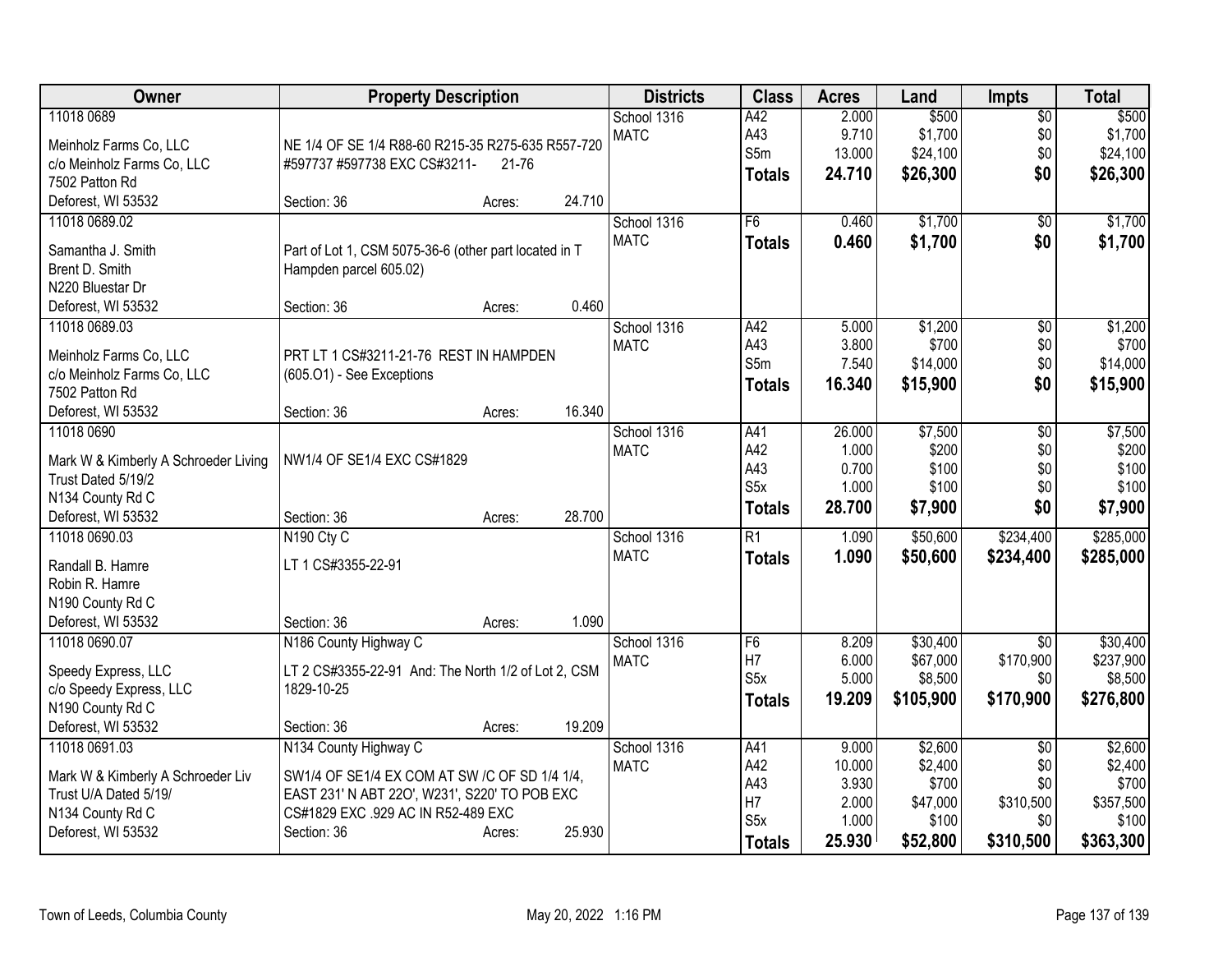| Owner                                | <b>Property Description</b>                            |        |       | <b>Districts</b> | <b>Class</b>   | <b>Acres</b> | Land         | <b>Impts</b>  | <b>Total</b> |
|--------------------------------------|--------------------------------------------------------|--------|-------|------------------|----------------|--------------|--------------|---------------|--------------|
| 11018 0691.06                        |                                                        |        |       | School 1316      | S5x            | 0.480        | \$800        | \$0           | \$800        |
| Mark W & Kimberly A Schroeder Liv    | SW1/4 OF SE1/4 EX COM AT SW /C OF SD 1/4 1/4,          |        |       | <b>MATC</b>      | <b>Totals</b>  | 0.480        | \$800        | \$0           | \$800        |
| Trust U/A Dated 5/19/                | EAST 231' N ABT 220', W231', S220' TO POB EXC          |        |       |                  |                |              |              |               |              |
| N134 County Rd C                     | CS#1829 EXC .929 AC IN R52-489 EXC                     |        |       |                  |                |              |              |               |              |
| Deforest, WI 53532                   | Section: 36                                            | Acres: | 0.480 |                  |                |              |              |               |              |
| 11018 0691.07                        | N150 County Highway C                                  |        |       | School 1316      | lH7            | 1.768        | \$47,900     | \$174,400     | \$222,300    |
| Mark W & Kimberly A Schroeder Living | The S 1/2 of Lot 2, CSM 1829-10-25; -- PCL IN SW 1/4   |        |       | MATC             | <b>Totals</b>  | 1.768        | \$47,900     | \$174,400     | \$222,300    |
| Trust Dated 5/19/2                   | SE 1/4 Beg in Ctr of Sec 36, S1-53-45W 558.08' to POB; |        |       |                  |                |              |              |               |              |
| N134 County Rd C                     | S2-54-30W 168'; S87-05-30E 241'; N2-54-30E 168';       |        |       |                  |                |              |              |               |              |
| Deforest, WI 53532                   | Section: 36                                            | Acres: | 1.768 |                  |                |              |              |               |              |
| 11018 0691.2                         | N <sub>150</sub> Cty C                                 |        |       | School 1316      | H <sub>7</sub> | 2.310        | \$34,000     | \$72,700      | \$106,700    |
| Mark W & Kimberly A Schroeder Liv    | LT 1 CSM 3850-26-87                                    |        |       | MATC             | <b>Totals</b>  | 2.310        | \$34,000     | \$72,700      | \$106,700    |
| Trust U/A Dated 5/19/                |                                                        |        |       |                  |                |              |              |               |              |
| N134 County Rd C                     |                                                        |        |       |                  |                |              |              |               |              |
| Deforest, WI 53532                   | Section: 36                                            | Acres: | 2.310 |                  |                |              |              |               |              |
| 11018 0692                           |                                                        |        |       | School 1316      | X5             | 1.000        | $\sqrt[6]{}$ | $\sqrt[6]{3}$ | \$0          |
| Hauge Cemetery Association of Spring | PART OF SW 1/4 OF SE 1/4; COMM AT SW CORNER            |        |       | <b>MATC</b>      | <b>Totals</b>  | 1.000        | \$0          | \$0           | \$0          |
| Prairie                              | SD 1/4 1/4; TH E 231 FT; TH N ABOUT 220 FT; TH W       |        |       |                  |                |              |              |               |              |
| W5105 County Rd Dm                   | 231FT; TH S TO P.O.B.                                  |        |       |                  |                |              |              |               |              |
| Deforest, WI 53532                   | Section: 36                                            | Acres: | 1.000 |                  |                |              |              |               |              |